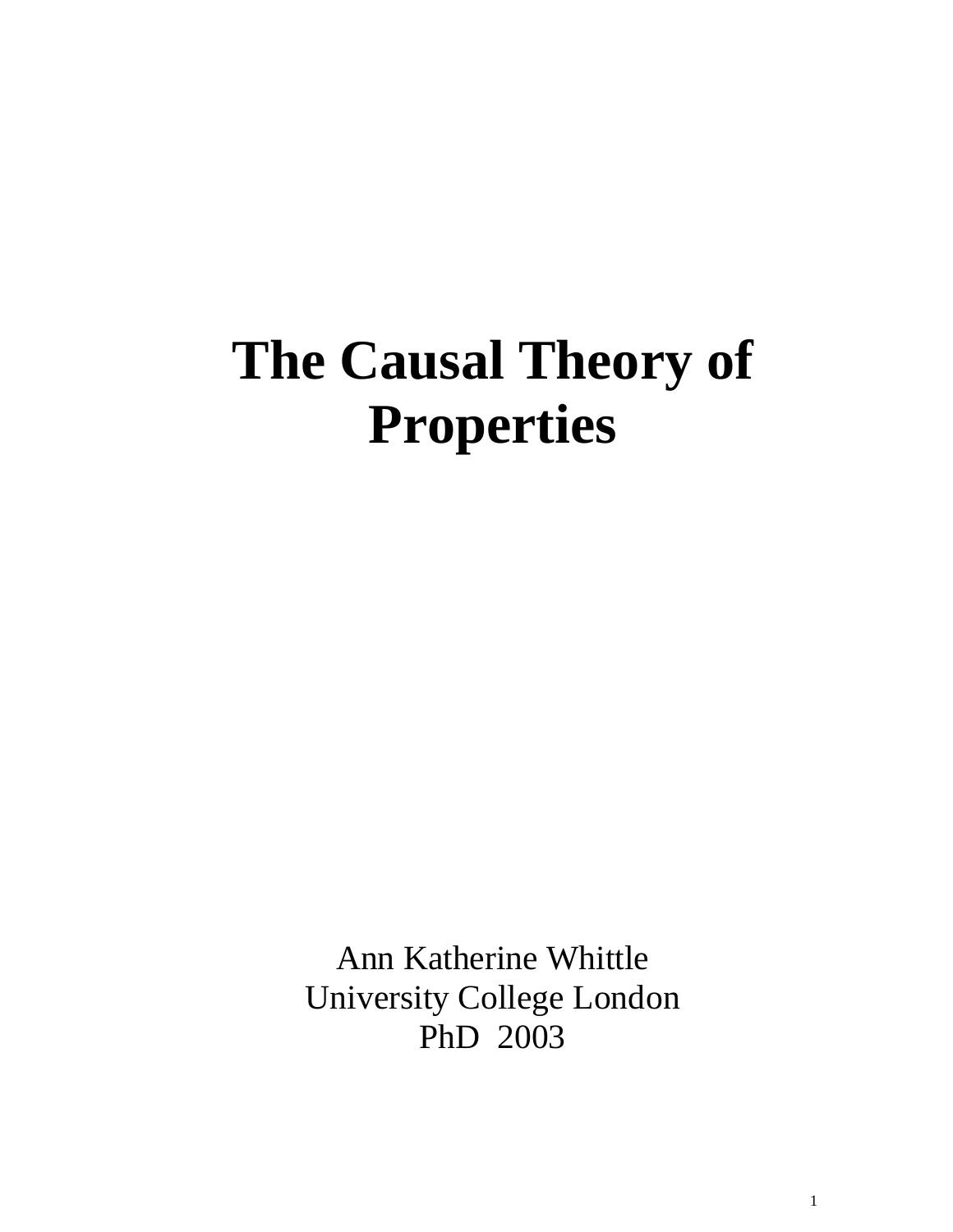## Contents

|    | Abstract                        |                                                                                                                                                                               | 4                          |
|----|---------------------------------|-------------------------------------------------------------------------------------------------------------------------------------------------------------------------------|----------------------------|
|    | Acknowledgements                |                                                                                                                                                                               | 5                          |
|    | <b>Introduction</b>             |                                                                                                                                                                               | 6                          |
| 1. | 1.1<br>1.2<br>1.3<br>1.4<br>1.5 | <b>The Causal Theory of Properties</b><br>The Theory Under Scrutiny<br>Varieties of CTP<br>The Scope of CTP<br>The Dispositions Debate<br>Individuation                       | 8<br>11<br>15<br>23<br>32  |
| 2. | 2.1<br>2.2<br>2.3<br>2.4<br>2.5 | <b>Generalising Functionalism</b><br><b>Functionalism Outlined</b><br>CTP as Functional Realiser Theory<br>CTP as Functional Role Theory<br>A Problem<br>A Metaphysical Worry | 42<br>53<br>58<br>61<br>64 |
| 3. | 3.1<br>3.2<br>3.3<br>3.4        | <b>Grounding Causal Powers</b><br>The Grounding Intuition<br>CTP in Trouble Again<br>A Solution<br>More Solutions                                                             | 67<br>79<br>82<br>87       |
| 4. | 4.1<br>4.2<br>4.3<br>4.4        | <b>The Relata of Causation</b><br>CTP's Causes and Effects<br>Davidson's Rival Ontology<br>The Slingshot<br>Omissions                                                         | 91<br>95<br>104<br>109     |
| 5. | 5.1<br>5.2<br>5.3               | <b>Singularism</b><br>The Intrinsicality Assumption<br>The Generality Assumption<br>Anscombe's Challenge                                                                      | 113<br>123<br>127          |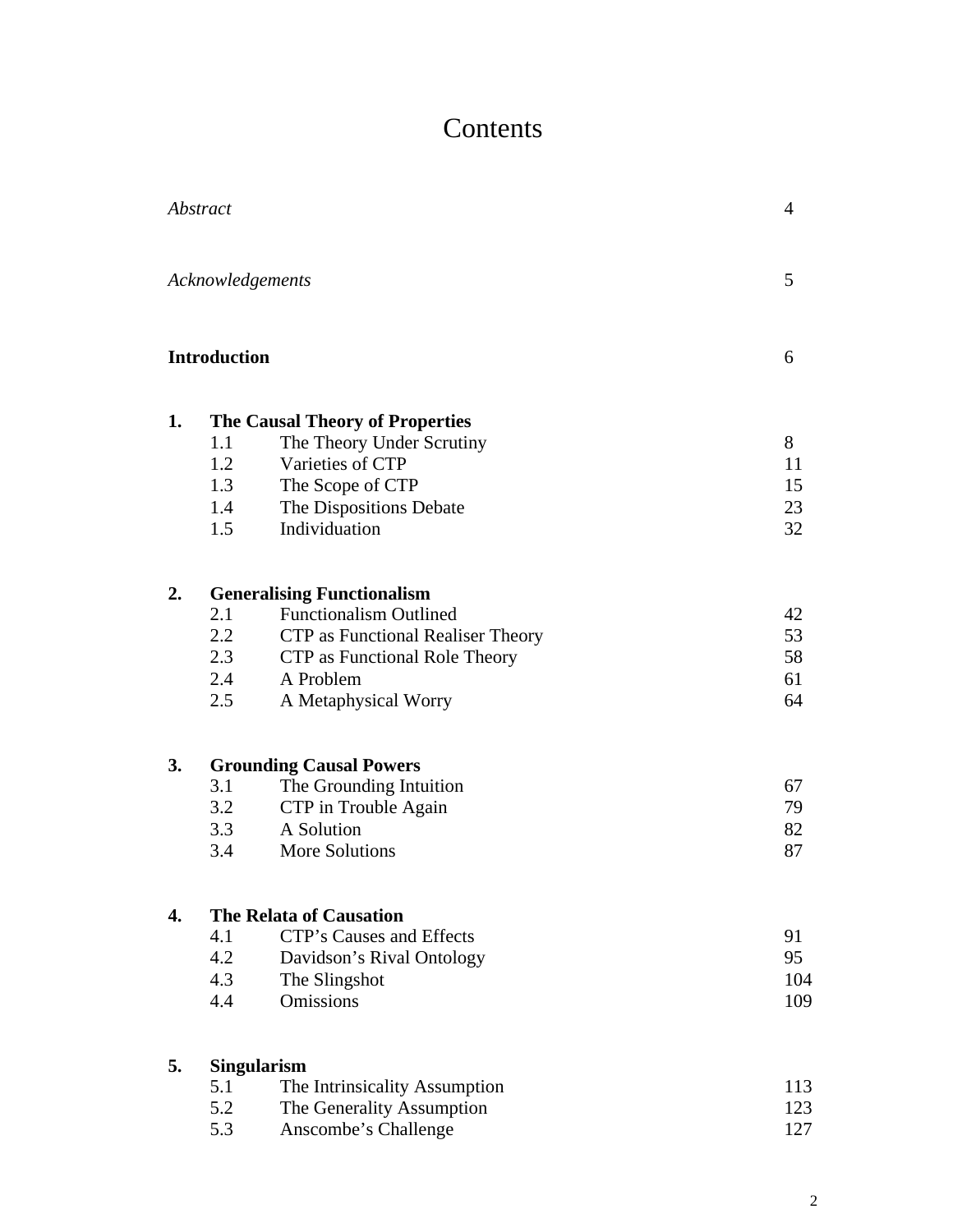|    | 5.4<br>Armstrong's Reply |                                       | 129 |
|----|--------------------------|---------------------------------------|-----|
|    | 5.5                      | An AT-Singularist's Response          | 132 |
|    | 5.6                      | CTP's Solution                        | 135 |
|    | 5.7                      | Causal Relata Again                   | 139 |
| 6. |                          | <b>Properties and Their Instances</b> |     |
|    | 6.1                      | CTP Expounded                         | 144 |
|    | 6.2                      | Determinables and Determinates        | 150 |
|    |                          |                                       |     |
|    | 6.3                      | MacDonald versus Yablo                | 158 |

#### **7. The Laws of Nature**

| 7.1 | <b>Modal Implications</b>                | 172. |
|-----|------------------------------------------|------|
| 7.2 | A Case for Metaphysically Necessary Laws | 176. |
| 7.3 | CTP and the Contingency Thesis           | 183  |
| 7.4 | The Conceivability Argument              | 187  |

| <b>Conclusion</b> | $Q_{\Delta}$ |
|-------------------|--------------|
|-------------------|--------------|

| References | 196 |
|------------|-----|
|            |     |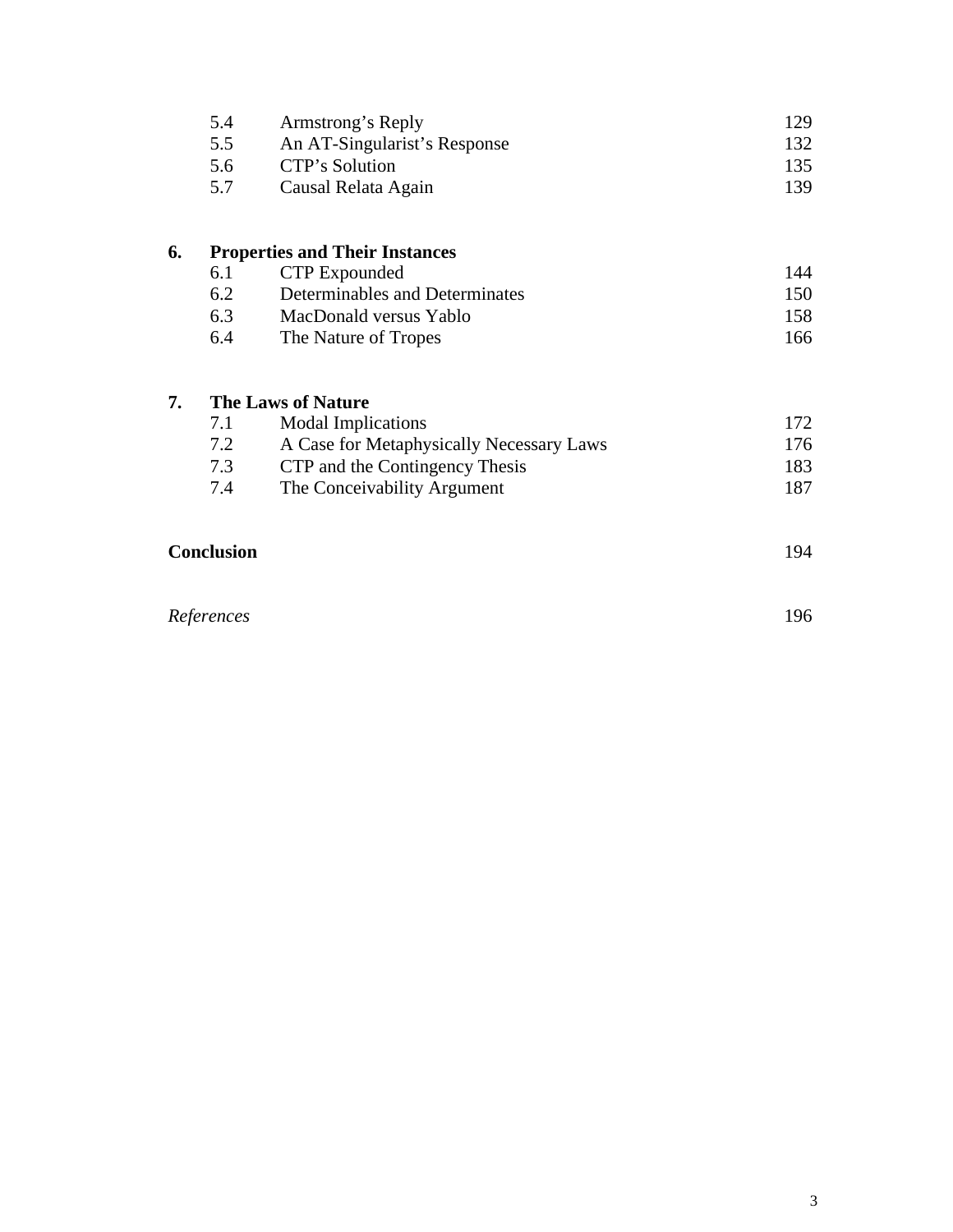### Abstract

This thesis investigates the causal theory of properties (CTP). CTP states that properties must be understood via the complicated network of causal relations to which a property can contribute. If an object instantiates the property of being  $90^0C$ , for instance, it will burn human skin on contact, feel warm to us if near, etc. In order to best understand CTP, I argue that we need to distinguish between properties and particular instances of them. Properties should be analysed via the causal relations their *instances* stand in, it is *this* oven's being 90<sup>0</sup>C which causes my skin to burn, etc.

The resulting CTP offers an illuminating analysis of properties. First, it provides a criterion of identity for properties, their identity being analysed via the causal roles property instances realise. It also offers an account of how property instances are sorted into genuine kinds, in cases of determinables and determinates. I show how we can distinguish between genuine and non-genuine similarity via the property instances of objects.

The implications of CTP for an analysis of causation are then investigated. I argue that the proposed CTP offers a plausible causal ontology. The fine-grainedness of property instances enables us to capture the subtleties involved in questions concerning what causes what. But, even more importantly, CTP enables us to reconcile two highly attractive theses concerning the causal relation. The first of these is the generalist's thesis. This states that causal relations are part of more general patterns. The second of these is the singularist's thesis. This states that the causal connection between two entities, doesn't depend upon anything extraneous to that relation. I argue that by combining CTP with an ontology of tropes, we can thereby respect what is driving both singularism and generalism.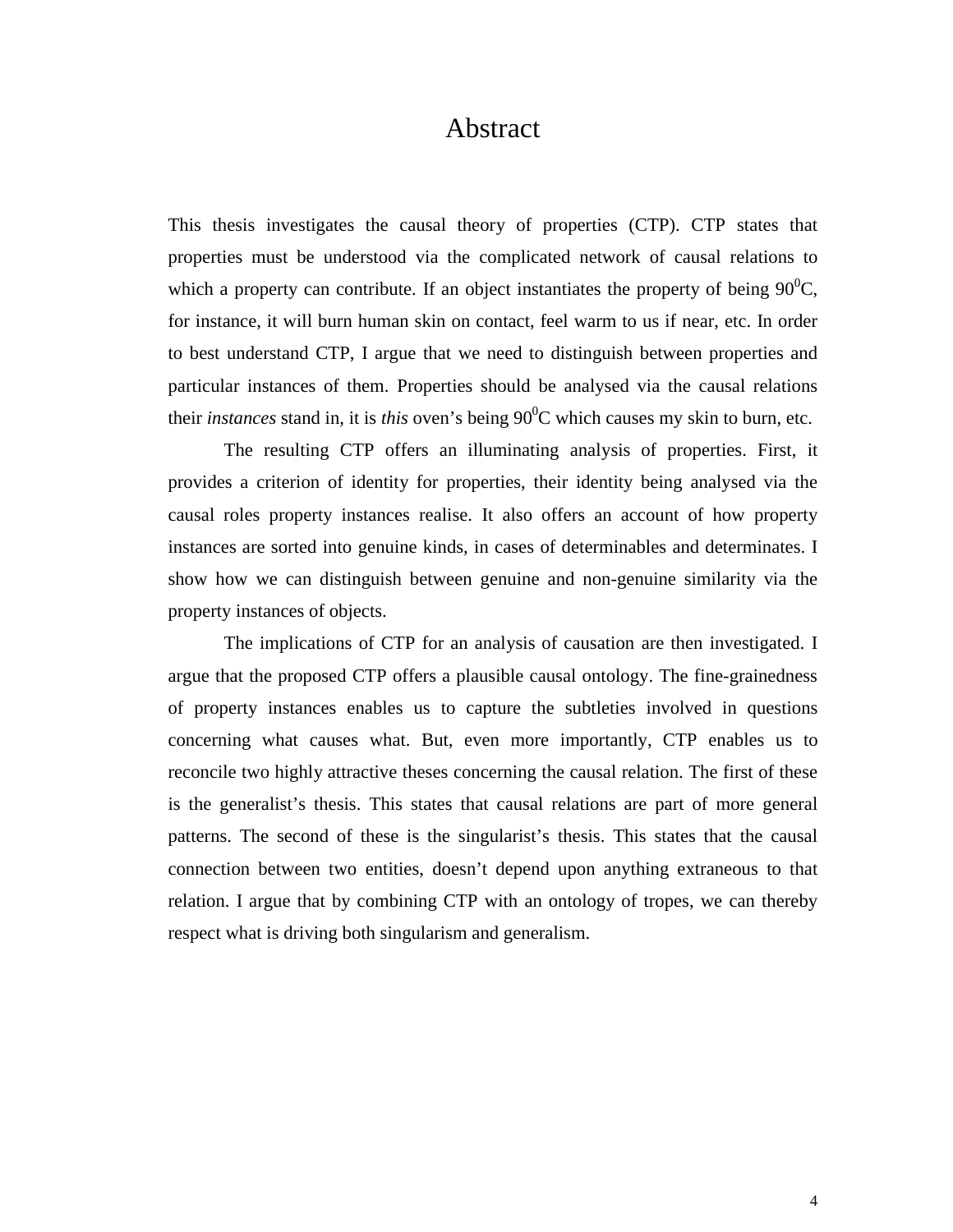## Acknowledgements

This thesis was paid for by the Arts and Humanities Research Board and by the Philosophy Department of University College London. I am extremely grateful for their financial assistance

An enormous philosophical debt is owed to my primary supervisor, M.G.F. Martin (aka. The Pope). All that it good about this thesis can be directly attributed to him. I would also like to thank my secondary supervisor, Tim Crane, for his astute comments and down to earth, philosophical good sense. Thanks also go out to countless staff and students of the University of London. Many have been bored by my musings on the subject of this thesis, but I have benefited enormously from their contributions.

Finally, a special thanks to Joel Smith. My live in philosopher and now husband has endured much in the making of this thesis. To him I owe so much.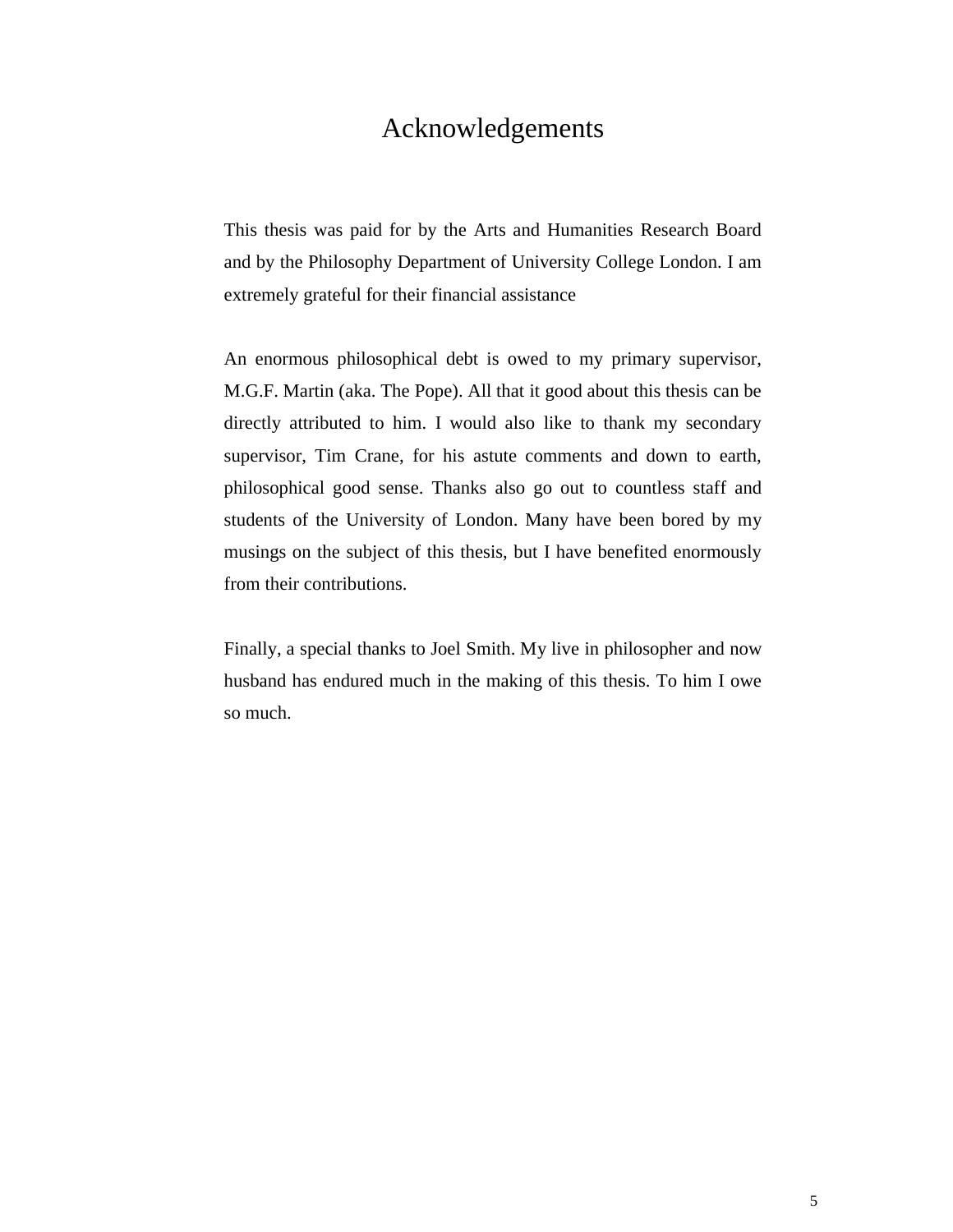## Introduction

*Ann sits down at her desk to write her thesis. The enormity of the task ahead fills her with anticipation and fear. This causes her mind to go completely blank, making her unable to write anything.* 

Here we have a causal story. It cites properties of Ann (namely, her anticipation, fear and blank mind) and properties of the task ahead of her (namely, its enormity). Furthermore, it claims that there is a causal relation between the enormity of the task and her mind being blank. Causal stories like this raise a number of questions. First, there are issues surrounding the nature of causation: What are the entities which cause and affect each other? What is it for one thing to cause another? Second, there are issues surrounding the nature of properties: What are properties, such as Ann's *being fearful* or the task *being enormous*, like? What relation do they bear to their objects? What role do they play in causation?

These questions are all ones that I intend to investigate during the course of this thesis. In particular, I shall be focusing on the role that properties occupy in causation. There certainly seems to be a close relationship between properties and causation. If I burn my hand by accidentally brushing it against a hot stove, we will pick out the temperature of the stove as being particularly causally relevant to the burn. For we know that we could have changed the stove's weight, make, colour, shape etc. without this altering the effect. What seems to be making the difference here, is the stove's temperature. How, then, should we account for this special role that properties appear to have in causation? Should we try to minimise it, or make much of it?

The issues raised by the causal story are difficult and far ranging. But there will be a common thread running throughout the discussion, as I intend to look at what perspective the causal theory of properties can offer on these matters.<sup>1</sup> In chapters one and two, I spend sometime considering how CTP should be formulated. A number of different proposals are investigated, but many of these, as we'll see, prove problematic. In chapter three, I consider an oft-cited objection to CTP. This leads us

<sup>&</sup>lt;sup>1</sup> Throughout this thesis, I shall refer to the causal theory of properties as CTP for short.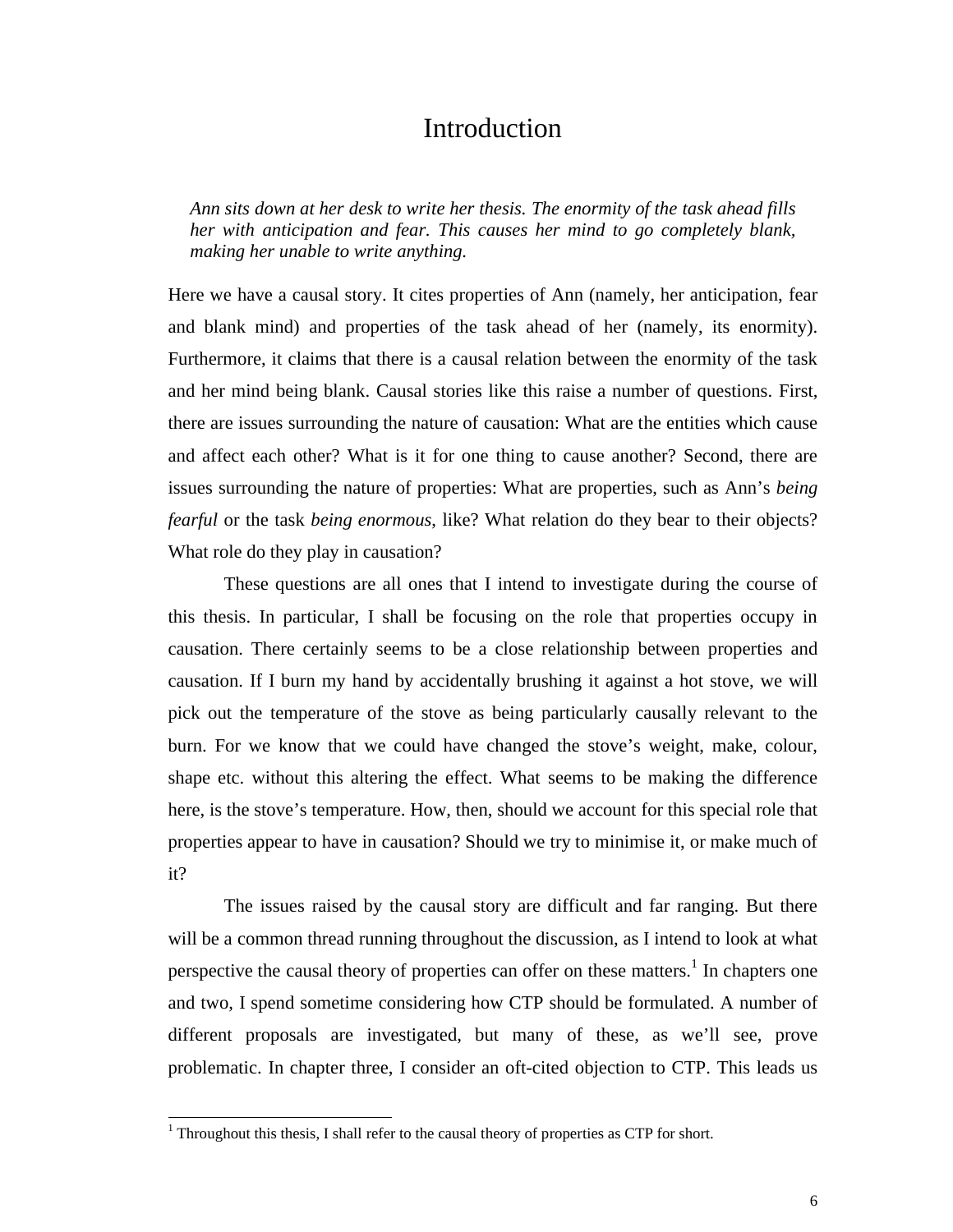into the territory of causal powers. I argue that, contrary to the claims of many, CTP is not committed to an implausible analysis of causal powers. By so doing, I suggest a way of viewing causal powers which coheres well with CTP's commitments.

Chapters four and five continue by looking at CTP's consequences for a theory of causation. I begin by arguing that CTP theorists should defend the claim that property instances are the (fundamental) causal relata, as this is strongly suggested by CTP. Considerations for and against this thesis are thus canvassed. Chapter five argues that CTP, combined with a causal ontology of sui generis property instances, has the resources to reconcile two plausible theses regarding the nature of the causal relation. Although a comprehensive analysis of the causal relation is still a long way off, the proposed CTP is shown to have plausible implications for such an analysis.

Chapter six returns to CTP's analysis of properties. I consider different ways of developing that theory, given the constraints that have been imposed by the preceding discussion. I also look at whether the resulting account can deal adequately with the relationship between determinables and their determinates. Finally, I come to an issue which has dominated discussions of CTP, namely, its commitment to the thesis that the laws of nature are metaphysically necessary. I look at arguments for and against this thesis, and consider whether there is any way a CTP theorist could avoid this commitment.

My hope is that by providing a careful formulation of CTP, and looking to see what its consequences are for an analysis of causation and properties, CTP will thereby be placed in a more positive light.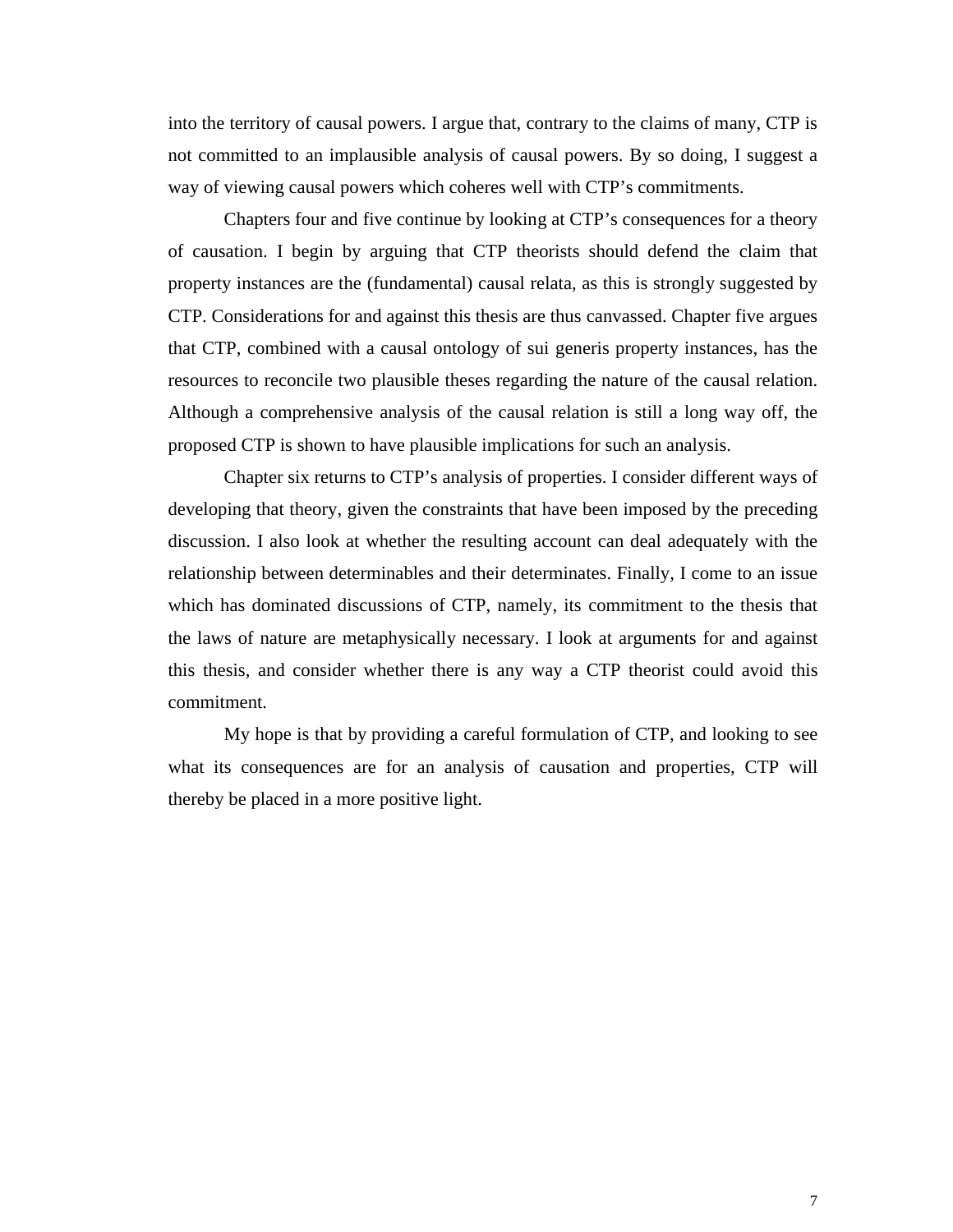## 1. The Causal Theory of Properties

#### **1.1 The Theory Under Scrutiny**

What makes a property the property it is, what determines its identity, is its potential for contributing to the causal powers of the things that have it (Shoemaker 1980a, p.212).

Since Shoemaker wrote his paper "Causality and Properties" (1980a), increasing attention has been directed towards CTP. This interest has led to a number of different permutations of CTP. But before getting embroiled in difficult questions about how this thesis should be understood, I shall first try to offer a taster of what CTP is all about.

The causal theory of properties is so called because it claims that properties should be analysed via their causal features. Shoemaker, for instance, in the quote above, states that a property's identity is determined by the causal powers of the objects which instantiate it. The thought is that it is the *properties* of objects which empower those objects to behave in certain ways. Therefore, we can individuate a property or determine its identity by its causal contributions to objects. Take, for instance, the property of being ten stone. If a boulder instantiates this property, then it will have the power to do certain things in virtue of being ten stone. It will, amongst other things, be able to fall to the ground when dropped, smash fragile items, act as a doorstop and so on. Of course, often one property will not, on its own, be sufficient for an object to have a certain causal power. The object will only have that power conditionally upon it instantiating some other properties besides the one in question. But this doesn't matter, as properties can still be defined via the causal powers they are able to contribute to.

Some philosophers are wary of this talk of causal powers. Humeans in particular may suspect that it is illicitly introducing the most "obscure and uncertain" ideas as "power, force, energy or necessary connection".<sup>1</sup> Mackie, for instance, argues that it is not "at all helpful to say that things have causal powers: the concept of power needs to be elucidated in terms of causation rather than causation in terms of powers"

 $<sup>1</sup>$  Hume, 1975 §VII, part I.</sup>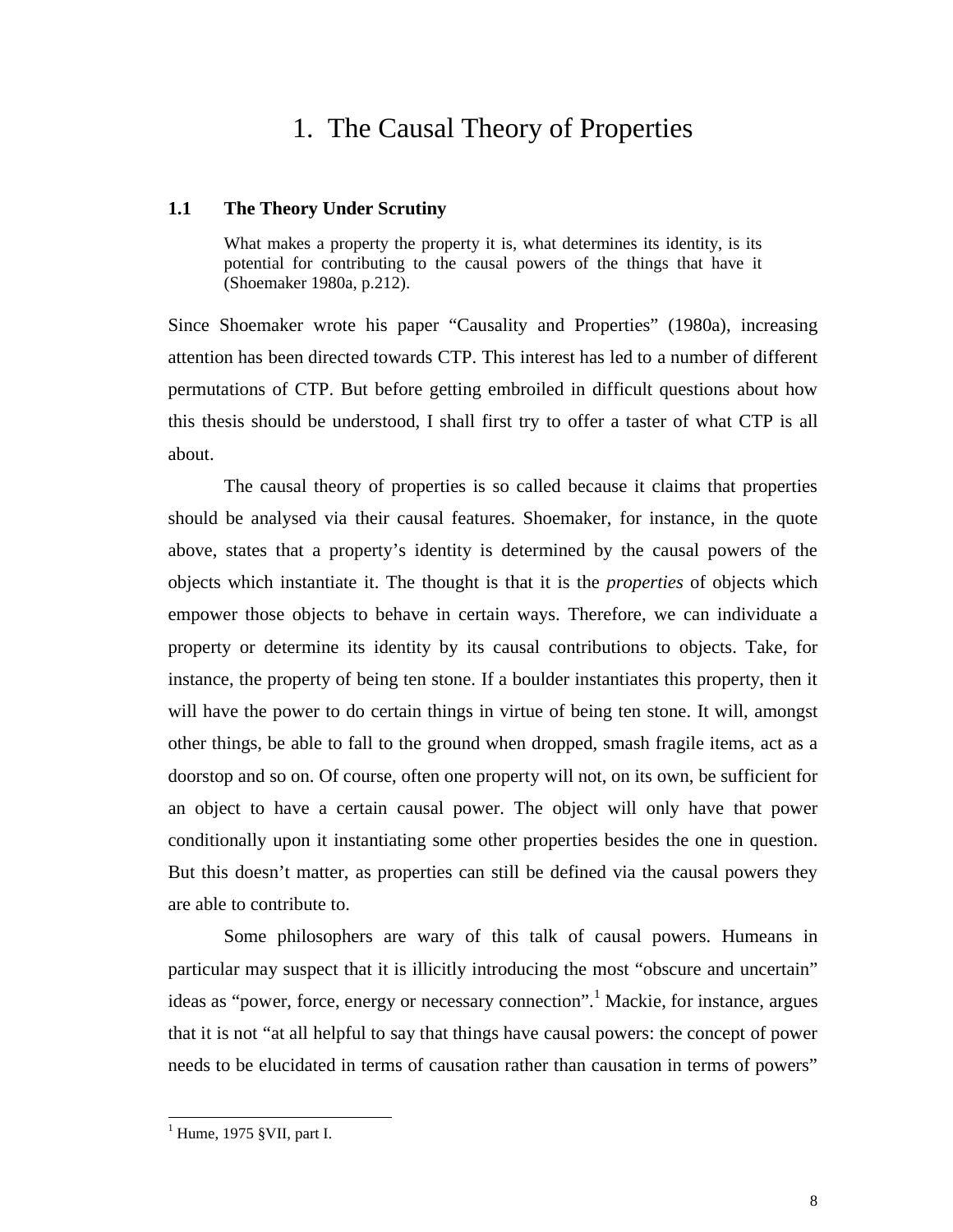(1974, p.86). How is this transition supposed to be made? Instead of talking about causal powers, we can speak of what causal relations an object would be engaged in, given certain circumstances. This interpretation of the causal power talk is still problematic, as it does not rid us of modal notions such as, this object *would* have caused this had it been in these circumstances. But if this terminology is more to our taste, then rather than defining properties via the causal powers which they give rise to, we can characterise them via the causal relations which they can contribute to. So, for instance, if I drop a ten stone boulder onto a fragile vase, there will be a causal relation between my dropping the boulder and the breaking of the vase. Again, that this causal relation occurs (or that the causal power is manifested) is not just conditional upon the boulder being ten stone. The vase wouldn't have broken in a gravity free zone or if there had been an obstacle shielding the vase from the boulder. But this poses no threat. For a property can be characterised by all the complicated and particular causal relations it can contribute to, rather than by that which it alone is responsible for. I shall call this nexus of causal relations that a property contributes to the *causal profile* of a property.<sup>2</sup>

According to CTP then, the causal profile of a property provides an analysis of properties. But what sort of analysis does it provide? Answers to this question vary quite widely. One suggestion, originally put forward by Shoemaker, is to say that the nexus of causal interactions described in the causal profile just is what properties are. So the thought is that "properties just are clusters of conditional powers" (1980a, p.213). However, many, including Shoemaker in more recent papers, have rejected this claim, arguing instead that the causal profile serves to individuate properties. Shoemaker, for instance, writes, "properties are individuated by their causal features – by what contribution they make to the causal powers of the things that have them" (1998a, p.61). The idea here is that the essence of a property is captured by its causal profile. Therefore, a property wouldn't be the property it was if it didn't give rise to the causal nexus described by its causal profile.

The issue of how CTP should be interpreted will be considered shortly. For the purposes of this taster, however, it is enough to note that CTP theorists believe that the causal profile of a property is somehow crucial to understanding the nature of that

 $2^2$  Elder (2001) and Hawthorne (2001) use this terminology.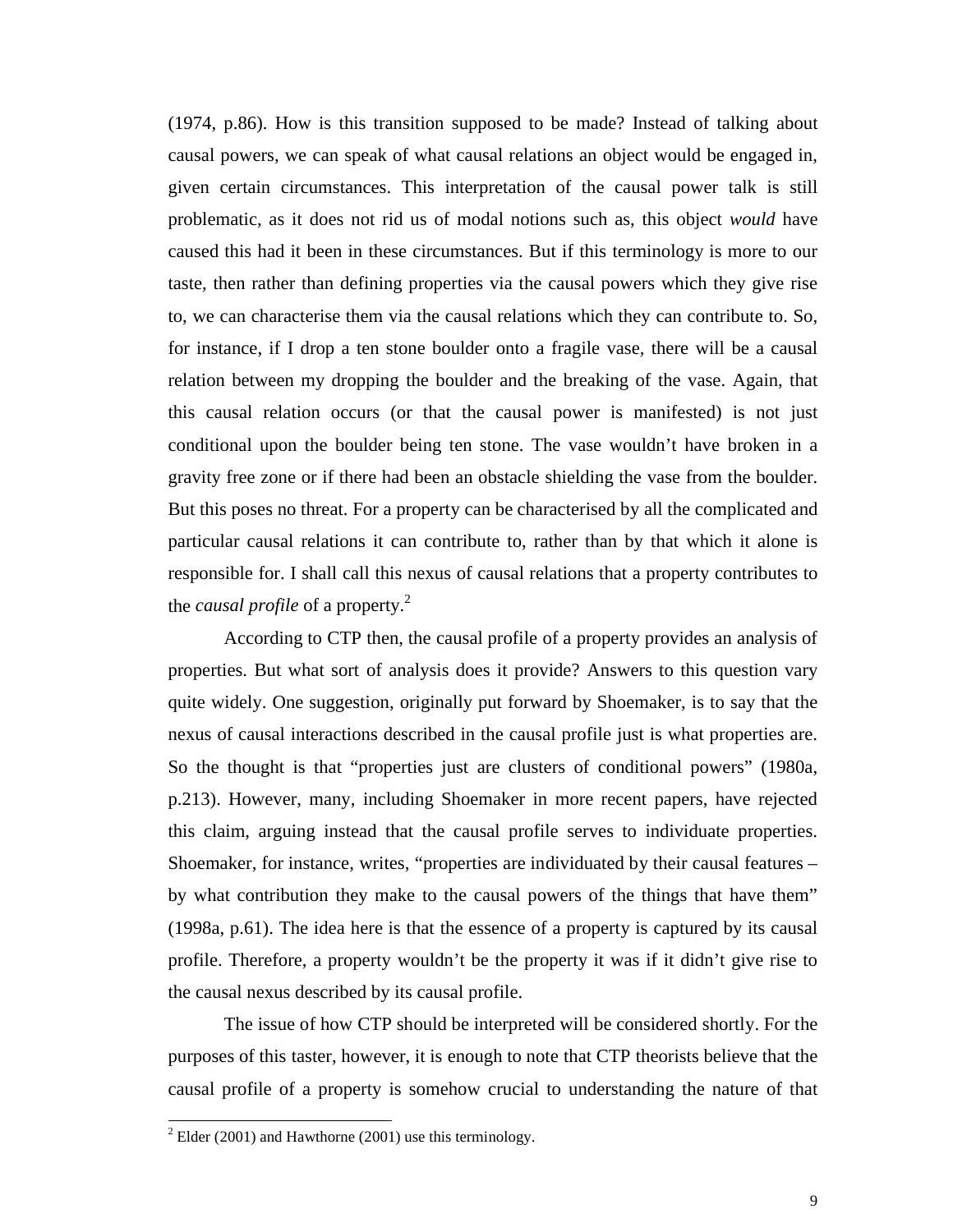property. The key characterisation of a property is not given by something which is intrinsic to that property. Instead, CTP provides properties with an extrinsic analysis, since properties are characterised by their actual and possible relations with entities external to themselves. This pits CTP against those accounts of properties which claim that properties are essentially characterised by their intrinsic natures.<sup>3</sup>

Wherein lies the attraction of CTP? Two aspects of the account initially drew my interest. First, CTP's analysis of properties is different from those usually offered. Most accounts concentrate on the question, 'What are properties?'. Are they, for instance, universals, or sets of tropes, or sets of possible particulars? CTP, however, begins with a different question, 'What are properties like?'. What is it, for instance, to be the property of F-ness rather than, say, the property of G-ness or H-ness? CTP's answer to these questions promises to make properties accessible to us, as we can discover, through empirical investigation, what the identities of properties are by seeing what causal contributions they make. In contrast, a property's intrinsic nature seems hidden from the eyes of science. It is far from clear how we could ever go about unveiling these intrinsic natures, so the identities of properties are obscured to us.

The initial appeal of CTP does not end there, however. Another reason to be interested in this theory is because it links, in a way not done previously, the notions of a property, a causal power and a causal relation. Although it has often been observed that there is a close connection between properties and causation, little has been said about what exactly this relationship is. CTP attempts to rectify this, by offering an account of this relationship which explains why the notions of causation and property have to be understood in tandem. This, I hope to show, has positive implications for both an analysis of properties and of causation. For it results in both a well-worked out analysis of properties and a plausible causal ontology. Before embarking on the task of showing why this is, however, we must first try to get a clear sense of what sort of theory or analysis CTP is purporting to offer. So in the next section, I shall look at some of the different theses which are classified as causal theories of properties. After which, I shall discuss, in some detail, different ways of trying to make sense of what's on offer.

 $3$  For an account of this kind, see Armstrong (1999a).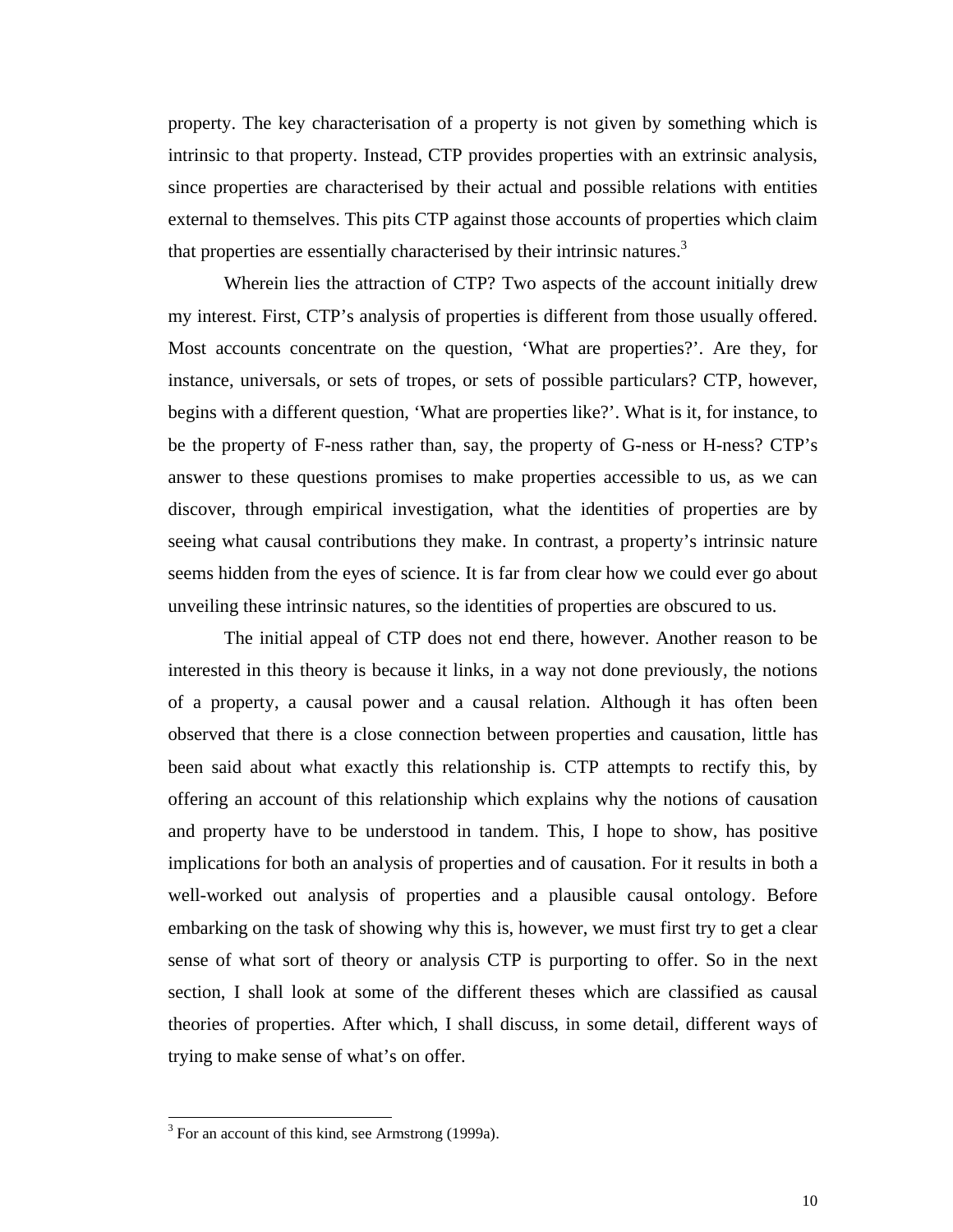The increasing proliferation of causal theories of properties<sup>4</sup> (and interpretations of those theories<sup>5</sup>) has made it impractical to outline each theory in its turn. Instead, I shall try to offer a general overview, which picks out the main theses and trends that have emerged.

One divide which runs through causal theories of properties, and is evident in Shoemaker's corpus, is between what I shall call strong and weak versions of CTP. The contrast between these two positions was mentioned earlier. The key theses expounded by strong and weak CTP can be stated as follows:

**Strong CTP**: the causal profile of a property is all that there is to a property.

**Weak CTP**: the causal profile of a property provides us with the most crucial characterisation of that property.

The most notable example of strong CTP is found in Shoemaker's 1980 papers. There, he seems to be arguing that there is nothing more to a property than what it does. CTP is thus presented as a metaphysical thesis about the nature of properties, which states that "all properties are causal powers" (Shoemaker 1980a p.210). Many commentators on CTP have picked up on this strand and thus present CTP in its strong form. Armstrong, for instance, identifies the core of CTP with the claim that "properties are exhausted by their causal role" (1999a, p.26). While Hawthorne characterises CTP as denying that "there is something to a property – call it its quiddity – over and above its causal profile"  $(2001, p.362)$ .<sup>6</sup> Both these outlines of CTP strongly suggest that the causal profile exhausts the nature of a property. So it looks as if they are expressing a version of strong CTP.

Some variant of weak CTP, however, has proved to be the most popular position to adopt. Instead of plumping for the fascinating yet rather puzzling claim that

 4 See, for example, Achinstein (1974), Shoemaker (1980a and b, 1981, 1998a, 1999), Swoyer (1982), Fales (1990), Ellis and Lierse (1994), Ellis (2001). Mellor and Oliver (1997) and Campbell (manuscript copy) offer related views.

 $5 \text{ See}$ , for example, Armstrong (1997, 1999a) Elder (2001), Hawthorne (2001) and Durham (2002).

<sup>&</sup>lt;sup>6</sup> It is not clear whether or not Hawthorne endorses CTP, therefore, I shall refer to him as a commentator, even though his paper does seem to be sympathetic towards CTP.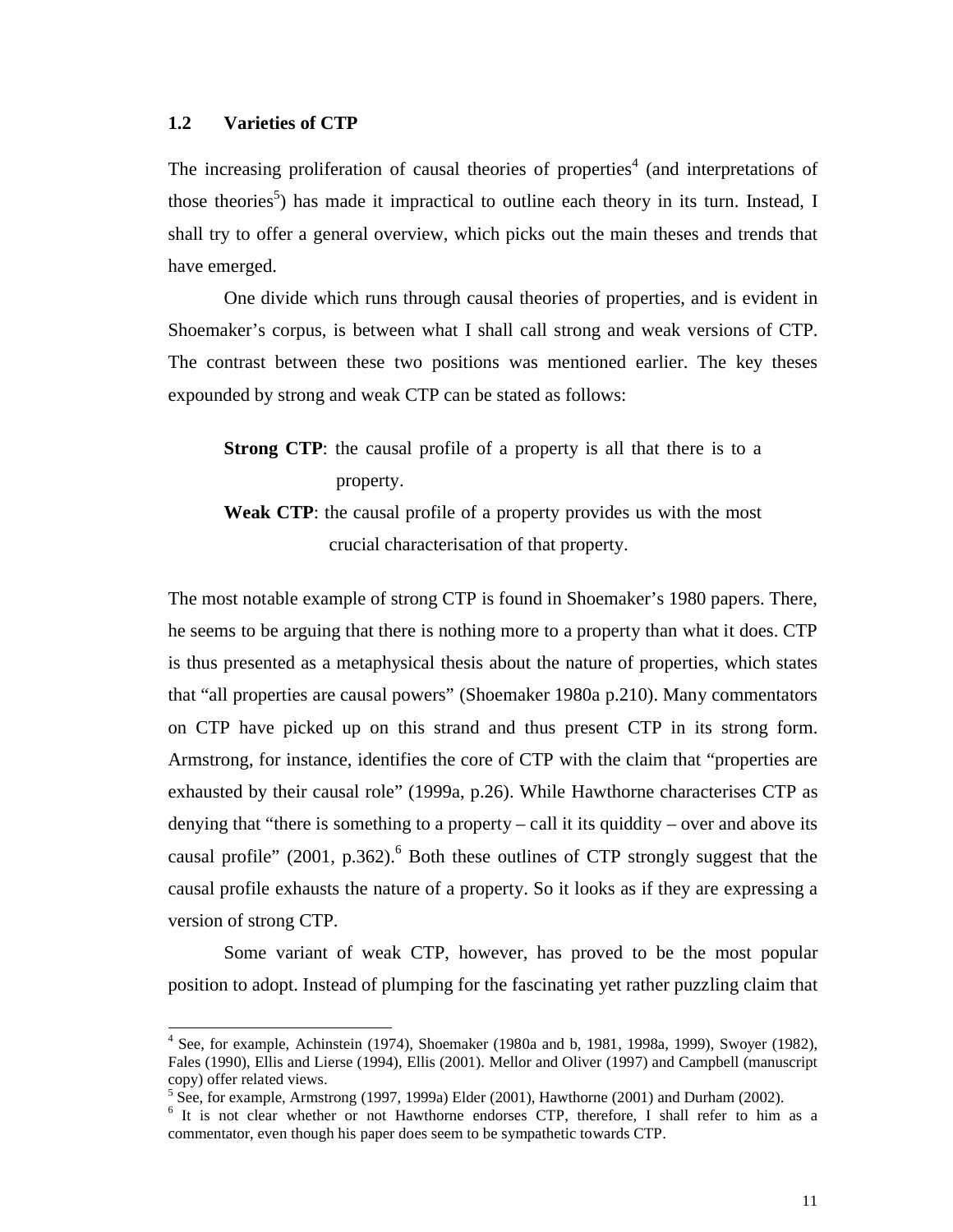properties are just (conditional<sup>7</sup>) causal powers, tamer suggestions have been put forward. These usually involve the claim that the causal profile is essential to the property. It is this which individuates it or provides it with a criterion of identity. Swoyer, for instance, argues that "the essential features of a property lie in its relationships to other properties" (1982, p.214). But he does not rule out the possibility that there could be something over and above these causal features. He writes, "if we subtract the active and passive dispositional powers that a property bestows upon its instances, whatever is left would not enable it to affect our sensory apparatus" (p.214). So Swoyer seems to be endorsing a weak version of CTP. The same point is brought out clearly in Shoemaker's later papers and in Campbell's discussion.<sup>8</sup> Instead of talking about properties *being* causal powers, Shoemaker moves to the claim that they are individuated by their causal powers. He writes, "properties are individuated by the contribution they make to the causal powers of their subjects" (1999, p.297). Any suggestion that this causal contribution is all that there is to a property has been removed. Campbell more explicitly denies the strong CTP's thesis, arguing that "shape properties are individuated by their causal roles – so that the dispositions which a shape property grounds are individuative of that property – but…nonetheless the shape properties are the categorical grounds of those dispositions" (manuscript, p.2). Here, again, we find a willingness to go only so far as weak CTP.

But what exactly is the difference between strong and weak CTP? How deep is the divide that separates them? As yet, we are unable to give satisfactory answers to these questions, because we're far from understanding the content of strong and weak CTP. Philosophers, however, have come up with a number of different suggestions about what sort of theory CTP is. So in the rest of this section, I shall outline various ways we might try to make sense of the account on offer. A detailed discussion of these proposals will be postponed to later sections.

One way of understanding CTP is as a theory about dispositions. This approach was inspired by Shoemaker's own statement of his thesis, as at one point he

l

 $^7$  This terminology is Shoemaker's. It just expresses the idea that, usually (perhaps always), an object has to instantiate a number of different properties in order to possess a causal power. So we can say that an object instantiating property P will possess causal power C conditional on that object having a number of other properties also.

<sup>&</sup>lt;sup>8</sup> Campbell, however, only talks about shape properties in his paper (manuscript), it is not clear that he would want to say the same thing about other properties.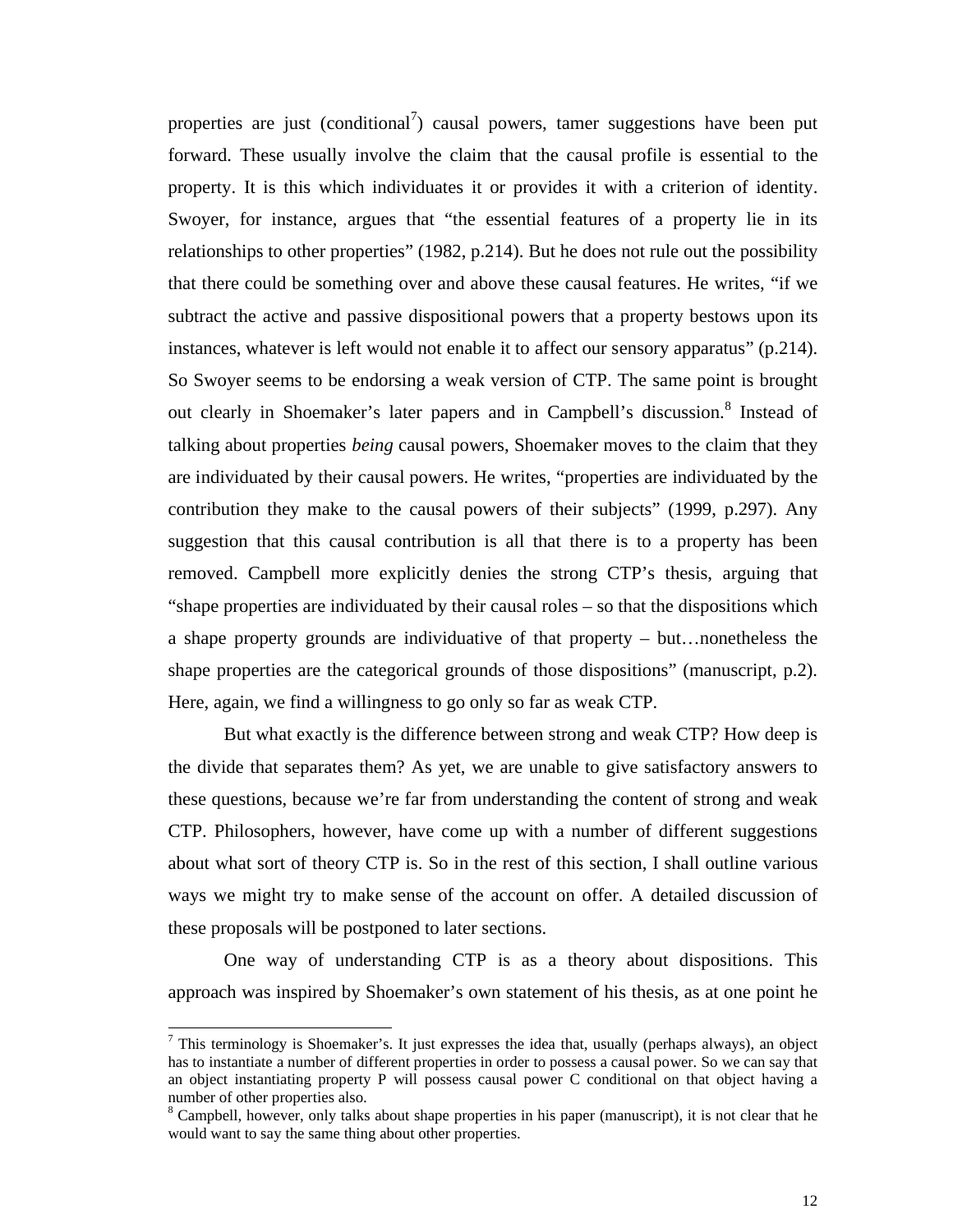writes, "all properties are dispositional properties" (1980a, p.210). Although careful reading of his paper indicates we should be wary of this formulation, a number of commentators have latched onto this claim. Armstrong, for instance, calls Shoemaker's thesis "the Dispositional Theory of Properties". According to his interpretation, CTP renders all properties dispositions, as they all "have a nature that is exhausted by their possible (*empirically* possible) manifestations" (1997, p.76).<sup>9</sup> In similar vein, Ellis (2001) states his version of CTP as a thesis about dispositions. He wishes to defend what he calls "dispositional essentialism" (p.127). This states that dispositions are amongst the most fundamental properties of the world and that the causal profiles that identify these dispositions are essential to them. Other philosophers also employ talk of dispositions in order to convey a CTP style thesis. Campbell, for instance, argues that the dispositions of a shape property are individuative of it, while Swoyer claims that the "key features of properties are dispositional" (1982, p.214). The suggestion that CTP is a thesis about the nature of dispositions, then, should be taken seriously.

More recently, however, the claim that CTP is a criterion of identity for properties or a thesis about how to individuate properties has proved to be more popular. This is largely due to the change of emphasis in Shoemaker's own papers on CTP. He writes,

I would want to reject the formulation which says that a property is a cluster of conditional causal powers. That formulation has a reductionist flavour to it. And the reduction it seems to promise is a cheat (1998a, p.64).

He thus retreats to talk of properties being *individuated* by their causal profile, as these profiles are thought to be essential to the nature of properties. Shoemaker sees himself as providing "identity conditions" (1998a, p.66) for properties, which has lead commentators to interpret CTP as a criterion of identity for properties. Durham, for instance, talks about "Shoemaker's proposed criterion of identity" (2002, p.22), while Elder interprets CTP as the view that a "property's identity consists in its nomic profile" (2001, p.249).

 $9 \text{ In a more recent paper (1999a), Armstrong presents a slightly different, and in my view more accurate, }$ exposition of Shoemaker's views.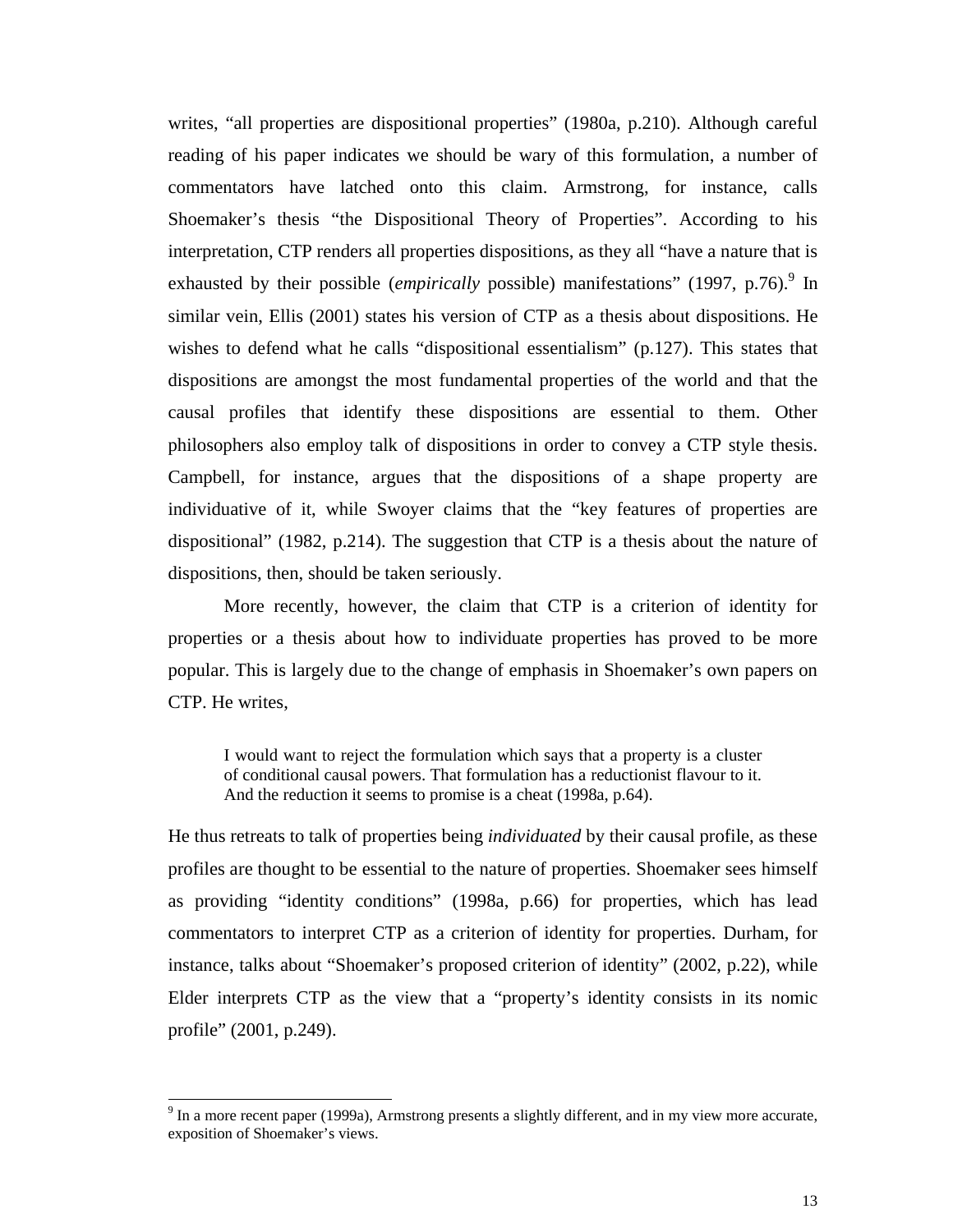The claim that CTP is (in the case of weak CTP) or results in (in the case of strong CTP) identity or individuation conditions for properties is central to all formulations of CTP. Very basically, the individuation thesis on offer seems to be something like this: two properties are identical at all times and places, actual and possible, iff they have the same causal profile.<sup>10</sup> This rules out the possibility of a causal profile of a property changing across places, times or possible worlds (although which aspects of that causal profile are manifested at a world can of course vary from world to world), since property P at  $t_1$  in possible world<sub>w</sub> is the same property as property  $P^*$  at t<sub>2</sub> in possible world<sub>x</sub> iff P and  $P^*$  have the same causal profile. Having the same causal profile is thus claimed to be a necessary and sufficient condition for property identity.

Many versions of weak CTP seem to rest content with this claim. Furthermore, although strong CTP seems to be saying something more than this, it looks like this individuation thesis is at least implied by it. For if the causal profile of a property is all that there is to a property, a property's causal profile will provide us with necessary and sufficient conditions for the existence of that property. It seems clear, then, that CTP is interested in making claims about the identity or individuation of properties, indeed, this is a common concern which runs throughout the different CTPs. However, just to say that CTP provides us with an account of individuation or a criterion of identity leaves many matters unsettled. Is, for instance, an account of individuation the same as a criterion of identity for properties? What sort of information about the nature of properties do these kinds of analyses offer? There are no straightforward answers to these questions because there are different sorts of individuation theses and criteria of identity. So in order to understand and evaluate the thesis on offer, more needs to be said about the content of an account of individuation/criteria of identity.

The final way of trying to make sense of CTP is, again, suggested by Shoemaker. In his 1981 paper, Shoemaker argues that functionalism has an important

<sup>&</sup>lt;sup>10</sup> As causal profiles state what causal relations a property *could* enter into, not just what causal relations it in actual fact enters into, the individuation thesis must be thought to hold across a number of possible worlds. For it may be the case that property P, for instance, *could* bring about X in such-and-such circumstances, but this power of P's is never manifested in the actual world, so there has to be a possible world in which P does bring about X. However, as most CTP theorists claim that the causal profiles of properties are essential to them, I shall assume (until chapter seven) that CTP is committed to the claim that this individuation thesis holds across all possible worlds.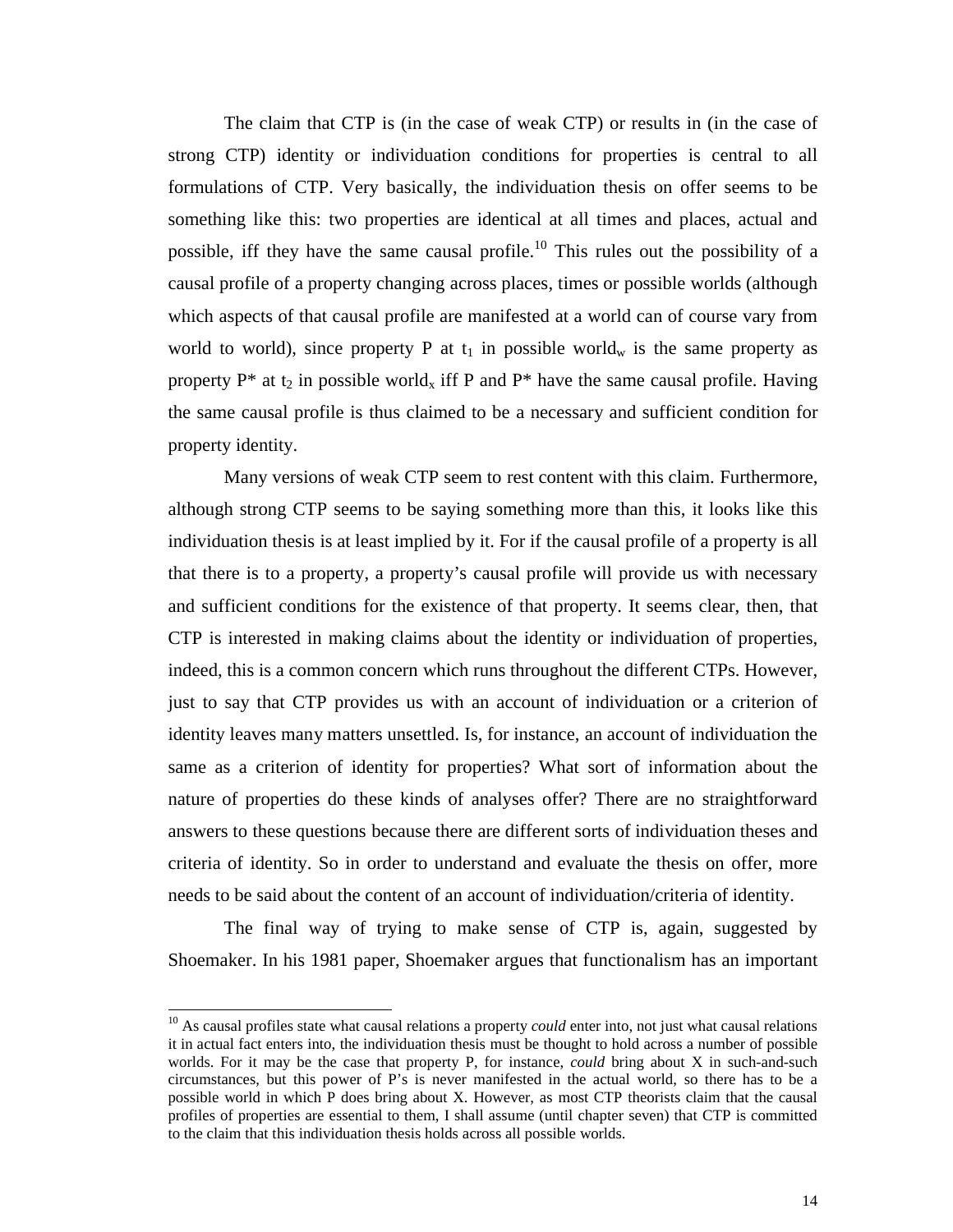bearing on CTP, because the latter can be understood as a generalised form of the former. The idea is that rather than just defining mental properties by their functional role, all properties can be so defined. CTP theorists are thus like functionalists in that they think that mental properties, like the belief it is raining, should be defined by the inputs that can cause this belief, its actual and possible connections with other mental states and the behaviour it can result in. But they go further than this, because they claim that (most) other non-mental properties can be similarly defined. The property of being knife-shaped, for instance, can be understood via the things which cause it, its connections with other properties and the behaviour it can result in.

This idea that CTP is a generalised form of functionalism is, I think, an interesting one. But again we find that if this proposal is to throw much light on CTP, more details are required. For there isn't just one form of functionalism in the philosophy of mind, there are different versions of this thesis, each of which might serve as a model for CTP. Consequently, it isn't clear which, if any, of these functionalist accounts CTP could be a generalised form of. Despite the number of different formulations which promise to elucidate CTP, therefore, statements of this thesis still suffer from vagueness. More needs to be said about dispositions, individuation, criteria of identity and functionalism, in order to get a clear grasp of the proposals being put forward. But before turning to this, I shall first look at another issue which divides CTP theorists. This time, the question at issue is this: what is CTP a theory *of*?

#### **1.3 The Scope of CTP**

 $\overline{a}$ 

CTP is, of course, a theory about properties, but which properties fall within its scope is a debatable issue. Should CTP theorists say that all properties are subject to their analysis, or only a restricted set? It would be mistaken to think that there is a definitive answer to this question, as the scope of CTP can be taken to be as narrow or wide as is considered appropriate. We could, for instance, restrict CTP's domain to mental properties, or to the fundamental properties postulated by physics, or to some other subset of properties.<sup>11</sup> But the boldness of CTP's hypothesis, stems from the fact that

 $11$  The label 'restricted CTP' will be reserved for those theories which claim that only a small subset of properties are subject to the analysis. Functionalists within the philosophy of mind could be called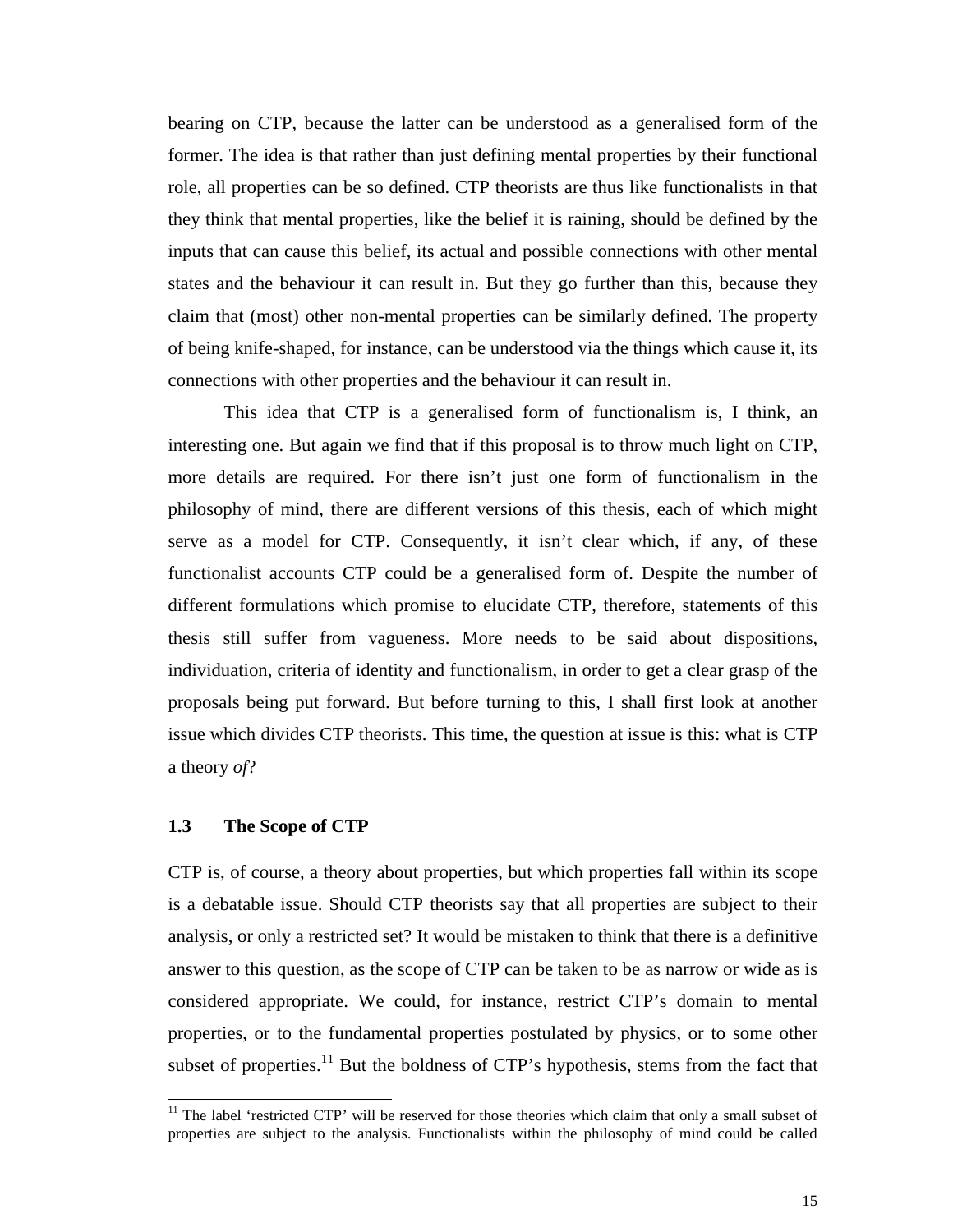the scope of the theory is usually taken to be very broad. Shoemaker, for instance, argues that the theory holds of all "genuine properties", while Swoyer claims that the analysis holds of all those properties discoverable by science.<sup>12</sup>

All CTP theorists, however, recognise the need to place some restrictions on the properties within CTP's domain. Proponents do not, for instance, want to say that properties of mathematical entities such as *being even* or *being prime* are subject to their analysis, as these properties receive their characterisation from mathematical theories. Similarly, it would seem unwise to include properties and relations which characterise "the form of the world", $^{13}$  such as causality and identity, into the domain of CTP. For the task of defining these relations in terms of their causal features seems, at best, unpromising. CTP theorists thus require a way of distinguishing between those properties which are subject to CTP's analysis from those which are not.

How might this be done? One proposal which links in with the issue about mathematical properties, is to say that CTP is an analysis of concrete, rather than abstract, properties. This suggestion recommends itself because it seems to provide a principled way of characterising CTP's domain. Concrete properties, whatever they are, seem very different things from abstract properties. Thus, the restriction of CTP's scope to just one of these sets of properties looks prima facie reasonable. This proposal may strike some as obviously false, however, as many believe that all properties are abstract entities, so there are no such entities as concrete properties which CTP is supposedly true of. As I have no wish to rule out the view that properties or universals are abstract entities, this is a problem for the proposal. But we can get round it by talking instead about instances or instantiations of properties. We can say that if the instantiations or instances of a property are concrete (such as, the greenness of *this* jumper), then CTP applies to that property. If, on the other hand, a property's instances are abstract (such as, the evenness of *this* number), then that property falls outside the scope of CTP.

restricted CTP theorists (see chapter two), as could philosophers like Ellis and Lierse (1994). They believe that science will have to postulate some fundamental dispositional and categorical properties. It is these fundamental dispositional properties which, on their view, are subject to CTP's analysis.

 $12$  See Shoemaker 1980a, p.297 and Swoyer 1982 p.205.

<sup>&</sup>lt;sup>13</sup> Hawthorne 2001 p.373. The form of the world is captured by a world's structural properties. These structural properties can then be said to structure the 'matter' of the world.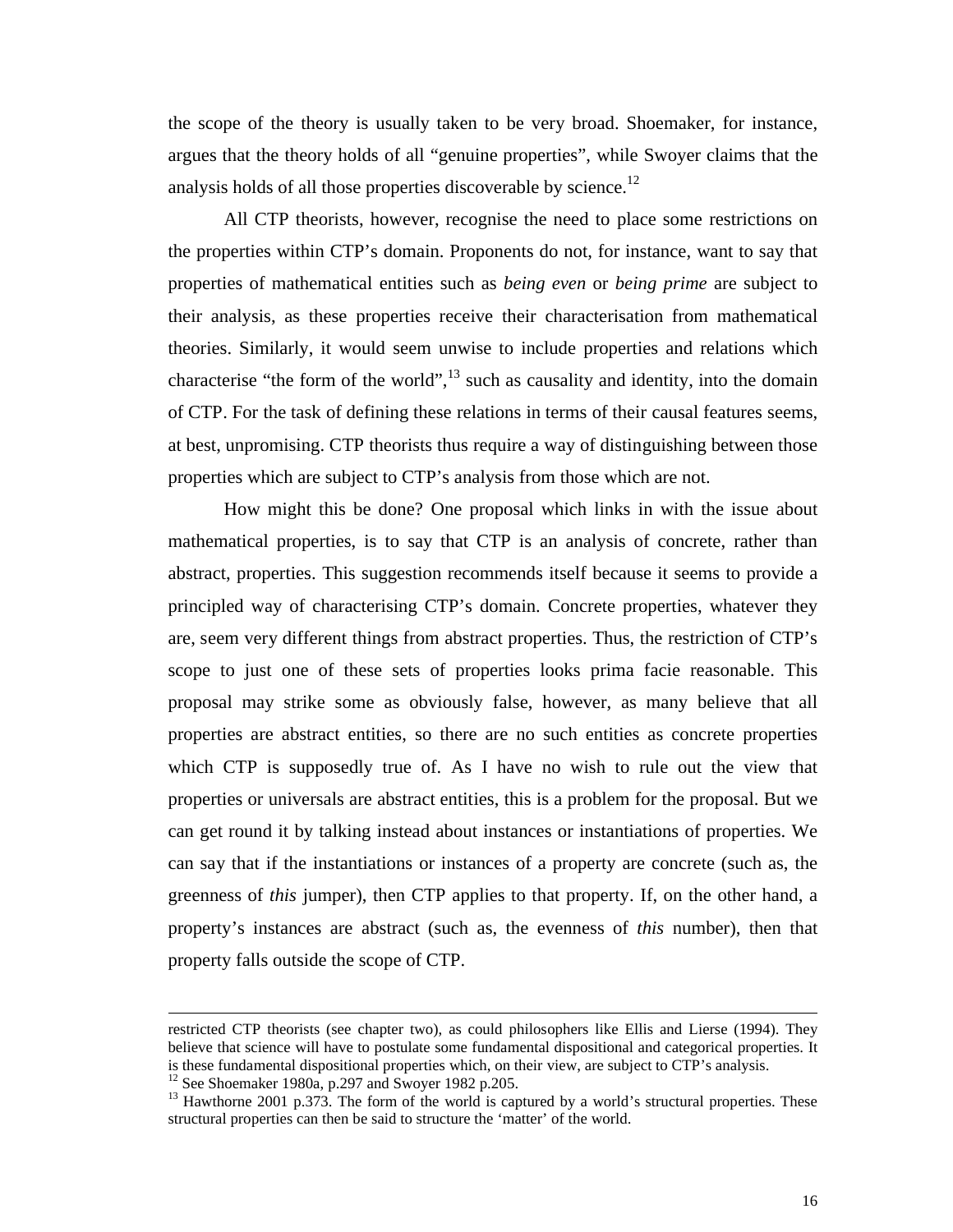Understanding the proposal in this way does not prevent us from thinking of all properties as abstract entities. Moreover, the claim that some property instances are concrete seems far more appealing. It is implausible to claim that property instances, such as the greenness of *this* jumper or the taste of *that* cake, are abstract entities. For they are entities which have a spatiotemporal location, are empirically available to us, are cited in causal statements and do not enjoy necessary existence. Hence, they differ very markedly from the most uncontroversial example of abstract entities, namely, numbers. If, on the other hand, we consider property instances of evenness, say that displayed by the number four, then it does seem plausible to call this property instance abstract. Since it does not seem to be empirically available to us, nor is it cited in causal statements, and so on. But how, more precisely, could we differentiate between concrete and abstract property instances?

Probably the simplest way of distinguishing between the two is to say something like this: abstract property instances are all and only had by abstract objects, while concrete property instances are all and only had by concrete objects. Hale, for instance, states that "those properties and relations are abstract which have application only among abstract objects" (1987, p.45). This suggestion, however, faces two problems. The first arises because of the obscurity surrounding the distinction between abstract and concrete objects. When faced with the variety of suggestions, it is tempting to draw Lewis's conclusion that "it is not clear at all…what philosophers mean when they speak of 'concrete' and 'abstract'" (1986a, p.81). Let's put this worry aside here, however, and suppose that Burgess and Rosen are right to suppose that this pessimism is unwarranted because of the "broad consensus" that has emerged regarding the sorts of entities which fit into these categories.<sup>14</sup>

The second problem stems from the proposal's commitment to the claim that all the property instances of abstract objects are abstract, and all the property instances of concrete objects are concrete. For perhaps there are some concrete properties of abstract entities and some abstract properties of concrete entities. At first sight this may seem rather implausible, but there are possible examples. Consider, for instance,

<sup>&</sup>lt;sup>14</sup> See Burgess and Rosen 1996, p. 13.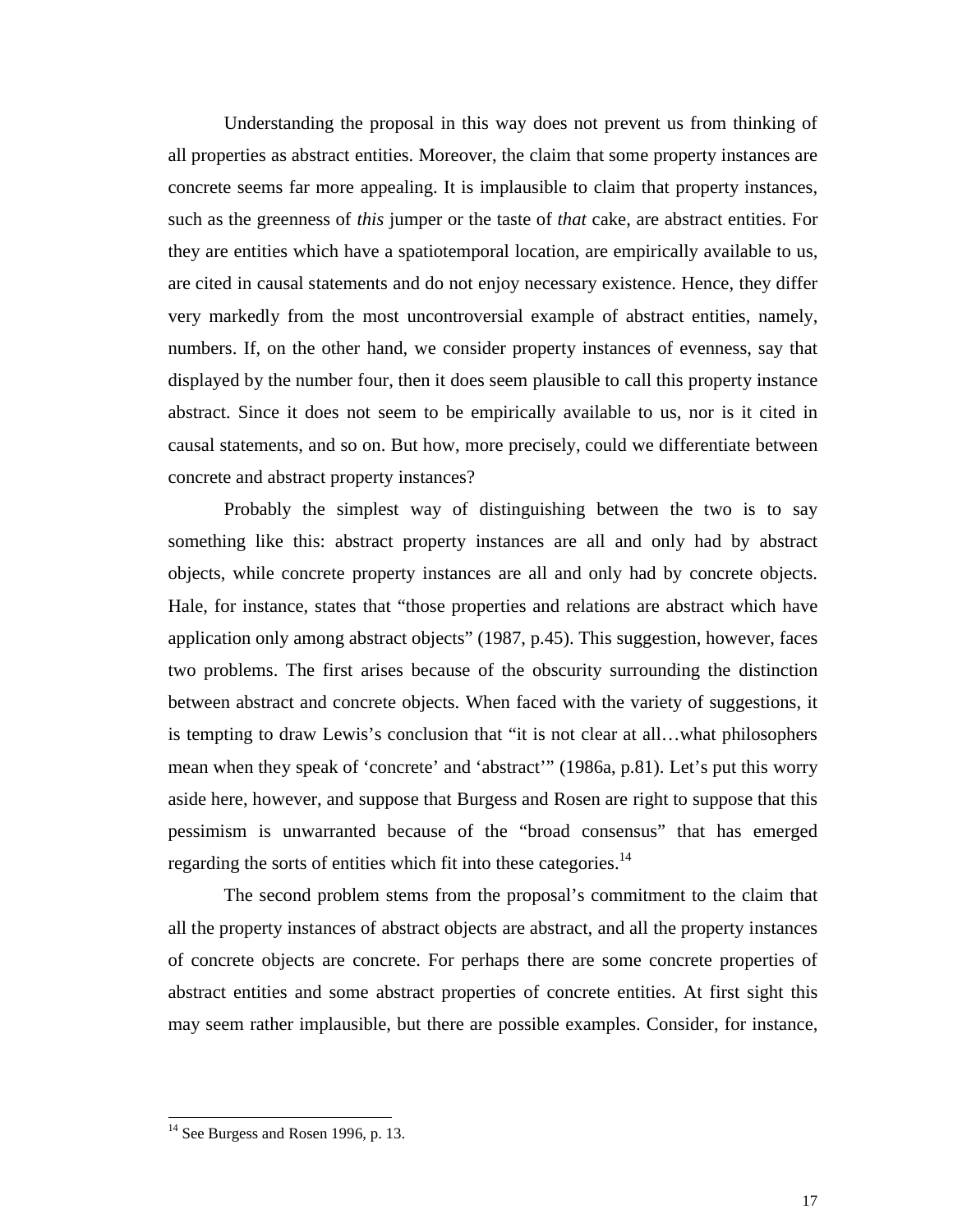a borderline case of an abstract object, namely, the play 'Hamlet'.15 Is it clear that this play has no concrete properties? Couldn't we argue that it has such concrete properties/relations as having being performed in front of Queen Elizabeth I, or being the most published piece of literature? Maybe all such cases should be dismissed because they are borderline, but there seem to be more compelling examples of concrete objects displaying abstract property instances. Take, for instance, geometric properties such as being square. These figure in pure geometry, but they are also instantiated in everyday objects around us. We may want to say, for instance, that this table's squareness is an abstract property instance which is displayed by a concrete object. If we do say this, however, then we cannot define abstract property instances as those which are solely possessed by abstract objects.

Rather than trying to define a concrete/abstract property instance as one which is had by a concrete/abstract object, we could instead try to directly pick out those distinguishing features of concrete/abstract property instances. To help us, it may be useful to look at the suggested analyses of the distinction between abstract and concrete *objects*. Lewis offers quite a comprehensive list of different ways of distinguishing between concrete and abstract objects.<sup>16</sup> But of the four ways cited, only one seems viable for our purposes. The way of example does not offer a principled way of demarcating the abstract from the concrete. The way of conflation uses pre-existing distinctions between universals and particulars, for instance, or sets and individuals, but it does not offer a way of picking out all those entities which are distinctly abstract or concrete. According to the way of abstraction, abstract entities are abstractions from concrete entities. They are the product of less specific descriptions of concrete entities. This distinction is unsuitable for these purposes, however, as it renders all property instances abstract. If, for instance, we pick out the redness of an object, we are abstracting away from the other features of the object, and thus offering a partial description of that object.<sup>17</sup> Left, then, is Lewis's negative way,

<sup>&</sup>lt;sup>15</sup> Burgess and Rosen (1996), for example, do take novels to be examples of non-paradigmatic abstract objects.

 $16$  See Lewis 1986a §1.7.

<sup>&</sup>lt;sup>17</sup> This sense of abstract captures the meaning of those trope theorists who call tropes or property instances 'abstract particulars'. It seems unsuitable for the purposes of defining a fundamental ontological category, however. While it captures the etymology of the word and is, what Rosen and Burgess call, "the way of history" (1996, p.17), originally, it applied to our representations of entities rather than to the entities themselves. It makes more sense in this context, because we can imagine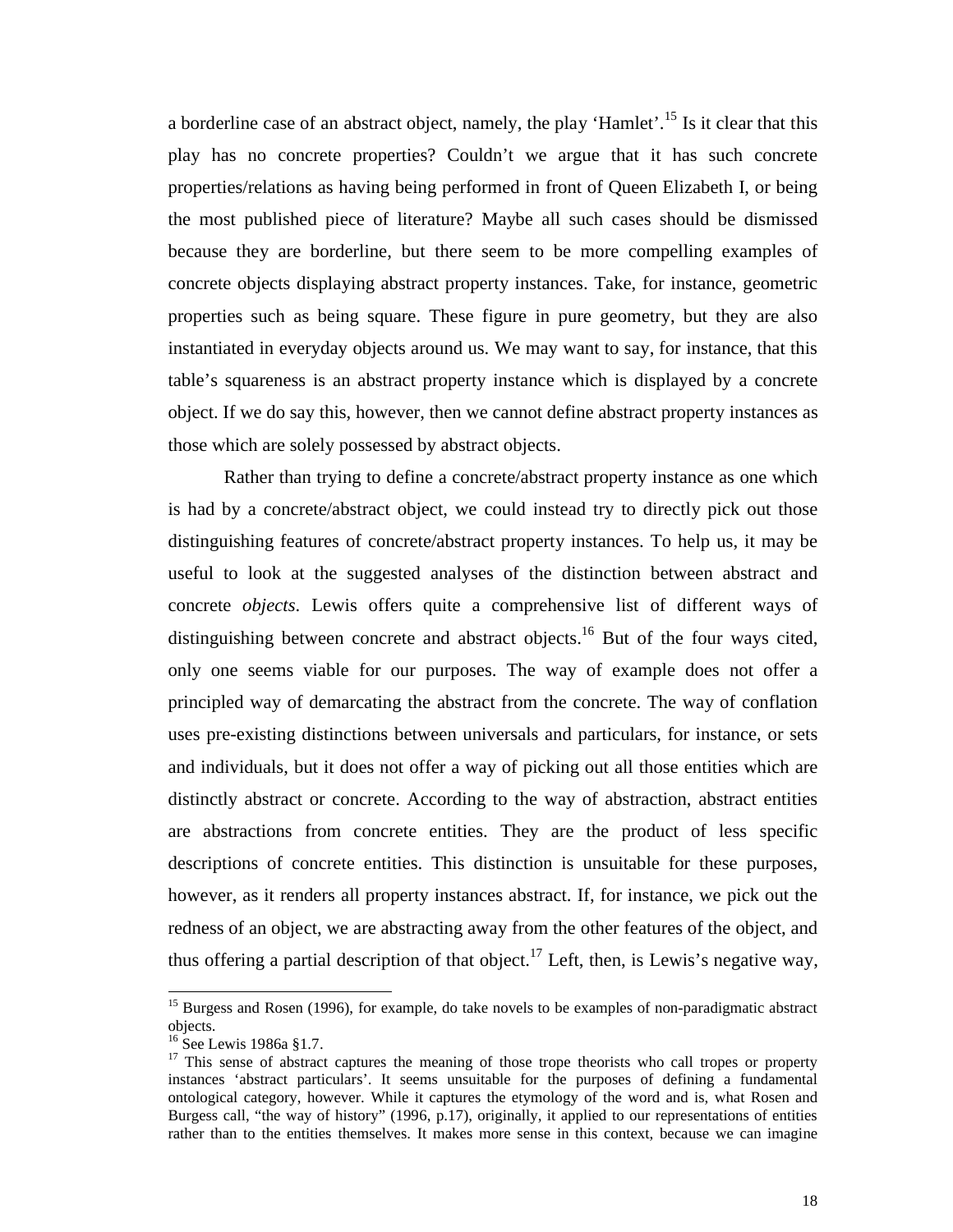which tries to characterise abstract entities by what they're not. It is often said, for instance, that abstract entities are not spatiotemporal entities or do not enter into causal interactions.<sup>18</sup>

Of these two suggestions, an analysis along the second line looks the most promising, at least for our purposes, since it seems to capture CTP's concerns. CTP theorists clearly only intend to offer an analysis of those properties which can contribute to the causal powers of particulars. So if we define abstract property instances as those which cannot contribute in any way to the causal nexus of the universe, they will thereby be excluded from CTP's scope. Concrete property instances, on the other hand, can be characterised by the fact that they do contribute to the causal powers of particulars and so to the causal nexus of the universe. Therefore, this type of property is just the sort CTP should be about.

If we demarcate abstract from concrete property instances in this way, then it will be possible for concrete objects to display abstract property instances and abstract objects to display concrete property instances. (Although if the latter is possible, we couldn't define abstract objects as those which never enter into causal interactions.) Unfortunately, however, we still face the problem of what to do about those properties which seem to straddle the concrete/abstract divide. If an object instantiates the property of being square, for instance, then it will clearly be able to enter into a variety of causal interactions in virtue of instantiating this property. Therefore, according to the criterion just offered, it should be subject to CTP. However, the property also appears in mathematical theories and it seems clear that we can identify the property of squareness independent of its causal profile. For we can say that an object instantiates the property of being square iff it is an object which has four equal sides and four right angles. Moreover, it seems much more intuitive to claim that the

abstracting away from the complex details of our experience of an object and homing in on just one of its particular aspects.

 $18$  Another notable account is offered by Dummett (1973). He argues that we can distinguish between abstract and concrete objects by the way we understand concrete as opposed to abstract singular terms. Concrete objects can be the possible objects of ostension and thus concrete terms get a reference in this way. Abstract objects, on the other hand, have to be referred to as the value of some functional expression, such as 'the shape of X'. It is difficult to see how we could extend this criterion to cover all property instances, however. Is, for instance, Alice's happiness something which is a possible object of ostension or a value of an appropriate function? What of the charm of a quark or the charge of an electron? I shall thus leave this suggestion aside here.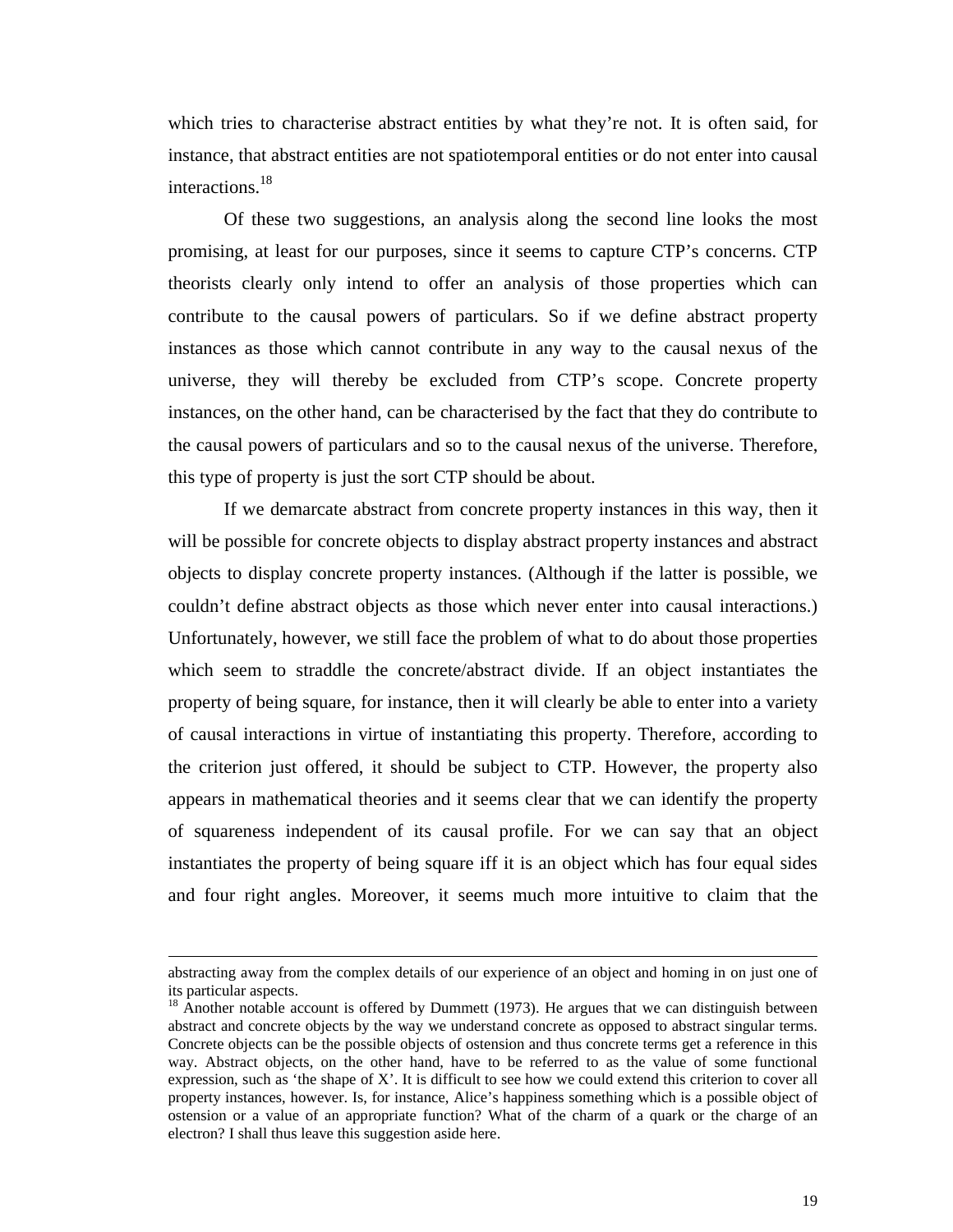property of being square is individuated by this characterisation rather than by its causal profile.

As restricting the scope of CTP to concrete (understood as causal) property instances accords so well with the concerns of CTP, I think we need to face this problem head on. What should CTP theorists say about these cases? One option would be to argue that only those properties whose instances are all concrete fall within CTP's scope. The idea being that those properties which figure in mathematical theories will have instances which are abstract as well as concrete. So properties like being square will not be subject to CTP. This seems rather unsatisfactory, however. For shapes, being entities which bestow causal powers onto objects, do seem to be the sorts of things which CTP should be true of. That these properties figure in mathematical theories doesn't obviously change this fact.

Perhaps a better response can be formulated if we keep hold of the claim that all properties, which have causally efficacious instances, are subject to CTP. The difficulty arises because some properties are both instantiated by physical objects and appear in mathematical theories. It looks, then, as if these properties fall partly within the scope of CTP (insofar as they are causally efficacious entities of physical objects) and partly outside of it (insofar as they figure in mathematical theories). But CTP theorists can use this fact to explain why it seems plausible to claim that properties, such as being square, can be characterised independently of their causal profile – insofar as they are purely mathematical properties, they can. But this still leaves the question: why should we accept that properties, such as being square, qua instantiated by physical objects, are subject to CTP?

This is a very difficult question, which requires more consideration than can be given here. However, there is some reason to hope that an answer may be forthcoming. Campbell's account of spatial properties (1994), for instance, could perhaps be utilised by CTP theorists to explain why properties like being square, qua instantiated by physical properties, require a causal profile. Campbell argues that pure geometry (a purely formal exercise in mathematical computation) is turned into applied geometry (a body of doctrine about the world in which we live) by connecting spatial properties with physical ones. He writes, "what turns one into the other is the assignment of some physical meaning to the spatial concepts, for example, the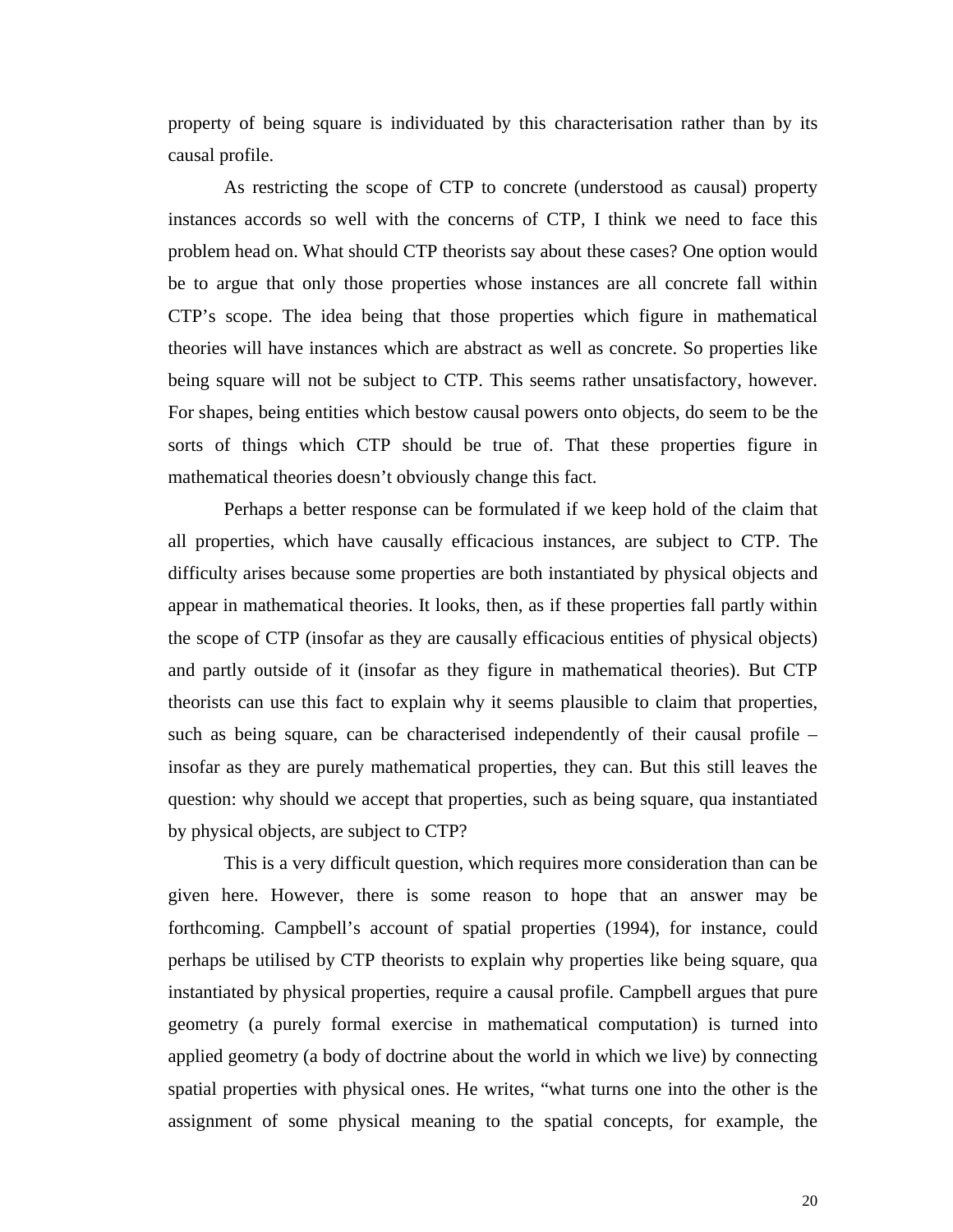identification of a straight line as the path of a light *in vacuo*" (1994, p.25).<sup>19</sup> A CTP theorist could try offering a similar line of argument to defend their position. They could claim that CTP is the right analysis of physically instantiated shapes because the causal relations which shapes bear to other entities are what give the mathematical entities of pure geometry their physical significance.

On this proposal then, CTP's scope is said to include properties whose instances are *all* able to enter into causal interactions and exclude properties whose instances are *all* unable to enter into causal interactions. However, some properties, in particular, geometric properties, do not fit this neat distinction, since they have both concrete and abstract applications. In these cases, I have suggested that we should say that the property falls partly within the scope of CTP and partly outside of it. The property qua mathematical theory does not fall under the scope of CTP, as it has an essential non-causal characterisation. But the property qua instantiated by a physical object does fall under the scope of CTP, because the property's causal profile is what gives the property its physical significance.

Another, less worrying, objection to the proposed scope of CTP is put forward by Rosenberg. He argues that, as it stands, CTP is an extremely exclusive analysis, since it only holds of a very limited number of properties. He writes, "one cannot know that there is a cluster of causal powers associated with any predicate actually in use, because of the inadequacy and incompleteness of contemporary science" (1984, p.84). Rosenberg's worry is that if CTP only applies to causal properties, i.e. ones which confer genuine causal powers onto their particulars, we cannot be sure that any of our predicates succeed in latching onto these properties. For only those properties which figure in the final inventory of science are able to confer genuine causal powers onto their particulars, and "true total science does not wear this label on its sleeve" (1984, p.82). Consequently, as we can assume that nearly all of our more ordinary properties, such as redness, will not be on that final inventory, CTP will not be true of most properties.

 $19$  For more on this see Campbell (1995) and Ludwig (1995).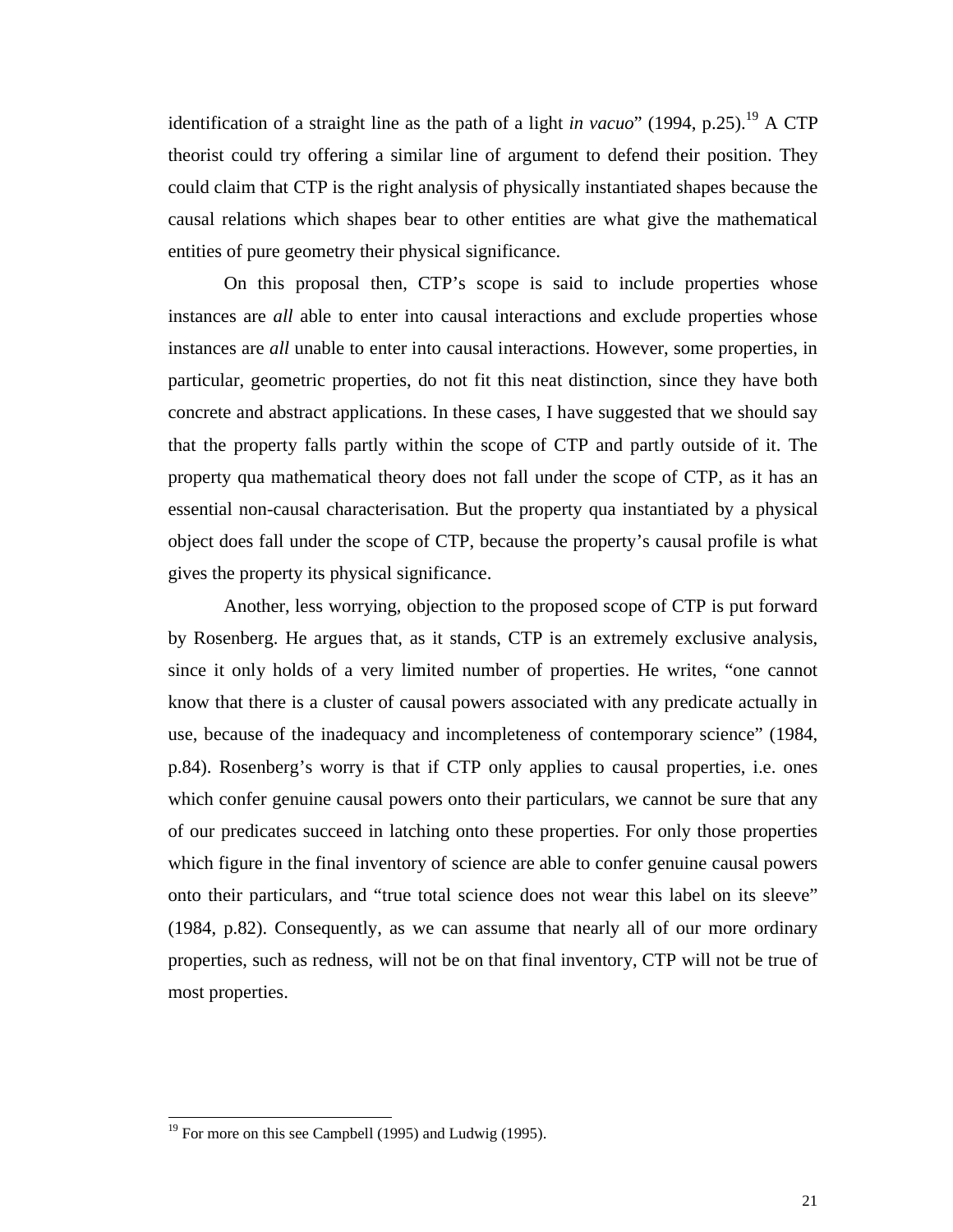One possible way of developing the proposal put forward here is to maintain, with Armstrong and Mellor, $^{20}$  that the only properties which exist are those sparse ones postulated by science, as only these are required to account for genuine resemblances between particulars. If this sparse view is accepted, CTP would still be a theory of all concrete properties.<sup>21</sup> It's just that this category wouldn't include those entities (if there are any) named by more ordinary predicates such as 'is red'. CTP theorists are not committed to this view, however. They may, for instance, believe that there are emergent properties with irreducible casual powers falling outside of science's domain. So in order to account for the genuine resemblances between particulars, we need to postulate properties which are not specifiable by science. Even if CTP theorists deny this, however, they still needn't claim that properties like redness fall outside the scope of CTP. CTP theorists can agree, with Rosenberg, that the property of redness does not confer a fundamental causal power onto its particulars, since its causal efficacy is bestowed upon it by other properties. But nevertheless they can still maintain that redness is a causal property. For redness does have a unique causal profile which identifies it and sets it apart from other properties. So we can say that redness is a causal property, as any object which instantiates it has a unique causal profile in virtue of its being red.

It may be thought that this fails to get to the heart of the matter. Redness isn't a causal property, since it is wrong to say that an object has the power to create suchand-such visual sensations in virtue of its being red. Rather, the object's power is conferred upon it by other properties. This response, however, imposes stringent conditions on causal properties which are not obligatory. No doubt it's true that redness isn't a *fundamental* causal property, since science tells us that its causal power to produce certain visual sensations is due to further properties of light waves, our visual systems etc. But this doesn't mean that redness should be denied the status of a causal property. We can say, perfectly truly, that looking at this *red* post-box caused

 $20$  See Mellor (1991) and Armstrong (1997). Although, unlike Mellor, Armstrong does accept the existence of properties which are conjunctions of sparse properties.

<sup>&</sup>lt;sup>21</sup> However, CTP theorists could still say, with Lewis (1983b), that there is another, more abundant, conception of properties. But as these do not ground causal similarities in their objects, but rather have a semantic function, they are not the concern of CTP (for more on this, see §2.2). Therefore, although Rosenberg's claim that CTP is not applicable to all concrete properties is misleading, in one sense, it can be thought of as correct. For CTP theorists could maintain that there is this more abundant conception of properties, and these properties should not be analysed via CTP.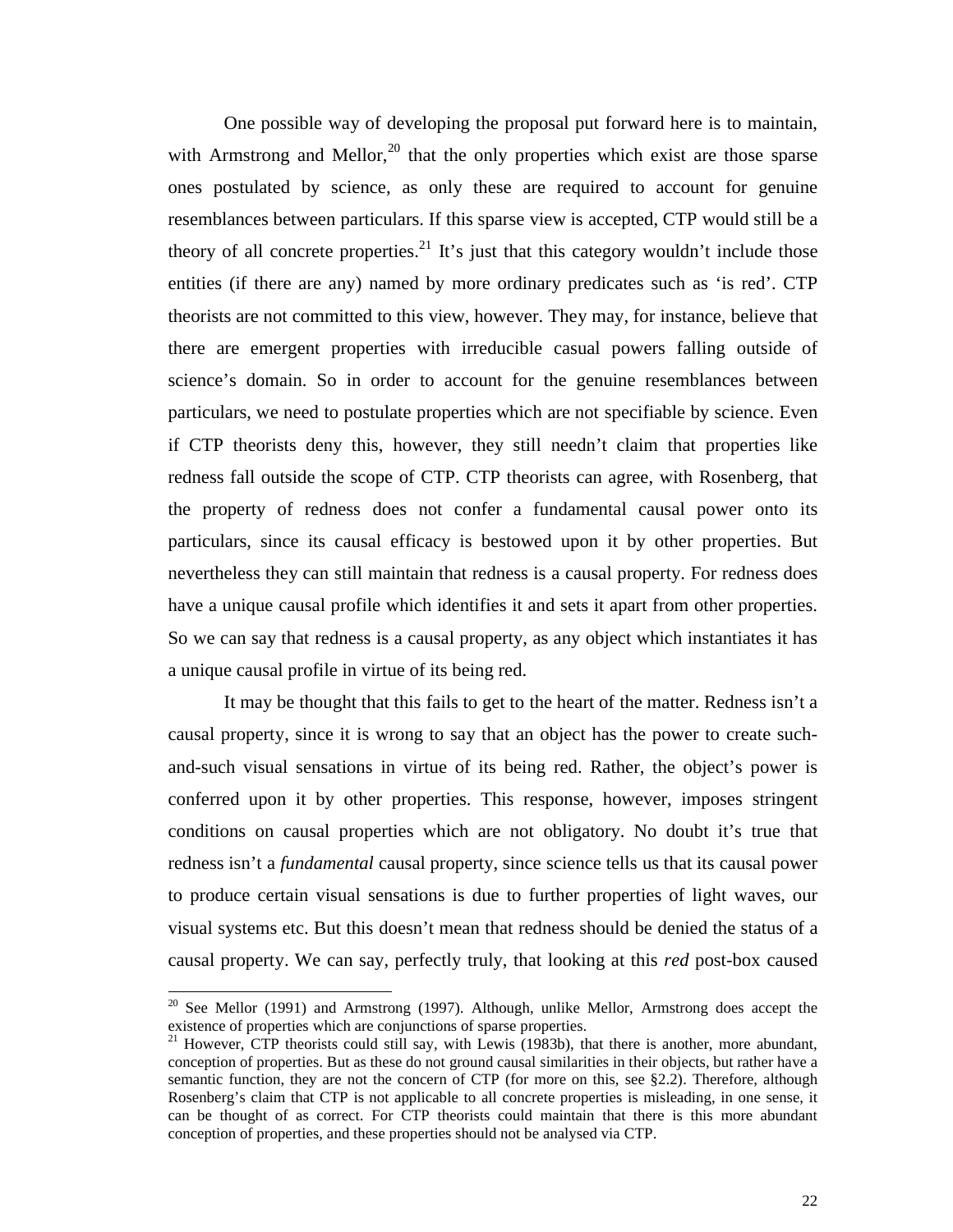my visual impression of redness. While we may complain that this isn't an informative causal explanation - a better explanation would proceed by appealing to the properties of light waves, our visual system etc. Still, redness can be seen as the cause of my sensation of redness. For we can say that redness inherits the causal powers of those properties which, scientific theory tells us, are responsible for sensations of redness.

What does this 'inheritance' amount to? The idea can be spelt out a little more clearly if we assume that redness is a second-order property (i.e. a property which is characterised by the causal roles of first-order properties), as then we can appeal to Kim's causal inheritance principle. This states that "the causal powers of an instance of a second-order property are identical with (or a subset of) the causal powers of the first-order realiser that is instantiated on that occasion" (1998, p.116). Given this conception of redness as a second-order property, we can say that redness is a causal property, since it inherits the causal powers of those more fundamental properties that realise it. These notions of realisation and second-order properties are quite complex and take us into the subject matter of chapter two. But it is useful to briefly mention this conception here, as it shows how redness can be thought of as a causal property, even once we've granted Rosenberg's claim that it isn't among science's list of ultimate movers and shakers.

By saying that CTP holds of *all* causal properties, therefore, (whether or not those properties are fundamental) we are able to respect the boldness of CTP. Moreover, we can do this without having to say that properties, such as *the evenness of four*, are somehow not genuine. The current proposal also has the advantage of placing the emphasis in the right place. For CTP is a theory about those properties which have causal profiles. Therefore, at least at its broadest, all such causal properties should fall within CTP's scope. In what follows then, unless otherwise stated, I shall assume that CTP is a theory about all causal properties. Now, however, it's time to return to the question: what kind of theory is CTP?

#### **1.4 The Dispositions Debate**

Earlier we saw that many philosophers believe there to be a strong connection between CTP and the dispositions debate. Indeed, some have even suggested that CTP can be stated as the view that all properties are dispositional. Campbell, for instance,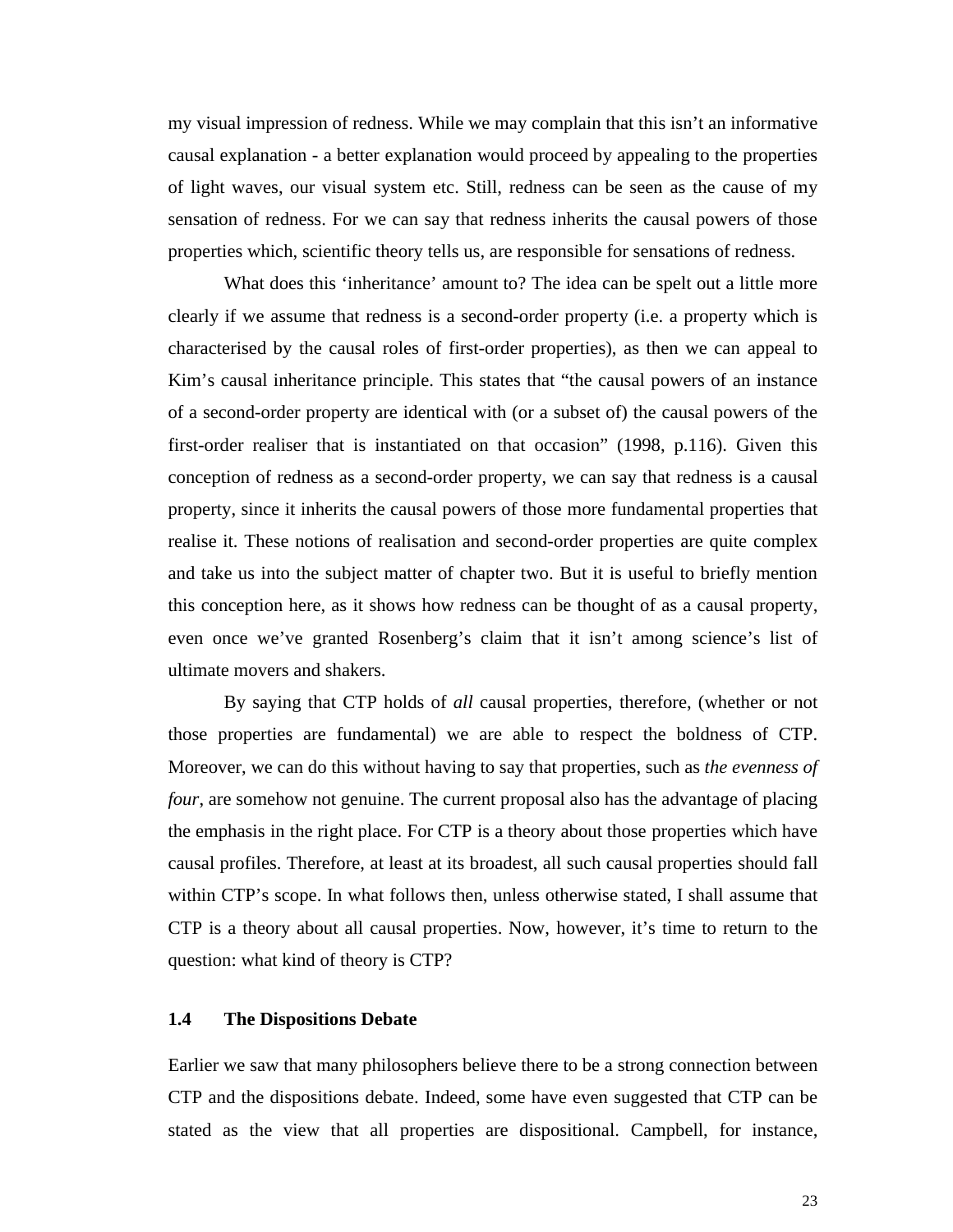characterises Shoemaker's position as "the view that tries to dispense with the idea of appealing to categorical properties…we can conceive of properties…only as complexes of dispositions".<sup>22</sup> In this section, I shall examine the relation between the dispositions debate and CTP, in order to show that the connection between the two is much weaker than is often presumed.

Within the dispositions debate, one issue which looms large concerns whether or not there is a conceptual distinction between categorical and dispositional *predicates*. The most obvious way of trying to draw the distinction between dispositional and categorical ascriptions is by saying that dispositional ascriptions, unlike categorical ones, entail a particular conditional (or conditionals).<sup>23</sup> To ascribe the dispositional predicate of solubility to the object  $X$ , for instance, is to say that if  $X$ is put in liquid, then X will dissolve. The same does not hold true of ascriptions of categorical predicates, however. Although it is true that if we correctly ascribe the categorical predicate of 'is copper' to an object Y, it will be a good conductor of heat, electricity etc, the categorical ascription does not entail the conditional, 'if Y is heated, then Y will transmit heat/electricity easily'.

Problems have been raised for this simple conditional analysis. In particular, Martin offers a damning objection to this view. Consider, for instance, the dispositional predicate 'is live'. If the simple conditional analysis is correct, the meaning of this predicate is given by a conditional or set of conditionals. Let's suppose that the relevant conditional for this predicate is this:  $if X$  is live, then electrical current will flow from the wire to the conductor'. Martin now asks us to imagine that there is an "electro-fink" (1994 p.5), which detects when a wire is about to be touched by a conductor and immediately either makes the live X dead, or the dead X live. In this situation, it looks like we would still be justified in applying the predicate 'is live' to X, even though the conditional is not true of the object. Therefore, the predicate 'is live' need not always entail the conditional which is supposed to define it.

<sup>&</sup>lt;sup>22</sup> See Campbell 2002a, p.235. See also Shoemaker 1980a p.210 and Armstrong 1997, p.76.

<sup>&</sup>lt;sup>23</sup> See, for example, Shoemaker (1980a), Jackson, Pargetter and Prior (1982) and Place (1996). Mackie (1973) and Mumford (1998) also offer accounts which have this claim at its core, although both analyses are a little more sophisticated.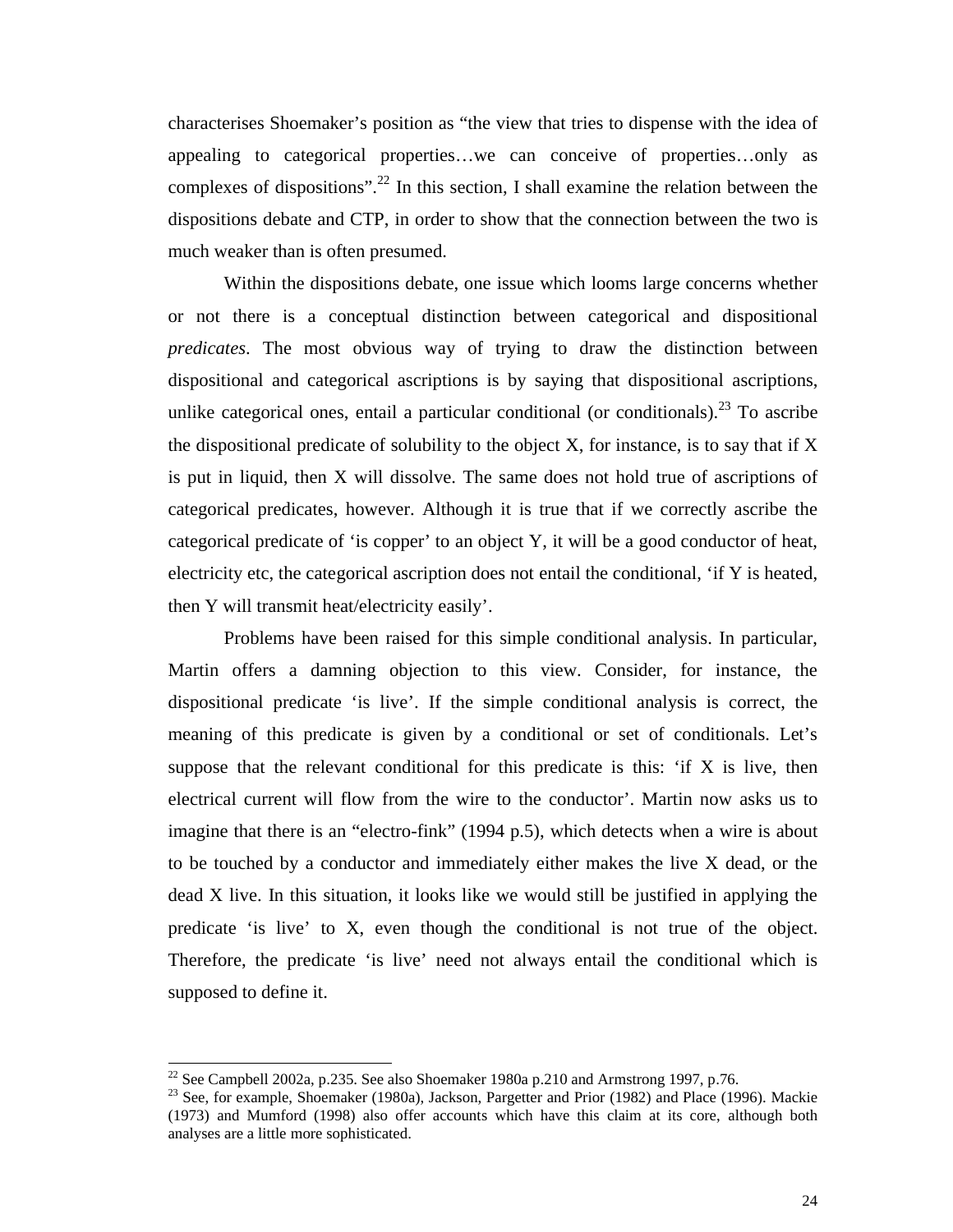This counterexample to the simple conditional analysis has lead to a variety of reactions. Many believe that a more sophisticated variant of the standard analysis can be offered, but some think we may need to abandon it altogether, and either search for a new approach or conclude that there is no conceptual distinction between categorical and dispositional predicates after all.<sup>24</sup> Whatever the case may be, however, fortunately CTP theorists can bypass the dispute altogether, as they are not committed either way on this issue. A CTP theorist could argue that there is a conceptual distinction between dispositional and categorical predicates, or they could deny this claim.

It is not difficult to see that the second option is consistent with CTP. Granted an unrestricted version of this account, the claim is that *all* properties (with concrete instances) can be identified with or individuated by their causal profile. CTP does not postulate any significant division within this category of properties. Consequently, a proponent of this view is under no obligation to claim that there is a meaningful conceptual distinction between categorical and dispositional predicates, which mirrors this divide.

Given that CTP is an analysis of all properties with concrete instances, however, the fact that CTP theorists can allow that there is a conceptual distinction between categorical and dispositional predicates, may strike some as rather surprising. But such a combination of views is held by Shoemaker - the original CTP theorist. He writes,

Sometimes it belongs to the meaning, or sense, of a predicate that if it is true of a thing then under certain circumstances the thing will undergo certain changes or will produce certain changes in other things. This is true of what are standardly counted as dispositional predicates (1980a, p.210).

Shoemaker goes on to say that this isn't true of categorical predicates, hence there is a distinction between dispositional and categorical predicates. This thesis is open to all CTP theorists, because although they claim that there is a causal profile which individuates or exhausts the nature of a property, this causal profile is not said to be conceptually linked to that property. In other words, no where is it claimed that the

 $24$  Lewis (1997) and Mellor (2000) offer more sophisticated variations of the standard conditional analysis. While Mumford attributes the view that there is no conceptual distinction to Mellor (see Mellor 1974).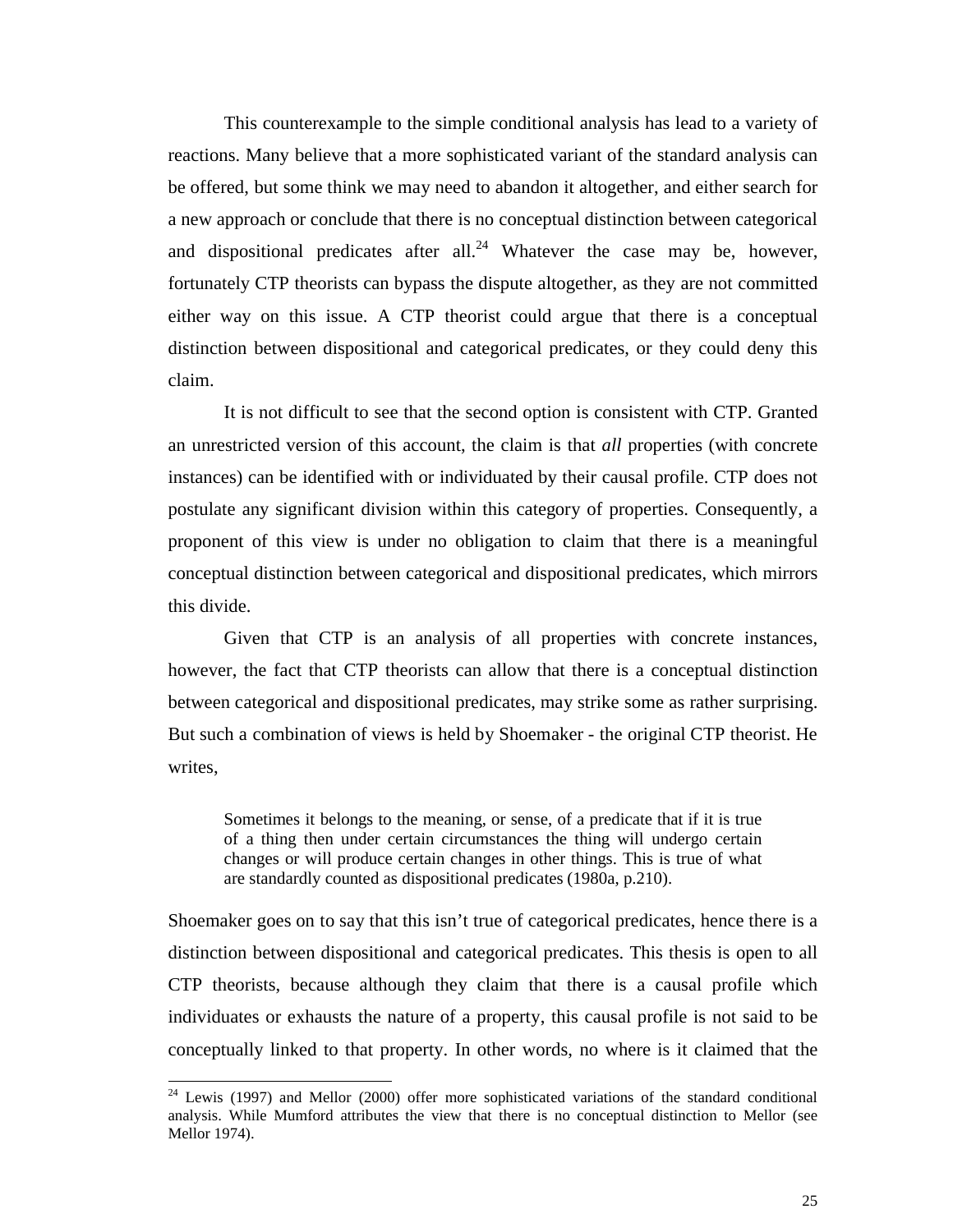causal profile of a property forms part of the meaning of the predicate that picks out that property. That copper conducts electricity, for instance, is something which we discover via empirical methods. It is not something which is drawn out of our concept of copper and so, according to CTP theorists, it is not analytically true that copper conducts electricity.

Some may worry that CTP theorists can only make a distinction between categorical and dispositional predicates given the problematic, simple conditional analysis. This isn't the case: Consider, for instance, Mumford's account of the distinction. $25$  He writes,

Dispositional ascriptions are ascriptions of properties that occupy a particular functional role as a matter of conceptual necessity and have particular shape or structure characterisations only a posteriori. Categorical ascriptions are ascriptions of shapes and structures which have particular functional roles only a posteriori (1998, p.77).

CTP theorists can endorse this account, because they do not claim that all properties have their "functional role as a matter of conceptual necessity". If a property's causal profile is essential to it, then there is a necessary connection between that property and its causal profile, but the necessity in question is metaphysical not conceptual. Although it's not practical to see whether CTP theorists could accept every account of the conceptual distinction, there is reason to suspect that we can generalise this conclusion to other cases. For CTP is a theory about the metaphysical nature of properties, therefore it would be quite odd if it did dictate answers to these conceptual questions.

The other main issue discussed in the debate about dispositions concerns whether there is an ontological distinction between categorical and dispositional *properties*. As the focus now turns to the nature of properties, this is where we might expect the two debates to collide. This suspicion is strengthened by the fact that it seems possible to view strong and weak CTP as variants of two preexisting theses about dispositions. Strong CTP could be characterised by what Mumford calls "dispositional eliminativism" (1998, p.178). This eliminates categorical properties in favour of dispositional properties, so it claims that "all properties are dispositional"

<sup>&</sup>lt;sup>25</sup> For Mumford's response to Martin's criticism see 1998  $§$ 4.7-4.8.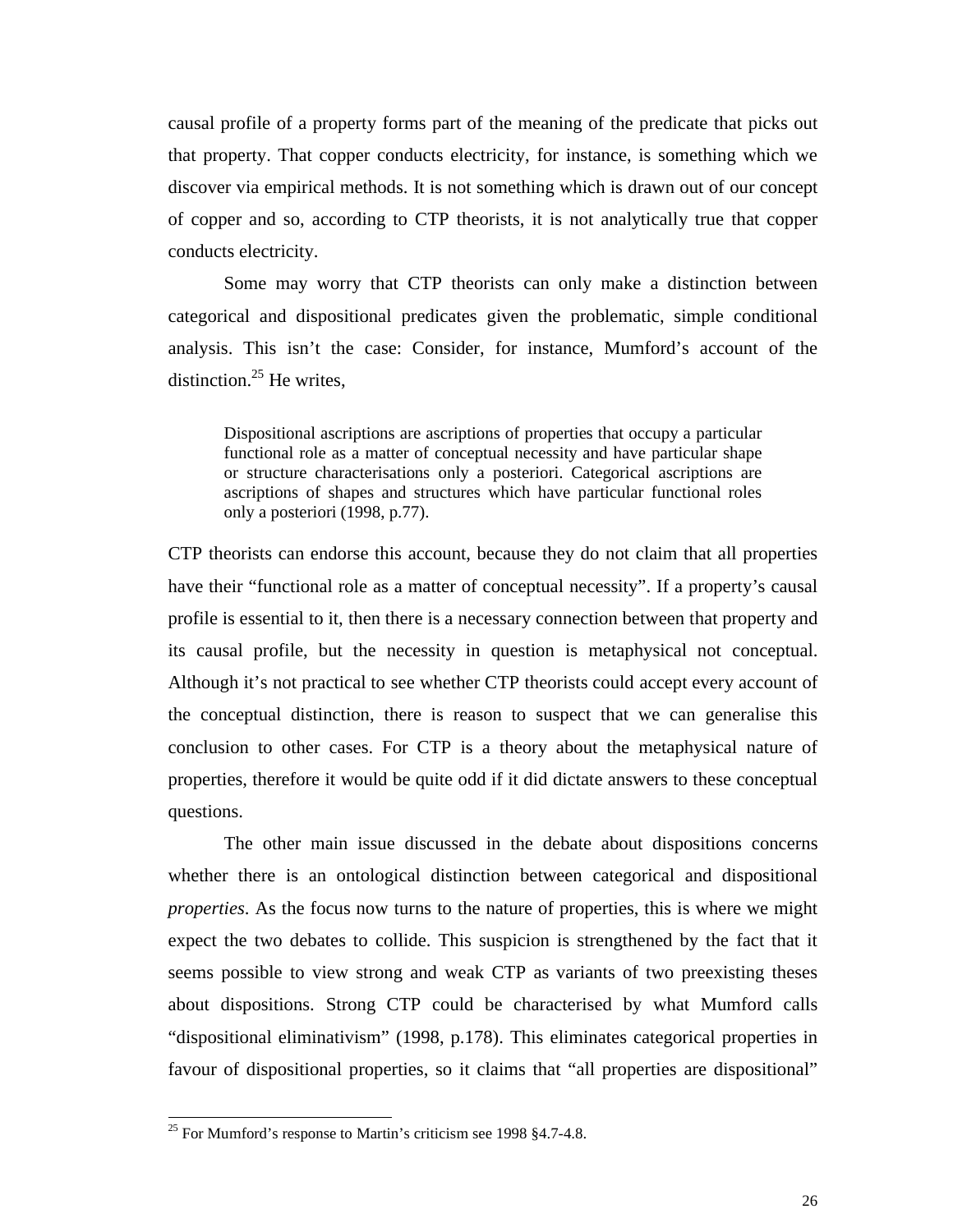(Mumford, 1998 p.179). The similarity between this and Shoemaker's strong 1980a formulation of CTP is obviously striking. Weak CTP, on the other hand, could be characterised by Martin's two aspect theory (1993, 1996). Two aspect theory states that properties must have both a categorical or "qualitative" side and a dispositional side. A property is thus not exhausted by its dispositional aspect or causal profile, as strong CTP claims. But the categorical or qualitative aspect of a property has to give rise to a particular dispositional aspect or causal profile, so a property's causal profile will be essential to it, as weak CTP claims.<sup>26</sup>

There does seem, then, to be something in the claim that different versions of CTP can be understood as positions within the dispositions debate. In what follows, however, I shall argue that interpreting CTP as a thesis about dispositions does little to further our understanding of CTP, due to the obscurity surrounding the notions of categorical and dispositional properties. Moreover, at least on some ways of distinguishing categorical from dispositional properties, CTP cannot be stated as a thesis about dispositions without misrepresenting it. So CTP needs to be distanced from the debate about dispositions.

Probably the most perspicuous way of delineating the so-called categorical from the dispositional properties, at least for those who accept that there is a conceptual distinction between categorical and dispositional predicates, is by saying that dispositional properties are those which are picked out by dispositional predicates and categorical properties are those which are picked out by categorical predicates. This proposal leaves a lot unsaid, however, as it doesn't tell us what the properties specified by the dispositional/categorical predicates are like. For instance, are the properties referred to by the categorical properties radically different from those referred to by the dispositional predicates (the position of the property dualist<sup>27</sup>)? Or, are the properties picked out of the same kind (the position of the property monist<sup>28</sup>)?

With regards to this issue, the hands of strong unrestricted CTP theorists are tied. For strong CTP claims that *all* properties (within the scope defined) are

l

 $26$  Martin prefers to talk of the "qualitative" rather than categorical aspects of a property, as he thinks that the latter biases us against dispositions (see, for instance, 1996 p.74). It is not completely clear whether Martin thinks that the categorical or qualitative aspect has to give rise to the dispositional aspect that it has, but this is perhaps the best way of interpreting what he says.

 $27$  See, for example, Place (1996) and Martin (1996).

 $^{28}$  See, for example, Mackie (1973), Mellor (1974), Armstrong (1996) and Mumford (1998).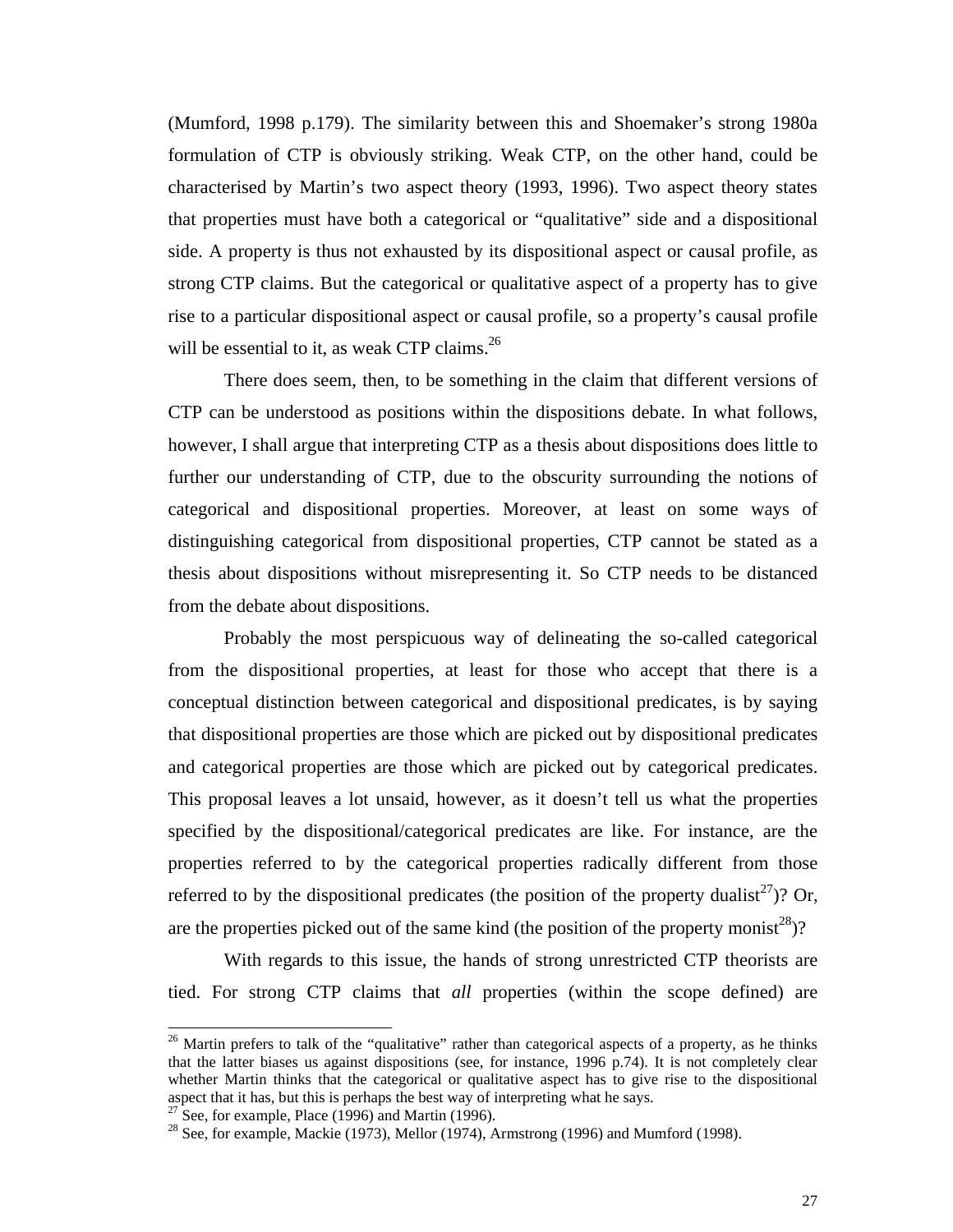exhausted by their causal profiles. So there isn't room to claim that there are two fundamentally different types of properties with concrete instances. It may be thought that this is mistaken. In Shoemaker's statement of strong CTP, he allows that there is a "rough correspondence" (1980a, p.211) between dispositional/categorical predicates and powers/properties. As the latter is viewed as a distinction between kinds of properties, it looks as if Shoemaker is postulating an ontological distinction. But closer inspection of his characterisation of powers and properties, reveals that this isn't the case. Properties and powers are interdefinable: properties are characterised as "secondorder powers, they are powers to produce first-order powers" (1980a, p.212), while powers are defined in terms of sets of properties. Therefore, although Shoemaker does talk about different kinds of properties, it would be a mistake to think that there are two radically different sorts of properties – powers and properties – which divide reality.

There is room to manoeuvre on this issue, however, if we adopt a version of weak or restricted CTP. It is obvious that the latter view gives us the luxury (if we want it) of restricting CTP's analysis to the properties picked out by the dispositional or categorical predicates. But someone who endorsed weak CTP could also adopt property dualism. For so long as they maintained that the categorical aspect of a property necessarily gives rise to its dispositional aspect or causal profile, they could say, with Martin, that there is a fundamental distinction between the categorical and dispositional elements of reality. $^{29}$ 

Let's leave aside these alternatives for now, however, and concentrate on strong unrestricted CTP. This commits us to the claim that there is only one type of property corresponding to the conceptual categorical/dispositional divide, but how should these properties be viewed? It may be thought that the entities picked out by the categorical predicates serve to reduce or eliminate the entities picked out by the dispositional predicates. So the entity referred to by the predicate 'is fragile' is nothing over and above certain other properties picked out by the categorical predicates. This is one way of understanding, what Mumford calls, categorical reductionism or eliminativism, the view that dispositional properties are reducible to, or eliminated by,

<sup>&</sup>lt;sup>29</sup> If we identified weak CTP with Martin's two aspect view, then weak CTP theorists would have to be property dualists. But this, I shall argue presently, isn't correct, so we need to distance the two views.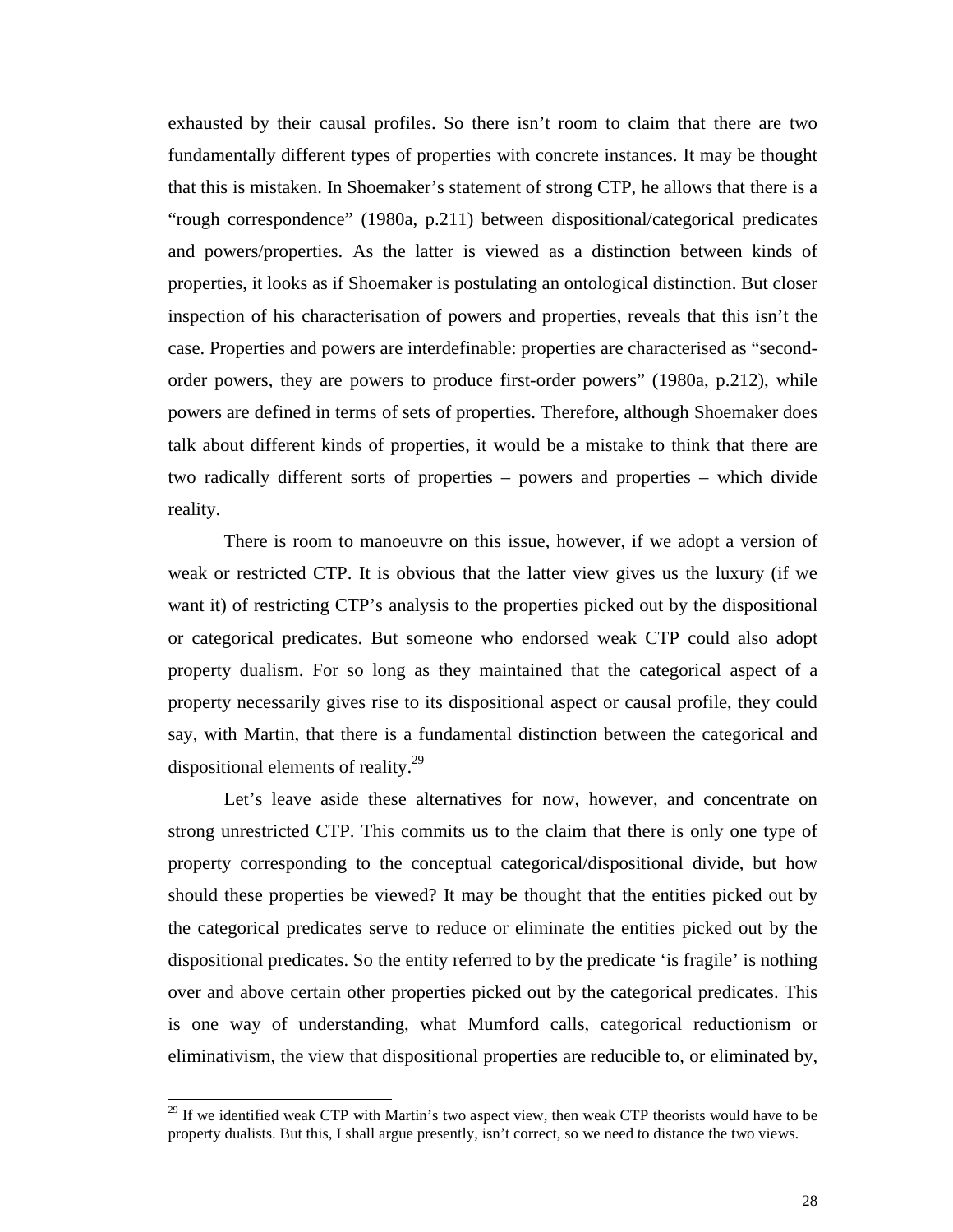categorical properties.<sup>30</sup> Alternatively, we may think that the entities picked out by dispositional predicates serve to reduce or eliminate the entities picked out by categorical properties. This is one way of interpreting, what Mumford calls, dispositional reductionism or eliminativism, the view that the categorical properties are reducible to, or eliminated by, dispositional properties.<sup>31</sup> It is this thesis which is often thought to state the position of strong CTP. Shoemaker, in his earlier paper, summarises his account with the slogan "all properties are dispositional properties" (1980a, p.210), so surely strong CTP can be viewed as an instance of dispositional eliminativism?

This is not the case, however, at least given the conception of a categorical/dispositional property outlined above. In order to see this, consider Shoemaker's statement of strong CTP. Shoemaker claims that there is a rough correspondence between dispositional predicates and powers, on the one hand, and categorical predicates and properties, on the other. The entities which dispositional predicates pick out are thus, by and large, powers rather than properties. Powers, on Shoemaker's view, rather than being properties themselves, are realised by sets of properties. Consequently, if dispositional properties are defined as those which are specified by dispositional predicates, this account is an instance of categorical reductionism rather than dispositional eliminativism. For Shoemaker allows that there are categorical properties and, moreover, that these categorical properties reduce the dispositional properties, as the latter are realised by sets of the former.

This suffices to show that it is misleading to assimilate strong CTP with dispositional eliminativism, since at least on one reading of the dispositionalcategorical divide, strong CTP theorists are not committed to such a thesis. Is the same true of the identification of weak CTP with Martin's view? Yes, as given this understanding of the categorical/dispositional distinction, weak CTP isn't committed to property dualism, as two aspect theory is. Weak CTP theorists can endorse property monism and claim that all the properties picked out by categorical predicates eliminate or reduce the properties picked out by the dispositional predicates (or vice versa). For

 $30$  This taxonomy of positions is offered by Mumford 1998, Ch. 8. He classifies Quine as a categorical eliminativist and Armstrong as a categorical reductionist.

 $31$  This view is often associated with Mellor's 1974 account (see, for instance, Mumford 1997).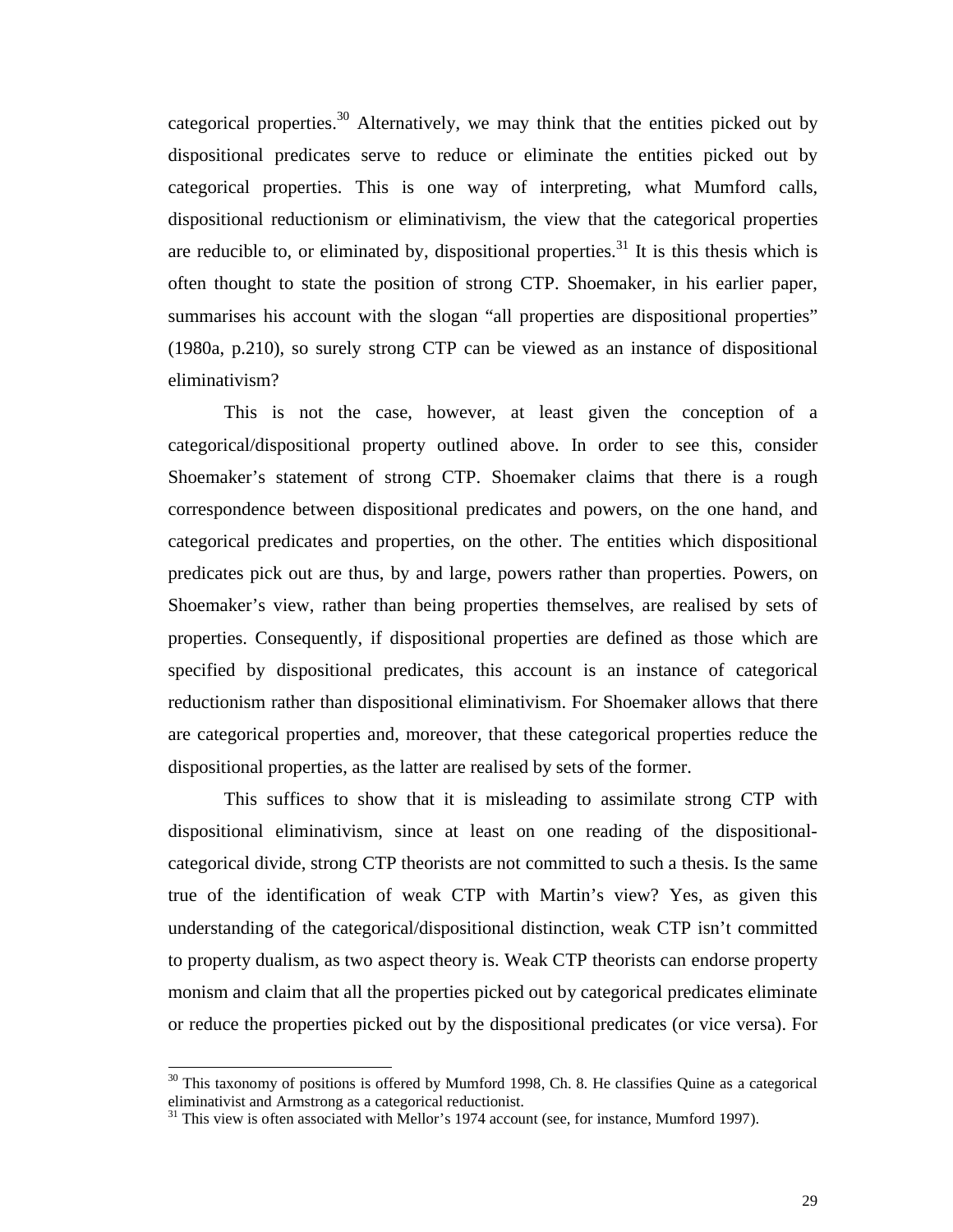nothing has been said about the nature of the properties picked out by the categorical/dispositional predicates, so weak CTP theorists are free to say that only the properties picked out by the categorical predicates count as genuine or irreducible properties (or vice versa). Consequently, it is misleading to assimilate weak CTP with Martin's view or strong CTP with dispositional eliminativism.

Are there any other ways of spelling out the contrast between dispositional and categorical properties which forge a closer connection between CTP and the dispositions debate? Answers to this question are hindered by the fact that so many discussions of this distinction are inadequate. The way of example is frequently appealed to, so properties such as squareness or roundness are given as examples of categorical properties and fragility or solubility as examples of dispositional properties. Armstrong, for instance, in one paper writes that the disposition of fragility can be identified with a "purely categorical property of the glass: such things as the molecular structure of the glass" (1996, p.16). Nothing more in the way of elucidation of the notion of a categorical property is offered.

Other attempts to clarify the distinction are also extremely obscure. Martin, for instance, argues that dispositions are those properties which are "pure potency", whereas categorical properties are "potency-free" (1996, p.74). It is difficult to know what to make of this. All non-abstract properties, including paradigmatically categorical ones, have causal effects (as Martin himself notes), and I have to confess I have no grasp on what pure potency amounts to. Place offers a similar notion of a categorical property, writing, "a categorical property is one which consists entirely in what exists at the moment or period of time to which reference is made, to the exclusion of anything that might exist or have existed at some other point in time" (1996, p.21). But, again, on this definition it seems unlikely that any categorical properties exist since, as Mellor (1974) notes, ascriptions of categorical properties can and do justify conditionals which make reference to other possible moments in time.

In another paper, Armstrong (1997) offers a slightly more illuminating suggestion. He argues that categorical properties have "a nature which is selfcontained, distinct from the powers that they bestow", while dispositional properties have "a nature that essentially looks beyond the particulars they qualify, outward to potential interactions with further particulars, and where this nature is exhausted by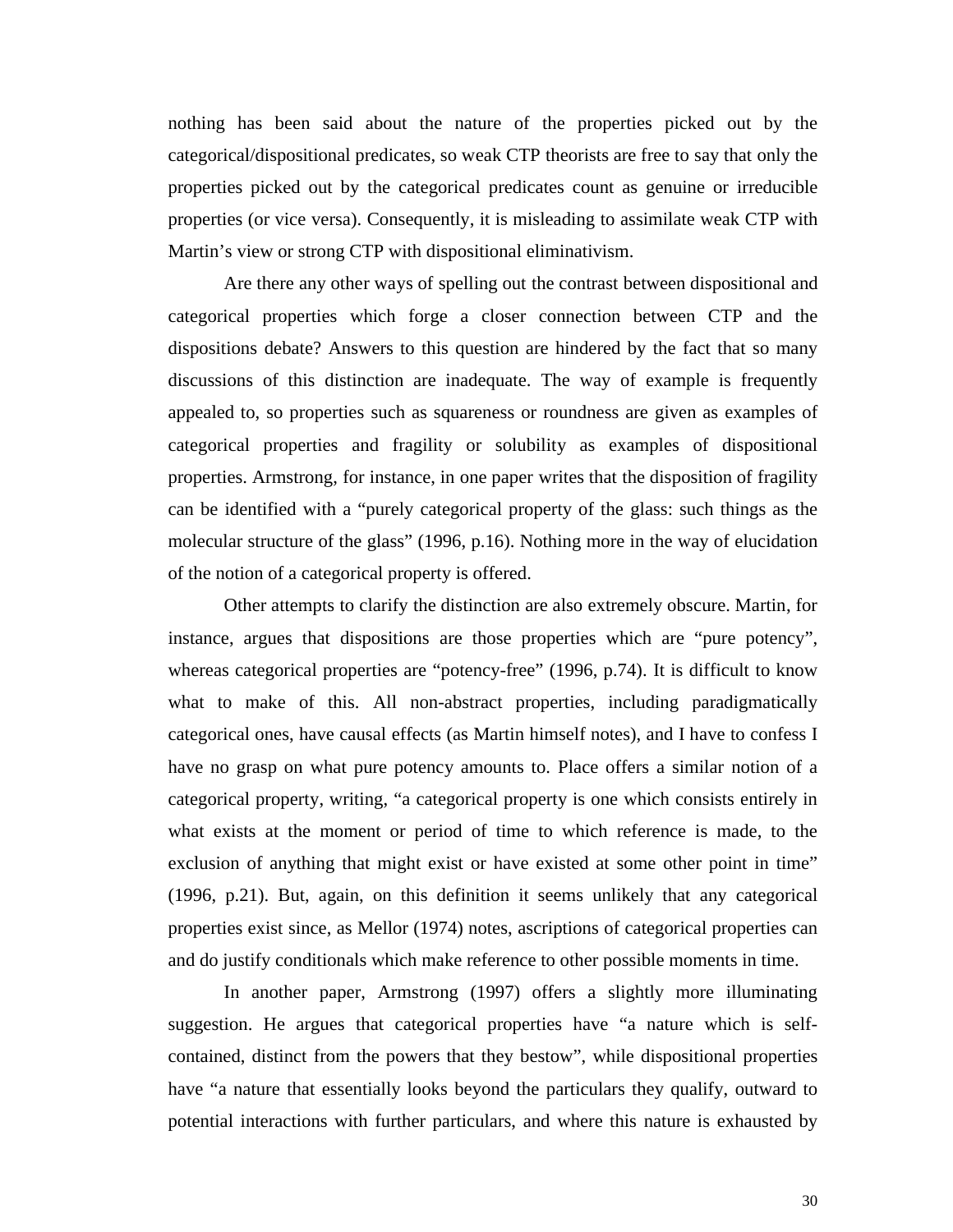these potential interactions" (p.69). Again, this fails to provide us with a clear distinction between categorical and dispositional properties. However, it does look as if this conception of a categorical property is at odds with both weak and strong CTP, as these state that all properties (with concrete instances) are characterised by their causal profiles. Consequently, CTP theorists cannot think of categorical properties as having a nature distinct and identifiable independent of the powers they bestow.

Given Armstrong's characterisation of categorical properties, CTP theorists cannot be thought of as categorical reductionists, as they deny that any subset of properties satisfies Armstrong's characterisation. However, it is not clear that CTP theorists have to accept the label of dispositional eliminativism, given Armstrong's description. He views dispositions as those properties whose natures are exhausted by their potential interactions, but it is not clear that a CTP theorist would endorse this conception of properties. This is certainly true of weak CTP theorists, as they only claim that the causal profile individuates or is essential to that property. However, it might also be questioned by strong CTP theorists, as once the claim that the causal profile exhausts the nature of a property has been spelt out, something rather different may be implied than what Armstrong supposes.

A more perspicuous account of the dispositional/categorical divide, which again renders all CTP theorists dispositional eliminativists, is offered by Ellis. He argues that dispositional properties are "properties whose identities depend upon the behavioural dispositions they support" (2001, p.119). Categorical properties, on the other hand, are those whose identities do not depend upon their causal powers. Given this analysis, strong and weak CTP theorists alike end up being dispositional eliminativists, since they think that the identities of all concrete properties depend upon their causal profiles. It should be noted, however, that this account of the distinction will be controversial. It rules out positions such as Campbell's, since he thinks that shape properties are categorical properties which are nevertheless individuated by their causal roles (manuscript, p.2). It also excludes the interpretation of Martin's view outlined earlier, which states that the categorical side of a property necessarily gives rise to its dispositional side. Consequently, not everyone will favour Ellis's way of drawing the distinction.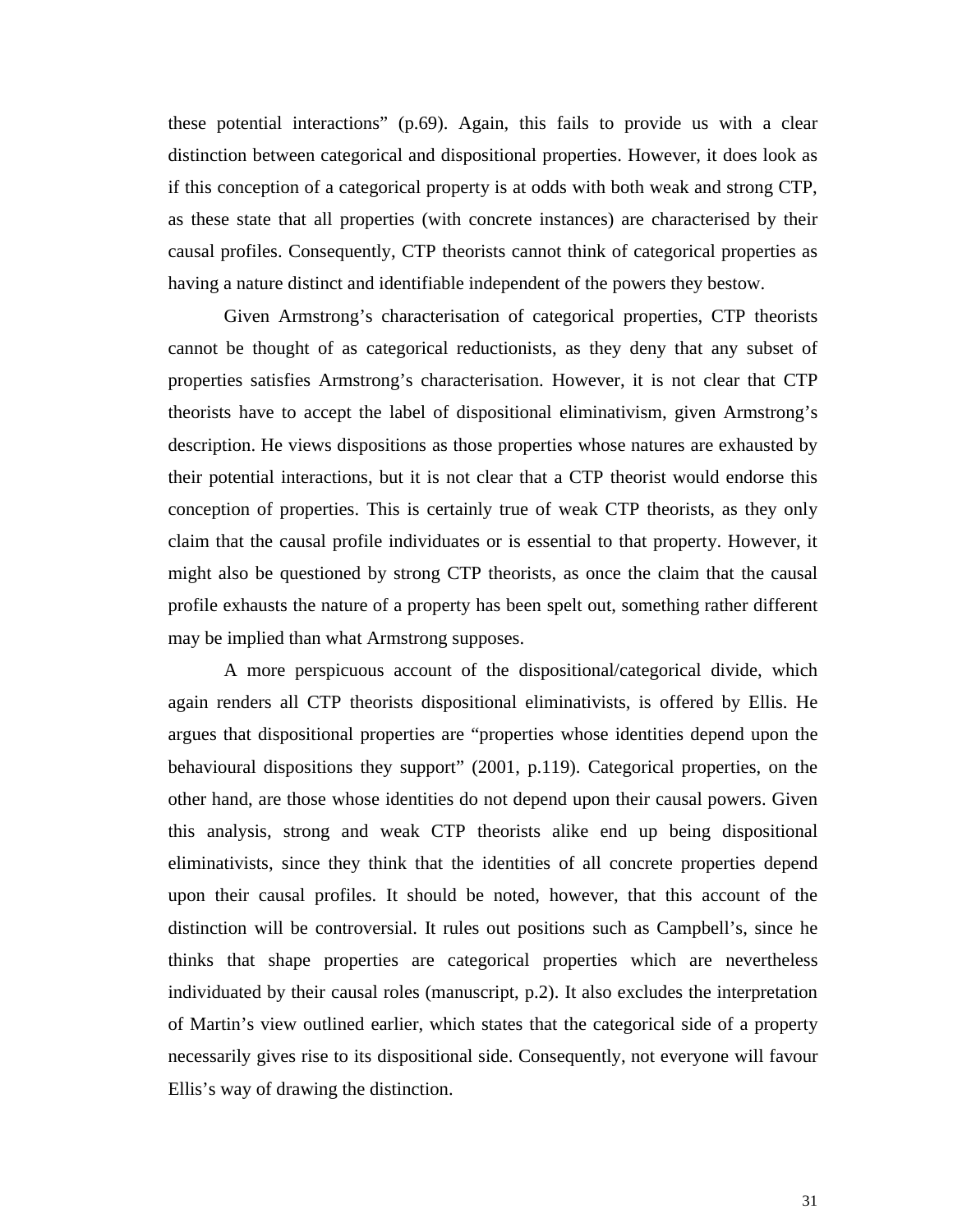There is, then, at least one way of interpreting the categorical/dispositional distinction which renders not just strong CTP theorists, but all CTP theorists, dispositional eliminativists. However, it would be extremely misleading to identify these two theses, since there are other ways of drawing the distinction which do not have this consequence. More generally, I think we should say that philosophers are heading in the wrong direction if they utilise the framework of the dispositions debate to interpret CTP. So much of that debate is not relevant to CTP. Moreover, when the concerns do seem to cross, the obscurity surrounding the issue of the ontological distinction between the dispositional and the categorical makes it doubtful whether it is helpful to view CTP in this way. I am convinced by Shoemaker's claim that "the term 'dispositional' is best employed as a predicate of predicates, not of properties" (1980a, p.211).<sup>32</sup> When we think about paradigm dispositions like fragility and solubility, they stand out not because of their causal effects, as most properties have these. Rather the difference seems to be that these causal effects are written into the meaning of the predicate. If this is correct, then there will be no overlap at all between the two debates. But even if this claim is rejected, we have seen that there are no simple connections between CTP and the dispositions debate. Therefore, the two areas need to be distanced more than is often the case.

#### **1.5 Individuation**

 $\overline{a}$ 

Shoemaker's later papers (1998a, 1999) suggest that CTP should be understood as a theory about property individuation. He writes, "properties are individuated by the contribution they make to the causal powers of their subjects" (1999, p.297). This has been picked up by a number of commentators on CTP. Elder (2001), for instance, interprets CTP as a thesis about the individuation of properties. But if we say that CTP is a thesis about how we should individuate properties, what sort of information about the nature of properties is it purporting to offer?

 $32$  This view is also put forward by Mellor, as he writes, "Dispositionality is a feature not of properties but of predicates" (2000, p.767).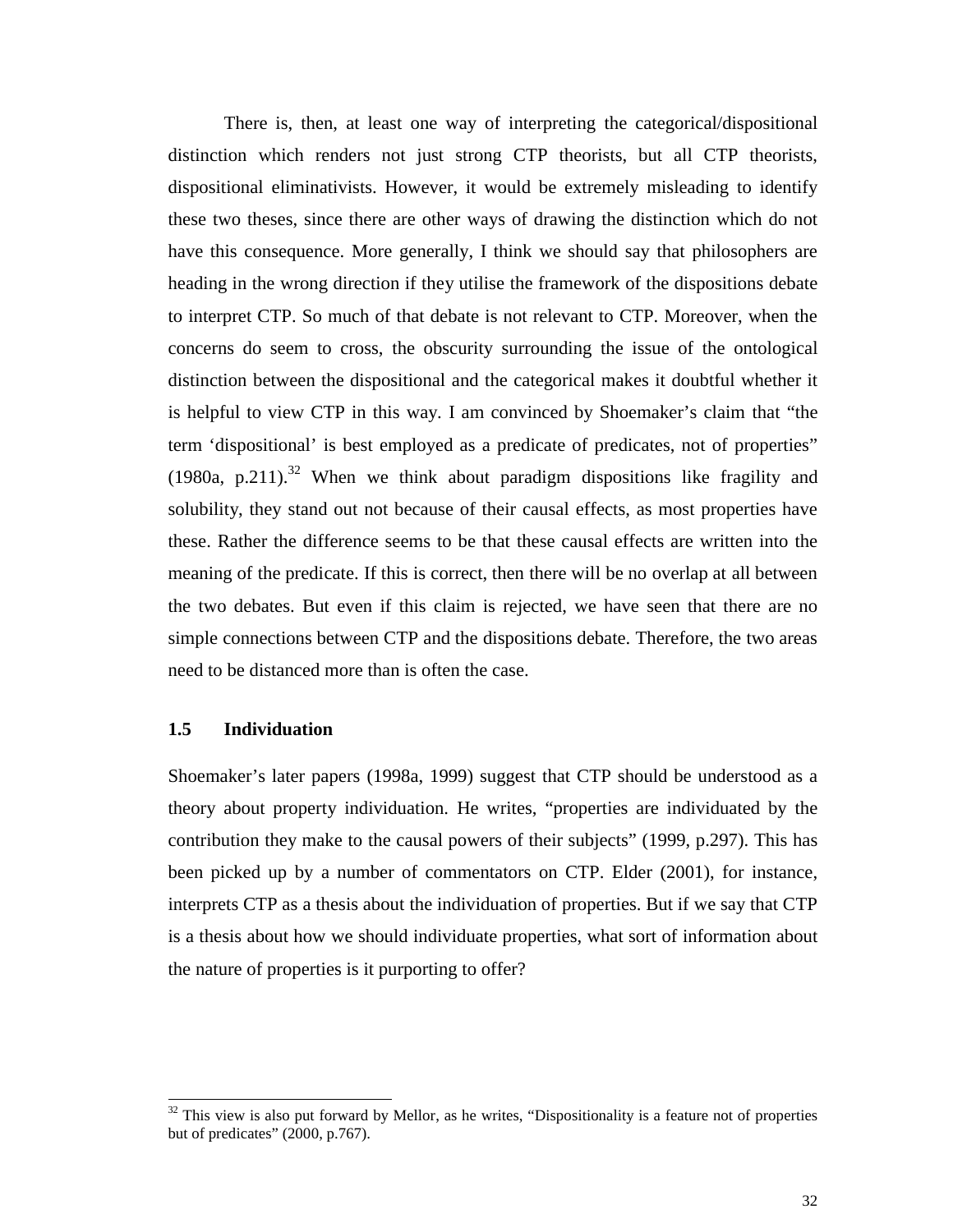Due to the varied content of individuation theses, there is no clear-cut answer to this question.<sup>33</sup> However, numerous passages from Shoemaker suggest that he is attempting to analyse what it is for one property to be identical to another. For instance, he writes, "properties having the same causal features are identical" (1998a, p.64), and "properties are identical just in case they share the same total sets of casual features" (1998a, p.68). From this, it is reasonable to surmise that Shoemaker is putting forward a criterion of identity for properties. Although he does not use this terminology, there is a close link between accounts of individuation and criteria of identity. For individuation principles are often conceived of as uniquely singling out a particular type of entity from everything else in the world.<sup>34</sup> This gives us a criterion of identity, for the individuation principle tells us what constitutes that entity's identity at a particular time. Hence, anything which satisfies that principle must be identical to that entity.

What is a criterion of identity? Very basically, it is a criterion which specifies the identity conditions for entities of a given kind. So the criterion must state a necessary and sufficient condition for a pair of entities of the kind in question to be identical. Beyond this, however, matters get more complicated. Williamson and Lowe have observed that principles which are known as criteria of identity can be split up into two different types, on the basis of their logical form.<sup>35</sup> Williamson has named them one-level and two-level criteria of identity (1990, p.145-6). One-level criteria of identity have this form:

#### 1)  $(\forall x)(\forall y)(\Phi x \wedge \Phi y) \rightarrow (x = y \leftrightarrow Rxy)$

 $\overline{\phantom{a}}$ 

This states that for all x and for all y, if x and y are of sort  $\Phi$ , then x is identical with y iff x bears an equivalence relation (i.e. one which is reflexive, symmetric and

 $33$  Fortunately, a number of individuation theses can be quickly excluded, because they are exclusively concerned with individuals or particulars. Thiel, for instance, writes that individuation theses are about "the identification of the principles or causes which are responsible for the individuality of individuals" (1997, p.355). Similarly, Wiggins (1980) develops "a theory of the individuation of continuants, including living substances and other substances" (p.1). As properties can exist at different places simultaneously, they cannot be thought of as individuals, substances or particulars.

 $34$  See, for example, Evans 1982 p.107 and Denkel 1996, §3.2.

<sup>&</sup>lt;sup>35</sup> Williamson and Lowe have done much to try to elucidate the central notion of a criterion of identity. See Williamson 1986, 1990 and Lowe 1989a, 1989b, 1998.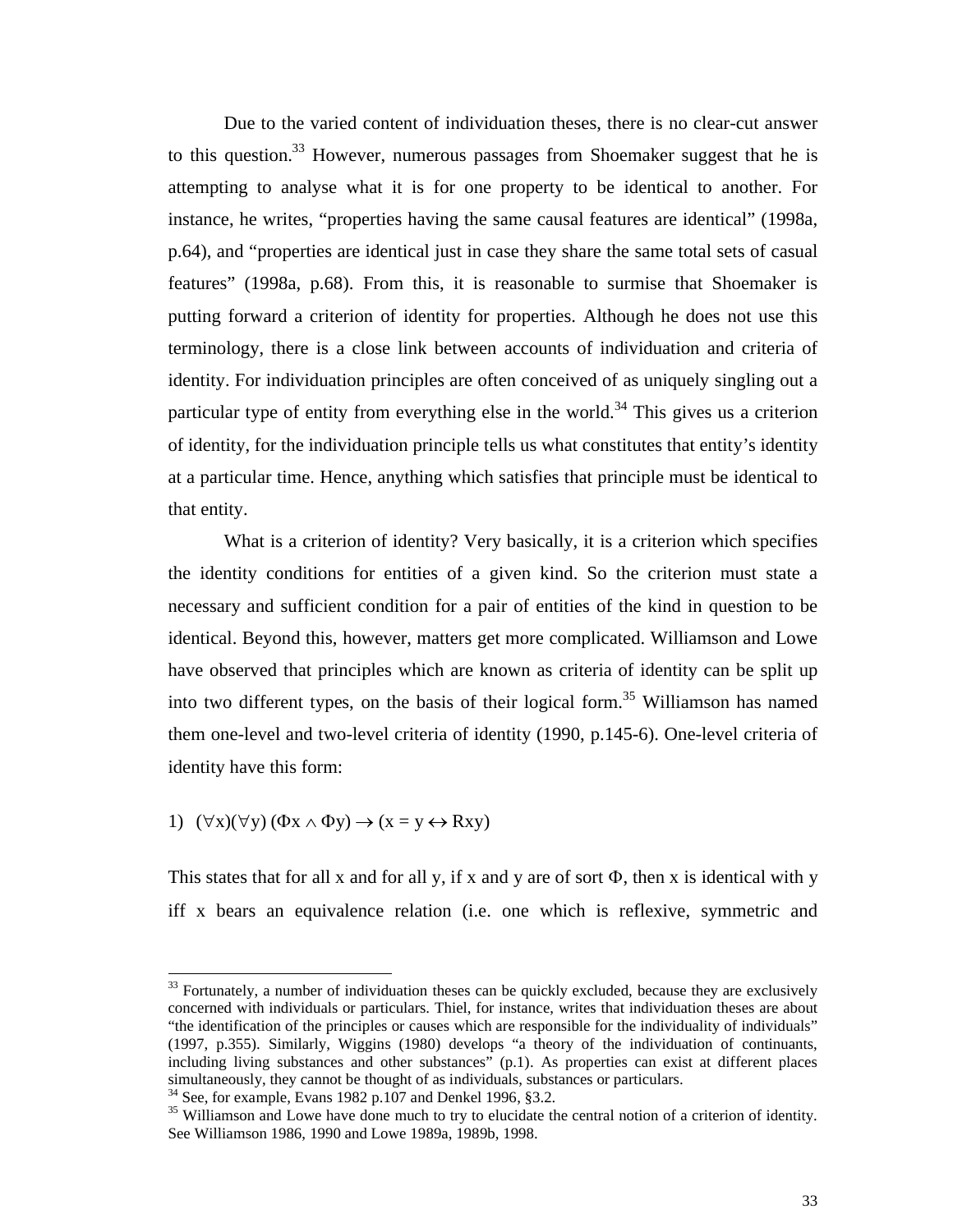transitive) to y. The most well-used, uncontroversial example of a criterion of identity of this sort is the Axiom of Extensionality in set theory:

#### $(\forall x)(\forall y)((set(x) \land set(y)) \rightarrow (x = y \leftrightarrow (\forall z)(z \in X \leftrightarrow z \in y))$

This states that if x and y are sets, then x is identical to y iff x and y have the same members. This is a one-level criterion, because the variables x and y range over the entities for which the criterion is a criterion. So, here, x and y range over sets and it is the identity of sets which this principle is a criterion for, as it says what it is for x to be identical to y, *where x and y are both sets*.

Two-level criteria of identity have this form:

#### 2)  $(\forall x)(\forall y)$  (f (x) = f (y)  $\leftrightarrow$  Rxy)

This differs from 1) because it does not tell us when x and y are identical, rather it states that the function f of x is identical to the function f of y iff there is an equivalence relation between the entities over which variables x and y range. So there is a domain of entities over which variables x and y range and over which the equivalence relation R is defined. These entities are then mapped onto a distinct domain by the functional term  $f(x)$ . Consider, for instance, Frege's famous criterion of identity for directions:

#### $(\forall x)(\forall y)$  (d (x) = d (y)  $\leftrightarrow$  parallel (x, y))

This states that the direction of x is identical to the direction of y iff lines x and y are parallel. Here we see that the variables x and y range over lines. But the identity of lines is not in question, for two lines that are parallel could fail to be identical if, for instance, they were of different lengths. However, by defining an equivalence relation that holds between lines, Frege provides a necessary and sufficient condition for the identity of the objects picked out by the functional terms, namely, the directions.

Due to the significant differences between one and two-level criteria of identity, the question arises: what sort of criteria of identity – one-level or two-level – does CTP offer? Let's begin by considering the hypothesis that CTP should be understood as a one-level criterion of identity. The first thing that can be said in its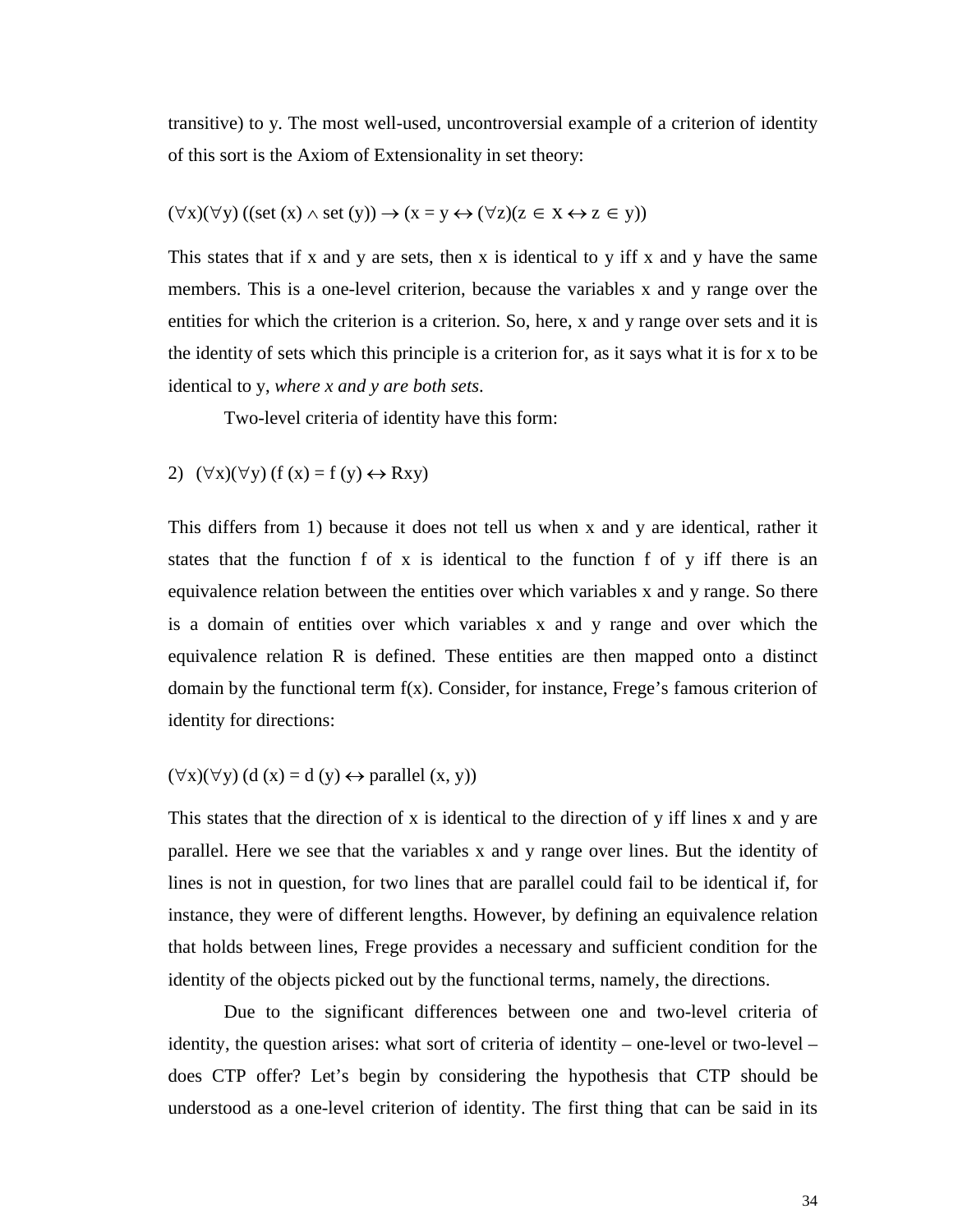favour is that it is at least possible to formulate such a criterion. One potential formulation of CTP can be stated as follows (where z ranges over causal features and R stands for the relation of '…has…'):

#### $(\forall x)(\forall y)$  (property  $(x) \land$  property  $(y)$ )  $\rightarrow$   $(x = y \leftrightarrow (\forall z)(Rxz \leftrightarrow Ryz))$

This says that if x and y are properties, then x is identical with y iff x and y have all the same causal features. This seems a reasonable way of interpreting Shoemaker's thesis that "properties having the same causal features are identical" (1998a, p.64). Although, if we are to capture his further claim that the causal features of a property are essential to the identity of a property, the criterion above should be prefixed with a necessity operator.<sup>36</sup> Then it would read, necessarily, if x and y are properties, then x is identical with y iff x and y have all the same causal features.

Interpreting CTP as a one-level criterion then, does appear to capture the content of Shoemaker's later thesis. But what function are one-level criteria supposed to have? Lombard and Durham argue that one-level criteria are required for the metaphysical categories, i.e. the "broadest, most general sorts of things there are", entities such as "physical objects, sets, propositions, properties, events and the like"  $(p.25)$ .<sup>37</sup> They are required because they provide "a crucial part of any metaphysically serious reason for thinking that there are such entities" (p.45). A criterion of identity for a kind  $\phi$  should state "our beliefs about what it is to be an  $\phi$ : such a thing will tell us what kind of thing an  $\phi$  is" (p.32). If we do not have a criterion for an entity of a certain sort, we do not know what kind of thing it is. Hence, we could have little incentive to postulate entities of that sort.

It is noticeable that this characterisation of the function of one-level criteria does not fit happily with Shoemaker's concerns. Although Shoemaker and Lombard both want these criteria to be seen as metaphysical theses, Shoemaker never considers what distinguishes properties from the other metaphysical categories. Instead, he discusses what makes a property the property of F-ness, rather than, say, the property

 $36$  See, for example, Shoemaker 1998a, p.66. There he writes "the causal features of properties are essential to them".

 $37$  Every quote in this paragraph is taken from Lombard 1986, but Durham explicitly accepts this characterisation (see, for example, 2002, p.16). Neither Lombard nor Durham distinguish between onelevel and two-level criteria of identity, all the criteria they consider are one-level.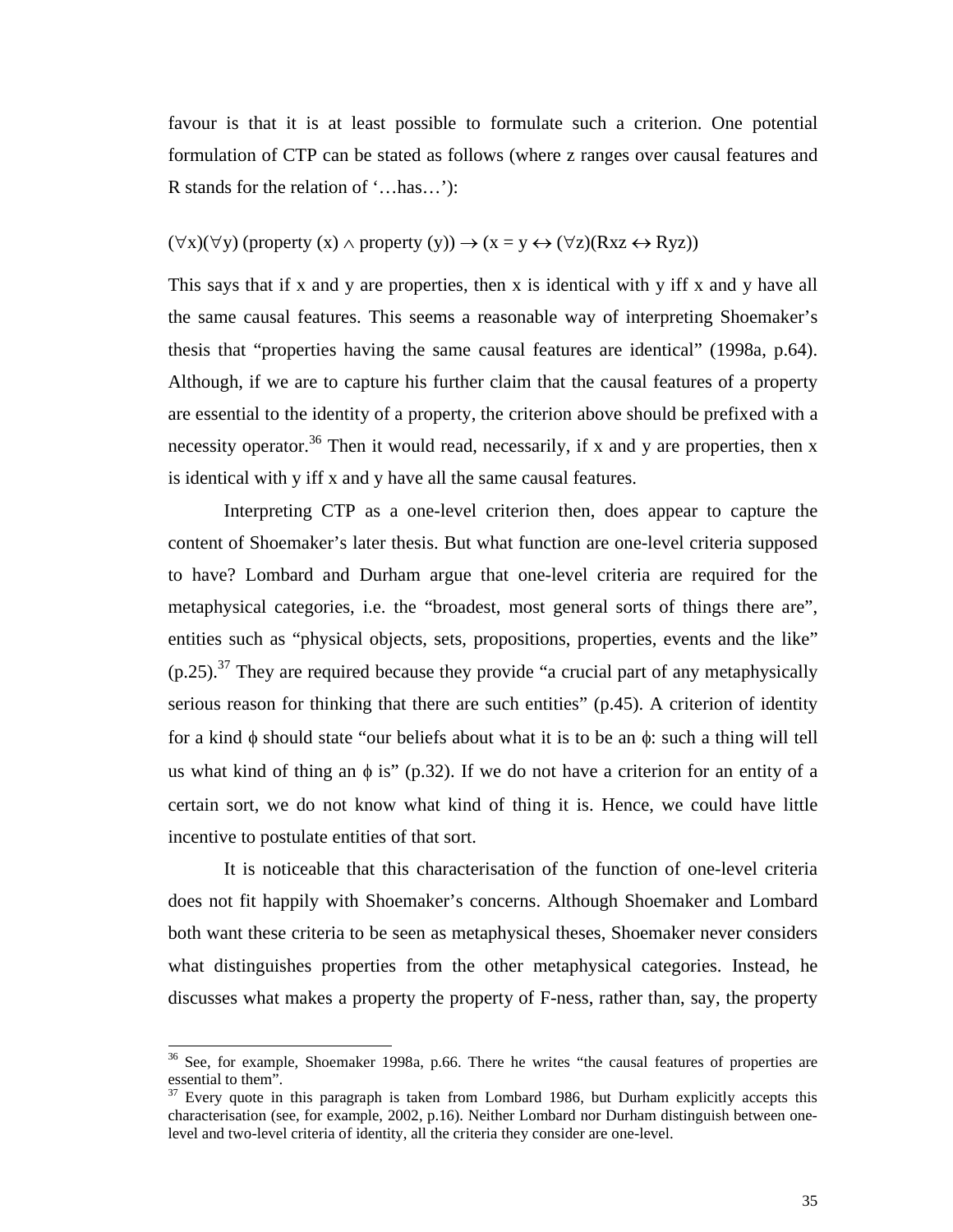of G-ness or H-ness. This difference in emphasis is exploited in Durham's criticisms of Shoemaker's account. Durham argues that Shoemaker's criterion is inadequate for two reasons: first, CTP fails to articulate the essence of universals, because nonuniversals (such as tropes) can also satisfy the role which is supposed to be definitive of universals. Second, Shoemaker explicitly excludes some properties (e.g. mathematical ones) from his analysis, hence the account fails to capture what is common to *all* properties. Both of these criticisms of Shoemaker's account, however, seem to be based on a misunderstanding of his intentions. Shoemaker is interested in offering an analysis of what makes a property the property it is, he is not telling us what it is to be a property rather than an object, event, etc. So Shoemaker is not aiming to do what Durham criticises him for failing to do.

This conclusion leaves us with two options. Either we could keep hold of the hypothesis that CTP is a one-level criterion of identity and challenge Lombard and Durham's conception of what role such criterion should play. Or, we could allow that Lombard and Durham's conception of one-level criteria is correct, and so give up the claim that CTP is such a criterion. There is independent reason to investigate the second line of response, due to an inherent weakness in all one-level criteria of identity. Earlier we saw that the variables in one-level criteria range over the entities whose identity is in question. If we are trying to form a criterion of identity for sets, for instance, then the variables x and y will range over sets. This makes the identity criteria impredicative, as the variables of quantification range over a domain which include the very entities whose identity is in question. So in order to interpret the equivalence relation (Rxy) as a one-level criterion, we need to be able to identify individual  $\phi$ s as the values of the variables x and y, since these variables range over the entities in question. One-level criteria are thus open to the charge of circularity, as it looks like we must already be in possession of an account of what constitutes  $\phi$ 's identity.

A debate rages concerning whether this circularity is excusable. Lowe (1998), for instance, argues that it is on the grounds that the circularity in question is not vicious. I am not going to engage in this debate here, however, since all that is required for my purposes is the rather weak and plausible claim that a criterion which is not vulnerable to this circularity is preferable to one that is. If we grant this, we have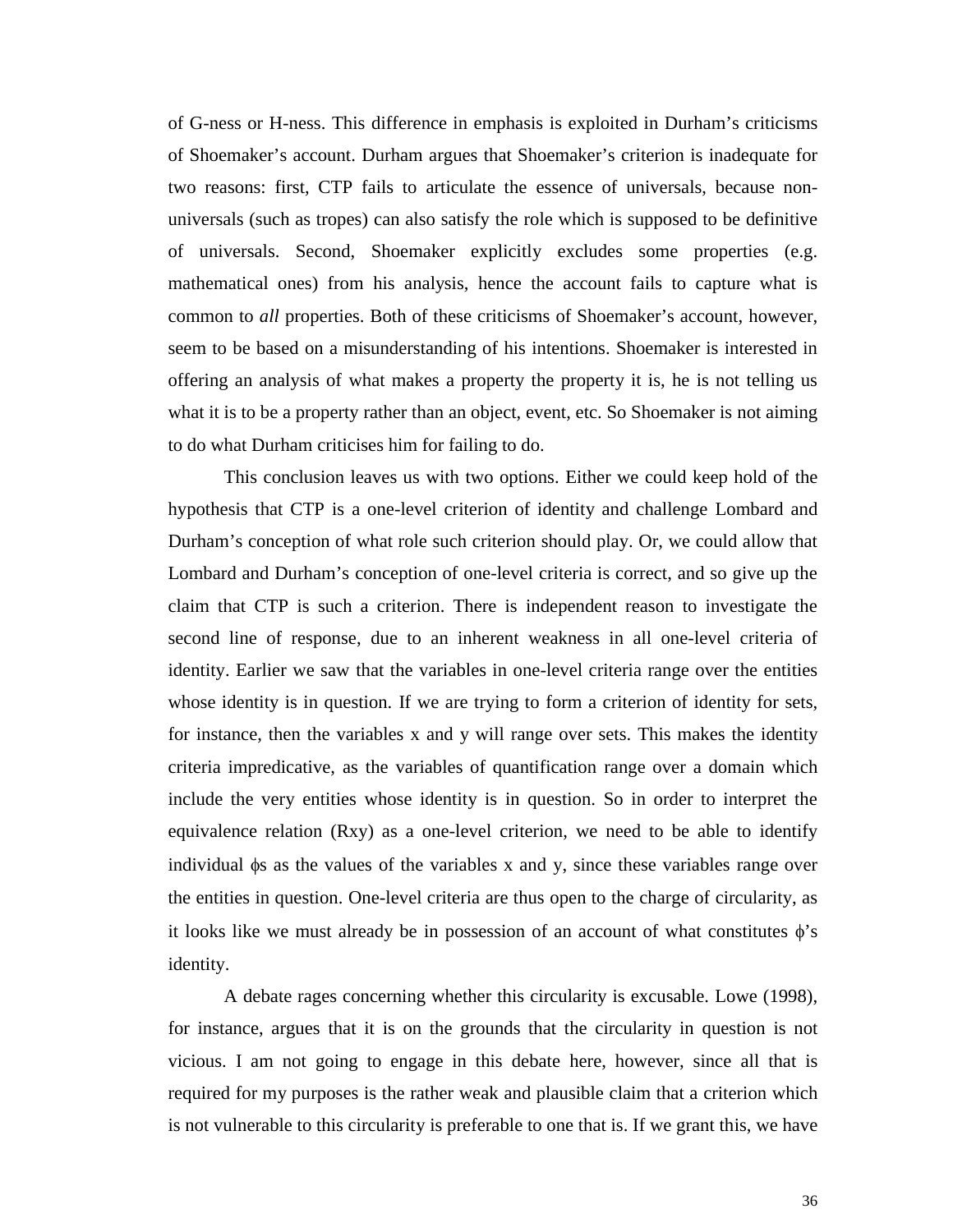motivation enough to see whether we can formulate another CTP criterion, which avoids such circularity.

I think we can, if we are prepared to expand CTP's usual apparatus a little and formulate a two-level criterion. In order to fit CTP into this two-level mould, however, we need to find values for the variables which could be used to provide the identity conditions for properties. What could these be? By taking property instances to be the values of the variables, we can formulate this two-level criterion for properties:

## $(\forall x)(\forall y)$  (property  $(x)$  = property  $(y)$ )  $\leftrightarrow$   $(\forall z)(Rxz \leftrightarrow Ryz)$

(where x and y range over property instances, z over causal features and R stands for the relation of '…has…'). This states that the property of property instance x is identical to the property of property instance y iff x and y have all the same causal features. So the identity conditions for properties are given via the causal features of their instances.

Some may object that this two-level criterion is too costly, as it involves introducing property instances. Later, however, I shall argue that every ontology needs to distinguish properties from their instances. Therefore, as no contentious metaphysical analysis of property instances is being assumed, there is no reason why CTP theorists shouldn't avail themselves of this two-level criterion and avoid the circularity inherent in one-level criteria.<sup>38</sup> On two-level criteria, the items whose identity the criterion is for are distinct from the entities that are related by the equivalence relation. Consequently, as we don't have to identify properties as the values of the variables x and y, we avoid the criticism that we must already be in possession of an account of what constitutes the identity of properties.<sup>39</sup>

There is, however, an important issue that remains outstanding. Earlier we saw that Shoemaker's criterion of identity doesn't cohere well with at least Lombard and

 $38$  I also think that there are other reasons for preferring this two-level criterion. I argue later, that we need to focus on a property's instances when analysing causal powers and causal relations.

 $39$  We may worry that as our criterion of identity for properties talks about property instances having the *same* causal features, this implicitly involves reference to properties or universals. So properties are being defined in terms of other properties. I think that this problem can be overcome, however. In the next chapter, I shall argue for a slightly different functional variation on this two-level criterion of identity, which makes it clear that the relevant similarity need not be analysed in terms of properties, but rather complex formulas holding of particulars. Moreover, while this complex formula does render properties' predicates interdefinable, we can suppose that they are holistically defined.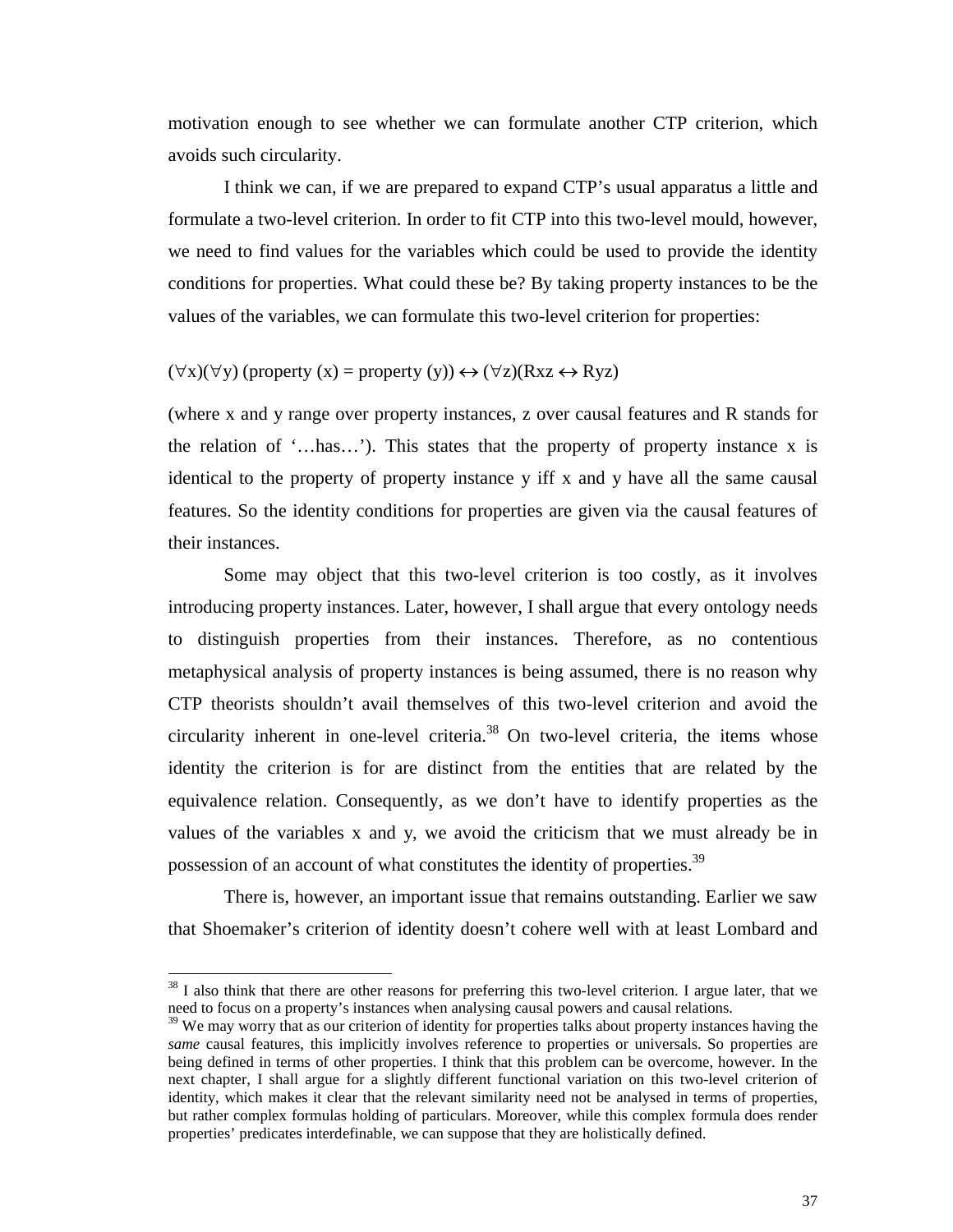Durham's conception of one-level criteria of identity. But what kind of information do these two-level criteria purportedly provide? Prima facie at least, the resulting twolevel CTP criterion fits far better with Shoemaker's intention of analysing what the identity of a property consists in, as it does not tell us what distinguishes properties from other basic metaphysical categories. Instead, it tells us something about what constitutes the identity of properties, since it claims that two property instances are instances of *the same property* iff they share all their causal features. But do two-level criteria of identity really entitle us to such metaphysical claims about the entities cited in them?

Admittedly, there are different ways of interpreting these two-level criteria of identity. We could, for instance, interpret them as epistemological principles, which tell us something about our capacity to know about the identity and distinctness of entities of certain types. Understood in this way, the question which CTP is addressing is something like this: when is one presented property x (presented to a subject and thus instantiated at a particular point in space-time) the same property as another presented property y (presented to a subject and thus instantiated at a particular point in space-time but at a different space-time location from x)? It may well be that CTP's criterion, understood as an answer to this question, has metaphysical dividends. For it is reasonable to expect the reliability of a recognitional process to approximate the conditions which are in fact necessary and sufficient for different presentations of the entity in question to be presentations of the same entity.<sup>40</sup> However, there is no guarantee that our recognitional processes will latch onto what, metaphysically speaking, distinguishes a property from other properties. Therefore, read in this way, the criterion is not a metaphysical principle which discloses what the identity of properties consists in.

Nevertheless, the two most prevalent ways of reading two-level criteria of identity (sometimes referred to as abstraction principles) do result in metaphysical commitments. Moreover, these two readings of two-level criteria offer a way of understanding the dispute between strong and weak CTP theorists. The first is what Wright, Williamson and Dummett call the reductionist view.<sup>41</sup> This identifies the

 $40$  This conception of two-level criteria of identity is put forward by Williamson 1990.

<sup>&</sup>lt;sup>41</sup> See Wright 1983, Williamson 1990 and Dummett 1991.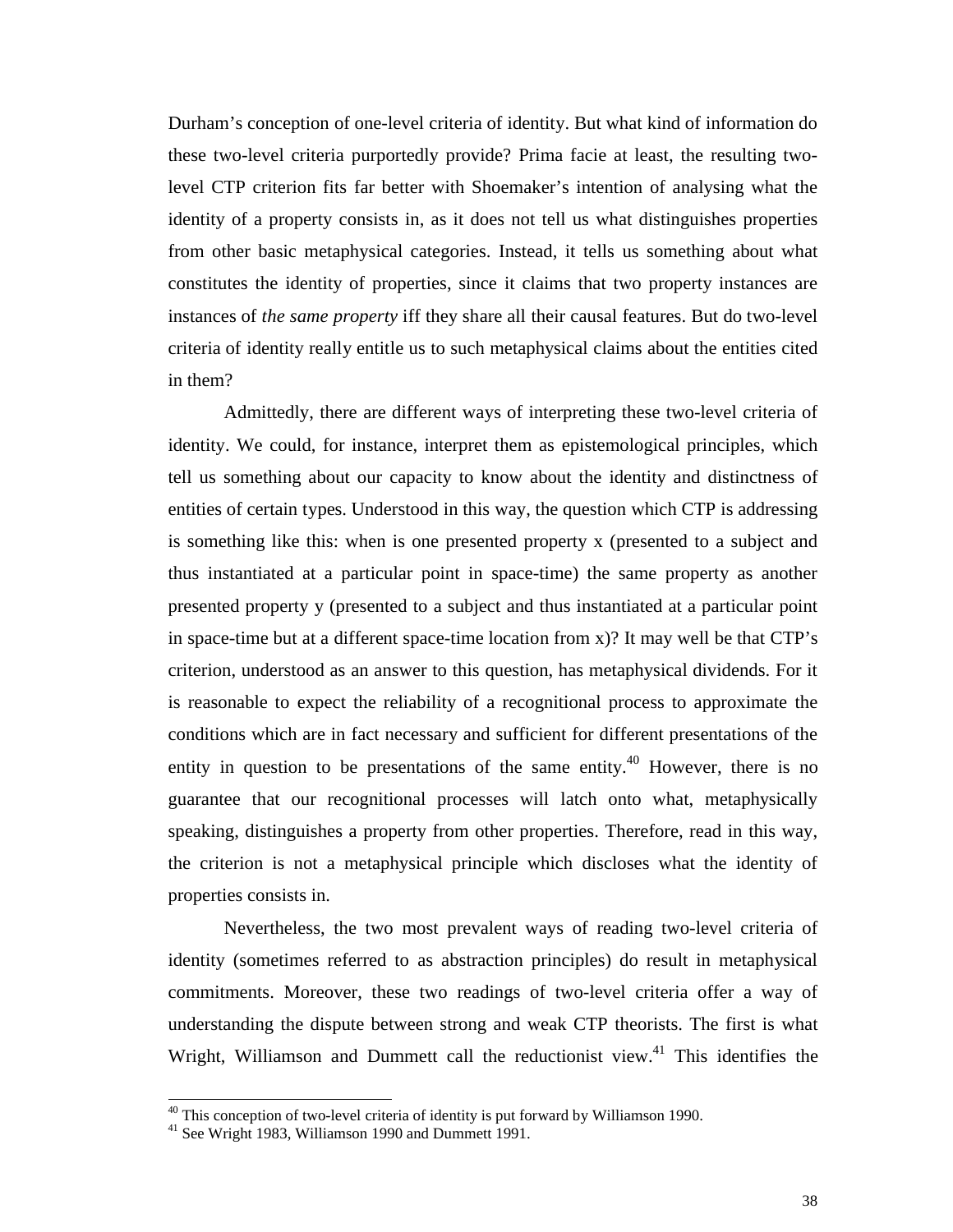entities referred to by the functional terms with the equivalence class of entities under the specified relation. So, in the case of properties, the values of the functional term, the properties, are identified with the equivalence class of property instances under the relation, *sameness of causal features*. The result of this being that a property is nothing over and above a set of property instances, all of which have the same causal features.

This interpretation of two-level criteria, properly understood, is endorsed by Dummett. He argues that the reductionist approach doesn't commit us to saying things like 'directions don't exist', since these criteria explain what it means to say things like 'there is a direction orthogonal to those lines'.<sup>42</sup> However, directions should not be taken to refer to abstract objects in the world, since the sense of the term 'direction' is grasped through an equivalent sentence not containing it. There is thus no need for the reference of the term 'direction' to be thought of as referring to anything over and above that which is referred to by its equivalent sentence. Hence, directions are nothing more than lines under the relation of parallelism.

Wright vigorously opposes this reading of the two-level criteria, opting instead for the non-reductionist alternative. Frege wanted his criterion of identity for directions to be read non-reductively, i.e. as genuinely referring to directions, understood as abstract objects. On this interpretation, a two-level criterion of identity states that the entity picked out by the functional term is distinct from the equivalence class of entities under relation R. However, the identity of that entity referred to by the functional term is nevertheless necessarily correlated with the identity of that class. So, in the case of properties, a property's identity is necessarily correlated with an equivalence class of property instances, under the relation *sameness of causal features*.

It is not difficult to see how this relates to the distinction between strong and weak CTP. We can understand strong CTP as endorsing the reductionist reading of the two-level criterion of identity, and weak CTP as maintaining the non-reductionist interpretation. This coheres well with the contrast drawn earlier between strong and weak CTP. The strong CTP's claim that the causal profile of a property is all there is to a property implies identity conditions for properties. And on this reading it does, because we are committed to the claim that the property of property instance x is the

l

 $42$  See Dummett 1991, p.191.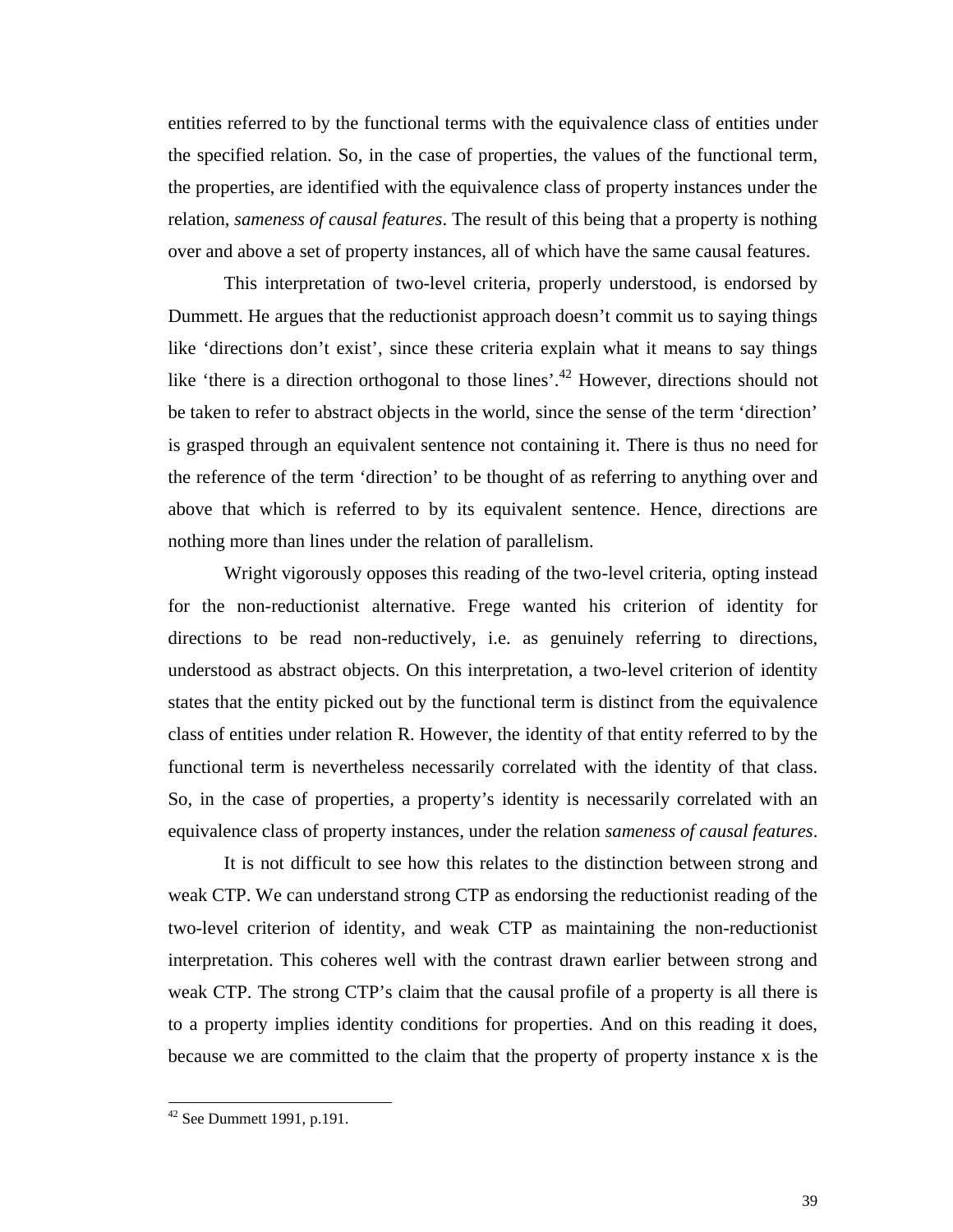same property of property instance y iff x and y have the same causal features. However, this does not exhaust the content of strong CTP, because it also commits us to the further ontological claim that properties are nothing over and above equivalence classes of property instances under the relation, *sameness of causal features*. Therefore, this reading offers a way of spelling out strong CTP's interesting but obscure claim that properties are nothing more than their causal features.

In contrast to strong CTP, weak CTP does not just result in a thesis about property individuation, it is a thesis about property individuation. This coheres with the non-reductionist reading, because all this says is that there is a necessary correlation between a property and an equivalence set of property instances under the relation, *sameness of causal features*. So we can account for the identity of properties in terms of their instances. Furthermore, like weak CTP, this non-reductionist reading views properties as something over and above sets of property instances. Interpreting weak and strong CTP as non-reductionist and reductionist readings of the two-level criterion thus captures the essence of both positions. It is difficult to see what is at issue between strong and weak CTP, so one may suspect that they boil down to the same thing. But this reading illustrates that this needn't be the case. Strong CTP can be understood as the claim that properties are nothing over and above sets of property instances, while weak CTP can be thought of as denying this claim.

Which reading, the reductionist or non-reductionist, should be adopted? I don't think that either interpretation is forced upon us. Wright convincingly argues that reductionism about directions cannot be established from the mere fact that every statement explicitly about directions can be systematically replaced by one which refers only explicitly to lines. For if we are prepared to accept that the translated statements (i.e. ones not involving directions) do not refer to directions, on the grounds that their surface grammar doesn't mention them, we have reason to believe that the untranslated statements refer to directions, on the grounds that their surface grammar does mention them. Without further argument, therefore, there is no reason to think that the entities referred to by the translated entities are ontologically prior to those referred to by the untranslated sentences. However, Wright only shows that we cannot just assume a reductionist reading of these two-level criterion, he doesn't establish that such a reading is always inappropriate. Whether or not a reductionist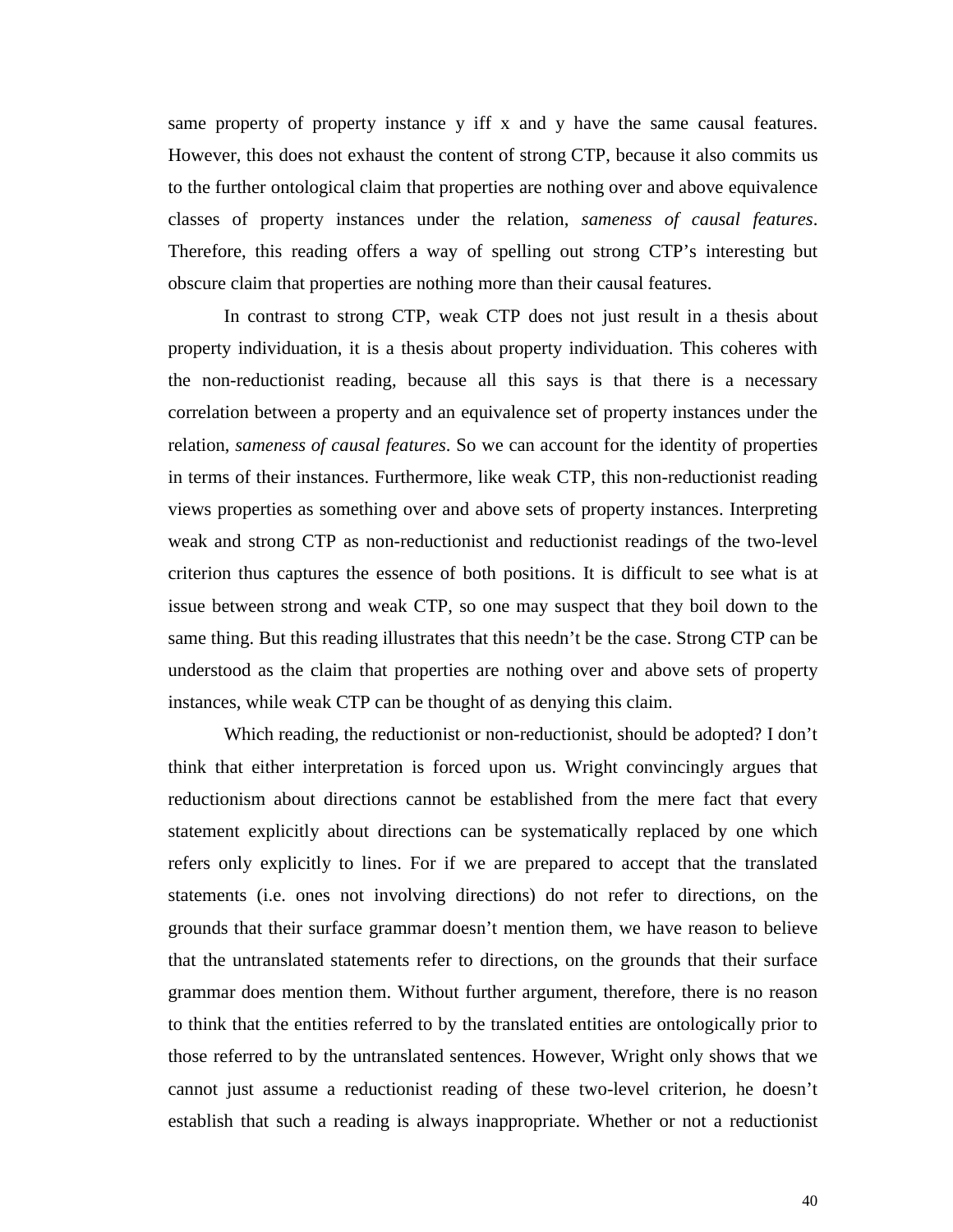reading is fitting will, I suspect, depend upon the entities in question. Williamson, for instance, rejects a reductionist reading of the two-level criterion he offers for persons. He argues that the identity conditions for a person should be given in terms of spatiotemporal locations but, he writes, "a person is not a class of spatio-temporal regions" (1990, p.150). So we cannot accept a reductionist reading of this two-level criterion.

The claim that a property just is a class of property instances, however, seems far more plausible. Those who are trope theorists take it upon themselves to argue for the thesis that properties are sets of sui generis property instances. Consequently some CTP theorists may be perfectly willing to accept this reductionist reading of the criterion. The same will not be true of those CTP theorists who are firm believers in universals (understood as sui generis entities), however. They will want to hold onto the claim that universals or properties are something over and above their instances, and so the non-reductionist reading of the criterion will be far more acceptable to them.

Which of these two positions is ultimately most attractive depends, therefore, upon far-reaching metaphysical issues. Initially at least, the reductionist reading recommends itself on the grounds of ontological economy. Moreover, if properties are just equivalence classes of property instances under the relation, sameness of causal features, this explains why there is a necessary correlation between the two. It may turn out, however, that sui generis universals have important theoretical work to do in our metaphysical theories, so a more abundant ontology meets our needs better. As these are enormous issues, which reading of CTP's criterion is preferable will not be decided upon here. What I do think we can say, however, is that the two-level criterion outlined captures the sorts of claims CTP theorists have made. So in one form or another, it should be considered central to CTP.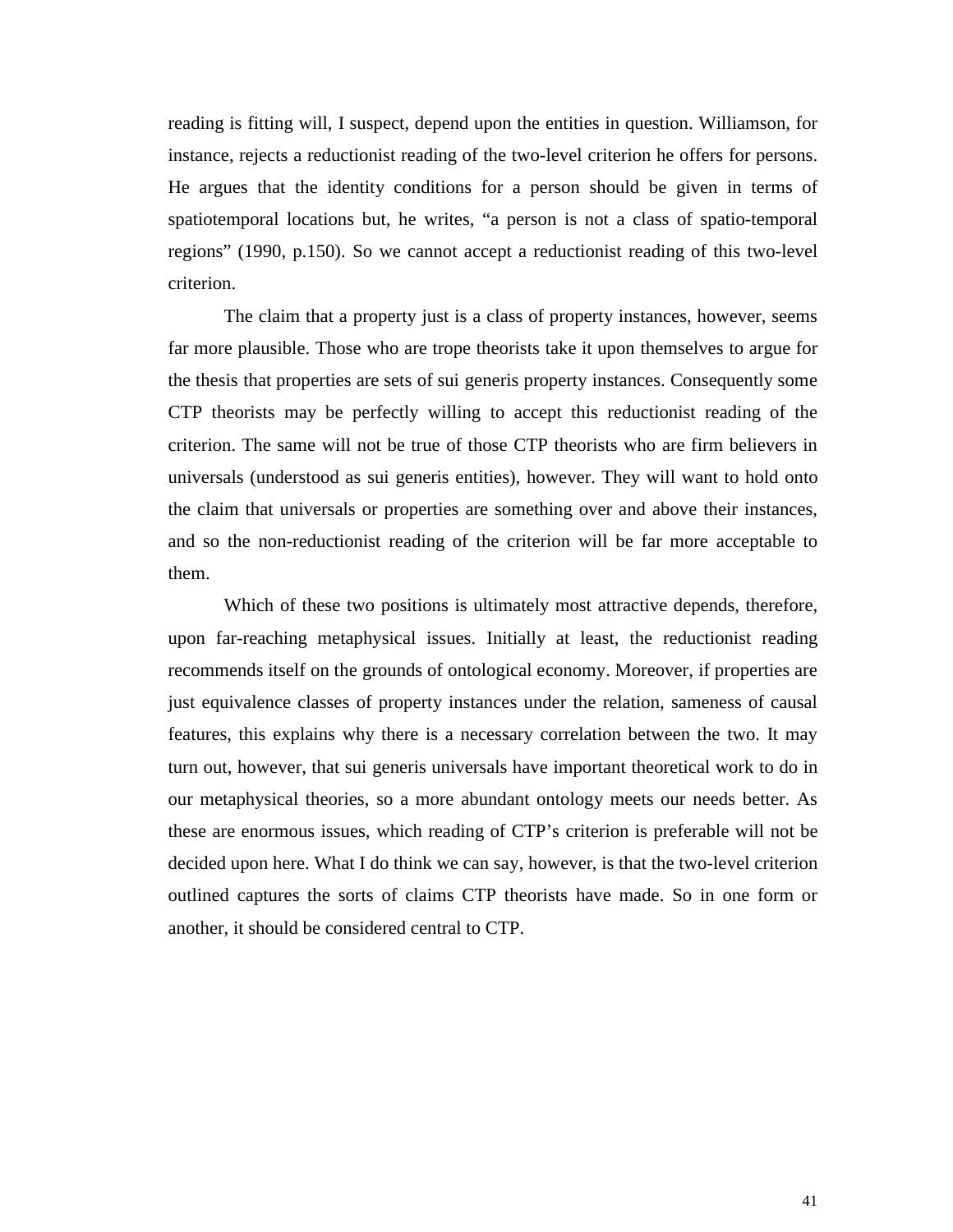# 2. Generalising Functionalism

In his 1981 paper, Shoemaker suggests that functionalist theories within the philosophy of mind bear an important relation to CTP, because the latter can be thought of as a generalised form of functionalism about mental properties. In other words, rather than just saying that functionalism holds true of *mental* properties, instead CTP can be understood as the thesis that functionalism holds true of *all* (nonabstract) properties. It seems evident that there is a close relationship between functionalism within the philosophy of mind and CTP. Roughly speaking, functionalist theories analyse mental properties via their functional or causal roles, i.e. by what causes them and what they themselves cause. While CTP theorists claim that the causal features of a property exhaust its nature or at least are essential to it. This close connection has lead philosophers to identify CTP as a generalised form of functionalism. Campbell, for instance, in his recent book, classifies Shoemaker's account as "a functionalist theory".<sup>1</sup> In this chapter, I intend to examine this claim that CTP can be understood as a form of functionalism. I think that once we have spelt out the details, matters become more problematic than they initially seem. Indeed, I shall argue that generalising functionalism results in a number of serious problems. Before we can embrace this theory, therefore, some resolution to these problems must first be found.

## **2.1 Functionalism Outlined**

In order to assess the claim that CTP is a form of generalised functionalism, we first need to understand what it is to say that functionalism holds true of all properties. The discussion will thus begin with a more detailed outline of functionalism.

Since Lewis, it has become standard practice for functionalists within the philosophy of mind to employ the Ramsey-Carnap-Lewis procedure to explicate their theory.<sup>2</sup> Shoemaker (1981) is one such philosopher who utilises this procedure for mental properties. What is innovative about his characterisation, however, is his

<sup>&</sup>lt;sup>1</sup> See Campbell 2002a, p.236.

<sup>&</sup>lt;sup>2</sup> See Lewis (1970, 1972). I shall call this the Ramsey-Carnap-Lewis procedure (RCL for short).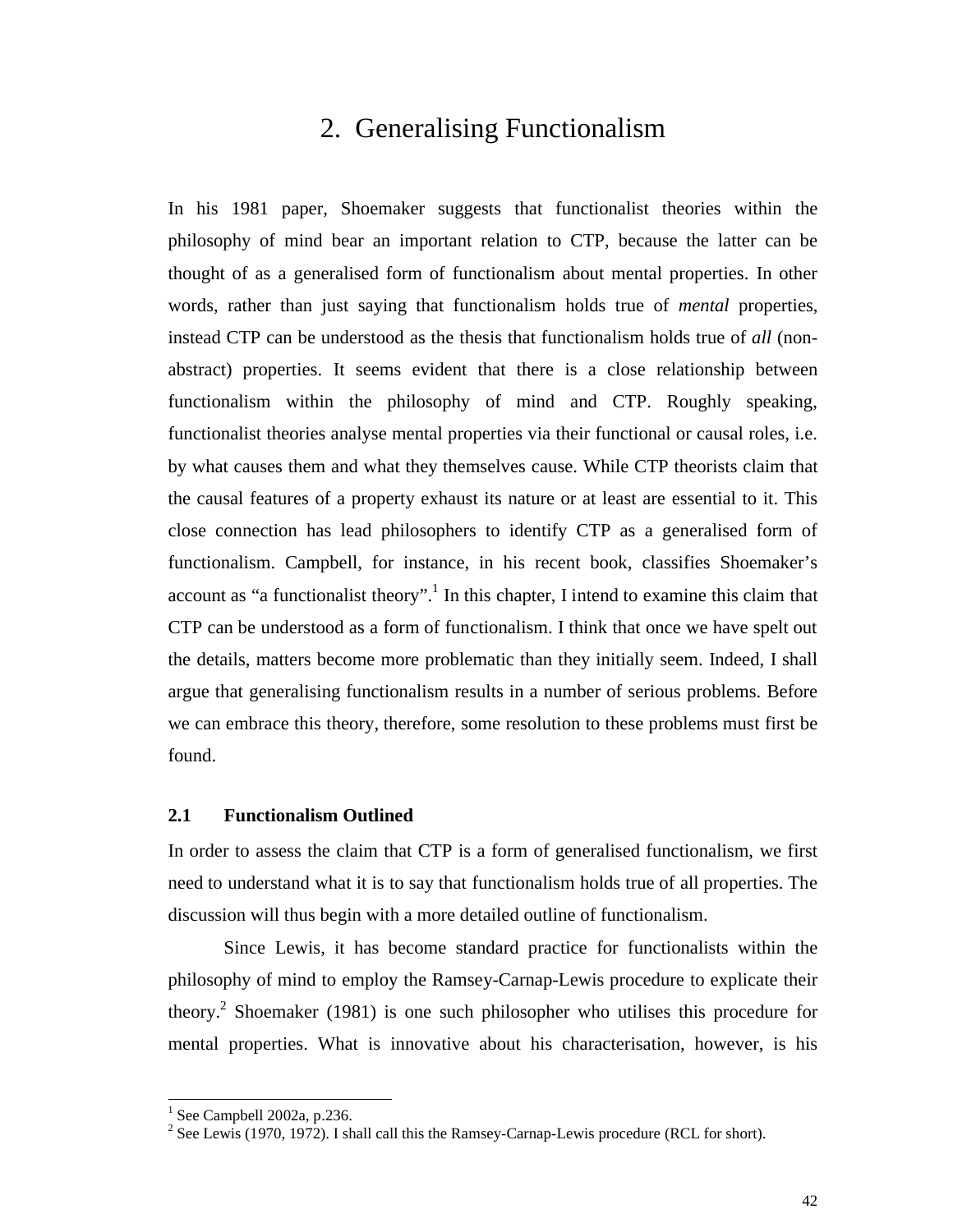suggestion that we can extend the use of the RCL procedure to cover all properties. He writes,

If we could specify all of the causal features of a property in a set of propositions of finite length, then using that set of propositions as our 'theory' we could use the Ramsey-Lewis technique to construct a functional predicate which is true of a thing…just in case it has that property (1981, p.274).

What, then, is this 'Ramsey-Lewis' (or RCL) technique? It provides us with a way of formulating a functional definition for any predicate, be that mental, theoretical or just plain old physical. We start by stating the theory for the predicate(s) in question (the T-terms). This theory should state how the referents of the predicates interrelate with the referents of other, already understood, terms (the O-terms). Let's begin by taking an example from the philosophy of mind. Suppose that the mental predicate 'is irritable' is defined by this very simple theory:

(T) If an animal is hungry and tired, then it will be *irritable*.

Or,  $\forall x[(Hx \land Tx) \rightarrow Ix]$ 

(where x ranges over animals, H stands for 'is hungry', T for 'is tired' and I for 'is irritable'.)

This theory, according to Lewis, provides us with an implicit definition of the predicate 'is irritable', but by utilising the RCL, we can turn it into an explicit definition of this term. First, we write the Ramsey sentence of the theory by replacing the T-term with a variable and prefixing an existential quantifier to the theory. (If the theory is being used to define more than one T-term, then a different variable must be used for each T-term.) In our theory,  $F_3$  will replace the T-term 'is irritable', so we get:

 $\exists F_3 \forall x [(Hx \wedge Tx) \rightarrow F_3x]$ 

This states that there is some  $F_3$  such that for all animals x, if x is tired and x is hungry then  $x$  is  $F_3$ . This does not rule out the possibility of there being more than one state of which everything the theory says is true of it. So if we accept Lewis's (1972) claim that a term only succeeds in denoting something if it is true of one entity, then the Ramsey sentence should be modified. We can do this by stating that there is only one thing which the theory is true of. Let's write that as  $\exists! F_3 \,\forall x \, [(Hx \land Tx) \rightarrow F_3x]$ . We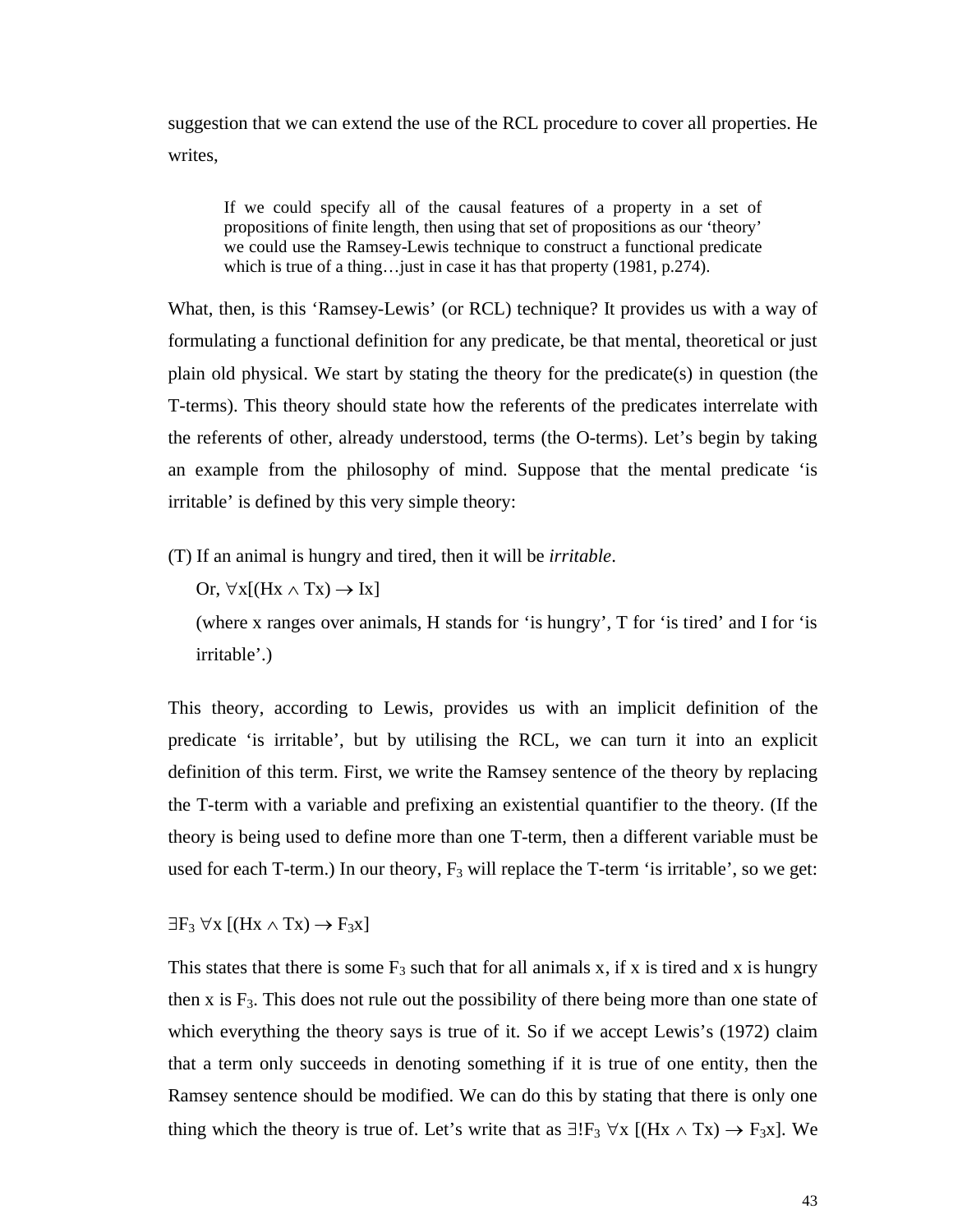can then form the Carnap sentence of the theory by stating the conditional of the Ramsey sentence. So we say, *if* there is an  $F_3$  such that everything the theory says is true of it, *then* that property of being  $F_3$  will be the property of being irritable, i.e.  $\exists! F_3$  $\forall x$  [((Hx  $\land$  Tx)  $\rightarrow$  F<sub>3</sub>x)  $\rightarrow$  ( $\lambda$ x F<sub>3</sub>x =  $\lambda$ x Ix)].

It is not difficult to see why Shoemaker thinks that the RCL technique could be used to provide functional definitions for all properties' predicates. Take any nonmental predicate like 'is one degree celsius'. This can be given a theory T, which states what the causal profile of the referent of this predicate is, in other words, it states what its causes are and how it causally interacts with other entities. Suppose that the predicate 'is one degree celsius' is defined by this very simple theory:

(T) If an object is made out of ice and *is one degree celsius* then it will begin to melt.

Or,  $\forall x[(\text{Ix} \wedge \text{Tx}) \rightarrow \text{Mx}]$ 

(where x ranges over objects, I stands for 'is ice, T for 'is one degree celsius' and M for 'is melting').

Then we can offer this modified Ramsey sentence:  $\exists!F_2 \,\forall x[(\text{Ix} \land F_2x) \rightarrow \text{Mx}]$ , which states that there is exactly one  $F_2$  such that for all objects x, if x is made out of ice and  $x$  is  $F_2$  then x will melt. Finally, we can state the Carnap sentence for the theory, by saying that if  $\exists! F_2 \forall x[(\text{Ix} \land F_2) \rightarrow \text{Mx}]$  then  $F_2$  will be the property of being one degree celsius.

Why have philosophers been so keen to utilise the RCL technique? Its popularity, to a large extent, can be put down to its ability to combat circularity. Behavioural definitions of mental states are notoriously vulnerable to circularities, because in an attempt to define what someone who, for instance, desires a drink will be disposed to do, reference will have to be made to other mental states of theirs, like their beliefs and other desires that they possess.<sup>3</sup> Shoemaker's proposal looks vulnerable to a similar criticism. Take, for instance, the definition offered of the predicate 'is one degree celsius'. This involves reference to other predicates, namely, 'is ice' and 'is melting'. Now, according to Shoemaker, all the predicates of properties

 $3$  See, for instance, Chisholm (1957) and Geach (1957).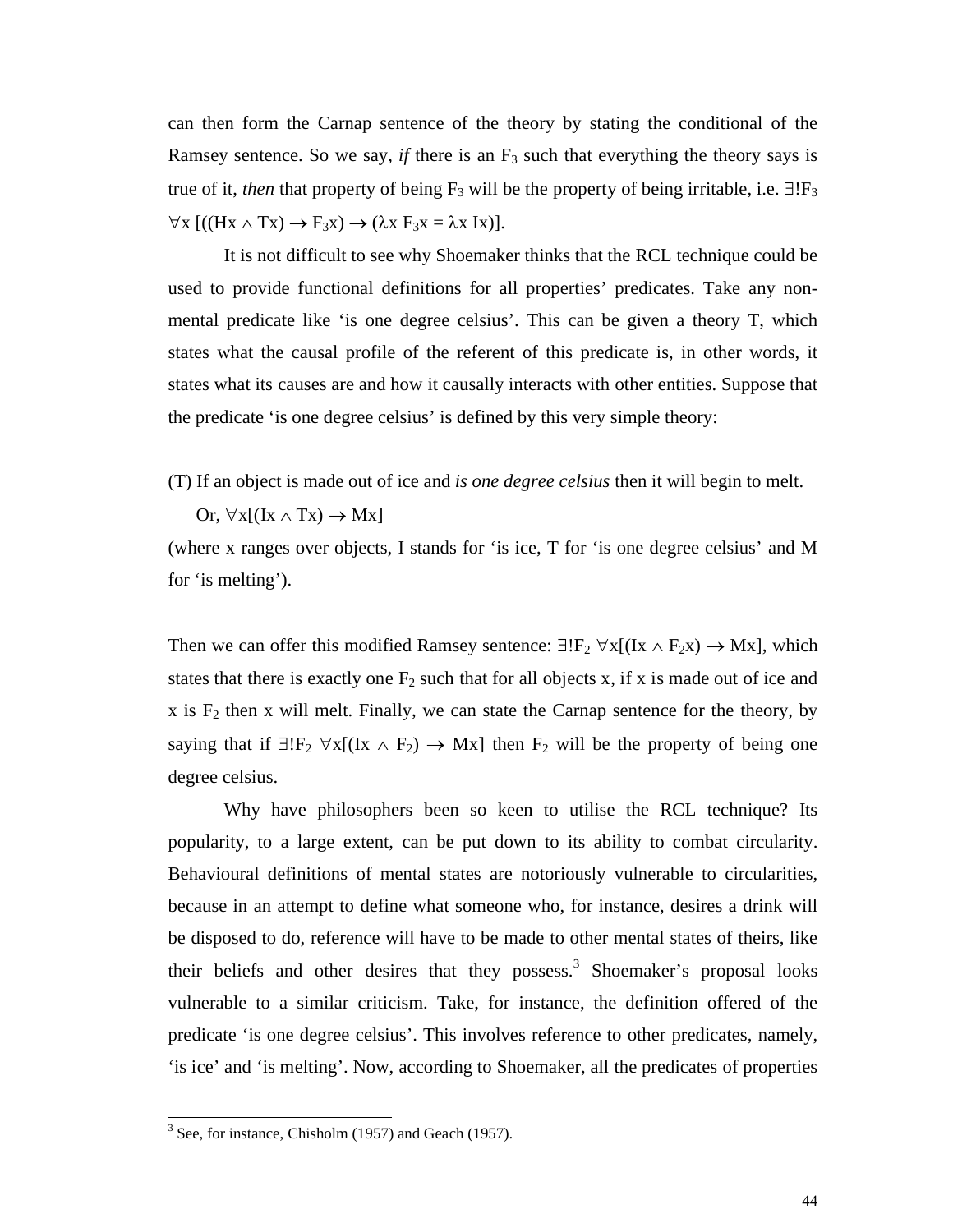which have a causal profile should be defined via the RCL technique. The predicates 'is ice' and 'is melting' that appeared in the definition of 'is one degree celsius', therefore, should also be defined in the manner that 'is one degree celsius' was. But then our definition of 'is ice' will have to make reference to the predicate 'is one degree celsius' and 'is melting', and our definition of 'is melting' will have to make reference to the predicate 'is ice' and 'is one degree celsius'. The definitions thus appear circular, because although the predicate being defined will not appear in its definition, the definitions of the predicates used to define the predicate in question will make reference to the predicate they supposedly define.

By utilising the RCL technique, however, Shoemaker can bypass this objection, in the same way that functionalists such as Lewis and Shoemaker himself avoid the circularity complaint. It is true that a property's predicates will be interdefinable if CTP theorists decide to utilise the RCL technique to define all the predicates which pick out properties. Nevertheless, this does not show that the definitions on offer are circular, because it makes sense to suppose that a theory can simultaneously define several items. Take, for instance, our theory for 'is one degree celsius' and suppose that this also serves as the theory for 'is ice' and 'is melting'. In my initial definition of 'is one degree celsius', the other two predicates were seen as O-terms and so they were not replaced by variables. However, if we treat them all as T-terms, then we can rewrite the Ramsey sentence as follows:  $\exists!F_1 \exists!F_2 \exists!F_3 \,\forall x[(F_1x$  $\land$  F<sub>2</sub>x)  $\rightarrow$  F<sub>3</sub>x]. Then the predicate 'is one degree celsius' can be defined as the property P such that  $\exists!F_1 \exists!F_2 \exists!F_3 \forall x[(F_1x \land F_2x) \rightarrow F_3x]$  and  $\lambda x F_2x = \lambda x Px$ , similarly with the predicates 'is ice' and 'is melting'. The idea is that because all of these predicates get their designations concurrently, all the definitions succeed in picking out their references. So the RCL technique provides us with definitions of which it makes sense to suppose that several terms get defined simultaneously. If we formulate a mammoth theory in which all the predicates of properties appear and RCL that theory, therefore, it looks like the generalised form of functionalism which Shoemaker proposes can avoid the circularity objection, like its sister account in the philosophy of mind.

The RCL technique is, then, an important tool for functionalists of all varieties. But what do the resulting RCL definitions of predicates tell us about the nature of their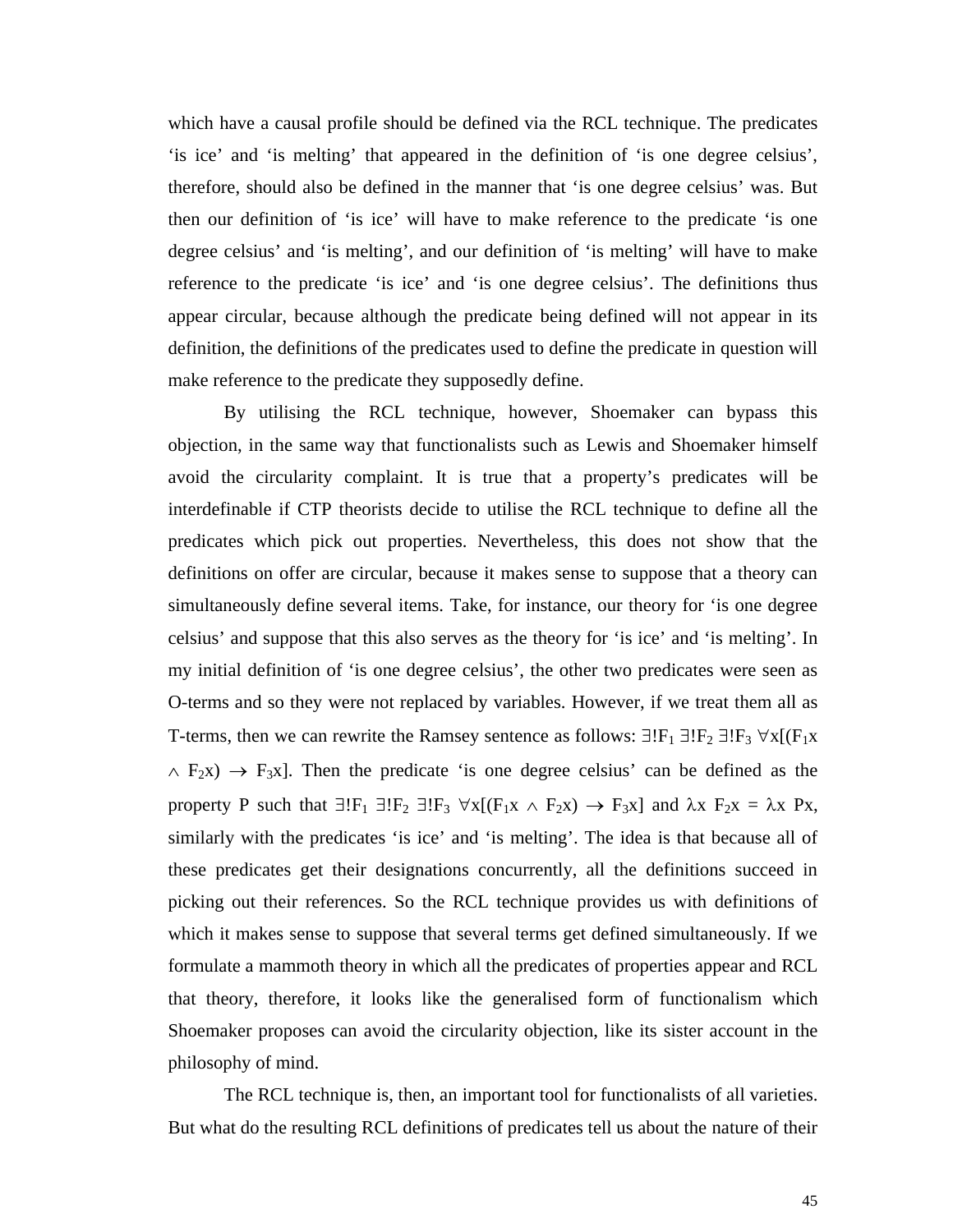referents? Answers to this question vary, depending upon how the RCL definitions are interpreted. In the philosophy of mind, however, two different interpretations of the RCL definitions stand out, as they have lead to a fundamental division between functionalist accounts. $4$  One way of interpreting the definition accords with functional realiser theory.<sup>5</sup> This takes the property, say of being one degree celsius, to be *the property* which, when instantiated by an object alongside the property of being ice, will result in the object's melting. This way of interpreting the RCL was suggested by my exposition of it. Take the Ramsey sentence for the theory  $\exists!F_1 \exists!F_2 \exists!F_3 \,\forall x[(F_1x$  $\land$  F<sub>2</sub>x)  $\rightarrow$  F<sub>3</sub>x]. The predicate 'is one degree celsius' was defined as the property P such that  $\exists! F_1 \exists! F_2 \exists! F_3 \forall x[(F_1x \land F_2x) \rightarrow F_3x]$  and  $\lambda x \; Px = \lambda x \; F_2x$ . Therefore, the entity which the predicate picks out was identified with the state which occupies or realises  $F_2$ .

The second way of interpreting the RCL definition conforms with functional role theory.<sup>6</sup> This doesn't claim that the referent of the predicate 'is one degree celsius' is the occupier of  $F_2$ . Instead it argues that it is a higher-order property - it is the property of possessing a property which, if instantiated by an object alongside the property of being ice, will result in the object's melting. Or, in other words, the predicate 'is one degree celsius' refers to the property of having a property which realises or occupies the functional role of  $F_2$ . The functional role theorist's interpretation of the RCL, therefore, states that the property of being one degree celsius is instantiated by an object if it does or can display all of the relations specified by the RCL definition for its predicate. Functional realisers, on the other hand, claim that the property of being one degree celsius is picked out by the definition which describes its interrelations with other entities. However, the property itself is identified

l

<sup>&</sup>lt;sup>4</sup> Within the philosophy of mind, there are other versions of functionalism than those I outline above. Philosophers, for instance, are divided upon the issue of what sort of theories should introduce mental predicates. Should it be a scientific theory (psychofunctionalism) or our folk theory about the mind (analytic functionalism)? For our present purposes, however, the two different kinds of functionalism I shall outline are the most relevant to the discussion.

<sup>&</sup>lt;sup>5</sup> This is a popular position in the philosophy of mind, endorsed by Lewis (1966, 1972, 1995) Armstrong (1970) and Kim (1972, 1998). (The view is also sometimes called 'functional specification theory' see Block 1980.) The label 'functional realiser theory' here, however, shall be used to refer to this way of interpreting the RCL technique, rather than to any specific theory of mind. The same goes too for the soon to be mentioned functional role theory (also called 'functional state identity theory', see Block 1980).

 $6$  See, for example, Putnam (1967), Block (1980) and Shoemaker (1981).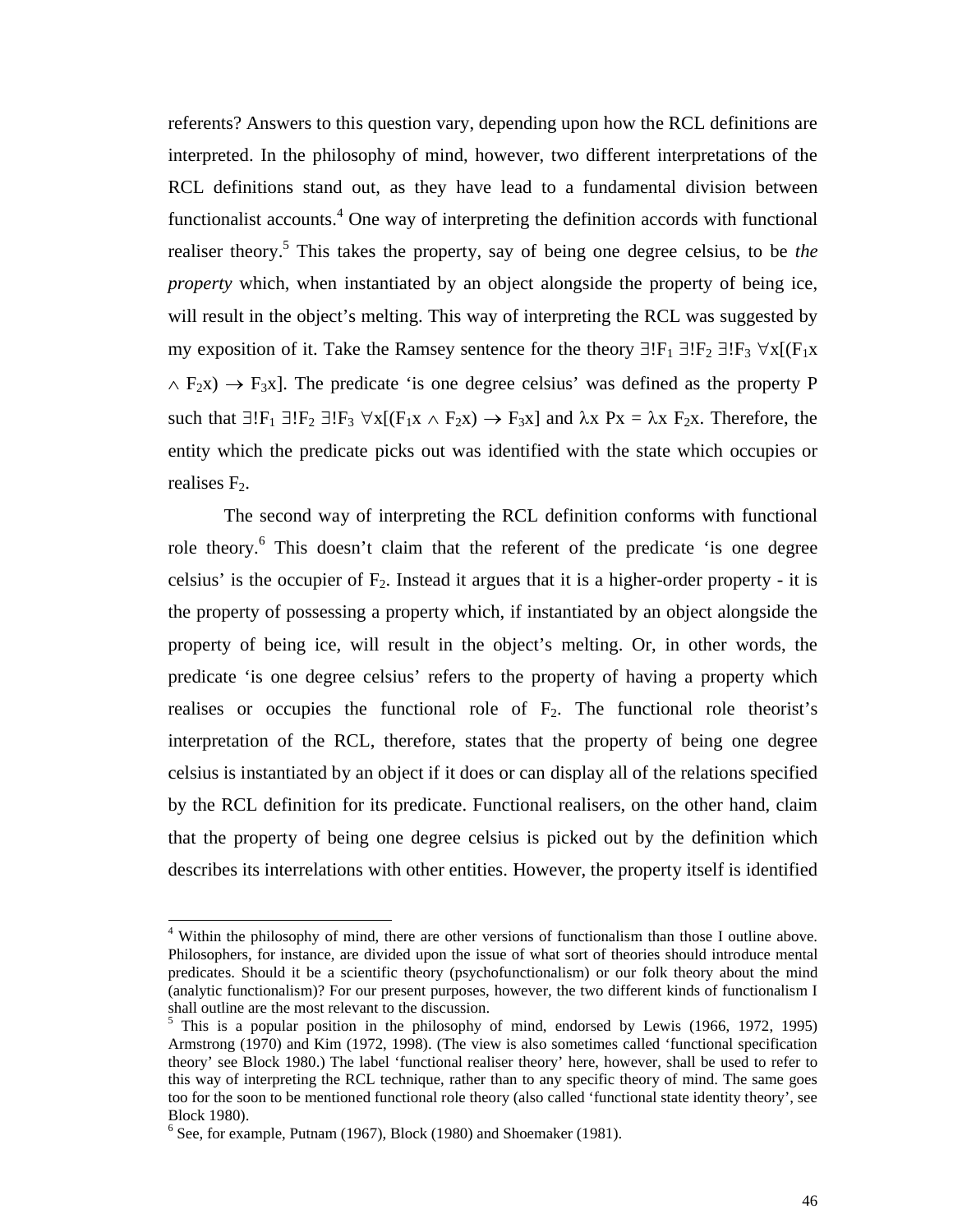with the placeholder of  $F_2$ , not with the abstract causal role specified by that definition. Both of these interpretations of the RCL incorporate various metaphysical assumptions into the procedure. Before examining what these definitions tell us about the nature of properties, therefore, I shall first spell out, in a little more detail, what metaphysical claims are being fed into these interpretations.

One thing immediately evident about these two interpretations of the RCL definition is that they both make the transition from talk of words (predicates) to talk of entities in the world (properties). This aspect can be seen as stemming from the technique itself, because when ramsifying the definition we are presuming that there are entities which 'satisfy' or 'realise' the formula. However, the conception of realisation differs between the two sorts of functionalism. Functional role theorists talk about first-order physical properties realising second-order mental properties. It is thus viewed as a relation between properties which, due to their distinctness thesis, is weaker than identity. The functional realiser's notion of realisation differs from this, because instead of talking about one sort of property realising another sort, they speak of n-tuples of entities realising *theories*. The thought is that if a theory is realised by a certain set of entities, then it is true of or applicable to those entities.

The functional realiser's notion of realisation, then, is just the relatively well understood relation of identity. To say that the predicate 'is in pain' is realised by Cfibres firing, for instance, is just to assert that there exists a relation of identity between the entity named by the predicate 'is in pain' and the entity named by the predicate 'C-fibres firing'.<sup>7</sup> So if a theory is true of a certain (unique) set of entities, then the entity which fills the role marked by the predicate or T-term in question will be the metaphysical correlate of that predicate. What is noticeable about this way of proceeding is that it avoids having to assume that the predicate will latch onto any property. The predicate may pick out a very complex state of affairs, composed of entities like compound or negative states of affairs which, some have argued, cannot be properties.<sup>8</sup> Or, alternatively, there might not be a unique property which occupies this causal role, and so we will not be able to identify any single property with this

<sup>&</sup>lt;sup>7</sup> Although like 'the Prime Minister of Britain', the predicate 'is in pain', on this view, is a (disguised) definite description, so it may name other entities in different possible worlds. If we go along with Kripke, therefore, we are committed to the claim that the predicate 'is in pain' is not a rigid designator. <sup>8</sup> See, for example, Mellor 1991.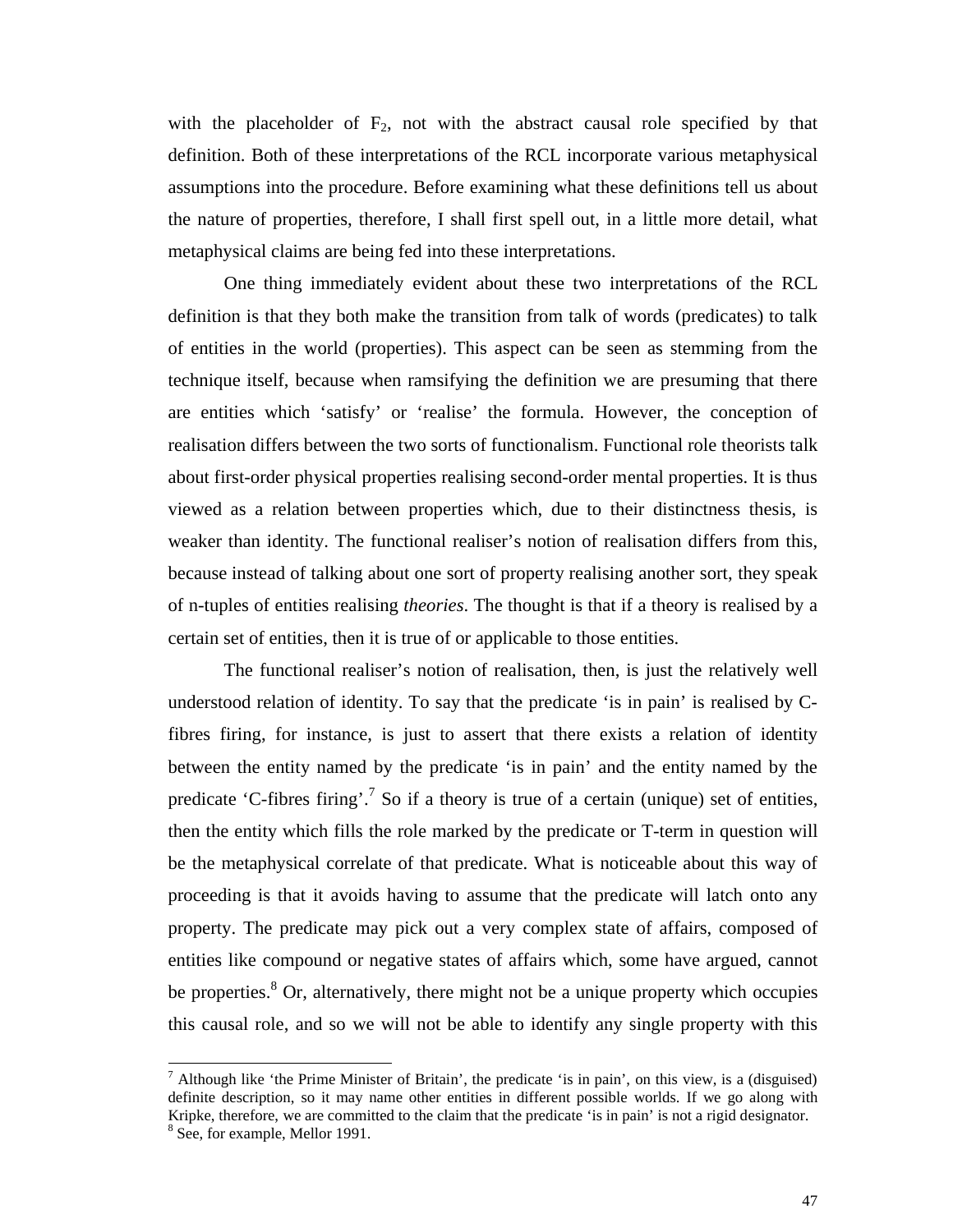predicate. Whatever the case may be, because functional realisers don't claim that the predicate has to pick out a property, this interpretation of the RCL definition accords with the realist thesis that not all predicates need name properties.

This thesis, however, appears threatened by the functional role theorist's interpretation. They reject the functional realiser's claim that the predicate (if it names any property) picks out the property which occupies the role specified by the definition. Instead, they argue that the predicate refers to a new, second-order property, not named in the domain quantified over. This renders their interpretation of the technique ontologically creative. Why? The quantifiers in the RCL definitions are said to range over first-order properties, or unproblematic properties which are agreed to exist. So in the philosophy of mind, the quantifiers are said to range over respectable physical properties. However, the property which the predicate names, on this view, isn't one of the properties quantified over. Instead, it is a new, higher-order property, which is instantiated just in case some first-order property satisfies the functional role definitive of the predicate in question. So this interpretation of the RCL definitions is metaphysically inflationary, because by quantifying over first-order properties, new, second-order properties are created, which cannot be identified with those properties originally quantified over.

This interpretation of the RCL definitions raises a substantial issue: why say that the predicate specifies a new, second-order property rather than either one of the pre-existing properties named in the domain, or no property at all? It may be thought that the functional role theorist's use of the term 'second-*order* property' points to an answer to these questions. Originally, talk of different orders of properties belonged to Russell's ramified theory of types. So it will help us to understand the present proposal if we digress, for a moment, on Russell's theory. There, every *type* of entity was further split into orders of entity. Take, for instance, any type 1 property (i.e. those that apply significantly to individuals). <sup>9</sup> We can split this type further into orders. The firstorder of properties will be those properties of individuals expressed by predicates which either contain no quantifiers, or only quantifiers whose domain is individuals.

<sup>&</sup>lt;sup>9</sup> This draws on Russell's 'simple theory of types'. On this view, individuals belong to the lowest type in the hierarchy – type 0. Type 1 consists of those properties which can only be significantly applied to individuals. Type 2 consists of those properties which can only be significantly applied to type 1 properties, etc.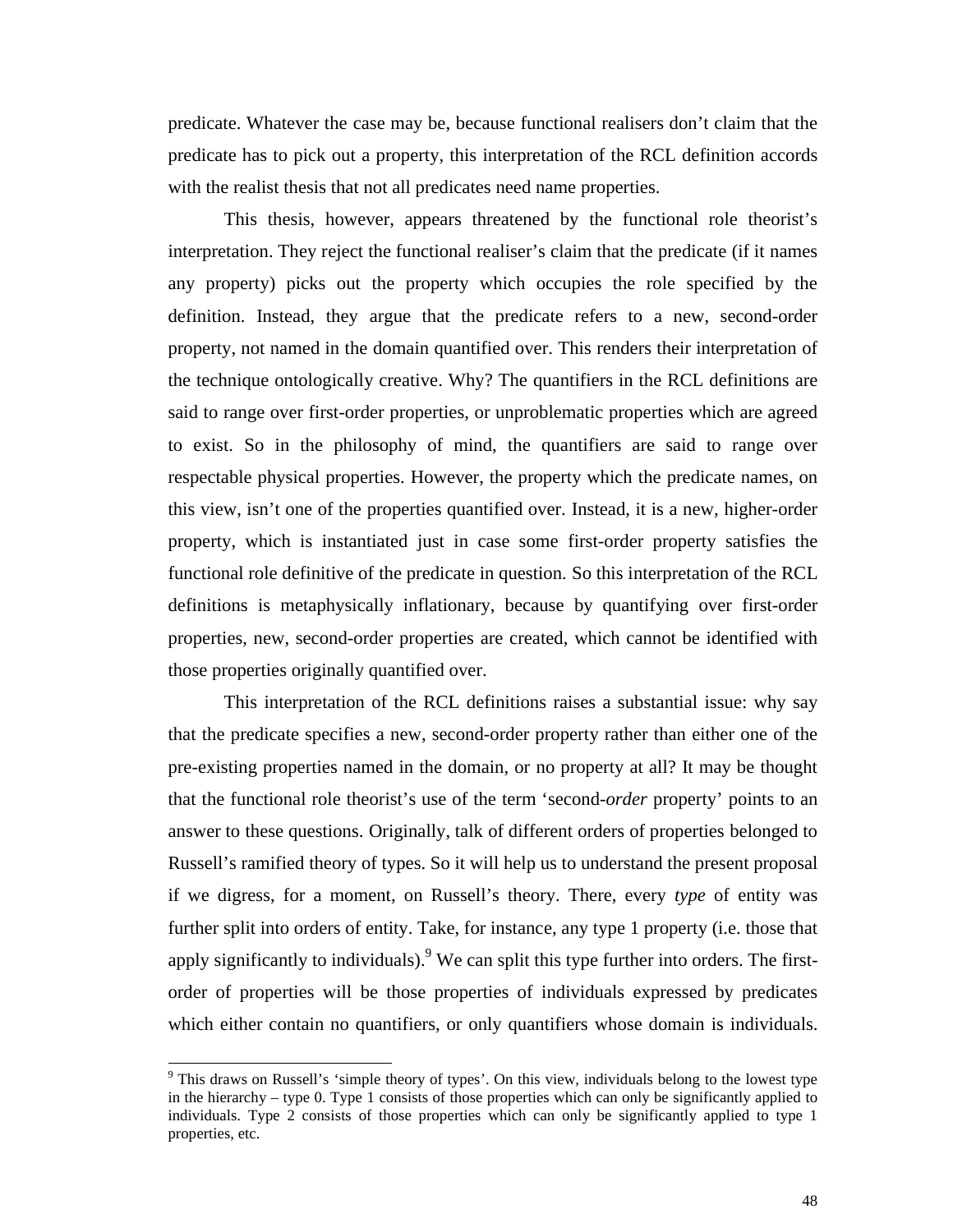The second-order will be all those properties expressed by predicates whose definitions require quantification over first-order properties. The third-order will be all those properties expressed by predicates whose definitions require quantification over second-order properties, and so on.

The motivation for Russell's theory of types and orders sprang from his desire to avoid logical and semantic paradoxes. Russell argued that in order to sidestep these paradoxes, we need to impose restrictions on our language. For instance, with secondorder predicates of type 1, the quantifiers must range over entities which are distinct from those referred to by second-order predicates. If they do not, the vicious-circle principle will be violated, as the entity defined will be among those quantified over.<sup>10</sup> But why should we accept that the entities specified by these definitions couldn't name one of the entities quantified over? After all, as Quine, Ramsey and many others have pointed out,<sup>11</sup> the definite description 'the tallest man in the group', identifies a person via the group of people to which he belongs and there seems to be no vicious circularity here.

The answer to this lies in Russell's understanding of the properties specified. Sainsbury, for instance, claims that the vicious-circle principle holds because Russell accepted

an anti-realist theory of properties…a property is properly specified only by a predicate with a certain structure, we can regard this structure as woven into the nature of the property. By contrast with objects which can in principle be named, and thus specified by a structureless expression, in the case of properties we lack a full distinction between our mode of specifying them and their nature (1979, p.285).

So the idea is that because the definitions are seen as introducing new properties, whose very essence is given "by our mode of specifying them", they cannot be among the entities quantified over as these properties have different structures.<sup>12</sup>

 $10$  There are many different formulations of Russell's vicious-circle principle, but here is one Russell employs, "whatever involves all of a collection must not be among one of the collection" (1925, p.37).  $11$  See Ramsey (1931) and Quine (1963). The example is taken from Ramsey.

<sup>&</sup>lt;sup>12</sup> As Russell also famously held a Platonist theory of universals, the claim that he was an anti-realist about properties may sound odd. However, this can be explained by the fact that we should probably distinguish between Russell's theory of universals and his theory of propositional functions (see Linsky 1999 for a convincing defence of this interpretation). Although Russell was a realist about universals, he takes a constructivist approach to propositional functions (see above for more on this. By 'propositional functions' I just mean to refer to those propositions where one or more of the arguments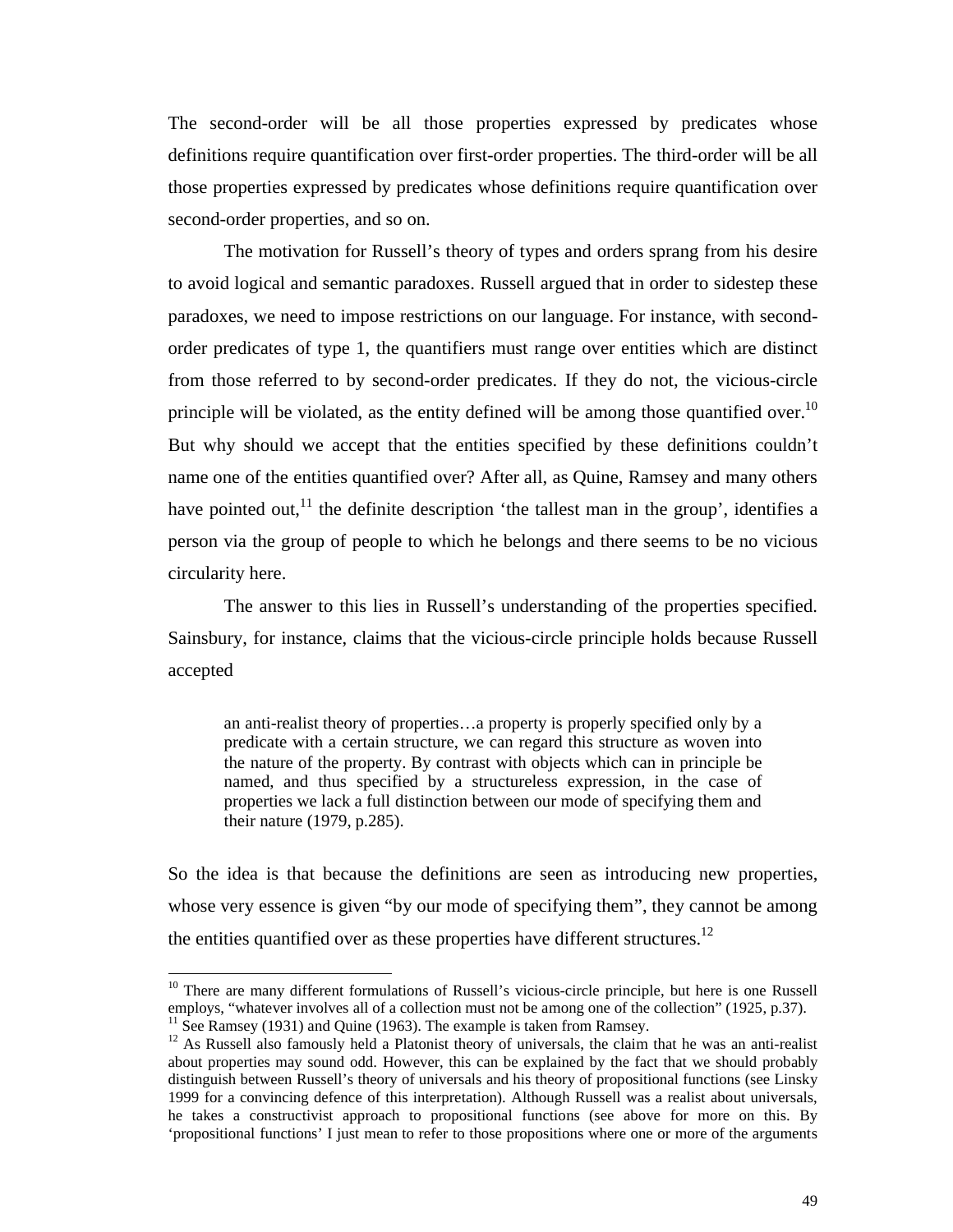But while this view of properties certainly suffices to explain why the definitions are conceived of as picking out different entities from the ones quantified over, such strong anti-realism is not necessary. We can think of these definitions as specifying entities not quantified over in the definitions, without thereby viewing them as somehow creations of our human language. Linsky, for instance, claims that Russell thought of these properties as "constructions out of constructions. They are constructions of, and thus dependent upon propositions, which are in turn constructed from particulars and universals" (1999, p.28). The definitions of higher-order predicates indicate how the properties specified are constructed out of those named by lower-order predicates. But this doesn't mean that these properties are our creations. While they are not ultimate constituents of reality, if we conceive of a construction as a metaphysical relation, independent of us, then the entities thus constructed will be dependent upon the particulars and universals they are constructed from, but not upon us.

When we turn to the philosophy of mind, there are noticeable similarities and dissimilarities with Russell's project. Their theory in similar in that functional role theorists wish to postulate hierarchies of properties, which are ontologically creative in the same way that Russell's are. But, clearly, the motivation behind functional role theory is very different from Russell's, as they are not interested in trying to solve logical or semantic paradoxes. Furthermore, functionalists within the philosophy of mind do not display any obvious adherence to the rules imposed by the ramified theory of types. So what is it that motivates functional role theorists to postulate these hierarchies of properties? And why do they think that these newly defined predicates serve to pick out properties not quantified over in their definitions?

It is the multi-realisability argument that is supposed to show that mental properties cannot be straightforwardly identified with physical properties. This argument states that the property of being in pain, for instance, cannot be identified with any one physical property which realises the property of being in pain within a system, since many different properties could (and perhaps do) realise that property. Consequently, it is unacceptably chauvinistic to assert the identity of mental properties

are removed, like 'x is a man'). This distinction is loosely reflected in Russell's preferred terminology, as he tends to refer to universals as 'qualities' and propositional functions as 'properties'.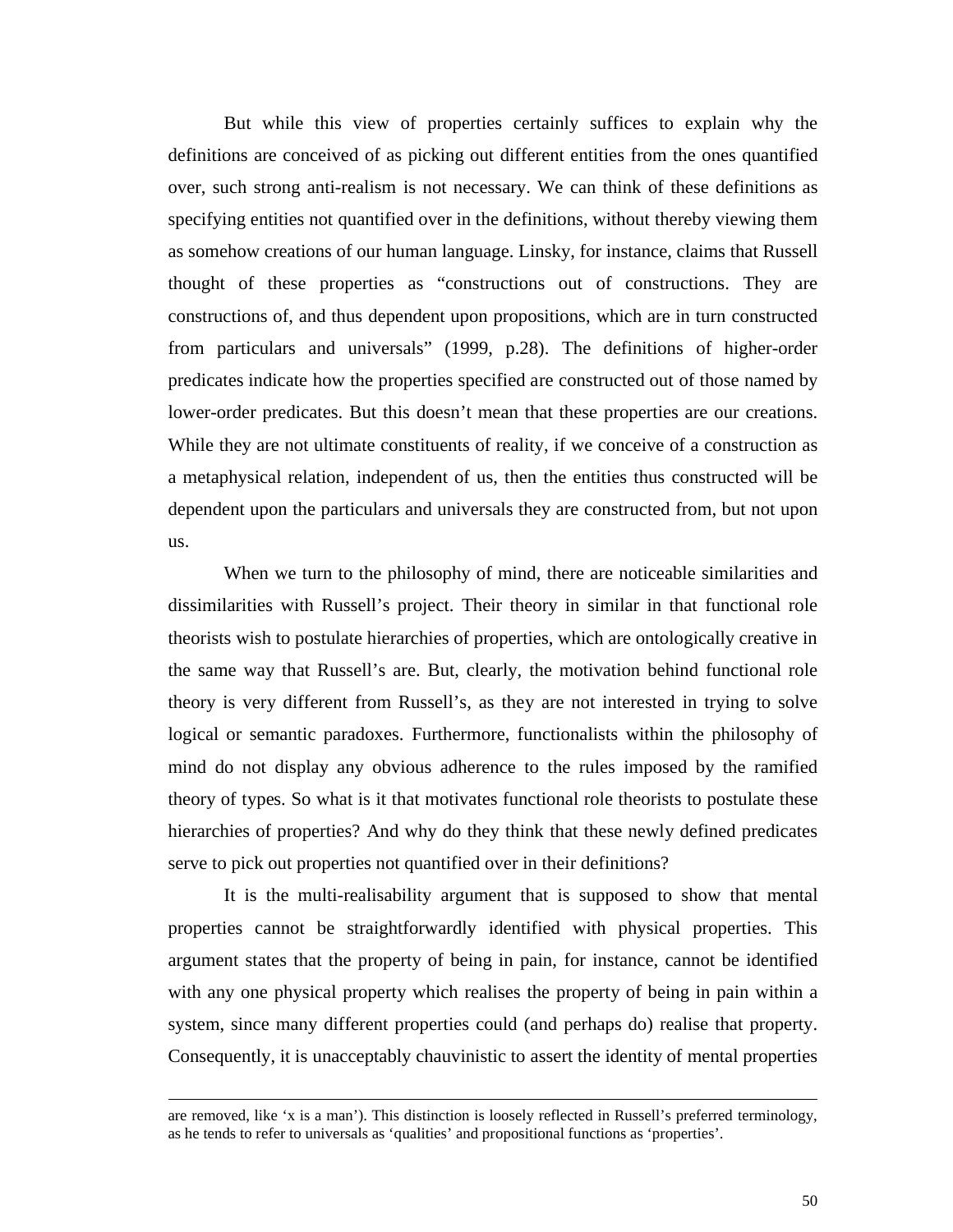with physical properties, as functional realisers do. For this means denying that creatures with different physical make-ups can instantiate the very same mental properties.

The claimed multi-realisability of these RCL definitions, however, poses a problem for the proposed RCL technique. For if different physical properties can realise this functional role, the uniqueness of the RCL definition is threatened, as no one entity is specified by it. This means that functional role theorists have to reinterpret the RCL definitions in light of multi-realisation. How? Consider a certain property's mental theory, which specifies how that property causally interrelates with other entities. This theory (be it scientific or folk) needs to be localised to all those systems where the same properties realise the functional role stated in it. Take, for instance, the aforementioned property of being irritable. If the F<sub>3</sub> role in  $\exists F_3 \,\forall x$  [(Hx  $\land$  $Tx) \rightarrow F_3x$  is always realised by the property of I-fibres firing in system S, then that counts as one concrete realisation of the property's RCL theory. For restricted to just this system, there is a unique physical property vouchsafing every predicate variable.

This concrete realisation of the mental theory, however, cannot be identified with the mental property of being irritable, because different properties can realise this theory. In dogs, for instance, K-fibres firing might realise this theory, so no single physical property can be identified with that property. In order to get round this, we need to take all the concrete realisations of the mental theory. Then we can abstract (in the Fregean sense<sup>13</sup>) to the functional role in common across the realisations, by considering the equivalence class of concrete systems that exemplify the form of the mental theory. This abstracted functional role property, which is common to all the various concrete realisations, is then identified with the mental property. By starting with uniqueness relative to a given realisation, therefore, uniqueness can be secured again by taking the set of systems which are functionally similar.

But why should we take multi-realisability to show that the predicate in question denotes a functional property, rather than taking it to be a trait common to all those predicates which don't specify any property? The answer to this stems from the functional role theorist's commitment to causally efficacious mental properties. They

l

 $^{13}$  See §1.5.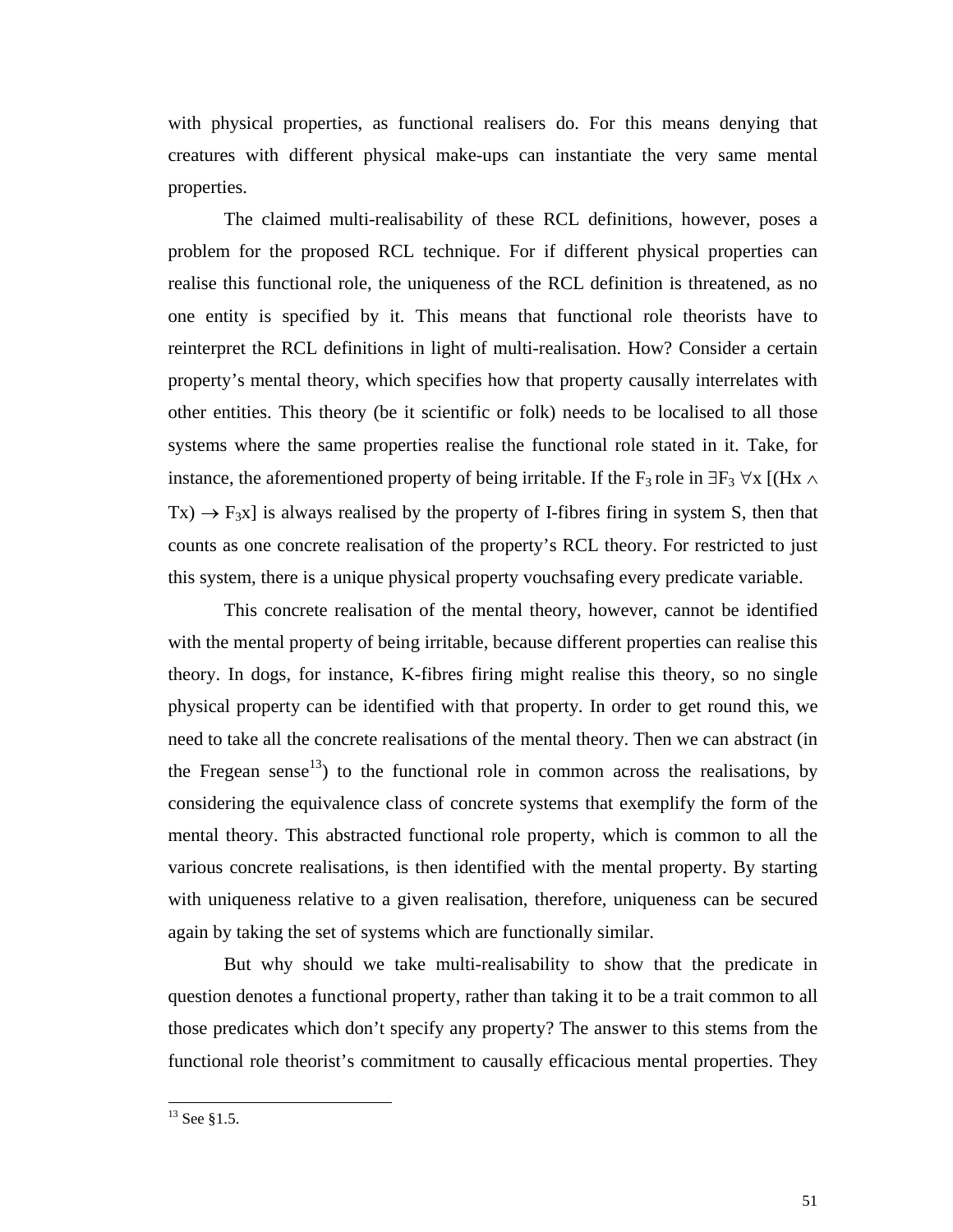argue that multi-realisability shows that no physical property has a causal profile which is suitably wide enough to occupy the RCL theory. So, because of the numerous and significant causal generalisations mental predicates such as 'being in pain' are part of, these functional mental properties need to be recognised as part of our ontology. The functional role approach, therefore, does not just give us a complex way of talking about disjunctions of physical properties. It isolates an independent, functional property whose essence is captured by the functional role expressed in its RCL definition.

Despite this proposed ontological addition, however, functional role theorists are still keen to preserve the claim that all entities are, in some sense, physical. This is where the aforementioned notions of hierarchies and constructions come in. Functional role theorists utilise Russell's notion of a hierarchy in order to explain why their postulation of mental properties distinct from physical properties doesn't result in an ontology like the substance dualist. For while functional role theorists are willing to relax the physicalist's ontology a little and say that there are mental properties as well as physical properties, they do not want to claim that mental properties are of a radically different kind to physical properties. So the logical apparatus employed by functional role theorists is there to show how mental properties are constructed out of physical properties. Once we've understood how mental properties are derived from their physical realisers, we'll see that mental properties do not require new substances or ontologically independent laws.

I hope that this brief foray into functionalism has illustrated that the RCL technique, and the resulting definitions, have no definitive readings. Although the RCL is useful in providing a focal point with which to understand and interpret functionalist theories, as various different metaphysical assumptions can be incorporated into this procedure, different versions of functionalism can be extracted from it. The lesson to take away from this is that logical techniques such as the RCL cannot do the meaty metaphysical work for us. In order to get substantial conclusions about the nature of properties (or a certain set of properties) from the RCL, we need to put substantial claims about the nature of properties into the RCL. This, we discovered, is precisely what functional realiser theory and functional role theory do. Functional realiser theorists incorporate the metaphysical thesis that the referent of the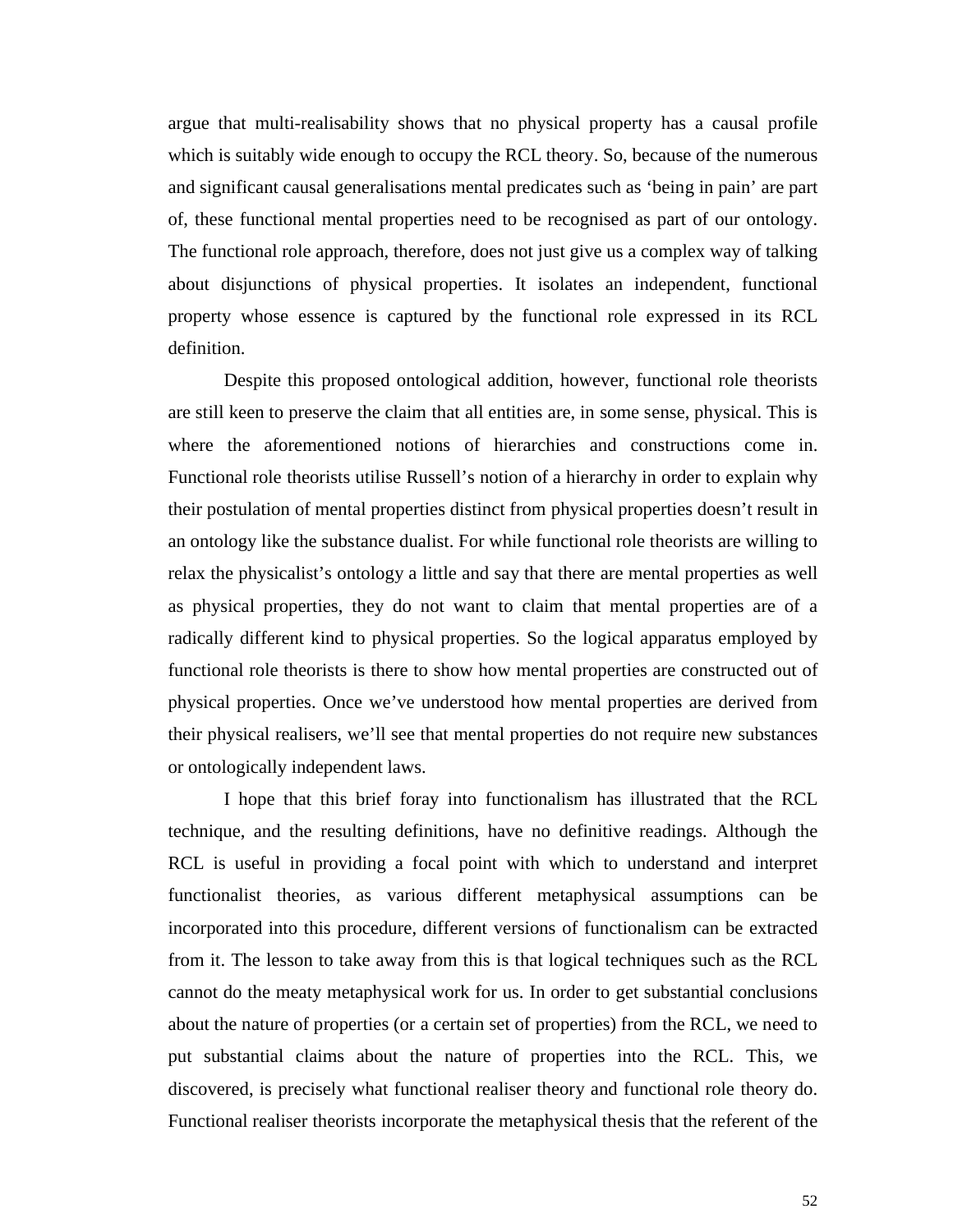predicate is identical to the occupier of the role specified in their interpretation of the RCL definition. Whereas functional role theorists incorporate the contrary thesis into their RCL definition, since they claim that the occupier of the role specified is not the referent of the predicate. Of the two, the first metaphysical thesis is probably the least problematic, but both should be recognised for what they are – theses which *supplement* the RCL technique.

This examination of functionalist theories within the philosophy of mind has also illustrated that it is not enough to say that CTP is a generalised form of functionalism. For there are different kinds of functionalism, therefore, we need to know which one is supposed to serve as a model for CTP. Unfortunately, this issue is not addressed by Shoemaker, Campbell or anybody else, so the content of CTP is left undetermined by these expositions. In what follows, I hope to remedy this, by looking to see whether some form of functionalism can capture a plausible-sounding CTP. I shall begin by considering whether CTP can be understood as a generalised form of functional realiser theory.

# **2.2 CTP as Functional Realiser Theory**

If we generalise functional realiser theory to all properties with concrete instances, then all the predicates that pick out causally efficacious properties will be defined via the functional realiser interpretation of the RCL. This commits us to the claim that all the predicates of concrete properties have functional definitions, but what does it tell us about the nature of the properties thus defined? Take, for instance, the predicate 'is red'. What ontological analysis of this property and its instances does the resulting definition commit us to? The answer is, none at all. We cannot assume that the predicate picks out a property, since it may be that no one entity satisfies the predicate. But even if one does, the definition does not commit us to any analysis of what these properties are. They could be universals, sets of tropes, sets of possible particulars, etc. This interpretation of the RCL leaves the whole range of theories wide open, thus, no ontological analysis is given of properties.

Does the definition tell us something about what kind of property redness is? Again, I think the answer is no. The definition does not give any indication of what kind of property the T-term 'is red' refers to, since the domain over which the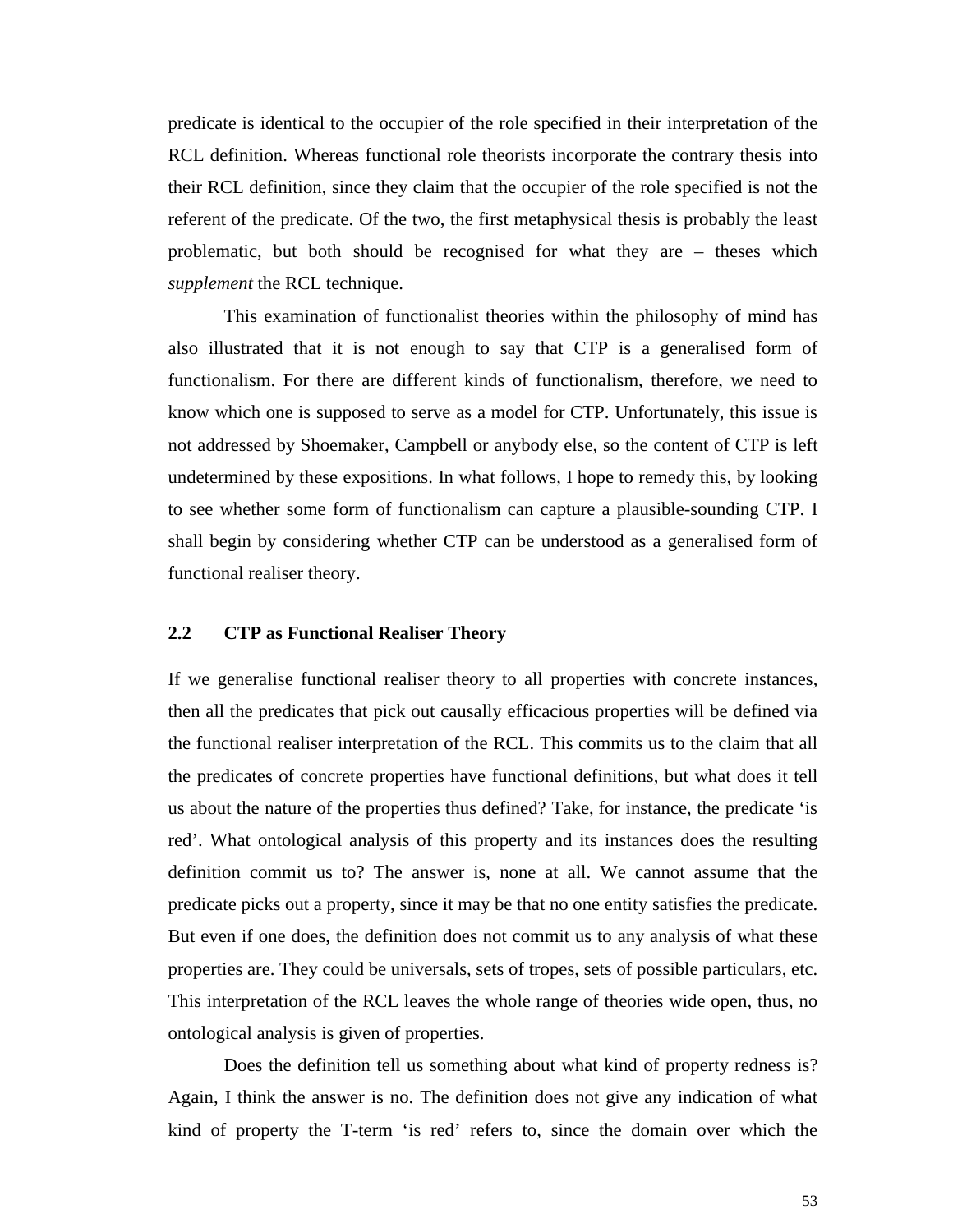existential quantifier ranges in the RCL definition is not specified. It may range over scientifically respectable properties, irreducible colour properties, mental images in the mind, and so on. A functional realiser can decide to identify the domain, they may, for instance, decide to restrict it to scientifically respectable properties. Then, granted of course that they're right, we can say that the predicate 'is red' refers to one of these scientific properties. But the RCL definition does not provide us with this information – we only get this metaphysical claim out of the definition by putting it in.

Despite these limitations, however, it may be thought that these RCL definitions do at least tell us something about the nature of redness, as they result in an account of property individuation. It looks as if the property which the RCL definition picks out (granted it succeeds in picking out a property) must have the causal relations specified by the definition. For, if it didn't, the predicate wouldn't be applicable to it, so it wouldn't be that property. In order for an object to instantiate the property of redness, therefore, it must instantiate a property which occupies the causal role specified by the functional definition for redness. So functional realiser theory seems to commit us to the following two-level criterion of identity for properties: two instantiations or property instances of red are instantiations of the same property, namely redness, iff they both realise the causal role specified by the functional definition for redness.

The generalised form of functional realiser theory is thus beginning to look like a CTP. However, the claim that functional realiser theory results in a two-level criterion for properties can be contested, by questioning whether the property which the definition picks out *must* have the causal relations specified by that property's functional definition. We can argue that it does not follow from the fact that predicates are defined by the causal role specified in their RCL definitions, that the properties picked out by these definitions must always realise these causal roles. For we can utilise the RCL procedure in order to identify the property in question, after which, we can treat the property as an entity independent from the causal role that picked it out. Lewis (1980), for instance, argues that, in special cases, a mental property need not occupy the role specified by its RCL definition. He asks us to suppose that nearly all tests show that C-fibres firing satisfies the causal role specified by the predicate 'is in pain' in humans. However, there exists a mad human who displays none of the normal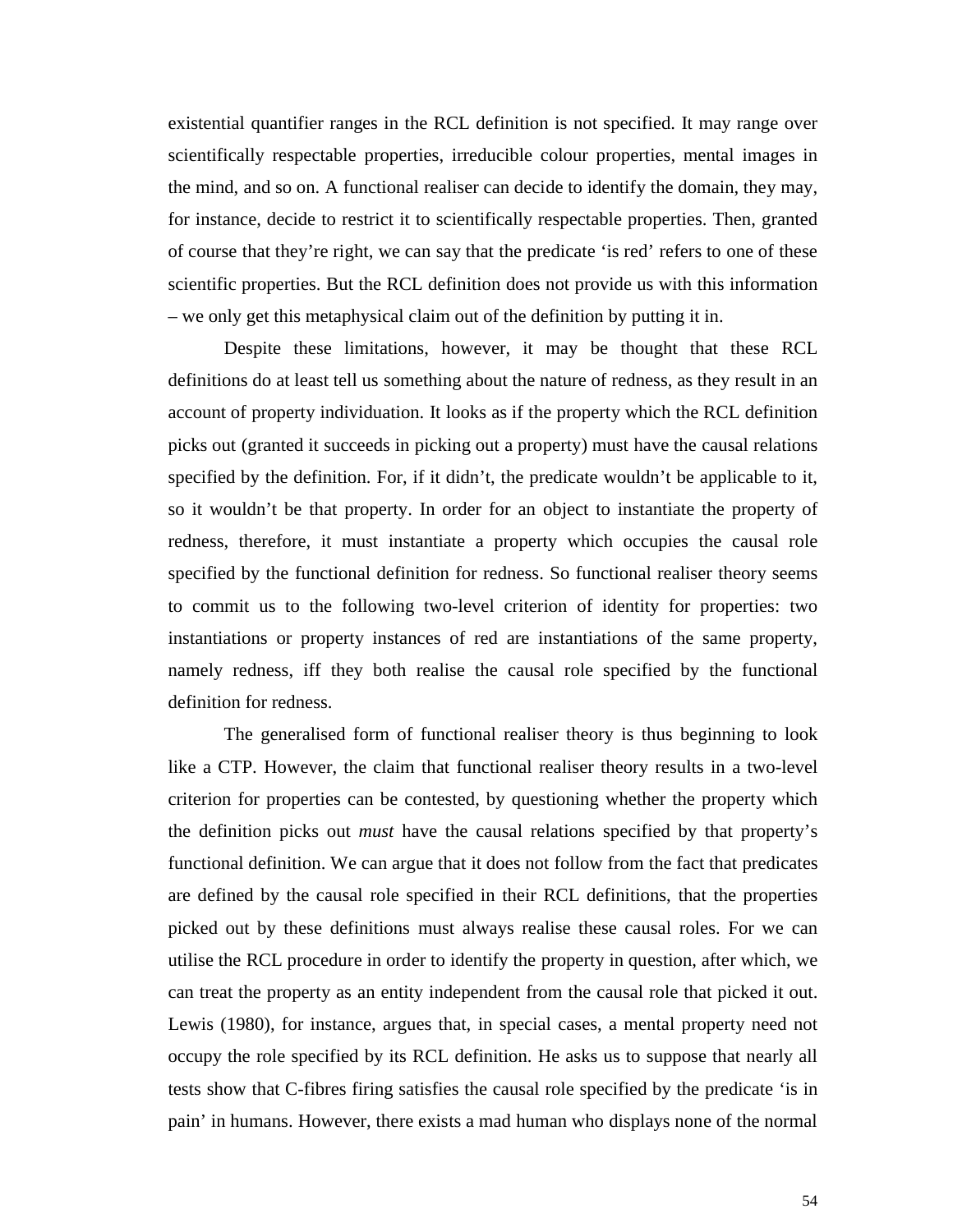behaviour we associate with pain, but whom instantiates the property of C-fibres firing when inflicted with injuries which would cause pain in the rest of us. In this case, Lewis argues, we would still have grounds for ascribing the property of being in pain to this person, as he instantiates the property which *typically* occupies the causal role of pain. Lewis's response to this situation shows that a criterion of identity for properties does not follow from the functional realiser's reading of the RCL definitions. While we discover what pain is via the causal relations described in its RCL definition, once we have picked out that property, it stands as an independent entity, detachable from the causal relations that identified it.

Do matters change once we have generalised the account to cover all concrete properties? It may initially appear so. Lewis's example seemed plausible because while pain was defined functionally, the same was not supposed of C-fibres firing. But now we are assuming that the realiser C-fibres firing is also defined via a RCL functional definition. Presumably, C-fibres firing's functional definition must at least overlap with pain's, if the two can be considered identical. So we may reason that if C-fibres firing didn't bring about the behaviour definitive of pain, in accordance with its functional definition, then it wouldn't be C-fibres firing. This response, however, misses the point. If we accept this reading of the RCL technique under consideration, then while C-fibres firing will be identified as the occupant of a certain causal role, once this identification has taken place, the property will be able to stand independently of the causal role that identified it. This would then allow pain (which is identical to C-fibres firing) to sometimes deviate from its typical causal role in the way suggested by Lewis's example. To say that C-fibres firing always has to produce the behaviour definitive of pain, therefore, ignores this way of interpreting the RCL.

How does this reading of the RCL definition allow for such circumstances to arise? In Lewis's hands, the RCL definitions serve an epistemological, not metaphysical, purpose. For he is trying to show that we can identify a certain, problematic subset of properties, with a domain of, what are taken to be, acceptable properties. The initial causal characterisation given by the RCL definitions, then, isn't intended to characterise the nature of the property. Rather its purpose is to identify the properties in question. This allows properties to come apart from their causal profiles. For once a property has been picked out, there is no reason to think we must rely on its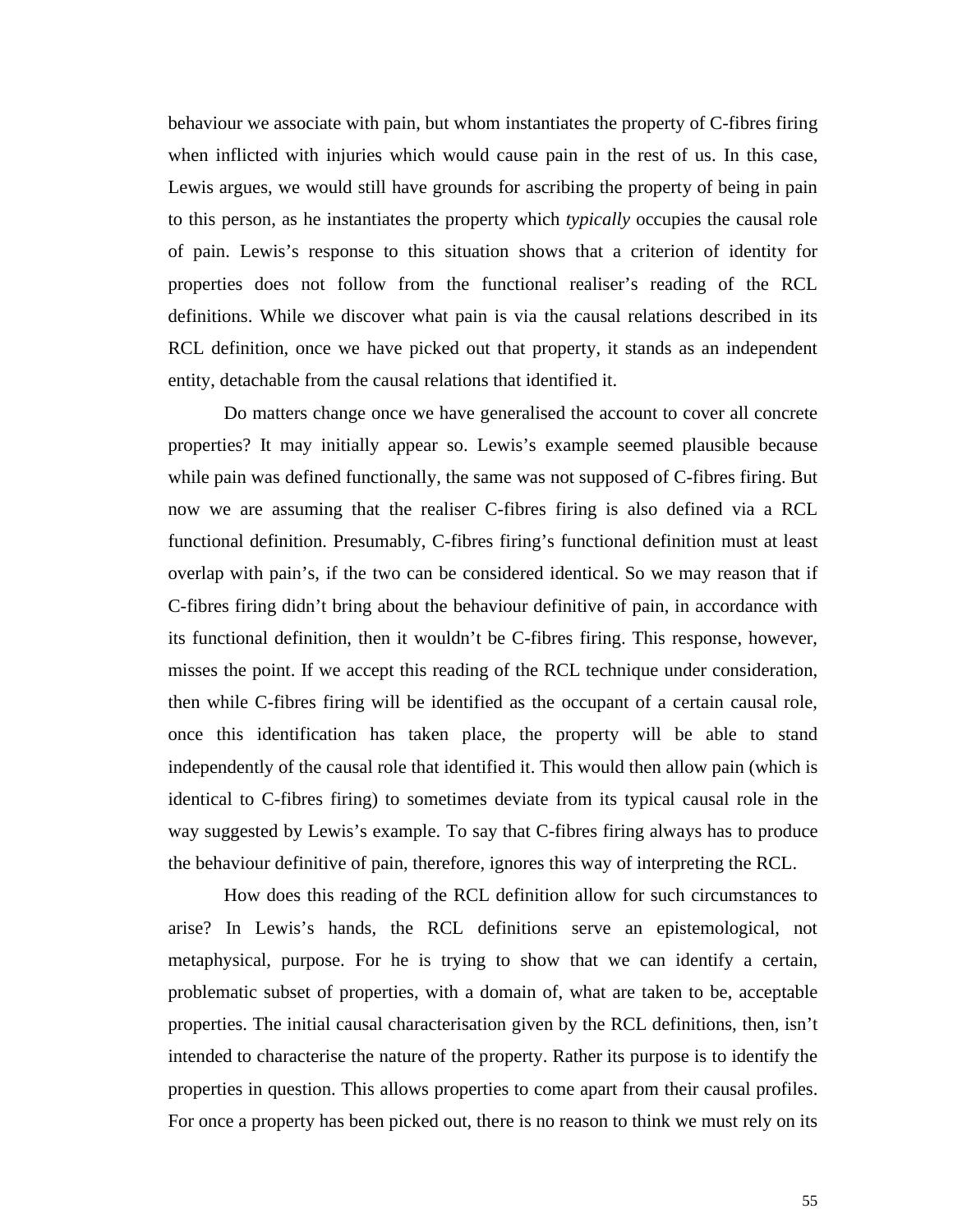causal characterisation. There may be some independent, non-causal description of that property, which could then be used to identify that property. If we adopt this reading, therefore, the RCL functional definitions will not result in two-level criteria of identity.

There are other functional realiser readings of the RCL technique, however. If we adopt Kim's (1998) functional realiser account, for instance, there will be a tighter link between a property and its causal role. Kim argues that in order for a creature to instantiate a mental property, such as pain, that animal must display the causal relations specified in its functional definition *and* instantiate the typical realiser of pain for this sort of system with these laws of nature. On this interpretation of the RCL definition then, the property cannot be separated from its causal characterisation. Even if someone does instantiate the typical realiser of pain, the property cannot be attributed to them if it does not give rise to the behaviour definitive of pain. This reading does seem to commit us to the claim that two instantiations are instantiations of the same property, namely pain, if they both realise the causal role specified by the functional definition for pain. We are not yet at a two-level criterion of identity for properties, however, as this only states a necessary condition for property identity. It is not sufficient because the creature must also instantiate the property which typically realises that role for its sort of system.

If we functionalise all the way down, however, and say that every property has to realise the causal profile specified by its functional definition, then it looks like the two-level criterion might be forthcoming after all. For C-fibres firing, which we can suppose occupies the pain role in humans, will also be defined functionally. In order to instantiate the property of C-fibres firing, a creature will have to instantiate the property which realises the causal role specified by its functional definition. That will mean that the creature will display the behaviour definitive of pain, as this is at least part of C-fibres firing's causal role, and so the property of pain will not be able to come apart from its functional role. This functional realiser reading of the RCL definitions, therefore, does seem to result in the aforementioned two-level criterion of identity.

Closer inspection of this theory, however, shows that this conclusion can be challenged. Kim thinks that we can ascribe the predicate 'is in pain' to an animal, if it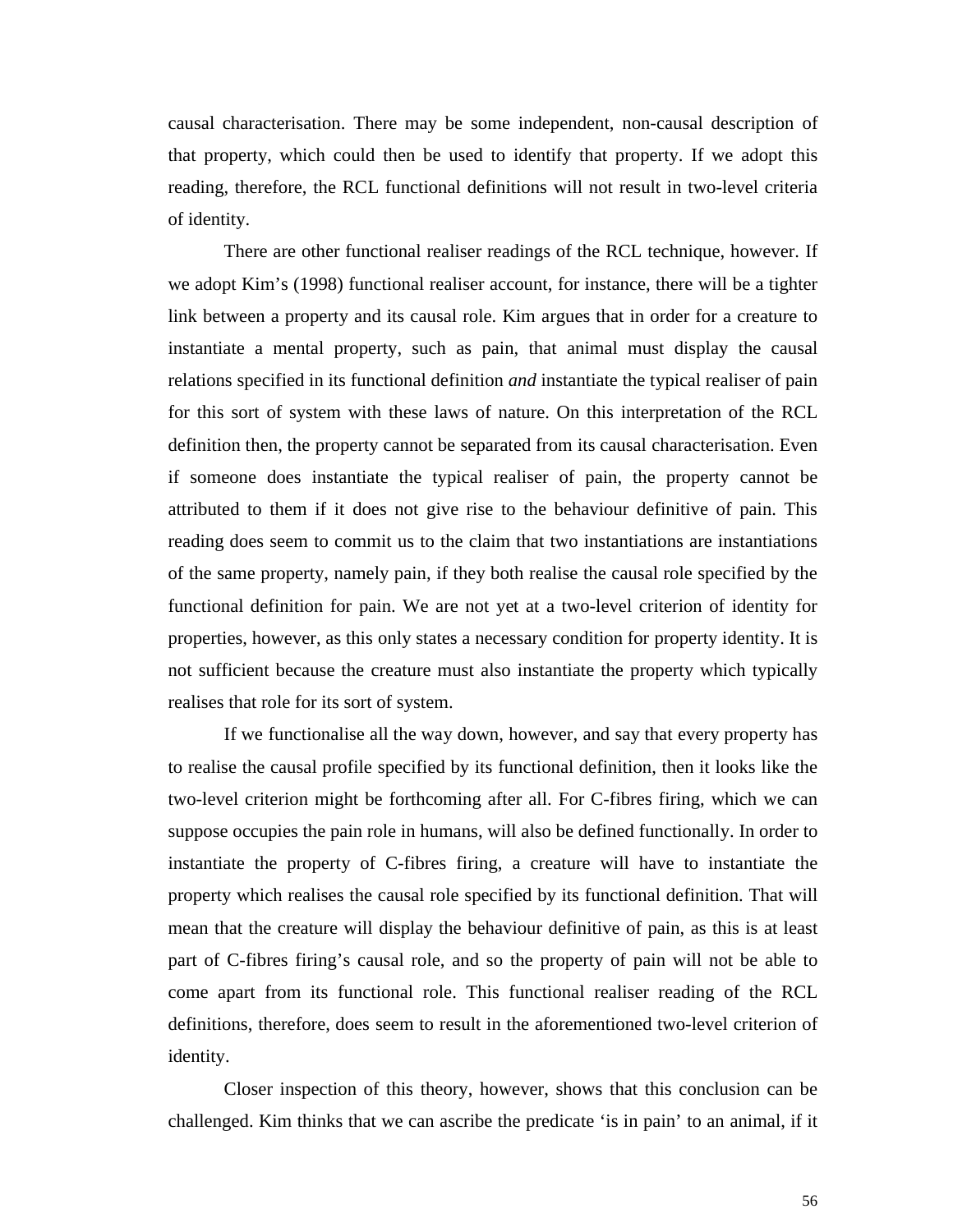displays the causal role definitive of pain. In different systems, however, the property which occupies this role can vary. Imagine, then, that C-fibres firing is the occupier of the pain role in systems like humans, and D-fibres firing the occupant of the role in systems like dogs. It looks like a realist about properties will want to say that C-fibres firing is a different property from D-fibres firing. But if this is the case, we cannot say that two instantiations or property instances of pain are instantiations of the same property iff they both realise the causal role specified by the functional definition for pain. These will not be two instances of the same property at all – one will be an instance of the property of C-fibres firing and the other an instance of the property of D-fibres firing.

It may be thought that this objection doesn't apply once all concrete properties are defined in Kim's way. But this isn't so. If the RCL definition for C-fibres firing is interpreted in Kim's way, the predicate will only be true of properties which can occupy this causal role. But this doesn't mean that the predicate won't apply to different properties in different systems. Consequently, even once we've generalised the account, there will still be no guarantee of a property which the predicate's causal characterisation is true of. If a functional realiser did want their account to result in the two-level criterion of identity outlined above, they would need to say that an RCL definition serves to pick out a new property. But this path leads to problems. The functional realiser could treat the property which the predicate picks out as a new, higher-order property. But then our functional realiser goes the way of the functional role theorist. Alternatively, they could say that the property picked out by the predicate 'is in pain' is a disjunctive, gerrymandered affair which is composed of all the different occupiers of this pain role. But now the account we are advancing will raise the hackles of the realists. Why should these gerrymandered and disjunctive affairs count as properties? $14$ 

Functional realisers' interpretations of the RCL definitions, therefore, do not produce commitments that look particularly CTP-like. Even when we have generalised

l

 $14$  If we endorse Lewis's account of properties (1983b), then we need two different types of entities to satisfy the roles associated with our notion of a property. The first of these does count distinctly disjunctive and gerrymandered sets of possibilia as properties. But these sorts of properties are assigned a semantic role, and it is clear that the notion of a property CTP theorists are intending to analyse is the second that Lewis outlines, namely, the entities which ground genuine resemblances between objects and can thus be used in accounts of causation and laws.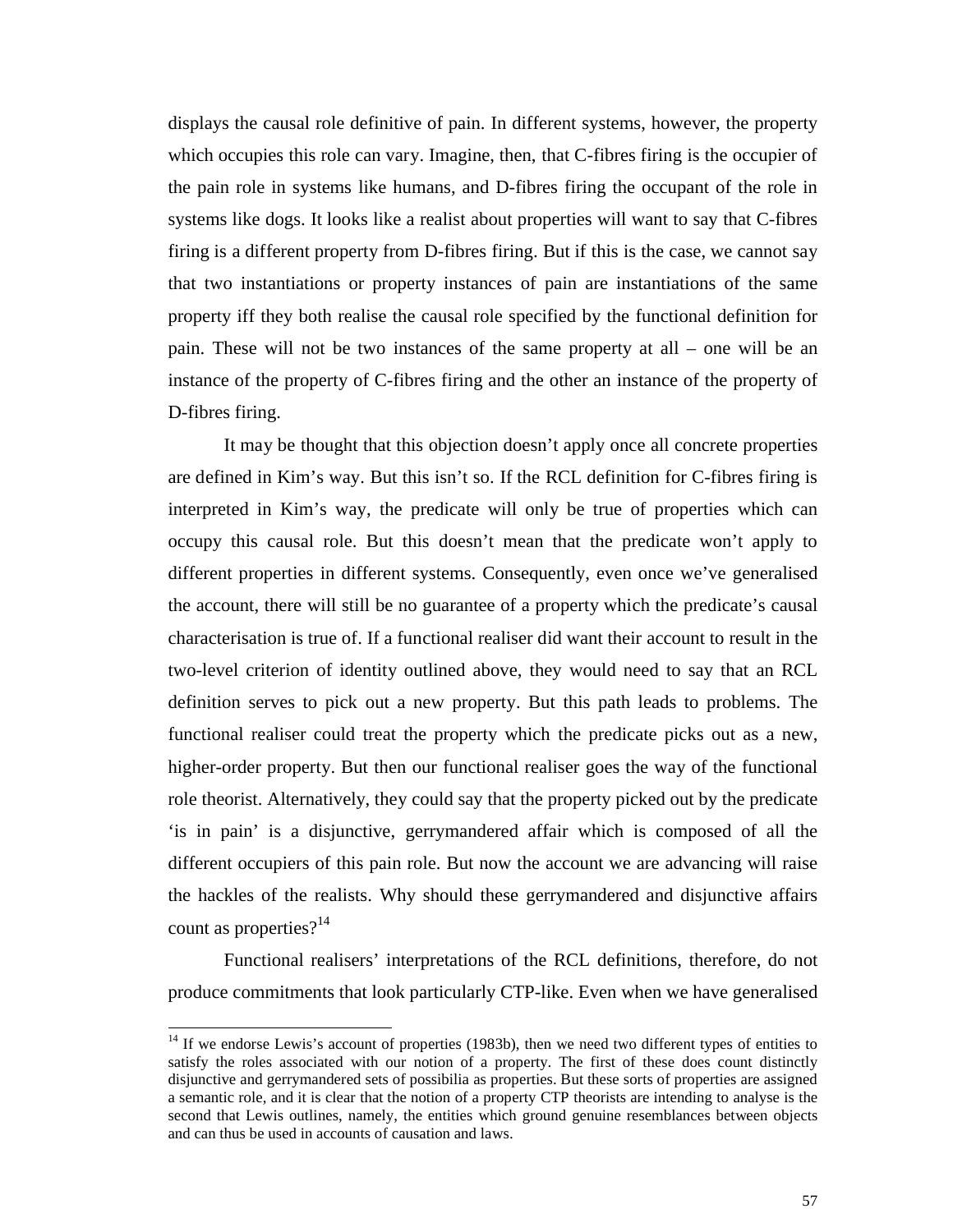the account to include all concrete properties, metaphysical claims about the nature of properties are still not forthcoming. This doesn't mean that CTP theorists shouldn't utilise the RCL procedure. After all, it is very useful for avoiding the circularity objection. In order to make the account recognisably a causal theory of properties, however, a CTP theorist would need to incorporate different metaphysical assumptions into the RCL procedure. In particular, a CTP theorist would need to augment it with the claim that a property's causal role is essential to it and that no other property could realise the same causal role. This would rule out the possibility of there being different occupiers of the causal role defined, thus making it possible for realists about properties to adopt the two-level criterion of identity for properties.

I think we must conclude, however, that something which can be thought of as a CTP doesn't just fall out of the functional realiser's interpretation of the RCL procedure (whether that be Lewis's or Kim's). In view of this, it is questionable how useful a reading this is, since it does not yield any of the metaphysical claims definitive of CTP. What went wrong? Lewis's and Kim's interpretations of the RCL definitions make good sense within the philosophy of mind. For, there, the RCL technique is employed to show how mental properties can be identified with physical properties. But the generalisation of this strategy to *all* properties doesn't seem to make sense. For there needs to be an uncontroversial domain of properties, with which the RCL-defined properties can be identified. So a generalised form of functional realiser theory in the philosophy of mind cannot serve as a model for CTP.

#### **2.3 CTP as Functional Role Theory**

The inappropriateness of interpreting CTP as a form of functional realiser theory was, perhaps, to be expected. For in the philosophy of mind, Shoemaker (1981) adopts the functional role interpretation of the RCL. So when he talks about CTP being a generalised form of functionalism, it is natural to think that he has his own version of functionalism in mind. In this section, therefore, I shall consider what metaphysical claims the functional role reading commits us to.

According to functional role theorists, the referents of RCL definitions are higher-order properties. These higher-order properties display all of the causal features specified by their predicate's definition. Take, for instance, the property of being cold.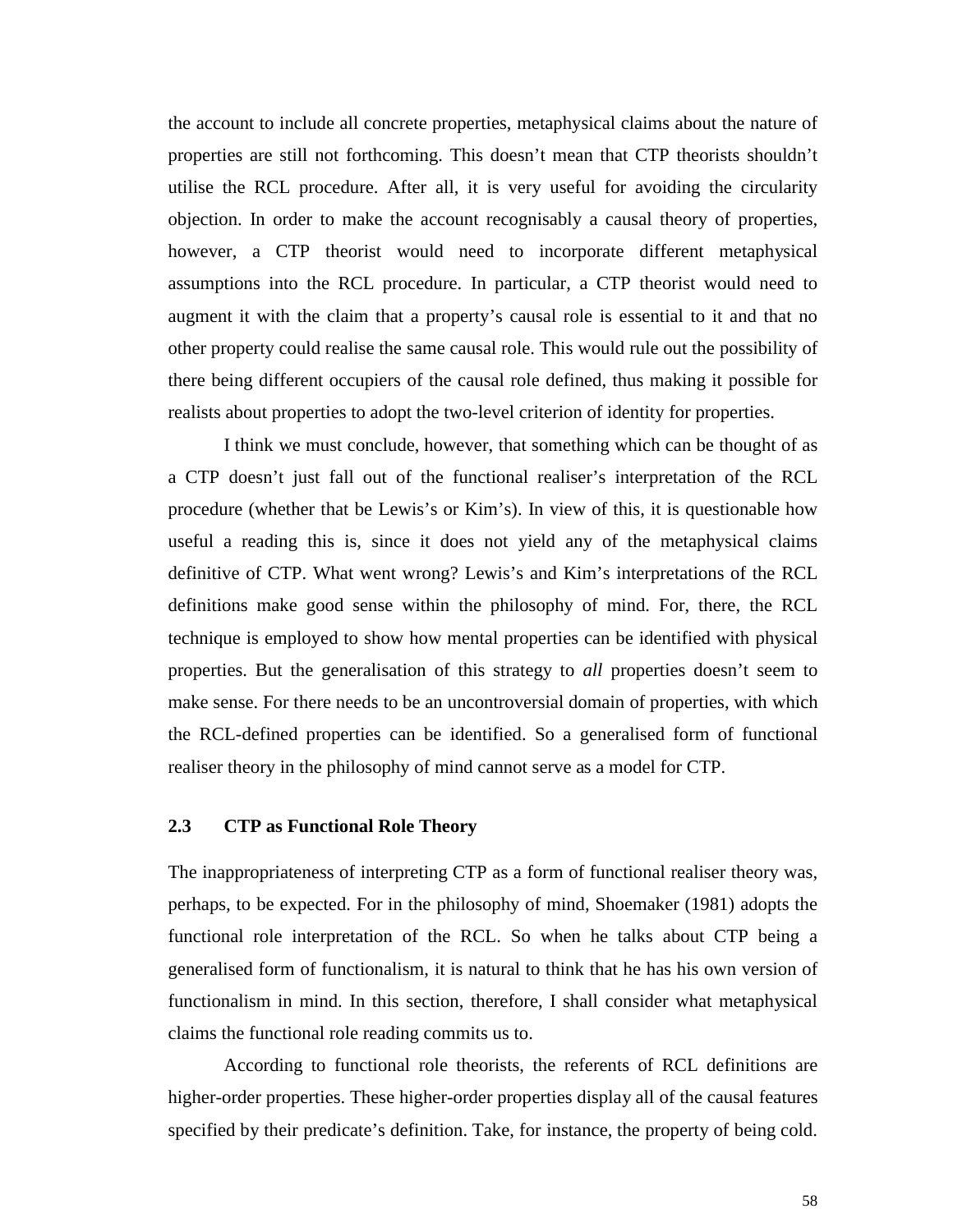If we generalise the functional role theory, and so regard the property of being cold as a functional role property, then it is exhaustively characterised by the sorts of circumstances that cause it, and what an entity is disposed to do in virtue of instantiating that property. What does this tell us about what properties, ontologically speaking, are? Again, it seems nothing. To say that a property is exhaustively characterised by its causal role, doesn't seem to tell us anything about the ontology of properties - whether, for instance, a property is a universal, a set of tropes, a set of possible particulars, etc. Does it tell us something about the sort of property picked out by the RCL definition, i.e. whether the property is physical, irreducibly mental, etc? If we generalise the account, then all properties are said to be functional. These are properties which, in Block's words, "consist in the having of some properties or other…that have certain causal relations to one another" (1980, p.155). But this doesn't tell us what sort of property realises the causal role of the functional property, unless we specify what the quantifiers can range over. So the realiser of the functional property pain, for instance, may be a physical property or mental property. No insight into these sorts of issues is provided.

Nevertheless, it does look as if generalising functional role theory offers an informative account of the metaphysical nature of properties. Since it is saying, in effect, that properties are what they do. This results in metaphysical commitments which are in line with what CTP theorists have wanted to say. First, functional role properties have their causal features essentially. On their account, the RCL definition refers, if it refers at all, to a new, higher-order property which is exhaustively characterised by the causal role described. This higher-order property has to have all the causal features stated in the RCL definition, in every possible world where it exists, since that property can only be instantiated in a possible world, if something realises the causal features definitive of it. Why does this commitment arise from the functional role, but not the functional realiser, interpretation of the RCL? Because functional role theorists claim that the predicate introduces a new, higher-order property, whose sole characterisation is given by the RCL definition. These new higher-order properties have their causal features essentially; they could not exist without them. On the functional realiser theory, on the other hand, the RCL definition picks out a preexisting property, which can vary from system to system. There is thus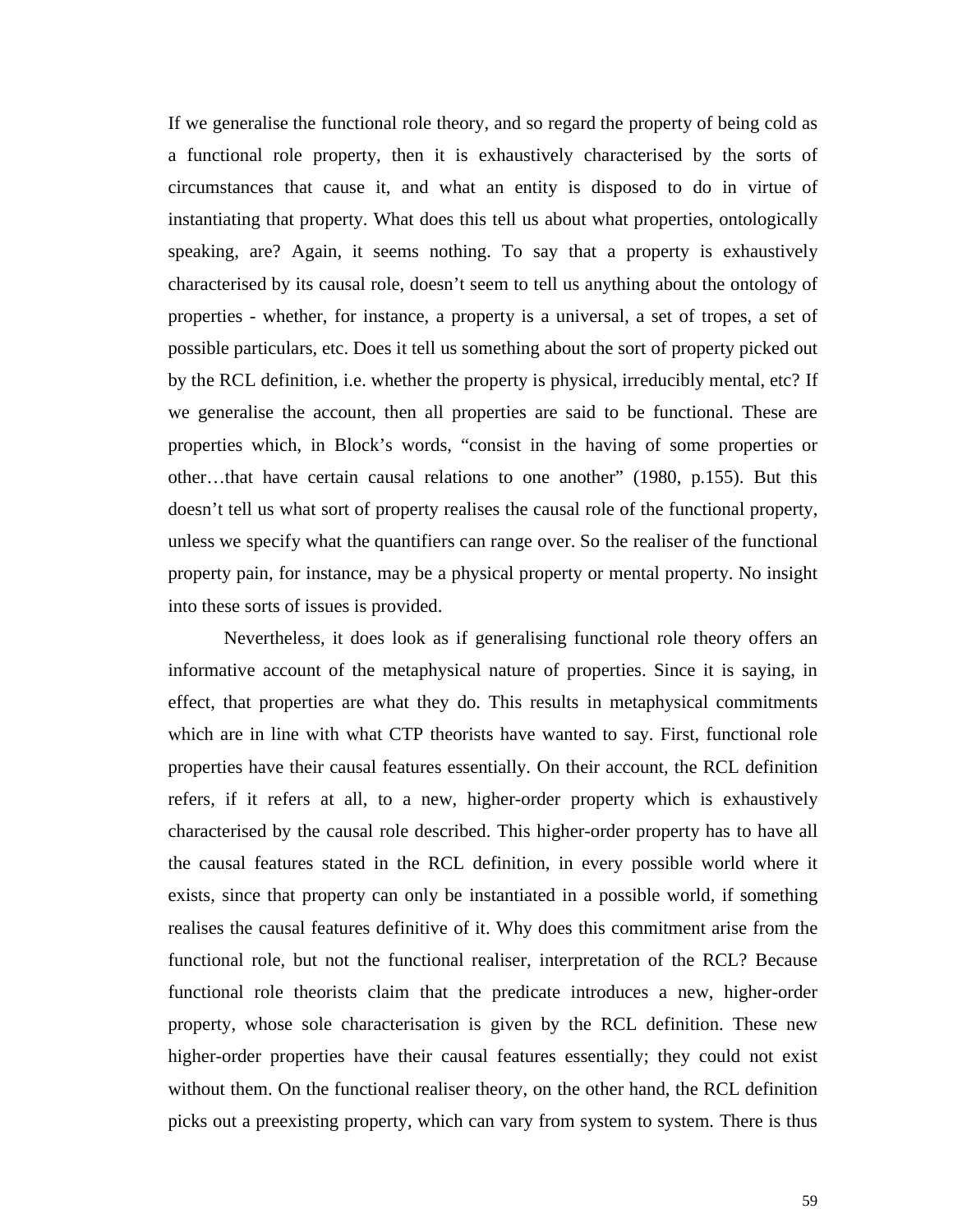no guarantee that any of these preexisting properties which are picked out by the definition have to instantiate the causal features they do in certain systems. For the property which occupies the causal role in the RCL definition can vary from system to system and world to world.

As well as resulting in the thesis that properties have their causal features essentially, the functional role theorist's interpretation of the RCL technique also commits us to the aforementioned two-level criterion of identity for properties, which states that property instance x (at a particular time/place/possible world) instantiates the same property as property instance y (at a different time/place/possible world) iff they realise the same functional role.<sup>15</sup> This follows from the account because the nature of a functional property is exhaustively characterised by its functional definition. So an object instantiates such a property just in case it has some entity capable of realising its functional role.

The functional role reading of the RCL technique, therefore, does result in claims which render it recognisably a causal theory of properties. For it commits us to both a causal criterion of identity for properties and the claim that the causal features of properties are essential to them. Furthermore, as functional role properties are wholly characterised by the causal relations they can enter into, we have a reading of CTP which spells out Shoemaker's intriguing claim that "properties are causal powers" (1980a, p.210). Unfortunately, however, there are large problems on the horizon.

<sup>&</sup>lt;sup>15</sup> This criterion is slightly different from the one outlined in §1.5. There, the following CTP criterion was put forward: one property instance is an instance of the same property as another property instance iff they have all the same causal features. This may be a more illuminating statement of the criterion that results from generalising functional role theory, but this depends upon whether we accept the claim that property instances have to realise all *and only* the causal features stated in the RCL definition. If we do, then adopting the functional role reading of CTP does result in the criterion outlined in §1.5. But some may argue that, due to considerations involving determinates and determinables, we shouldn't accept this restriction, because a property instance could realise the causal features stated in the RCL definition of a property, and then some. We may want to say, for example, that property instance x realises the causal features definitive of redness and then also those causal features definitive of scarlet. Accepting this commits us to the disputed metaphysical thesis that two properties can be instantiated in a single instance. I shall return to the issues surrounding this thesis in §6.3. For now, however, I shall just utilise the criterion which states that two property instances are instances of the same property iff they realise the same functional role. While more needs to be said about what exactly this commits us to, this criterion is definitely a commitment of the functional role reading of CTP, and it is neutral between the interpretations outlined here.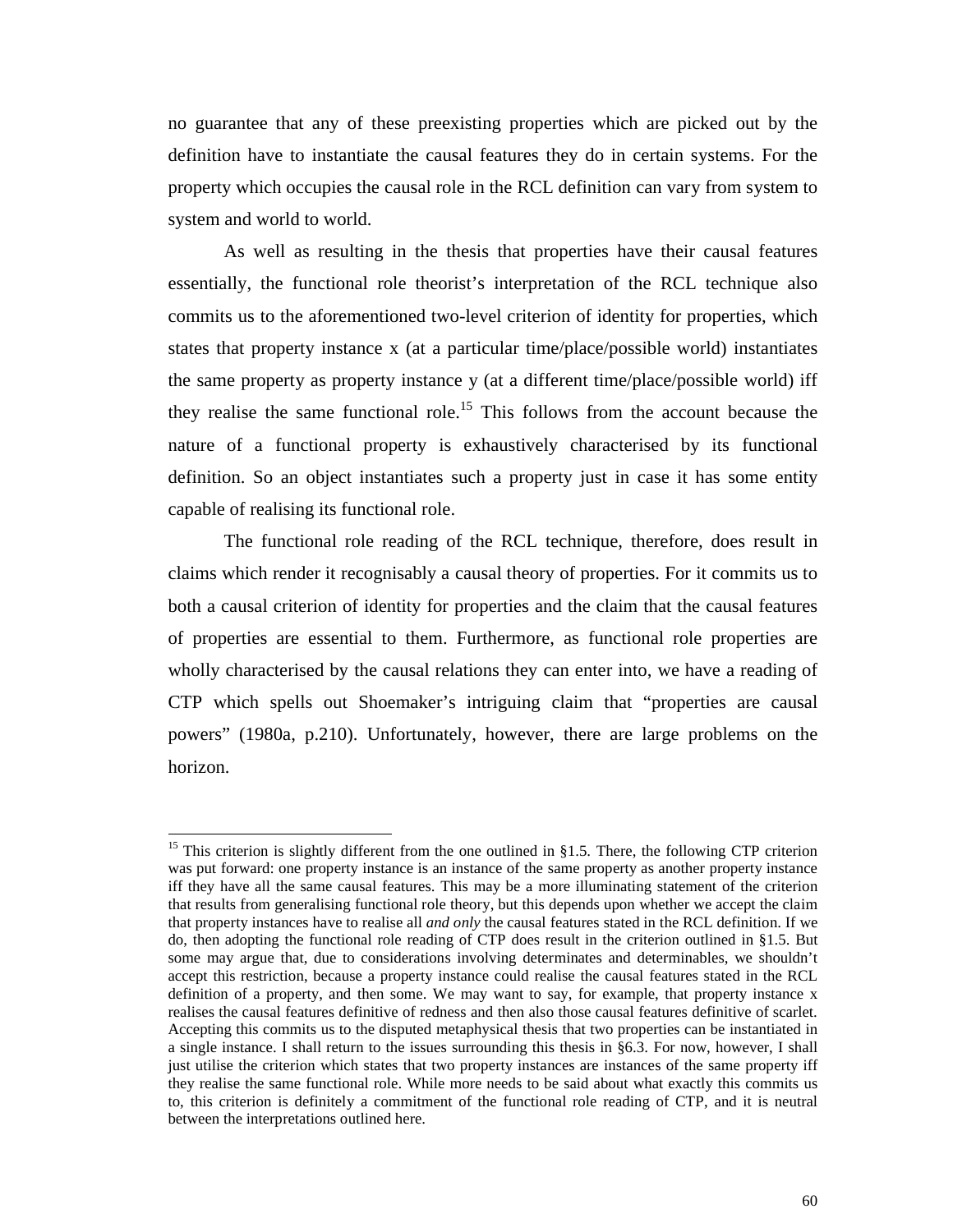### **2.4. A Problem**

We've seen that the functional realiser interpretation of these RCL definitions fails to provide an illuminating account of the nature of concrete properties. At best, it asserts additional constraints on properties, but without clear justification. The functional role interpretation, by contrast, looks far more promising, as it seems to offer an informative and principled analysis of properties. So far, however, I have just assumed that we can generalise the functional role theorist's account to all properties. It was clear that all (non-abstract) properties could be given a functional realiser's analysis, as these properties contribute to the causal powers of particulars. But it is not at all obvious that the same can be said of the functional role interpretation. In order to see why, it will help to reiterate the functional role theorist's strategy in the philosophy of mind.

We have seen that functional role theorists believe that physical properties act on behalf of the mental properties they exemplify. These mental properties are only made manifest by attending to the shared functional roles of these physical properties and perhaps other properties besides. For mental properties are characterised by equivalence classes of concrete systems that exemplify their RCL theories. The result is an informative account of the nature of mental properties. Not only does the functional role interpretation of the RCL definitions render theses about the identity and essential nature of these mental properties, the properties analysed are also shown to be logical constructions out of their realisers.

When we turn to a generalised form of this theory, however, it is not clear that the functional role theorist's method can be implemented. For in the philosophy of mind, it is assumed that there is a distinct domain of physical properties which realise the mental properties (i.e. which implement the functional roles stated in their RCL theories), in particular concrete realisations of these theories. But once we've generalised the account to all properties, then we are explicitly denying that there is this separate domain of realiser properties. Without these, it is difficult to see how the account could work. For, if there are no properties which can realise the functional roles stated in these RCL theories, no functional properties can be abstracted (in the Fregean sense) from their concrete realisations.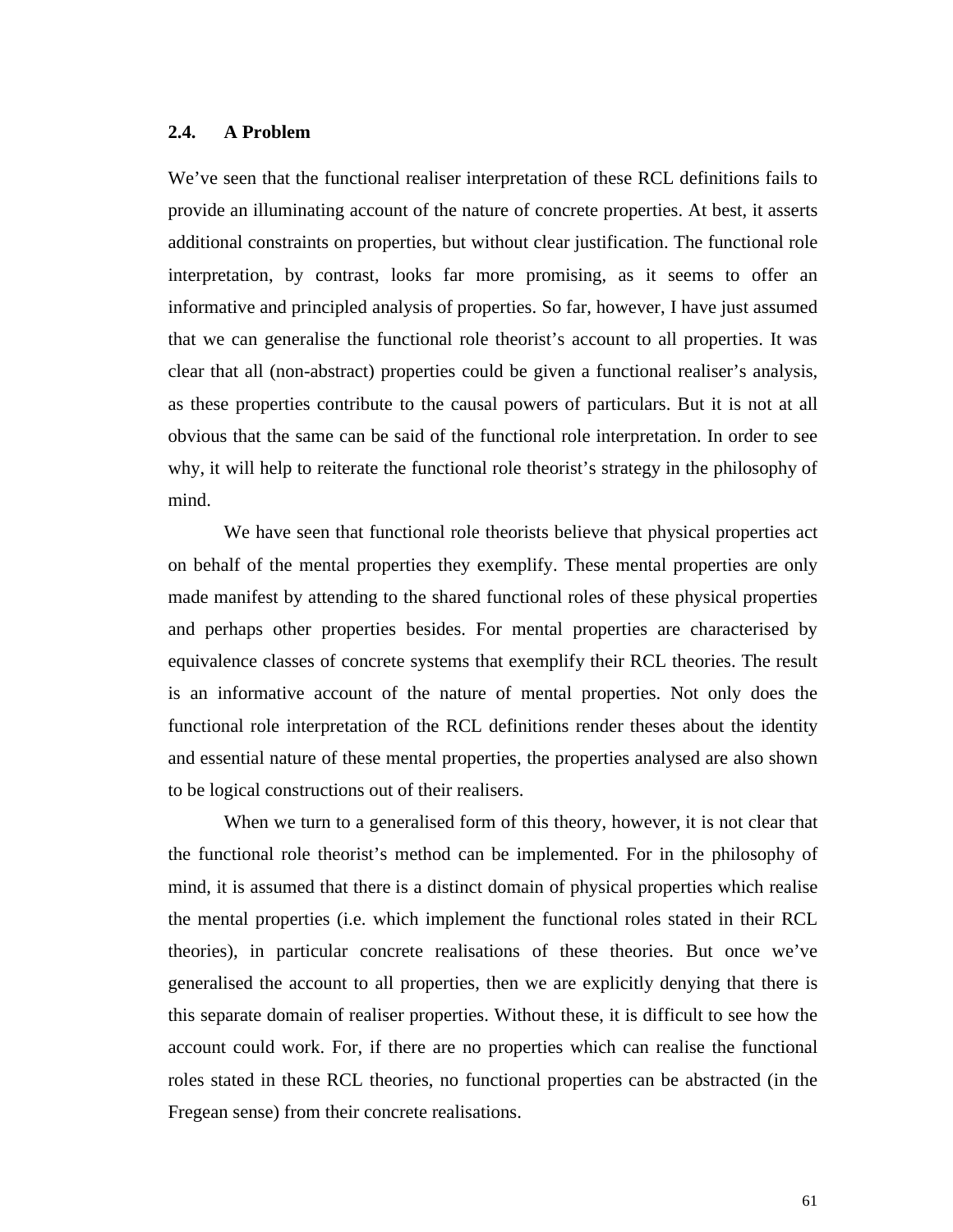To this, the following response might be offered: although, if we generalise the account, non-functional properties cannot realise the roles of functional properties, we can suppose that the RCL theory for a functional role property is realised by a distinct functional role property. So we get an infinite series of functional properties, each realising the order of property higher than itself. I don't think that this removes the problem, however.<sup>16</sup> Why not? What is distinctive about functional role theory in the philosophy of mind is its constructive character. Functional role theorists deny the functional realiser's claim that mental properties can be identified with their realisers, arguing instead that mental properties are new, higher-order properties which are constructed out of their realisers. It is important that this aspect of the account is incorporated into CTP. For we've seen that if we opt for the functional realiser interpretation, these RCL definitions just identify certain properties with such-andsuch functional roles, and nothing exciting follows from this about the nature of properties. It is only when properties are thought of as being constructed out of the realisers of these RCL roles, that these RCL definitions can be thought of as specifying the very essence of properties. If CTP's metaphysical ambitions are going to be fulfilled, therefore, a generalised form of functional role theory must parallel the constructive character of functional role accounts in the philosophy of mind.

But why does this exclude an analysis where the realisers are themselves functional role properties? In order for CTP to have the constructive character of functional role theory, there must be a number of properties which are not analysed via this theory. For functional role analyses work by showing how functional properties can be viewed as logical constructions out of their realisers. So if the realisers are of the same kind as those entities realised, the account will not tell us anything about the kind of entity being analysed. To illustrate, recall Russell's hierarchy of types and orders. If the properties specified by higher-order predicates are regarded as logical constructions out of those specified by lower-order predicates, in the way suggested by Linsky's interpretation, then the hierarchy must accord with the vicious-circle principle. For the kind of entity in question will not be illuminated if it is among the collection we quantify over in its predicate's definition.

<sup>&</sup>lt;sup>16</sup> Although I think that it is effective against a slightly different objection (see §2.5).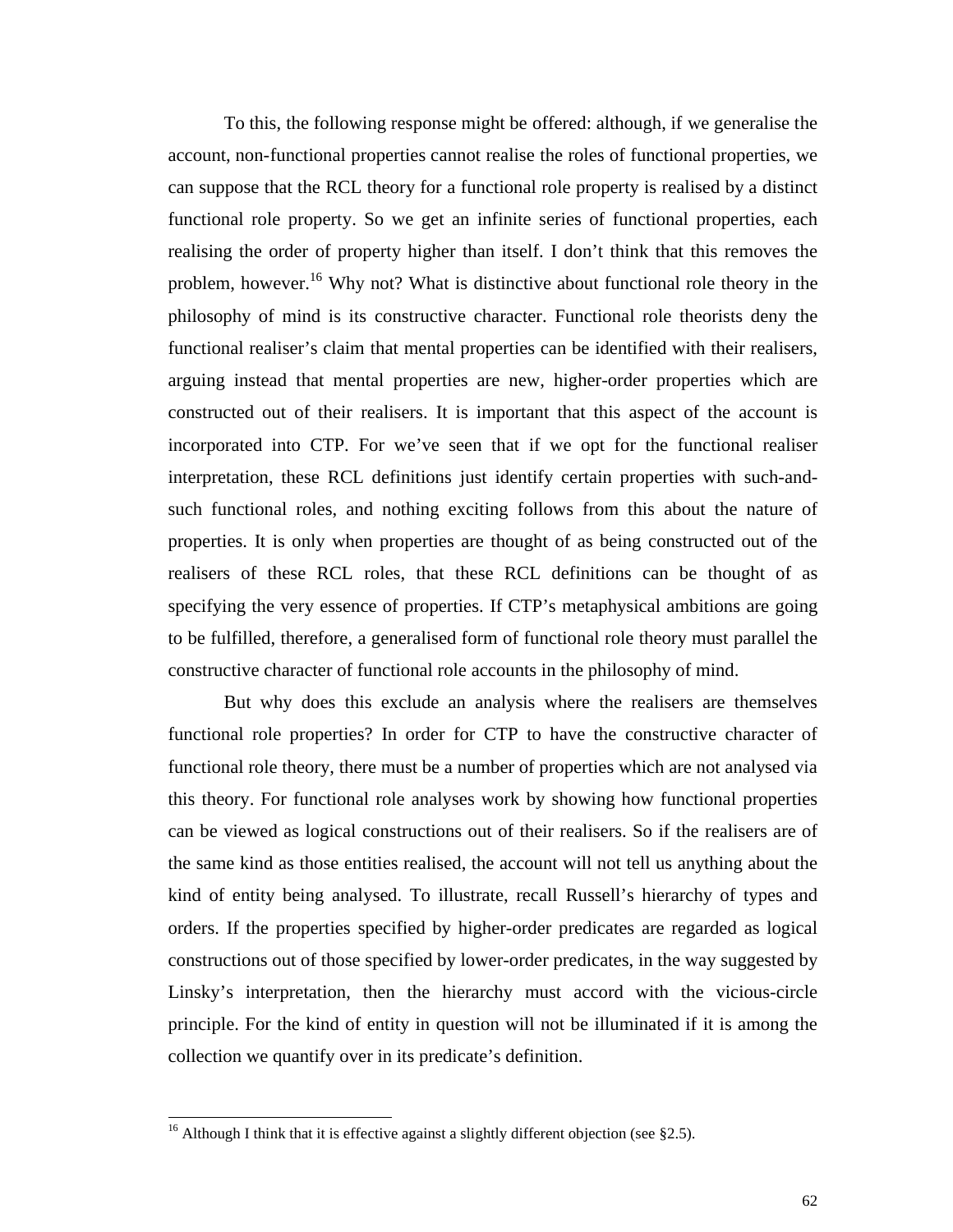Now although functional role theorists in the philosophy of mind do not specifically appeal to Russell's hierarchy, something very like his vicious-circle principle must hold of their hierarchy. Why? If we say that the entity specified by a mental predicate's RCL definition names one of the entities quantified over, then mental properties have to be identified with the realisers of the RCL theories. So (granted the domain is taken to be physical properties) we end up with functional realiser theory, as mental properties are not distinct from physical properties. In order to avoid just getting generalised functional realiser theory, therefore, we must say that the realisers quantified over in functional role predicate's definitions are distinct from the functional role properties thus specified. For only then will we get the CTP commitments outlined in §2.3.

Unfortunately, however, this constraint cannot be met if we generalise the account to all properties. Even if we say that the realiser of a functional role property is another functional role property of a lower-order, and so on to infinity, this will still not help. For properties will be constructed out of a totality of entities which includes those entities whose very nature we are intending to analyse. So generalising functional role theory to all properties isn't workable, because we cannot preserve what is distinctive about this kind of analysis given unrestricted usage.<sup>17</sup>

Therefore, despite the initial advantages of this functional role reading of CTP, as it stands it is simply not sustainable. Without a range of properties which are distinct from functional role properties, no properties can be analysed via functional role theory. This makes the possibility of developing a coherent form of generalised functionalism seem remote. Shoemaker and Campbell fail to notice this, because they

 $17$  The account also conflicts with Russell's ramified theory of types, since if all the predicates that specify properties are given RCL definitions, all the predicates become of an order second or above, as they are all defined by the fact that some other property occupies such-and-such a functional role. Consequently, the predicate quantifiers in the RCL definitions of the second-order predicates have nothing to range over. For according to the restrictions laid down by the ramified theory of types, the definition of a second-order predicate cannot quantify over entities picked out by second-order predicates. The account's failure to meet the constraints imposed by Russell's theory, raises wider issues regarding the legitimacy of the use of this notion of a hierarchy. For it is not clear how the assumption that there is any such ordering of properties is justified, once we have postulated an infinite hierarchy of properties. Why? An infinite hierarchy of properties will not be well-founded, as there won't be a distinct base of fundamental properties, which higher-orders of properties in the hierarchy can then be constructed from. Without this, it is difficult to see how we can defend the claim that properties form a hierarchy, rather than just a collection of properties, all of which are analysed in terms of one another.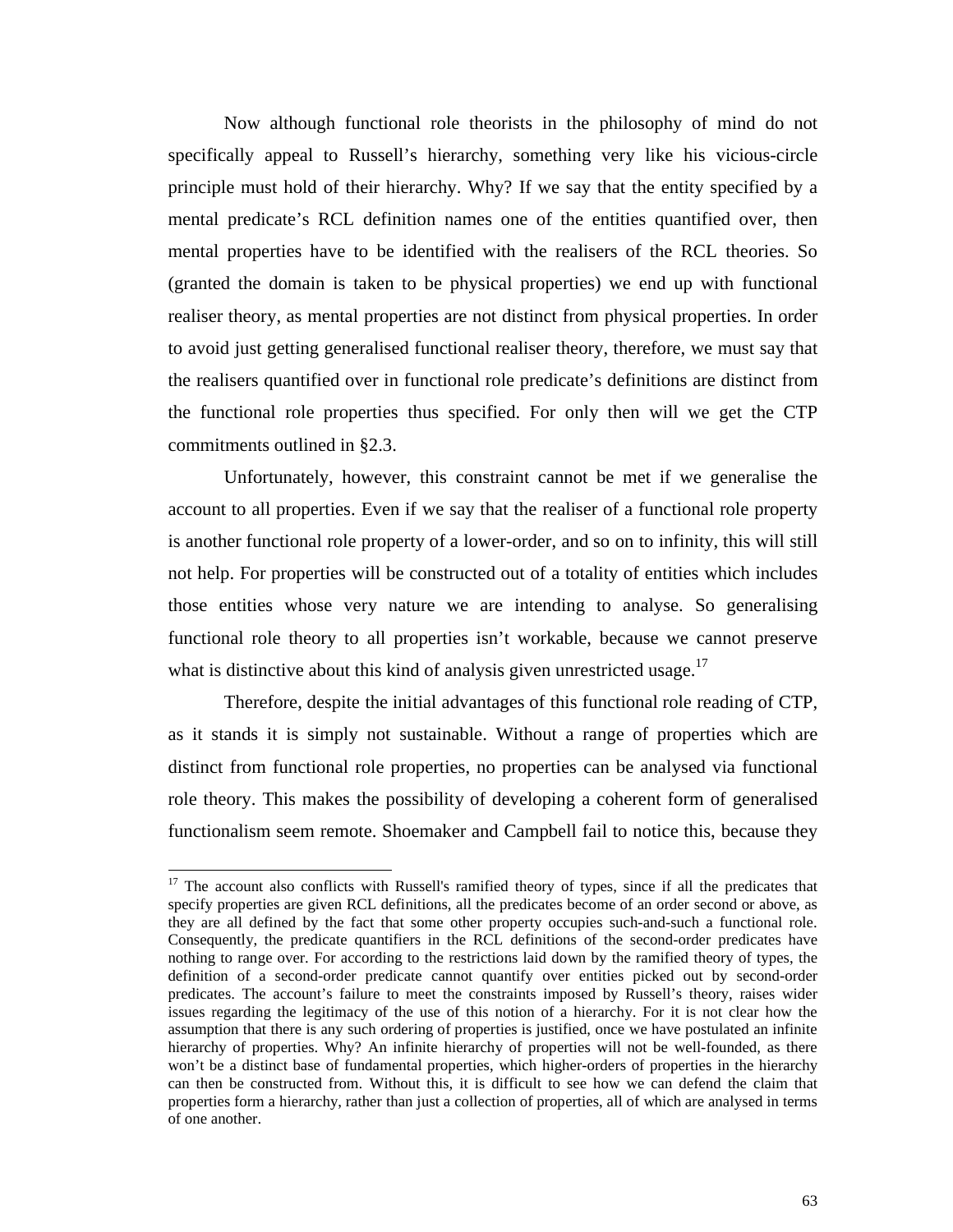do not spell out what consequences follow from generalising functionalism. But once this is done, it seems clear that the strategies employed by functional realiser and functional role theorists in the philosophy mind cannot be extended to all (concrete) properties. What's next? Soon, I shall attempt to challenge the conclusion reached here. But before I do this, I first want to mention another objection to functional role theory. This objection is clearly related to the one here, but rather than pointing out a problem in trying to generalise the functional role theorist's method, instead it argues that extending this theory to all properties commits us to an unsatisfactory metaphysical picture.

## **2.5 A Metaphysical Worry**

 $\overline{a}$ 

Although the strategic difficulty engendered by unrestricted use of functional role RCL definitions has gone unnoticed, the strangeness of the resulting metaphysical picture has not. Not surprisingly, a number of philosophers have expressed some concern over this idea that properties could be "functional all the way down".<sup>18</sup> For if we generalise functional role theory, and so say that all properties are functional role properties, then we're claiming that all properties consist in the having of *some other property* which occupies such-and-such a functional role. But of course if *all* properties consist in the having of some other properties which occupy such-and-such functional roles, then there won't be any properties left to stand in such-and-such functional roles.

This problem is closely related to the first, as both draw our attention to the fact that we seem to require a base of non-functional properties. However, rather than focusing upon how generalised functional role theory is supposed to illuminate what properties are positively, this draws our attention to the peculiarity of the view that properties are functional all the way down. In the previous section, we saw that the functional role theorist's strategy could not be extended to all properties, even granted an infinite number of properties. But here we find that with an infinite number of properties, it does at least makes sense to say that properties are "functional all the

<sup>&</sup>lt;sup>18</sup> For the quote see Block 1990 p.166. Also see Blackburn 1991 and 1993 for a discussion of this idea.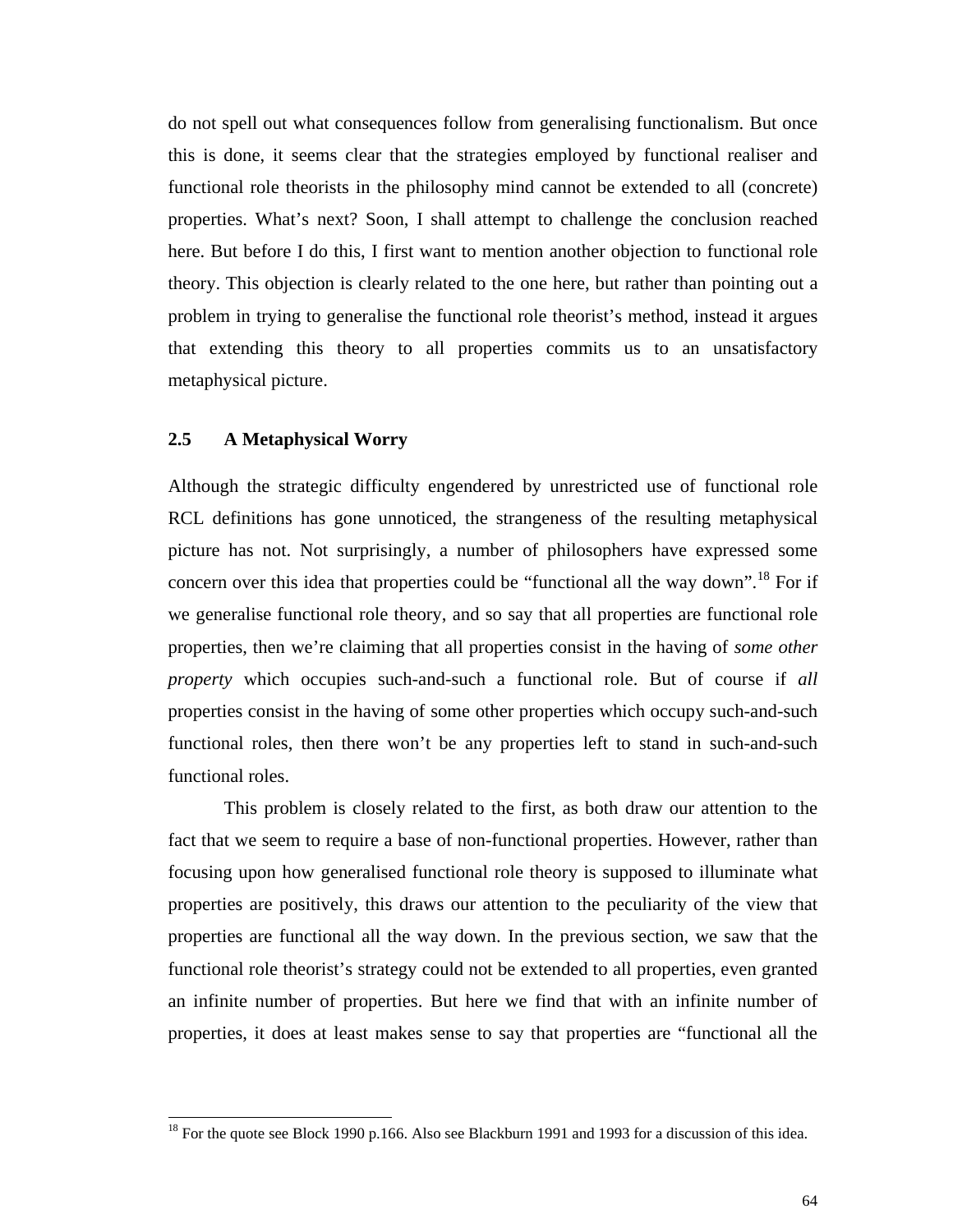way down".<sup>19</sup> For the characterisation of functional properties allows for the possibility of their being realised by further functional properties. Therefore, the problem is avoided if there is always another functional role property there to occupy such-and-such a functional role.

Unfortunately, as this hierarchy of functional properties can never be terminated, we are forced to postulate an infinite number of properties. This commitment is highly undesirable, since the issue of how many (concrete) properties there are seems an empirical one. If our best scientific theories inform us that there are an infinite number of such properties, then fine. But to decide that matter a priori on the basis of a certain metaphysical theory of properties seems dubious. This is especially so when we remember that generalised functional role theory isn't just committed to an infinite number of properties, it is committed to an infinite number of *instantiated* properties. Why? In order for the functional property of, say, being red to be instantiated in this world, there has to be an infinite number of instantiations of other functional properties. For there has to be a functional property which stands in red's functional role, call that P, another to stand in P's functional role, call that Q, another to stand in Q's functional role, and so on ad infinitum. As a result, we have to say that the universe is infinite and this, I suggest, is a rather hefty and surprising commitment to get from our theory of properties.

Moreover, postulating an infinite number of properties doesn't eradicate the strangeness of the view. For there is another source of resistance to the claim that properties are "functional all the way down" which, historically, has been very influential, cropping up in objections to phenomenalism and behaviourism, as well as  $CTP<sup>20</sup>$ . The worry, although admittedly rather vague, can be put something like this: if all properties just consist of what other properties will do given certain circumstances, there seems to be nothing in the universe actually doing the causal work. For everything is relying upon something else and so on ad infinitum. As Blackburn puts it, "We can head toward the engine room, perhaps, but never get there" (1993, p.229).

<sup>&</sup>lt;sup>19</sup> Although, as I said in the last section, it is not clear that the assumption that there is such an infinite ordering of properties is justified.

<sup>&</sup>lt;sup>20</sup> See, for instance, Berlin 1950 (phenomenalism), Geach 1957 (behaviourism) and Armstrong 1999a (CTP).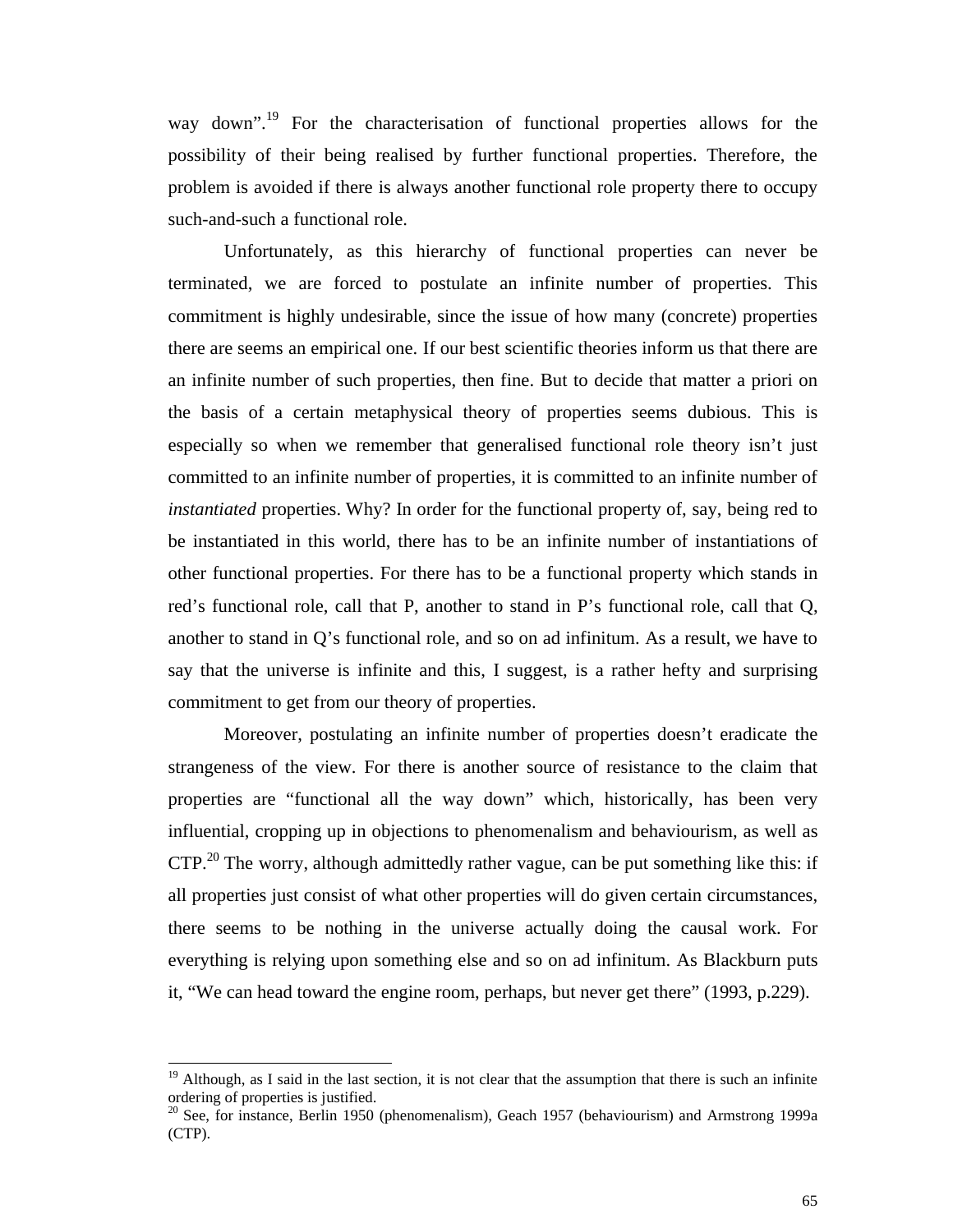We could respond to this by pointing out that although properties no longer seem able to do anything, nevertheless, objects and events can at least be thought of as causally active. But CTP claims that the causal efficacy of objects at least is bestowed upon them by their properties. Given this, we can restate the worry as follows: if all properties just consist of what other properties will do given certain circumstances, there seems to be nothing *in* the object responsible for its causal powers. In the next chapter, we'll see that this thought underlies an important cluster of objections to CTP, where CTP is understood in a way less specific than as generalised functional role theory.<sup>21</sup> I shall thus postpone the task of trying to pinpoint more precisely the content of the intuition being appealed to here, until this objection to CTP has been outlined.

 $\overline{\phantom{a}}$ 

 $^{21}$  See §1.2.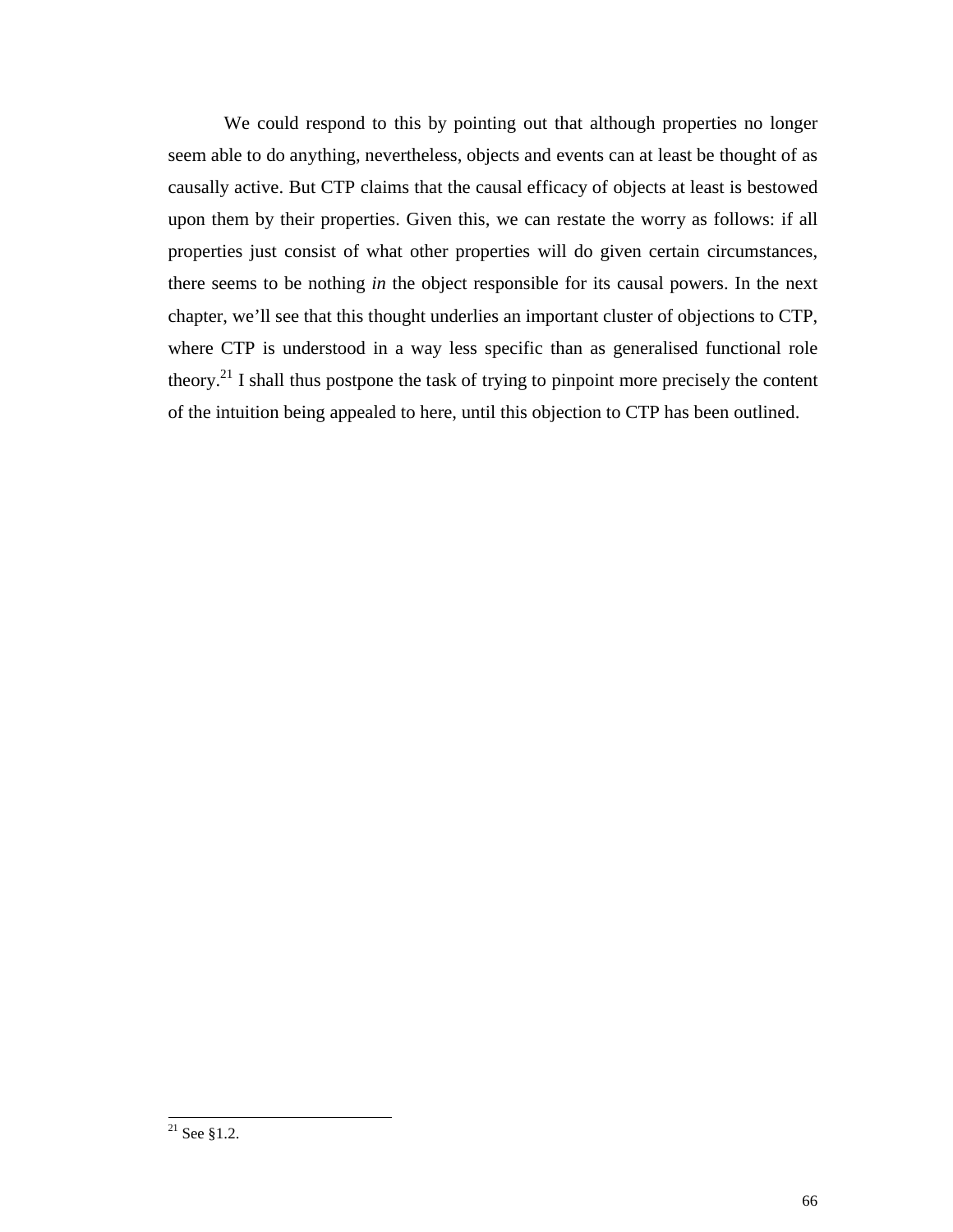# 3. Grounding Causal Powers

#### **3.1 The Grounding Intuition**

 $\overline{a}$ 

Every causal transaction, according to Shoemaker, is a matter of things with certain causal potentialities bringing it about that these or other things have further potentialities, because properties are analysed as nothing but potentialities. In Scholastic language, we never get beyond potency to act. Act, so far as it goes, is just a shifting around of potencies. And is this a believable story? 'Where's the bloody horse?' as the poet Roy Campbell might have said (Armstrong, 1999a p.31).

Here, Armstrong expresses a prevalent and deep concern against CTP. Most discussions of CTP mention it in one form or another,<sup>1</sup> but it is quite difficult to see exactly what the objection is all about. The basic idea seems to be this: if all instantiating a property involves is that a particular will do X in C circumstances, Y in D circumstances etc, properties are rendered mere promises of what will happen in the right circumstances. But then it looks like there is nothing 'in' the particular responsible for making it behave in the way that it does. Take, for instance, the property of being composed of copper. If we say that properties are clusters of potentialities or conditional powers, then we're supposing that this property can be fully characterised by the fact that objects which instantiate it will be able to conduct heat and electricity (in certain circumstances), they will be resistant to certain kinds of pressure (in the right circumstances), they will be malleable…and so on. This analysis, however, seems counter-intuitive. For we tend to ascribe conditional causal powers to objects on the basis of what properties the object is said to instantiate. These properties are thought of as the 'truthmakers', 'basis' or 'grounds' of causal power ascriptions. Consequently, if properties are analysed as clusters of conditional causal powers, there seems nothing *in* the object - no categorical ground - responsible for an object's causal powers.

There certainly does seem something counter-intuitive about this claim that properties are mere powers or potentialities, solely characterised by facts about what an object would do in such-and-such circumstances. But, if this is the case, what

<sup>&</sup>lt;sup>1</sup> See, for example, Swinburne (1980), Armstrong (1996, 1997 and 1999a), Fales (1990), Jackson (1998), Elder (2001) and Campbell (2002a).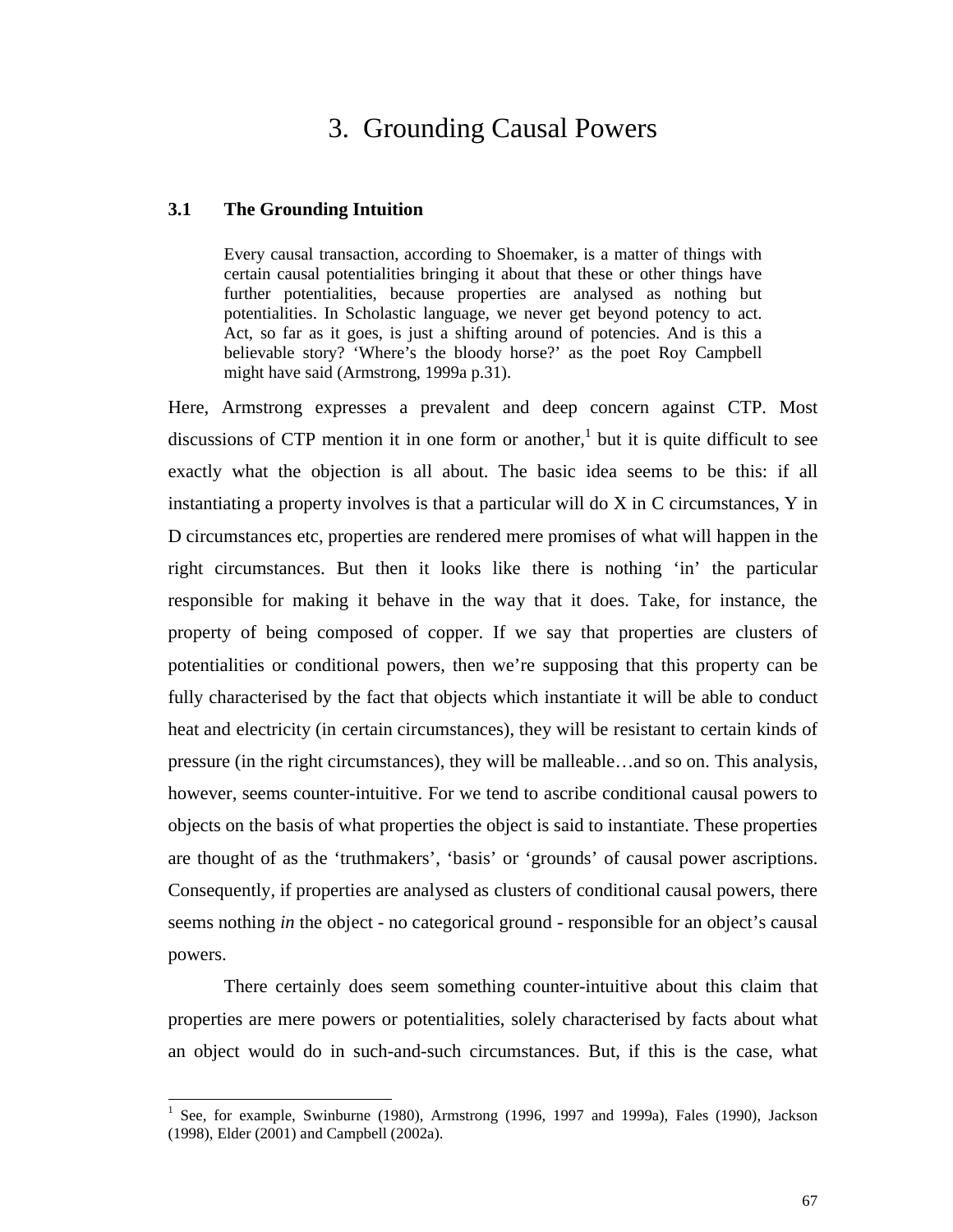plausible-sounding thesis is CTP contravening? It is difficult to pinpoint a wellworked out thesis, but there does seem to be a deep-seated metaphysical intuition, which CTP appears to offend. This intuition, which I shall call 'the grounding intuition', appears in various places and guises within philosophy. Here are a few examples which bear witness to it:

what happens should be explicable in terms of the God-given nature of things. Natural laws are not as arbitrary and groundless as many think (Leibniz, 1988, p.205).

Dummett is not offering what Berlin was missing, namely a ground of the second kind for these subjunctive conditionals – a relatively abiding property of an object or place which could be used to explain his experiences…Berlin certainly put his finger upon a deep conceptual prejudice of ours that is offended by dispositional properties without categorical grounds (Evans, 1980 p.276).

It is the unique state, realising state, or array of magnitudes or tropes or instances of properties of points, that causes. It is here that the 'making it happen' happens: how, then, can we identify the cause by citing the relational dispositional or role-given properties with which physical thinking leaves us? (Blackburn 1991, p.238-9).

Evans and Blackburn talk about dispositional properties failing to have 'categorical grounds' or 'realising states', while Leibniz claims that what happens should be explicable in terms of the nature of things. The grounding intuition thus centres around the analysis of dispositions or causal powers. The idea, manifest in all of these passages, is that there must be something about the actual object, its intrinsic nature, for instance, which realises or provides the categorical ground for these dispositions.

In order to root out this intuition further, consider Ryle's analysis of dispositional ascriptions, as he is one of the few who rejects the grounding intuition. He writes,

To say that this lump of sugar is soluble is to say that it would dissolve, if submerged anywhere, at any time and in any parcel of water (1949, p.119).

On this analysis, then, when we ascribe the disposition of solubility to a particular we are saying, 'if x is put in water, then x will dissolve'. A particular is soluble just if this conditional is true of it. So far so good, it may seem, for when we ascribe dispositions to an object it looks as if we are interested in saying what the object will do in certain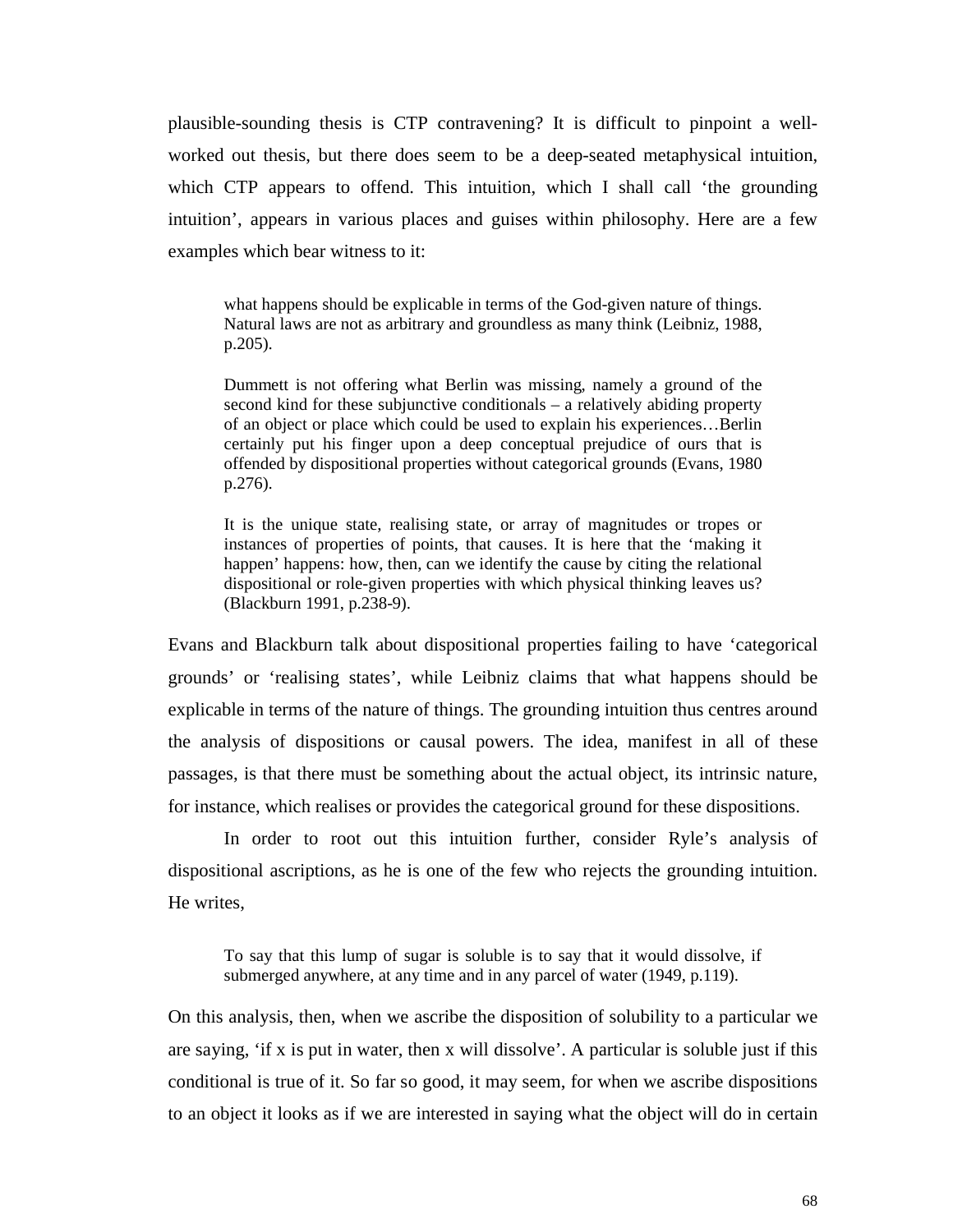circumstances, rather than in picking out any particular properties or states of the object which account for its behaviour. Nothing, as yet, prevents us from claiming that these conditionals are true of the object because of its intrinsic nature. However, Ryle's empiricism leads him to reject the idea that there is anything about the object which makes the conditionals true of it. According to him, dispositions are just complexes of conditionals, which inform us what sorts of events tend to happen in which circumstances.

It is this claim which many find difficult to accept. Surely there must be something about the object which accounts for the fact that the conditionals hold true of it? If we allow for the possibility, as Ryle's account does, that one object can have a disposition to X, while its duplicate has a disposition to not-X, then it looks as if dispositions are randomly imposed upon the object, because they have no grounding in its intrinsic nature. Many philosophers have found Ryle's account of dispositions unsatisfactory for just such reasons.<sup>2</sup> Some even talk of the account contravening a deep-seated intuition. Geach, for instance, writes,

When Ryle explains a statement of an actual difference between two men's mental states as really asserting only that there are circumstances in which one would act differently from the other, and apparently holds that this could be all the difference, he is running counter to a very deep-rooted way of thinking. When two agents differ in their behaviour, we look for some actual not merely hypothetical difference between them to account for this (1957, p.5).

The thought here is that the dispositional ascription should be made true by something actual, or existent in the object. This diagnosis is also echoed in Mumford's discussion, he writes,

Dispositions are actual, intrinsic states or properties rather than 'bare potentialities' and that to say something is now soluble is to say something about what it is like actually rather than something about possible future events (1998, p.74).

The general tenor of dissatisfaction with Ryle's view stems, I suspect, from this fact that it contravenes what I have been calling the grounding intuition. The

 $\overline{\phantom{a}}$ 

<sup>&</sup>lt;sup>2</sup> See, for example, Armstrong (1996, 1997), Martin (1996), Jackson (1998), Prior (1985) and Mumford (1998).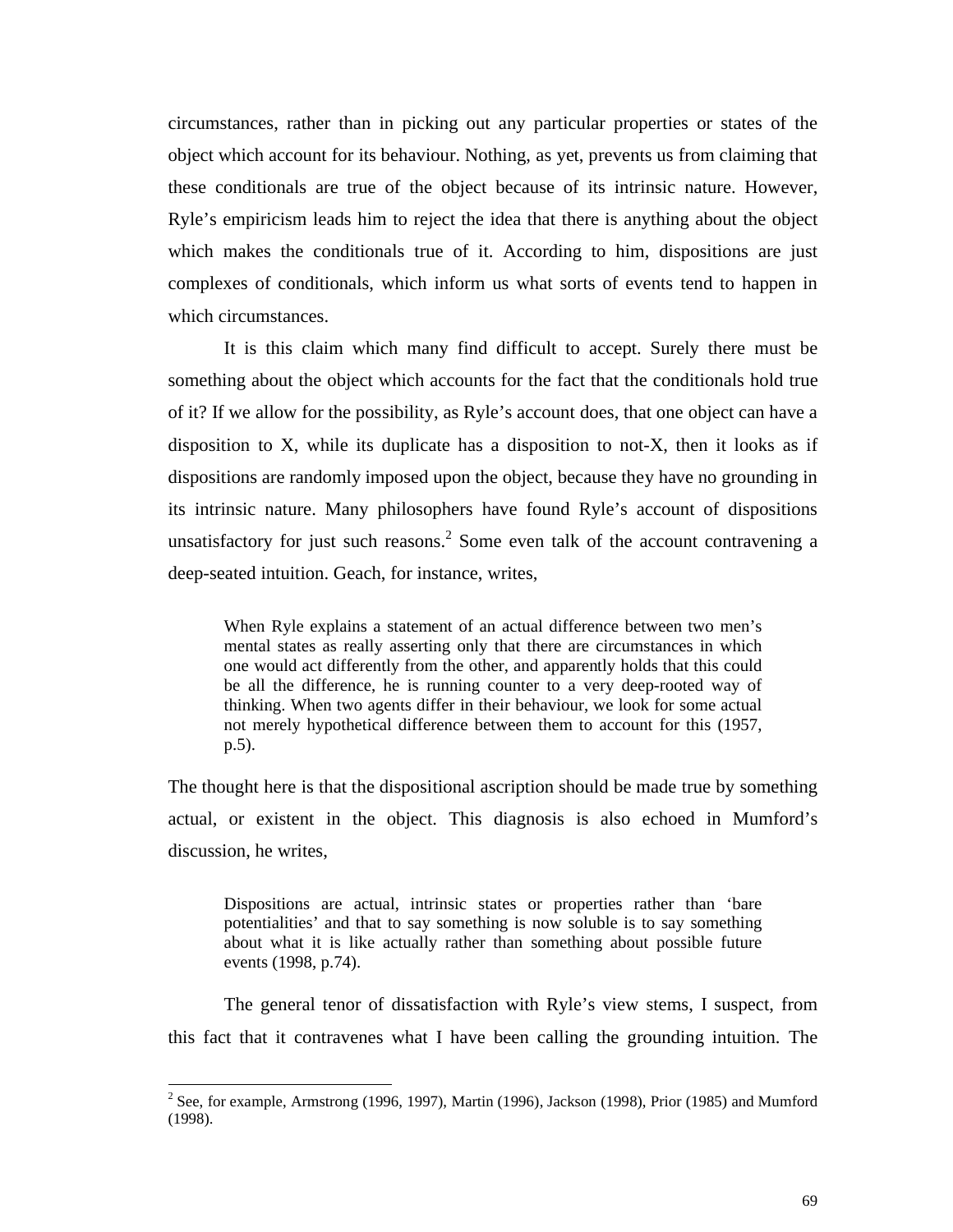negative train of thought which lies behind this intuition is the old adage – you can't get something for nothing. All these dispositions or conditionals we ascribe to objects can't be based on mere potentiality, something has to be 'making it happen'. The positive claim which goes along with this is the idea that there must be some "actual, intrinsic states" which make these conditionals or dispositions true of an object. Here is my, admittedly unclear, shot at characterising the grounding intuition:

*The causal powers or dispositions of an object are grounded in or determined by the categorical or intrinsic properties of that object.* 

From this, it is clear that the grounding intuition is a metaphysical thesis about the nature of the causal powers or dispositions of particulars.<sup>3</sup> It can be understood as a thesis about truthmakers, as it tells us what *makes true* those causal power ascriptions we ascribe to objects.

What motivates this thesis? One factor is the continuing attribution of causal powers to objects when they are unmanifested. Consider, for instance, Mellor's forceful example,

The safety precautions at our nuclear power station are intended to prevent an explosion by making impossible the conditions in which the fuel would explode. It is ridiculous to say that their success robs the fuel of its explosive dispositions and thus the precautions of their point (1974, p.116).

It would indeed be foolish in the extreme to forget that causal powers are persisting features of objects. But if we say that the explosive power of the fuel is just, as Ryle claims, the fact that certain conditionals are true of this substance, what reality does this power have when it is not being displayed? What justifies our continued attribution of its causal power when it is unmanifested?

Ryle's answer is this: an object's causal power persists over a period of time just in case a counterfactual or set of counterfactuals is true of that object over the specified period of time. This response, however, raises another, even more troubling question: what makes these counterfactuals true of an object? If we say, with Ryle, 'nothing - it is just a fact that these counterfactuals hold true of an object', then we

<sup>&</sup>lt;sup>3</sup> In what follows, however, I shall avoid using the terminology of dispositions for reasons outlined in §1.4.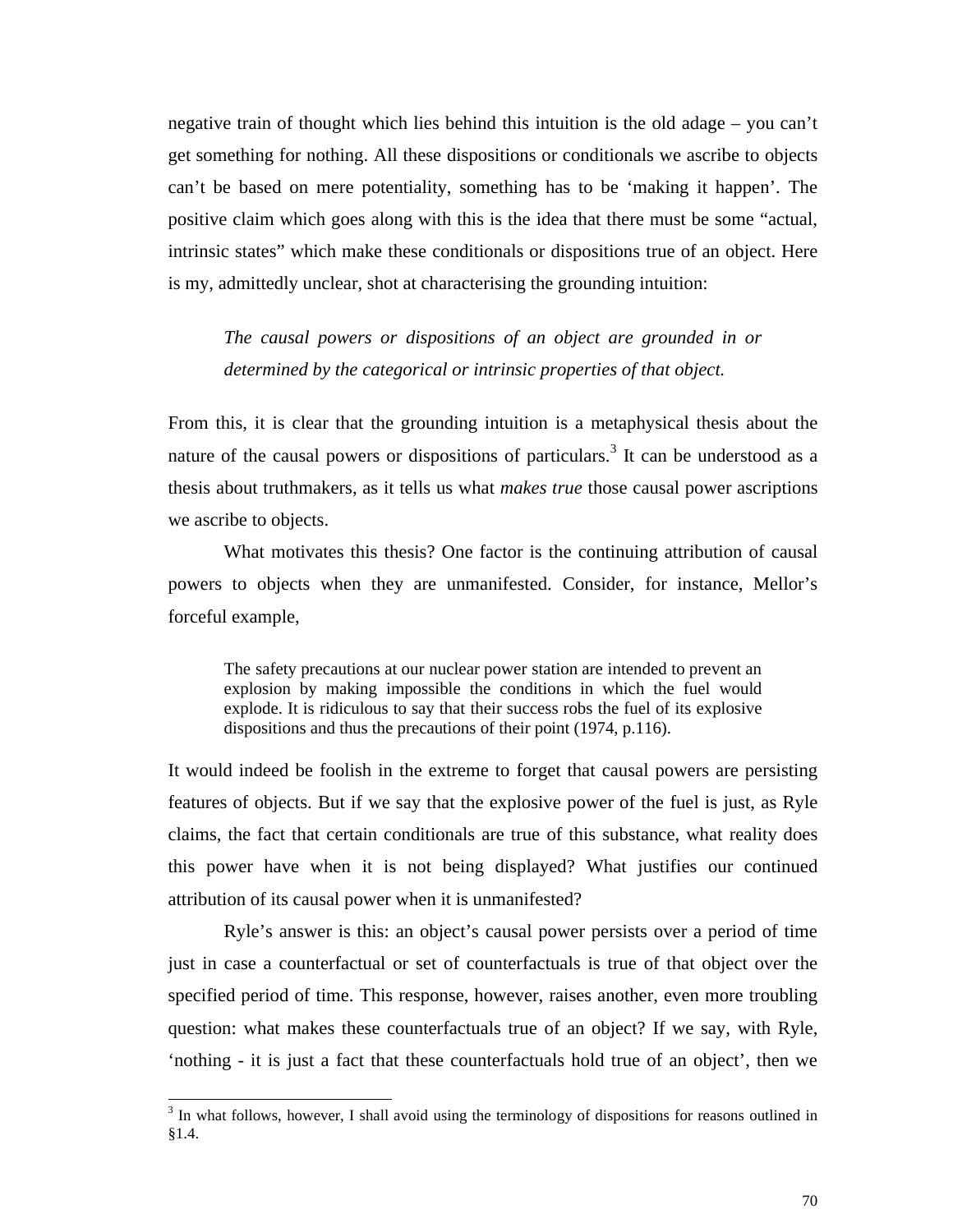have to reject a plausible metaphysical thesis, namely, Lewis's claim that "all contingent matters supervene on what there is, together with the pattern of instantiation of the fundamental properties and relations" (2001, p.614). For the counterfactual truths at a world will not supervene upon what there is in that world, plus its properties and their arrangements. So accepting Ryle's analysis means giving up the intuitive, and I would suggest fundamental, metaphysical thesis that truth supervenes on being.

This, of course, isn't anything like a decisive objection to Ryle's view. For anyone sympathetic to his position would, I presume, be happy to ditch this truthmaking principle. But I think it highlights the counter-intuitiveness of this analysis, thereby placing the grounding intuition in a positive light. Although much more should be said in support of this thesis, the rest of this section will be devoted to elucidating the grounding intuition further. For, ultimately, I wish to argue that CTP does not commit us to a counterintuitive account of causal powers. So in order to do this, I must first expound a way of viewing causal powers which is in line with the grounding intuition and CTP.

According to the grounding intuition, the truthmakers of causal power ascriptions are the 'categorical or intrinsic properties' of a particular. But what kind of properties are these? I don't think that we should pursue this notion of a categorical property because, as I argued in §1.4, I doubt that there is an important metaphysical distinction between dispositional and categorical properties. The notion of a property which is intrinsic to its object, however, looks more promising. For it seems to encapsulate the idea that causal powers are somehow grounded 'in' their objects. Can, then, the grounding intuition be understood in terms of intrinsicality?

Unfortunately, contrasting analyses of intrinsic properties muddy the water a little. The gloss usually given on an intrinsic property is one which an object can instantiate regardless of what is gong on outside it. But once we try to spell out this idea further, the cracks begin to show. One very well known analysis of intrinsicality is put forward in Lewis's 1983b paper. There, an elite set of properties, the perfectly natural properties, are employed in an analysis of duplication. Two objects are said to be duplicates iff they have exactly the same perfectly natural properties. Intrinsicality is then defined in terms of this: an intrinsic property is said to be one which a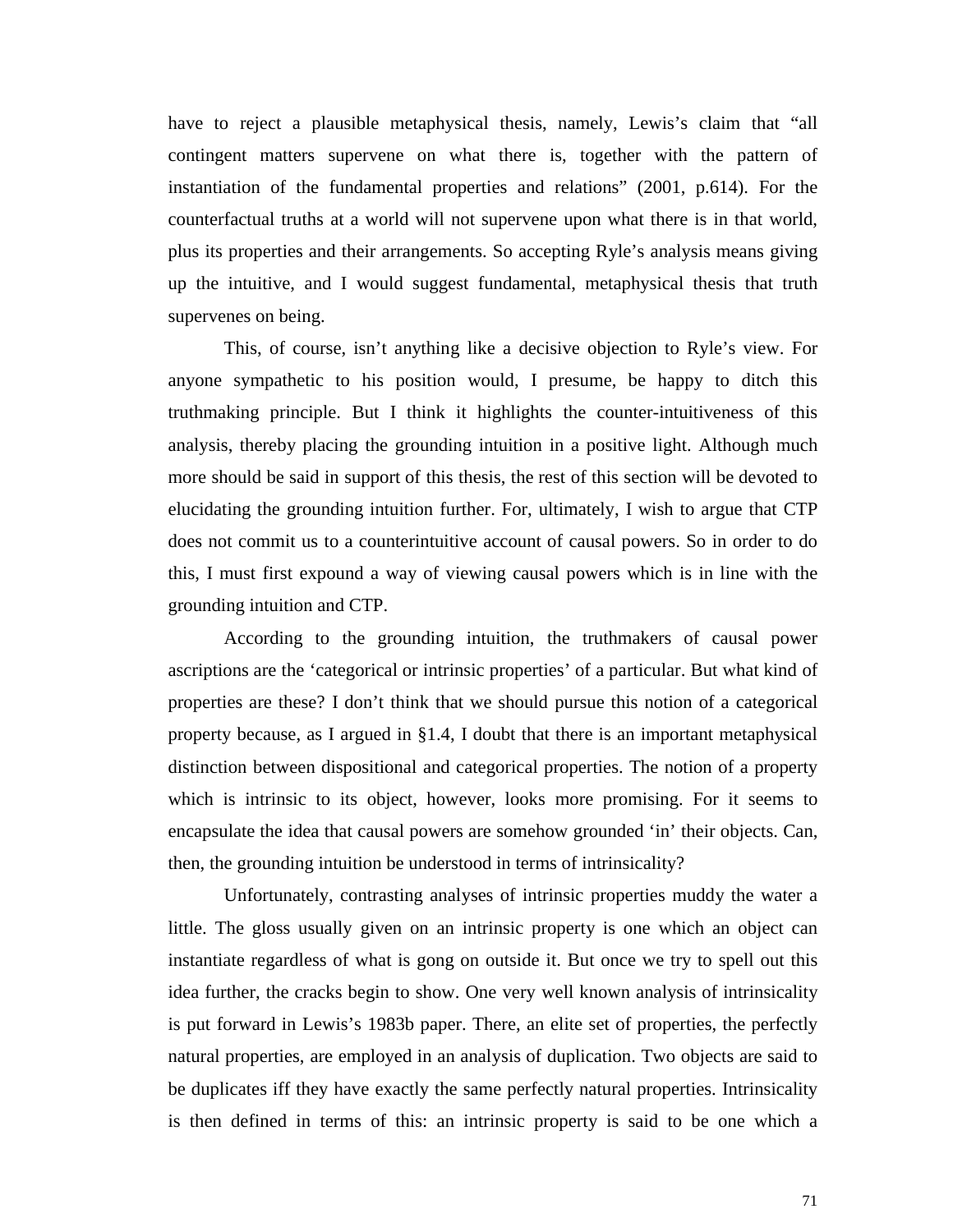particular shares with all its duplicates. This view is problematic, however. For although intrinsic properties can be conjunctive, disjunctive etc, all the perfectly natural properties have to be intrinsic. Even if this does turn out to be the case, it doesn't look as if it should be made true by fiat.

Perhaps in light of this objection, Lewis and Langton (1998) have offered another analysis of intrinsicality which doesn't require such a strong assumption. This develops Kim's analysis (1982), which sticks closer to the original gloss on an intrinsic property. Kim had tried to define an intrinsic property as one which is compatible with loneliness, i.e. one which does not imply any contingent object wholly distinct from itself. As Lewis pointed out, however, this is not extensionally adequate, because loneliness is a property which meets this criteria but is not an intrinsic property.<sup>4</sup> Lewis and Langton (1998) thus propose a modification of Kim's definition, arguing that a (basic) intrinsic property is one which a lonely and accompanied thing can either instantiate or not instantiate. But this analysis still makes essential use of the idea of duplication, as in order to define what a non-basic intrinsic property is, they appeal again to this idea that it is one which is had by a particular's duplicates (i.e. those particulars with exactly the same basic intrinsic properties).

This analysis of an intrinsic property as one that is sharable by its duplicates has come under attack from Dunn (1990). He argues that the property of being identical with  $\alpha$ , for instance, is intuitively an intrinsic property. For it is one that "the object has in virtue of itself, depending on no other thing" (p.178). But it doesn't count as an intrinsic property on Lewis's accounts, because it isn't a property which is had by  $\alpha$ 's duplicates. Similarly, the property of being a duplicate of  $\alpha$  doesn't seem to be an intrinsic property, because this depends upon  $\alpha$ 's relations to things external to itself. But this does count as an intrinsic property given the duplication analysis, because if  $\chi$  is a duplicate of  $\beta$  and  $\beta$  has this property of being a duplicate of  $\alpha$ , as duplication is transitive,  $\chi$  too will be a duplicate of  $\alpha$ .

Dunn's criticisms here draw on remarks made by Moore. Moore notes that there are two senses of intrinsic. He writes,

 $\overline{\phantom{a}}$ 

<sup>4</sup> See Lewis 1983a p.113-114.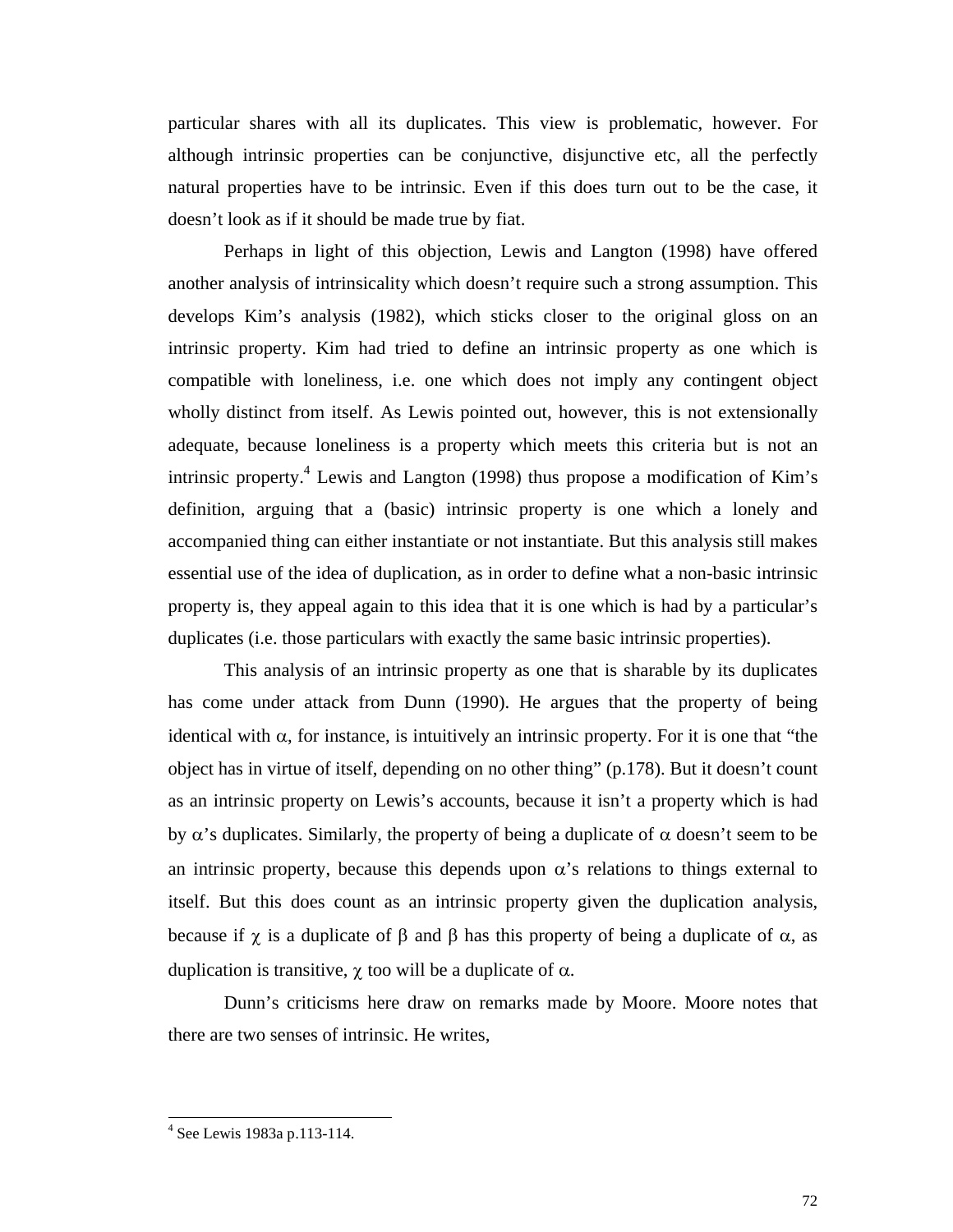Two patches of colour may be exactly alike, in spite of the fact that each possesses a certain constituent which the other does not possess, provided only that their two constituents are exactly alike. And yet, in a certain sense, it is obvious that the fact that each has a constituent, which the other has not got, does constitute an intrinsic difference between them, and implies that each has an intrinsic property which the other has not got. And even when the two things are simple the mere fact that they are *numerically* different does in a sense constitute an intrinsic difference between them, and each will have at least one intrinsic property which the other had not got – namely that of being identical with itself. It is obvious therefore, that the phrases 'intrinsically different' and 'having different intrinsic properties' are ambiguous (1922, p.262).

One sense of 'intrinsically different' then, refers to all those entities which are not qualitatively alike. This is tracked by Lewis's analysis, for by claiming that an object's intrinsic properties are those that are instantiated by its duplicate, he ensures that intrinsic properties can be had by more than one particular. Hence, properties such as *being identical to*  $\alpha$  *fall by the way-side. The second sense of 'intrinsically different',* in contrast, concentrates on differences in the 'constituents' of a particular. Any differences in the entities which lie entirely within the confines of the particular, count as changes in its intrinsic nature. This sense of intrinsic is best captured by Dunn and Humberstone's notion of an intrinsic or interior property. The intuitive idea is that an intrinsic property is one whose existence and nature has been, in Humberstone's words, "entirely determined by what is the case within the confines of the would-be possessor" (1996, p.242). Therefore, no object distinct from its instantiator can affect the property in any way.

Humberstone argues, and I agree, that both these notions of intrinsicality are legitimate. But due to their different extensions, we need to keep them apart. I think that Humberstone fails to realise how different these two notions are, however. He treats the category of interior properties as more inclusive than Lewis's intrinsic properties.<sup>5</sup> For it includes non-qualitative properties, such as the property of having d as a part, as well as qualitative properties. But the difference between the two seems to go far deeper than this, for Lewis's analyses exclude the possibility of intrinsic property instances. Let me explain. A property instance, as I mentioned earlier, is a single instantiation of a property. As such, it cannot be had by more than one object.

<sup>&</sup>lt;sup>5</sup> Although there is the aforementioned exception of the property of being a duplicate of  $\alpha$ .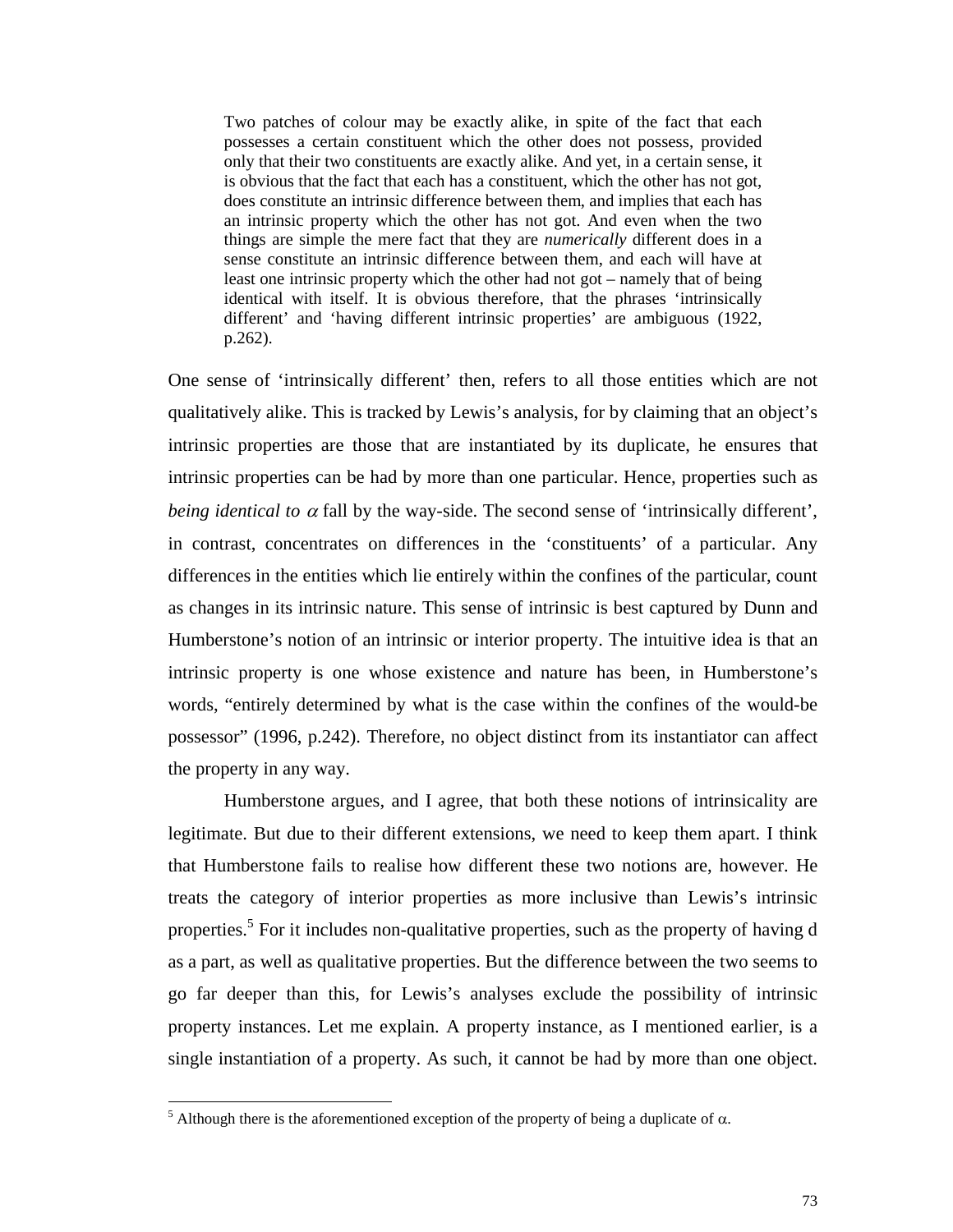So if an object has a property instance of F-ness, because this property instance is unique to that object, it cannot be had by a duplicate of that object. Similarly, Humberstone's notion of an interior property, seems to exclude intrinsic universals. For an interior property is characterised as one which is wholly internal to its object, but a universal exists (or could exist) at different places at the same time in the universe. So we shouldn't say that it is the *universal* of redness which is wholly present within the confines of an object, since this universal is present in all sorts of different objects. What we should say instead is that it is an *instance* of this universal which is interior to that object. $6$ 

What characterisation of an intrinsic property best fits the intuitive gloss given earlier? Perhaps surprisingly, we find that it is this notion of an interior property instance. Take, for instance, Vallentyne's (1996) way of spelling out this idea.<sup>7</sup> He begins by stating that a contraction of a world is a world which is obtainable from the original one by removing objects from it. A maximal contraction of a world (an x-tcontraction), on the other hand, is one which has contracted as much as is possible while still leaving a specified object at a specified time. Intrinsic properties are then defined as follows:

P is intrinsic  $=$  for any world w, any time t, and any object x: (a) if Px at t in w, then Px at t in each x-t-contraction of w, and (b) likewise for  $\neg P$  (p.212).

This definition of an intrinsic property not only includes those non-qualitative intrinsic properties excluded by Lewis's account, it also seems more appropriate to say that it tracks intrinsic property instances rather than universals. Why? If we contracted a world until it contained just one red apple then, arguably, we would be left with a property instance of red, rather than the universal of redness. This claim is qualified because on Armstrong's theory of universals, this wouldn't be the case. For the universal of redness, as well as the property instance of redness, would be present in the object.<sup>8</sup> But if universals are thought of as abstract universals, or sets of tropes, or sets of possible particulars, then the contractions would rid us of the abstract realm of

 $6$  For more on this distinction between universals and their instances, see §3.3.

<sup>&</sup>lt;sup>7</sup> Other ways of spelling out this idea are given by Kim (1982) and Yablo (1999).

<sup>&</sup>lt;sup>8</sup> See Armstrong 1997. In §5.4, however, I shall argue that Armstrong's account of universals is problematic.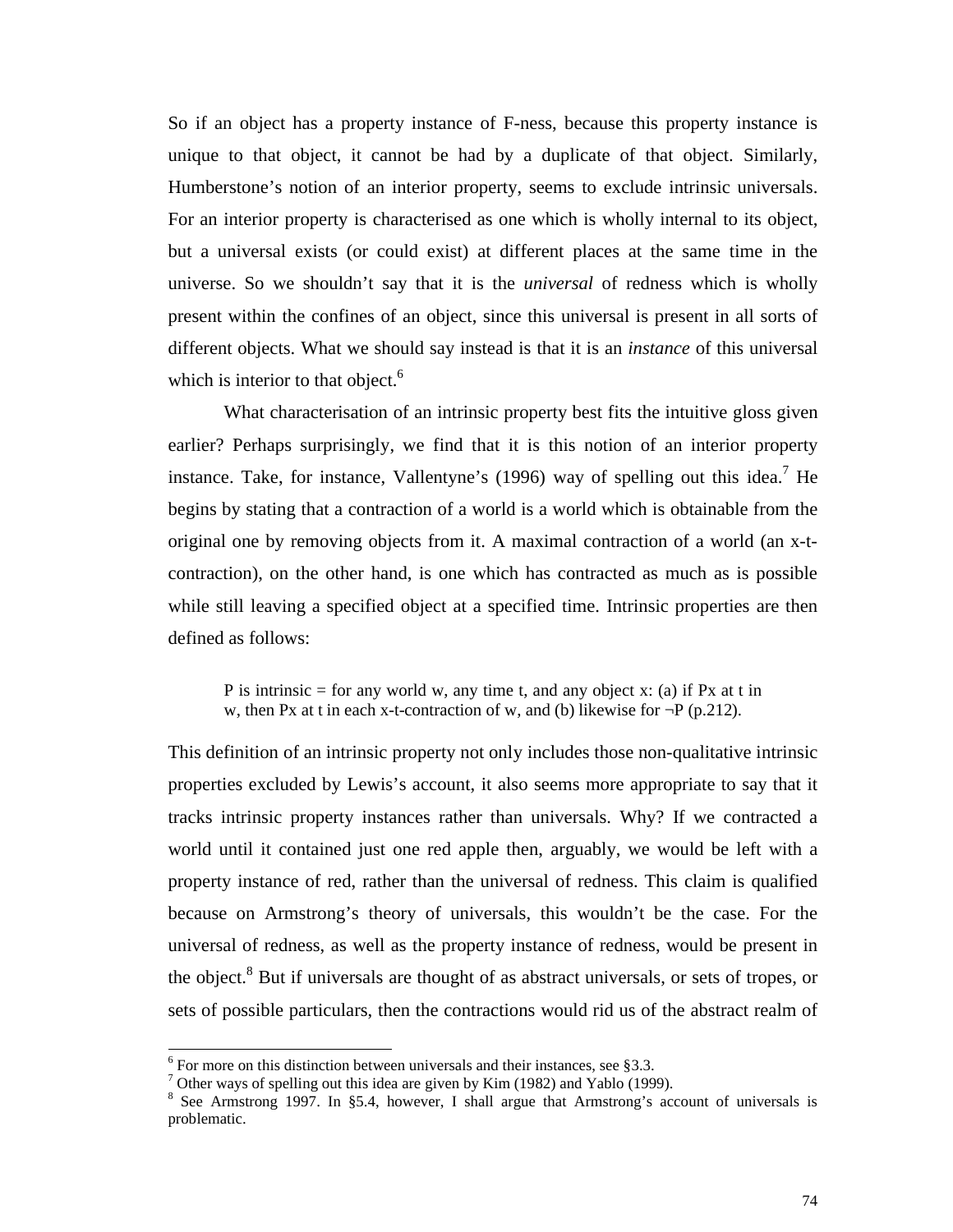Platonic universals, or the sets of tropes/possible particulars. So at least given some analyses of properties, the standard gloss on intrinsicality seems to be tracking property instances, not universals.

The key question for our present purposes, however, is this: what sense of intrinsicality is being appealed to in the grounding intuition? Earlier, I claimed that the notion of an intrinsic property was promising, because it seemed to encapsulate the idea that the causal powers of an object depend solely upon the nature of that object. So an object's powers don't rely upon facts about what's going on in other possible worlds, or in other times and places in this world. Now this notion of a property which is internal to its possessor, isn't well captured by Lewis's analysis of intrinsic properties. The universal of redness, for instance, isn't something which is wholly confined to its possessor, since it is present at the same time in all sorts of different objects across the universe. In order to get at this idea of an entity which is internal to one object, then, we need instead to appeal to this notion of an interior or intrinsic property instance. Since this manages to capture the idea of an entity which is wholly present in its object. By making these intrinsic property instances the truthmakers of causal power ascriptions, therefore, we preserve the intuition that the causal powers of objects depend solely upon the natures of those objects.

Although much more would need to be said in order to develop a complete analysis of intrinsicality as interiority, I shall take this notion of a property which is internal to its object, and hence will remain a feature of that object in the absence of all other entities, to be the kind of entity which the grounding intuition invokes. Our task is not yet done, however. For even more problematic than the notion of an intrinsic property, is the relation of grounding or determination which the grounding intuition utilises. In other areas of philosophy, the relation of supervenience is often employed to capture the idea of one set of entities determining another. So we can equally apply it here: take a set of intrinsic properties  $P_{1-n}$ , and a causal power Z, both of which are instantiated by an object. We can say that the causal power Z supervenes upon the intrinsic properties  $P_{1-n}$  if (given the laws of nature<sup>9</sup>) the set of properties  $P_{1-n}$ are sufficient but not necessary for causal power Z.

<sup>&</sup>lt;sup>9</sup> This wouldn't be required, however, granted the thesis that the causal powers are essential to properties (see chapter seven).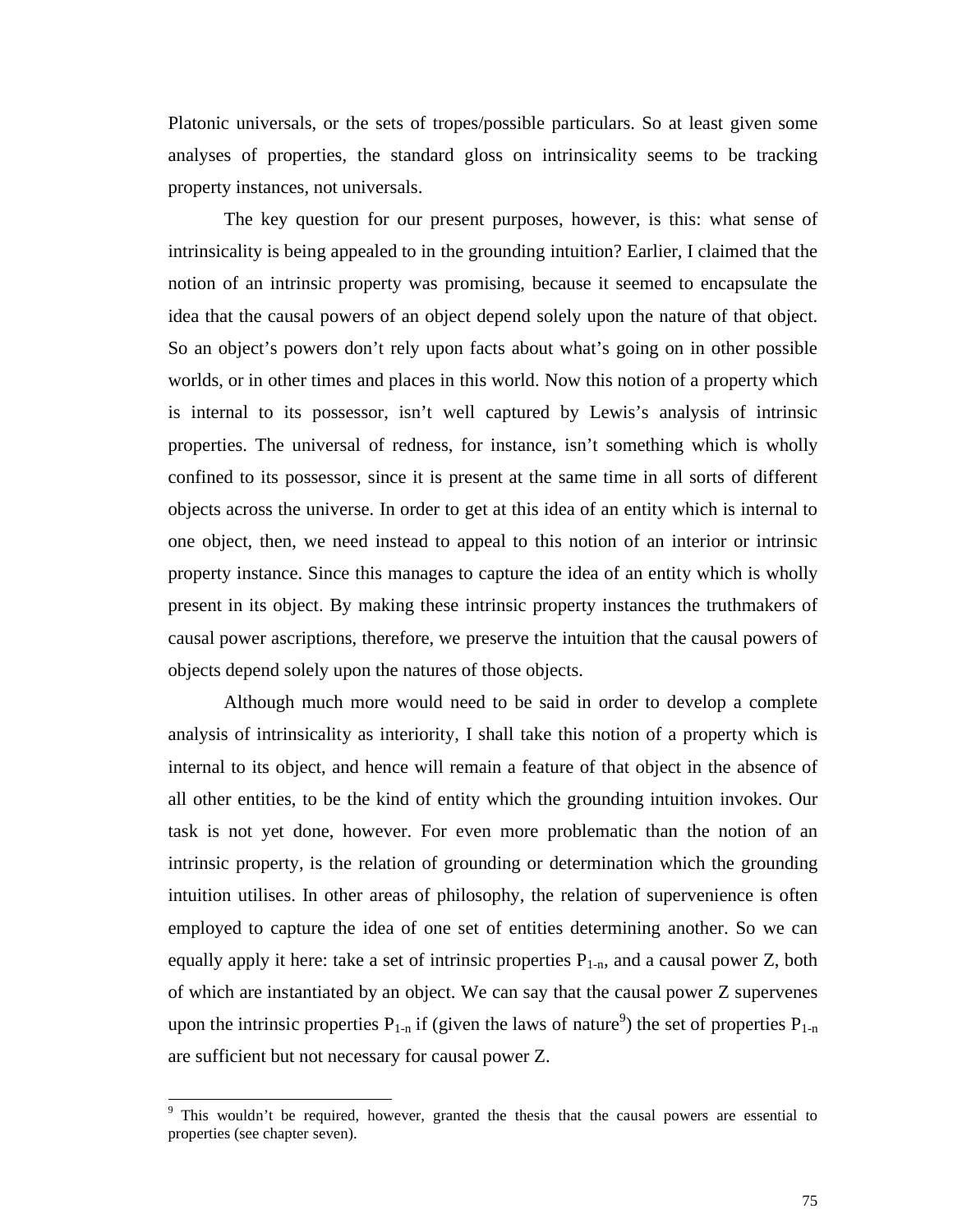This supervenience thesis seems fitting for the realms of properties and causal powers. Small variations in the properties of an object can result in a change in that object's causal powers. Conversely, instantiating similar properties results in similar causal abilities, so the sufficiency condition looks plausible. The same goes for the not-necessary condition. Shoemaker, for instance, cites an example in which two substances are both poisonous, but one kills by injuring the heart, and the other by damaging the nervous system.<sup>10</sup> In such a case, the causal power of being poisonous will be realised by two different sets of properties. So an object can display this causal power in the absence of any particular set of properties.

Despite the plausibility of the claim that there is a supervenience relation between properties and causal powers, this relation cannot fully capture the content of what is meant by the grounding or determination relation. For the supervenience relation could hold in the absence of the determination relation. Consider, for instance, a world in which God, in the style suggested by act occasionalists, directly intervenes on every occasion where the right circumstances are present, to ensure that certain sets of intrinsic properties are always correlated with certain effects. God's acts would guarantee the supervenience of causal powers on intrinsic properties in this world, but they wouldn't preserve the intuition that the intrinsic properties of objects *determine* their causal powers. For the properties are not what are doing the fixing, the will of God is fulfilling this role. The problem with supervenience is that it is not, as Kim writes, "a metaphysically deep relation" (1998, p.14). It only records how two sets of entities covary, it does not explain why such correlations hold. At best, therefore, supervenience can be thought of as symptomatic of the determination relation, it cannot provide us with an analysis of what this relation involves.

Are there any other ways of spelling out the relation of determination or grounding? One notion which might at least help convey the kind of relation required is that of constitution. This relation provides a useful analogy, because it manages to capture the asymmetry of the grounding relation. If these words constitute this thesis, for instance, we cannot say that this thesis constitutes these words. Yablo offers this analysis of the constitution relation. He writes,

<sup>10</sup> See Shoemaker, 1980a p.211.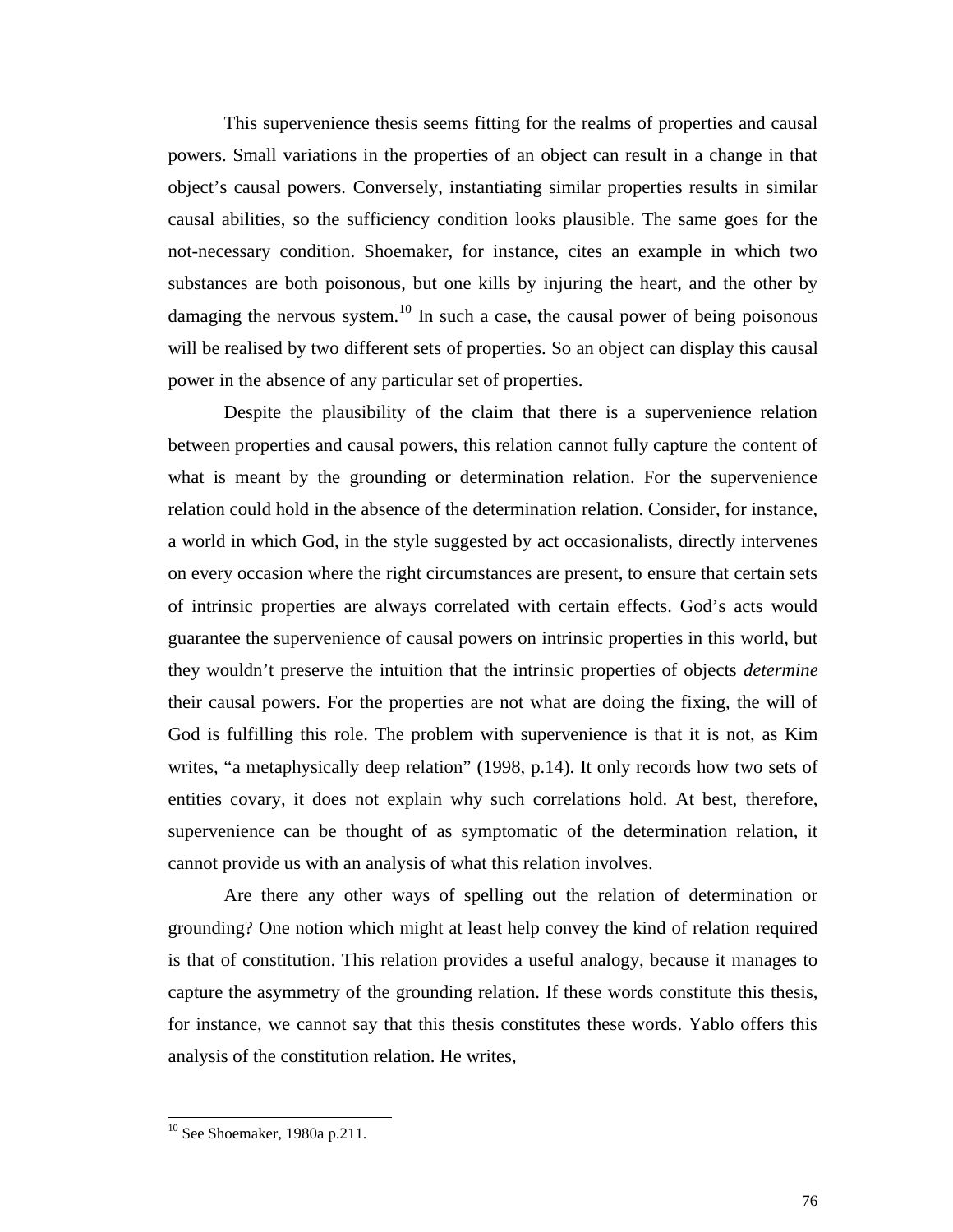x constitutes y iff

(a) x coincides with y,

 $\overline{a}$ 

- (b) any part of x essential to it has parts that are not essential to y,
- (c) no part of y essential to it fails to have parts that are essential to x (1999, p.491-2).

The basic idea then, is that the relation of constitution holds when two entities have all their parts in common, but whilst one of them could exist without some of its parts, the other could not. Take, for instance, the famous ship of Theseus. We can suppose that at the start of its life, it was made up of a number of different planks of wood. Each of these planks was essential to what we could call the aggregate of planks, because any change in its parts would result in a different aggregate of planks. But not all the planks were essential to the ship, because it survived many changes to its planks. So, in Yablo's words, the aggregate of planks "hugs" its parts more closely than the ship because, unlike the ship, all its parts are essential to it.

How might this help illuminate the relation of grounding? We can liken the relation of grounding to that of constitution. When a collection of an object's properties, call this collection P, ground or constitute an object's causal power C, we can suppose that the parts of the collection P and the parts of the causal power C overlap completely. This may sound very strange – although it's okay to think of a collection of properties having parts, it doesn't seem sensible to say that a causal power has parts. However, if rather than focusing on the detachable parts of a chair or table, we think instead about the parts or ingredients of a cake, the analogy still proves useful. For we tend to say that sugar, eggs, flour etc. constitute or make up a cake, even though they are unlike the legs of a chair as they combine to form a unified whole, in which the different parts/ingredients are no longer separable or distinguishable.<sup>11</sup> Similarly, then, we might think of the properties of an object as like

 $11$  Another analogy is found in the debate about the compositionality of sense. There, Dummett argues that "the sense of a complex expression has to be regarded as made up of the senses of the constituent words" (1973, p.25). He thus treats the senses of words as the proper parts of a sentence. But Geach argues that while Frege does talk about thoughts being built up out of its components parts, "this way of thinking should to my mind be charitably expounded, not imitated" (1975, p.149). For some of the senses of thoughts are not independent objects which stand alone. At least some of them must be "unsaturated…otherwise they would not hold together" (1975, p.149). On Geach's view, then, we need to reject this idea of senses as the independent, complete parts of a thought, in order for these senses to form "a unity", in which "the sense of names and simple predicates stick together to form a thought" (1975, p.150). Instead, the senses of thoughts are much more like ingredients. For they combine to form a unified whole, in which the parts are not wholly independent and complete in themselves.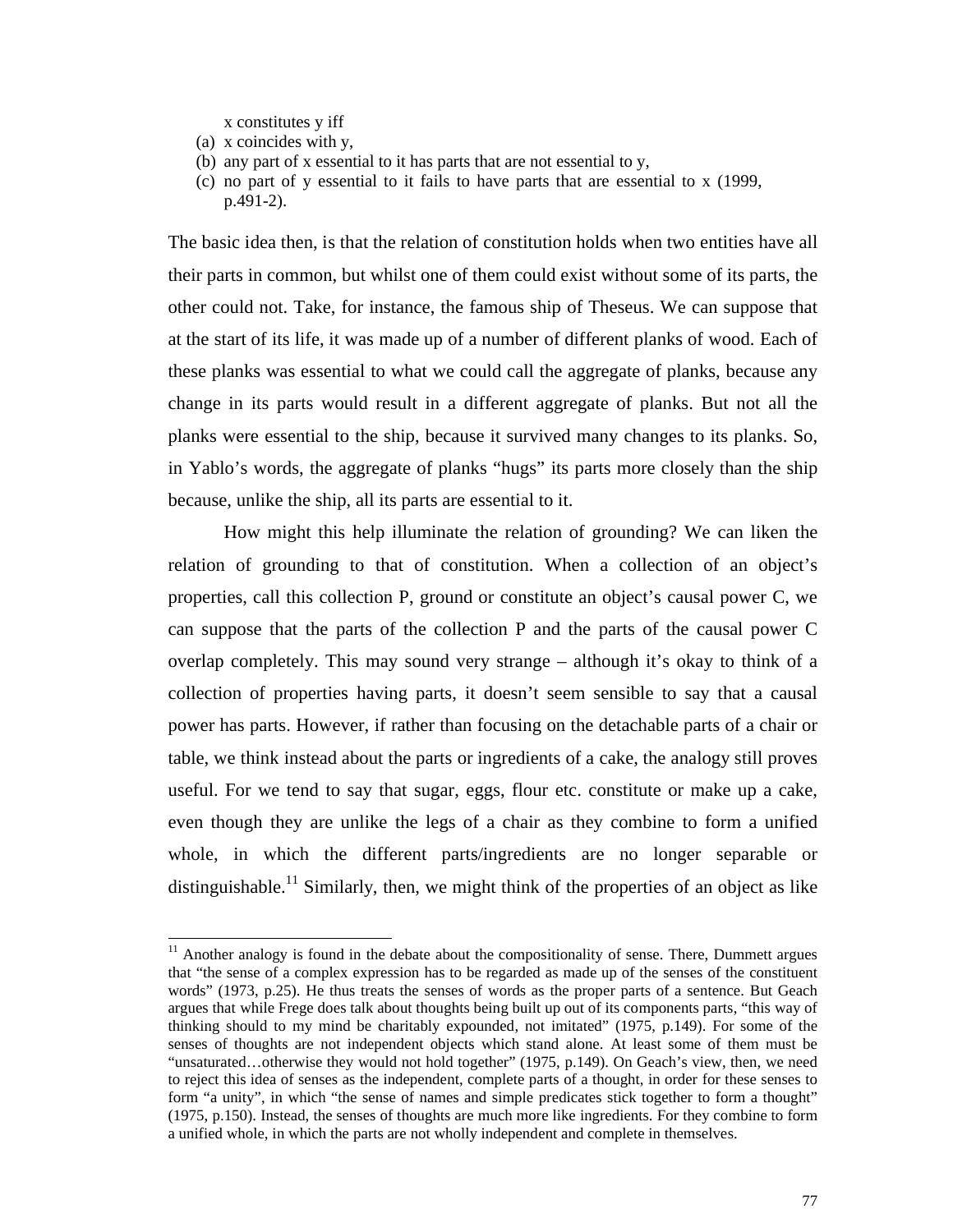the ingredients or parts of a causal power. Certain properties of an object combine to form one of its causal powers, an entity whose parts or ingredients are no longer distinguishable.

Once we have this in place, the rest of Yablo's characterisation goes through. Every part or property in the collection P is essential to it because we can suppose that if any part of it changed it would result in a different collection. c) is thus met because if a part/property is essential to the object's causal power C, it will also be essential to the collection P. We can also claim that a slight variation in the collection P need not lead to any change in the object's causal power C. For so long as the object continues to display the features characteristic of C, we can suppose that it still possesses causal power C. So b) is met because some parts/properties are essential to the collection P but not to the object's causal power C. Although this offering remains a picturesque suggestion rather than a proper analysis of the grounding relation, I think that the analogy between the relation of constitution and the grounding relation proves helpful. For unlike the relation of supervenience, that of constitution does at least convey the notion of determination we're after, as it captures the thought that these entities somehow *make-up* these other entities.

This suggestion, however, still leaves an important issue outstanding: does this relation of grounding involve the laws of nature or not? On the basis of what has been said, we could formulate these two theses:

- (a) The weak grounding relation: given the laws of nature, the intrinsic property instances of an object constitute its causal powers.
- (b) The strong grounding relation: the intrinsic property instances of an object constitute its causal powers.

Depending on what analysis of the laws of nature we adopt, the weak grounding relation may temper the force of the grounding intuition somewhat. For the causal powers of an object will only depend solely upon that object, if the laws governing it are made true by its intrinsic nature.<sup>12</sup> Otherwise, these causal powers will also depend upon how we can best codify the regularities in this world, or upon relations between

<sup>&</sup>lt;sup>12</sup> For more on this, see chapter five.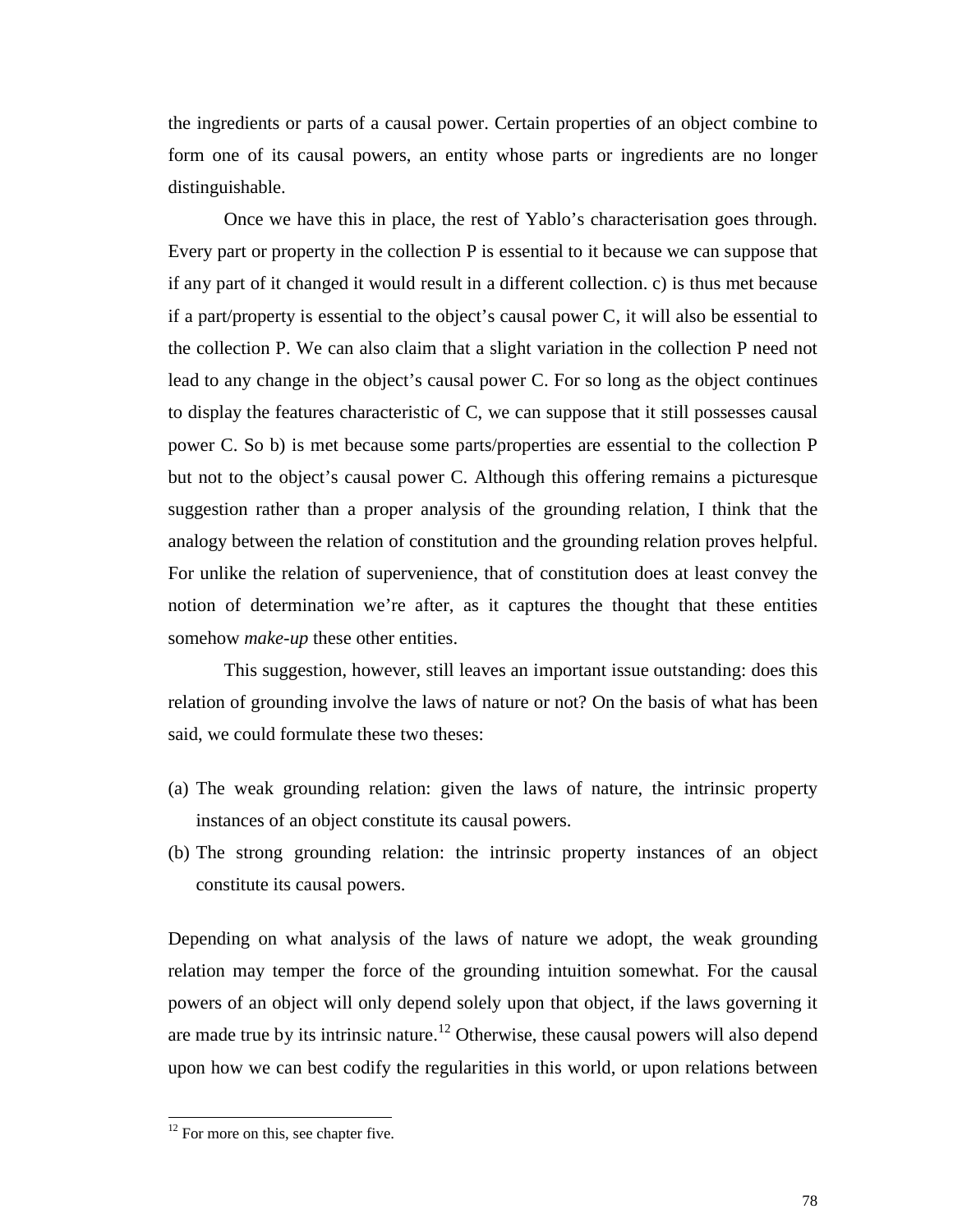Platonic universals, etc.<sup>13</sup> The strong grounding relation is, then, more in line with the idea that the causal powers of an object depend solely upon that object. So any account which incorporates (b) will certainly have preserved the intuitive force of the grounding intuition. However, as (b) will no doubt be too strong for many tastes,  $^{14}$  I shall assume that the original grounding intuition would be satisfied if this weak grounding relation holds between the intrinsic property instances of objects and their causal powers.

The grounding intuition, therefore, does encompass different theses about the relation that holds between these intrinsic properties of objects and their causal powers. But the main point to take away from this section is not the specific detail about how we should analyse the grounding intuition. Instead, what I want to stress is that the grounding intuition captures, in Geach's words, "a very deep rooted way of thinking". So if Armstrong and others are right to say that CTP contravenes this intuition, then the plausibility of this theory is undermined.

### **3.2 CTP in Trouble Again**

Earlier, I touched upon why CTP seems to jar with the grounding intuition. The worry was that if properties are analysed solely in terms of how they make their objects behave, the causal powers of an object will not be determined by entities intrinsic to that object, as properties will be nothing more than their relational aspects. So the entities grounding the causal powers will not be intrinsic to their object, since they are characterised by their relations with entities outside the object. This conclusion is too quick, however. For we've seen that CTP cannot be treated as a unified theory, so we have to look at whether this objection has any weight against all, some or none of the proposed CTP analyses.

First, does CTP, understood as an individuation thesis, contravene the grounding intuition? No. The fact that properties are individuated by their causal features, in no way shows that these causal features exhaust the nature of properties. To say this, would be like claiming that because the spatiotemporal properties of

<sup>&</sup>lt;sup>13</sup> See, for instance, Lewis's best systems analysis (1983b) and Tooley's analysis of laws (1987). More will be said about these accounts and the issues they raise later.

<sup>&</sup>lt;sup>14</sup> See, for instance, Armstrong 1996.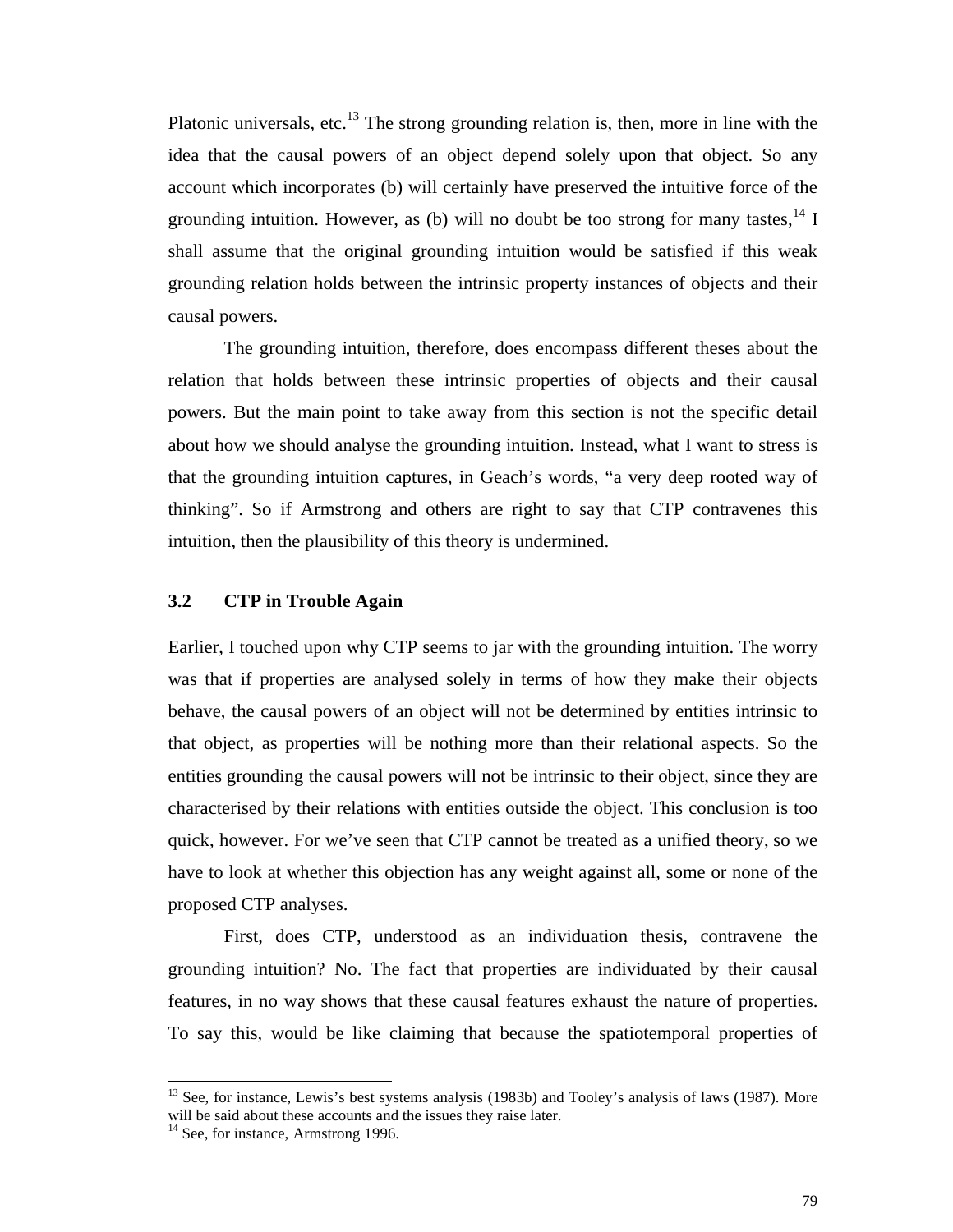physical objects individuate these entities, there is nothing more to these physical objects than their spatiotemporal properties. This is clearly a mistake. We can say that a property is individuated by how it relates to other entities, while nevertheless maintaining that properties are something more than their relational aspects. But doesn't the mere fact that properties have these relational aspects prove that they are not intrinsic to their objects? No, no more than the fact that a proper part of an object, like the leg of a table, stands in relations to entities outside that table shows that this isn't interior to that object. So the view that properties are individuated by their causal roles doesn't render them unsuitable for the purposes of grounding causal powers.

Do matters change at all when we say that these causal features, as well as individuating properties, are also essential to them? Again, no. Let's suppose that we accept Kripke's claim that in order to be me, my parents had to be Bob and Kate Whittle. So in all possible worlds where I exist, my parents are Bob and Kate Whittle.<sup>15</sup> This clearly does not demonstrate that this is the only property that I instantiate, and thus that it exhaustively characterises me. Just because certain features are essential to some entity, doesn't mean that this is all there is to an entity. Without this claim, CTP won't contravene the grounding intuition. For we can always say that there are other aspects to a property, which make it appropriate to characterise them as intrinsic to the objects that instantiate them. So Armstrong's objection has no force against weak CTP, as this should be understood as a transworld individuation thesis for properties.

Does CTP, understood as a generalised form of functional realiser theory, contravene the grounding intuition? It should be pretty clear that it doesn't, as functional realisers do not claim that properties are exhausted by their causal characterisations. All they claim is that properties can be identified and tracked by their causal features. This leaves plenty of room for there being further characteristics to properties, which render them suitable for the task of grounding object's causal powers. Moreover, if we go on to supplement the functional realiser's RCL definitions with claims about how properties are individuated and what features are essential to them, in order to make the thesis more characteristically CTP-like, the resulting theory

l

<sup>&</sup>lt;sup>15</sup> See Kripke 1972, lecture III.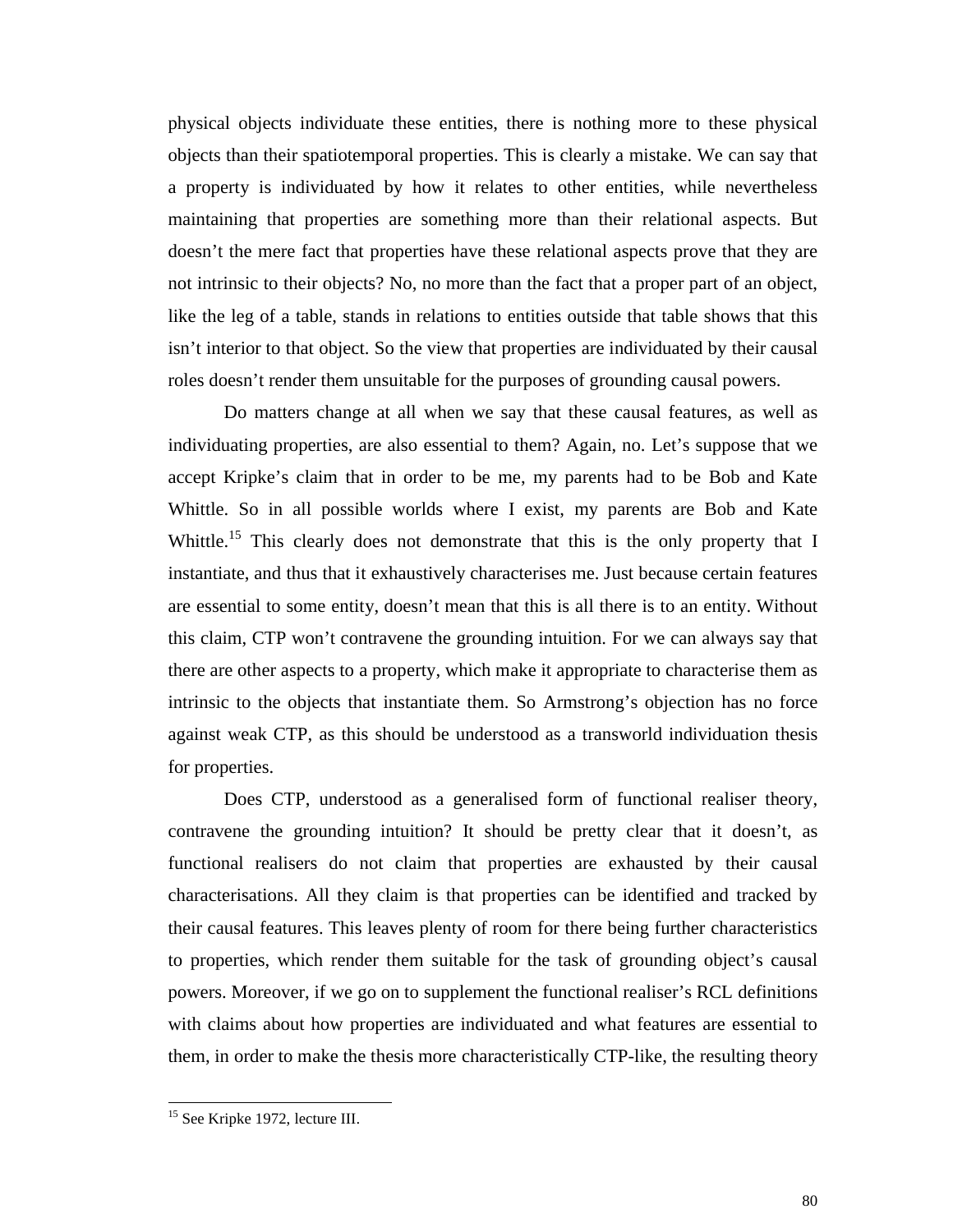will still be immune to Armstrong's grounding objection. For this just makes CTP a transworld individuation thesis. Therefore, for reasons just given, these variations on the generalised functional realiser theory will not jar with the grounding intuition.

What of CTP understood as a generalised form of functional role theory? Does this contravene the grounding intuition? If we ignore, for a moment, doubts about the coherence of this interpretation, then this way of understanding CTP seems a likely target for Armstrong's attack. For functional properties are properties which consist in *other* properties implementing a certain causal role. But if we generalise this account and make all properties functional then, granted we don't postulate an infinite number of properties, there will be no properties left which can realise the causal relations definitive of functional properties.<sup>16</sup> As a result, there will be no properties, intrinsic or otherwise, left to stand in these causal roles. So there will be no properties of the object which could be seen as grounding its causal powers (and functional properties).

The grounding objection raised by Armstrong, therefore, is clearly another statement of the one made earlier against functional role theory. The worry there was that if all properties consist in what other properties do, there will be nothing in the universe which is actually doing the causal work or grounding objects' causal powers. Functional role theory, however, isn't alone in being susceptible to the grounding objection. It also pertains more generally to strong CTP, understood as the view that the causal profile of a property is all there is to that property. Why? If a property just consists of the fact that the object which possesses it will do x in certain circumstances, y in certain other circumstances etc, then properties are rendered, in Armstrong's words, "congealed hypothetical facts or states of affairs" (1997 p.79). We are left with a view like Ryle's. For while we can still claim that an object instantiates a certain property just in case certain counterfactuals are true of it, these won't be intrinsic states of that object which can ground its causal powers.

In light of this and the other objections raised here, it may appear sensible to cut our losses and reject strong CTP of any form. As weak CTP is not affected by these difficulties, some variant of this theory can be embraced instead. This conclusion, however, is not forced upon us, since the reductive two-level criterion

l

 $16$  See §2.5.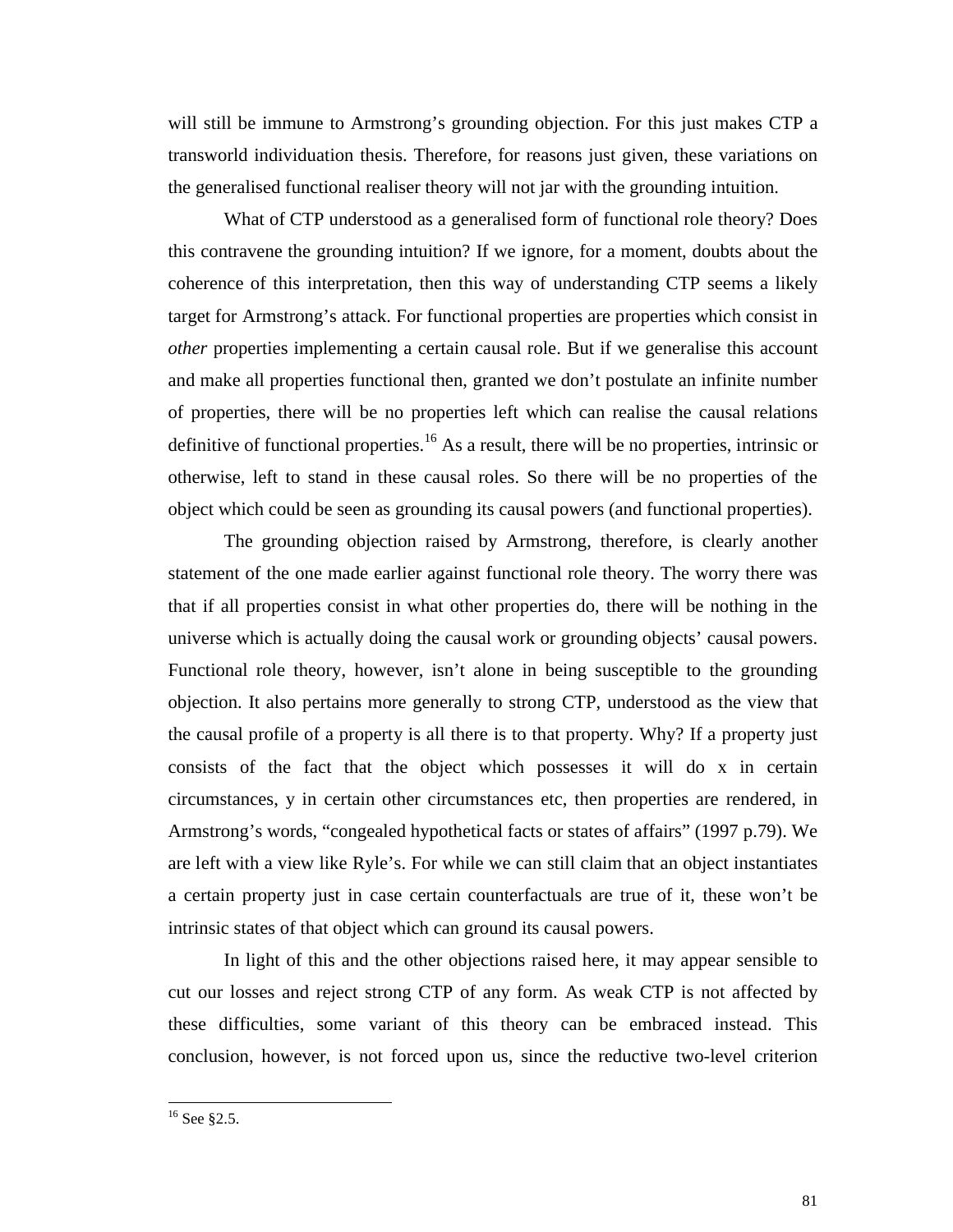outlined earlier is still standing. Moreover, in the next sections, I hope to show that the serious objections which beset other formulations of strong CTP can be overcome. I'll begin by looking at the strategic problem for functional role theory, since this has to be resolved for the analysis to work.

## **3.3 A Solution**

 $\overline{a}$ 

Earlier we saw that if we try to generalise the use of functional role RCL definitions to all properties, then the functional role theorist's strategy cannot be implemented. For in order to preserve what is distinctive about this view, there needs to be a number of properties which aren't analysed via functional role theory. This makes the prospects of a generalised form of functional role theory seem dire. For if we're forced to postulate this domain of non-functional role properties, this means abandoning the idea of extending this theory to all properties.

Is there any other way out? I think that there is, but in order see this solution, it will help to draw our attention to the aforementioned distinction between properties and their instances. It has already been noted that the term 'property' slides between two usages. Sometimes talk of properties refers to universals. These are unifying entities which can be instantiated in different particulars at the same time. It is, for instance, the universal of redness or roundness that makes different particulars alike in certain respects. In other contexts, the term 'property' is used to talk about instantiations of properties or property instances. Used in this way, the term does not refer to a universal which can be instantiated in different particulars at the same time, rather it picks out a single instantiation of that universal. These instances are particulars because they cannot be instantiated in more than one place at the same time. They are thus inextricably tied to the particular that instantiates it – a property instance is *that* cable's weakness or *that* ball's redness.

Regardless of what stance we adopt towards the ontology of properties and their instances, attention needs to be paid to this distinction between two senses of the term 'property', as they name different kinds of entities.<sup>17</sup> Take, for instance, two

 $17$  In what follows, unless otherwise stated, I shall use the term 'universal' or 'property' to refer to the first sense of property and the term 'property instance' or just 'instance' for the second. I do not suppose anything further by these terms. In particular, realism about universals is not implied, nor is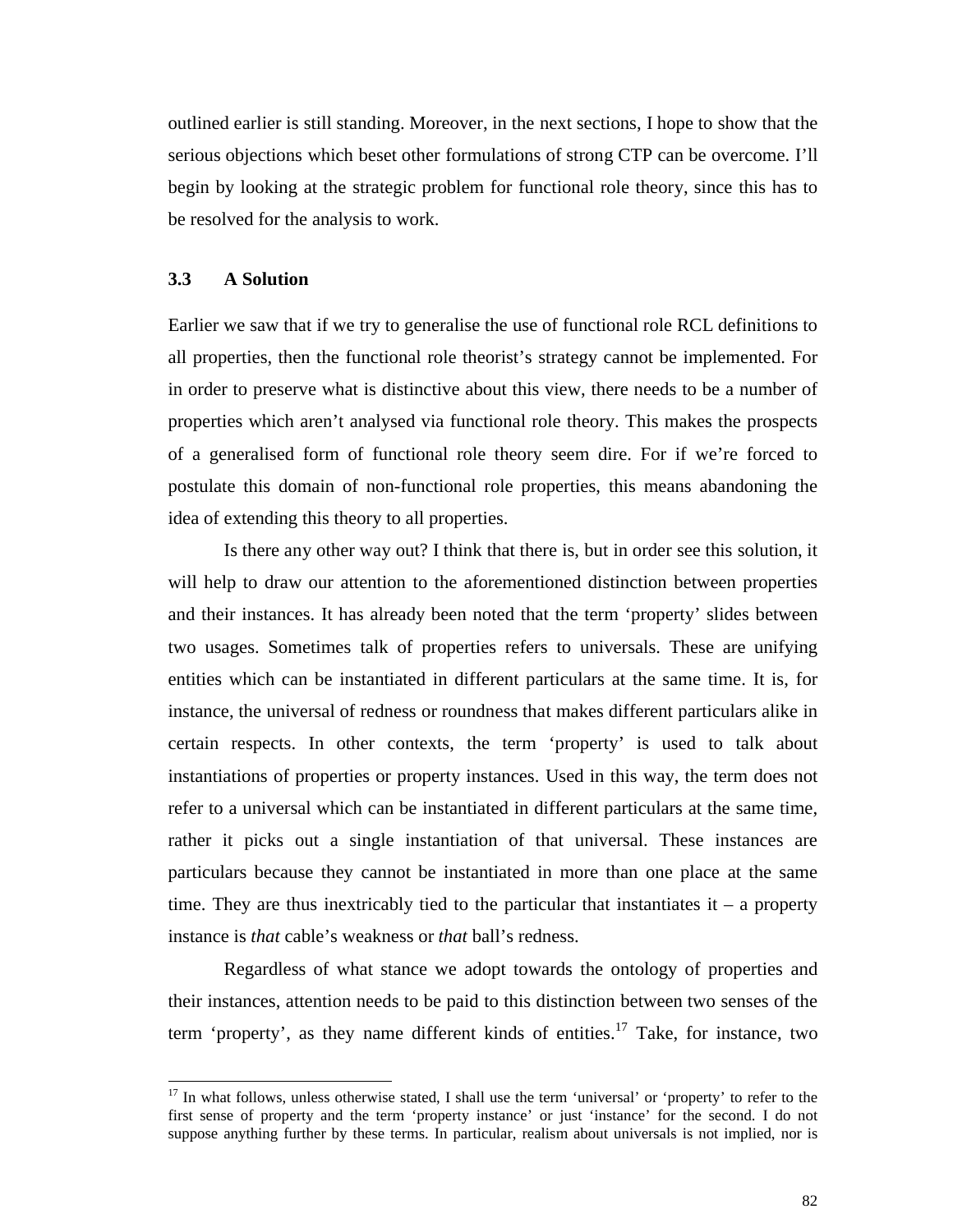chocolate cakes which are both the same shade of brown. These cakes are alike in that they each instantiate the property of being that particular shade of brown, but is the colour of one cake identical to that of the other? If we think of properties in the first way, then the answer is yes, because they both share the same universal (whether universals are understood realistically or are reduced to something else). If, on the other hand, we think of properties in the second way, then the answer is no, because we have two instantiations of the universal of this shade of brown and, hence, two property instances of it.

This distinction between properties and their instances gives us more room to manoeuvre. Earlier we saw that functional role theory demands both realising properties and functional role properties. As these functional properties are logical constructions out of their realisers, these realisers have to be distinct from the functional properties they display. Consequently, once we've extended the functional role analysis to all properties, there is no longer a domain of properties which can act as realisers. Now, however, we can see that this conclusion is too hasty, as it overlooks the distinction between properties and their instances. Once this distinction is noted, a possible solution reveals itself: Properties qua universals can be thought of as functional role properties, while instances of these properties can be the entities which realise these RCL theories.

This proposal looks promising, as we've seen that CTP is a theory about (concrete) properties qua universals. So what matters is whether functional role theory can be generalised to all (concrete) universals. But the suggestion needs spelling out further. For if property instances are made the realisers of RCL roles, there will be many concrete realisations of these theories. If, for instance, *this* knife's sharpness can realise a particular functional role, the sharpness of this other qualitatively indistinguishable knife will also be able to. The multi-realisability of these functional roles threatens the uniqueness required for these implicit RCL definitions to work. But this can be regained by making the same move as functional role theorists in the philosophy of mind. So by taking all the concrete realisations of a particular RCL theory, we can abstract what is common to all of them by considering the equivalence

realism about tropes. Property instances are meant to be neutral between instantiations of universals, tropes, members of sets, etc.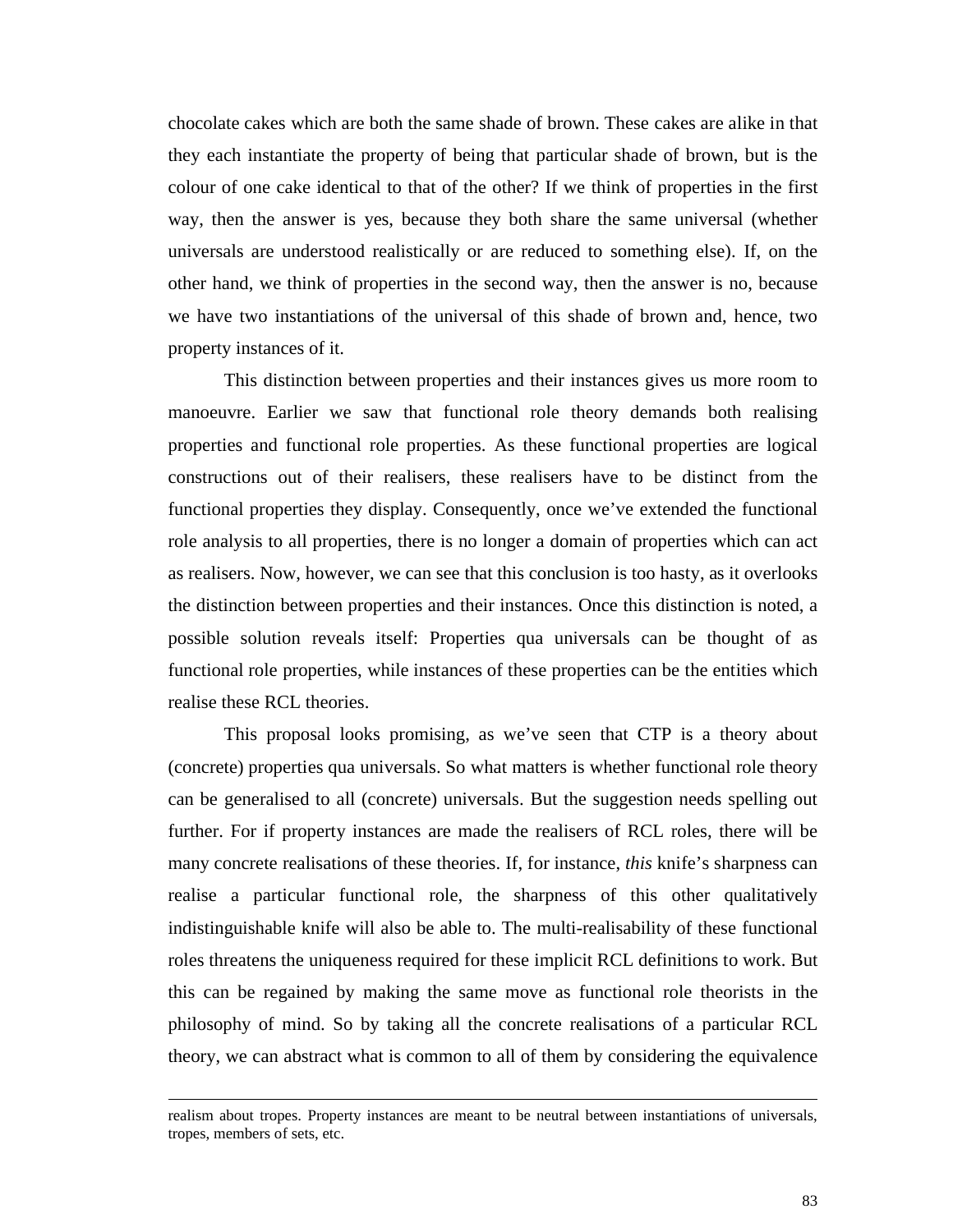class of concrete realisations under the relation, sameness of functional role. These abstracted functional properties can then ensure the uniqueness of the RCL definitions.

If we embrace this account, then property instances are the entities which realise these functional roles, while properties qua universals are identified with abstracted functional entities, whose very essences are specified by these RCL theories. So far so good, but there is still a piece of the solution missing. For something more must be said about the nature of these property instances, in order for the analysis to have the constructive character definitive of functional role theories. Why? If the realisers of the RCL definitions are not distinct from the properties they analyse, functional role theory will collapse into a form of functional realiser theory.<sup>18</sup> It is only when the functional role properties are distinct from their realisers, that it makes sense to suppose that the entities being defined by the RCL definitions are logical constructions out of the realisers of these definitions.

What consequence does this have for a generalised form of this theory? As the realisers of the RCL definitions must be entirely distinct from the entities being defined, this significantly restricts the analysis we can offer of property instances. They cannot, for instance, be analysed as instantiations of universals. For, on this view, property instances are constructed out of complexes of particulars and properties. So it would be circular to then attempt to construct properties out of property instances. Another position which is ruled out is the view that property instances are members of sets of possible particulars. Given this analysis, property instances cannot be thought of as something independent of the sets of possible particulars of which they're part. For this makes property instances far too coarsegrained, as the members of these sets are possible particulars, and possible particulars clearly instantiate numerous properties. In order for these entities to count as property instances and not just particulars, therefore, they have to be thought of as part of a particular set or universal. This leaves us with the same difficulty: If property instances are not entirely distinct from the properties which they are instances of, we cannot construct properties out of them without circularity.

l

 $18$  See §2.4 for an explanation of why this is.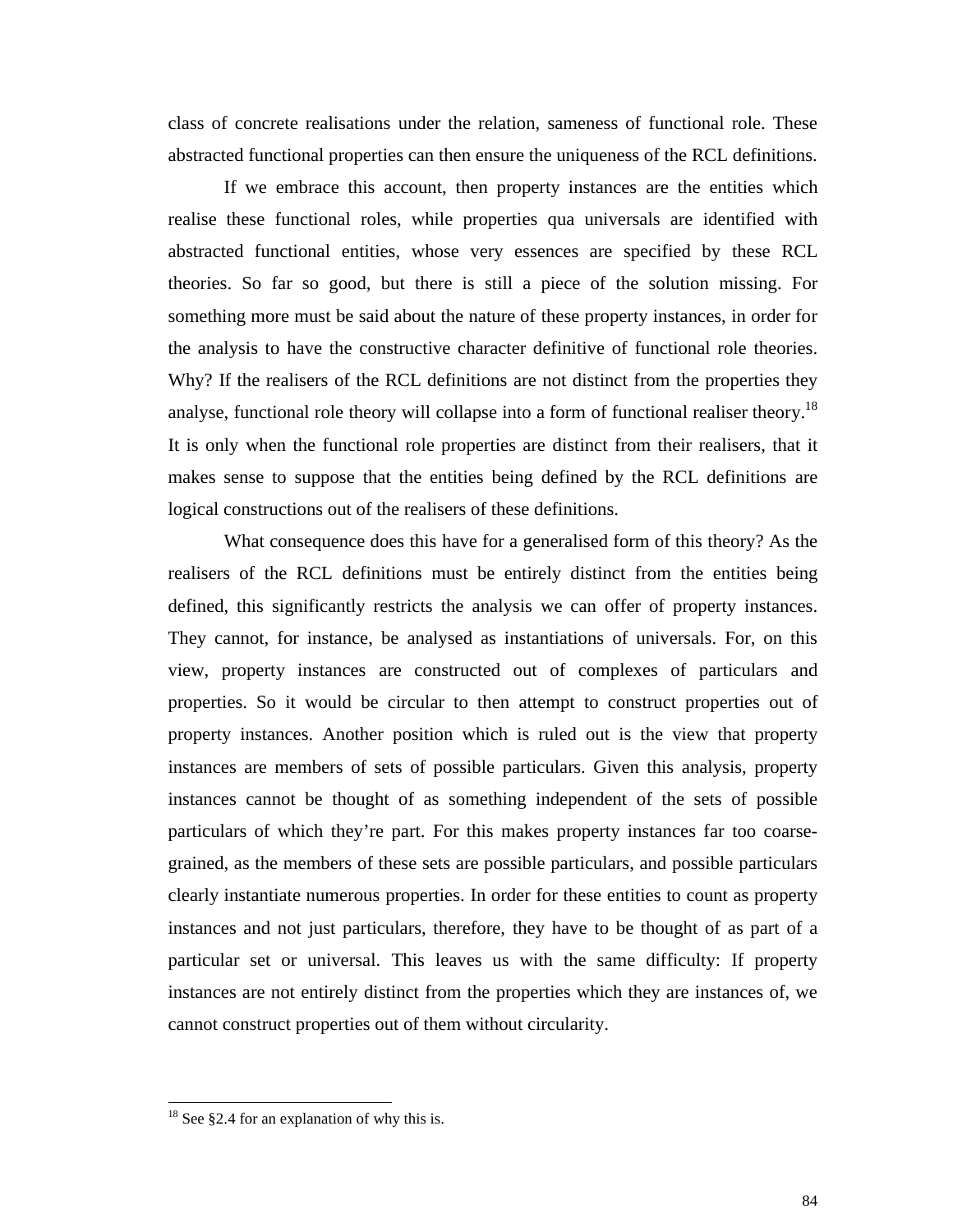In order to avoid this problem, what we require is an account of property instances which views them as self-standing entities, independent of the properties of which they're instances. Does any account fit this criterion? If we think of property instances as sui generis entities, in the way conceived of by trope theorists,  $19$  then property instances are not analysable in terms of anything more basic, like instantiations of universals or members of sets of possible particulars. Property instances or tropes, on this view, are very fine-grained entities, which exist independent of the universals of which they're instances. Indeed, most trope theorists believe that tropes are ontologically more basic than universals, since universals are analysed as sets of tropes. So it looks like these tropes could be the realisers we're looking for.

But doesn't this claim that universals are sets of tropes generate the same difficulty? Since if tropes are parts of universals, the view seems analogous to the claim that property instances are members of sets of possible particulars. These two positions, however, are not alike in the relevant respect. Although tropes can be thought of as parts of universals, they nevertheless exist independent of the universal of which they're part. For tropes are not analysed in terms of these universals, rather the reverse is the case – universals are analysed in terms of tropes. On the sets of possible particulars view, however, property instances do not exist independent of the set of which they're part, since it is being part of a particular set/universal that makes them property instances. So property instances are analysed in terms of universals, rather than vice versa. This is what makes the difference. Unlike property instances qua tropes, property instances qua possible particulars cannot be thought of as independent of the universals or sets of which they're part – hence the problem – these entities are not wholly distinct from the entities which they are supposed to construct.

With an ontology of tropes, however, there is a way of making sense of generalised functional role theory. Tropes are not partly composed of universals, nor are tropes analysed in terms of them. Moreover, CTP theorists do not claim, of these entities, that they are analysed via functional role theory. So tropes can be the entities which realise the functional roles stated in the RCL definitions, and properties can be abstracted from classes of tropes, all of which realise the same functional role.

 $19$  See, for instance, Stout (1921) Williams (1953) and Campbell (1981, 1990).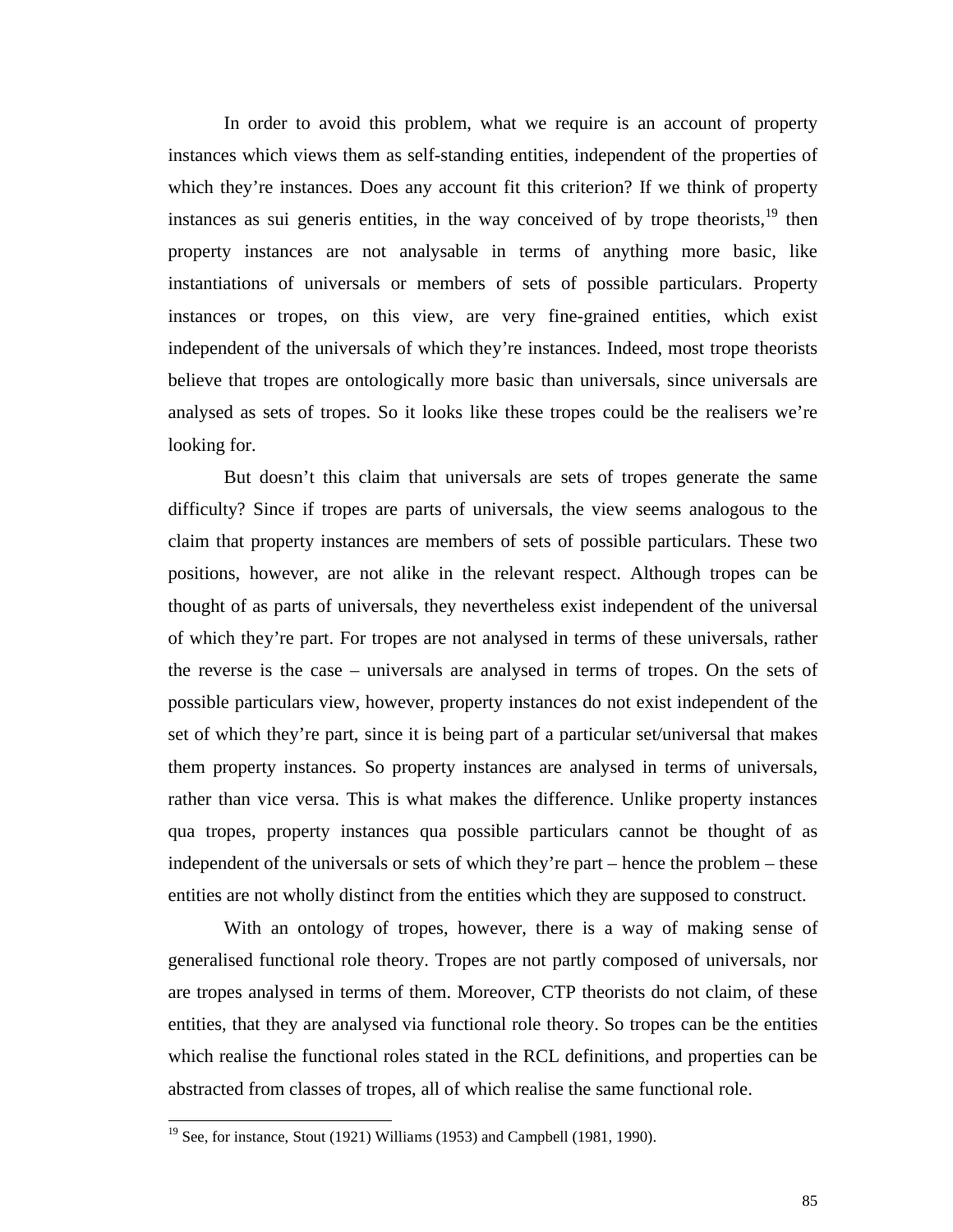If we accept this theory, then universals become logical constructions out of tropes. The universal of F-ness, for instance, is identified with the set of tropes which realise the functional role specified in F-ness' RCL definition. The parallel between this unrestricted form of functionalism and functional role theory within the philosophy of mind should now be clear. In the philosophy of mind, functional role theorists postulate first-order physical properties, which mental properties are taken to be logical constructions of. A mental property, on this view, is instantiated just in case there is some physical property occupying the functional role specified by that mental property's RCL theory. Similarly, here we find that tropes are analogous to the physical properties, as they are not logical constructions out of any other entities. The universals, by contrast, are comparable to the mental properties, as they are logical constructions out of tropes. So the generalised RCL definitions are ontologically creative, like they are in the philosophy of mind, as they pick out new entities (the universals), which are constructed out of the entities that realise these RCL roles (the tropes), but which are nevertheless distinct from them.

We can, then, generalise functional role theory to all properties, if we are prepared to endorse an ontology of tropes. For tropes can be the entities which realise the RCL functional roles – problem solved. The question remains, of course, why anyone would want to endorse such a reading of CTP. I hope that an answer to this will emerge in the course of the discussion. But, as a first shot, we can say this in its favour. First, this reading of CTP offers an ontological analysis of properties, for properties are identified with sets of tropes which meet certain conditions specified in their predicates' RCL definitions. Second, it commits us to this two-level criterion of identity for properties: two tropes are instances of the same property iff they both occupy the functional role specified in that property's RCL definition.<sup>20</sup> Third, we are given a novel account of how tropes are sorted into genuine kinds. Although everything is similar to everything else in indefinitely many ways, we can distinguish between genuine and non-genuine similarity via the tropes of objects. Those tropes which stand in the causal relations definitive of a property form a set, which grounds genuine resemblances between objects. Finally, in the next section, I hope to show that

 $20$  See §1.5 and §2.3.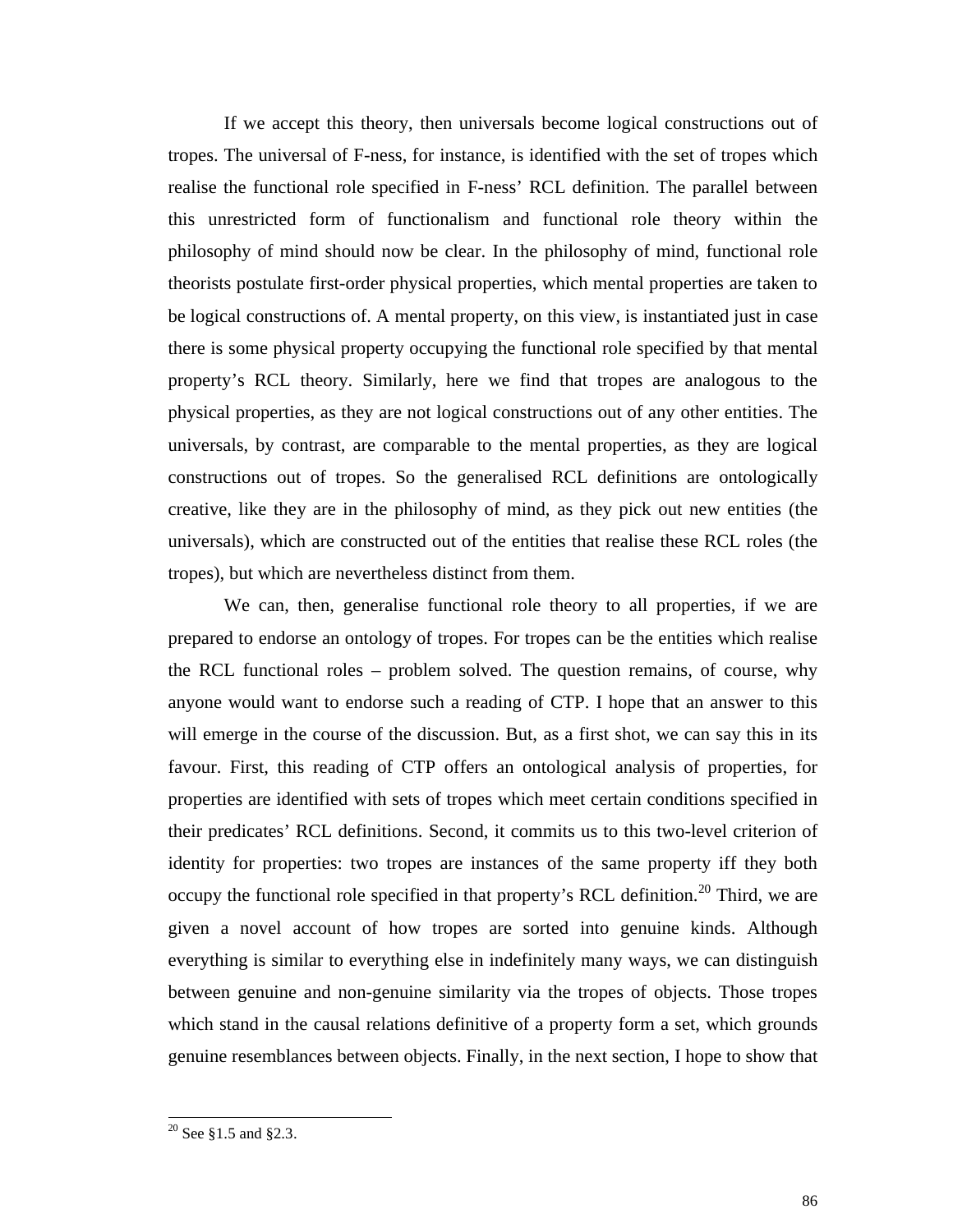this account isn't subject to any of the metaphysical or grounding worries previously outlined.

# **3.4 More Solutions**

With the distinction between universals and property instances in view, I think that the other problems which strong CTP appears vulnerable to can be overcome. Let's begin by considering the metaphysical worry generated by the claim that properties are "functional all the way down". Such a thesis appears to require an infinite number of properties to realise the functional roles outlined in these RCL definitions. But an ontology of tropes relieves us of this commitment. For functional role theory doesn't claim, of these entities, that they consist in other entities realising a certain causal role. This is only said of properties qua universals. So tropes can be the entities which stand in the causal relations definitive of a particular universal.

In order to avoid this particular problem, however, an ontology of tropes isn't strictly required. We can make do with less than this, since property instances, no matter how they are analysed, would do the job as well. This is an academic point really, since in the previous section we saw that generalised functional role theory requires tropes for the functional role strategy to work. But it is perhaps worth noting that property instances, no matter their stripe, would suffice here. For so long as there is some entity which can stand in the causal roles specified in the RCL definitions, there will be something which can do the causal work in our metaphysical picture. It doesn't matter if the entity standing in that role isn't entirely distinct from the functional universal since, granted it is not identical with that universal, it can satisfy the condition of being the entity which realises the causal roles definitive of a functional universal. So there is no need to postulate an infinite number of functional universals.

This distinction between universals and property instances also gives CTP theorists the resources to deal with the grounding objection. Earlier we saw that the notion of intrinsicality, which captures the intuition that the causal powers of objects depend solely upon the nature of those objects, leads us to the idea of an intrinsic or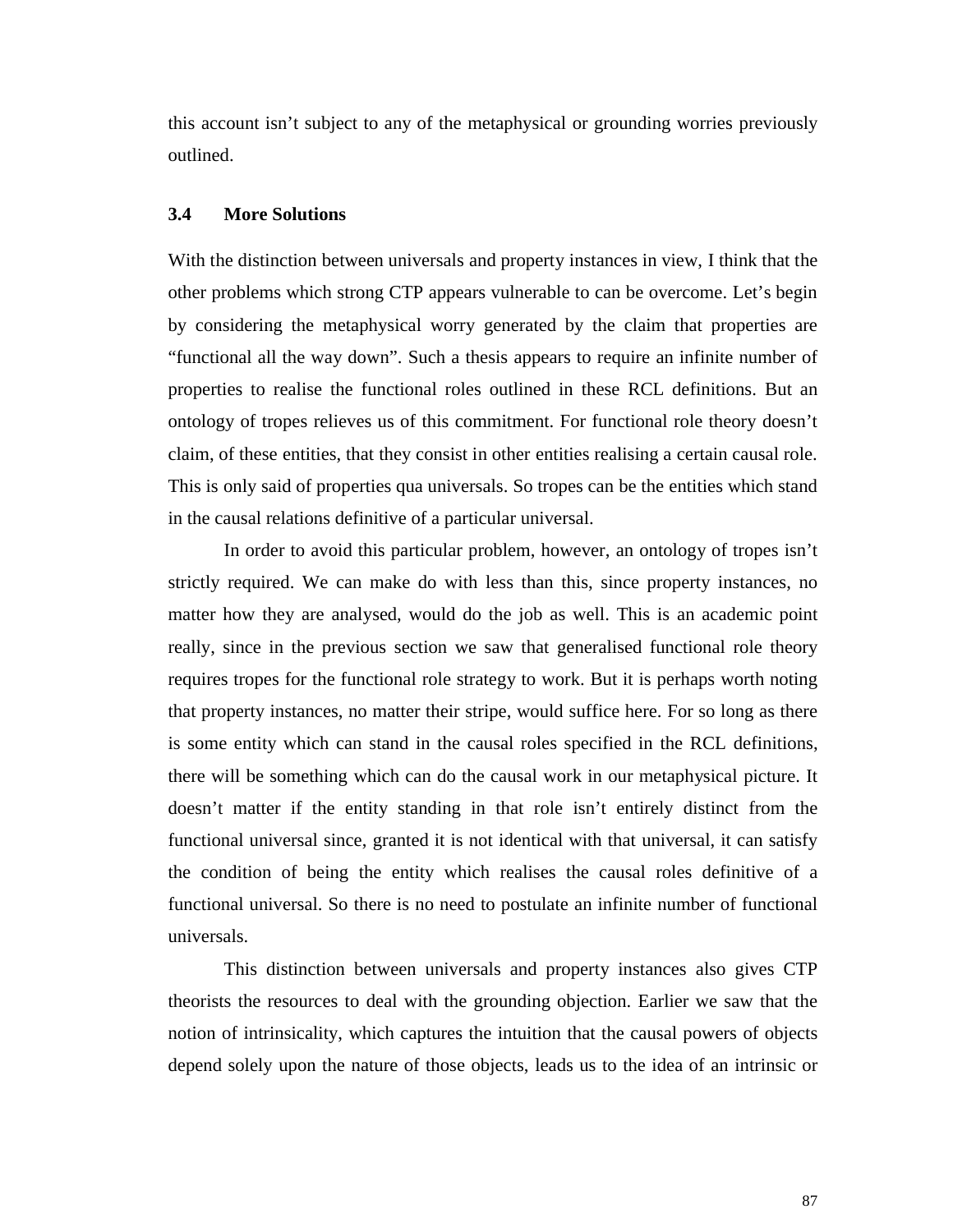interior property *instance*. 21 For an intrinsic property instance is one which is wholly internal to its object, but a property qua universal exists (or could exist) at different places simultaneously in the universe. So we shouldn't say that it is the *universal* of being twenty stone which grounds this object's causal power to crush fragile things, as this universal is present in all sorts of different objects and so it is not intrinsic (in the sense we're interested in) to any particular one. What we should say instead is that it is an *instance* of this universal which is intrinsic to that object, and hence grounds its ability to crush fragile things. The grounding intuition should thus be rewritten as follows:

*The causal powers or dispositions of an object are grounded in or determined by the intrinsic property instances of that particular.* 

This puts a slightly different slant on matters, since strong CTP and the functional role reading of CTP is a theory about properties *qua universals*. It states that the nature of a property or universal is exhausted by its causal characterisation, it is just the property of having some other entity which satisfies such-and-such a causal role. All that is said about property instances is what it is to be an instance of the property F-ness, rather than the property G-ness or H-ness. But this provides us with information about how we should individuate properties, not their instances.

Again we find, then, that by disambiguating between properties and their instances, CTP theorists can respond to the grounding objection. Strong CTP and functional role theory claim that universals are exhausted by their causal powers/causal role characterisations, but the same is not said of property instances. We are thus free to adopt another account of them. The grounding intuition, on the other hand, properly understood, says that it is the property *instances* of an object which ground or determine its causal powers. The fact that properties qua universals are not the sort of entities which can play this grounding role, therefore, is not a problem. So long as strong CTP and functional role theory do not exclude an analysis of property instances which can ground causal powers, they need not be at odds with the grounding intuition.

 $^{21}$  See §3.1.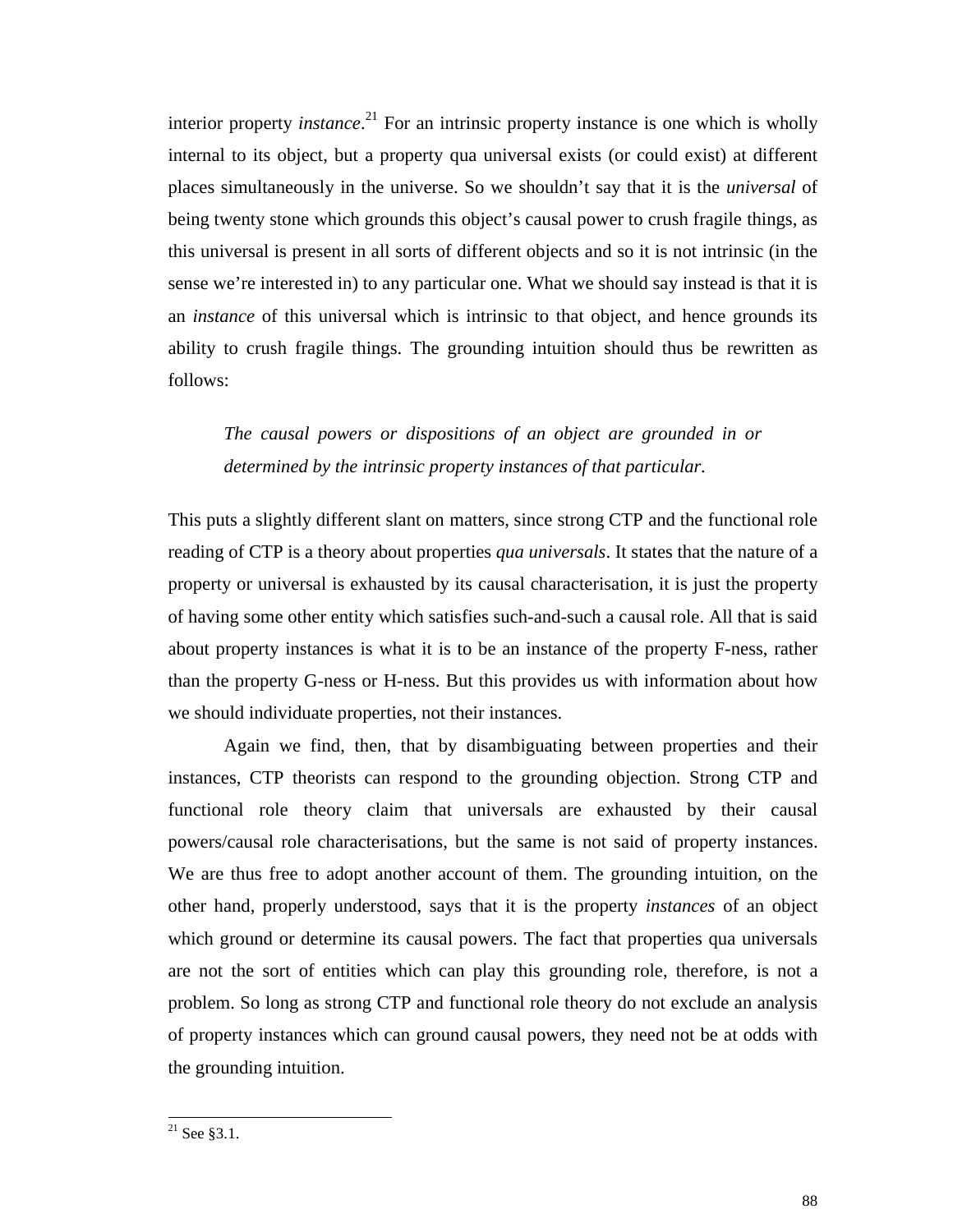Property instances, therefore, do offer a way out of the grounding objection. But is any particular analysis of property instances required? I think that more needs to be said about the nature of these property instances, in order to show that they are able to ground causal powers in a way which accords with the grounding intuition. If we hold a Platonist view of universals, for instance, and think that property instances are instantiations of these universals, it is somewhat strained to say that property instances are intrinsic to their objects, in the way suggested here, since they partly consist of an entity which is not present in space and time.<sup>22</sup> Tropes, however, are not the only kind of property instances which would be suitable for this role of grounding an object's causal powers. A theory of universals and their instances like Armstrong's would also suffice. For on this view, universals are thought of as spatiotemporal entities. So an instance of a universal will be internal or interior to the object which instantiates it.

Adopting functional role theory or strong CTP, therefore, does not commit us to a counter-intuitive view of causal powers. For the analysis of causal powers suggested earlier, namely that causal powers are constituted out of the intrinsic property instances of objects, is consistent with strong CTP, functional role theory and the grounding intuition. Instead of having bare potentialities, in the way that Armstrong suggests, CTP theorists can maintain that these powers/potentialities are grounded in the intrinsic property instances of objects. These property instances are what justify our continued ascription of powers to objects when they are not being manifested, and so are responsible for the truth of the causal counterfactuals we ascribe to objects. On the view being proposed here then, if two objects differ in causal powers, and so in what counterfactuals we can ascribe to these objects, then their intrinsic property instances will also differ. Consequently, causal counterfactual truths will supervene upon what properties there are at a world and the way those properties are arranged, in accordance with Lewis's truthmaking principle.

So the functional role reading of CTP is not hopeless after all. For all the objections which were levelled against this account can be overcome. The problem for strong CTP has also been resolved, but because of the unclarity which surrounds the claim that properties are exhausted by their causal roles or properties are causal

 $22$  The same also seems true of property instances viewed as members of sets of possible particulars. But I'll say more about this in chapter five.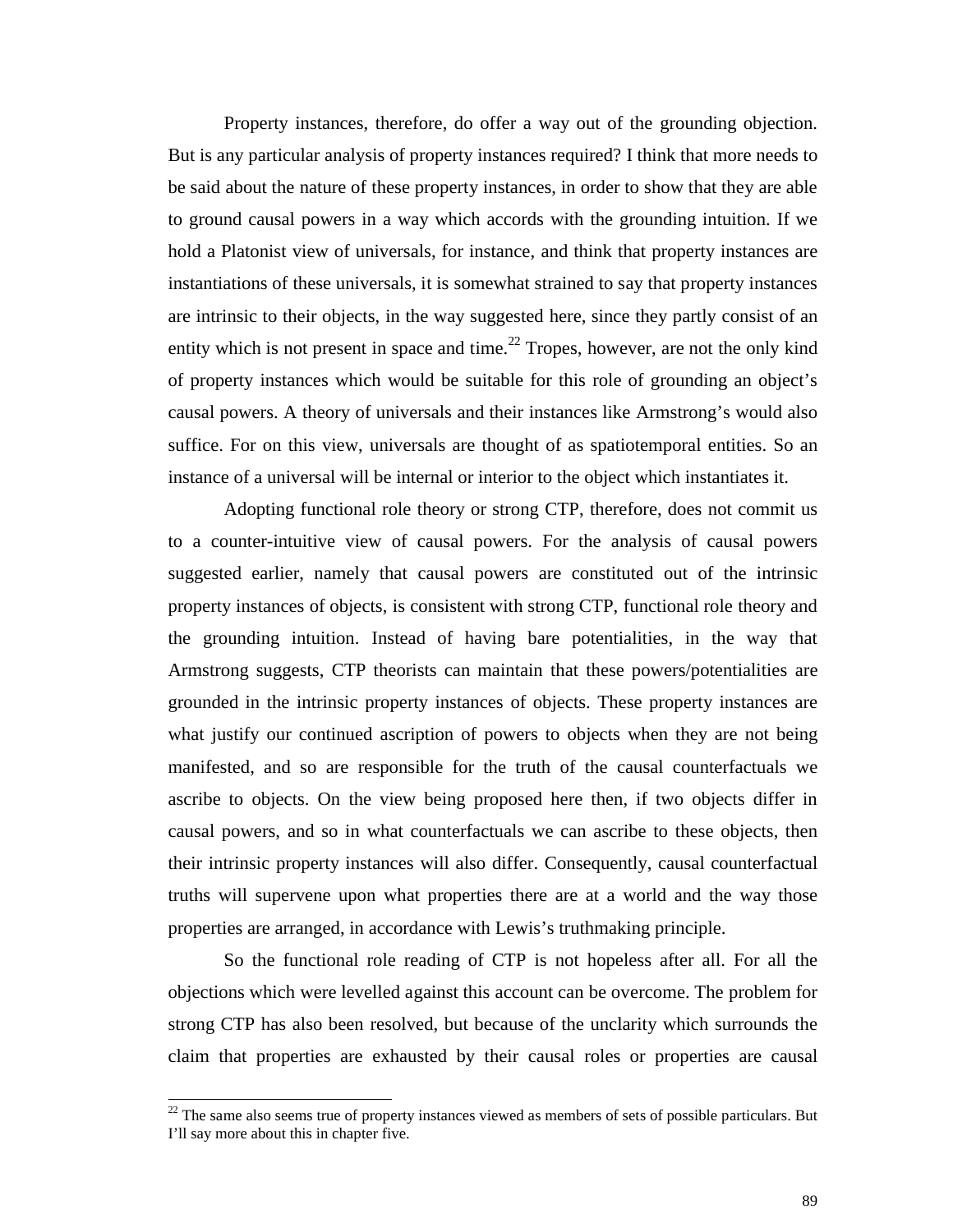powers, more needs to be said about the content of this thesis. From the preceding discussion, however, these central strains of CTP can be identified:

**Strong CTP:** Functional role reading - This combines the reductionist two-level criterion of identity for properties with the RCL technique. So properties are nothing over and above equivalence classes of tropes under the relation, *sameness of functional role*.

**Weak CTP:** Supplemented functional realiser reading **–** This combines the nonreductionist two-level criterion of identity with the RCL technique. So there is a necessary correlation between the identity of a property and its instances under the relation, *sameness of functional role*.

Henceforth, unless otherwise stated, weak CTP and strong CTP will refer to the theses stated here. There will be a bias towards strong CTP in the discussion, however, because I think that functional role theory offers a more ambitious and informative analysis than the other readings looked at. Moreover, it provides a context in which to understand the theory, while resulting in commitments which are central to CTP.

What's next? My aim is to investigate CTP further. It is clear that CTP implies much for an account of causation, as it does for an account of properties. Here, for instance, I've tried to show that CTP is not committed to a counter-intuitive analysis of causal powers. In what follows, I shall continue looking at CTP's ramifications for a theory of causation. My hope is to show that these ramifications are both defensible and plausible, thus adding weight to CTP.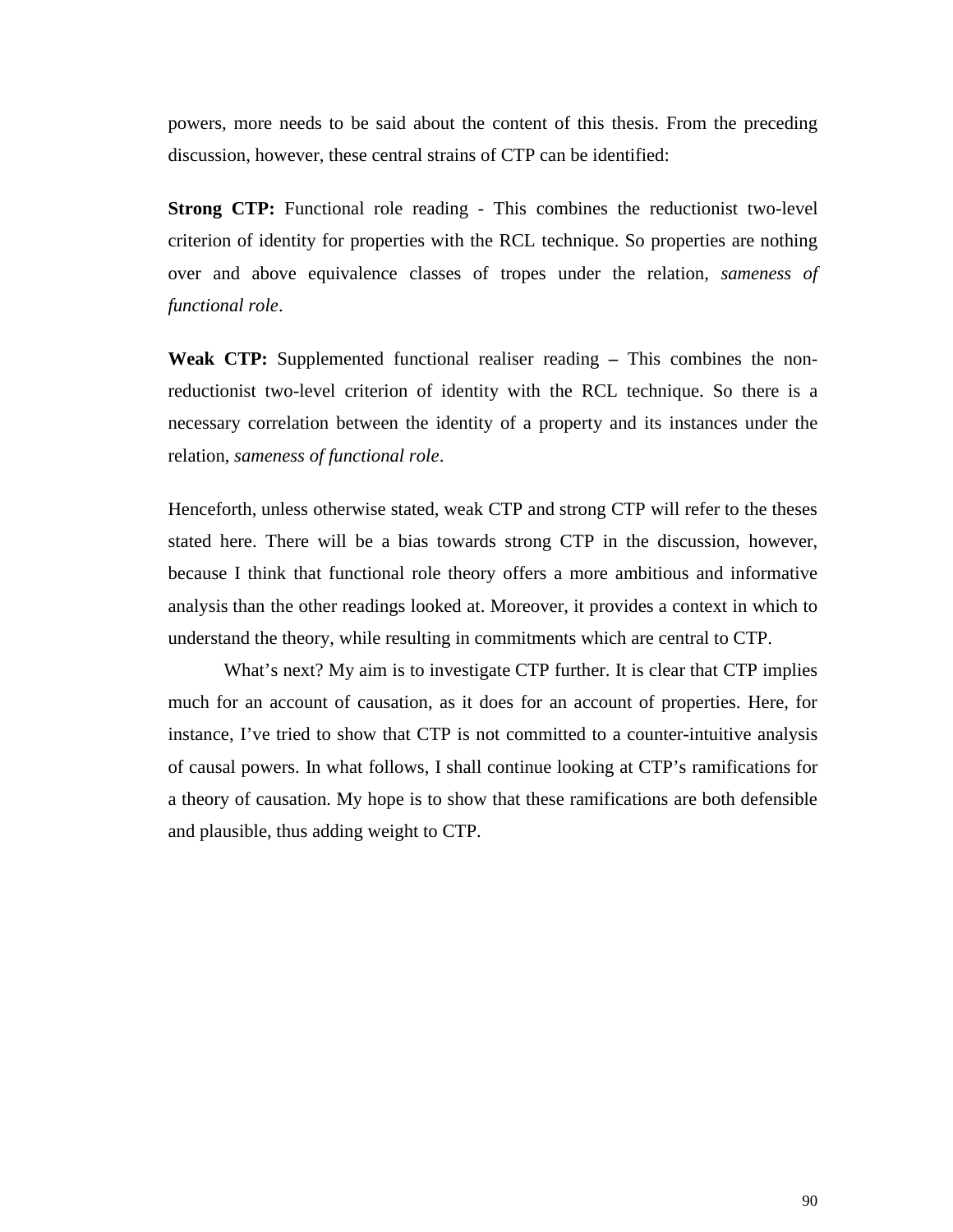# 4. The Relata of Causation

Fire…does not warm, because it is a body, but because it is hot; nor does one body put forward another body because it is a body, but because it moved into the place of that other body. The cause, therefore, of all effects consists in certain accidents both in agents and in the patients…CAUSE simply, or an entire cause, is the aggregate of all the accidents both of the agents how many soever they be, and of the patient, put together. $<sup>1</sup>$ </sup>

In this chapter, I shall defend the claim that property instances are the fundamental causes and effects.<sup>2</sup> They are the entities which the relation of causation relates. But before I do this, I first want to explain why I think it is important to support this claim here. This, I hope, will also serve to clarify the thesis being proposed.

### **4.1 CTP's Causes and Effects**

 $\overline{a}$ 

A defence of a causal ontology of property instances finds its way into the discussion here because of its links with CTP. According to CTP, an object's causal powers are bestowed upon it by its property instances. Put another way, we can say that the range of possible causal interactions an object can stand in is determined by its property instances. This means that objects are causes *in virtue of* their property instances, as their ability to function as causes is bestowed upon them by their property instances. So they should be treated as non-fundamental causal relata.

Why should events be viewed as non-fundamental causal relata?<sup>3</sup> There isn't a direct link from CTP to this view, but commitments implicit in CTP do lead us most of the way there. Nearly all the events which are causal relata involve objects.<sup>4</sup> Now,

<sup>1</sup> Hobbes (1839, p.121-122). Clatterbaugh (1999) notes that during the causation debate in modern philosophy, the scholastic's claim that causes and effects are substances, was gradually replaced with the view that causes and effects are accidents or properties of substances.

 $2^2$  By property instances here, I do not mean to presuppose any particular ontological analysis of them. So in order to defend strong CTP, we would need to go further and argue that property instances qua tropes are the causal relata. This task, however, shall be postponed until chapter five.

 $3 \text{ Unless those events are Kim's exemplifications of properties at times } (1973, 1976)$ , for then it looks like they are just property instances. Matters are complicated by the fact that there are different theories of events, but I am talking broadly here. The suggestion is that events are non-fundamental causal relata whether you endorse the Aristotelian view of events as changes in objects, the Quine-Lewis view of events as regions of space-time, or the Davidsonian view of events as concrete, basic particulars.

<sup>&</sup>lt;sup>4</sup> Some philosophers have argued that events must always involve objects, as they are changes in the properties of objects (see, for instance, Lombard 1986 and Lowe 2002). I see no reason to exclude the possibility of subjectless events, however, and so the argument above will not encompass them. But in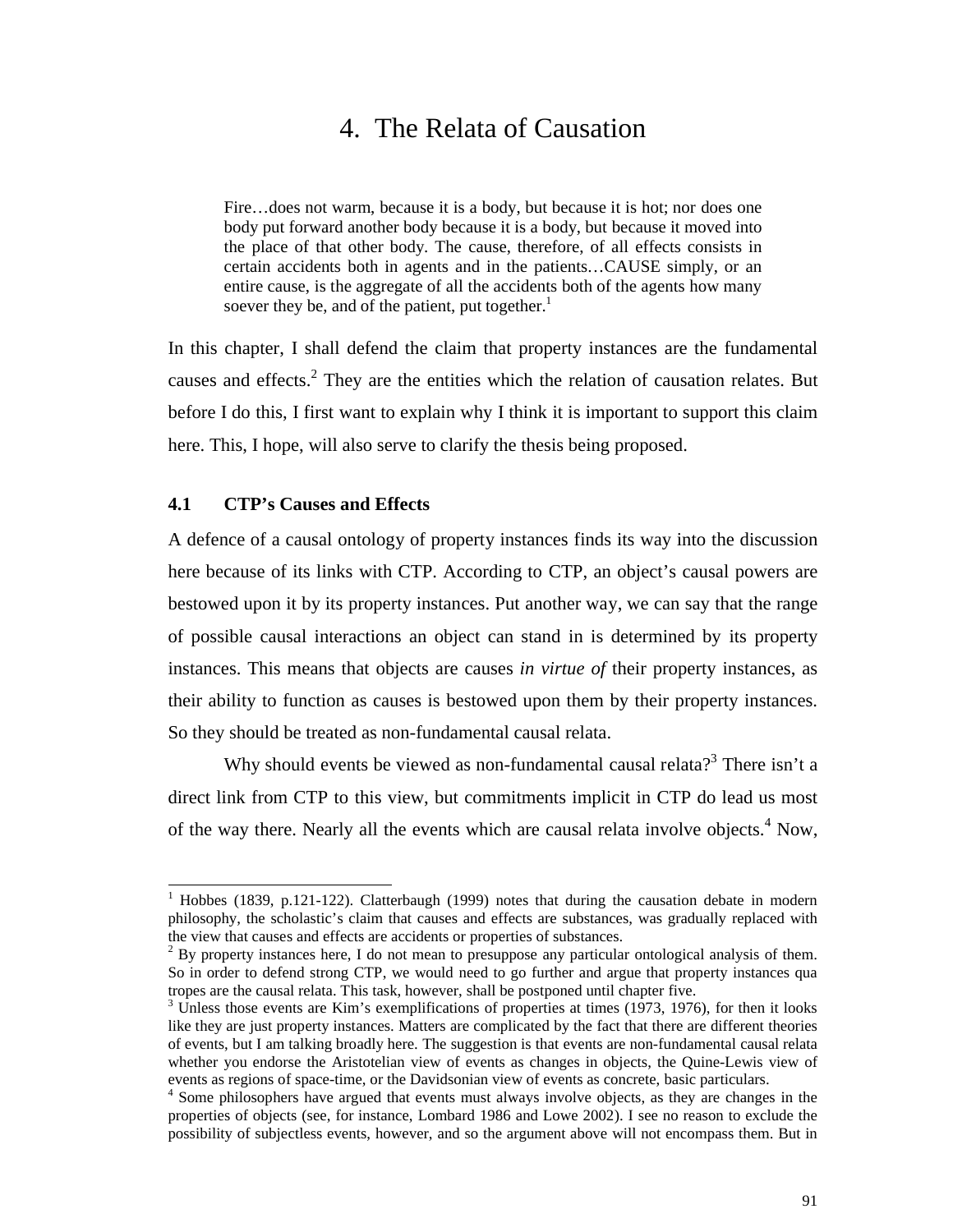according to CTP, the way an object can behave is determined by the properties it instantiates, for these are what determine the object's range of possible causal interactions. Take, for instance, the event of dropping the sugar-cube in water. CTP claims that the properties of the sugar-cube determine its range of possible interactions, so they are what make it true that if this sugar-cube is dropped in water, it will interact with the water and dissolve. The event's efficacy in bringing about the dissolving of the sugar-cube is thus dependent upon the property instances of the object it involves.<sup>5</sup> For even given the event of dropping the sugar-cube in water, the sugar-cube would not have dissolved if it had instantiated different properties (properties that couldn't ground the sugar-cube's solubility).

This isn't the whole story of course, as which of an object's possible causal interactions are actualised depends upon what happens in the world extraneous to that object. Events are frequently cited as 'the cause' because they are usually complex entities, which encompass changing relations between objects and changing conditions in their environments. But, still, there's reason to think that an event's efficacy depends upon the persistent and changing properties and relations of the objects and environments they involve, plus those properties which we ascribe to the event rather than to any subjects of those events.<sup>6</sup> At any rate, such a position is strongly suggested by CTP, because CTP claims that property instances are the locus of causal activity, at least when it comes to causation involving objects. So as most events concern objects, whose behaviour is determined by their property instances, there is reason to think that events too are causes and effects in virtue of their (and their subjects) property instances.

the interests of simplicity, it seems sensible to treat subjectless events in the same way as other events if possible.<br>
<sup>5</sup> For me.

For more on this notion of involvement, see Lowe (2002). It is not difficult to understand what is intuitively meant by it, however. We can say that in the marriage of Joel and Ann, for instance, both subjects, Joel and Ann, were involved in this event.

<sup>&</sup>lt;sup>6</sup> We need to distinguish between the properties of events and those properties of entities involved in events. In 'the door's slamming *violently*', for instance, the property *violently* is not being ascribed to the door, rather it is characterising the way in which the event occurs. In the case of subjectless events, such as *the thunderstorm*, causal efficacy can be attributed to the persistent and changing properties of spatiotemporal regions.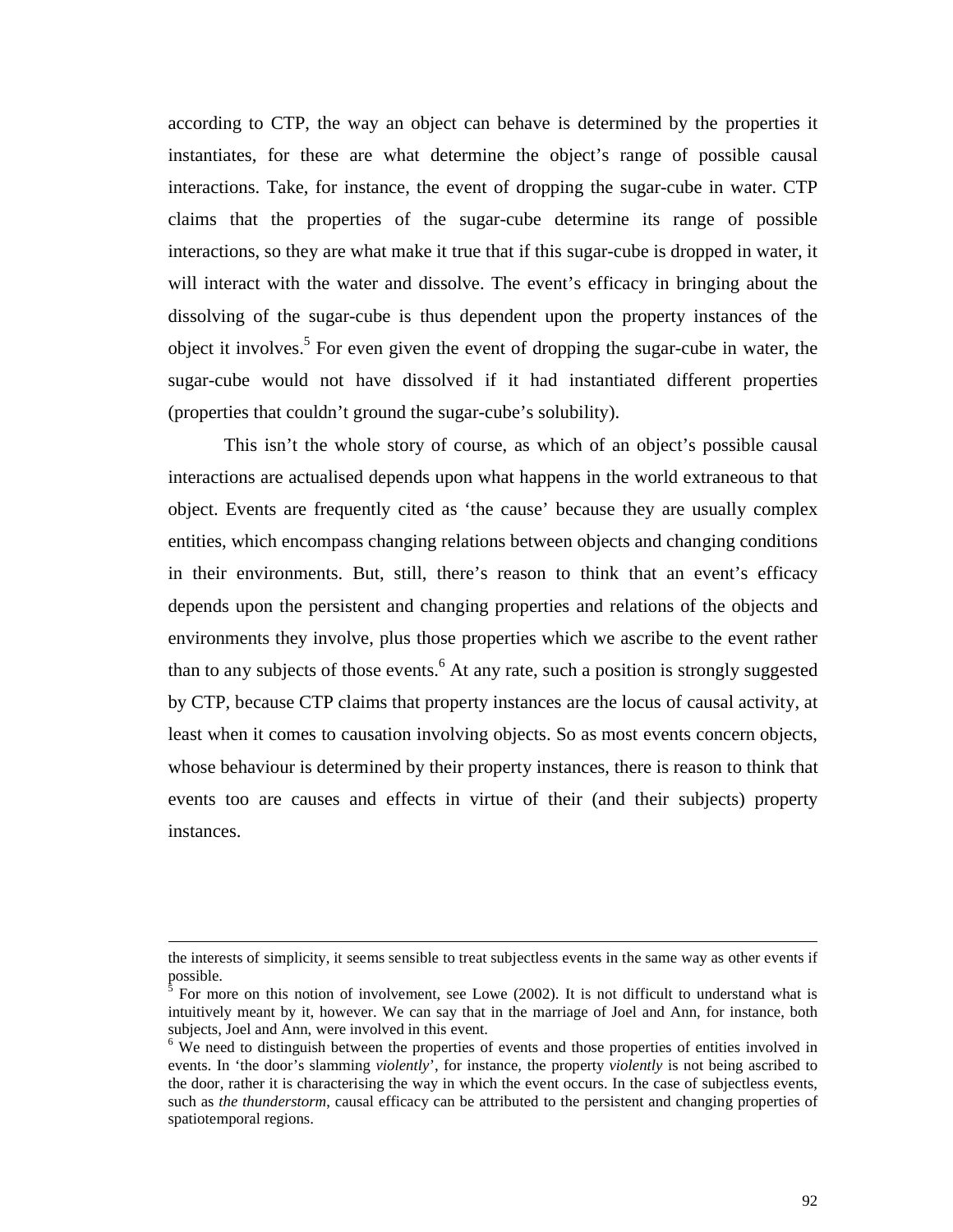What does it mean, however, to say that objects and events are causes and effects *in virtue* of their property instances? There seem to be two possible ways of spelling out this thesis further:

- (A) The fact that  $e_1$  causes  $e_2$  supervenes upon  $e_1$  and  $e_2$ 's property instances.
- (B) The fact that  $e_1$  causes  $e_2$  supervenes upon the causal relations taking place between the property instances of  $e_1$  and  $e_2$ .

Now I take it that, given what has been said, CTP is at least committed to (A). CTP claims that property instances determine an object's range of possible causal interactions, so if an object's causal powers change, that object's property instances must also change. Moreover, due to the nature of events and their connection to objects, we are lead to the view that an event's causal efficacy depends upon its (and its subjects) property instances. Therefore, as supervenience is at least symptomatic of a dependence relation, we should claim that there could be no change in the fact that  $e_1$ caused  $e_2$ , without some change in the property instances of  $e_1$  and/or  $e_2$ . But there could be a change in the property instances of  $e_1$  and/or  $e_2$ , without this changing the fact that  $e_1$  caused  $e_2$ .

Thesis (B), however, is stronger than (A). For we might think that although event causation supervenes upon the property instances of events, nevertheless, property instances are not themselves causes and effects. So we cannot say that the fact that  $e_1$  causes  $e_2$  supervenes upon the property instance causation occurring between the property instances of  $e_1$  and  $e_2$ . It is the stronger thesis (B) that I intend to defend, however. For earlier I claimed that property instances are the (fundamental) causes and effects, and only supervenience thesis (B), not (A), states that property instances are causes and effects. CTP is not obviously committed to this stronger thesis, as it states that the property instances of objects and events bestow the causal power or efficacy onto these objects and events. So it looks like CTP theorist could endorse (A) but not (B).

There is, however, an extremely close link between (A) and (B). If we think that property instances are the fundamental causes and effects, we have an explanation of why (A) holds, since (B) implies (A). There couldn't be a change in the property instance causation occurring between  $e_1$  and  $e_2$ , without some change in the property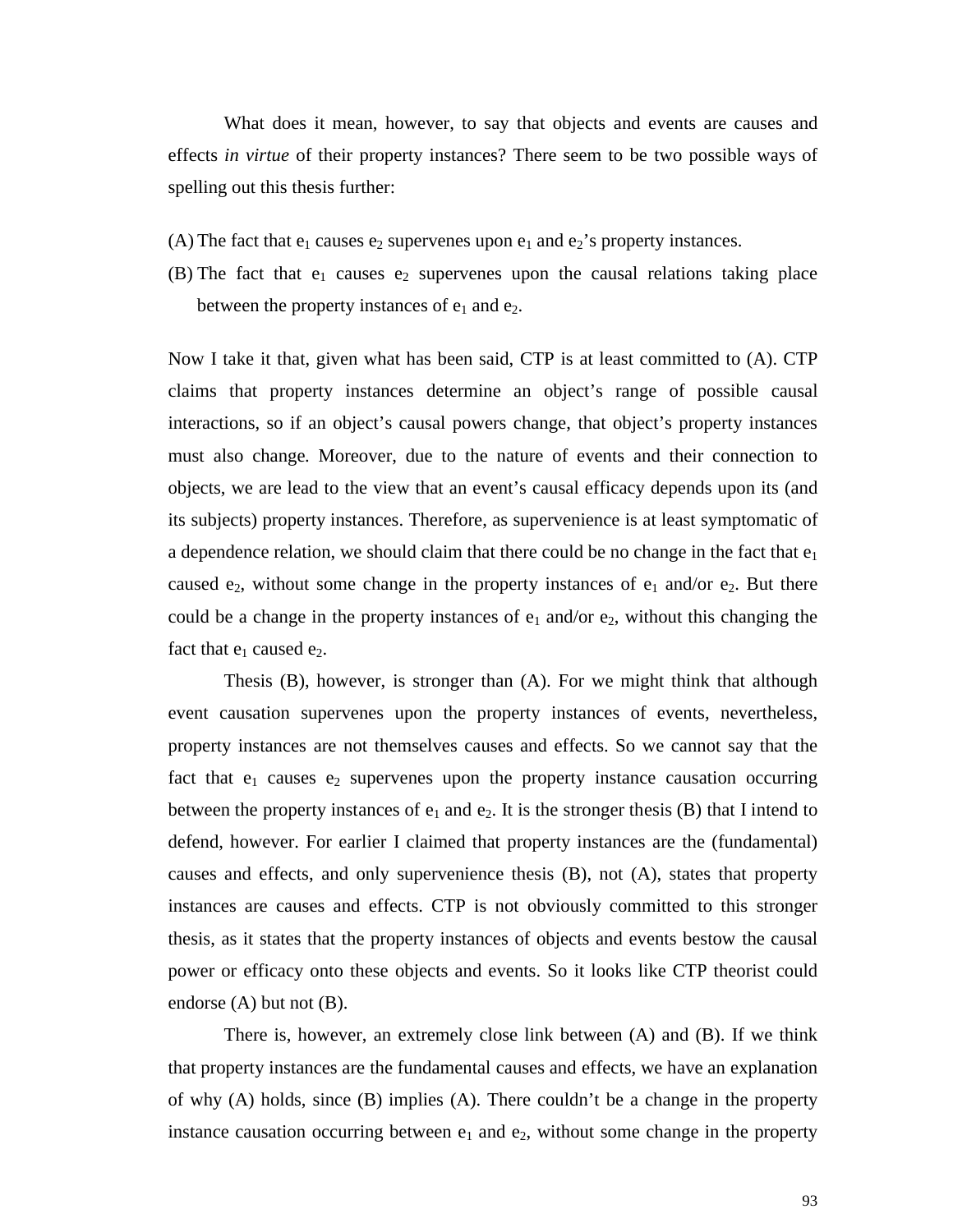instances of  $e_1$  and  $e_2$ . But there could be a change in the property instance causation occurring between  $e_1$  and  $e_2$  without this altering the fact that  $e_1$  caused  $e_2$ . So there is no reason to suppose that a change in the property instances of  $e_1$  and  $e_2$  need change the fact that  $e_1$  caused  $e_2$ . If, on the other hand, we deny (B), it's not clear why anyone would accept that causation between objects and events supervenes upon the property instances of those relata. For if property instances are not themselves causally efficacious entities which can stand in the relation of cause and effect, it is unclear what could account for the fact that property instances have such a special position in the causal relation.

Even more importantly, however, I think that the stronger thesis (B) is implied by a generalised form of either supplemented functional realiser theory or functional role theory. For then we get the following two-level criterion of identity: two property instances/tropes are instantiations of the same property P iff they both realise the causal role specified by P's RCL definition. Implicit in this, is the claim that property instances can be causes, as they have to implement certain nexuses of causal relations. Facts about event and object causation can thus be viewed as supervening upon the causal relations between complex aggregates of particulars' property instances, as Hobbes suggests. So whilst I accept that it may be possible to develop a version of CTP which only endorses (A), as we have developed it, CTP is committed to (B). Moreover, (B) is a satisfying development of (A), as it provides us with a rationale for accepting it.

According to the thesis being proposed here, then, property instances are the fundamental causal relata - they are the entities which are doing the causal work. Although there is causation between other types of entities, namely the more coarsegrained objects and events, their ability to function as causes and effects is bestowed upon them by their property instances. What this means, is spelt out further by supervenience thesis (B). To illustrate (B), consider the causal statement 'dropping the sugar-cube in water caused it to dissolve'. The event of dropping the sugar-cube in water is a cause, but it so in virtue of its property instances. This means that there could only be a change in the fact that dropping this sugar-cube in water caused it to dissolve, if there had been some change in the underlying property instance causation. For instance, we can suppose that if the water had instantiated the property of being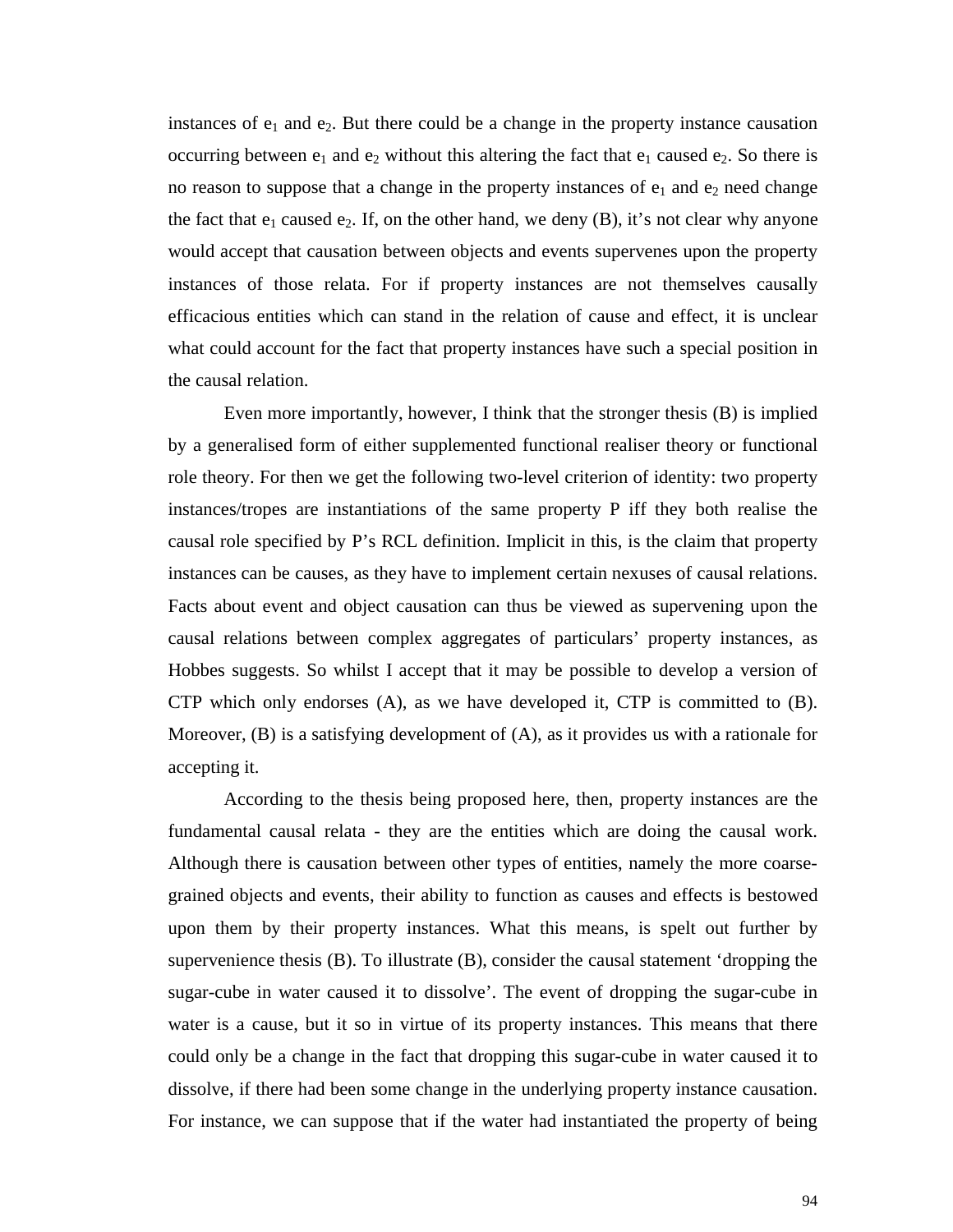saturated, the sugar-cube wouldn't have dissolved, since the property instance causation occurring between the water and the sugar-cube would have been different. However, a change in the underlying property instance causation needn't have made a difference to the fact that dropping this sugar-cube in water caused it to dissolve. If the sugar-cube had been placed in slightly hotter water, for instance, the dissolving might have happened quicker, but this wouldn't alter the fact that dropping the sugar-cube in water caused it to dissolve.

### **4.2 Davidson's Rival Ontology**

 $\overline{a}$ 

The view that property instances are the (fundamental) relata of causation, obviously lays heavy emphasis on the role played by properties in causation. This emphasis is found in most other accounts of the causal relata.<sup>7</sup> But there is an alternative viewpoint, put forward by Davidson, which doesn't allow that properties have any place in the causal ontology. So in this section, I shall try to motivate the claim that properties should be part of our causal ontology.

Davidson argues that events are the sole relata of causation. These events are sui generis occurrences or happenings, such as *Joel and Ann's wedding*, *the explosion*, *World War Two* etc. Like objects, events are concrete particulars. The event of Joel and Ann's wedding, for instance, has an unrepeatable location in space-time. Another feature shared by events and objects is that they are both multi-faceted or multipropertied entities. They have, what Steward calls, "a secret life" (1997, p.35), as they can be redescribed in many different ways. 'Joel's and Ann's wedding', for instance, can be redescribed as 'Joel's coming to be a husband', or 'the wedding of Bob and Kate's daughter', and so on. The description of an event may be partial or unhelpful, but this doesn't matter so long as it serves to latch onto the right event.

Despite these similarities between objects and events, Davidson is keen to maintain the distinction between the two. He writes, "One is an object which remains the same object through changes, the other a change in an object or objects" (1985, p.176). Intuitively, events do not persist through time, like objects do. One way of capturing this difference is by saying that events (unless instantaneous) are not wholly

<sup>&</sup>lt;sup>7</sup> See, for instance, Armstrong (1997), Kim (1976), Mellor (1995) and Menzies (1989). Even Lewis (1986b) allows that we need to appeal to properties in order to specify the essences of events (see §5.7).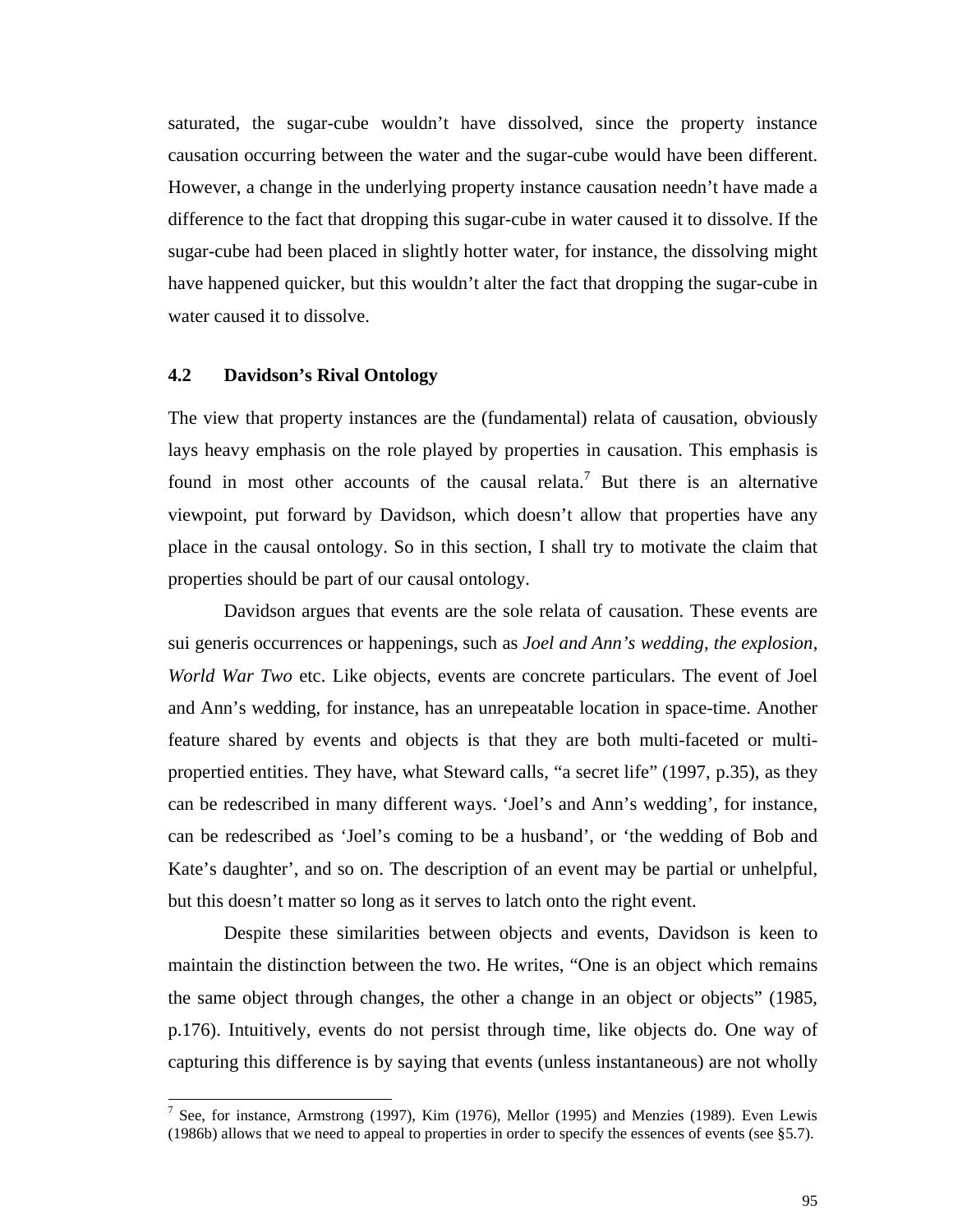present at any one time. Rather they are spread out over time, like a carpet is spread out over different spatial points.<sup>8</sup> On Davidson's view, then, it is only these sui generis events that can be causes and effects. Objects and, in particular, properties or property instances cannot stand in this relation. This makes Davidson's causal ontology coarsegrained, as his causes and effects can remain the same despite numerous changes to their properties.

Why does Davidson want to say that causal statements, such as 'the bridge's weakness caused its collapse', or 'Bill's anger caused Jessica's fear, or 'the brightness of the light caused the picture to fade', do not report causal relations between property instances? Although Davidson generally avoids denying the existence of anything, he frequently says that we don't need to posit such entities as properties or property instances to explain anything. $9$  Events and objects are all that are required to make sense of what we say and hold to be true. Now, clearly, every CTP theorist is going to have to oppose this kind of nominalism. But I will not engage with this position here, since my intention is to try to say why CTP is a good theory, *given* that the need for properties has been granted. What I do want to argue, however, is that if we endorse an ontology which includes property instances, then we have good reason to claim that they can partake in causal interactions. For their fine-grainedness enables us to distinguish between good and bad causal explanations. In what follows, I shall begin by outlining a well-known argument against Davidson's view. In the course of examining Davidson's response to this argument, I hope to show why accepting a causal ontology of property instances provides a better account of the distinction between good and bad causal explanations.

The charge against Davidson's view is basically this: his causal relata are not fine-grained enough to capture the subtleties involved in questions concerning what causes what. For there are occasions where we want to say that some particular aspect of the event, not just the event per se, was the cause of the effect in question. In order to make this objection more concrete consider this (we'll suppose true) causal

l

 $8$  If you hold a perdurantist view of objects rather than an endurantist view, then objects won't persist through time in the way suggested above (see Lewis 1986a for a characterisation of these positions). But we can still say that our intuitive conception of an object, as opposed to an event, is of something that endures through change. So this characterisation still helps us to see the kind of entities Davidson has in mind when he talks of events.

<sup>&</sup>lt;sup>9</sup> See, for instance, Davidson 1977.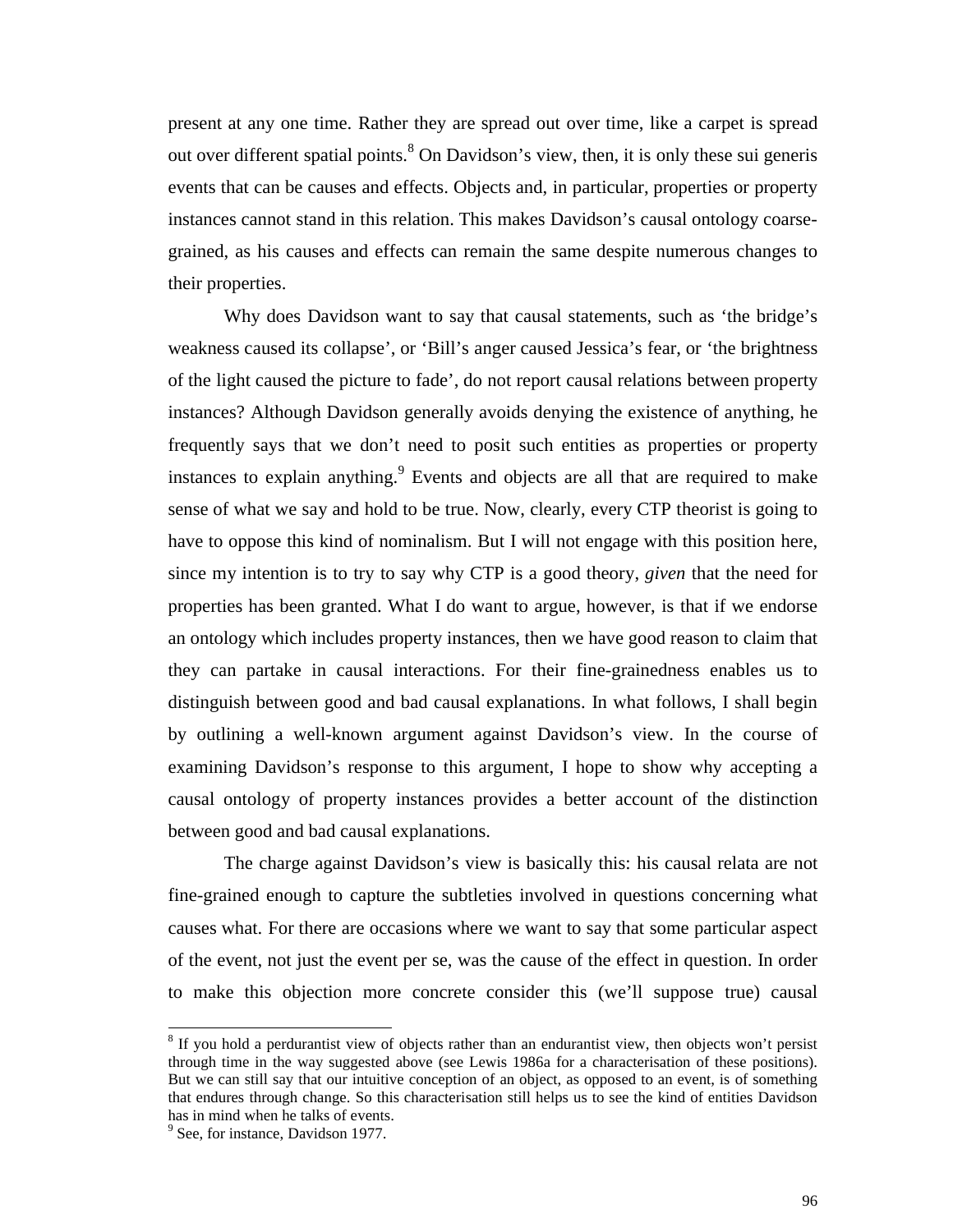statement, 'Don's gripping *lightly* caused his fall'. If we think that this causal statement picks out a causal relation between two concrete events, it doesn't matter how we describe them so long as the same events are picked out. So we can assume that 'Don's gripping', although only a partial description of the cause, refers to the same event as 'Don's gripping lightly'. Now, as Davidson thinks we can substitute coreferring event descriptions without this affecting the truth-value of a causal statement,<sup>10</sup> we should be able to substitute the event description, 'Don's gripping lightly', for the other, 'Don's gripping', without this affecting the truth-value of the resulting causal statement. So the causal statement 'Don's gripping caused his fall' should come out true. The problem should now be evident. It seems reasonable to maintain that the causal statement 'Don's gripping caused his fall' is false, despite the fact that 'Don's gripping lightly caused his fall' is true.

Davidson, of course, disagrees. He argues that we should accept that 'Don's gripping caused his fall' is a true causal statement. Any appearances to the contrary can be explained away by distinguishing between true causal statements and causal explanations. Commenting on a different case, he writes,

'The cause of this match's lighting is that it was struck. – Yes, but that was only part of the cause; it had to be a dry match, there had to be adequate oxygen in the atmosphere, it had to be struck hard enough, etc.' We ought now to appreciate that the 'Yes, but' comment does not have the force we thought. It cannot be that the striking of this match was only part of the cause, for this match was in fact dry, in adequate oxygen, and the striking was hard enough. What is partial in the sentence, 'The cause of this match's lighting is that it was struck' is the *description* of the cause; as we add to the description of the cause, we may approach the point where we can deduce, from the description and laws, that an effect of the kind described would follow (1967b, p.155-6).

Davidson's point here, is that if the striking of the match in actual fact took place in the right conditions (namely, in the presence of oxygen, when it was dry etc.), we can say that this event of striking was the complete cause of this match lighting. What leads us to talk of it being a mere 'part' of the cause, is considering what conditions generally have to pertain in order for the match to light on striking. But while all this information would provide us with a fuller causal explanation of the effect, these fuller

 $10$  See Davidson 1967b. The claim that "events can be expressed...by an ordinary two-place predicate in an ordinary, extensional first order language" (p.161) is central to Davidson's position.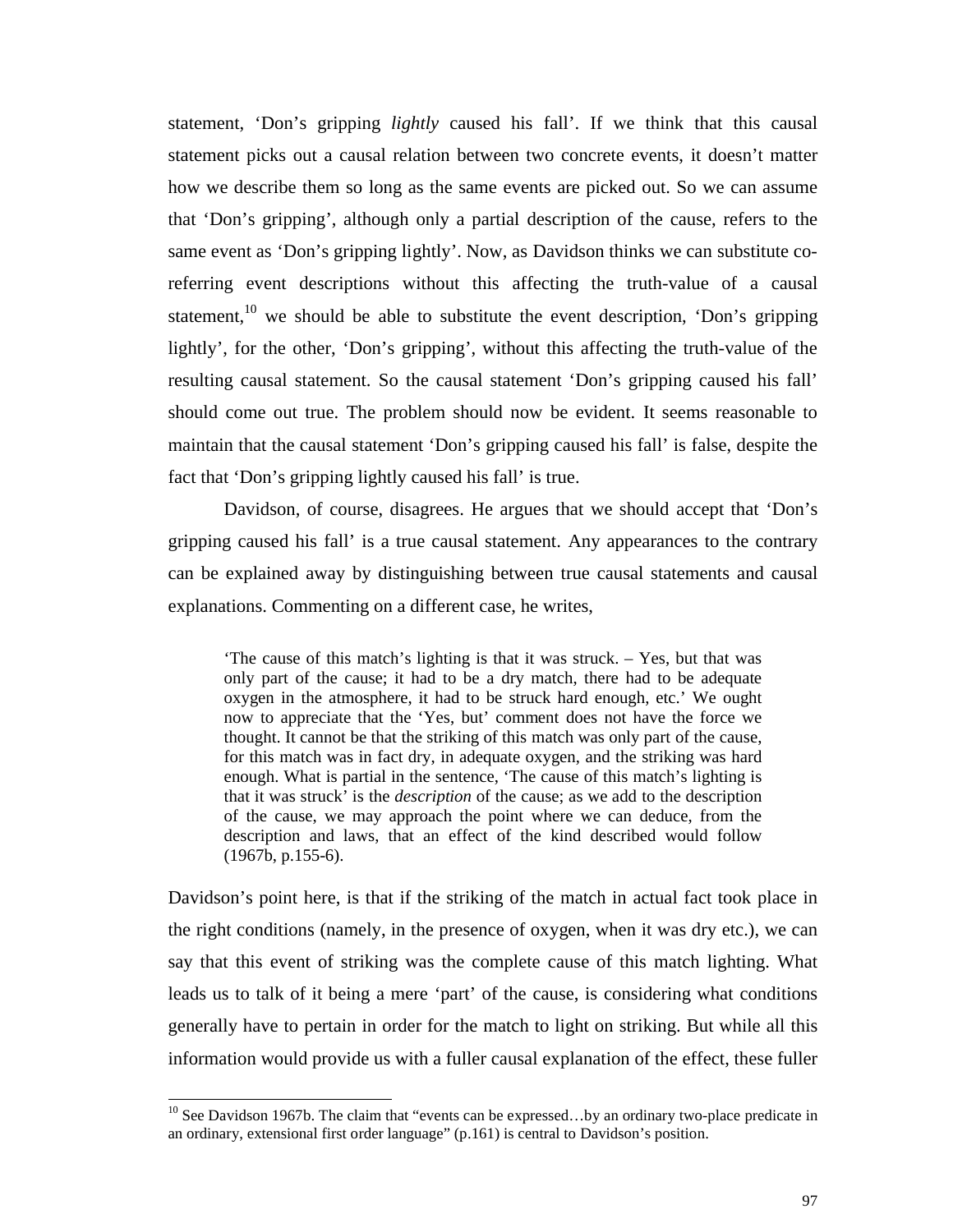descriptions of the event do not add anything to the cause, as the cause is just that concrete happening – in all its complicated detail.

If we apply this response to the Don's gripping case, we see that things don't look that bad for Davidson. 'Don's gripping' is, in actual fact, 'Don's gripping lightly'. Although it's true that our description of the event doesn't mention the fact that it is a *light* gripping, and so this description does not count as a good explanation of the effect, nevertheless, the event the description picks out *is* a light gripping. Therefore, we still succeed in latching on to the right cause by employing the event description 'Don's gripping'. To think that we need our event description to mention the fact that it is a *light* gripping is, according to Davidson, to make a simple error. It is to suppose that "every deletion from the description of an event represents something deleted from the event described" (1969, p.157). Once we have realised that the cause-event doesn't alter just because our ways of describing it do, we will no longer be tempted to insist that it is 'Don's light gripping' not just 'Don's gripping' that is the cause, because both descriptions are referring to the same thing.

A number of philosophers have tried to undermine Davidson's account by simply dismissing his proposed distinction between causation and causal explanation. Mellor, for instance, writes,

Davidson needs more than a distinction between causation and causal explanation: he needs a dichotomy…in the sense in which a cause might be an explanation, explanations must be facts, not particulars; and so must what they explain. But this entails that if all causes had to be particulars, none could ever explain its effects – or anything else – because explanations, being facts, could not be causes. Similarly, if all effects had to be particulars, they could never be explained, by causes or by anything else, because only facts can be explained (1995, p.131).

This certainly seems a surprising and implausible result. Does Davidson's distinction between cause and causal explanation really lead to such a conclusion? No, as Mellor's claim that only facts can explain and be explained is highly questionable. 'Because', as Mellor rightly points out, is a sentential connective and so requires true sentences on each of its sides. So if we think that sentences stand for facts, as many do, then 'because' explanations cite facts rather than particulars. Even if we are prepared to grant this, however (which of course Davidson wouldn't, as he does not think that there are such things as facts to which sentences refer) we're still a far cry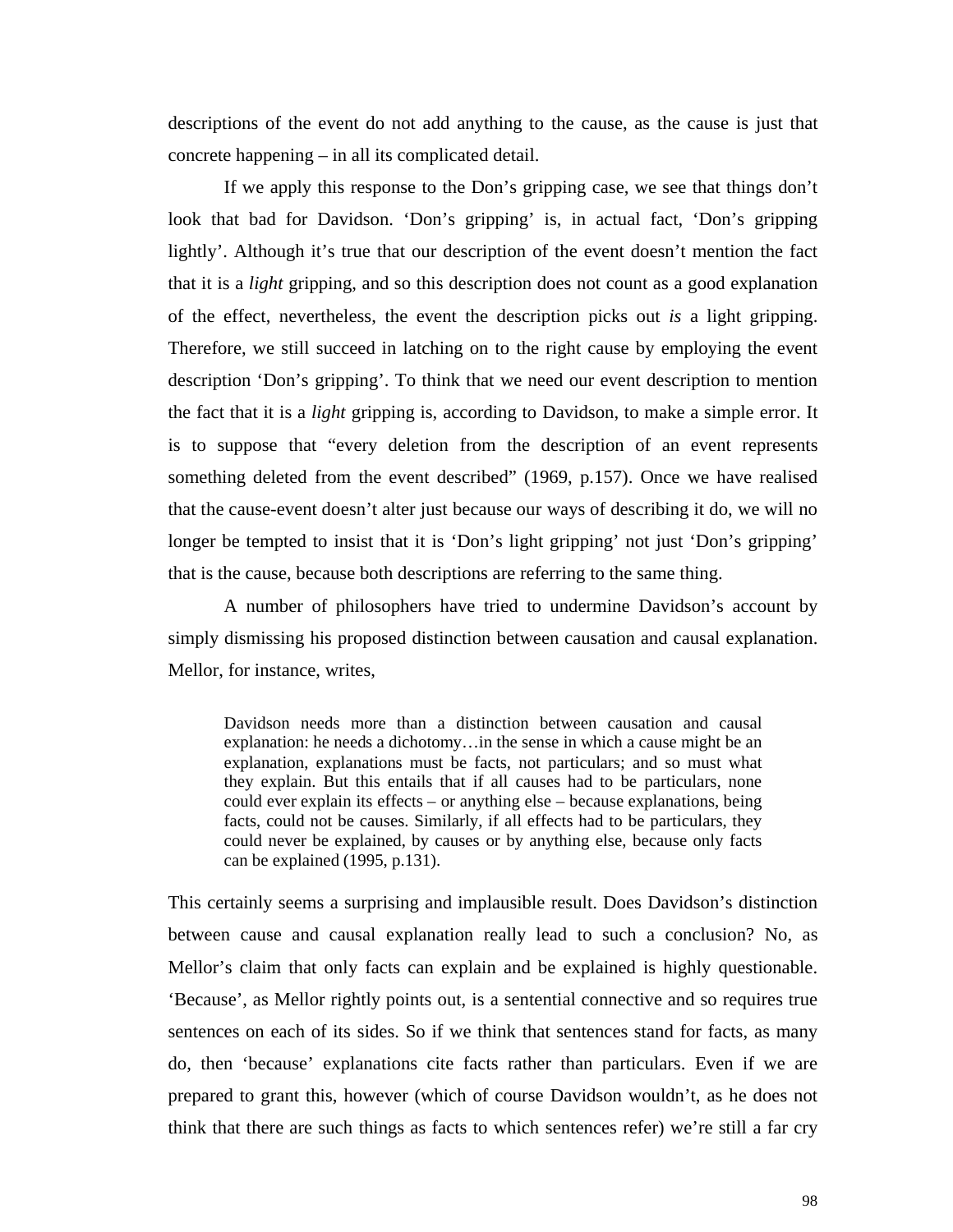from the claim that facts are the *only* thing that can stand in the explanatory relation. Take, for instance, the connective '…explains…'. In English, this is not a sentential connective, so it can link terms which, plausibly, stand for things other than facts. Statements such as 'the explosion explains the mess', or 'the cold in winter explains the hedgehog's hibernation', have terms which are standardly taken to refer to events and properties. So there's no reason to deny that entities other than facts can explain.

I don't think that we will be able to undermine Davidson's position by simply dismissing his proposed distinction between causation and causal explanation. Although Davidson does talk about distinguishing causal statements from causal explanations, it would be extremely uncharitable to interpret him as saying that true causal statements reporting causal relations between events aren't causal explanations – of course they are. The claim is only that *some* causal explanations do not report relations between events. So there is no reason to suppose that causal statements reporting events do not offer causal explanations, as Mellor suggests. Davidson's reply, therefore, and his stance more generally, seems perfectly consistent. I hope to show, however, that despite this, his account is problematic. For Davidson's response to the fine-grainedness argument crucially appeals to this notion of a good/bad causal explanation. But his causal ontology of concrete events isn't rich enough to properly capture this distinction.

We can all recognise that 'Don's gripping *lightly* caused his fall' is an illuminating causal statement, unlike 'Don's gripping caused his fall'. But, according to Davidson, properties of an event make no special causal contribution to the eventcause. So these two statements are causally on a par, as they both accurately report the cause of the fall. In order to explain away appearances to the contrary, we've seen that Davidson's distinction between good and bad causal explanations plays a pivotal role. For he argues that although 'Don's gripping caused his fall' is a true causal statement, because it is a bad causal explanation we are inclined to think that it is false. So if this response is going to be persuasive, we require an account of why this is a bad causal explanation, unlike 'Don's gripping *lightly* caused his fall'.

Davidson's analysis of what makes good and bad causal explanations is not entirely clear. In his 1967b paper, however, he seems to endorse a very permissive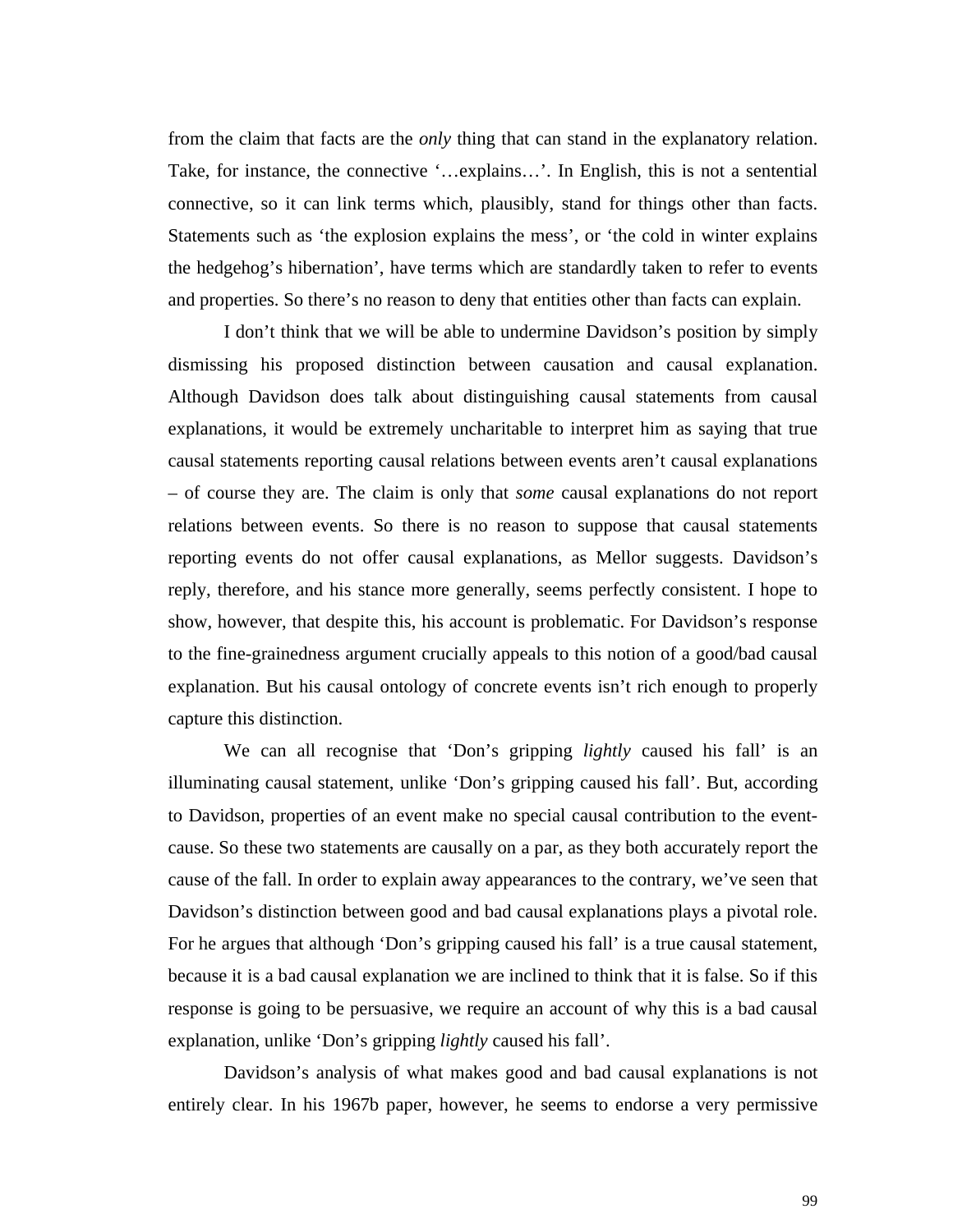form of the covering-law model of explanation.<sup>11</sup> For good causal explanations are said to be those where the causes and effects are "characterised in such a way that we can deduce, or otherwise infer, from laws or other causal lore, that the relation was causal" (1967b, p.155). So the idea is that some descriptions of the cause and effect will be such that it will be clear what law (or other causal generalisation) the events in question are subsumable under. In the Don's gripping case, for instance, it seems very unlikely that there is going to be a law (strict or otherwise) under which grippings and fallings are subsumable. However, it does seem likely that there will be a general causal correlation between the strength of a gripping and the likelihood of a fall. So 'Don's gripping lightly' turns out to be a good causal explanation, unlike 'Don's gripping'.

This account, then, can handle the gripping case, but there are other causal explanations which do not seem to fare so well. In particular, consider those causal statements which, on Davidson's account, are non-canonical because they do not explicitly report relations between events. In order to meet Davidson's criterion for a good causal explanation, the events cited in these explanations must be characterised in such a way so that we can subsume them under a law or causal lore of some kind. But non-canonical causal explanations, such as 'the bridge's weakness caused its collapse', or 'the brightness of the light caused the picture to fade', do not explicitly refer to any events. So even if we are prepared to grant the contentious assumption that these explanations do implicitly refer to some events, we nevertheless have to admit that the causal explanations, as they stand, give us no indication of what those events might be. In the case of the collapsing bridge, for instance, it might have been a bolt's snapping, or a piece of metal dissolving, etc. This means that Davidson cannot employ his account of good causal explanations. We cannot say that 'the bridge's weakness caused its collapse' is a good causal explanation, for the inferred event(s) is

 $\overline{\phantom{a}}$ 

<sup>&</sup>lt;sup>11</sup> For the classic statement of this view, see Hempel (1965). Davidson can't just be proposing this, however, as he argues that "action explanations are a species of causal explanation" (1963, p.3), while asserting the anomalism of the mental (see, for instance, 1970 p.208). So causal explanations such as 'I turned on the light because I wanted to illuminate the room' are not good explanations through being subsumable under some law. We thus have to appeal to the fact that this explanation is subsumable under some "causal lore". I think that the vagueness of this proposal is cause for some concern. What kind of "causal lore" makes these causal explanations good explanations? But I shall leave this class of causal statements aside here, for I think that there are other problematic causal explanations, which Davidson's account needs to deal with.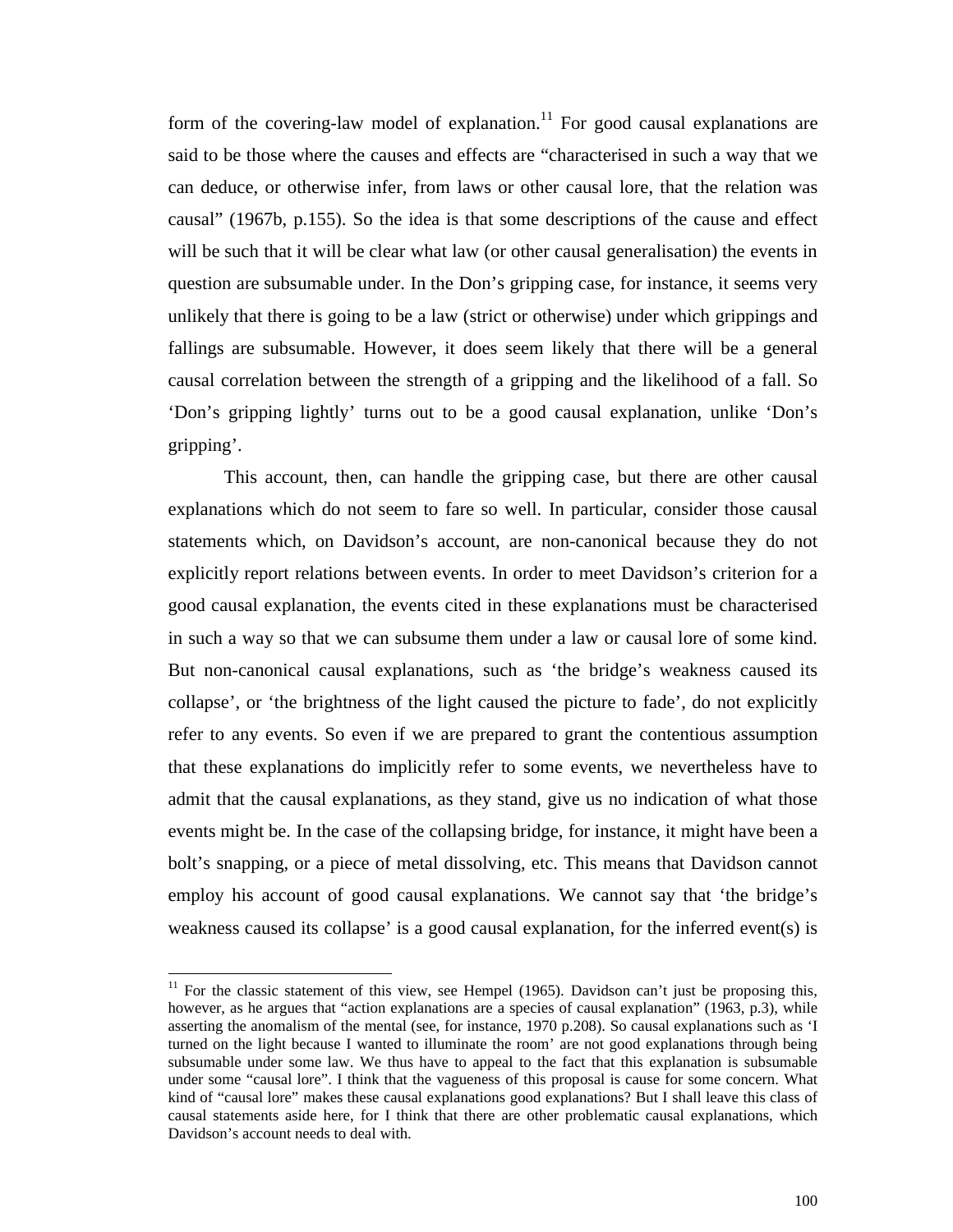not characterised at all by the causal explanation in question. So we cannot say that the event(s) has a characterisation which falls under a law or causal lore.

In cases where there isn't any obvious event cited, therefore, Davidson's analysis of what counts as a good causal explanation cannot be utilised. This undermines his response to the fine-grainedness problem, as that problem can be raised again for non-canonical causal statements. Take, for instance, the good causal explanation, 'the *brightness* of the light caused the picture to fade'. We can assume that the light had to be bright in order for the effect to occur. So, at the very least, we should say that 'the light caused the picture to fade' is a bad causal explanation. Davidson, however, hasn't got the resources to make this distinction in this kind of case. For we can't say that the causal explanation does or doesn't display which law/lore the causal relation is subsumed under, as the inferred event is not characterised at all by the causal explanation in question.

Davidson does still have some recourse in these kinds of cases, since he can appeal to the subjective aspects of explanation to account for the differences between these good and bad causal explanations. So he can say that 'the light caused the picture to fade' is a bad causal explanation because it doesn't provide people with the sort of information they want, it is scanty, misleading, and so on.<sup>12</sup> But this analysis of the situation seems deficient. Imagine, for instance, that the picture in question was painted with a special kind of paint, one which is resistant to fading under all kinds of light except extremely bright light. In this kind of case, it would indeed be misleading to say that the light was the cause of the faded picture, but the reason for this isn't primarily because it fails to meet the concerns of its listeners. For no matter what these concerns are, given the story just told, we can all recognise that 'the brightness of the light' is a better causal explanation *per se* of the picture's fading than 'the light'.

What, then, should be said about this and many other cases? It seems extremely intuitive to say that 'the brightness of the light caused the picture to fade' is a good causal explanation because it accurately reflects the objective causal structure of that situation. Whereas 'the light caused the picture to fade' is a bad causal

 $\overline{\phantom{a}}$ 

 $12$  Lewis takes this route. In 1986c, p.226-7, he provides a list which gives general guidance as to what makes a good explanation. He argues that an explanation is bad if the explanatory information is scanty, disorganised, unjustified from the perspective of the informer, adds little or nothing to the information the recipient already possesses, or fails to provide the recipient with the sort of information they want.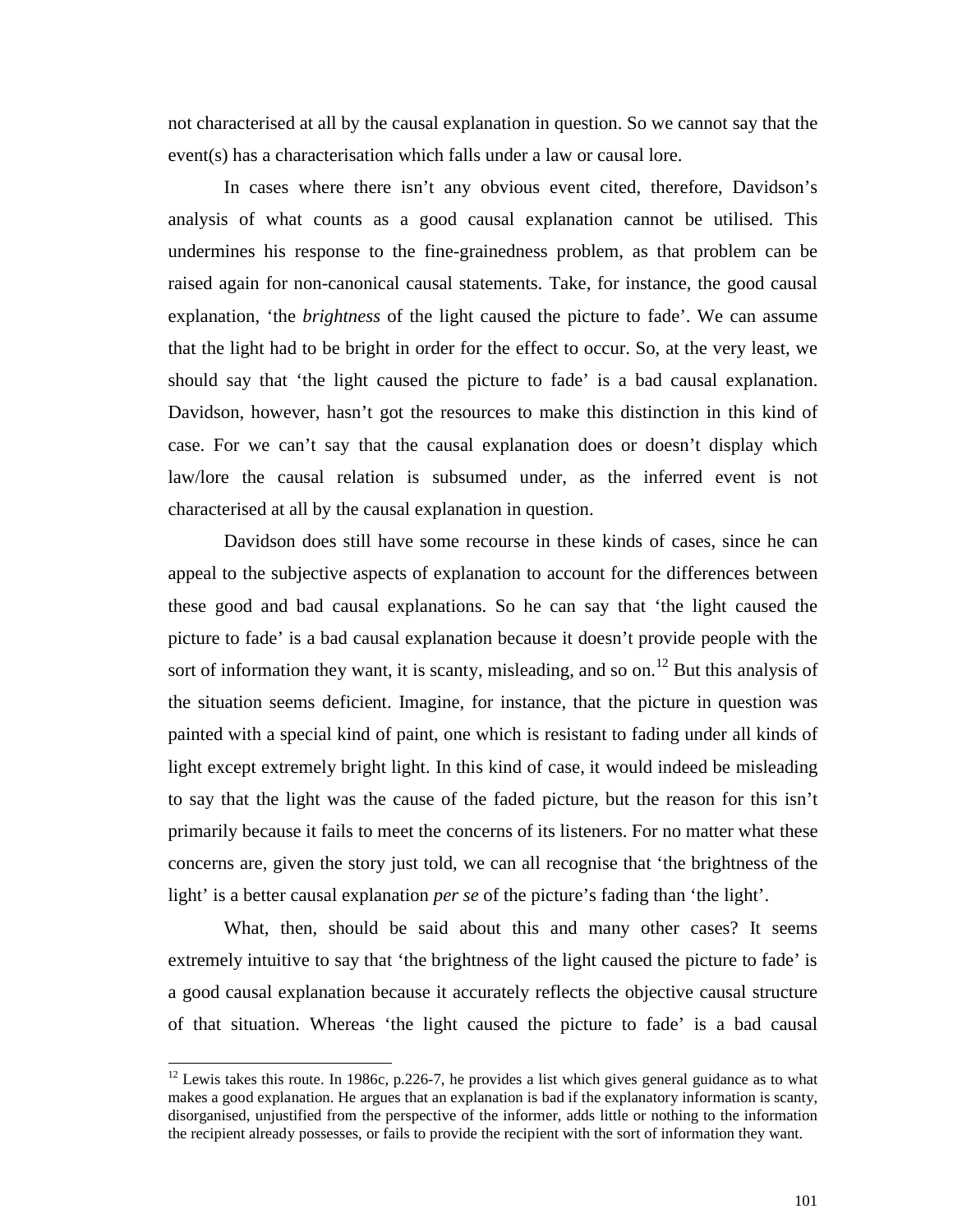explanation because it fails to do this. But, given Davidson's sparse ontology, we cannot avail ourselves of this simple but plausible response. For there are no such things as property instances which figure in any way in the causal interactions that take place. So we are left having to appeal to the subjective aspects of explanation in order to explain why one is better than the other.

Does a causal ontology of property instances fare any better? Yes, their finegrainedness gives us the resources to account for the differences between these explanations. If we allow property instances into our causal ontology, then we can say that the explanation, 'the *brightness* of the light caused the picture to fade' is a better causal explanation than 'the light caused the picture to fade' because, in this situation, it was the *brightness* of the light, not just the light, that was the cause. Similarly, in the Don's gripping case, we can say that the cause of the event is not Don's gripping, but rather the property instance of the event, namely its being a *light* gripping. Alternatively, we could agree, with Davidson, that 'the gripping caused the fall' is a true causal statement. Although it is a misleading description of the causal relation, it does pick out the right event and so the right cause. If we say this, however, we still have the advantage over Davidson, as we can give a better account of why it is such a misleading causal explanation. For although Don's gripping is the cause, on the account proposed here, it is a supervenient cause. Moreover, this characterisation of the supervenient cause fails to convey the kind of property instance causation it supervenes upon. For that the event instantiates the property of being a light gripping is something which the event's ability to function as the cause depends on. So if we omit this detail, the causal explanation will not accurately reflect the objective causal structure of the situation.

If we say that property instances figure in causal relations, therefore, we can capture these seemingly objective differences between good and bad causal explanations. Although context-relative features like how much the recipient already knows, what sort of information they want, what their capabilities for understanding are, etc. no doubt play a part in what a good causal explanation is, this isn't the whole story. What went wrong with Davidson's account? The problem doesn't stem from any overarching conception of what a good causal explanation is. Davidson can maintain, as I have done here, that a good causal explanation is one which, primarily,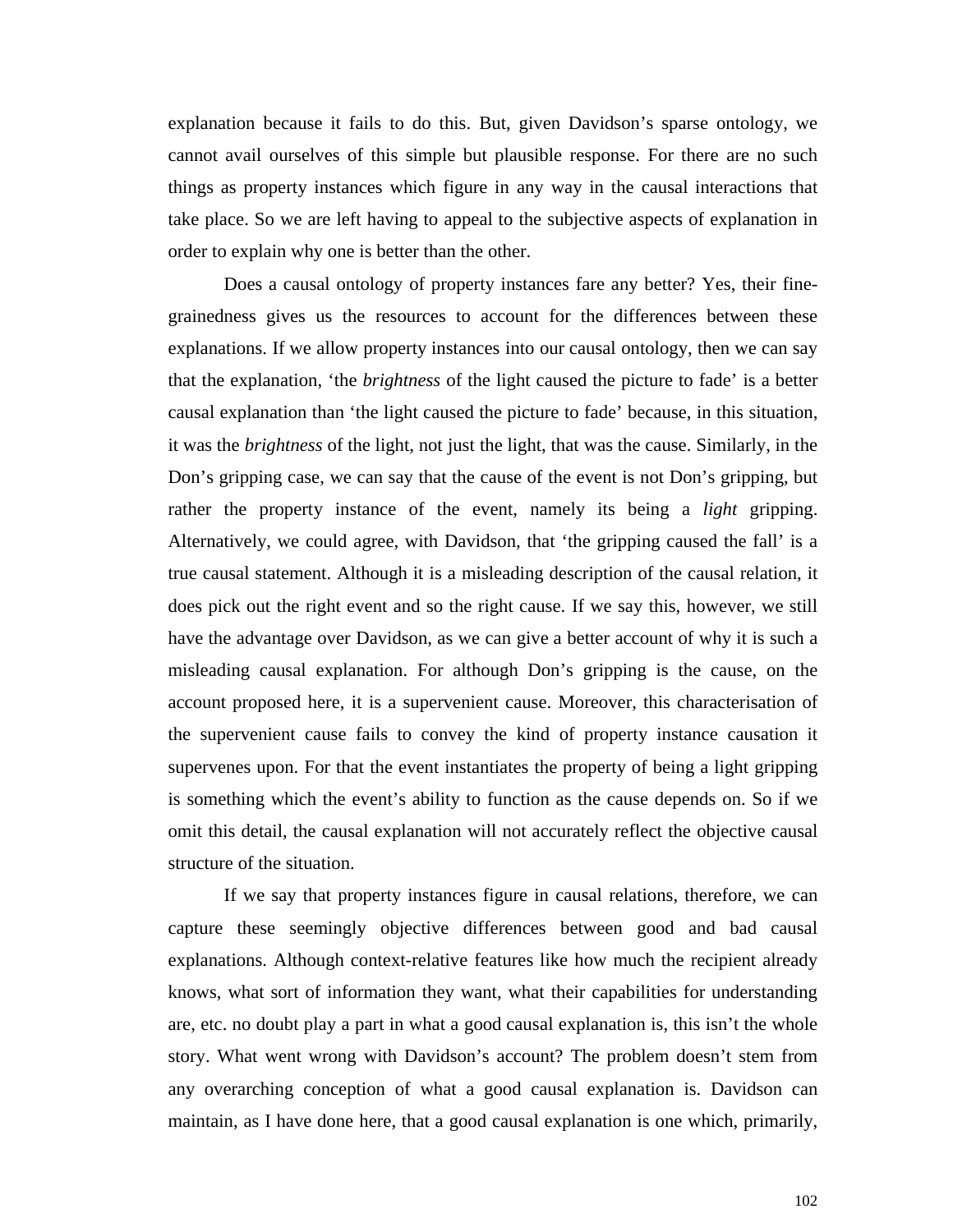accurately reports the objective causal structure out there in the world. The problem rather is caused by trying to combine this plausible, albeit sketchy, conception of a good causal explanation, with a coarse-grained ontology of events. Given these causal relata, much of the information we would normally take ourselves to have about the causal workings of a situation, cannot be said to be part of its objective structure. For so much of that information concerns the part that properties play in these causal interactions (it was the *hot* stove that burned her, it was the *weight* of the car that crushed him, it was the *violence* of his outburst that surprised her…). Consequently, if we deny that these entities can figure in causal interactions, a lot of the information we would standardly take to be about the objective causal structure of those situations, has to be put down to the subjective aspects of explanation.

Once we've allowed that property instances figure in causal interactions, this implausible result is avoided. We can say that causal explanations, such as 'the *brightness* of the light caused the picture to fade', report the objective causal structure of those situations. For property instances, like the *brightness* of the light, have causal influence and thus a bearing on the causal relations which take place. Due to the finegrainedness of these relata, causal interactions will have a more complex structure than they will given Davidson's ontology. So the desire for comprehensive causal explanations will need to be tempered by the subjective requirements on a good explanation, as too much detail will often prove detrimental and unhelpful. But as a general rule of thumb, we can say that a good causal explanation is one which describes its cause in such a way so that everything that is highly pertinent to the occurrence of the effect is mentioned. So 'the brightness of the light caused the picture to fade' is a better causal explanation than 'the light caused the picture to fade', because the latter fails to mention a feature of the cause which was essential to the occurrence of the effect, namely, that it was a *bright* light.

By adopting a fine-grained account of the causal relata, therefore, we are able to capture the subtleties involved in questions concerning what causes what. This results in a better account of causal explanation, because good/bad causal explanations can be said to be tracking features of reality, rather than just subjective concerns about what makes an explanation appropriate for the particular recipient in question. So if we are prepared to endorse an ontology of property instances, there is every reason to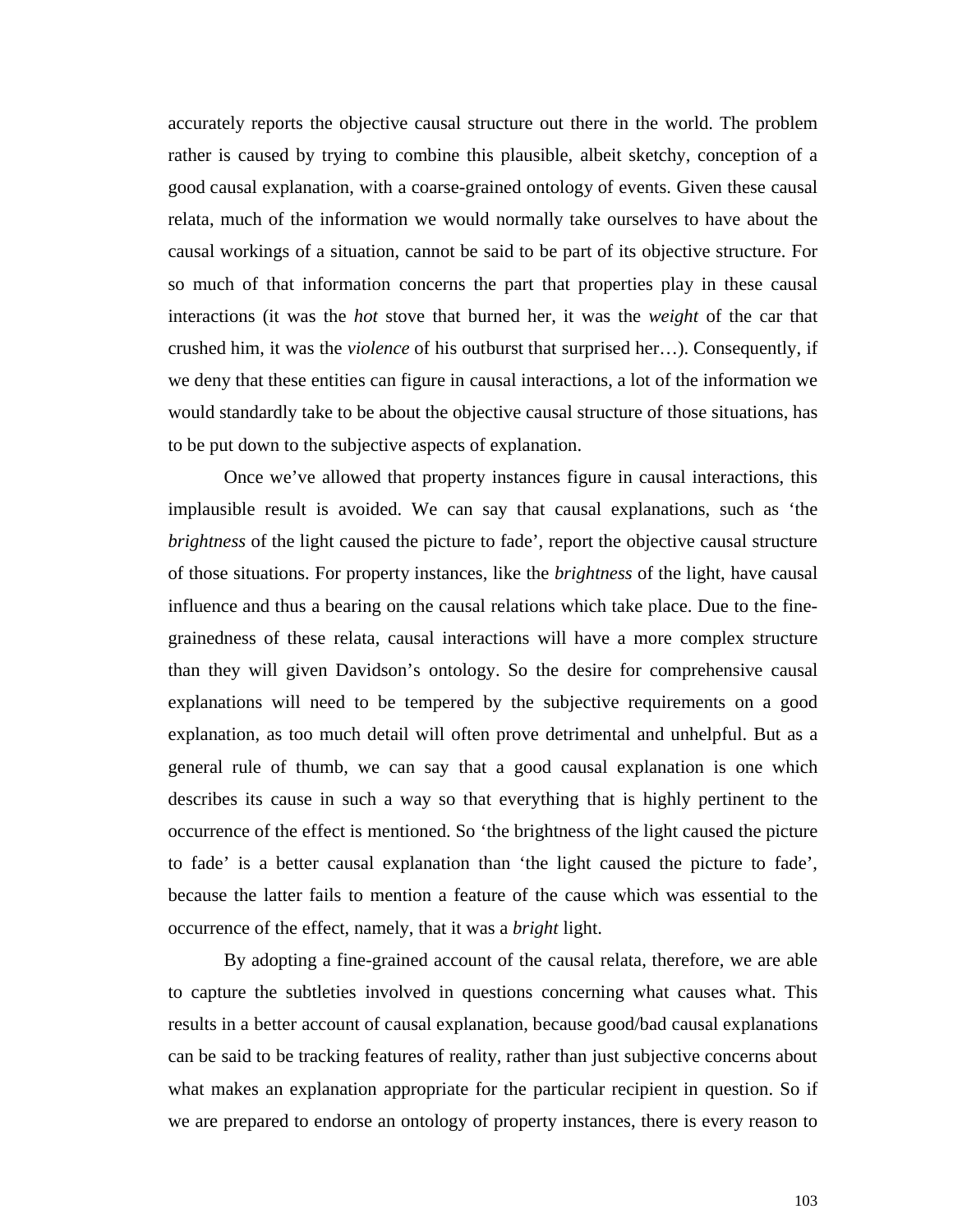claim that these entities can engage in causal interactions. At least granted, that is, this claim isn't subject to any powerful objections. It is to this issue we now turn.

## **4.3 The Slingshot**

If we give up Davidson's austere ontology of objects and events, a number of options confront the causal theorists. Probably the most popular of these, however, is the thesis that facts are the relata of causation. Facts go by a variety of different names, and different types of entities bear this title. On the Fregean view, for instance, facts are true propositions, which are necessarily existent entities outside space and time. When philosophers talk about facts as the relata of causation, however, they tend to have something more akin to Russell's view in mind. He states that facts are "the sorts of things that you express by a sentence, and…these, just as much as particular chairs and tables, are part of the real world" (1918, p.182-3). Facts are thought of as 'complexes' of objects and properties. The fact corresponding to 'the jumper is red', for instance, contains the jumper and its redness as components. Despite some differences in detail, Mellor, Bennett, Armstrong and Menzies all argue that these Russellian facts are the relata of causation.<sup>13</sup>

Whatever our conception of facts may be, however, Davidson thinks he has a powerful argument against them, namely, the slingshot. This purports to show that all facts collapse into one, for there can only be one fact which all true sentences stand for. There are a number of different versions of the slingshot. Davidson's slingshot depends upon the contentious principle of substitutivity for logical equivalents.<sup>14</sup> However, Neale's version of Gödel's slingshot requires less controversial assumptions. His argument is rather complex, but I shall try to faithfully represent it here.<sup>15</sup> It relies on two basic rules of inference:

*(I) The Principle of Substitutivity for Definite Descriptions (-SUBS)*: "if a predicate F applies to exactly one object (i.e. if it has exactly one thing in its extension), in

l

<sup>&</sup>lt;sup>13</sup> See Mellor (1995, 2003), Bennett (1998), Menzies (1989) and Armstrong (1997), although Menzies calls them "situations" and Armstrong names them "states of affairs". Another conception of facts is put forward by Austin (1950). He thinks that facts are entities in the spatiotemporal world, but he does not think that they are structured entities, as Russell does.

<sup>&</sup>lt;sup>14</sup> See Davidson 1967b, p.152-3.

<sup>&</sup>lt;sup>15</sup> The following is taken from Neale 2001, chapter 9.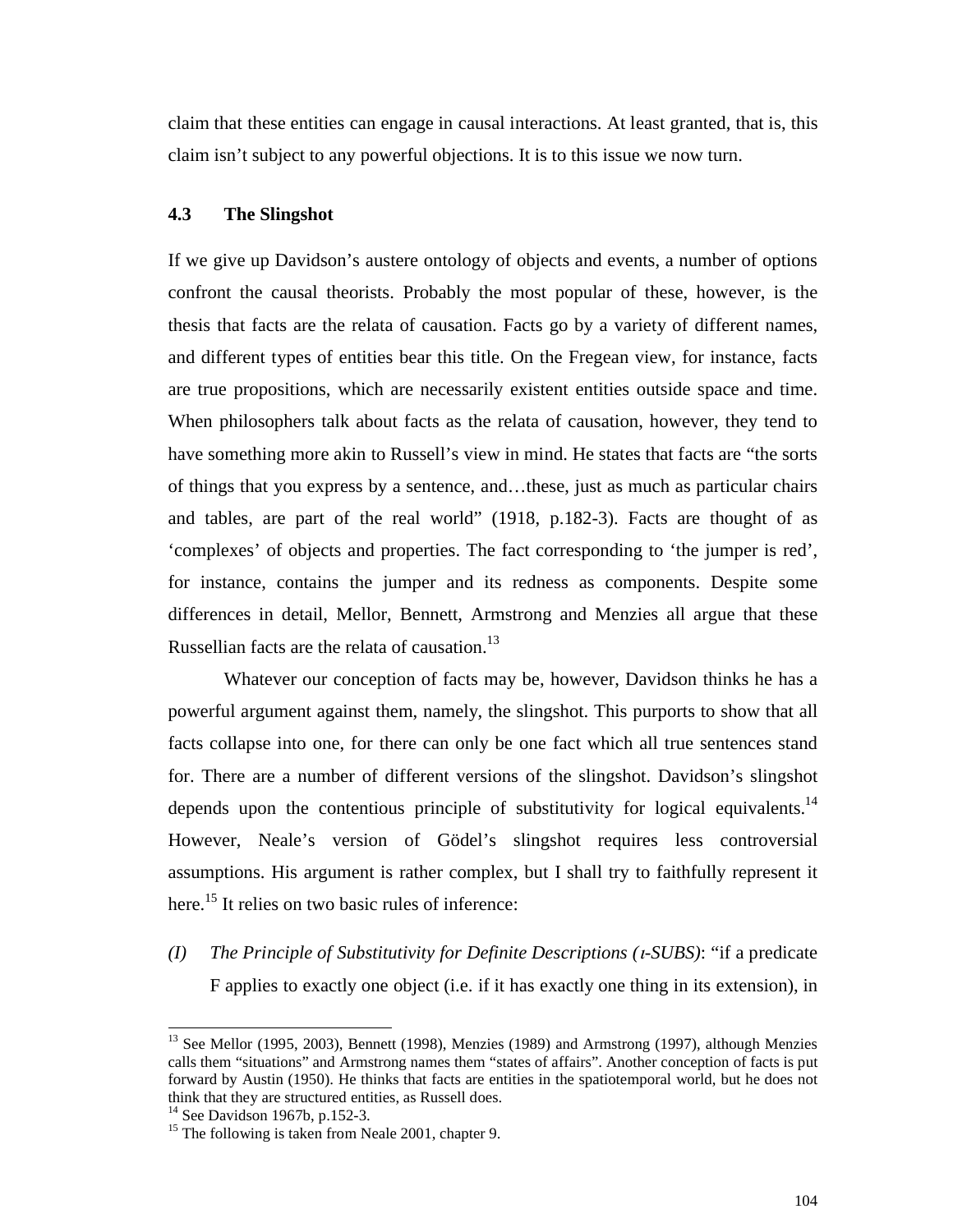truth-functional contexts the description xFx can be treated as if it were a singular term for derivational purposes" (Neale, 2001 p.159).

*(II) Iota-Conversion (-CONV)*: From Fa we can derive that a is identical to the x such that x is identical to a and x is F, and vice versa.

The argument works by supposing that a particular sentence connective supports both these rules of inference. In the version of the argument I shall outline, the sentence connective shall be 'the fact that Bill is angry causes it to be the case that (…)'. The argument can then be stated as follows:

- 1. 'Jessica is scared'. (Premise)
- 2. 'Jessica is not identical to Bob'. (Premise)
- 3. 'Bob is chubby'. (Premise)
- 4. By t-CONV, 'Jessica is identical to the x such that x is identical to Jessica and x is scared'. (From 1)
- 5. By  $\iota$ -CONV, 'Jessica is identical to the x such that x is identical to Jessica and x is not identical to Bob'. (From 2)
- 6. By  $\iota$ -CONV, 'Bob is identical to the x such that x is identical to Bob and x is not identical to Jessica'. (From 2)
- 7. By -CONV, 'Bob is identical to the x such that x is identical to Bob and x is chubby'. (From 3)
- 8. By t-SUBS, 'the x such that x is identical to Jessica and x is scared is identical to the x such that x is identical to Jessica and x is not identical to Bob'. (From 4, 5)
- 9. By  $t$ -SUBS, 'the x such that x is identical to Bob and x is chubby is identical to the x such that x is identical to Bob and x is not identical to Jessica'. (From  $6, 7$ )
- 10. 'The fact that Bill is angry causes it to be the case that Jessica is scared'. (Premise)
- 11. By -CONV, 'The fact that Bill is angry causes it to be the case that Jessica is identical to the x such that x is identical to Jessica and x is scared'. (From 10)
- 12. By -SUBS, 'The fact that Bill is angry causes it be to the case that Jessica is identical to the x such that x is identical to Jessica and x is not identical to Bob'. (From 11, 8)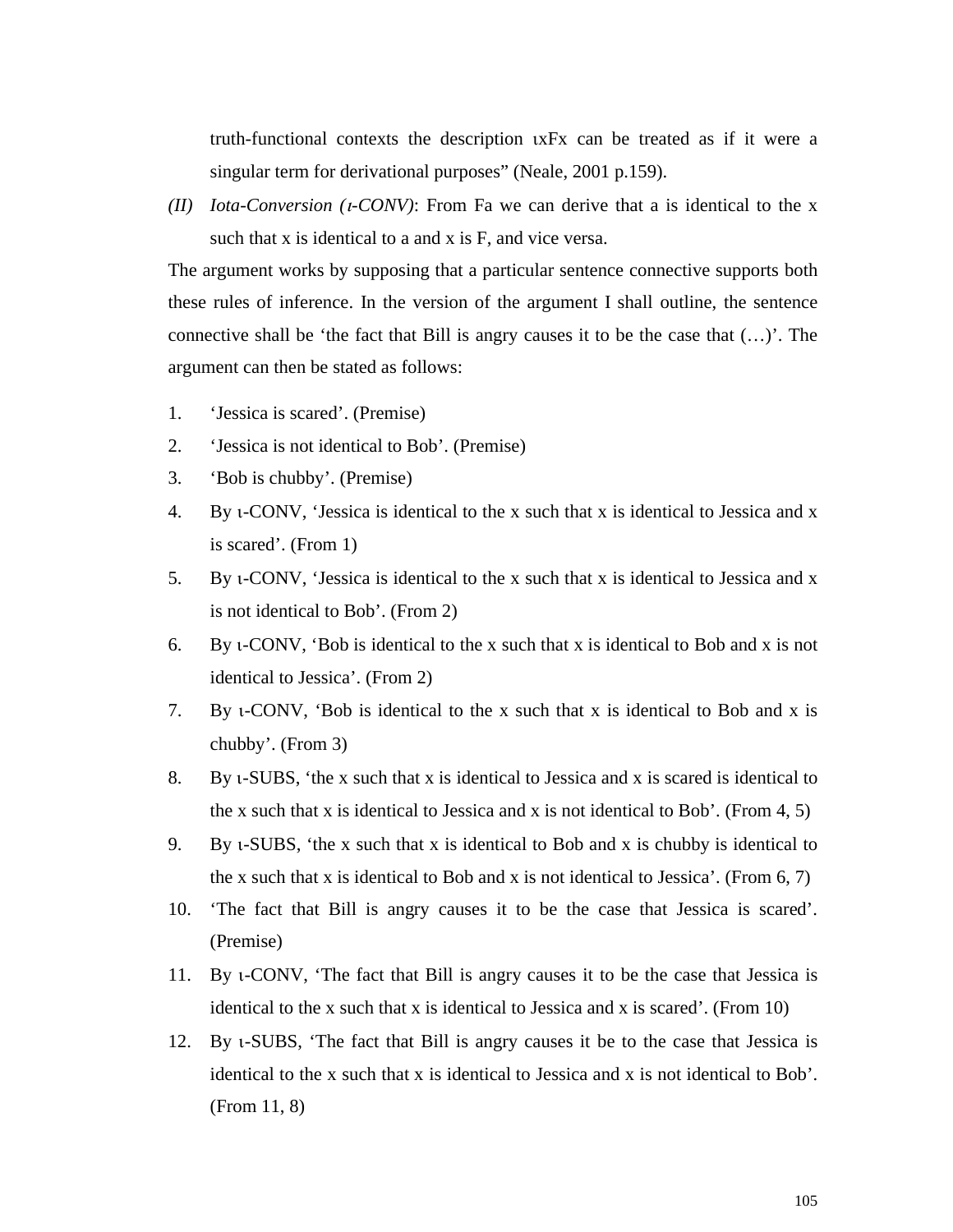- 13. By -CONV, 'The fact that Bill is angry causes it to be the case that Jessica is not identical to Bob'. (From 12)
- 14. By -CONV, 'The fact that Bill is angry causes it to be the case that Bob is identical to the x such that x is identical to Bob and x is not identical to Jessica'. (From 13)
- 15. By -SUBS, 'The fact that Bill is angry causes it to be the case that Bob is identical to the x such that x is identical to Bob and x is chubby'. (From 14, 9)
- 16. By -CONV, 'The fact that Bill is angry causes it to be the case that Bob is chubby'. (From 15)

The moral of all this is that if we allow that our sentence connective, in this case 'the fact that Bill is angry caused it to be the case that  $(...)'$ , licenses the  $i$ -SUBS and  $i$ -CONV rules of inference, then we can prove that any true sentence can be placed in (…).

This argument, however, as Neale rightly points out, is not decisive against facts. For it can be avoided by endorsing Russell's theory of descriptions.<sup>16</sup> Why does this help? A sentence connective such as, 'the fact that Bill is angry caused it to be the case that  $(...)'$ , will not support the  $t$ -SUBS and  $t$ -CONV rules of inferences, given Russell's theory. Why? Two definite descriptions of the same object do not usually contribute the same descriptive properties to a fact. For instance, 'the prime minister of Britain' and 'the husband of Cherie Blair' while referring to the same object, do not stand for the same fact. For different properties are involved in these complexes and, given a Russellian view of facts, the properties they introduce are components of these facts. Consequently, we cannot accept the *-*SUBS rule of inference. The *-*CONV rule is also undermined, for definite descriptions receive a quantificational analysis, so they introduce properties not present before the iota-conversion. In the sentence 'Jessica is scared, for instance, no relation of identity is to be found. So the *t*-CONV rule again changes the nature of the fact being referred to.

Fact theorists, therefore, have a way of escaping even this powerful version of the slingshot. But answering the argument comes at a cost, since it means taking a

l

<sup>&</sup>lt;sup>16</sup> Davidson's slingshot can also be circumvented in this way.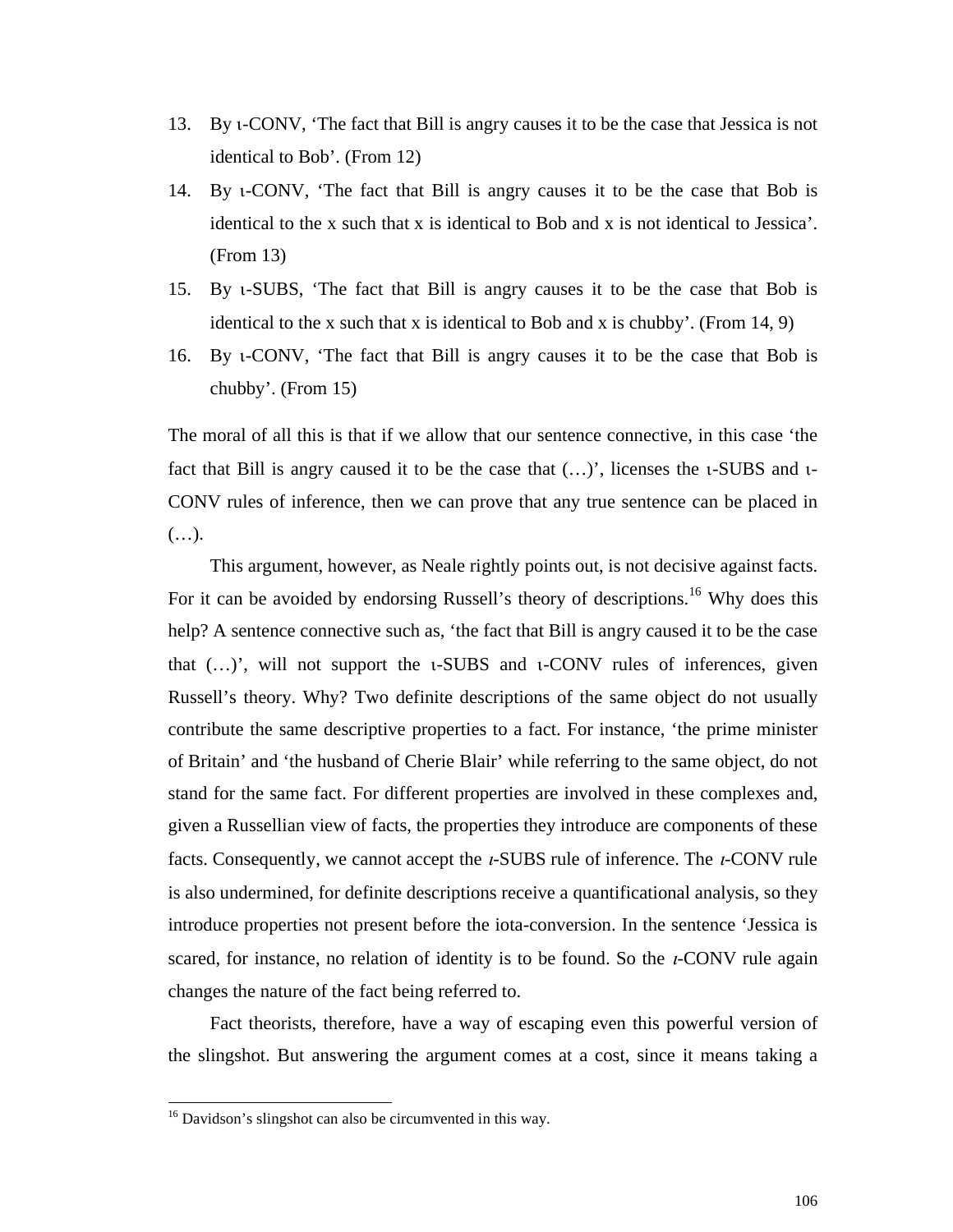stand on the semantics of definite descriptions. Is this price also incurred by the view that property instances are the relata of causation? It may be thought so, for some have argued that there isn't a significant difference between property instances and facts.<sup>17</sup> Hence, as the slingshot applies to facts, property instances won't remain unscathed. I think that this view is mistaken, however. The thesis that property instances are the relata of causation needs to be firmly distinguished from the claim that facts are the causal relata. Why? Central to all characterisations of facts is this claim that facts correspond, are the referents of or stand for true sentences. Mellor, for instance, says that facts "correspond to true statements" (1995, p.8), Menzies claims that they are "worldly correlates of true sentences" (1989, p.67) and Armstrong writes, "there is something in the world that corresponds to a true proposition", namely, a state of affairs (1997, p.128). But those who just assert the existence of property instances do not commit themselves to any such thesis. The sentence 'Bob is chubby' does not correspond or refer to a property instance. Although property instances, such as Bob's chubbiness, will be involved in the truth of such sentences, this is very different from saying that property instances are the entities which sentences stand for.

It is this latter claim, however, which is crucial to the slingshot against facts. For these arguments attempt to show that the fact referred to by one true sentence is the same fact as that referred to by another true sentence. The version of the slingshot just outlined, for instance, works by supposing that the *u*-SUBS and *u*-CONV inference rules apply to the sentence connective 'the fact that Bill is angry causes it to be the case that (…)'. Given this, we can then go on to prove that any true sentence whatsoever can fill the blanks. So, granted the assumption that all these sentences correspond to some fact, we get the conclusion that all true sentences stand for the same fact. If we endorse a causal ontology of property instances instead, however, then the argument cannot be formulated. For there are no property instances corresponding to sentences. Consequently, we can't prove that all property instances collapse into one.

Despite the fine-grainedness of both property instances and facts then, there is an important difference between a causal ontology of property instances and a causal ontology of facts. Earlier I urged that property instances should be restricted to those

 $17$  See, for instance, Steward 1997, chapters 1 and 5.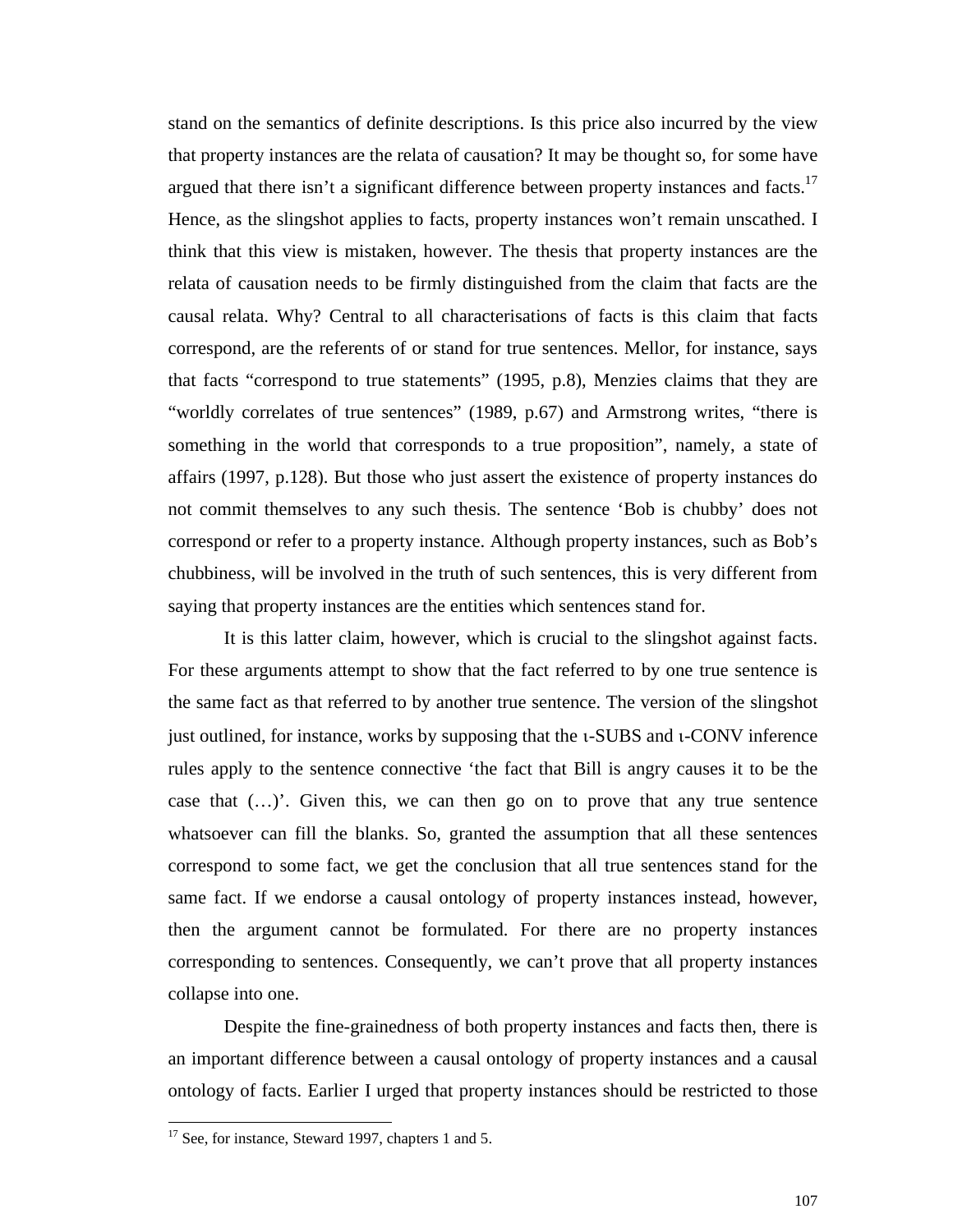entities which ground genuine resemblances in the world, they should not be thought of as fulfilling a semantic role.<sup>18</sup> So property instances appear out of the slingshot's firing range, as they shouldn't be viewed as entities which correspond to or are the referents of true sentences.

There is, however, a more indirect way of trying to wield the slingshot against properties and hence property instances. Davidson argues that we are only committed to those kinds of entities we need to posit in order to make sense of what we say and hold to be true.<sup>19</sup> If this Quinean view is accepted, then an anti-nominalist has to find contexts in which more than the extensions of the terms (i.e. the objects and events) contribute to the semantic value of the sentence.<sup>20</sup> So in order to show that something mentioned in a sentence is a property, we need to connect it with the sentence in some non-extensional way. Earlier, for instance, I suggested that 'Don's gripping *lightly*' contributes to the semantic value of the sentence, because we can suppose that while 'Don's gripping *lightly*' and 'Don's gripping' have the same extension, substituting one for the other can turn this true sentence into a false one. So this seems to count against Davidson's nominalism, since it looks like the former sentence isn't just referring to the event of Don's gripping.

This, however, is where Davidson's slingshot comes in. For if we want to say that we are talking about a property or property instance, we need a non-extensional context, i.e. one where more than the extensions of a sentence's terms contribute to its semantic value. But, granted we still want to allow substitution of co-valued terms for the relevant kinds of entity, Davidson can then wield his slingshot against us. So the idea is that in order to preserve valid inferences, we need to allow for the substitution of co-valued terms. For instance, if Don's gripping lightly caused his fall, and Don is Quine's best student, then we want to say that Quine's best student's gripping lightly caused his fall. But, then, our (allegedly) non-extensional context, by use of the slingshot, becomes provably extensional.

Davidson's slingshot, combined with his wider philosophical apparatus, therefore, does pose a challenge to those who wish to posit an ontology richer than

 $\overline{\phantom{a}}$ 

 $18$  See §2.2.

 $19$  See, for instance, Davidson 1977.

 $20$  Unless, that is, we can find some sentences which involve reference or quantification over entities other than objects and events, and which can't be paraphrased.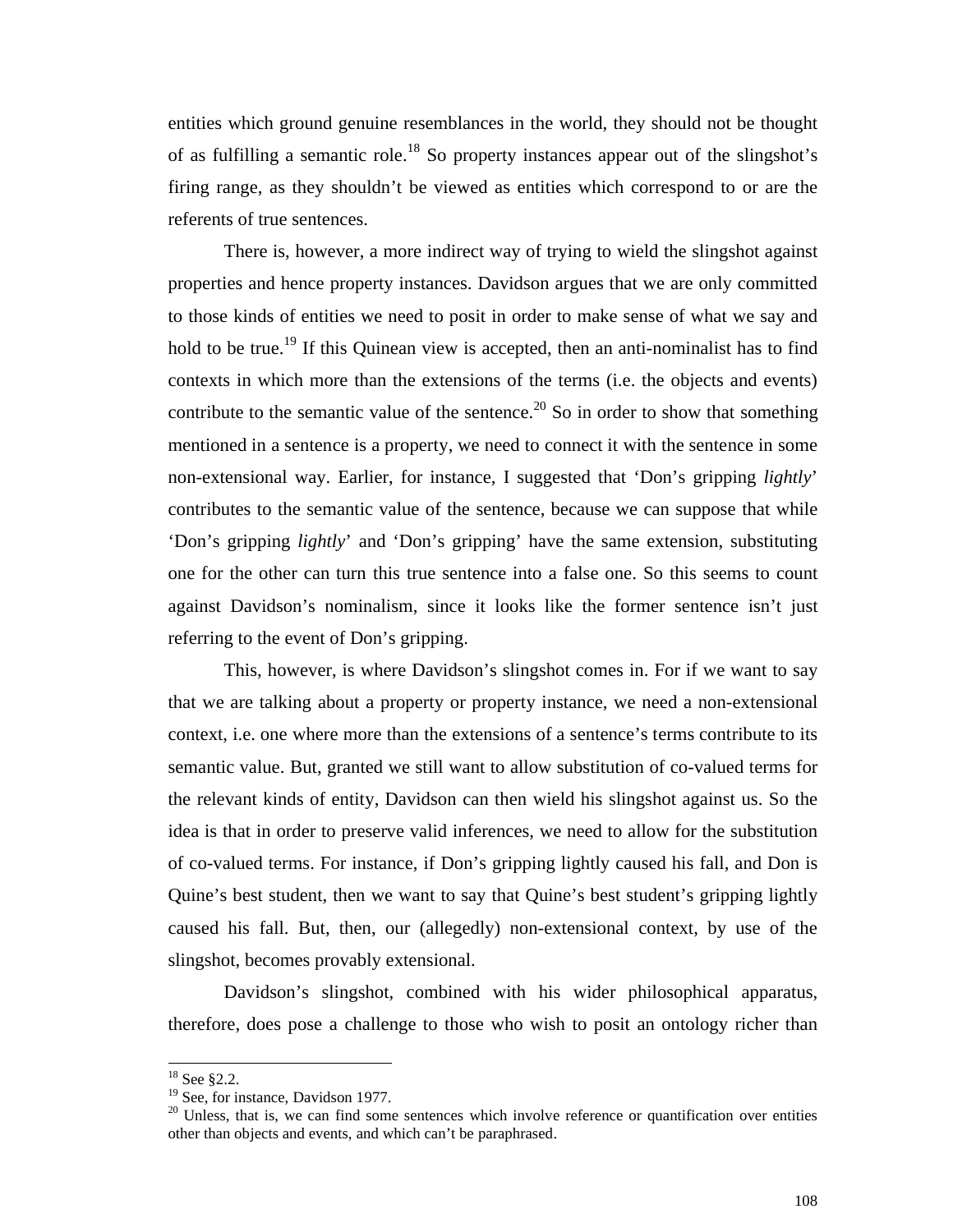objects and events. This takes us into the battle against nominalism which, as I said earlier, I cannot engage in here. But there are two ways we could challenge the conclusions Davidson reaches. First, we could try to argue against the background philosophical theory it presupposes. So we could reject the claim that we are only committed to those kinds of entities we need to make sense of what we say. Instead we could insist that if there are good metaphysical reasons to posit property instances, then we should allow these entities into our ontology. Second, if we do want to endorse the Quinean view (and no sentences which a nominalist can't paraphrase can be found), then we could reject the slingshot by employing the aforementioned response.

Since there is good reason for wanting to block the slingshot anyway, we should endorse the second of these responses. Why? Earlier I argued that causal explanations should be taken to reflect the causal structure of the world and to be made true or false on the basis of this. If the slingshot works, however, then causal explanatory contexts have to be extensional. So if Don's fall is the first because he has the weakest rope,<sup>21</sup> and Don's rope is the weakest rope, then, given the slingshot, Don's fall is first because he has Don's rope. Thus, although the slingshot is not a deadly objection against a causal ontology of property instances, given the wider perspective we still need some way of dodging it. But as a plausible semantic theory is armour enough, there is no cause for concern here. $^{22}$ 

### **4.4 Omissions**

'The void caused Billy's blood to boil', 'Hamlet's failure to act led to his downfall' 'Alice's precautions prevented the explosion from ensuing', 'the absence of rain caused the food shortage'. All these causal statements seem to report either an absence causing something, or something causing an absence, or even an absence causing an absence. So, if we take these statements at face value, we have to say that absences can be causes and effects, as it is there *not* being any rain that causes the food shortage, or there *not* being any forces which causes Billy's blood to boil. These

 $^{21}$  See Mellor 1995, p.116.

 $22$  See Neale 1990 and 2001. There, Neale makes a persuasive case for Russell's theory of definite descriptions.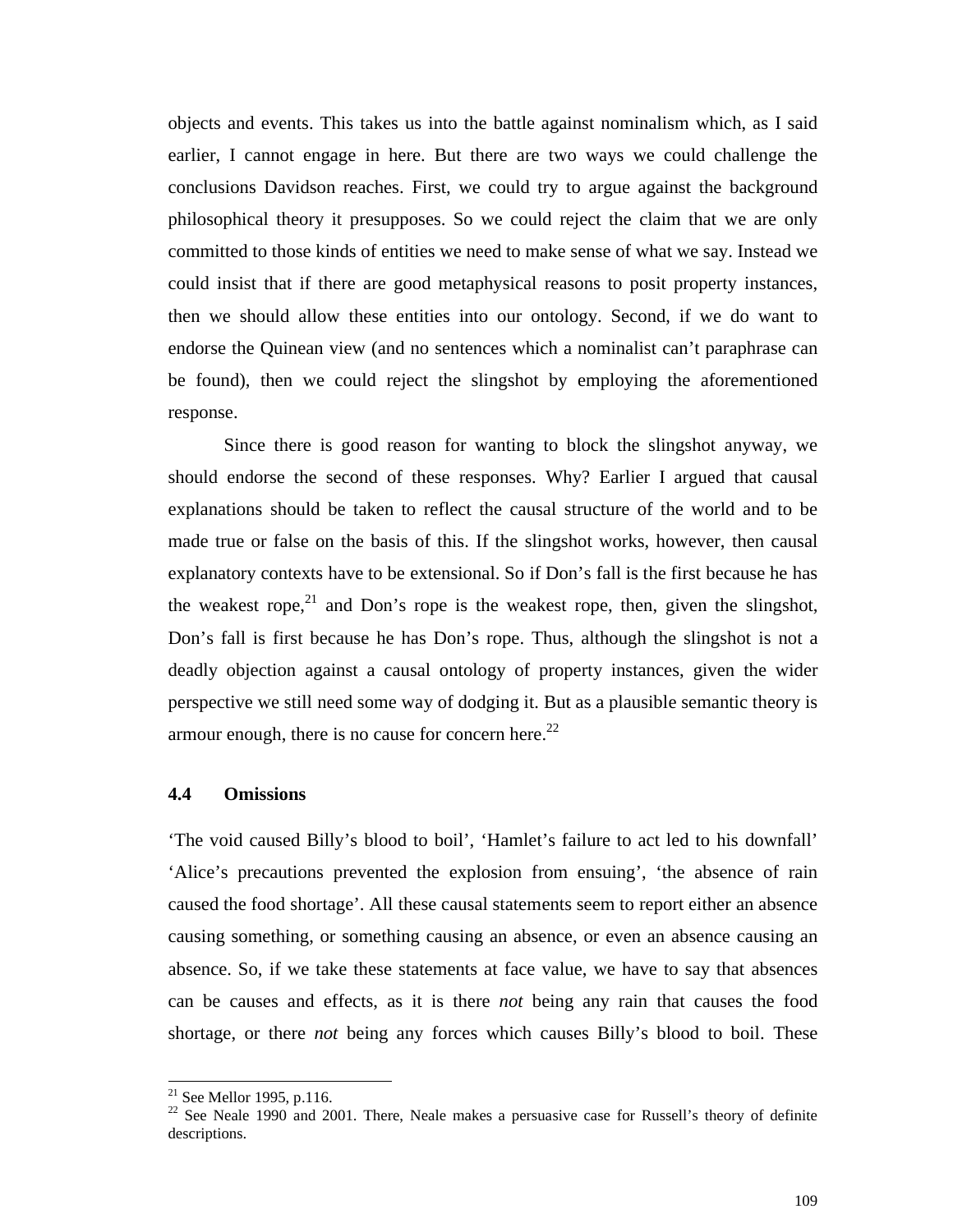causal statements pose a problem for the view that the relata of causation are property instances. Because the property instances in question are those entities which are postulated by CTP. So they have to be the sort of entities which contribute to the causal powers of objects and efficacy of events. Given this analysis, it seems implausible to posit negative property instances. For we don't want to say that it is an entity's not being  $100^{\circ}$ C which bestows a certain set of causal powers onto a particular. Rather it is the fact that it instantiates a positive property instance, say of being  $10^{\circ}$ C, which gives it those powers.

The frequency and importance of causal statements involving omissions indicates that absences should be included in our causal relata. But an ontology of negative objects or negative events looks as equally unpalatable as that of negative property instances.<sup>23</sup> So what could the relata of causation be when causal statements cite omissions? One option is to simply reify absences and say that there are such things as the absence of rain or the failure to act, which can stand in the relation of cause and effect. But few have been tempted by this. Another option is to claim that facts are the relata of causation in cases involving omissions. For facts are defined as those entities which correspond to true sentences. So sentences like 'the ball is not red' or 'this chicken is not 10 kg' will stand for a fact, no less than the sentence 'this chicken is 2 kg'.

Despite a number of fact theorists using omissions to argue that their ontology has the edge over its competitors,  $^{24}$  it is difficult to avoid the feeling that this solution is just another way of reifying nothings. If we claim that the sentence, 'the ball is not red' stands for a Russellian fact, for instance, then we still have to say that there are such things as the property of not being red. Allowing these entities into our ontology isn't only unparsimonious, it also seems unmotivated beyond our concerns here. For we can say that what makes a sentence like 'the ball is not red' true, isn't a complex of an object and a negative property, rather it is the complex of an object and a positive property, such as its being blue. This approach is sensibly endorsed by a number of fact theorists. Armstrong, for instance, denies the existence of negative states of

 $^{23}$  Davidson's account of adverbial modification commits him to denying that there are such things as negative events (see Davidson 1967a).

<sup>&</sup>lt;sup>24</sup> See Menzies (1989, 2003) and Steward (1997 §4.1). Mellor (1995) also initially presents this as an argument in favour of his account over Davidson's, but later he backtracks.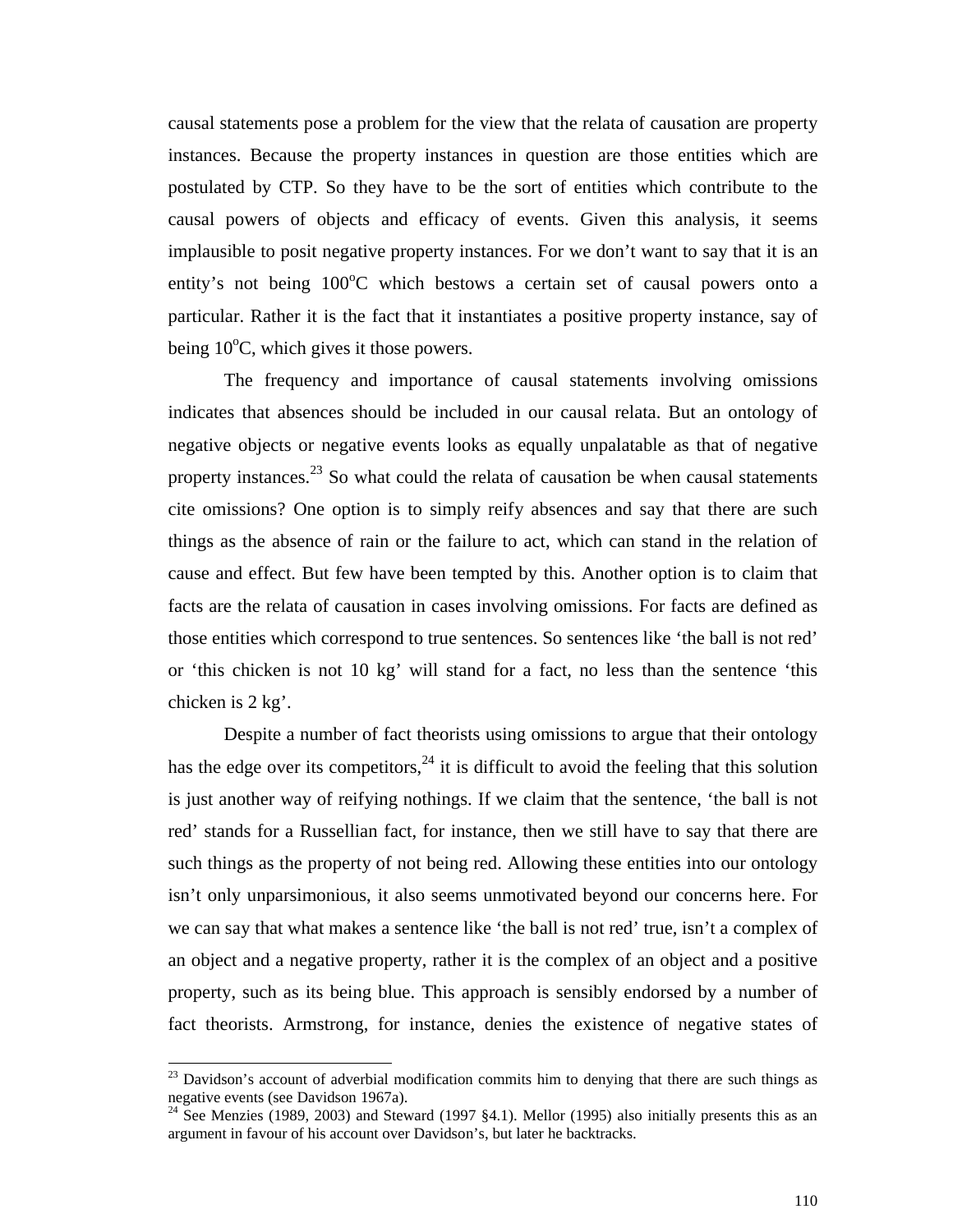affairs.25 While Mellor argues that although our definition of a fact guarantees the existence of an entity which stands for a true negative existential statement, this doesn't mean that what makes the negative existential statement true, is this negative fact.<sup>26</sup>

The problem of omissions or, as Lewis calls it, "the problem of the missing relatum<sup>"27</sup> is, therefore, a worry for anyone who wishes to avoid reifying negative entities, such as the absence of rain, or his failure to act. This diffuses the objection against a causal ontology of property instances somewhat. For if there are no negative objects, no negative events and, plausibly, no negative facts which can do the causing, then at least the claim that there are no negative property instances puts the view on a par with its competitors with respect to this issue. Nevertheless, there is still a question that needs facing here, for if we don't want to reify these absences, what should we say about this seeming causation by omissions?

Broadly speaking, there are two options open to us. First, we could keep hold of the commonsense claim that there is causation by absences, while avoiding any reification of them. All this comes at a price, however. For "a relation requires relata",  $28$  and we haven't got these relata if either the cause or the effect is an absence. So we are forced to deny that causation is a relation.<sup>29</sup> Second, we could maintain that causation is a relation and instead sacrifice, or at least qualify, the claim that absences can be causes and effects. Noordhof, for instance, argues that there may be "various positive events each of which – given the laws which hold – would make the negative causal statement true and one of which, in fact, did make it true in the circumstances" (1998, p.858). If such positive instances of causation could always be found, then the truth of causal statements involving absences could be preserved. But this shouldn't obscure the fact that there is no real causation by absences on this view.<sup>30</sup>

<sup>&</sup>lt;sup>25</sup> See Armstrong 1997, §8.7. There he argues that as well as postulating positive states of affairs to be the truthmakers of negative sentences, we also have to postulate higher-order states of affairs, whose content is that such-and-such are all the entities of some selected sort. This is because states of affairs are meant to guarantee the truth of certain sentences. So if those states of affairs exist at a world, then that truth has to hold at that world.

<sup>&</sup>lt;sup>26</sup> See Mellor, 1995 p.157.

 $27$  See Lewis 2003b.

<sup>28</sup> Lewis 2003b, p.6.

 $29$  See, for instance, Mellor 1995, chapter 13 and Lewis 2003b.

 $30$  Dowe (2000) and Beebee (2003) both defend this kind of view. They follow Noordhof in maintaining that there is no causation by absences. However, they do not take on the burden of claiming that causal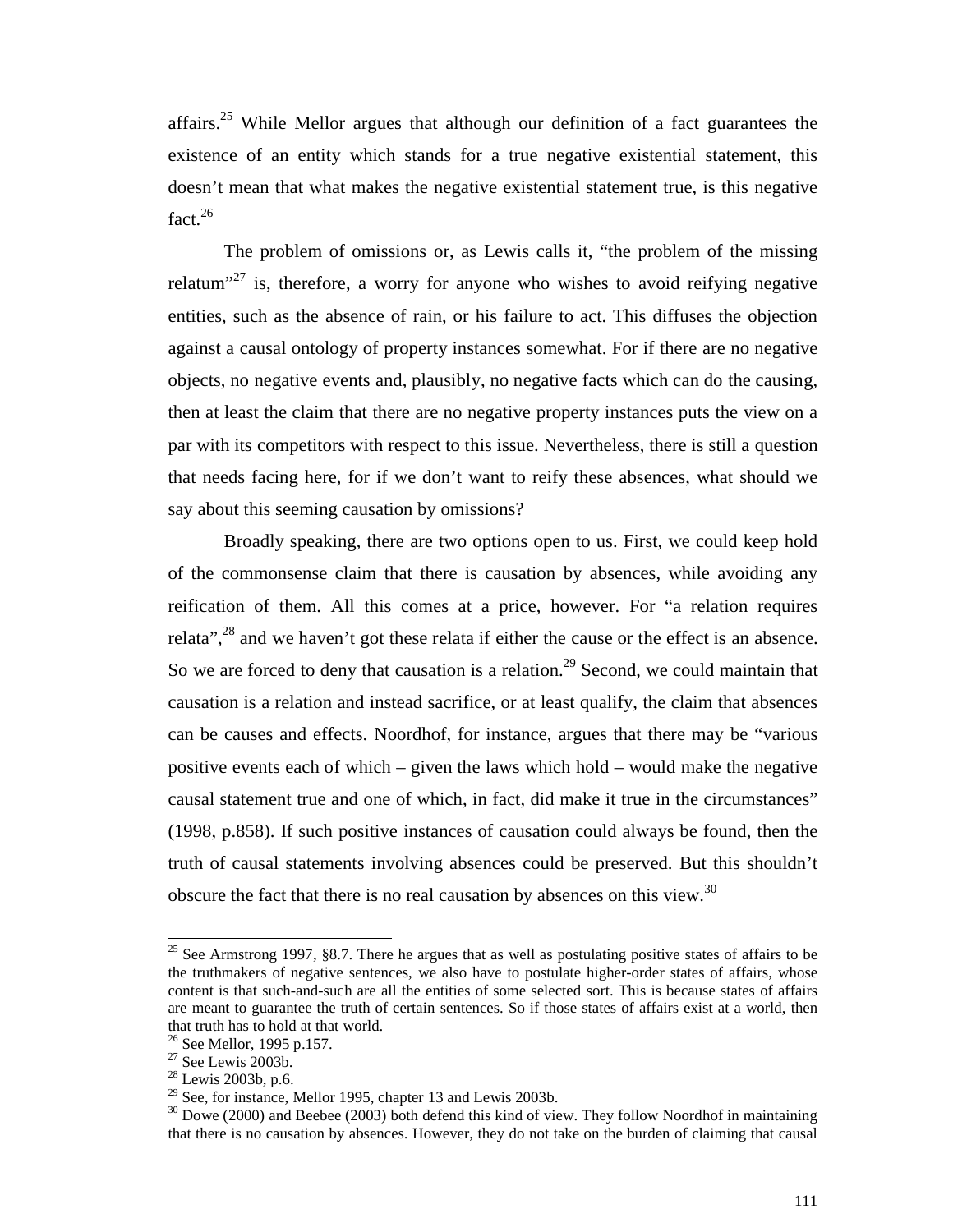Given what has been said so far, both of these options are open to someone who claims that property instances are the relata of causation. In the next chapter, however, I shall argue for a thesis which is committed to the claim that causation is a relation. So anyone wishing to accept the conclusions there, will have to say that there is no genuine causation by absences. Due to the limits of space, I won't try to defend this thesis here. But, fortunately, much has already been done to show that it is defensible. $31$  With this commitment noted, the wider issue concerning the right analysis of causal statements involving omissions will have to put to one side. But a very limited conclusion can be drawn from the discussion here. For we have seen that a causal ontology of property instances doesn't place us in a worse position with regards to omissions than other accounts of the causal relata. Therefore, this isn't a strong objection against the claim that property instances are the (fundamental) causal relata.

statements involving absences are always made true by positive causal relations in this world. Instead, they claim that these causal statements either report relations of 'causation\*' (Dowe), or provide us with some other information about the causal history of an event (Beebee). In light of the pressure put on Noordhof's position by examples such as Lewis's void (see Lewis 2003b), someone who opted for this second approach might find themselves pressured into a position like Dowe's and Beebee's. But the jury is still out on this.

 $31$  See especially Dowe (2000). He argues that causation by omission or causation\* is "a hybrid fact usually involving certain actual real causation together with certain counterfactual truths about real causation" (2000, p.124). So causal statements about omissions, while not straightforwardly reporting relations of causation, do involve facts about the actual causation that occurred. Moreover, they tell us something about the causation in nearby possible worlds, where what is absent in this world occurs.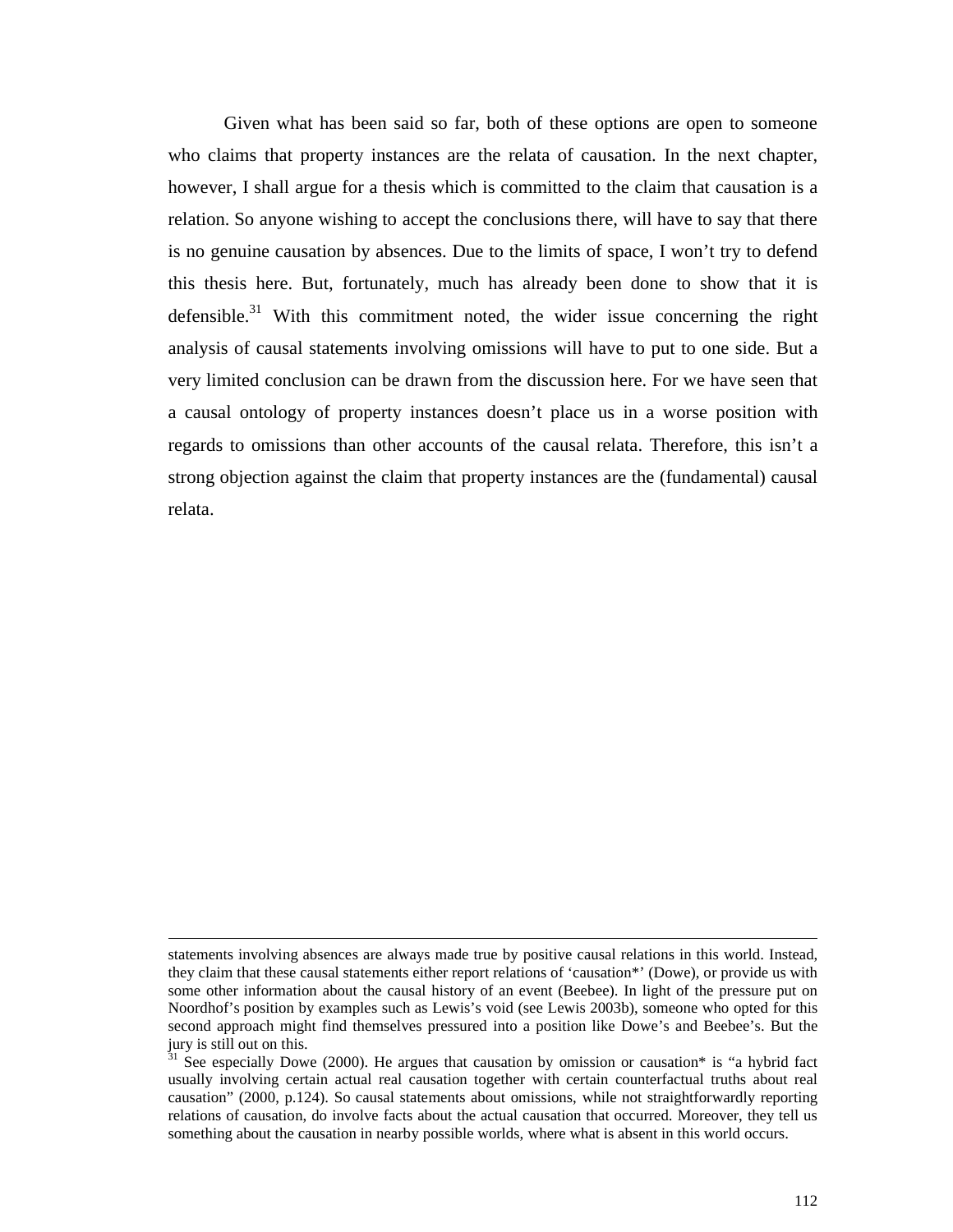# 5. Singularism

In this chapter, the focus will turn away from the question of what sort of entities causes and effects are, to the issue of what it is for one entity to cause another. I shall argue that two assumptions should be incorporated into an account of the causal relation. The first of these concerns the local, intrinsic nature of the causal relation, whilst the second draws our attention to the fact that causal relations are part of more general patterns. I shall argue that CTP, if developed in the right way, gives us a plausible rapprochement of these two theses. This, I hope to show, will further two aims: first, it will illustrate that CTP has positive consequences for an account of the causal relation. Second, it will further support the thesis that property instances are the fundamental causal relata. Although, as we'll see, the account will place more demands upon the nature of these property instances.

# **5.1 The Intrinsicality Assumption**

 $\overline{a}$ 

Causation is a *local* feature of a cause-effect pair. What makes one thing a cause of another is entirely a matter of the nature of the cause, of the effect, and of the transaction between them (Bigelow and Pargetter 1990, p.271).

Here, Bigelow and Pargetter express what I shall call the intrinsicality assumption. This states that two entities are causally related in virtue of local facts about that relation. This idea, whilst somewhat overlooked due to the influence of Hume, has enjoyed support from the singularist tradition.<sup>1</sup> Ducasse, for instance, argues that "the correct definition of the causal relation is to be framed in terms of one single sequence" (1926, p.124). This idea is also echoed in Anscombe's analysis, as she claims that "causality consists of the derivativeness of an effect from its causes…If A comes from B, this does not imply that every A-like thing comes from some B-like thing" (1971, p.91-2). Claims like these have lead Menzies's to identify singularism with the following thesis:

 $<sup>1</sup>$  As will become evident, there are different types of singularism, but I shall not try to draw a common</sup> essence from these accounts. While there is a family resemblance between the views, I shall just outline different theories which have been classified as singularist, when they become relevant to the discussion.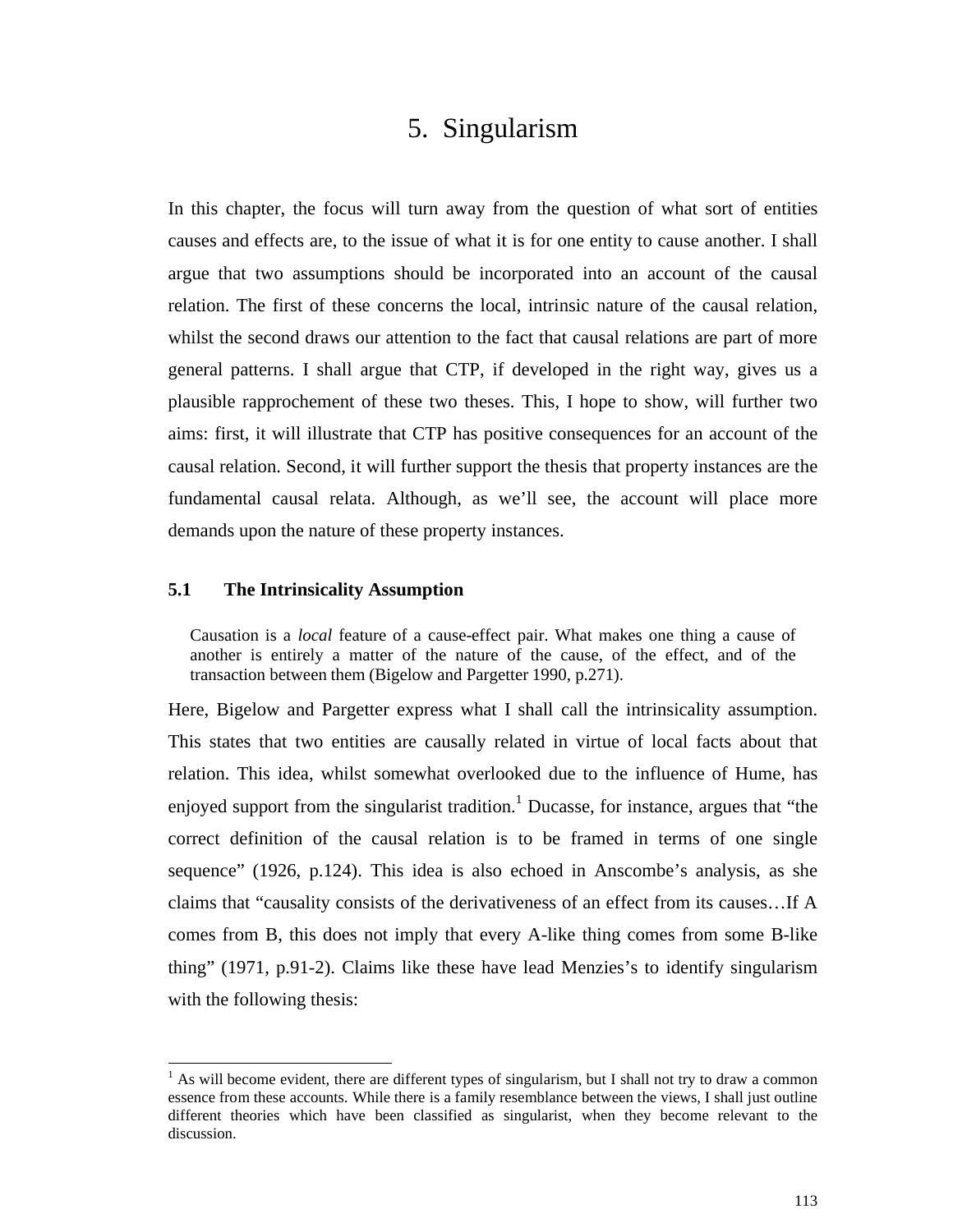when a singular causal claim is true, it is made true by the holding of a certain kind of intrinsic relation…the uncontested point for all of them [i.e. the singularists] is that the truthmaker – the ontological ground – of a singular causal statement is a local, intrinsic tie between events (1999, p.315 brackets added).

I think that this identification is contentious. We'll see that many singularist accounts focus on charting the relationship between singular causal relations and causal laws. Nevertheless, I do agree that this claim is or should be central to singularist theories of causation, since I think that it constitutes the underlying appeal of the approach. Before explaining why this is, however, I shall first try to make the content of the intrinsicality assumption a little more perspicuous.

The intrinsicality assumption can be broken down into three claims: (i) Causation is a relation. (ii) The causal relation is an intrinsic relation. (iii) The obtaining of the intrinsic relation between a particular cause and effect is what makes true the relevant causal statement that C causes E. The first of these claims is relatively straightforward. It just captures the thought, emphasised by both Davidson (1967b) and Strawson (1985), that causation is a natural, objective relation which holds between things in nature. Due to the problem of the missing relatum, this once uncontroversial thesis has been subject to increasing scrutiny. But, as I mentioned in §4.4, here I shall assume that this thesis is true.

The second claim is a little more difficult to grasp. What does it mean to say that causation is an intrinsic relation? We've seen that this notion of intrinsicality is a tricky one.<sup>2</sup> But an intuitive gloss, similar to that given for intrinsic properties, conveys the basic idea. An intrinsic relation is one which can exist unaccompanied by all entities distinct from the relation. The relation of having the same mother, for instance, is not an intrinsic one. For whether or not two people stand in this relation depends upon more than the existence of the two people in the relation, it also depends upon the existence of a mother.

As it stands, however, this suggestion is unclear, as it could imply at least one of two things. First, we could take a relation to be intrinsic if it depended solely upon the nature of its relata, taken independently. So by fixing all the monadic properties of two particulars, A and B, all those relations that are thereby established are intrinsic to

l

 $2$  See §3.1.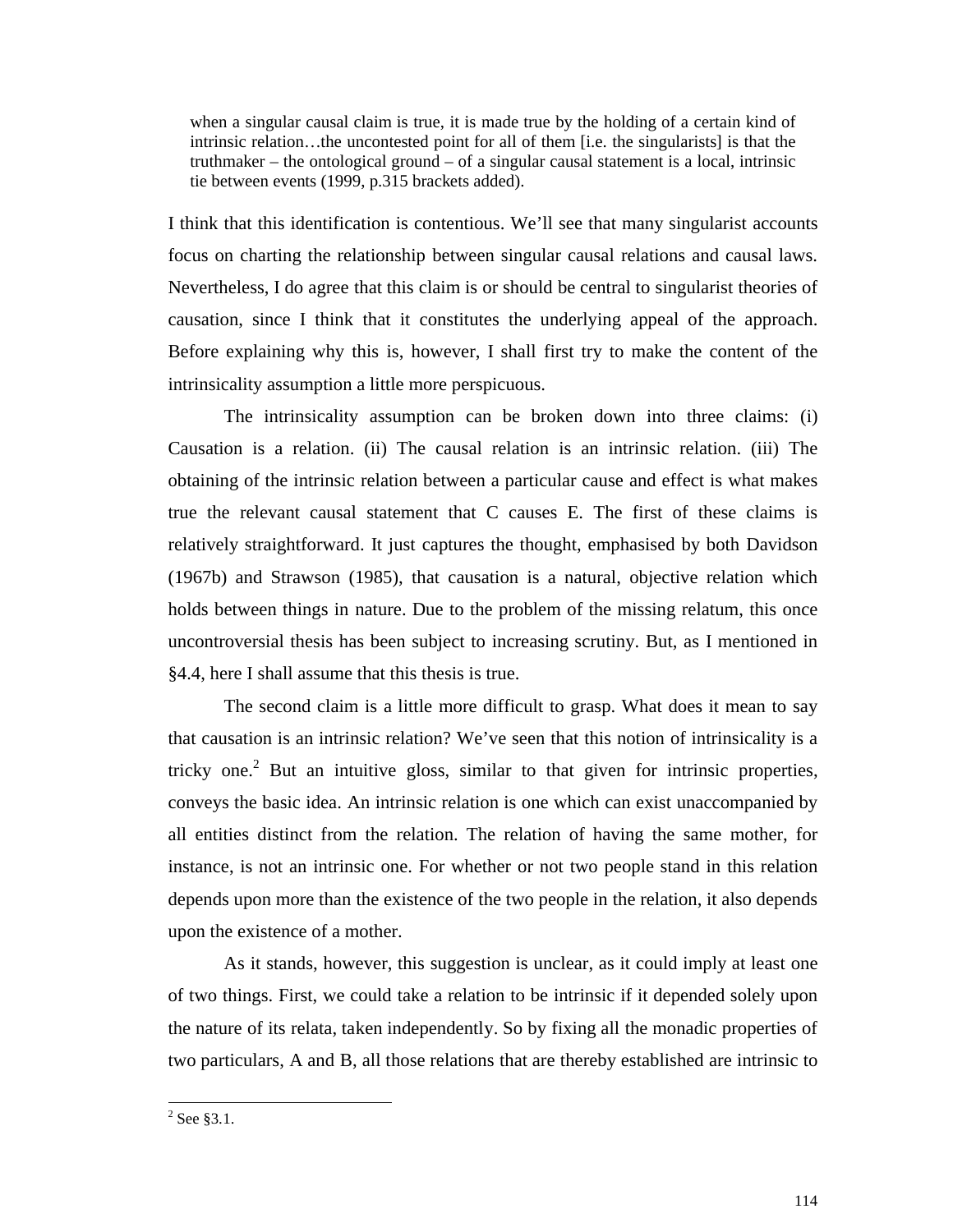A and B. For instance, if A is six foot and B is five foot, the relation *A is taller than B* will be intrinsic, because the monadic properties of A and B guarantee that this relation will hold between them. Lewis calls this kind of relation "intrinsic to its relata" (1983b, p.26). But it should be clear that this sense of an intrinsic relation is not the one relevant to the intrinsicality assumption. For causation depends upon other factors external to the monadic properties of its relata, such as the spatiotemporal relations between the cause and effect.

More appropriate here, is what Lewis calls a relation which is "intrinsic to its pairs" (1983b, p.26). A relation is intrinsic to its pairs if, roughly, it depends solely upon the relata and those relations which are generated by, and only require, the existence of those two relata. So the idea is that as well as those properties instantiated by A and B's relata, a relation which is intrinsic to its pairs also includes all those relations which could hold between A and B, when A and B are unaccompanied by all other entities. Lewis tries to spell out this idea further by employing his duplication analysis. He writes,

Call the relation *intrinsic to its pairs* iff, whenever the pairs  $\langle a, b \rangle$  and  $\langle a \rangle$ , b! > themselves are duplicates, then both or neither of them stand in the relation (1983b, p.26).

This elucidation is not very helpful, however. For earlier we saw that duplicates of a and b are just those entities with exactly the same perfectly natural properties as a and b. But then duplicates a! and b! are not guaranteed to have the same relations holding between them as a and b. For the fact that they have all the same perfectly natural properties doesn't mean that the same spatiotemporal relations, for instance, will hold between them. So this doesn't seem to be any advance on the intuitive characterisation given above.

Another reason for rejecting this duplication analysis is that, as in the case of the grounding intuition, it latches onto the wrong sort of intrinsicality. The intuitive force driving the intrinsicality assumption is this idea that causation is an entirely local affair. When one thing causes another, the thought is, we don't need to go beyond that spatiotemporal region in order to find what is responsible for this fact. So what's crucial to the intrinsicality thesis, isn't the class of entities which can be instantiated by duplicate pairs of a and b. Rather, the sense of intrinsicality we're after is that of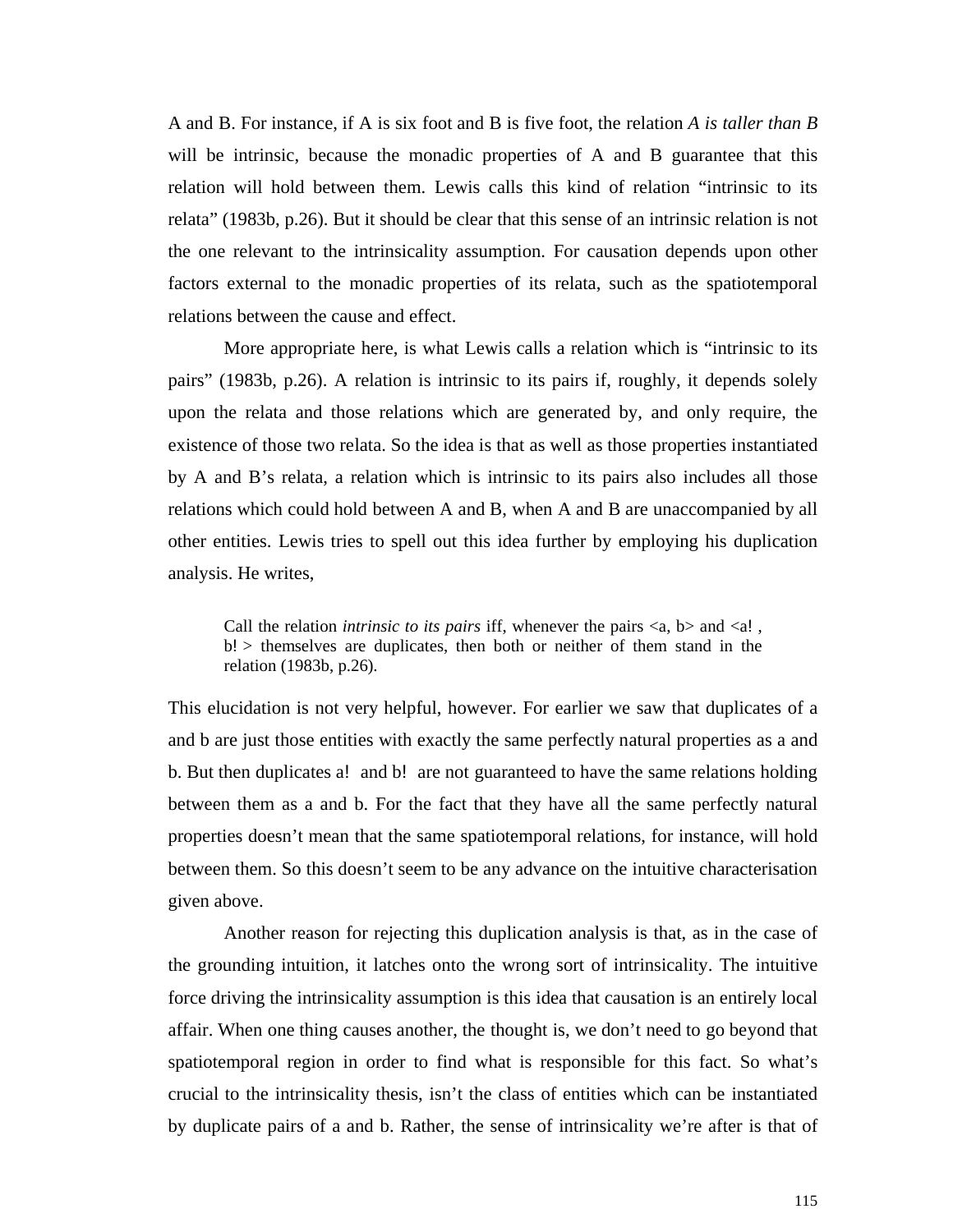the aforementioned interior entity.<sup>3</sup> For it is this which captures the idea of a relation which is determined solely by the entities in and between the relata. A relation is intrinsic, therefore, in the sense relevant here, iff it does not depend upon anything extraneous to A and B and their juxtaposition.

The third thesis is the most contentious of the three. It claims that the obtaining of the intrinsic relation between a particular cause and effect is what makes true the causal statement that 'C causes E'. Another way of putting this is to say that the intrinsic causal relation between the cause and the effect is the sole truthmaker of the causal statement 'C causes E'. This formulation needs to be treated with caution, as talk of truthmakers is often associated with theories of facts. $4$  But in the present context, the term 'truthmaker' is only intended to convey the weaker idea that these intrinsic relations are responsible for the truth of causal statements. This idea can be expanded upon a little, however, if we are prepared to endorse Lewis and Bigelow's conception of truthmaking outlined earlier.<sup>5</sup> If we think that "truth is supervenient upon being",  $6$  then we can say that the truthmakers of a singular causal statement consist in the intrinsic property instances of the relata and relations that exist between them. So there could be no change in the truth of the statement 'C causes E', without some change in the property instances (relational and non-relational) instantiated by C and E.

According to the intrinsicality assumption, then, the causal relation is an intrinsic relation, and it is facts about this intrinsic relation which determine that one entity is the cause of another. In order to accord with this assumption, therefore, the analysis of what it is for one entity, C, to cause another entity, E, must appeal exclusively to local facts about the properties of the relata, C and E, and to facts about the intrinsic relations that obtain between C and E. Why should we accept this thesis? I think that it primarily recommends itself because it is strikingly intuitive. Whether or not two entities are causally related looks as if it is a purely local matter, which

 $3$  See §3.1.

<sup>&</sup>lt;sup>4</sup> Armstrong, for instance, argues that facts or states of affairs are the truthmakers of sentences. These truthmakers have to guarantee (in all possible worlds) the truth of the corresponding sentence (see Armstrong 1997, p.115). Many have taken issue with this claim (see, for instance, Davidson 1967b, 1977, Lewis 2001 and Dodd 2002).

<sup>5</sup> See §3.1.

 $6$  See §3.1. The quote is from Lewis 1992, p.207. Also see Bigelow 1988 p.133 for the same conception.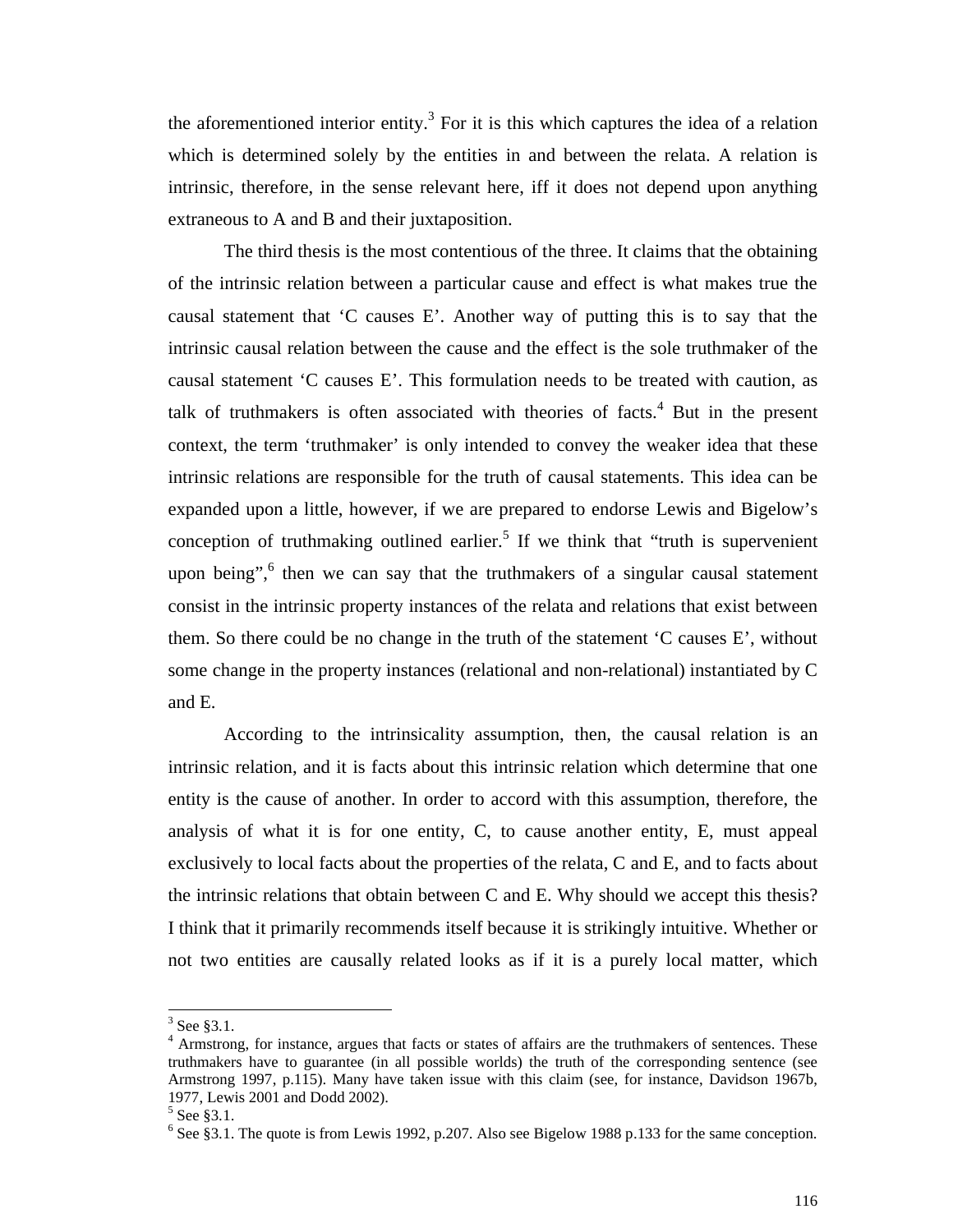depends solely upon what happens between those two things. The enjoyment caused by the chocolate Alice is now eating, for instance, doesn't seem to depend upon anything extraneous to the relation between Alice's eating chocolate and her enjoyment. In particular, it does not appear to rely upon past or future events of a similar sort, nor upon events occurring at different places in the universe. It seems only to concern what is going on at the time and place of Alice's eating the chocolate.

It is not difficult to see why this thesis appears so credible. If the truth of the causal statement 'C causes E' supervenes upon things extraneous to that causal relation, such as other C-types being constantly conjoined with other E-types, then it looks like C's ability to cause E isn't wholly within C's control. For it is plausible to claim that C cannot affect entities miles away from it, in the distant past or future. Consequently, if these sorts of extraneous facts are required for the truth of the claim that 'C causes E', then C and local facts about the relation between C and E cannot be fully responsible for the truth of that causal statement.<sup>7</sup> When we think of mental causation statements, the implications of denying the intrinsicality assumption seem quite disturbing. If my deciding to sit down and write this chapter is the cause of my present typing in virtue of some facts which are extraneous to my decision and my sitting here typing, then it looks as if my sitting here typing is not something which I am in control of, as I am not in any position to bring about those extraneous facts necessary for my sitting here typing. There is, then, an explanation of why the intrinsicality assumption seems so appealing, since such a thesis seems to cohere better with our image of ourselves as the initiators of our own actions.<sup>8</sup> But just because we can explain from whence the intuitiveness of the thesis arises, doesn't

 $<sup>7</sup>$  Obviously, there may be some things about the circumstances required to bring about E that are not</sup> within C's control but, in such cases, we tend to think that C is only part of the cause, or we pick it out as 'the cause' because it is the entity which is most pertinent to the occurrence of the effect.

<sup>&</sup>lt;sup>8</sup> The comments here are clearly very sketchy and are only meant to allude to why we might think that this thesis is attractive. Much more needs to be said in general about the ramifications of various positions within this area for an account of mental causation and free will. Recently, Beebee and Mele (2002) have contributed to this debate by arguing that Humean accounts of laws are an aid to free will. For what we choose to do determines what happens at a world, and hence what (Humean) laws hold at that world. Their interesting paper requires proper investigation, but I don't think that it affects this worry against the Humean approach to *causation*. For even if we grant that our actions can determine what laws there are, it still needs to be shown that, given the Humean approach, we are responsible for the things we think we bring about. It is this which seems threatened if we accept the standard Humean view that in a causal relation, entities in the far past or future are the truthmakers of the fact that C causes E.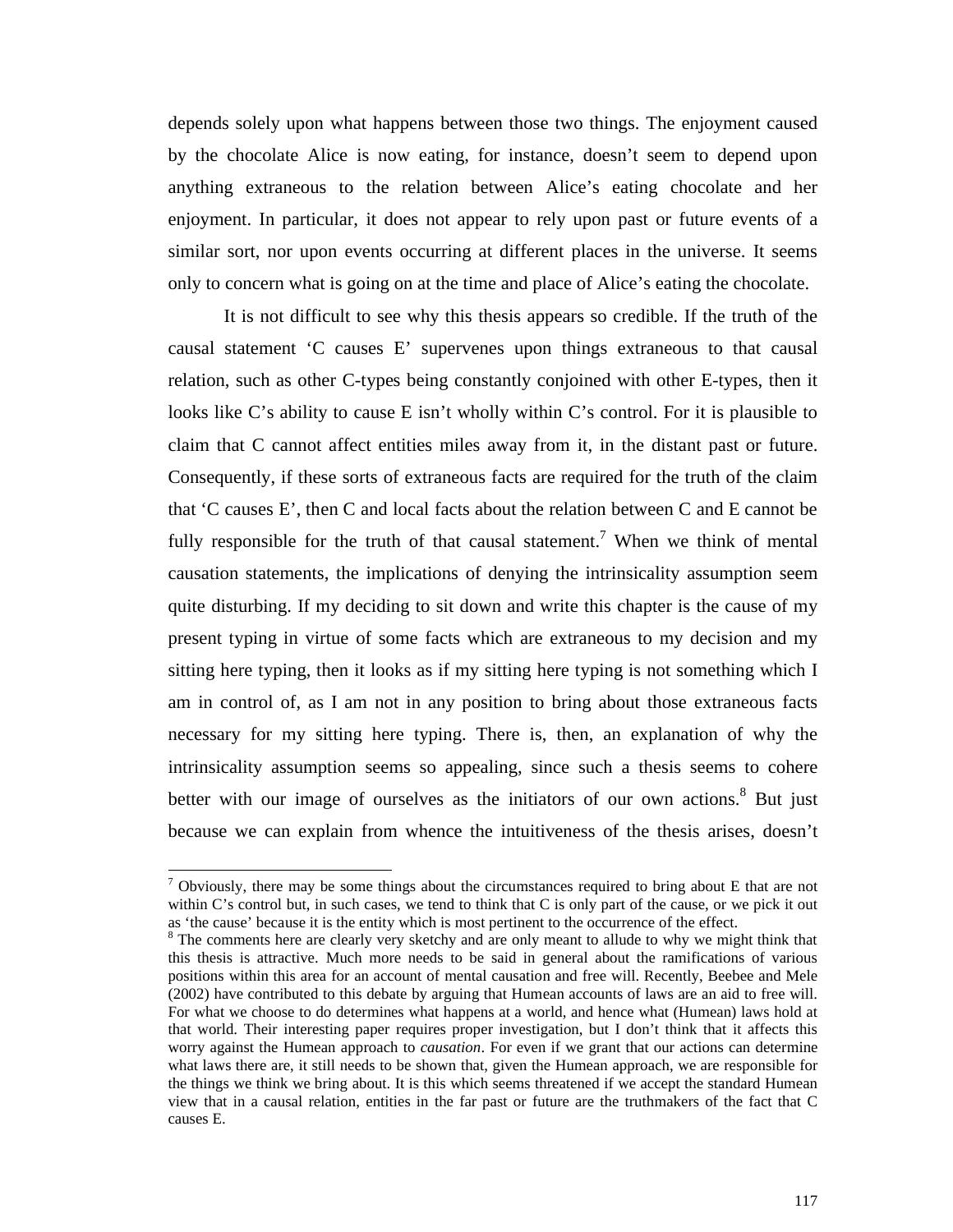mean that it is false. On the contrary, I would suggest that unless there are good reasons to reject it, this should count in its favour.

If we look elsewhere in philosophy, moreover, we see that a permutation of this intuition is accepted by a great many philosophers. The thesis I have in mind is what I have been calling the grounding intuition. According to this, the causal powers of a particular are grounded in or determined by the intrinsic property instances of that particular.<sup>9</sup> The intrinsicality assumption, on the other hand, states that the truthmakers of statements about causal relations are to be found among the intrinsic property instances of the relata and between the intrinsic relations that exist between them. What is the connection between singular causal relations and causal powers? The two are clearly different, because we think of causal powers as entities which an object can possess continuously and they tend to involve only one object. Causal relations, by contrast, implicate more than one object and they do not normally persist throughout an object's lifetime. Nevertheless, there is still an extremely close relationship between the two, because when a causal power is manifested, there will be a causal relation between the particular that instantiates this causal power and another entity.<sup>10</sup> Consider, for instance, the causal power I have to move my hand away when it is being damaged. Suppose that, due to my careless cooking techniques, the right circumstances for a display of this causal power arises. Now we have a causal relation between event C, the event of my hand being burnt, and event E, me moving my hand away from the stove. The truthmakers for this causal relation, according to the intrinsicality assumption, are to be found in the intrinsic nature of the events of *my hand getting burnt* and *my hand moving away from the stove*. Primarily, then, we are looking at the intrinsic properties of the stove and me at certain times. If the intrinsicality assumption is correct, these entities, plus certain intrinsic relations

<sup>&</sup>lt;sup>9</sup> For examples of philosophers who accept this claim see, for instance, Mackie (1973), Harré and Madden (1975), Prior (1985), Armstrong (1996), Martin (1996), Jackson (1998), Mumford (1998), Cartwright (1999) and Campbell (2002a).

 $10$  There may be a few counterexamples to this. Cartwright, for example, endorses the possibility of immanent causation (causation which remains within the entity but does not proceed via interactions between its parts), offering spontaneous radioactive decay as a possible instance of immanent causation (1989, p.109). If this is such a case, then displays of causal powers may fail to result in a causal relation between different entities. These cases are controversial, however, and although I do not want to rule them out, it seems clear that displays of causal powers do usually result in causal relations between distinct particulars.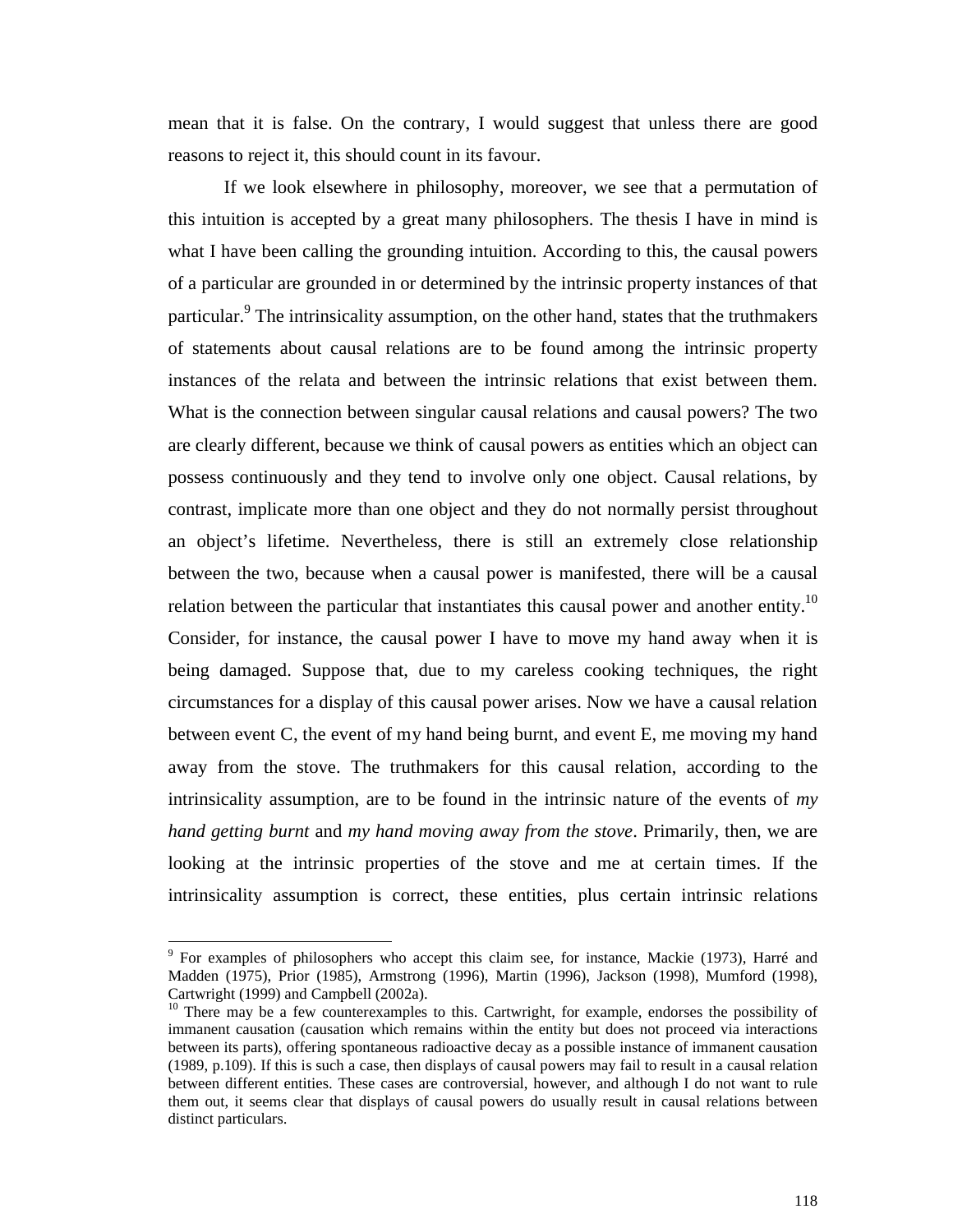between them, are going to have to account for the fact that there exists a causal relation between them.

This is exactly what we should anticipate, if the grounding intuition is true. According to the grounding intuition, the causal power that I have to move my hand away when it is being damaged, is something which is grounded in or determined by my intrinsic property instances. Consequently, when this causal power is manifested, due to the presence of the right conditions (in this case, the brush with the hot stove), what are, in large part, going to account for the fact that there is a causal relation between me and this hot stove, are facts about my intrinsic property instances which have determined that I will act in this way in certain circumstances. More generally, we can say that when a causal relation is the result of a display of an object's causal powers, the grounding intuition claims that what determines the behaviour of those objects are its intrinsic properties. Thus, apart from those trigger factors necessary for the display of the causal power, the truthmaker of the fact that this is a case of causation will be the relata's intrinsic properties. $11$ 

The intrinsicality assumption, therefore, can be seen as stemming from the desire to respect the grounding intuition in an analysis of the causal relation. Those who are moved by the claim that the behaviour of a particular is determined by what lies within the confines of that particular, should also be moved by the claim that the truthmakers of causal statements are local facts about the intrinsic relation between the cause and effect. For an instance of causation involving two objects will involve displays of those object's causal powers, liabilities, tendencies etc. So if the truthmakers of statements about these powers are entities which are intrinsic to the object, these entities will also have to play a key role in determining what it is for C to cause E. The close connection between these two theses attests to the plausibility of the intrinsicality assumption. Most philosophers have wanted to hold on to the intuition that there must be something about the object which accounts for the fact that its dispositional ascriptions hold true of it. The matter is very different, however, when

l

 $11$  Earlier, in §3.1, I outlined two versions of the grounding relation, a weak and a strong. If the weaker relation is embraced, then as well as saying that the intrinsic properties of objects and their relations determine the truth of causal power ascriptions, we can also appeal to the laws of nature. But, as I said then, this appeal to the laws of nature, at least given most accounts, undermines the intuitive force of the grounding intuition. So I'll put this weaker version aside here.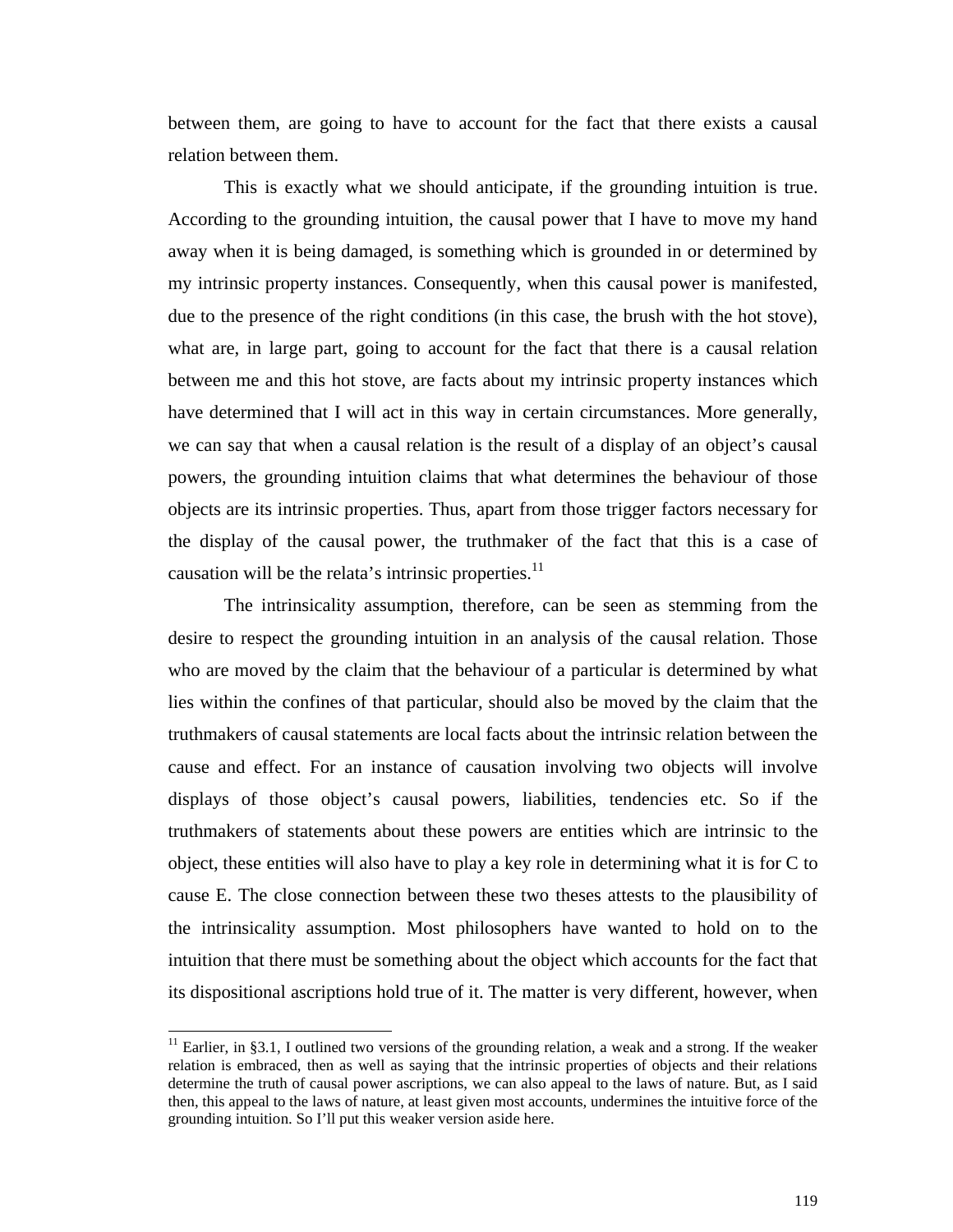we come to the debate about the causal relation. Due to the strong influence that Hume exerts in this area, this intuition has often been overlooked. But those who are attracted to the grounding intuition shouldn't disregard the intrinsicality assumption, since it is just a variation of it.

Are there any reasons to think that it would be beneficial to impose the intrinsicality assumption onto an analysis of the causal relation? One is suggested by the recalcitrant pairing problems that afflict some analyses of causation. The pairing problem appears in different forms, but the basic problem is always the same: the proposed analysis isn't able to pair the right cause with the right effect. Take, for instance, the simple counterfactual analysis. This states that C causes E iff, if C hadn't have occurred, E wouldn't have occurred either.<sup>12</sup> This account is vulnerable to the problem of preempting or back-up causes, as it will only be true that E won't occur in the absence of C, if there isn't some other suitably placed entity,  $C^*$ , capable of bringing about the effect if C fails. In this sort of scenario, the simple counterfactual theory is unable to pair up the right cause with the effect, since C will no longer count as a cause according to this criteria.

Although more and more sophisticated counterfactual analyses have been developed which try to avoid this problem, it has been possible to formulate more and more sophisticated thought experiments in order to combat them.<sup>13</sup> The mass of attempts to salvage the counterfactual analysis make it reasonable to surmise that this is a waning research programme, a fresh approach to analysing causation is required. It is instructive, however, to consider where the counterfactual analysis goes wrong, so we can then hopefully avoid these problems in future analyses. Part of the account's inadequacy, I think, stems from its failure to respect the intrinsicality assumption. On the counterfactual analysis, extraneous factors concerning what other entities are around at the time of the causal relation affect the truth of the statement 'C causes E'. This creates problems for the account, since it means that factors such as back-up causes which are extrinsic to the causal relation make an impact on whether C is the cause of E. By failing to respect the intrinsicality assumption, therefore, the

 $12$  For the classic statement of this view, see Lewis 1973.

<sup>&</sup>lt;sup>13</sup> See, for instance, Menzies 1996, Lewis, 2003a and Schaffer 2001a.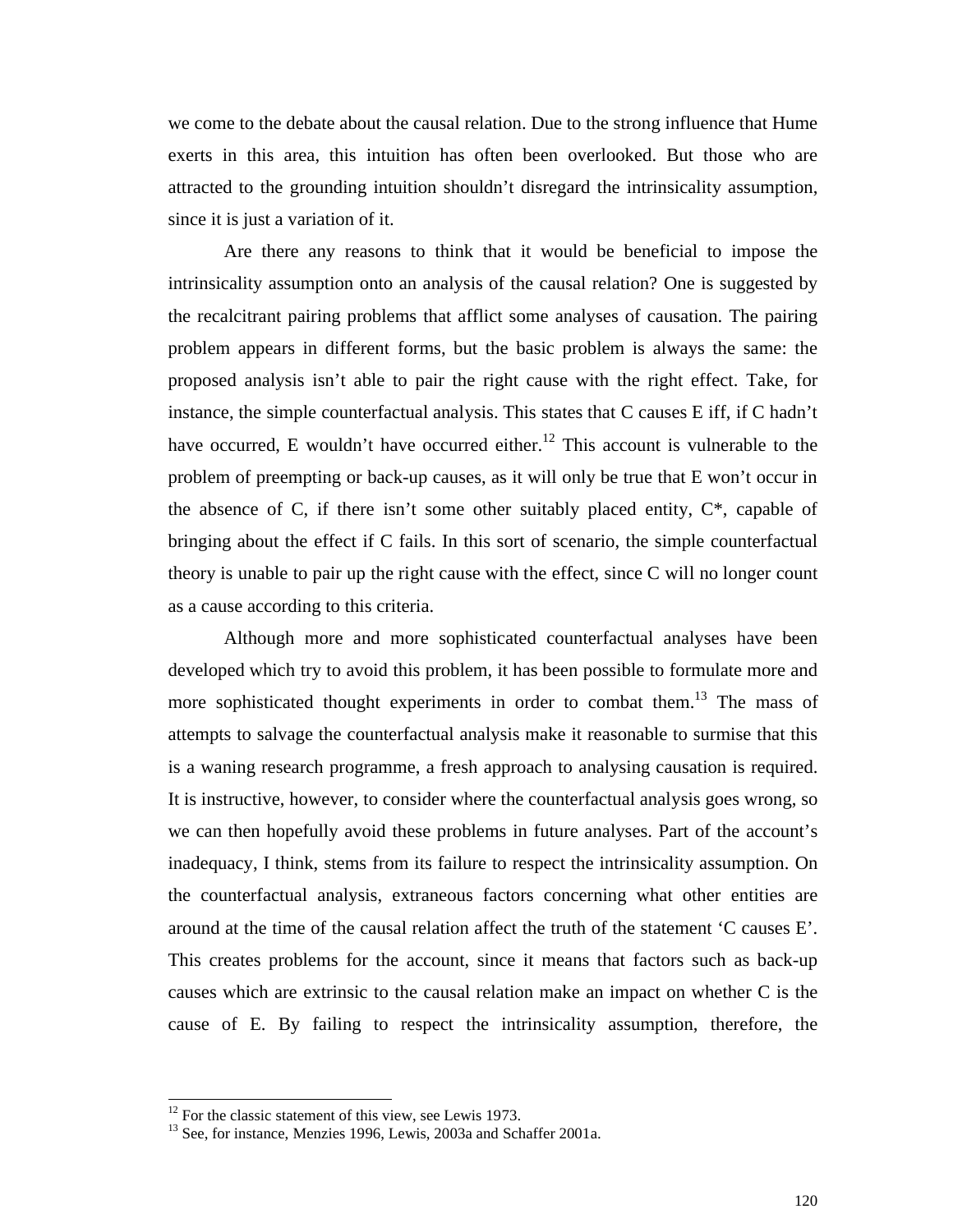counterfactual analysis is left with the difficulty of trying to explain how causes with backups can be causes.

If we exclude all those factors which are extraneous to the causal relation in the analysis of that relation, the existence of a backup cause cannot affect the fact that C causes E. For the truth of the statement 'C causes E' will not depend upon anything outside the relation between C and E. So the intrinsicality assumption seems a good one to impose upon an analysis of causation, since it avoids the difficulty that counterfactual theorists find themselves in. $14$  The general lesson that can be taken away from preemption thought experiments is this: what matters in cases of causation is not what occurs in the environment around the cause and effect, but rather what happens between the cause and effect. The intrinsicality assumption incorporates this claim, by stating that it is the intrinsic relation between the cause and the effect which makes an entity the particular cause of its effect.

As well as committing us to the view that causation is a relation, what other implications does the intrinsicality assumption have for an analysis of causation? It is certainly not a trivial thesis, since it significantly restricts the range of causal analyses open to us. Nomological accounts of causation, for instance, which make laws the primary truthmakers of singular causal statements, are excluded. For on this view (regardless of whether the laws are Humean or non-Humean<sup>15</sup>) singular causal relations depend upon more general, nomological relationships that exist between the universals or event-types in question. So entities extraneous to the causal relation play a key part in determining that C causes E, contrary to the intrinsicality assumption. Similarly, the popular counterfactual or probability-raising views of causation are excluded. For, on these analyses, it isn't the intrinsic relation between C and E which is responsible for the truth of the causal statement 'C causes E'. Instead, the truth of 'C

<sup>&</sup>lt;sup>14</sup> Preempting or back-up causes also pose a serious problem for nomological and probability-raising accounts of causation.

<sup>&</sup>lt;sup>15</sup> For examples of Humean accounts of law, see Braithwaite 1927, Ayer 1953, Mackie 1974 and Lewis 1983b. For examples of non-Humean accounts of law, see Dretske 1977, Armstrong 1983 and Tooley 1987. Humean accounts claim that the metaphysical reality that underlies laws is nothing more than regularities in nature. The difference between laws and true generalisations lies at the level of linguistic reality. So law statements and statements about true generalisations are distinguished by the fact that they function differently in our theorising about the world. Non-Humeans, on the other hand, claim that there is some metaphysical reality which distinguishes laws from true generalisations. For more on this, see §7.2.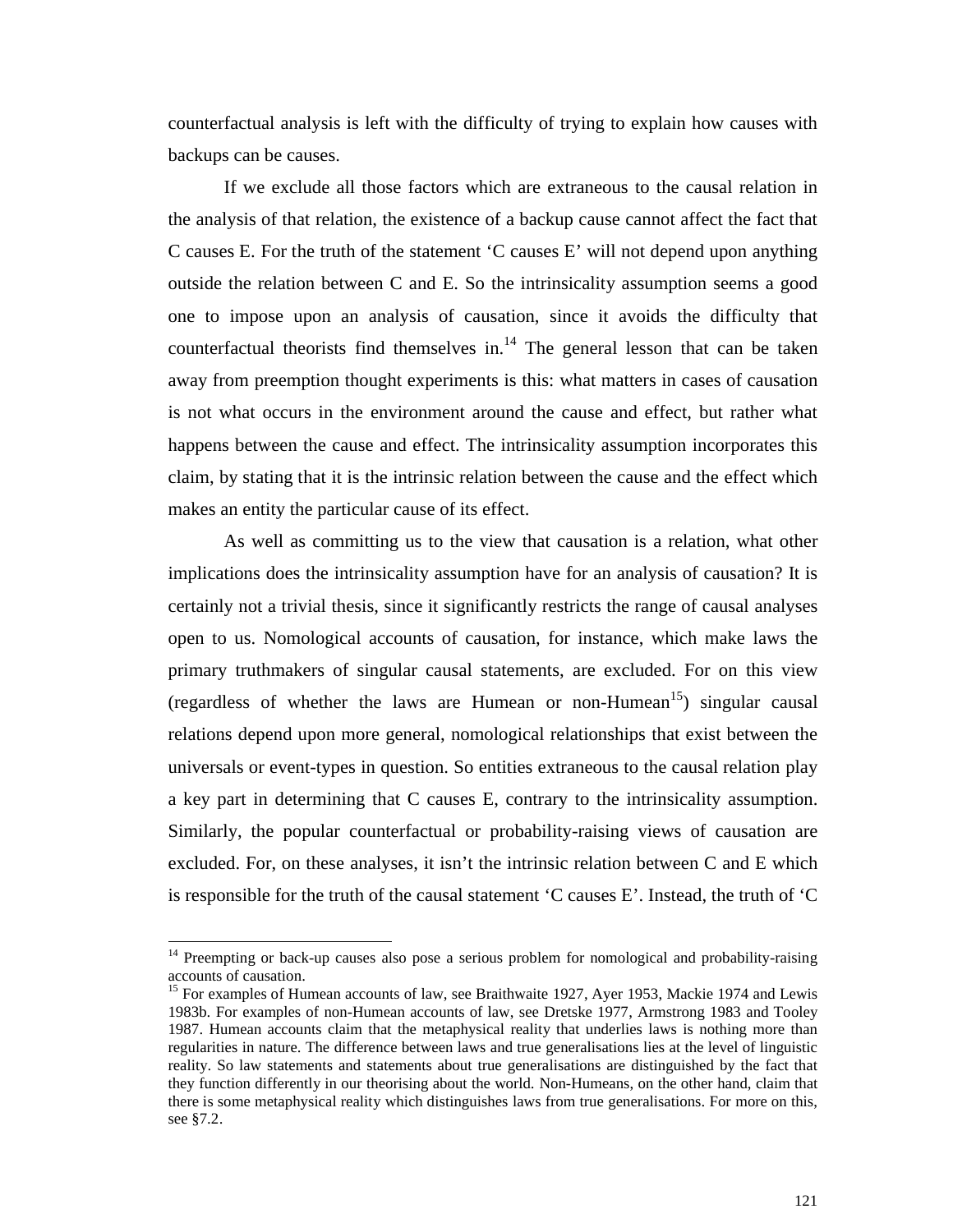causes E' depends solely upon whether E is counterfactually dependent upon C, or upon whether C raises the probability of E. This, as we've seen, means that back-up causes, things external to the relation between C and E, can affect whether C causes E, contrary to the intrinsicality assumption.

Which analyses of causation are in line with the intrinsicality assumption? Certainly process theories of causation, which focus on the connecting line from cause to effect.<sup>16</sup> For these take causation to be a local affair, determined by what goes on between the cause and effect. Aronson's (1971) and Fair's (1979) analyses of causation in terms of the transference of energy, for instance, or more recent, sophisticated developments of this view proposed by Salmon (1997) and Dowe (2000), would all accord with the intrinsicality assumption. The same is true of other process views such as Menzies's Camberra plan (1996), Ehring's persistence theory of causation (1997) and Rieber's property acquisition analysis (2002). Ehring takes the truthmakers to be persistent and partially persisting tropes,  $17$  Reiber argues that (positive) causation should be understood in terms of the transference and acquisition of properties, while Menzies's leaves it open. But common to all these accounts is this claim that the truthmakers of singular causal statements are local and intrinsic to the process connecting cause to effect.

There is no need to commit to any one of these analyses. The intrinsicality assumption remains silent on what, for instance, is transferred, or whether any transference is required at all. Similarly, we need not suppose that causation is reducible to anything like energy transference or property persistence/acquisition. Instead, we could maintain some form of anti-reductionism about causation. Following Harré and Madden (1975), for instance, and developed by scientific

 $16$  The modern, process views of causation have their origins in what O'Neill calls the "Scholastic influx" model" (1993, p.37). This states that in causation, something is 'communicated' from the cause to the effect. This view is also echoed in the writing of the early moderns. Radner, for instance, argues that "Causation, for Descartes, is a matter of communication or impartment, and a thing cannot communicate or impart to another what it does not possess in itself" (1978, II) hence, Descartes causal principle that "There is nothing in the effect which did not previously exist in the cause" (1985, vol. II p.97). Whether or not this is the right way of reading Descartes, however, is a debated point (see, for instance, Clatterbaugh 1999).

 $17$  Ehring does allow that laws may be involved too, so we would need to know more about the details of this aspect of his account (which he does not discuss in his book), in order to be positive that it would cohere with the intrinsicality assumption. However, even if it didn't, I suspect we could take what Ehring says as a starting point, and then develop a position which does.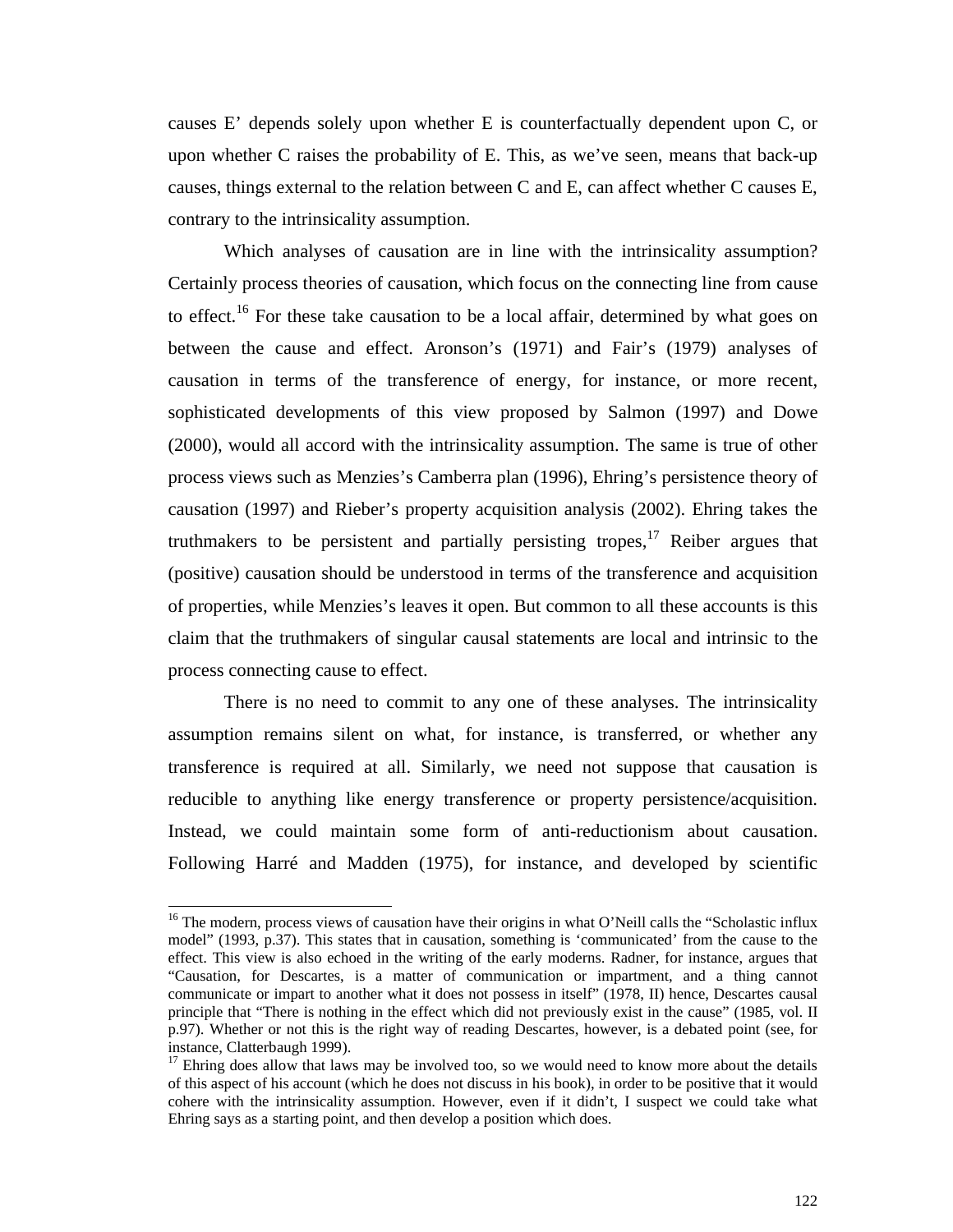essentialists such as Ellis and Lierse (1994, 2001), we could argue that particulars have fundamental causal powers. While these causal powers are constituted by the property instances of objects, the powers that property instances give rise to cannot be analysed in terms of anything non-causal. Causation could then be understood in terms of the manifestations of these local causal powers of particulars. So we could say something like this: C is the cause of E iff the property instances/causal powers of C and E give rise to a fundamental, intrinsic relation of causal necessitation between C and  $\mathrm{E.}^{18}$ 

There are, then, a number of different accounts of causation which could be adopted, given the intrinsicality assumption outlined here. For this thesis doesn't offer us an analysis of causation, just a constraint on what that analysis should look like. This constraint, we've seen, places significant restrictions upon us. Any theory according to which the analysis of 'C causes E' depends upon widespread facts about the world, will be inconsistent with this assumption. However, I hope that this section has gone some way towards showing why we should place this restriction upon an account of causation. The claim that causation is an entirely local affair is not only motivated by the failures of the alternative approaches to causation, but also because it seems such a compelling, intuitive position to hold. It is thus worth hanging onto, if at all possible.

## **5.2 The Generality Assumption**

The second of the two assumptions, the generality assumption, is based on the Humean observation that singular causal relations tend to be part of more general patterns. If C causes E, this seems to imply something about similar situations in which C-type and E-type entities are present. If, for instance, a balloon landed on something sharp and burst, we'd expect similar balloons to come to the same sticky end, if they landed on something equally sharp. This observation is often articulated by the principle of the nomological character of causation. This states that whenever there is a causal relation between two entities, C and E, there is a law that subsumes them (at least under some description of C and E).<sup>19</sup> The idea is that because the

 $^{18}$  As we'll see (§5.4), Armstrong says something very similar to this.

<sup>&</sup>lt;sup>19</sup> See, for example, Davidson 1970 p.215.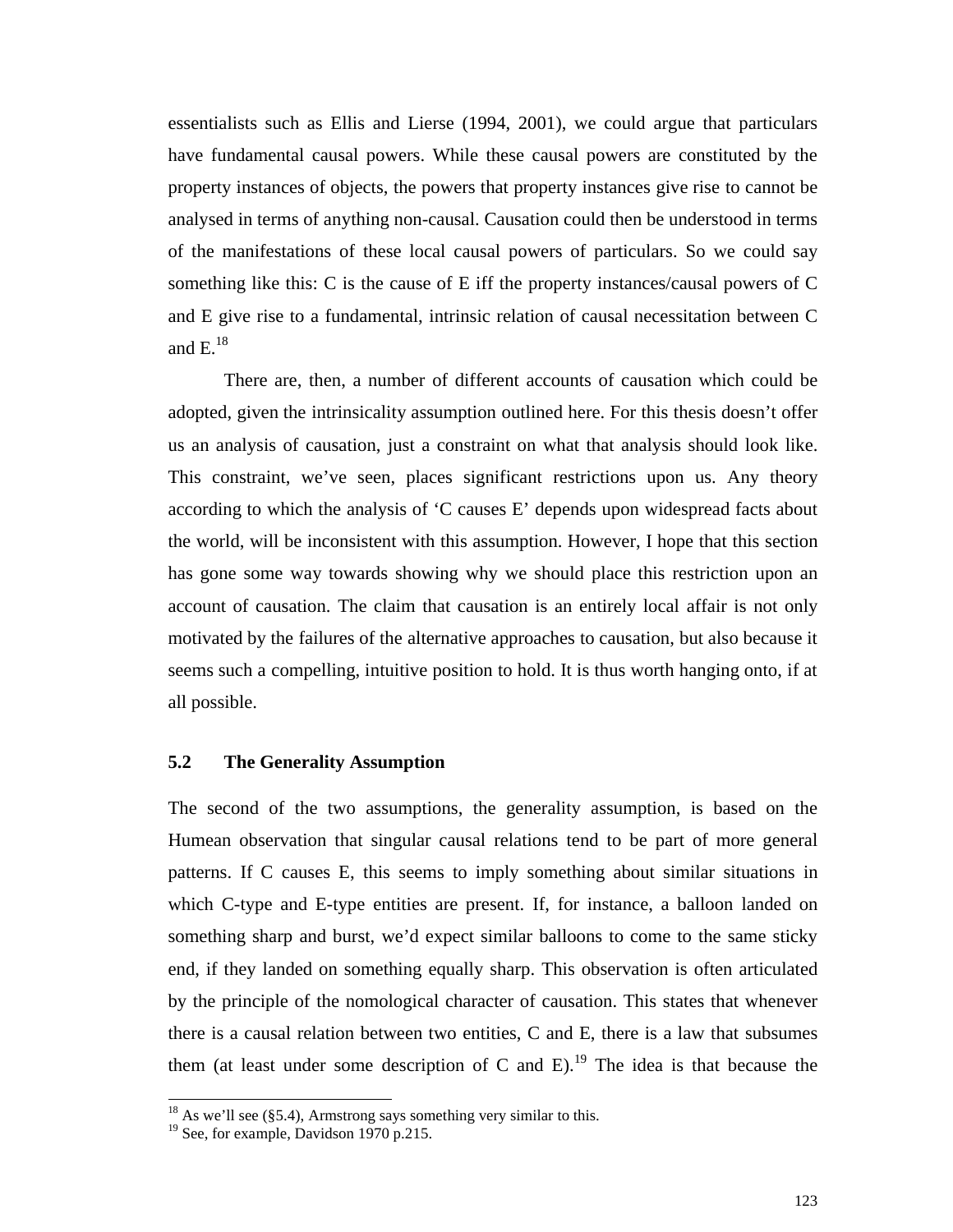relation between C and E will be part of a more general causal pattern, it will follow from a more general causal truth or law.

The principle of the nomological character of causation has come under increasing pressure. I think that it is plausible, granted that we are flexible about the kind of laws causal relations can be subsumed under. If, for instance, we allow that causal relations can be subsumed under probabilistic and ceteris paribus laws, then it seems likely that the principle will be true. I shall not offer a defence of it here, however, as I don't think that such a strong principle is required to capture the intuition behind the generality assumption. But what I do want to defend is the related, slightly weaker, claim that singular causal relations give rise to more general causal patterns or general causal truths.<sup>20</sup> For this seems to be an observable fact about our world. If I drop acid on litmus paper and it turns red, other acidic solutions will turn litmus paper red if they come into contact with it. Similarly, if I break my toe by dropping a 10 stone boulder on it, boulders of a comparable weight are likely to break my toes if they are dropped on them. The converse is also true. If it's a general causal truth that smoking causes cancer, this indicates something about my chances of getting cancer if I smoke. Similarly, if there's a general causal truth stating that water evaporates at  $100^{\circ}$ C, then this implies something about the water in this kettle if it is heated to  $100^{\circ}$ C.

This close relationship that exists between singular and general causal truths requires, I think, some explanation. We need to say what the connection is between, for instance, 'those bad prawns caused Ellie's stomach ache' and 'bad prawns cause stomach ache in humans'. It is clear that they bear some relationship to each other. The fact that bad prawns cause stomach ache is not wholly irrelevant to the fact that Ellie gets stomach ache from those bad prawns. The generality assumption can be viewed as a demand for an explanation of this relationship. We find that singular causal relations are part of more general causal patterns and that they are thus subsumable under general causal truths which describe these patterns. So an adequate account of the causal relation must offer some account of this fact.

<sup>&</sup>lt;sup>20</sup> This is only meant to apply to physical causation. Unfortunately, I don't have space to discuss the special issues that arise for mental causation here.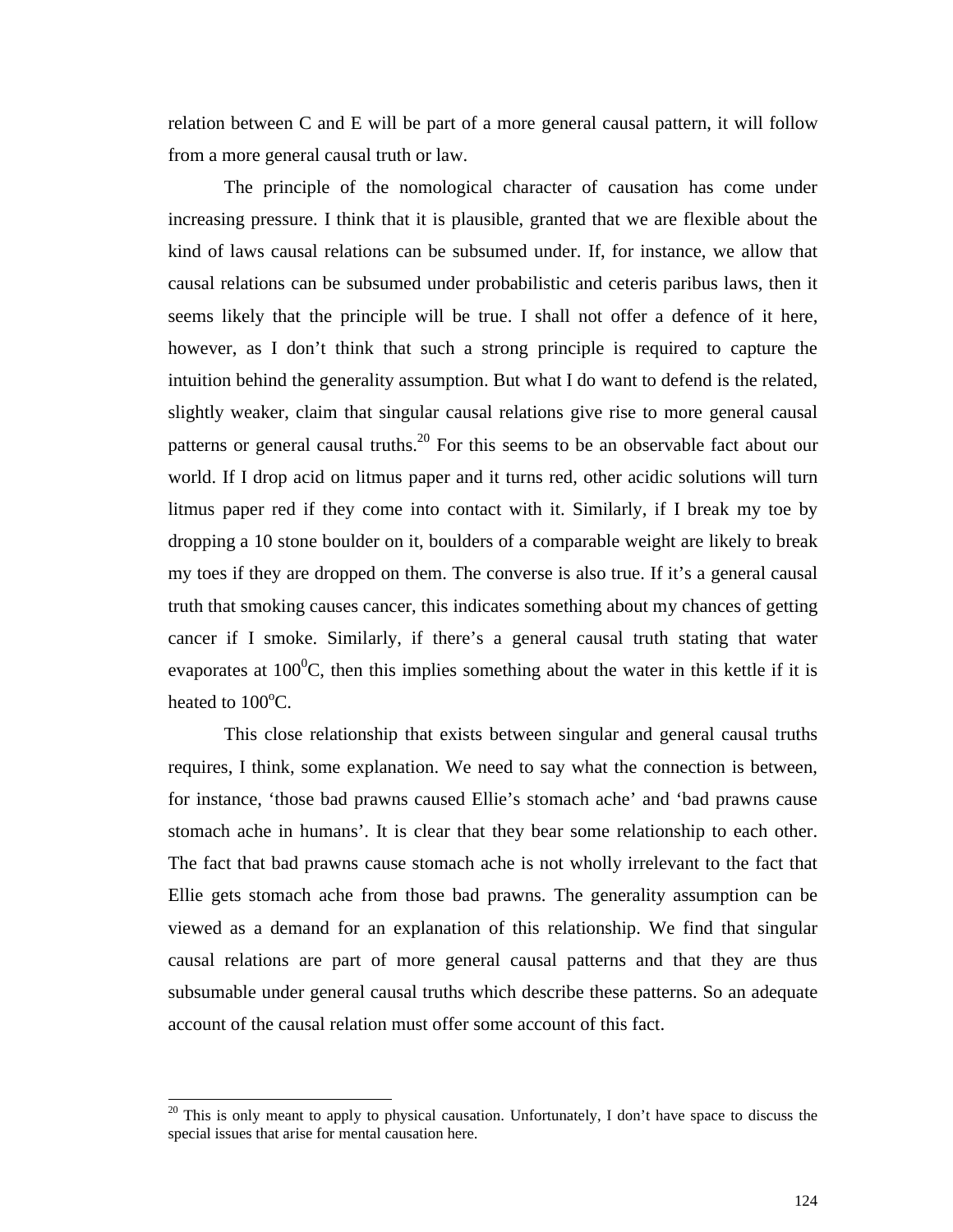Singularists often seek to provide an account of the relationship between singular and general causal truths.<sup>21</sup> They see themselves in opposition to the more traditional Humean or neo-Humean accounts of that relationship. It will be useful to the forthcoming discussion to distinguish between three different way of viewing the relationship between singular and general causal truths. The first of these is that of the generalist, which broadly states the position of Humeans and neo-Humeans.<sup>22</sup> On this view, that there is a general causal relation between, for instance, bad prawns and stomach aches in humans, accounts for the fact that there is a singular causal relation between those bad prawns Ellie ate and her stomach ache. The generalist's model, then, looks something like this:



The fact that there is a singular causal relation (cause<sup>1</sup>) between a's being F and a's being G requires that there is a general causal relation (cause<sup>2</sup>) between F-ness and Gness.<sup>23</sup> For there is a relation of determination from the general causal relations to the singular causal relations. What does this mean? This notion of determination has proved difficult to analyse, but to illustrate the idea, consider the nomological account of causation. This states that singular causal relations, such as a's being F causes<sup>1</sup> a's being G, have to be subsumable under laws. For there only exists a causal relation between a's being F and a's being G *because* there is this nomic relationship between F-ness and G-ness. So laws are the primary truthmakers of singular causal statements.

<sup>&</sup>lt;sup>21</sup> This concern is central to many who are classified as singularists. Ducasse (1926), Anscombe (1971), Foster (1985) and Tooley (1987) all place great emphasis on this issue.

<sup>&</sup>lt;sup>22</sup> This terminology is taken from Ehring (1997).

 $^{23}$  I shall suggest that there aren't two fundamentally different types of causal relation here, cause<sup>1</sup> and cause<sup>2</sup>, whatever causation is going on is at the local level. But it has been said by some that cause<sup>1</sup> and cause<sup>2</sup> are different kinds of causal relations (see, for example, Eells 1991), so we shouldn't just assume that they are the same.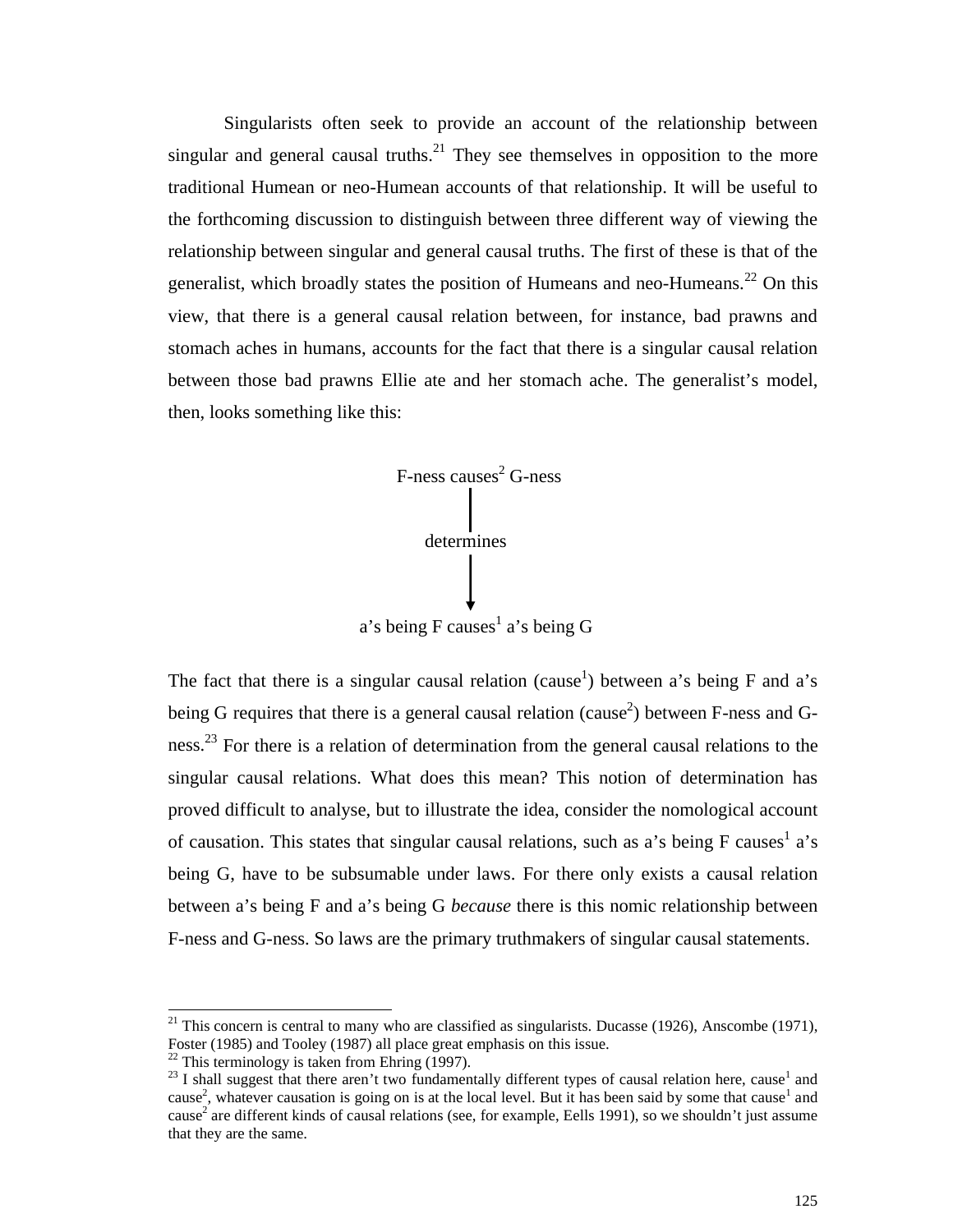In the opposing, singularist camp, two different analyses of the relationship between singular and general causal truths are evident. I shall call the first of these AT-singularism, as it is suggested by both Anscombe and Tooley.<sup>24</sup> AT-singularism does not offer a positive characterisation of the relation between singular and general causal truths. Rather it can be identified with the negative claim that singular causal truths are *not* determined by general causal truths. The second singularist thesis, however, does offer a positive conception of this relationship, as it states that general causal truths are determined by singular ones. I shall call this view D-singularism, as I think it was first suggested by Ducasse.<sup>25</sup> The D-singularist's model, then, looks something like this:



The general causation between F-ness and G-ness is determined by the singular causal relations holding between instances of a's being F and a's being G. How does this work? The idea is that the truthmakers of the general causal truths are the many instances of singular causal relations holding between something's being F and something's being G. Therefore, the singular causal facts are prior to and determine the general causal facts, because the latter are built up out of the former.

What is the relationship between the intrinsicality assumption and AT or Dsingularism? The connection between the two is weaker than we might expect. If we endorse the AT-singularist's claim that singular causal facts cannot be determined by general causal facts, nothing follows from this about the nature of the relation between the cause and the effect. It could be that entities extraneous to the causal relation affect whether this is an instance of C causing E. In which case, the relation would not be an

 $24$  See, for example, Anscombe 1971 p.104 and Tooley 1990 p.458.

<sup>&</sup>lt;sup>25</sup> See, for example, Ducasse 1926 p.129. Bigelow and Pargetter (1990) also suggest this view. They write, "The transactions don't count as causal because they are subsumed under laws. The connection works the other way round: the causal laws hold because of the presence of local causal connections"  $(p.272)$ .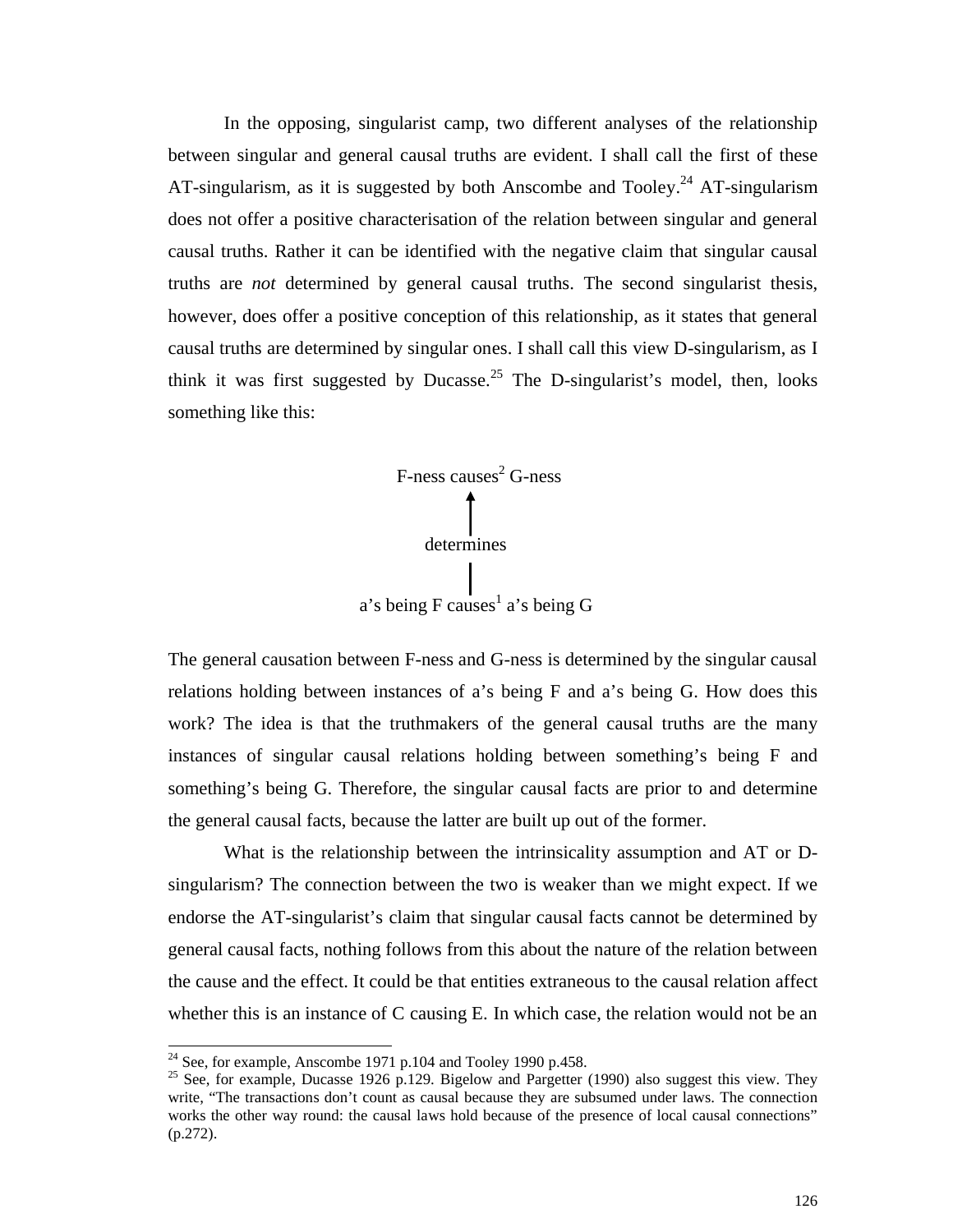intrinsic one, contrary to the intrinsicality assumption. For the same reason, we could say that singular causal facts fix all the general causal facts, without thereby being committed to the claim that the intrinsic relation between C and E is the sole truthmaker of the statement 'C causes E'. Therefore, neither AT nor D-singularism entail the intrinsicality assumption.

What of the converse claim? Does the intrinsicality assumption imply either AT-singularism or D-singularism? This is the question of the next section. There, I shall outline Anscombe's claim that the intrinsicality assumption is incompatible with the generalist's conception of the relationship between singular and general causal truths. If this is correct, then the plausibility of the intrinsicality assumption strengthens the case for the singularist's conception of this relationship. All is not well, however. For I've argued that both the generality and intrinsicality assumptions are highly plausible, so we need an analysis of the causal relation which can respect each of these theses. But in the next section, we'll see that these two theses are difficult to reconcile.

#### **5.3 Anscombe's Challenge**

Anscombe, in her famous article "Causality and Determination", gives us reason to doubt that the intrinsicality assumption can be justifiably combined with the claim that singular causal relations imply more general ones. She believes that singular causal facts cannot be determined by facts about general causal truths or laws, because general causal truths (which state, for example, what always happens) are unable to capture what is essential to causation. She writes,

Effects derive or come out of their causes…Now analysis in terms of necessity or universality does not tell us of this derivedness of the effect; rather it forgets about that. For the necessity will be that of laws of nature; through it *we* shall be able to derive knowledge of the effect from its cause, or vice versa, but that does not show us the cause as source of the effect (1971, p.92).

Anscombe thus endorses the intrinsicality assumption, because she thinks that an analysis of the causal relation must be given in terms of particular causes and effects. She goes on to suggest, however, that accepting this thesis undercuts our right to think that singular causal relations will be part of more general patterns.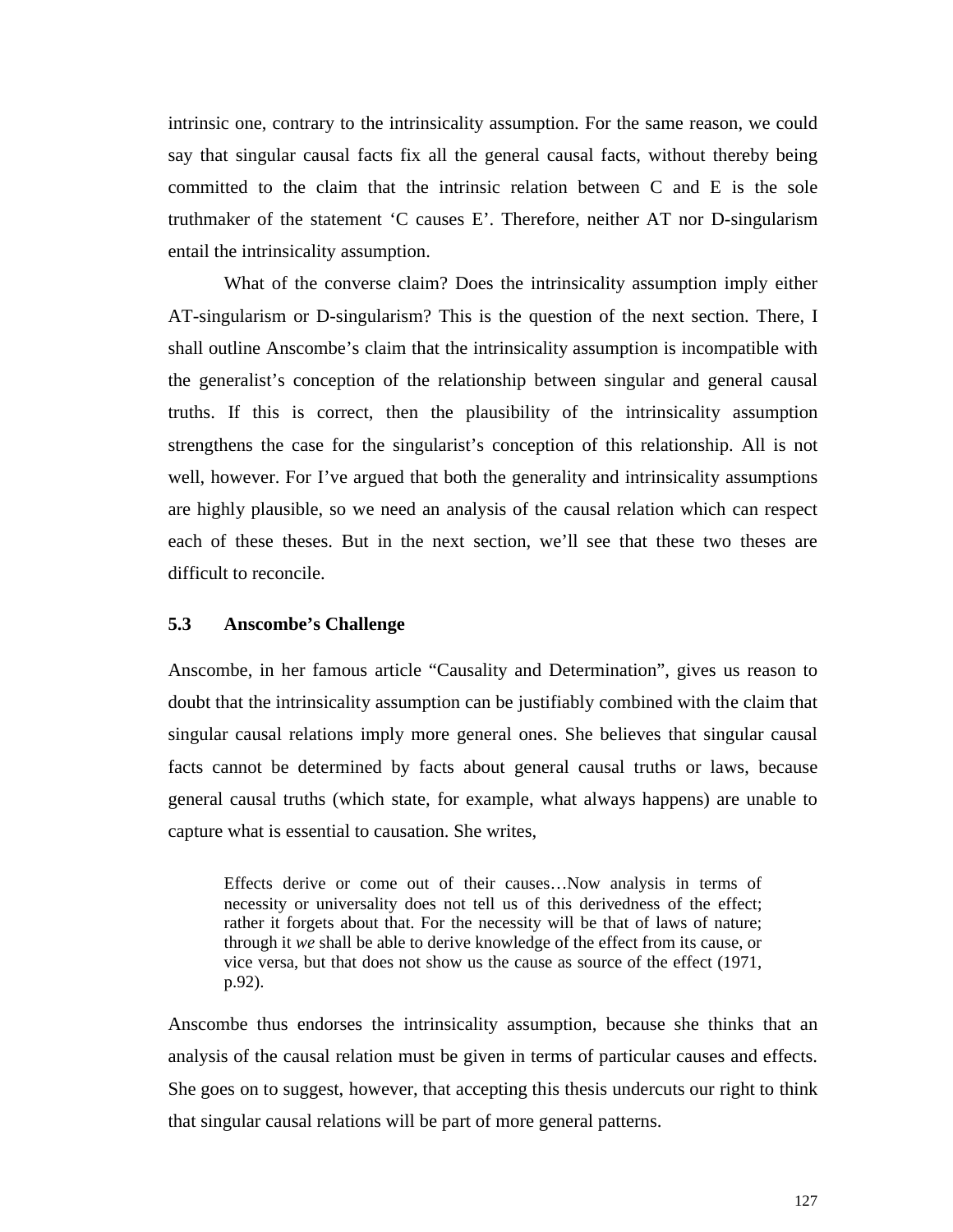Why is Anscombe sceptical of this claim? Her main argument for this, I think, is that the correct account of causation provides us with no reason to think that it will. According to Anscombe's analysis, A causes B if and only if B 'derives from', 'arises out of' or 'comes from'  $A<sup>26</sup>$  But from this fact alone, we cannot deduce anything about other A-types or B-types. She writes,

If A comes from B, this does not imply that every A-like thing comes from some B-like thing or set-up or that every B-like thing or set-up has an A-like thing coming from it; or that given B, A had to come from it, or that given A, there had to be B for it to come from. Any of these may be true, but if it is, that will be an additional fact, not comprised in A's coming from B (1971, p.92).

Consequently, we have no reason to believe or expect that there will be general causal truths involving A and B, from the mere fact that A causes B.

What significance does this have for us? If we endorse an account of causation which incorporates the intrinsicality assumption, as Anscombe does, then it looks like we'll be in the same boat as her. For we will be committed to the claim that the truthmakers of causal statements are found solely among the intrinsic features of the causal relations reported. This makes it difficult to see what reason we could have for supposing that singular causal relations will be part of more general patterns, since these general patterns play no part at all in determining the causal relation. So general causal truths reporting these causal patterns will not be required in the account of what makes a singular causal statement true. It looks like we'll have to conclude, with Anscombe, that no singular causal statements, such as 'a's being  $F$  causes<sup>1</sup> a's being G', will give rise to more general causal statements of the form 'F-ness cause<sup>2</sup> Gness'. The latter must be an "additional fact, not comprised" of a's being  $F$  causing<sup>1</sup> a's being G.

Trying to combine the intrinsicality assumption with the generality assumption, therefore, appears problematic. If we claim that the truthmakers of singular causal statements are entities which are local and intrinsic to those causal relations, then it looks like we have to deny that general causal facts determine the causal relations, as they will be extraneous to these relations. This leads to scepticism about the thesis that causal relations will be part of more general patterns. For why

 $26$  See Anscombe 1971, p.92.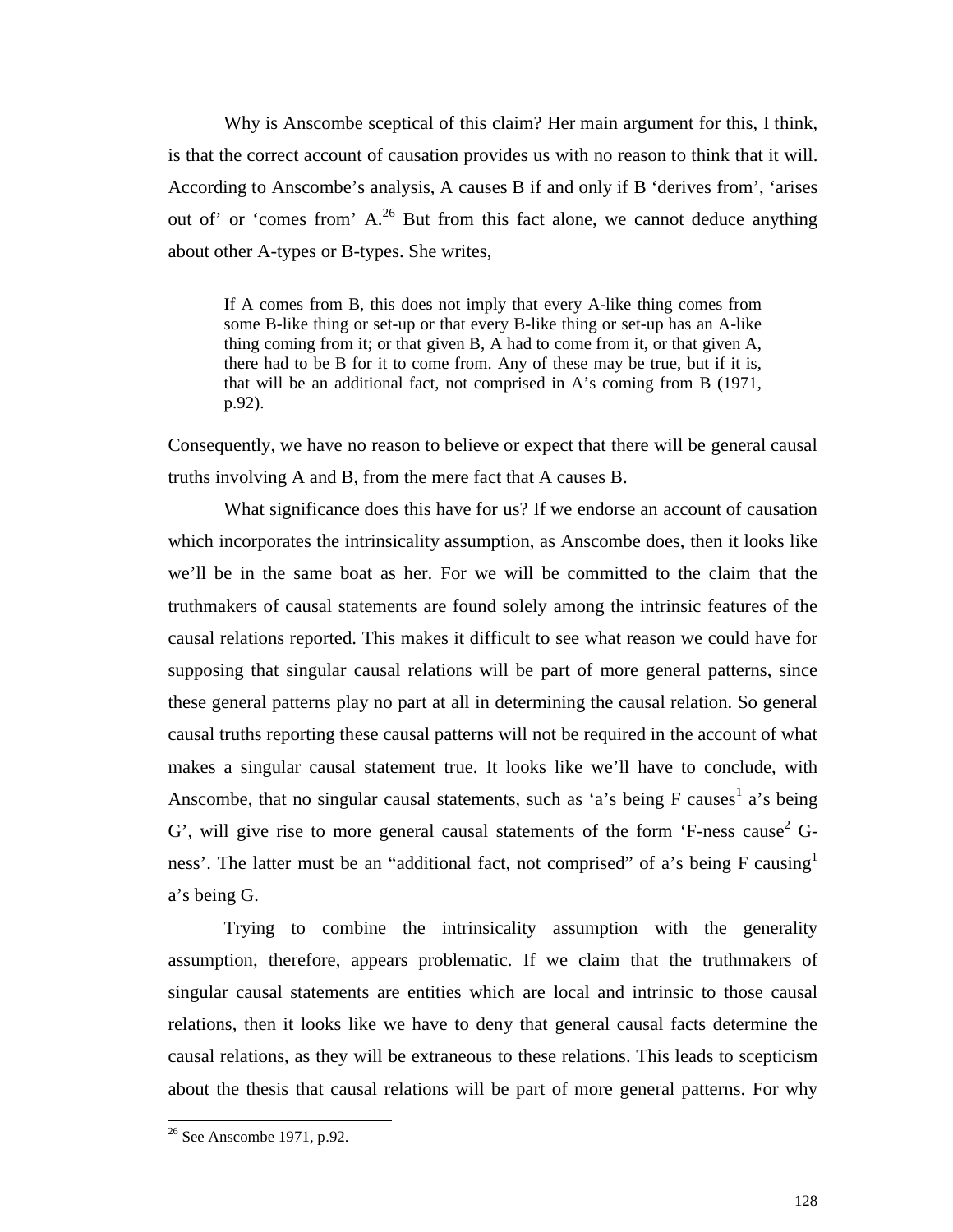should C causing E imply anything about other C-types causing E-types if, as the intrinsicality assumption claims, C is the cause of E solely in virtue of local, intrinsic facts of the relation between C and E? Anscombe's paper thus poses a challenge: why should the generality assumption hold, if we maintain, in accordance with the intrinsicality assumption, that general causal truths are not part of what makes singular causal statements true?

# **5.4 Armstrong's Reply**

l

Armstrong's account of causation may be thought to offer a generalist's response to Anscombe's challenge.<sup>27</sup> He argues that all causal relations are subsumable under a law of this form: the universal F-ness nomically necessitates the universal G-ness.<sup>28</sup> Furthermore, he thinks that a relation's being subsumable under a law is what makes it a causal, rather than non-causal, relation.<sup>29</sup> Take, for instance, the causal relation,  $Fa$ *causes Gb*. The relata a and b, we are assuming, instantiate the universals F-ness and G-ness respectively. Similarly, as the irreducible relation of nomic necessitation is a universal, we can suppose that this too is instantiated by the relation. Indeed, according to Armstrong, what makes this relation a causal one, is that it instantiates this irreducible nomic necessitation universal. So his account respects the generalist's thesis that causal laws determine causal relations.

It is clear, then, that Armstrong's account of causation complies with the generality assumption, since being an instance of a law is what makes a relation causal. Thus, any relation which is causal will be part of a more general causal pattern which is subsumable under some law. It is far from clear, however, how the theory coheres with the intrinsicality assumption. How could the truthmakers of causal

 $27$  Comments made in his 1999b paper illustrate that Armstrong thinks that his account combines the nomic character of causation, with the claim that "the causal structure of a process is determined solely by the intrinsic character of that process" (p.184).

Although he maintains that this is an a posteriori, not a priori, truth (see 1997 §14.7).

<sup>&</sup>lt;sup>29</sup> I believe that this is a fair interpretation of Armstrong's view. In his 1999b paper, it looks initially as if he is not committed to this claim. He writes, "The solution that I recommend to the problems posed by the neuron diagrams is very simple. Where there is an arrow in a diagram showing that one neuron brings it about that another neuron fires, take it that there is a genuine two-term relation of singular causation holding between cause and effect…This is the open door" (p.176). Later on, however, it becomes clear that Armstrong does intend to offer a deeper analysis than this suggests, as he writes, "my claim is that instantiation of a law gives us the essence…of singular causation…singular causation is instantiation of a certain sort of law" (p.184).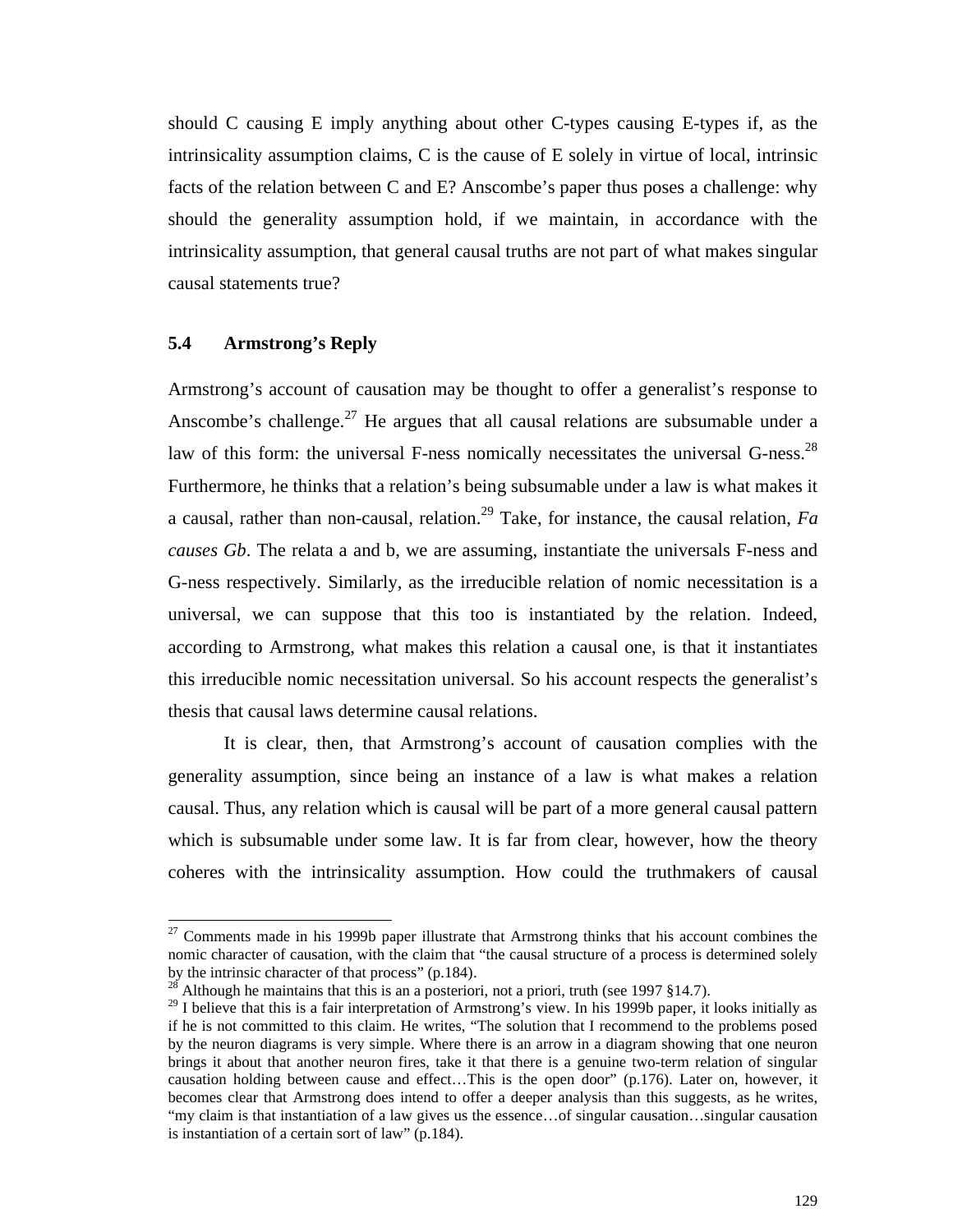relations be entities which are intrinsic to those particular relations, if general causal truths or laws are what determine that these relations are causal? The answer to this question seems to lie in Armstrong's characterisation of universals. His account can be summarised by the following three claims. First, universals are said to be spatiotemporal entities which are spatially 'in' their instances. Armstrong wants to endorse this claim because he believes that "the world, the totality of entities, is nothing more than the spacetime system" (1997, p.5). Second, universals are thought of as inherently general entities, because they can exist at many different places at the same time. He thus has to deny that spatiotemporal entities have one spatiotemporal location at a time. Finally, universals are said to be entities which are "present completely in each instantiation" (1999b p.184).

Given this characterisation of universals, it looks like Armstrong's theory is consistent with the intrinsicality assumption. Take, again, the causal relation, *Fa causes Gb*. The relation's instantiation of the irreducible universal of nomic necessitation is what makes it a causal relation. In other words, this is the primary truthmaker of the singular causal statement 'Fa causes Gb'. If this account is going to cohere with the intrinsicality assumption, therefore, this universal of nomic necessitation will have to be an intrinsic feature of the causal relation. This is what Armstrong's conception of universals seems to ensure. On his account, an instantiation of the universal of nomic necessitation is not only a spatiotemporal entity located within the boundaries of its instantiator, it is also something which is wholly present in it. So an instantiation of the nomic necessitation universal is something which can be intrinsic to causal relations, as the intrinsicality assumption demands.

Armstrong's proposed reconciliation of the generality and intrinsicality assumptions, therefore, challenges Anscombe's claim that respecting the intrinsicality thesis requires denying that the truthmakers of causal relations are general causal truths. Armstrong's account of universals makes it look possible to satisfy this requirement, while still having laws as the truthmakers of singular causal statements. But how convincing is his reconcilation? I shall argue that it falters, because of the theory of universals it relies upon.

Armstrong states that universals are concrete (i.e. spatiotemporal) entities, but this sits uneasily with the claim that universals can be wholly present in many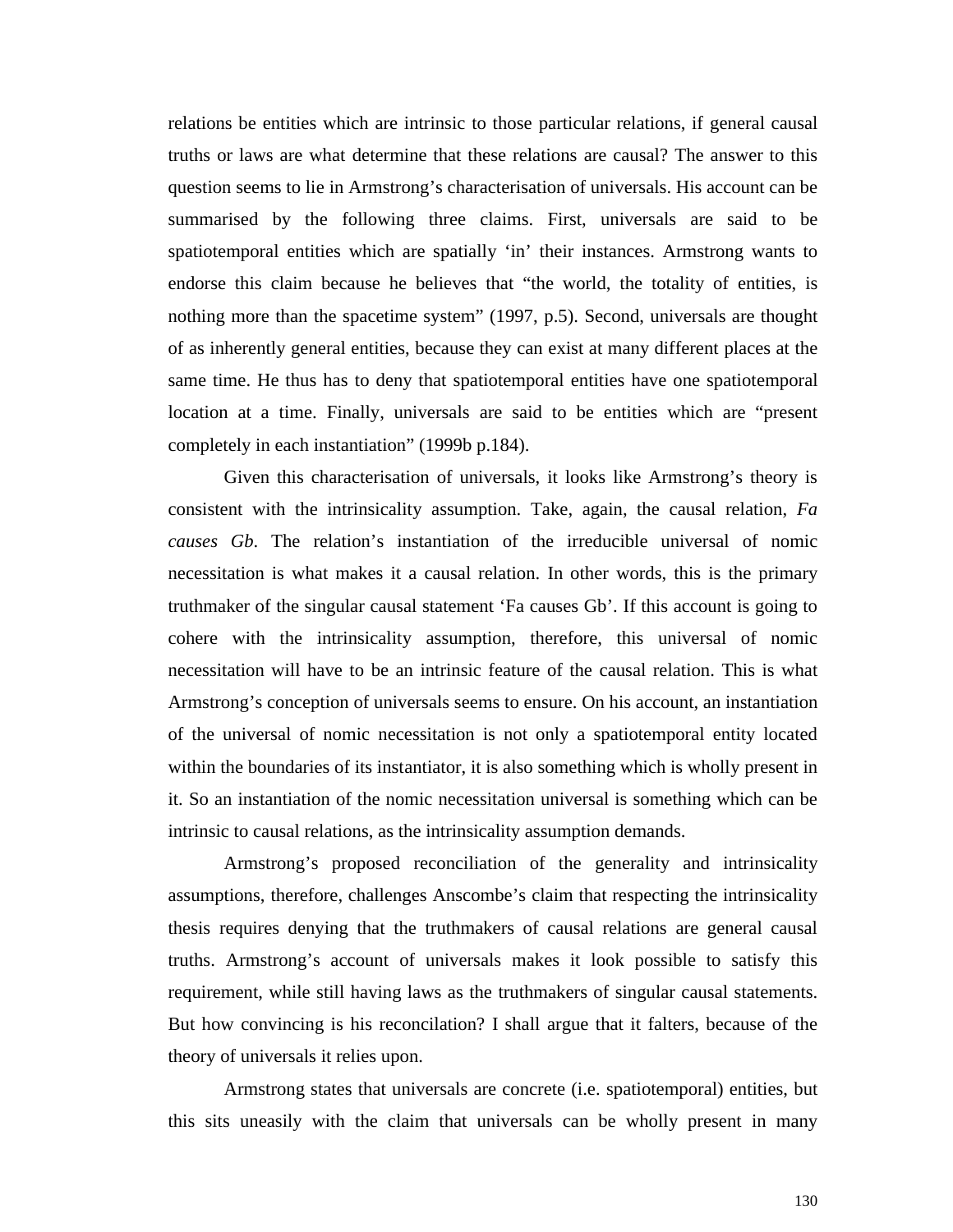different places at the same time. Why does this tension arise? It does not stem from the claim that a concrete entity can be at different places at the same time. Although this is controversial, it seems reasonable to say that a scattered pack of cards, for instance, is in different places simultaneously.<sup>30</sup> The difficulty rather arises because Armstrong says that a concrete entity can be *wholly present* at different places at the same time. This seems implausible. How could something be completely at one location at the same time as being completely somewhere else? Perhaps this could be true of an abstract object (at least given some non-spatial correlate of 'present'), since these are not part of the spatiotemporal system and so are not subject to the same spatiotemporal boundaries that concrete entities are. But it seems almost a truism to say that a spatiotemporal entity, scattered in space, is only partly present at any one of its locations.

No doubt Armstrong will object that I am utilising intuitions tailor made for concrete particulars, not concrete universals. But if I am right to think that, at least in common usage, being 'wholly present' just means something like 'all the parts of the entity are present in that particular spatiotemporal region', there is a serious problem for the proposed reconcilation here. It is clear that Armstrong has to mean something else by the phrase 'wholly present', since he has to claim that there are spatiotemporal entities which are wholly present at different places simultaneously. So he owes us another account of what he means by this phrase. But even if Armstrong offered us such an analysis, which he doesn't, it is unlikely that his theory will be able to reconcile the intrinsicality and generality assumptions. For the intrinsicality assumption demands the usual meaning of 'wholly present', as when we say that the truthmakers of causal statements are intrinsic and local to those relations, we are depending upon this idea that the entity's parts are all in that spatiotemporal region. Therefore, not only does an extremely counter-intuitive thesis lie at the heart of Armstrong's account, it is doubtful whether this thesis gets us the reconciliation we want any way.

If we avoid Armstrong's problematic account, and opt instead for the view that universals are abstract entities, the intrinsicality assumption still eludes us. For an instantiation of the universal of nomic necessitation will depend upon an entity

 $\overline{\phantom{a}}$ 

 $30$  Goodman (1951) and Quine (1960), for instance, talk about scattered objects.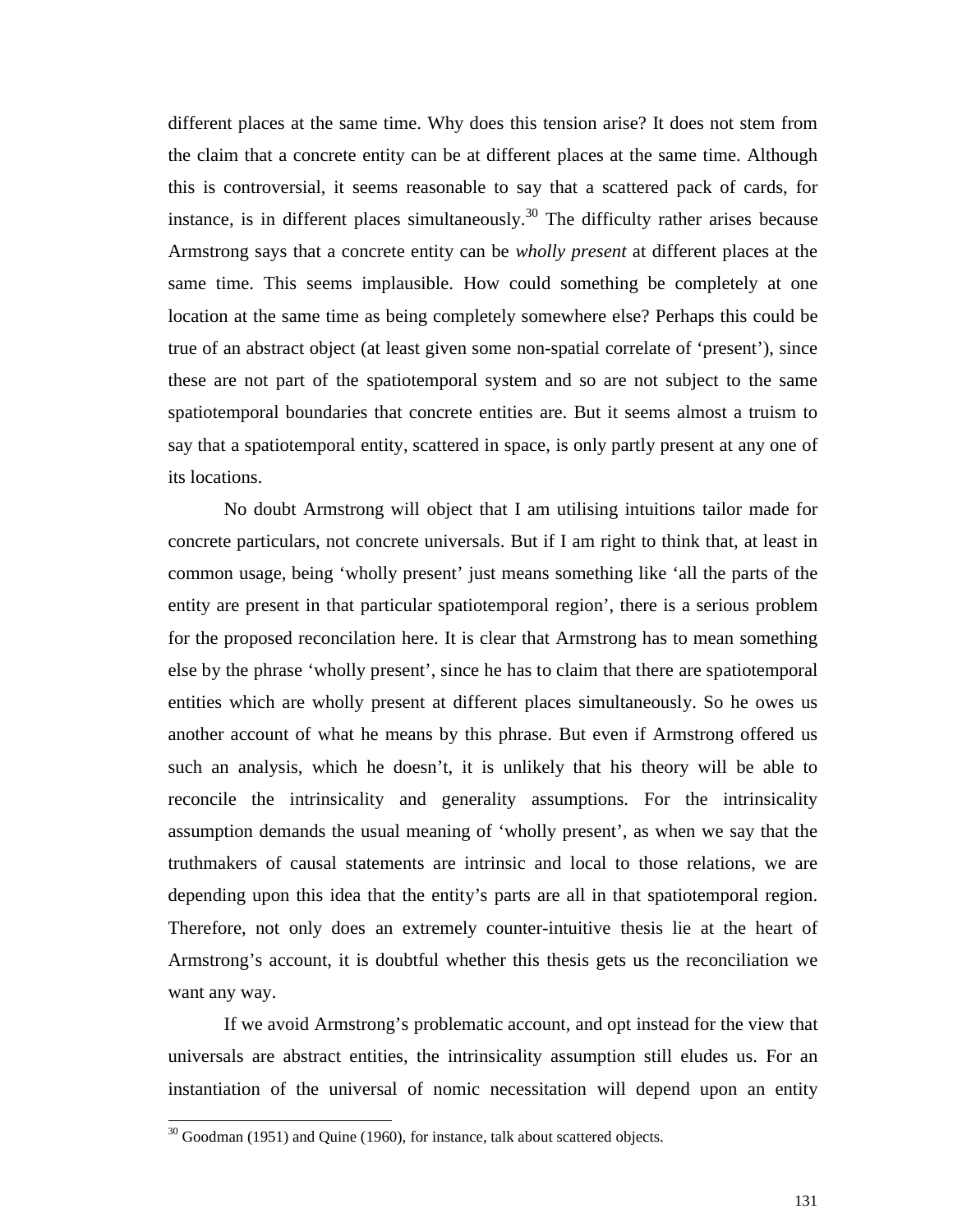extraneous to the spatiotemporal location of the relata and the relation. If the nonspatiotemporal realm was eradicated, this relation would no longer instantiate nomic necessitation, so this feature is not intrinsic to the relation. The kind of generalist account Armstrong offers, therefore, fails to reconcile the intrinsicality and generality assumptions, whether or not an abstract or concrete theory of universals is endorsed.

# **5.5 An AT-Singularist's Response**

 $\overline{\phantom{a}}$ 

AT-singularists do not offer a positive conception of the relationship between singular and general causal truths. Nevertheless, if we follow the lead of Foster and Tooley, their view might be thought to offer a response to Anscombe's challenge. Foster and Tooley are AT-singularists because they believe that not all singular causal facts are reducible to or supervenient upon facts about causal laws.<sup>31</sup> Foster and Tooley endorse this thesis because they believe that there are possible situations in which the indeterministic causal laws and non-causal facts fail to determine which cause is paired up with which effect. Consider, for instance, a case in which two heated spheres are the cause of two flashes.<sup>32</sup> Foster asks us to suppose that there is a law stating that when any spherical lump of a certain kind of metal, K, reaches temperature t, a flash will appear half a second later at some unspecifiable point near the K-sphere. Imagine that two K-spheres are put sufficiently close together so that the surrounding flash areas overlap. Then both lumps are heated and reach the critical temperature at the same time. Half a second later, we see two simultaneous flashes occur within the region of overlap.

 $31$  See Foster 1985 part III,  $\S7$  and Tooley 1987, Ch. 6 and 1990. Foster formulates the thesis in terms of reduction and Tooley in terms of supervenience, but I have grouped the two views together because they are both trying to convey the same idea. It is not entirely clear, however, whether Foster ends up endorsing this position, because he concludes that the generalist can respond to the arguments in favour of this thesis (see p.263). Nevertheless, he does seem very sympathetic towards the view, so for the purposes of this exposition, I shall just presume that he does hold it.

 $32$  This is Foster's version of the argument (see 1985, p.256). Tooley offers a very similar thought experiment, which works in the same way (1990, p.459-460). I think that this is the most convincing of the examples offered by Foster and Tooley, as it involves the least controversial assumptions.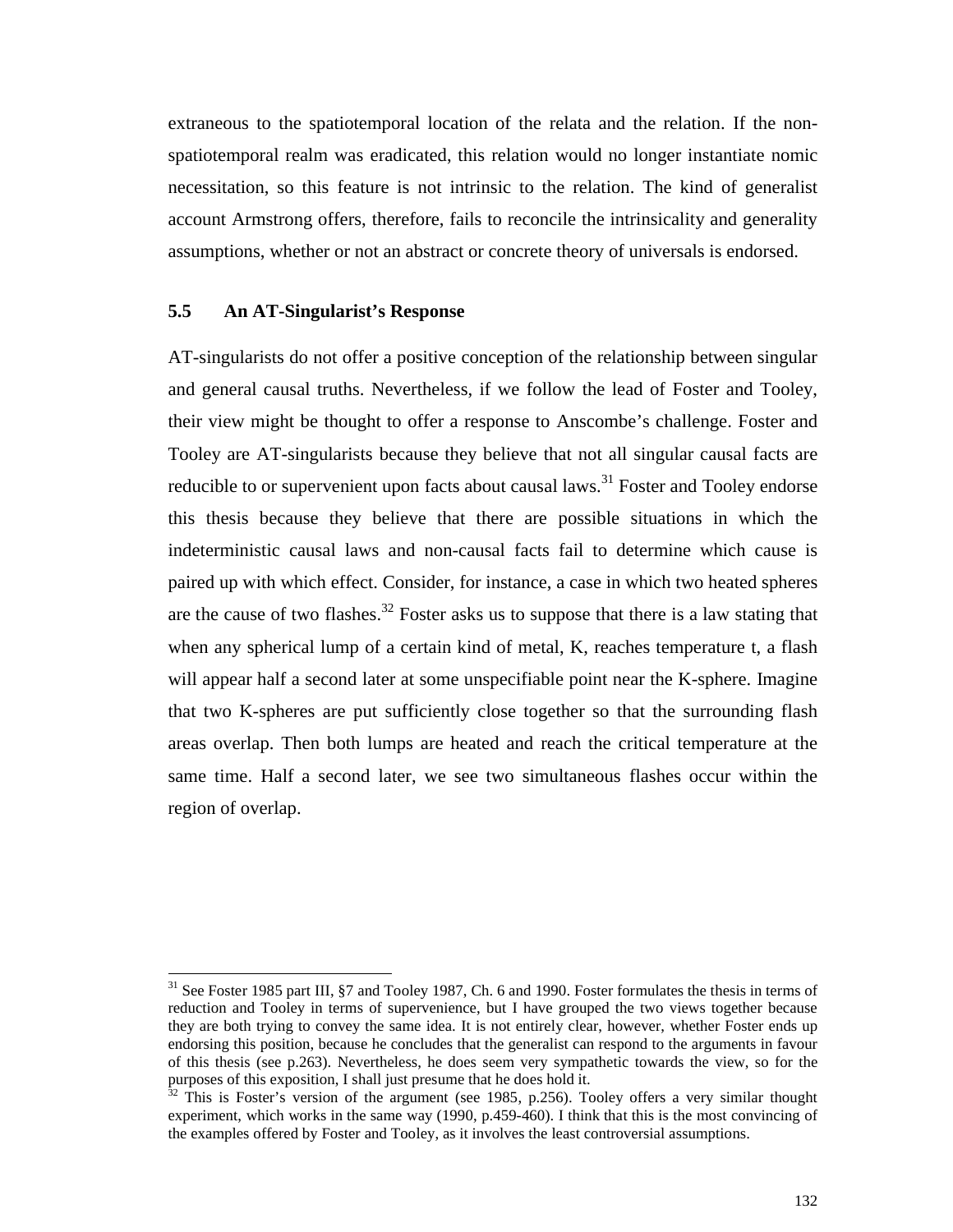

 Possible Options: **F1\***  $\left\{ \begin{array}{c} \bullet \\ \bullet \end{array} \right\}$   $\qquad \qquad$  a)  $S_1$  causes  $F_1$  and  $S_2$  causes  $F_2$ **F2\***  $\begin{bmatrix} 62 \\ 1 \end{bmatrix}$  i b) S<sub>1</sub> causes F<sub>2</sub> and S<sub>2</sub> causes F<sub>1</sub>

In this case, Foster argues it is intuitively plausible to suppose that each flash is caused by one of the spheres at temperature  $t^{33}$ . The law and the non-causal description of all that happens, however, does not suffice to determine which sphere caused which flash, as either flash could belong to either event. In other words, we cannot distinguish between possibilities a) and b), because the non-causal description and the law are neutral between these alternatives.

Both Foster and Tooley argue that in these kinds of cases, there is a fact about the matter concerning which sphere caused which flash. Since these pairings cannot be determined by the laws and the non-causal facts, we have to postulate an irreducible singular causal fact to do this. So the causal laws (plus non-causal facts) cannot determine all the singular causal facts. This conclusion, however, is compatible with the thesis that causal relations are subsumable under causal laws. For we might think that, despite this failure of supervenience, all relations have to be subsumed under some law in order to be causal. This would be the case, for instance, if we thought that laws, while not the sole truthmakers of singular causal statements, were nevertheless among them. Indeed, this sort of position was once endorsed by Tooley.<sup>34</sup> Thus, their view does not force us to reject the generality assumption.

We have, then, an account which can combine the generality assumption with the AT-singularist's thesis that singular causal facts are not determined by general causal facts. Furthermore, AT-singularism is compatible with the intrinsicality assumption, as Anscombe's theory clearly incorporates both these claims. This alone,

l

 $33$  This is another illustration of the pairing problem. It is intuitive to claim that  $F_1$ , for instance, is either caused by  $S_1$  or  $S_2$  because we think that causation involves an intrinsic relation between the cause and the effect. The fact that the generalist's reply to this kind of case (namely, that there are no causal pairings beyond that determined by the laws and the non-causal facts) seems unsatisfactory, again attests to the intuitive character of the intrinsicality assumption.

<sup>34</sup> See Tooley 1987 §6.6 and Ch. 8. In his 1990 paper, however, he seems to have changed his mind.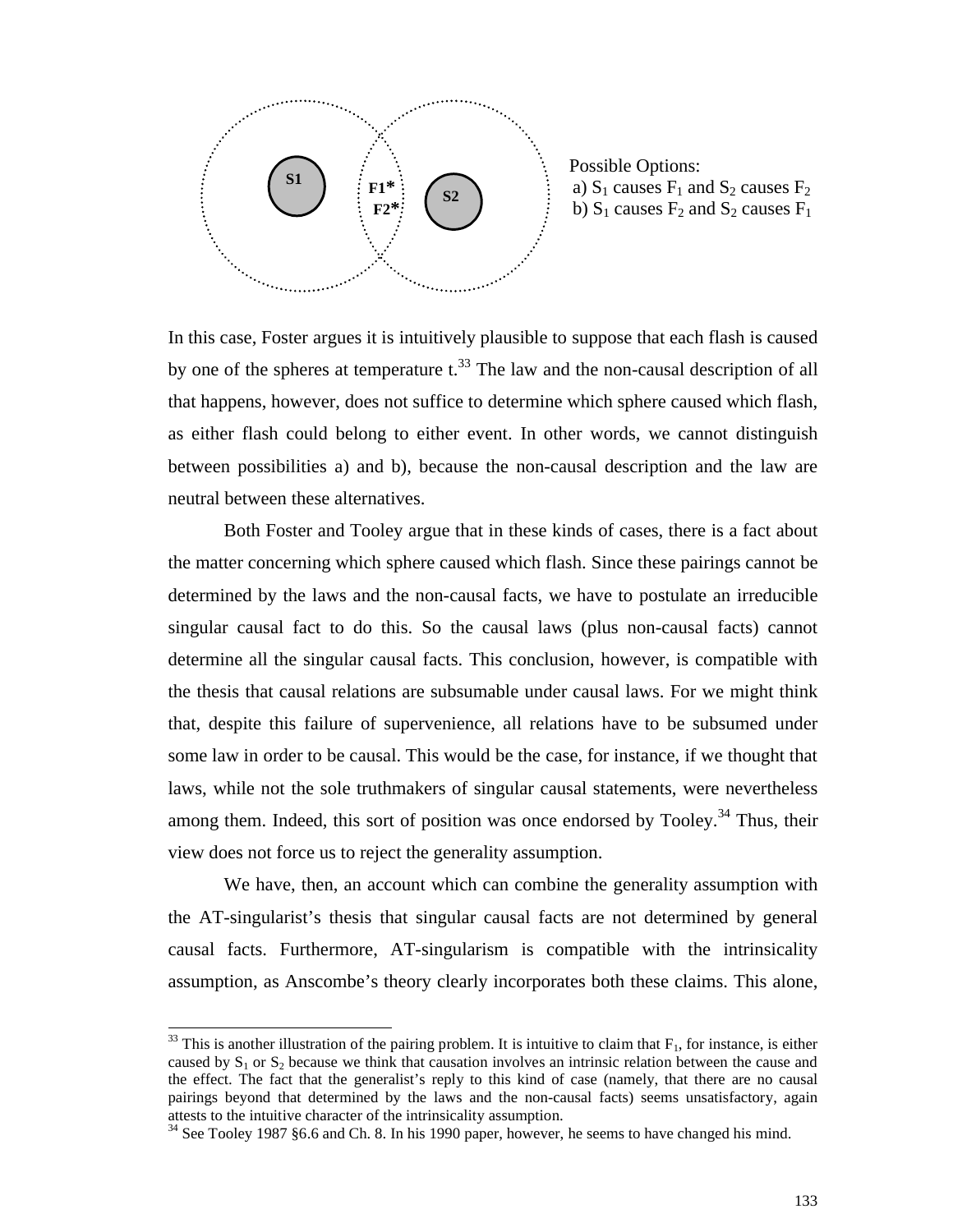however, does not suffice to show that the account meets the intrinsicality assumption, since earlier we saw that the assumption doesn't follow from AT-singularism. To illustrate this, consider the case just given. There, laws were said to be part of the truthmakers of causal relations. To make the example more concrete, suppose that laws are analysed via Lewis's 'best-system theory'. If these are among the truthmakers of causal statements, then the intrinsicality assumption will not hold. For Lewis's laws are just those global patterns of reoccurrence which appear in the best scientific systems. So the causal relations will be partly determined by entities which are extraneous to them.

Is there any reason to suspect that those AT-singularist accounts which incorporate the generality assumption will be unable to respect the intrinsicality assumption? There are grounds for scepticism. AT-singularists, such as Tooley, were only able to integrate their view with the generality assumption by undermining the intrinsicality assumption. In other words, rather than saying that facts about the causal relation determine all the singular causal truths, those local facts were only said to *partly* determine the singular causal truths. This makes room for the claim that causal relations are subsumable under laws, as now we are able to say that these laws are among the truthmakers of singular causal statements. So every singular causal statement will still entail the existence of a law. But this explanation of why causal relations satisfy the generality assumption was just the one that Anscombe wanted to avoid. For it manages to reconcile AT-singularism with the generality assumption by utilising the generalist's justification for this thesis. Given this proposal, part of what it is to say that 'A causes B' is comprised by the general causal truth 'A-types cause Btypes', as this general causal statement is incorporated into the analysis of the singular causal statement. But Anscombe's challenge was to explain why we should accept the generality assumption, once we have rejected this generalist claim.

Now Anscombe did have good reason to insist upon this, since it is difficult to see how the intrinsicality assumption could hold even if laws are just one of the truthmakers of causal statements. Laws concern facts about what happens in all aeons. Therefore, if they are responsible for the truth of causal statements, it looks as if causal relations cannot be determined solely by entities which are local and intrinsic to those relations. This unresolved difficulty justifies the limited conclusion that Foster and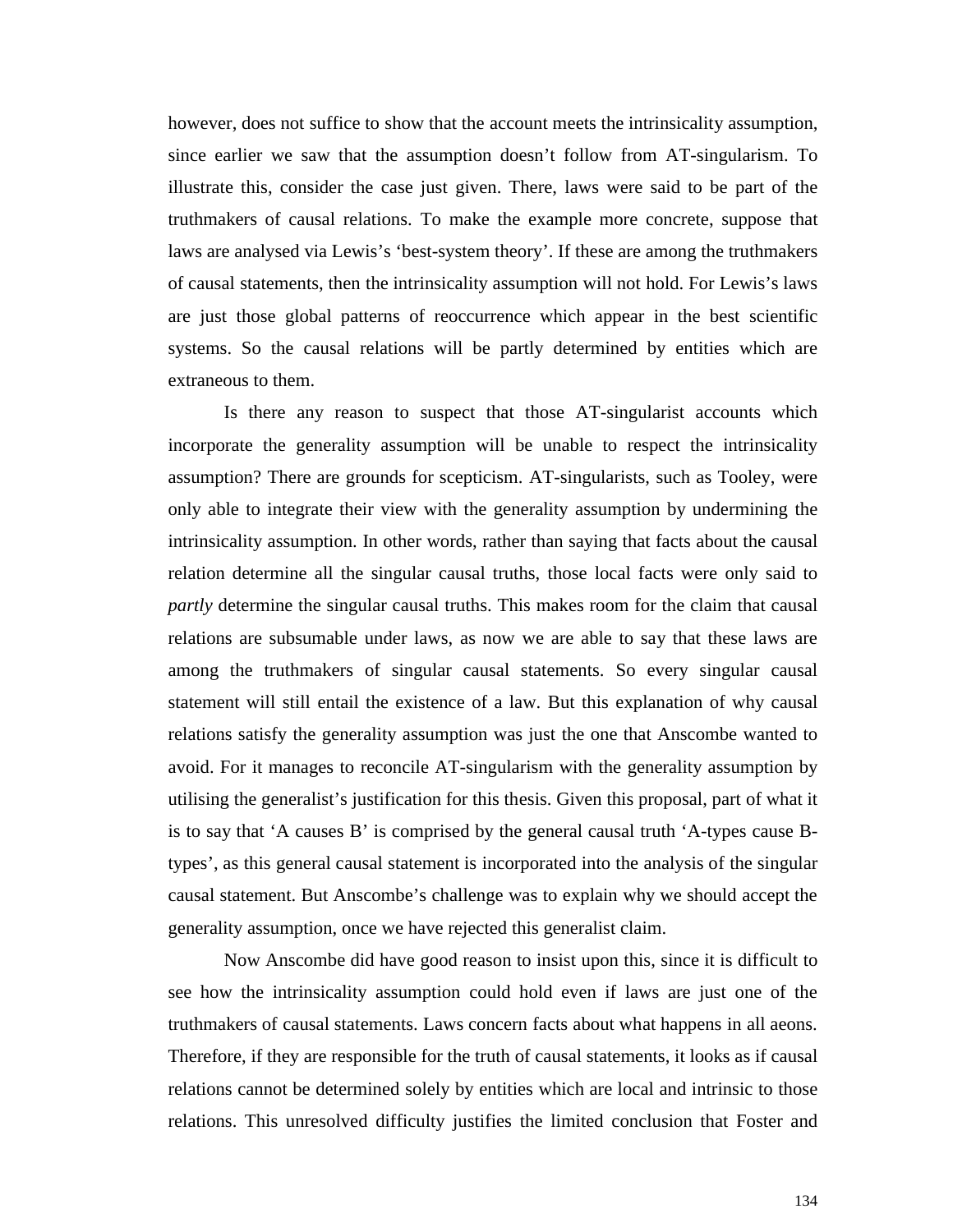Tooley's account gives us no indication of how we might go about reconciling the generality and intrinsicality assumptions.

## **5.6 CTP Solution**

The coveted reconcilation, then, still seems a long way off. But, fortunately, Ducasse's version of singularism points a way forward. He writes,

a causal connection explains the regularity of the succession, but it is not constituted by such regularity, which is but a corollary of the causal connection (1926, p.130).

The thought here is that although regularities of E-types following C-types are not part of what makes the singular causal statement 'C causes E' true, these regularities are nevertheless implied by the causal relation. But why is this? Ducasse suggests that it is because causal laws are constituted out of "a class of resembling facts", each of which "already happened to be a causal fact individually and in its own right" (1926, p.129).

The form of singularism presented by Ducasse, therefore, offers a radical break from the generalist's tradition. Rather than just saying that singular causal facts are not determined by general causal facts, as AT-singularism says, D-singularism goes further and claims that it is singular causal facts that determine the general causal facts. Unfortunately, however, it is still not clear why the generality assumption should hold. It does not follow from Ducasse's claim that laws are constituted out of "a class of resembling facts". For the assertion that laws are generalisations over singular causal facts does nothing to guarantee that these singular causal facts will always give rise to more general ones. Consequently, there may be causal relations which aren't part of more general causal patterns, and so which aren't subsumable under any law. But even if every singular causal relation, as it happened, was part of a general causal pattern, this fact would be coincidental, it would not follow from anything Ducasse says. So we still have no explanation of why singular causal relations are subsumable under general causal truths. What we require, then, is an analysis which incorporates the D-singularist's thesis with an account of why the existence of a causal relation guarantees the existence of a more general causal pattern. For this would enable us to explain why singular causal relations are subsumable under general causal truths, without thereby endangering the intrinsicality constraint.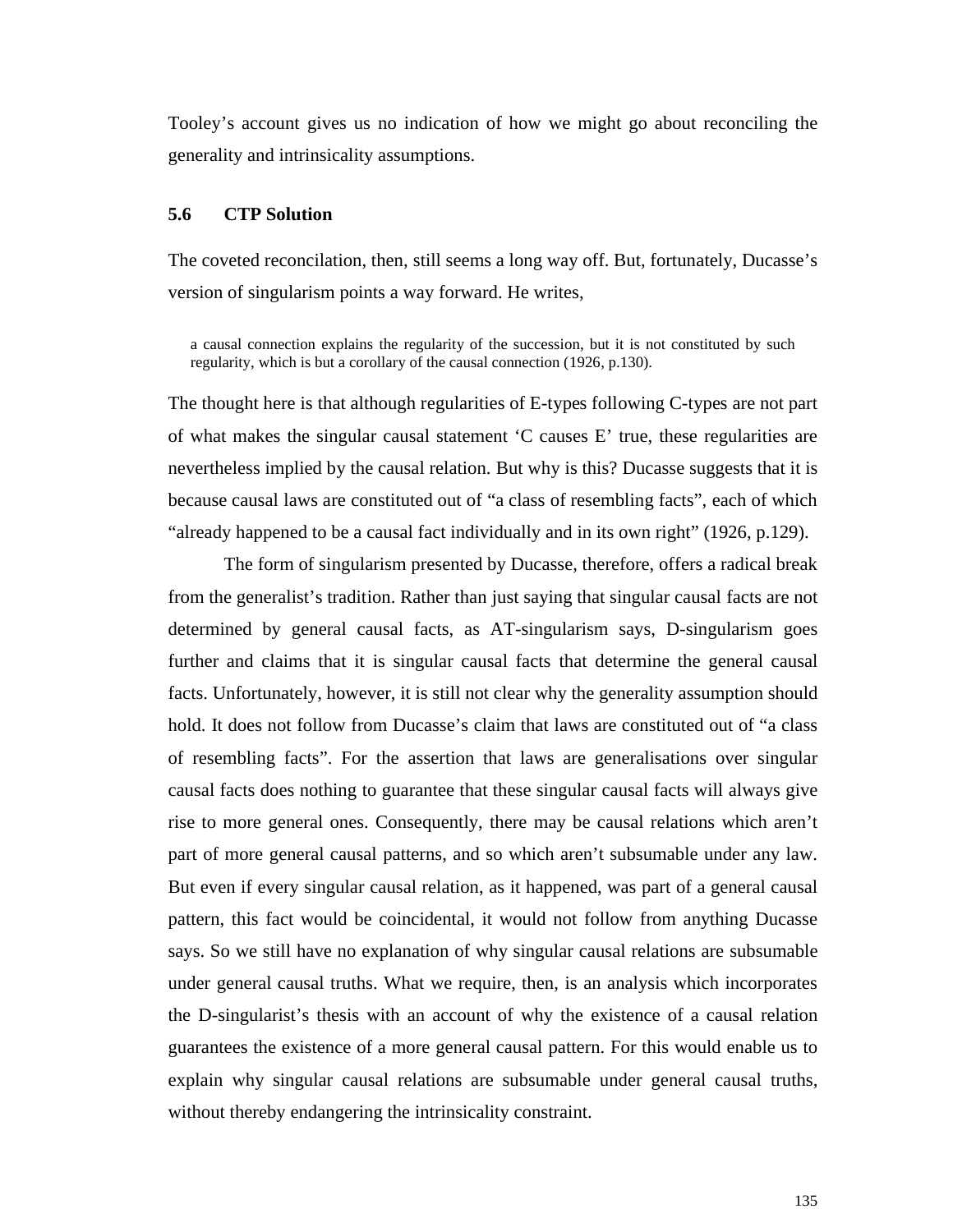Is it possible to formulate such an account? I think it is, if facts about the tropes of singular causal relations are taken to be the truthmakers of singular causal ascriptions. The proposal being put forward then, appeals to the aforementioned trope analysis of property instances.<sup>35</sup> Although there are different characterisations of these entities, we've seen that trope theorists are united in taking tropes to be sui generis property instances. In other words, they are property instances which cannot be analysed in terms of anything more basic, like instantiations of universals or as members of sets of possible particulars. In addition to trope theory, the account will also appeal to CTP, as this analysis of the nature of properties can provide us with what Ducasse's suggestion lacked, namely, a reason for thinking that causal relations will give rise to more general causal patterns.

How does CTP, in combination with the claim that facts about the tropes of singular causal relations are the truthmakers of singular causal ascriptions, provide us with an account which satisfies both the generality and intrinsicality assumptions? Let's begin by considering the generality assumption. Tropes are unlike properties in that they only have one spatiotemporal location. Nevertheless, because they are *property* instances, many trope theorists claim that universals or properties can be reduced to equivalence classes of these tropes.<sup>36</sup> How are these tropes grouped together into classes? Usually this is done by appealing to the relation of exact resemblance. But this is rather imprecise and it is not clear that we want to say that all tropes in a class have to exactly resemble each other. If the tropes were property instances of the determinable red, for instance, then this criterion would be too stringent. This standard account can be improved upon, however, if we utilise CTP, as this offers a more precise account of how tropes (which stand for genuine properties) are grouped into classes. According to CTP, tropes belong to the same class, and are thus instances of the same property, iff they meet certain causal requirements laid down by the functional definition for that property. Trope  $c^1$  and trope  $c^2$ , for example,

 $\overline{\phantom{a}}$ 

 $35$  See §3.3. For defenders of trope theory see, for instance, Husserl (2001), Stout (1921), Williams (1953), Mulligan, Simon and Smith (1984) Campbell (1990), Bacon (1995), Ehring (1997), Schaffer (2001b). See §6.4 for a brief discussion of the nature of tropes.

 $36$  See §1.5 and §3.3. A trope theorist does not have to say this, although it is the majority view (see, for instance, Stout 1921, Williams 1953, Campbell 1990 and Bacon 1995). We could think of the universal as something distinct from the class of tropes, but this raises issues that I shall be addressing in the next chapter.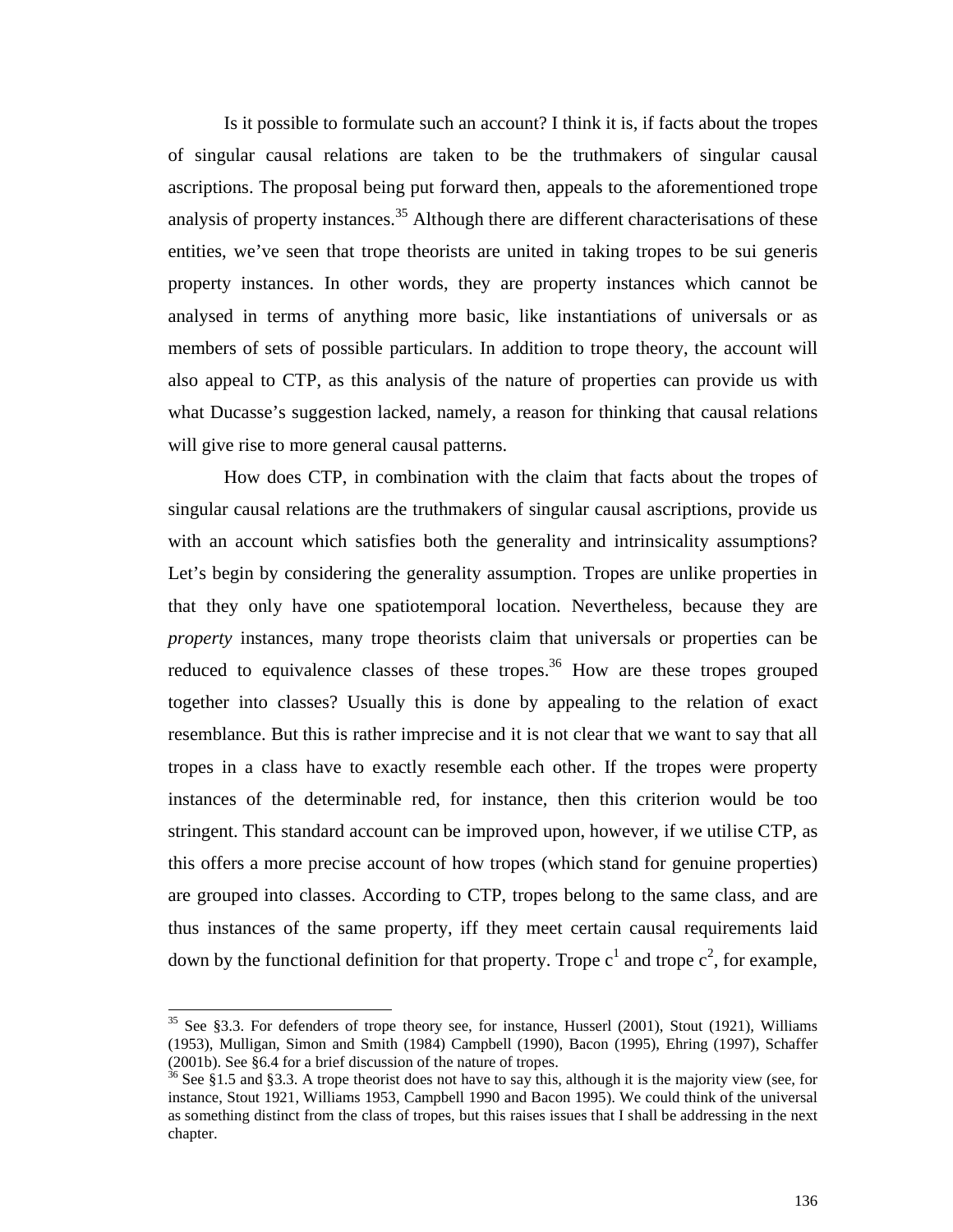are members of the set which stands for the universal of charge, iff both  $c^1$  and  $c^2$ realise the causal role described by the functional definition for the property of charge.<sup>37</sup>

All I am employing here, therefore, is the functional reading of CTP outlined earlier. If we adopt the functional role analysis proposed, then this already includes an ontology of tropes. If, on the other hand, we just want to endorse this functional twolevel criterion of identity, then this, combined with tropes, gets us our generality assumption. In order to see this, consider the causal relation, *Jack's fall caused his crown to break*. The events *Jack's falling* and *his crown breaking* possess certain tropes, the most crucial ones being Jack's trope of falling and his crown's trope of breaking. These tropes belong to sets, the members of which all realise the same nexus of causal relations. Thus, if Jack's trope of falling and his crown's trope of breaking are causally related (given certain circumstances), then Jill's trope of falling and her crown's trope of breaking will also be (given the same circumstances), since Jill's trope of falling and her crown's trope of breaking enter into the same causal relations as Jack's trope of falling and his crown's trope of breaking.

The existence of the causal relation between Jack's trope of falling and his crown's trope of breaking, therefore, guarantees the existence of a more general causal pattern. This general pattern will have a law-like description of the form: in circumstances C, the property of falling nomically necessitates the property of breaking. So we can say that the singular causal statement, 'Jack's fall caused his crown to break' is subsumed under a law, because it is an instance of this more comprehensive causal truth. The same will also hold for all other causal relations, but this won't be because causal laws are truthmakers of singular causal statements, rather it is because singular causal relations automatically give rise to laws.

On this view, therefore, the generality assumption will be true of a world, if there are properties at that world. For, given CTP, tropes are guaranteed to give rise to more general causal truths about properties. So far in this analysis, however, no appeal to tropes has been made. For property instances, regardless of their analysis, would do the job just as well. Why, then, do we need an ontology of tropes? The reason for this

 $37$  More on how tropes should be constructed into classes and what, more generally, the relation is between properties and tropes will be discussed in the next chapter.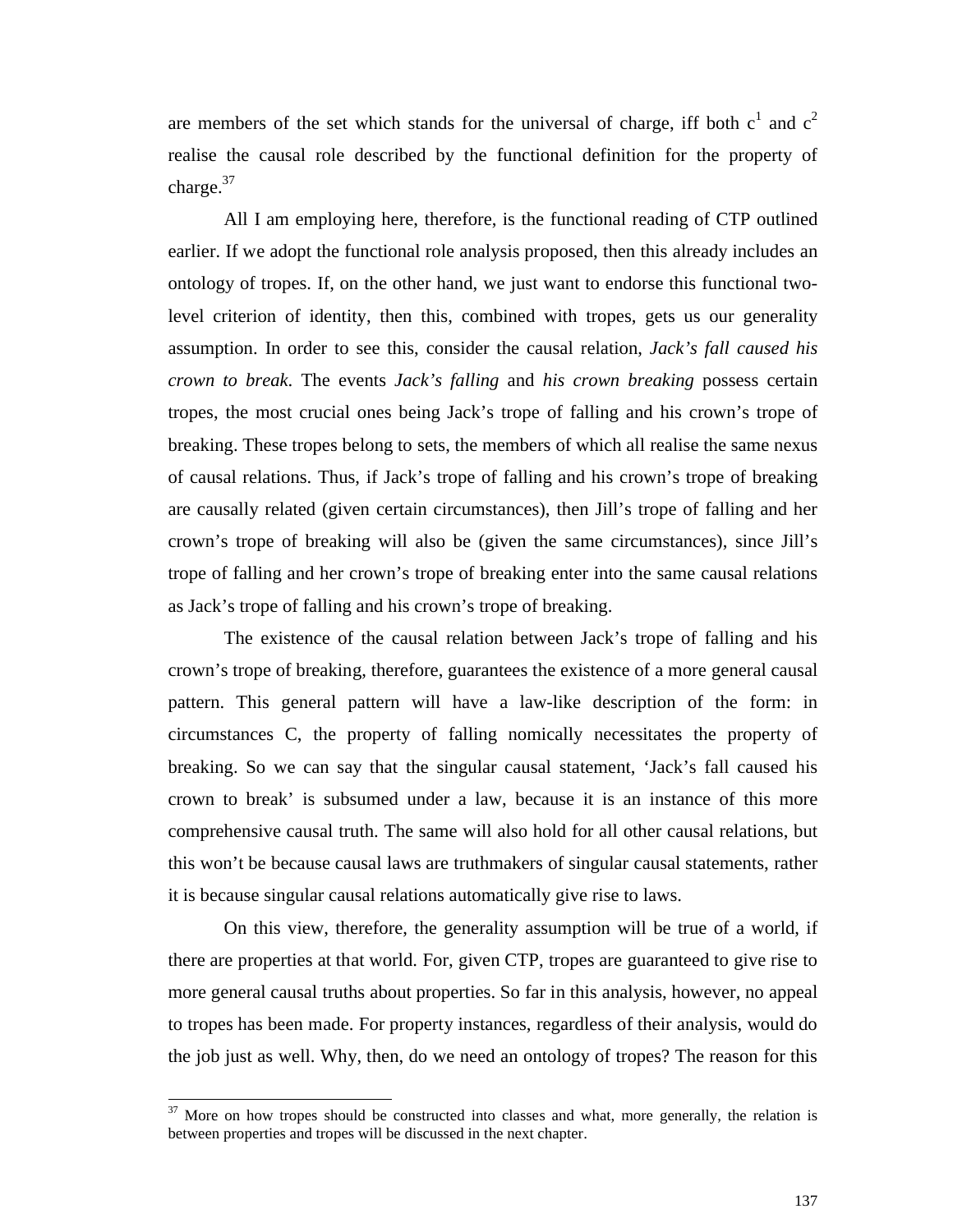is because, without them, we would be unable to satisfy the intrinsicality assumption. We want this version of D-singularism to not only cohere with the generality assumption, but also with the claim that the truthmakers of singular causal statements are entities which are intrinsic (in the sense outlined earlier) to that relation. How do tropes enable us to do this? Unlike instantiations of universals, tropes do not partly consist of an entity which is abstract (i.e. outside space and time). Nor are they constituted out of Armstrong's universals, so we don't have to endorse the dubious claim that scattered spatiotemporal entities can be wholly present in each instance. Instead, a trope is a simple entity with a single spatiotemporal location. So tropes can be thought of as wholly present in the entities which possess them.<sup>38</sup>

In the next chapter, I shall outline two different ways of thinking about tropes, both of which render them intrinsic to their objects. But from the bare-boned conception given here, I think it should be clear that tropes are the kind of entities which can be wholly present and intrinsic to the entity that possesses it. For they are not analysable or dependent upon anything other than that entity. Consequently, a trope will not entail the existence of any other entity outside that which has it. The upshot of this is that if tropes are the truthmakers of singular causal statements, then those truthmakers will be intrinsic to the causal relations. The account will thus be able to satisfy the intrinsicality and generality assumptions.

So functional role theory, or some other version of CTP combined with an ontology of tropes, provides a cogent rapprochement of the intrinsicality and generality assumptions. This, I have argued, is no mean feat to pull off. But it is a worthwhile objective, because of the plausibility of both of these theses. The resulting theory is a form of D-singularism, since it claims that facts about singular causal relations are the truthmakers of general causal truths. Diagrammatically, then, it looks something like this:

 $38$  Some trope theorists even think that their spatiotemporal location is what individuates them. See, for instance, Schaffer 2001b.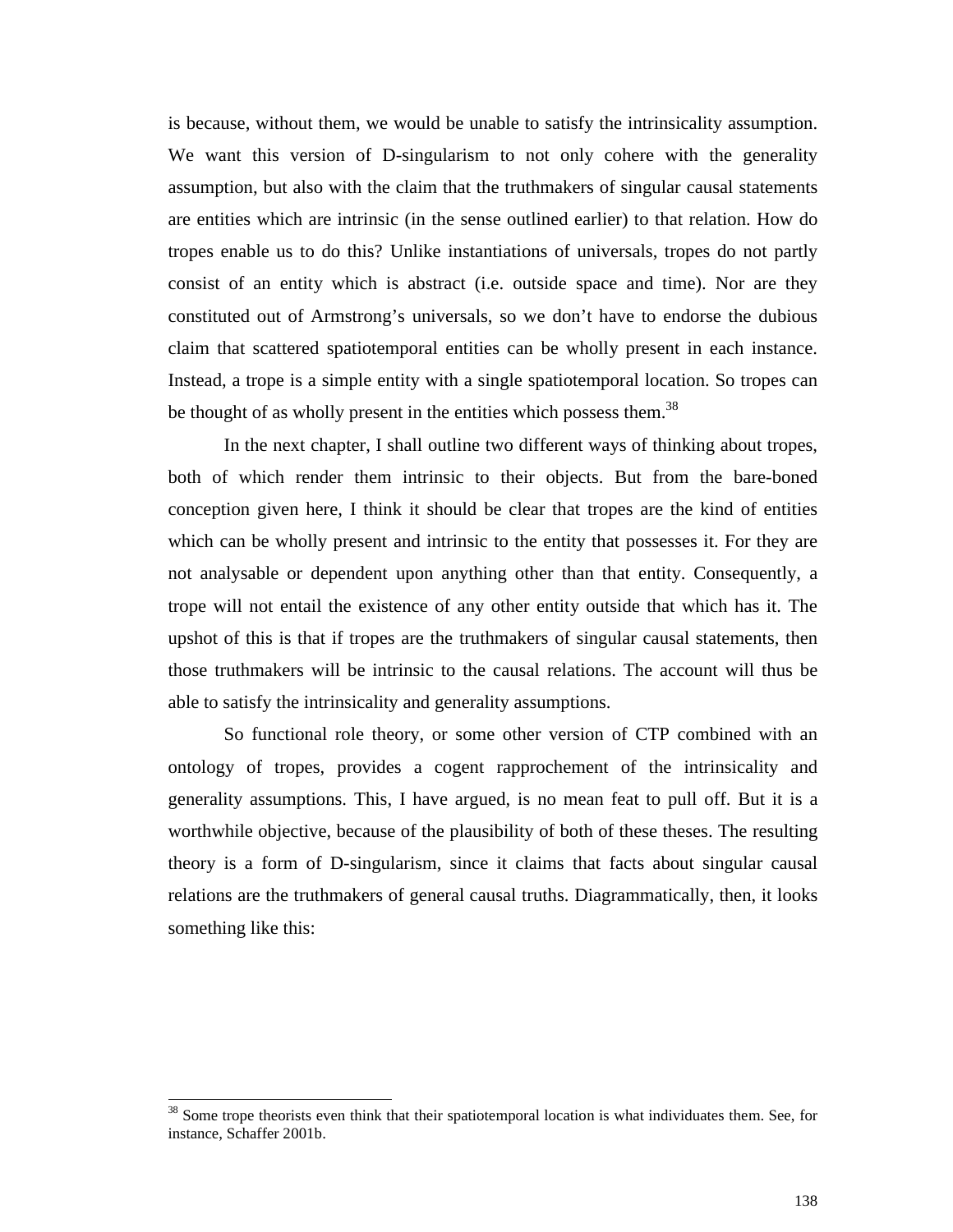

The normal arrow stands for the relation of singular causation, whereas the dashed arrows stand for the relation of truthmaking. The diagram addresses the issue of what makes true general causal claims, such as 'smoking causes cancer', and how these truths relate to singular causal relations, such as Jim's smoking caused his cancer. On this CTP singularist view, whatever causation is going on is at the local level. All general causal truths are determined by these singular causal relations. For laws are relations between properties, and these properties are comprised out of tropes – the truthmakers of singular causal statements.

#### **5.7 Causal Relata Again**

Before leaving this singularist model of causation behind, I first want to take a step back, and consider what implications the discussion here has for an analysis of the causal relata. Part of thinking about what the relation is between singular and general causal truths, involves considering this question: what is the relationship between the singular causal relata and the general causal relata? Two accounts of this relationship suggest themselves. The first is to say that the singular causal relata are ontologically dependent upon the general causal relata. In other words, the singular causal relata could not exist without the general causal relata. The second is to say that the general causal relata are ontologically dependent upon the singular causal relata. For while the general causal relata do not directly depend upon any particular singular causal relata, they are built up out of an array of them.

In what follows, I shall defend the second of these views, as I shall argue that the considerations of this chapter support the claim that tropes are the singular causal relata. In chapter four we saw that fine-grained entities make good causal relata. But the argument there didn't lead exclusively to tropes, or even property instances more broadly construed, since other accounts of the causal relata, such as fact theories or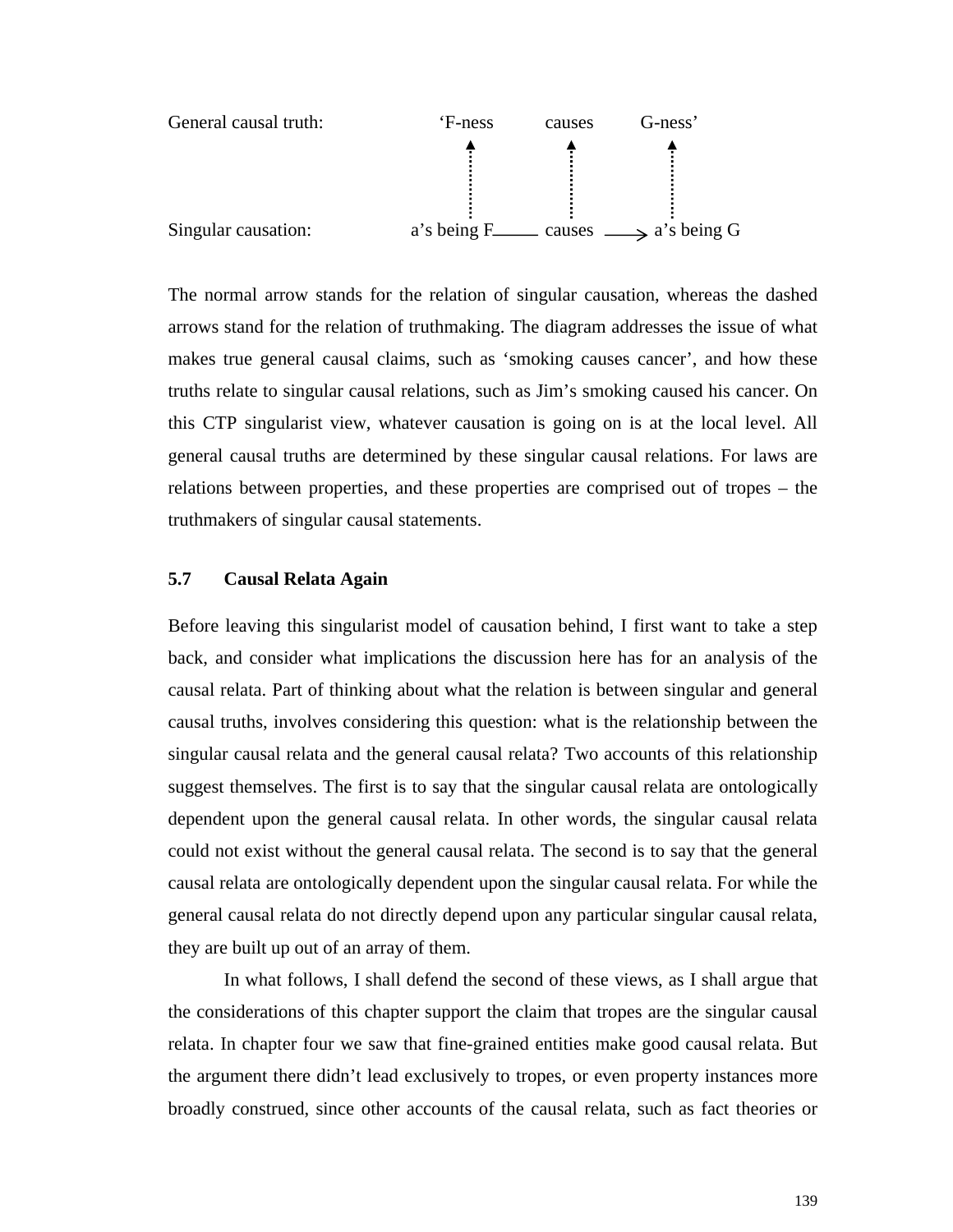Lewis's analysis of events, also postulate fine-grained entities.<sup>39</sup> Here, however, I hope to show that at least some of these alternatives face problems respecting one of the following: the generality assumption, the intrinsicality assumption or a plausible extension of the intrinsicality assumption. I shall begin by outlining this extension of the intrinsicality assumption. Once this is in place, I shall then explain why I think a causal ontology of tropes has the edge over its fine-grained competitors.

We've seen that the intrinsicality assumption is motivated by the desire to respect the claim that causation is an entirely local affair. But what if the cause and effect are not themselves entirely present in the spatiotemporal region where the causing takes place? So, for instance, if we thought that events were spread out over actual and possible spatiotemporal regions, then part of the cause and the effect would not be present in the spatiotemporal region where this ball hits and breaks this window. Such a position would not, strictly speaking, contravene the intrinsicality assumption, because the relation between the cause and effect could still be an intrinsic one. But it is not difficult to see why this claim goes against the spirit of the intrinsicality assumption, since part of the causal relata is not present where the causation is taking place. The motivation behind the intrinsicality assumption, therefore, supports this further claim: in an instance of causation, the cause and effect is wholly present in the spatiotemporal region where the causation is taking place. Let's call this the local relata principle. We'll see that some analyses cannot accommodate this plausible principle.

Consider first the view that causes and effects are instantiations of universals.<sup>40</sup> This analysis has difficulties meeting the local relata principle. For if we analyse property instances as instantiations of universals, then property instances must either

 $\overline{\phantom{a}}$ 

<sup>&</sup>lt;sup>39</sup> See Lewis 1986b. There he argues that events are classes of actual and possible spatiotemporal regions. The event of Socrates's death, for instance, is the class of actual and possible spatiotemporal regions in which the subject, Socrates, dies. Because Lewis thinks that events are classes of spatiotemporal regions, they have a mereology. Every spatiotemporal region of a world which is a member of an event class can be treated as a part of that class. Lewis uses these parts in his account of the essences of events. We can capture the claim that an event is essentially a death, for instance, if in each of its actual and possible spatiotemporal regions or parts of the class, a death occurs. This means that Lewis's events can be very fine-grained, and he is perfectly willing to allow that the demands of our causal theory may lead us to postulate two different (though not entirely distinct) events when, intuitively, we would only have thought there to be one.

<sup>&</sup>lt;sup>40</sup> The following will also hold of those accounts which take Russellian facts, i.e. complexes of particulars and universals, to be the relata of causation. Fregean facts would face similar difficulties too.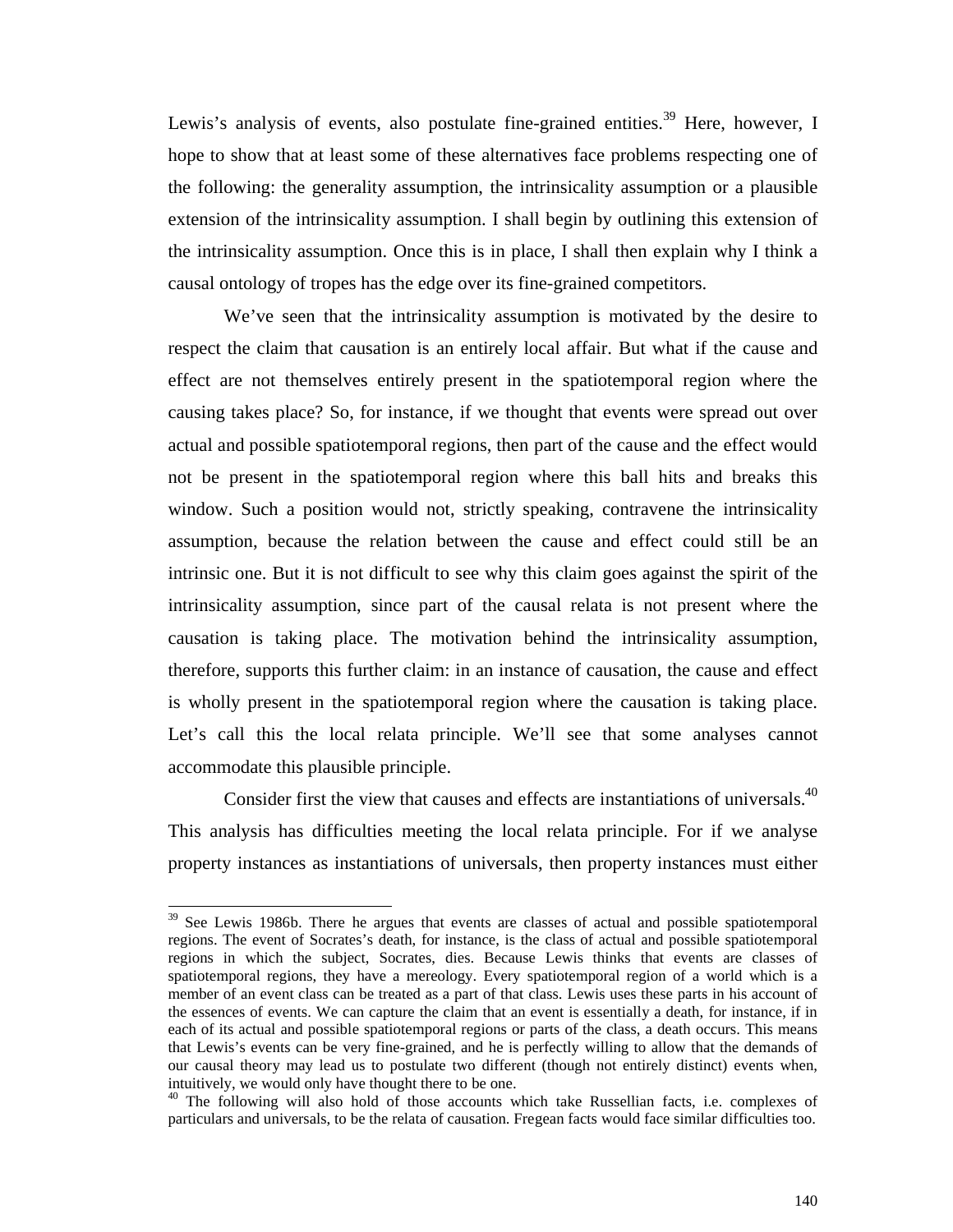be partly constituted out of an abstract entity which is outside space-time, or a concrete, general entity which exists at many different places at the same time. The first conception fails to meet the local relata principle because part of the cause exists in an abstract realm, it isn't present where the causation is taking place. The second conception doesn't seem to face this problem, if we combine it with the claim that universals are wholly present in each place they are. But, as I argued in §5.4, this analysis of universals drains the expression 'wholly present' of its standard meaning, and it is this standard meaning which the local relata principle appeals to.

This isn't all, however. In order to explain why singular causal relata give rise to more general causal truths about types of entities, we need to postulate some kind of dependence relation between the two. Now if we embrace a causal ontology of instantiations of universals, the key constituents of the causal relata are going to be these universals or general entities. So we have to appeal to them in order to explain why singular causes and effects behave as they do. As a result, the singular causal relata will be ontologically dependent upon the general causal relata. For the ability of particular causes to function as they do will depend, at least in part, upon what general causal relations its universals can stand in. This leads to troubles with the intrinsicality assumption. The generalist's model of the relation between singular and general causal truths is forced upon us, as singular causal truths will be partly fixed by what general causal or nomic relations these universals occupy. So part of what makes singular causal statements true will be entities which are extraneous to their relations, contrary to the intrinsicality assumption.

I am not claiming that all those who think that the causal relata are instantiations of universals have asserted this. My point is only that once we turn our attention a little further from the relata of causation, and consider what the truthmakers of singular and general causal statements are, then what we say about the ontology of the causal relation will have important ramifications. Hence, these consequences should be taken into consideration. This point has, to a large extent, been overlooked. Consider, for instance, Menzies's example of reductive singularism.<sup>41</sup> He writes,

<sup>41</sup> By singularism, Menzies means any view which endorses the intrinsicality assumption, see §5.1. But, as we'll see, he has a different sense of 'intrinsicality' in mind.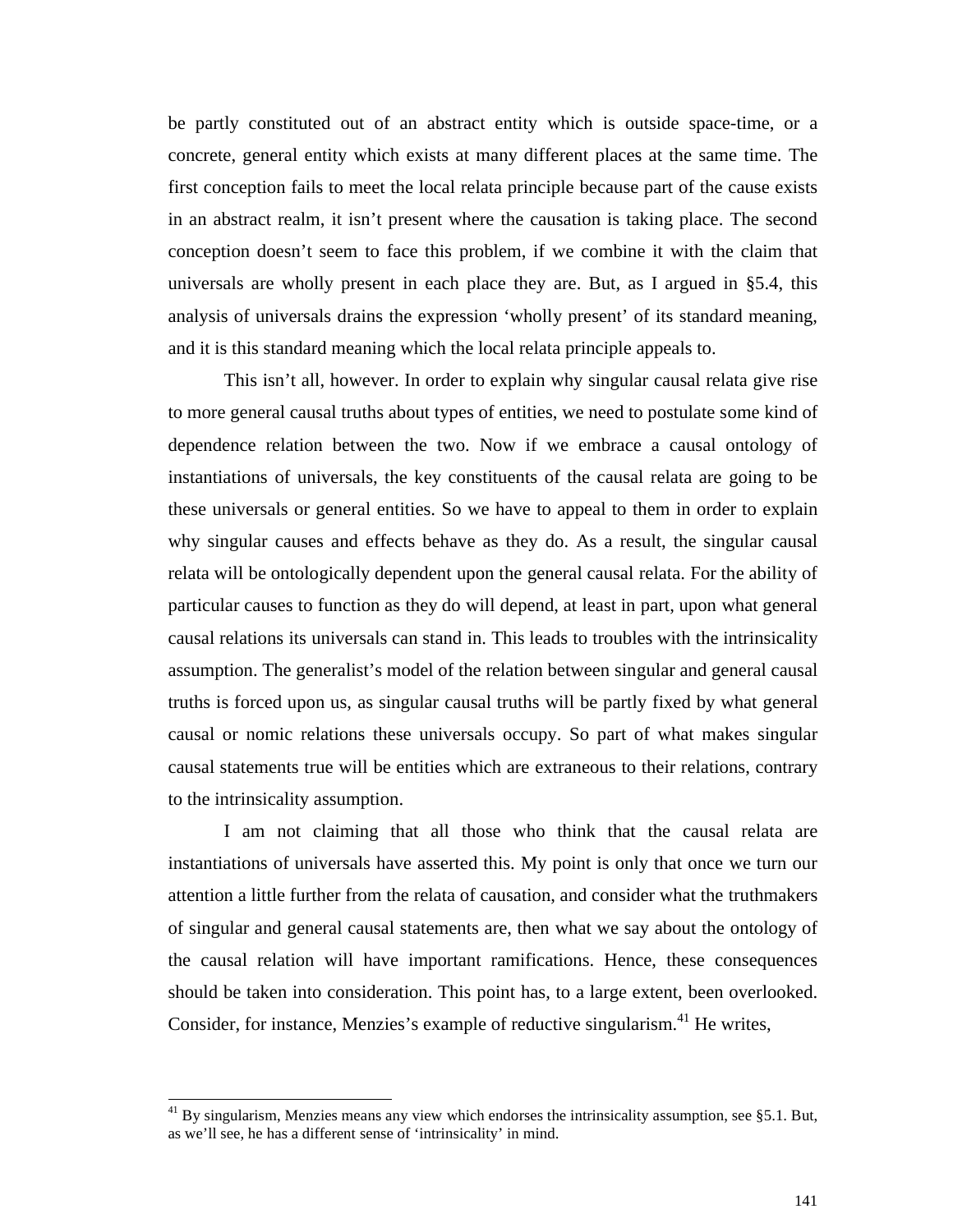Let us assume that there are no causal relations among the perfectly natural relations instantiated in the actual world, over and above the spatiotemporal relations; and that causal relations are intrinsic in the specific sense that they supervene on the perfectly natural properties of spacetime points and pointsized bits of matter that make up their relata and on the spatiotemporal relations holding among them. Then it follows that these causal relations conform to Humean supervenience (1999, p.325).

Menzies states that this view conforms with the intrinsicality assumption. But I think that unless we say more about the nature of these properties and relations, the issue is not clear cut. For these properties may be abstract entities, so the truthmakers of singular causal statements will not be local and intrinsic to the causal relation. This disagreement can be explained by the fact that Menzies endorses Lewis's analysis of intrinsicality in terms of perfectly natural properties and duplicates. But earlier I argued that this understanding of intrinsicality doesn't capture the intuition motivating singularism (and the grounding intuition).<sup>42</sup> So in order to get a reductive account which respects the intuitive force of singularism, which Menzies wants, we need to say more about the ontology of causation than is said here.

Granted this interior notion of intrinsicality, therefore, a causal ontology of instantiations of universals leads to difficulties with the local relata principle and the intrinsicality assumption. But what of the other possible fine-grained causal relata, like Lewis's events? He argues that the relata of causation are events (with essences), so we are free to say that the general causal relata are ontologically dependent upon the singular causal relata, because the event-types which appear in general causal truths are built up out of particular instances of events which appear in the singular causal truths. Adopting this view, however, does not ensure that the local relata principle will hold. For Lewis's events are classes of actual and possible spatiotemporal regions. So the event of Don's gripping lightly, for instance, isn't wholly present at the time and place of Don's gripping, as the event is composed of many other actual and possible regions of space-time. $43$ 

If we leave this aside, however, there is still a question about what explanation an account like Lewis's can offer of the fact that singular causal relata usually imply

 $\overline{\phantom{a}}$ 

 $42$  See §3.1 and §5.1.

<sup>&</sup>lt;sup>43</sup> I think that Yablo's account of events (1992a), which also appeals to essences, avoids this problem while still being fine-grained. But I think that it is vulnerable to the generality assumption, in the same way that Lewis's is.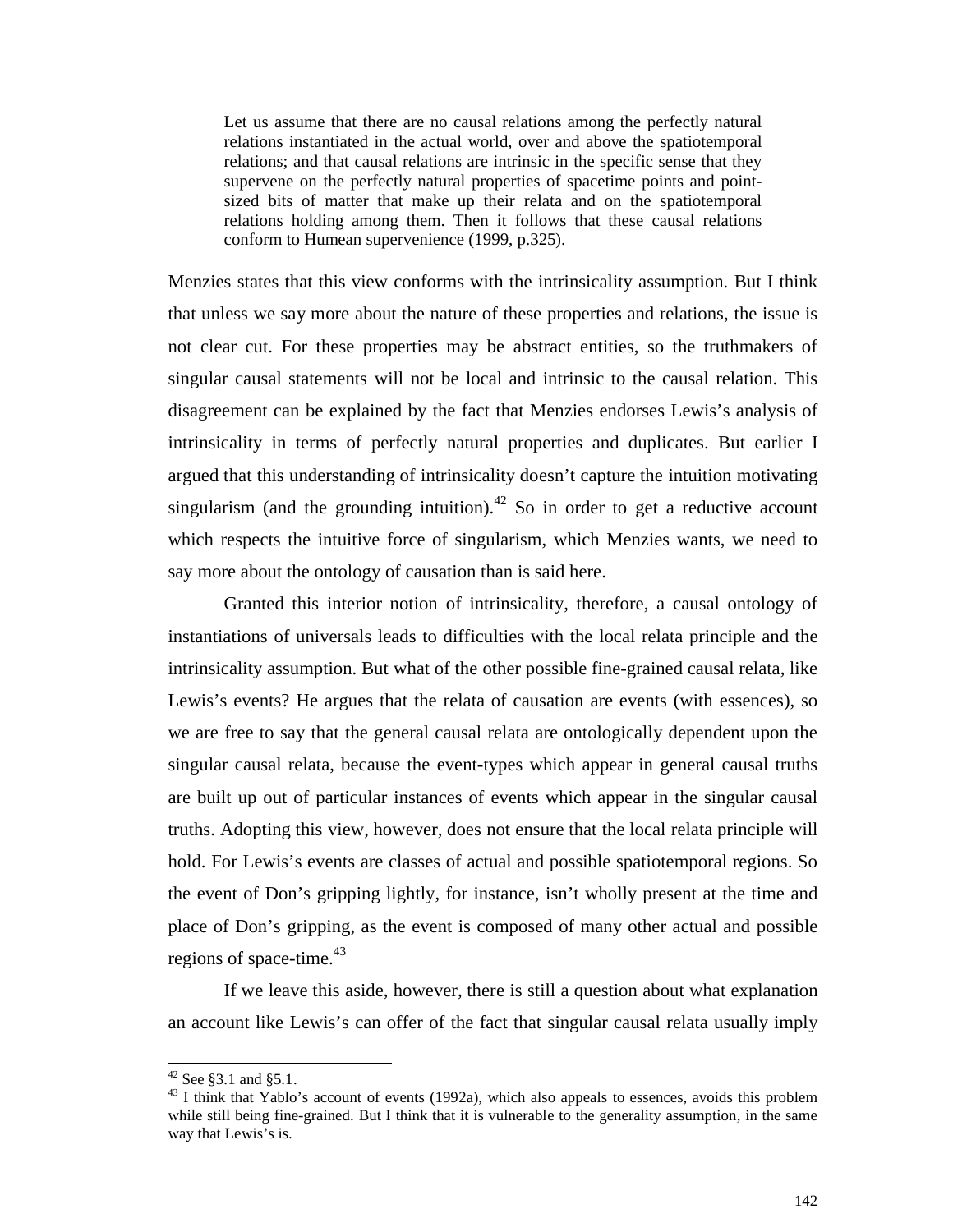the existence of more general causal truths about types of those relata. Lewis can say that we group events into event-types on the basis of shared similarities. So we'd get classes of spatiotemporal regions being grouped with further classes of spatiotemporal regions, on the basis of shared properties which are themselves just classes of possible particulars! But even if we are prepared to accept this, there is still no reason to expect that types of events, grouped together on the basis of shared similarities, will behave in the same way as instances of events.

If we embrace CTP trope theory, we have an explanation of why singular causal relata give rise to more general causal truths about properties. Tropes belong to the same class and are thus instances of the same property iff they meet certain causal requirements laid down by the functional definition for that property. So singular causal relata give rise to more general causal truths about the behaviour of properties, because properties are constructed solely out of tropes, all of which have to realise the same functional role. Tropes are also in a unique position to respect the local character of the causal relata because, unlike universals and sets of spatiotemporal regions, tropes can be wholly present where the causation is taking place. A causal ontology of tropes, therefore, preserves the local character of causation, without thereby loosing sight of the fact that more general causal truths about types of entities are implied. This, I think, is a significant advantage of the trope account over other analyses. Although we've not looked at every theory, we've seen that universal instantiations and Lewis's events are not in a position to do this. So the considerations of this chapter further support the claim that property instances are the fundamental causal relata. Although now, of course, more demands have been placed upon the nature of these property instances.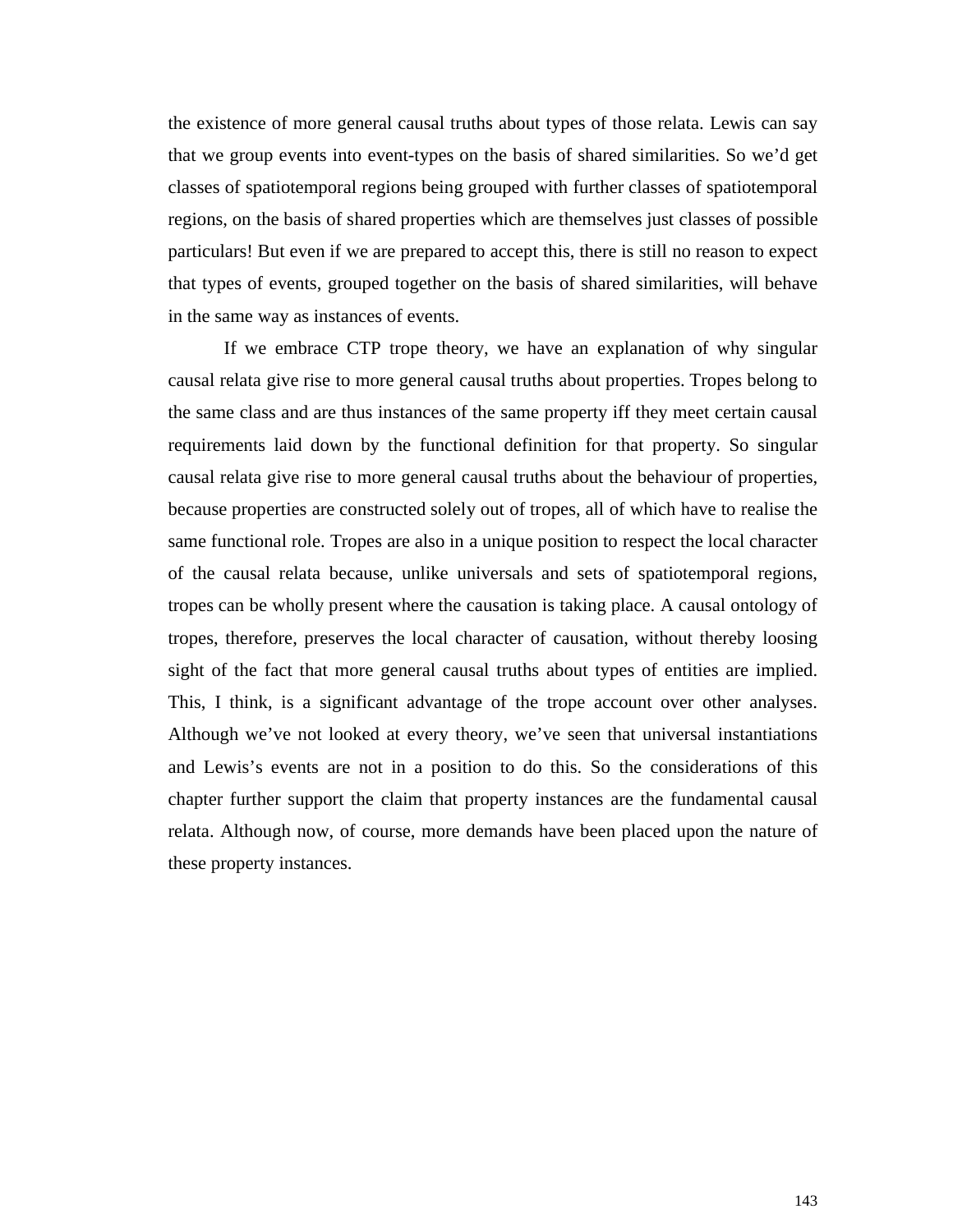# 6. Properties and Their Instances

The question which I shall focus on in this chapter is this: given CTP and the other considerations put forward here, how should properties and their instances be viewed? What we need, is a causal theory of properties which not only avoids the problems which were raised earlier against  $CTP$ , but which also provides a causal ontology which accords with the fine-grainedness of causes and the intrinsicality and generality assumptions. Within the general outline, we'll see that divergent theses could be adopted. These alternatives will result in different causal analyses of properties and their instances, but my aim is not to decide between them. Instead, I shall limit myself to indicating what the various options and their consequences are.

### **6.1 CTP Expounded**

The heart of CTP can be expressed by this two-level criterion of identity:

*Two property instances/tropes are instances of the property F-ness iff they both realise the causal role stated in the RCL definition for property F-ness.*

This criterion, regardless of whether it is read reductively or non-reductively, commits us to a certain view about what it is for an object to instantiate a property:

*An object instantiates the property F-ness iff the object satisfies causal requirements R, stated in the RCL definition for property F-ness.*

One of the things CTP offers, then, is an account of property instantiation, as it analyses what it is for an object to instantiate a particular property in terms of the causal powers that object has.<sup>2</sup> If an object instantiates the property F-ness, that object must meet certain causal requirements laid down by the RCL definition for F-ness. All

<sup>&</sup>lt;sup>1</sup> See §2.4, 2.5 and 3.1.

 $2$  We can extend this analysis to events. We shouldn't talk of properties bestowing causal powers onto events, as we only ascribe causal powers to those entities which we think of as persisting. But we can say that properties bestow causal efficacy onto events. So a property is instantiated by an event, if that event is able to occupy a certain causal role because of that property.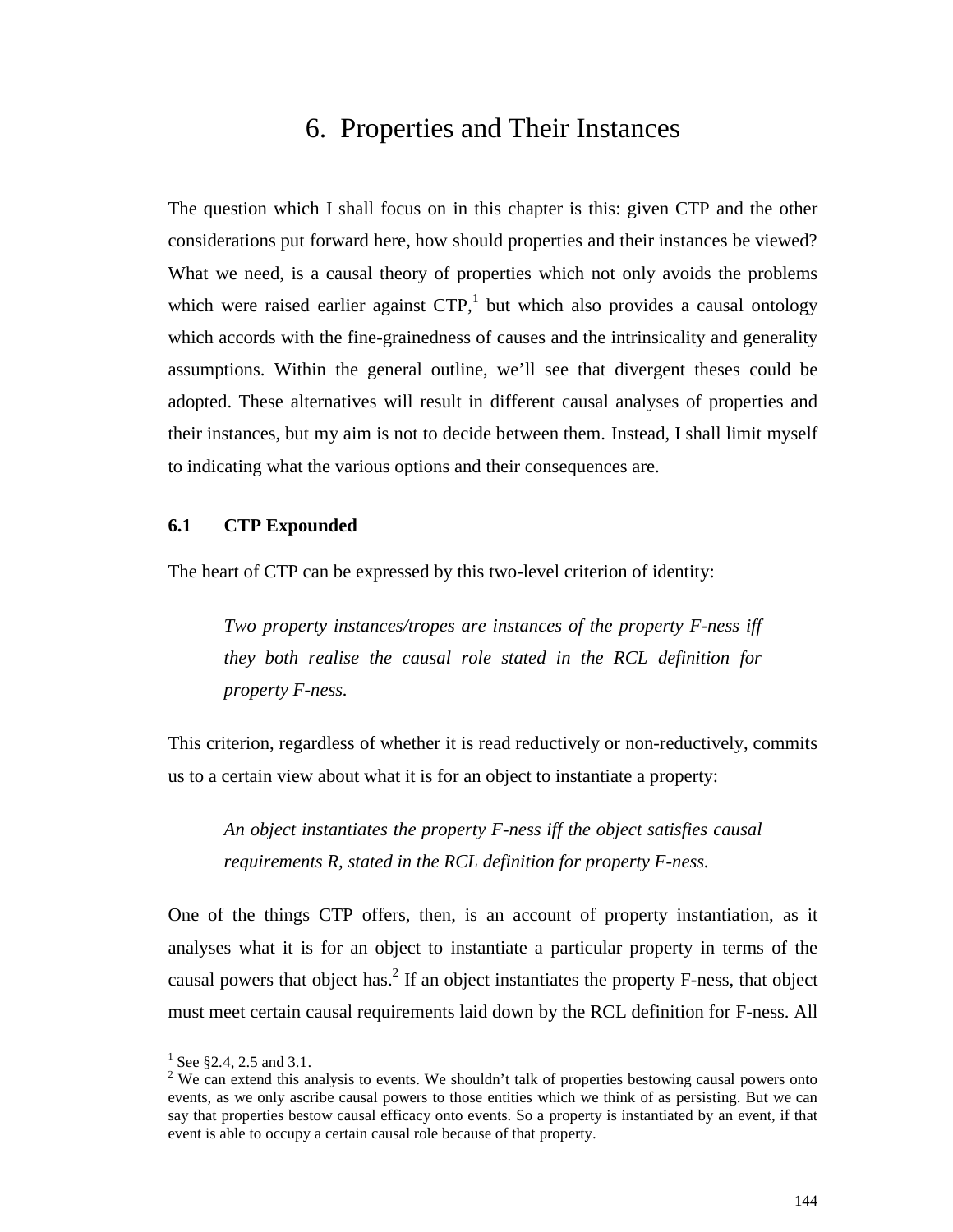the objects which meet these requirements can thus be said to be alike in a certain respect, because they all instantiate the property F-ness. Another way of putting this is to say that all the objects have a property instance or trope of that property, since these are just particular instances of properties. According to CTP, it is these property instances or tropes which enable an object to meet the causal requirements specified by the RCL definitions for universals. So property instances or tropes are responsible for an object's causal powers.

This account of property instantiation introduces two entities onto the scene. First, there are the properties. These are general entities which can be instantiated in many different places at the same time. Second, there are the particular instances of properties. These are the particular ways that objects (and events) are, which enable them to behave as they do. According to CTP, a property is instantiated by an object if that object possesses a trope or property instance which enables that object to meet the causal requirements of that property. But this account of instantiation leaves a number of questions unanswered. Most crucially, what is the relationship between properties and their instances? And, what is the relationship between a property instance or trope and its object? This section will deal with the first of these issues. In §6.4. something will be said about the second question.

On the issue of the relationship between properties and their instances, there seem to be two options which would cohere with CTP and the causal considerations given already. The first of these is trope nominalism. This is the view of traditional trope theorists like Stout (1921), Williams (1953) and Campbell (1990). They argue that sui generis properties or universals need not be postulated, as classes of tropes can do the work that universals are supposed to. Not just any class of tropes could sensibly count as a property, however, since then there would be innumerable properties. The class of {red trope, wise trope, charm trope}, for instance, would count as a property if this were the case, because these tropes are members of a class. This can't be right. If two objects instantiate the same property, then they must be similar in some respect, as properties are meant to ground genuine resemblances between objects or 'carve nature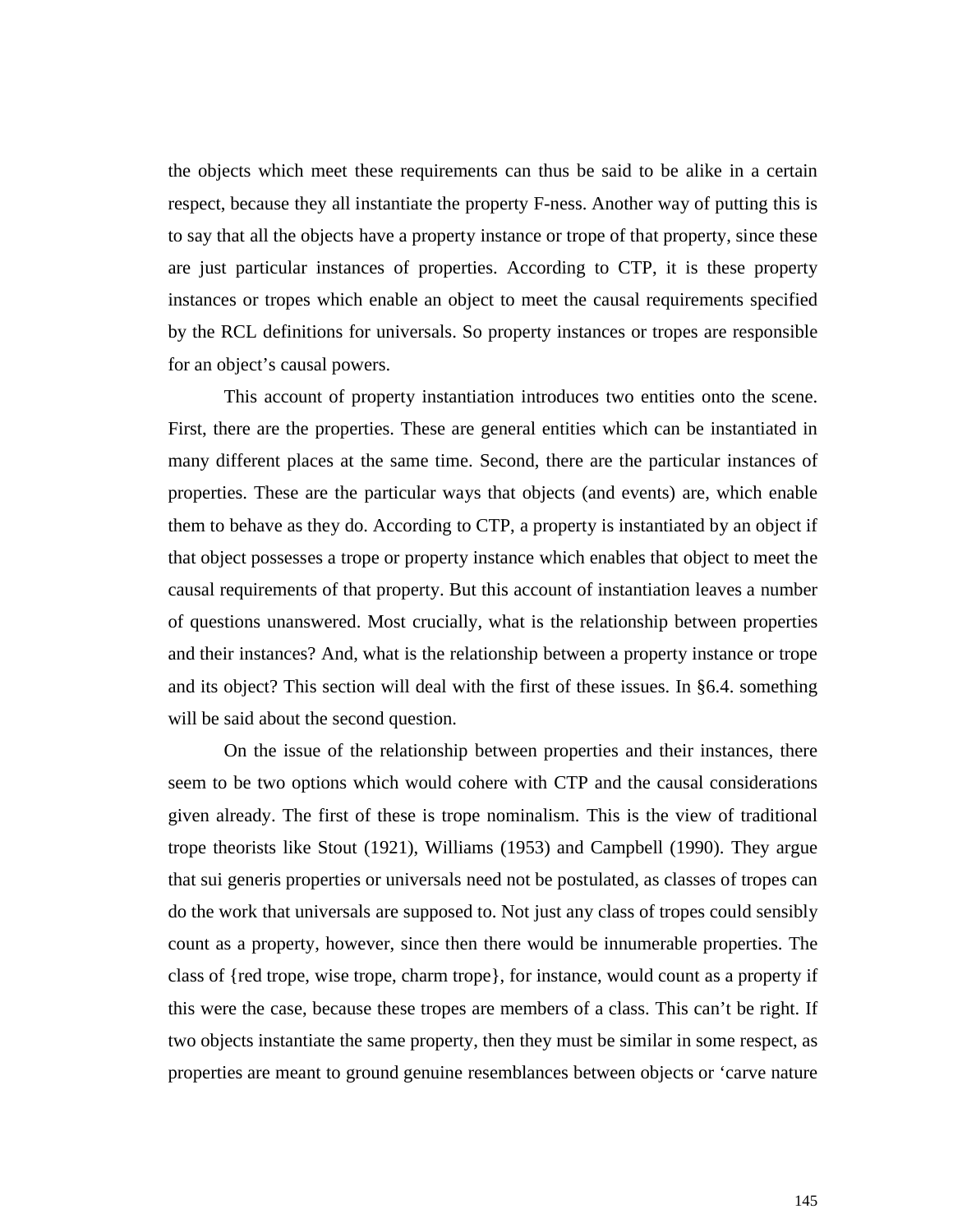at the joints'.<sup>3</sup> Trope theorists must thus impose some condition of entry onto a class which stands for a property, so that these classes are not just disparate collections of tropes. Typically, this is done by appealing to the relation of resemblance. Williams and Bacon, for instance, say that tropes are grouped together into classes on the basis of their "similarity", while Campbell talks of tropes being "like" each other. So on this view, tropes are grouped together into classes because of their primitive resemblances to each other. $4$ 

This proposal, however, is vulnerable to the complaint that we don't have a good grip on what condition a trope has to meet in order to count as a member of a certain class. Trope theorists sometimes limit themselves to the relation of, what Williams calls, "precise similarity" (1953 p.117). If trope a and trope b are part of the same class then, according to Williams, they must resemble each other exactly. But this is still not as clear as we might hope. For even if we grant that a trope is a member of the F-ness class iff it is exactly similar to all the other tropes in this class and not to any tropes in other classes, we still have no account of what makes them exactly resembling tropes of F-ness, rather than exactly resembling tropes of G-ness, or Hness. Furthermore, in some cases, it might not be clear what it is for two tropes to exactly resemble each other. Two tropes of charge will, presumably, not be identical in every respect because, according to trope theorists, these entities are particular. Consequently, we have to say that their qualitative (non-particularised) aspects are precisely similar. But what does this amount to for charge tropes? We can't just imagine what two precisely similar tropes of charge look like, as we can with tropes of red. Therefore, more elucidation as to what exactly this resemblance consists in would, I think, be beneficial.

<sup>&</sup>lt;sup>3</sup> This famous saying is inspired by Plato, who in Phaedrus writes, "The second principle is that of division into species according to natural formation, where the joint is, not breaking any part as a bad carver might" (1970, 265d-266a).

<sup>&</sup>lt;sup>4</sup> See Williams 1953, p.116, Bacon 1995, p.13 and Campbell 1990, p.31. Stout (1921) offers another account of how tropes should be grouped into classes (this is the only other view I have come across). He argues that some tropes form primitive natural classes. These primitive natural classes are distinguished by their distributive unity, an ultimate and unanalysed feature of some classes. This account has not found much favour in recent times, however, probably because we have an intuitive idea of what the relation of resemblance involves, unlike that of distributive unity. So, in what follows, the traditional trope view shall be identified with the claim that tropes are grouped together into classes because they resemble each other.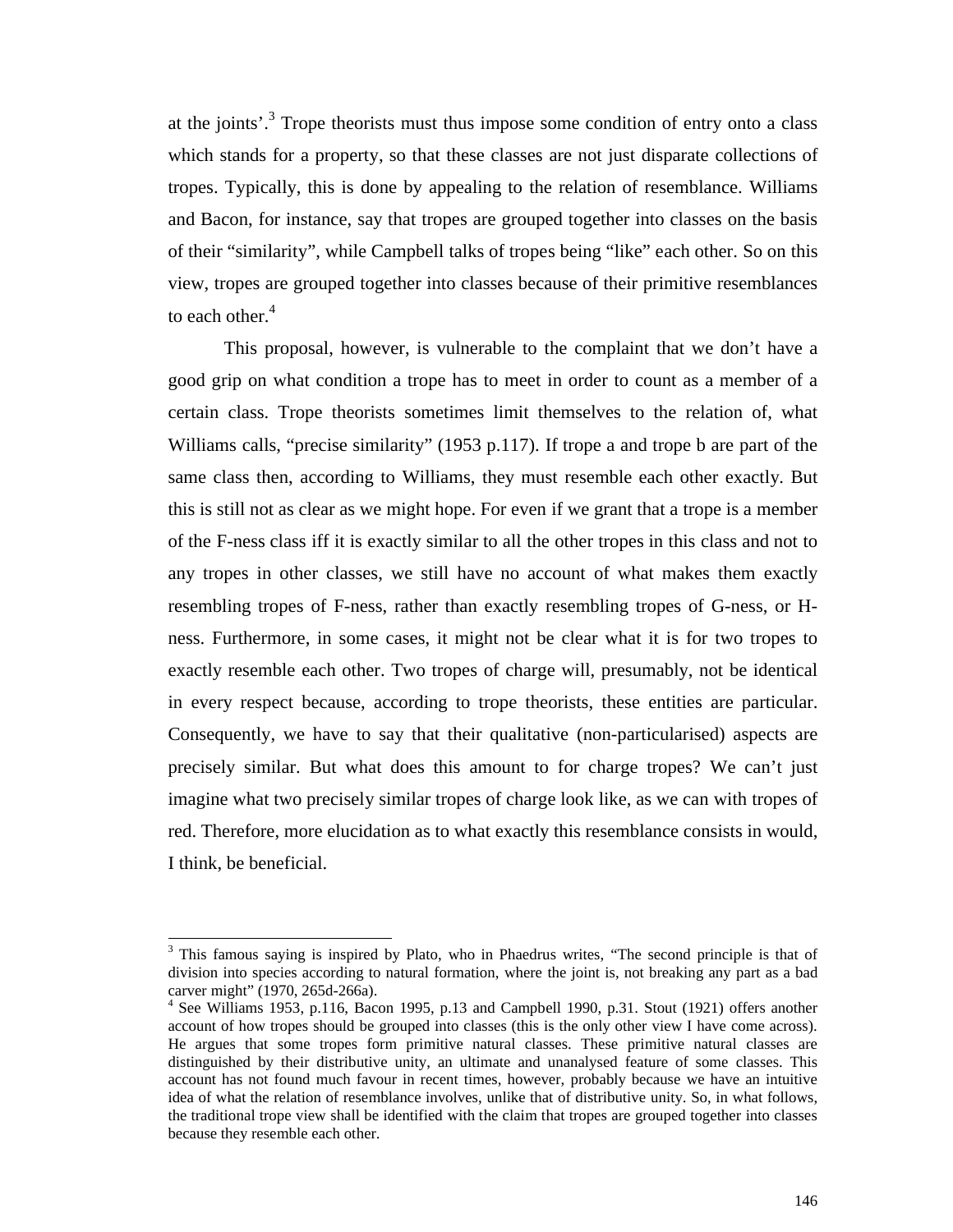This is what CTP trope nominalism can offer. CTP provides a way of grouping tropes together into classes which stand for natural properties. It says that any object which satisfies causal requirements R, laid down by the RCL definition for property Fness, has a trope of F-ness. So the class of tropes which is the property F-ness, according to CTP trope nominalism, is the class of tropes which realise the causal requirements definitive of property F-ness. How does this compare to the resemblance account? Favourably, I think, because it offers some elucidation of what this relation of resemblance amounts to. Take, for instance, a trope of charge and let us suppose that tropes of charge are 'precisely similar' to each other.<sup>5</sup> What does this relation of precise similarity amount to, given that the entities in question are not literally identical? CTP provides an answer to this: for charge trope<sub>1</sub> to be precisely similar to charge trope<sub>2</sub> is for charge trope<sub>1</sub> to realise exactly the same functional role as charge trope<sub>2</sub>. Moreover, CTP provides an explanation of why trope<sub>1</sub> is an instance of the property of charge rather than an instance of the property of mass. For we can say that trope<sub>1</sub> realises the RCL definition for the predicate 'is charge' rather than the RCL definition for the predicate 'is mass'. So CTP offers a more precise specification of what membership into a class of tropes, which stands for a natural property, involves.

If we adopt CTP trope nominalism, therefore, the class of tropes which stands for a property is the class of tropes which satisfy the condition specified by CTP. For instance, the class of tropes which is the property of being knife-shaped is the class of tropes which realise the causal relations stated in the RCL definition for the predicate 'is knife-shaped'. This account needs expanding upon somewhat, in order to account for the differences between determinates and determinables, but the basic claim is clear enough. This theory, then, offers a very definite conception of the relationship between tropes and properties. Properties are just collections of tropes which meet certain conditions, so a trope is literally part of a property, while a property is literally made-up of a number of tropes.

This account of the relationship between tropes and properties coheres well with the causal claims made here and can be viewed as a form of strong CTP. It provides a way of understanding the claim that properties are nothing over and above their causal profiles. For if properties are just sets of tropes which realise such-and-

 $5$  This makes them instances of determinate universals, see §6.2.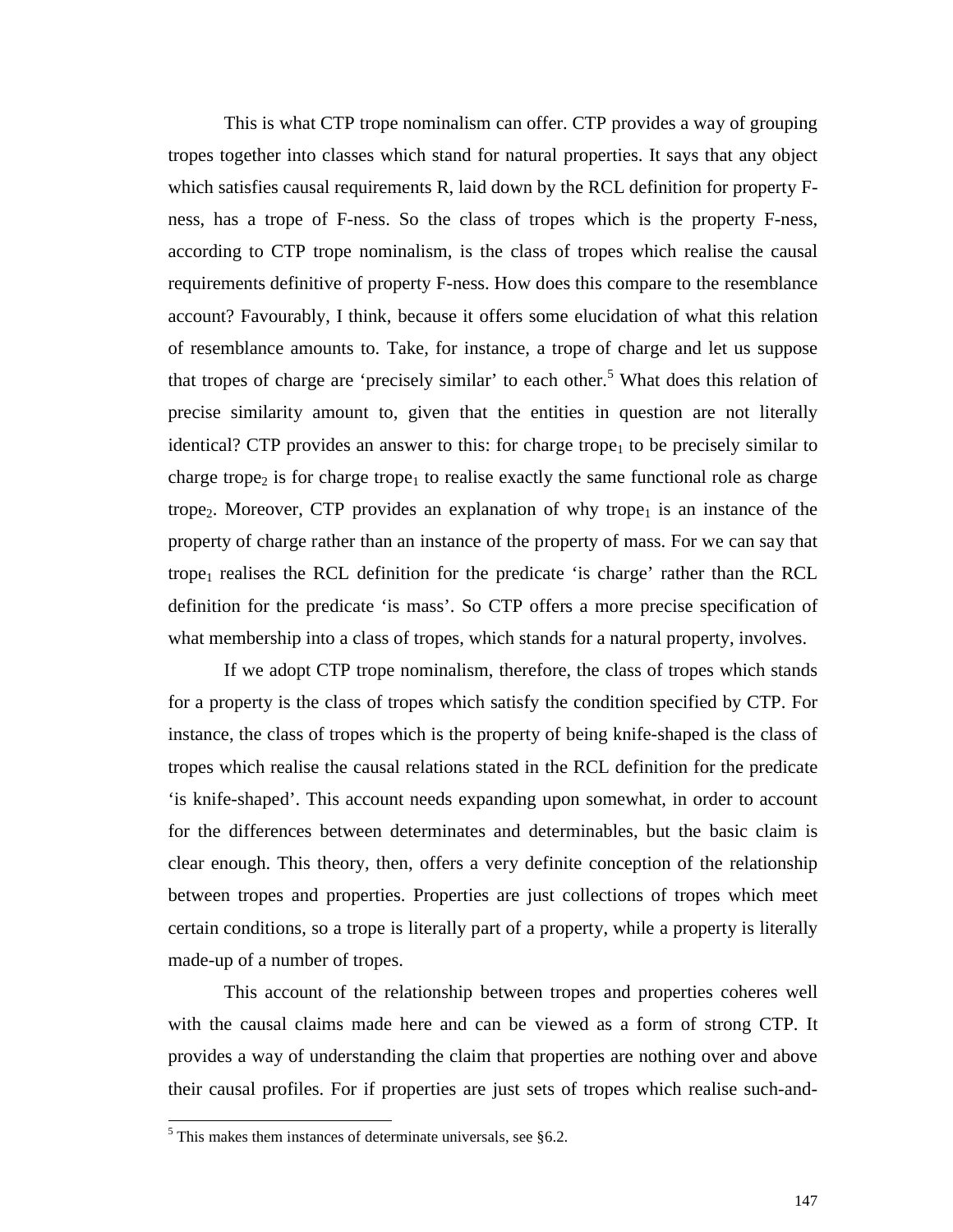such causal roles, then properties are exhaustively characterised by the causal profiles of other entities. As a result, the account is committed to the claim that properties are individuated by the causal contributions of their tropes. The view also provides the right backdrop for the singularist theory of causation outlined in the last chapter. If tropes are the truthmakers of causal statements and properties are literally constructed out of tropes in the way suggested here, then local facts about the tropes of a causal relation will give rise to more general causal truths involving properties.

Despite these advantages and the parsimony of this analysis, however, some may think that there are other, independent considerations which tell in favour of properties, understood as sui generis entities or universals. Therefore, although I am keen on this trope nominalist reading, because of its wider metaphysical implications for issues further afield, it is worth seeing what CTP would look like, if we endorsed an ontology of universals. As this view denies that properties are classes of tropes, it leaves us with some form of weak CTP. Understood as a non-reductive criterion of identity, weak CTP states that although properties are something over and above sets of property instances, nevertheless there is a necessary correlation between a property and a set of property instances under the relation, *sameness of causal role*.

Given this reading, how could CTP theorists conceive of the relationship between universals and tropes? We could adopt some version of trope universalism. This view accepts the existence of both sui generis tropes and sui generis properties or universals. What would CTP trope universalism look like? I suspect that this conception would only make sense if universals are viewed as abstract entities.<sup>6</sup> These universals, in accordance with weak CTP, would not be exhaustively characterised by the causal roles which their instances realise. Furthermore, universals would not be constituents of property instances, as these instances are sui generis entities too. Nevertheless, we can still think of tropes as instances of these abstract universals, because we can suppose that there is a necessary correlation between the identity of a universal and the causal relations its instances realise. Tropes can be thought of as instances of a particular abstract universal, because they reflect its (causal) nature by bestowing a certain set of conditional causal powers onto their objects.

 $6$  An explanation of why this is shall soon be offered.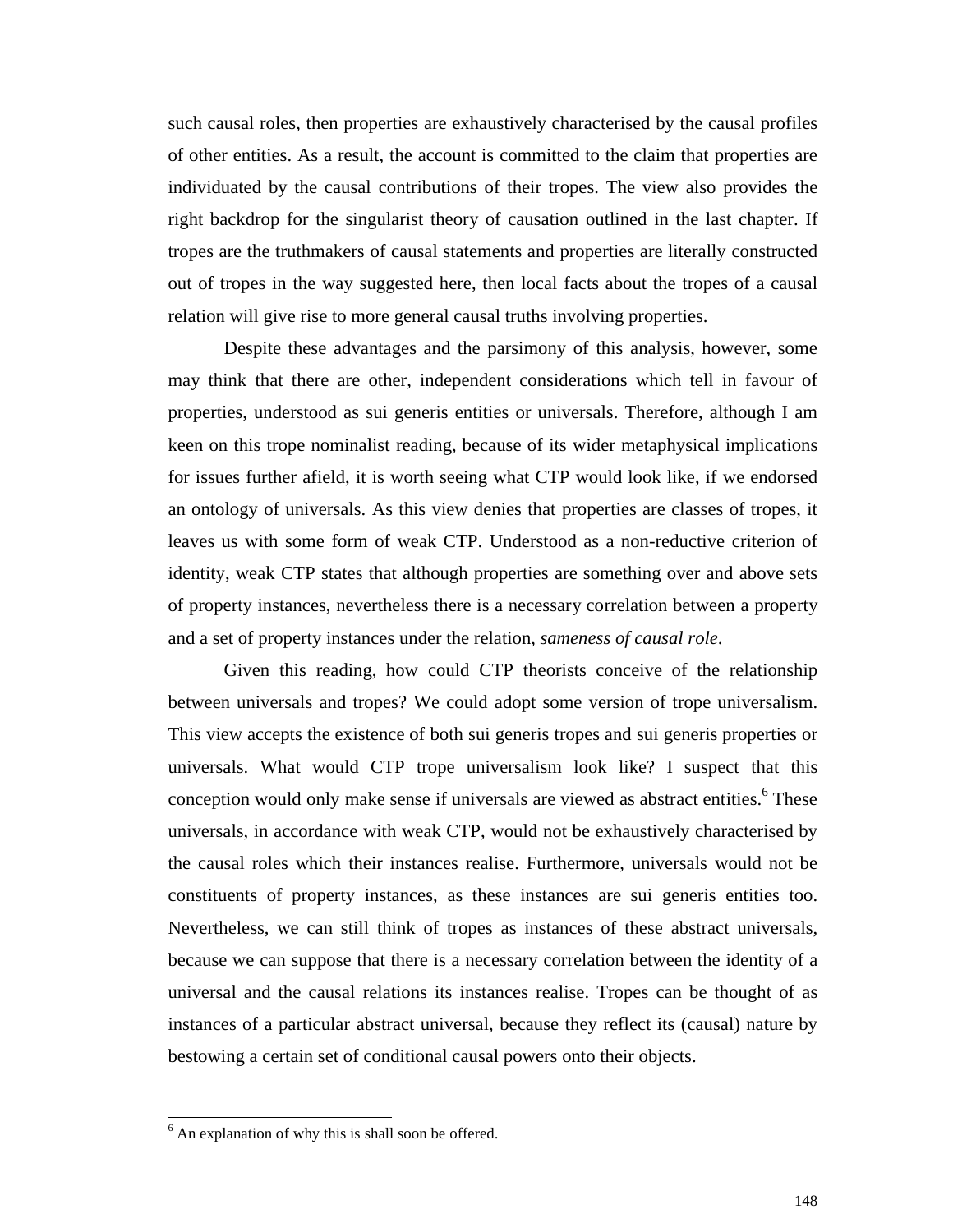If this account is adopted, then CTP's classes of tropes would mark the extension of universals, they would not themselves be universals. Unfortunately, the resulting conception of the relationship between tropes and universals is less perspicuous than the trope nominalist's. But, still, it does offer an account of what it is to be an instance of one universal rather than another. An object only instantiates the universal of F-ness if it has a trope which displays the causal nature of that universal. So the analysis coheres with weak CTP, as universals can be individuated through the causal contributions of their instances. The account also accords with the further constraints brought to bear upon CTP by the discussion. It meets the fine-grainedness constraint because the local, fine-grained tropes are still doing the causing and effecting. Similarly, if tropes are taken to be the truthmakers of causal statements, the intrinsicality assumption is satisfied. For as tropes are not partly composed of an abstract universal, they can be thought of as intrinsic to their objects/relations. Finally, there is still a strong connection between the behaviour of tropes and wider causal truths regarding universals, as tropes display the causal nature of their universals. So relations between tropes will give rise to more general causal truths about universals, in accordance with the generality assumption.

Would any concrete form of trope universalism be viable? I doubt it. If universals are concrete sui generis entities, then they are spatiotemporal entities which can be 'wholly present' in different places at the same time. Given this conception, an account of property instances in terms of instantiations of universals seems unavoidable. For if concrete universals are characterised by the fact that they can be in many different objects simultaneously, then an object which instantiates a universal must partly consist of this spatiotemporal entity. So property instances would have to be understood as complexes of universals, objects and times, as this is what it is to be an instance of a concrete universal. If we take universals to be concrete entities, therefore, we will have to adopt a form of no-trope CTP.

CTP and the no-trope analysis appear an incongruous pair. For if we think that property instances are instantiations of universals, this naturally leads to Moreland's view that "b [the universal] is the nature of a [the property instance]; that is, b answers the question 'what is a an instance of?'" (1985, p.169, brackets added). This analysis is incompatible with CTP, as CTP claims that properties are individuated by the causal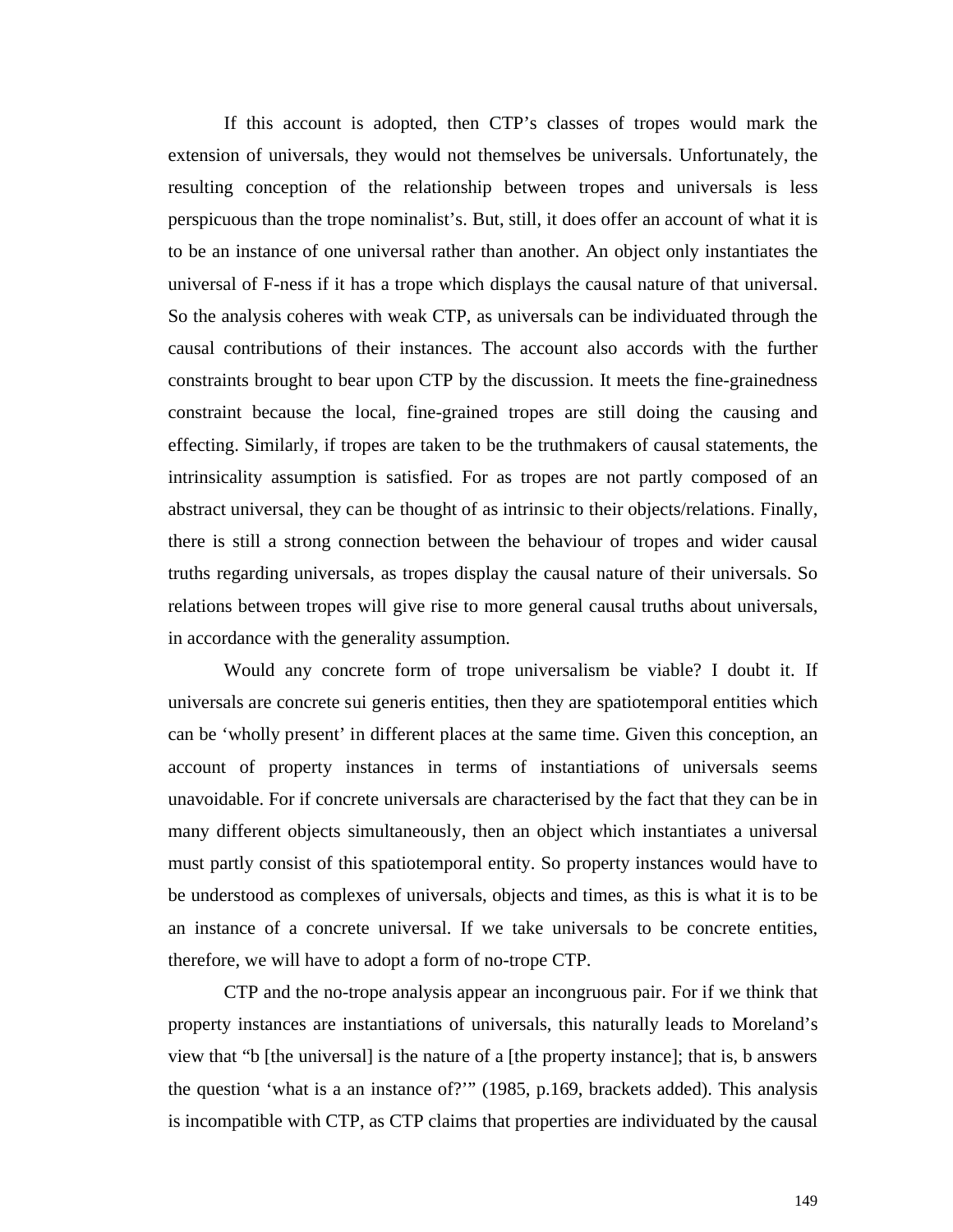relations that their property instances stand in. So we cannot say that property instances are individuated by their component universals, on pain of circularity. In order to avoid this difficulty, CTP no-trope theorists must say that the nature of a universal is such that two (completely determinate) instantiations of the same universal have to make the same causal contributions to the objects that instantiate them. So there is a necessary correlation between a universal and an equivalence set of property instances (understood as instantiations of universals) under the relation*, sameness of functional role*. No-trope CTP, therefore, is a form of weak CTP.

While CTP theorists needn't endorse an ontology of tropes, however, we've seen that the resulting view cannot respect the further causal considerations brought to bear here. Although it can deal with the fine-grainedness of causes and the generality assumption, it faces difficulty with the intrinsicality assumption and the related local relata principle. In what follows, therefore, I shall set this no-trope view aside, and just concentrate upon the other conceptions of the relationship between properties and their instances.

## **6.2 Determinables and Determinates**

How can the basic proposal outlined above, account for the relationship between determinables and their determinates? The distinctive issues raised by the determinable/determinate relationship, are frequently overlooked by theories of properties. A satisfactory analysis of properties, however, must consider this issue. For even if we ultimately decide to take a sceptical attitude towards the existence of determinable properties, we still need to offer some explanation of why the entities referred to by determinable predicates stand in a special relationship to those picked out by certain determinate predicates. What are these special features of the determinable/determinate relationship? We can distinguish four key characteristics of this relationship, which a theory of determinables and determinates needs to account  $for: <sup>7</sup>$ 

1. Determinates are more specific than their determinables.

More precisely we can say,

<sup>&</sup>lt;sup>7</sup> This list draws upon features cited by Johnson (1921), Prior (1949), Searle (1959) and Armstrong (1997).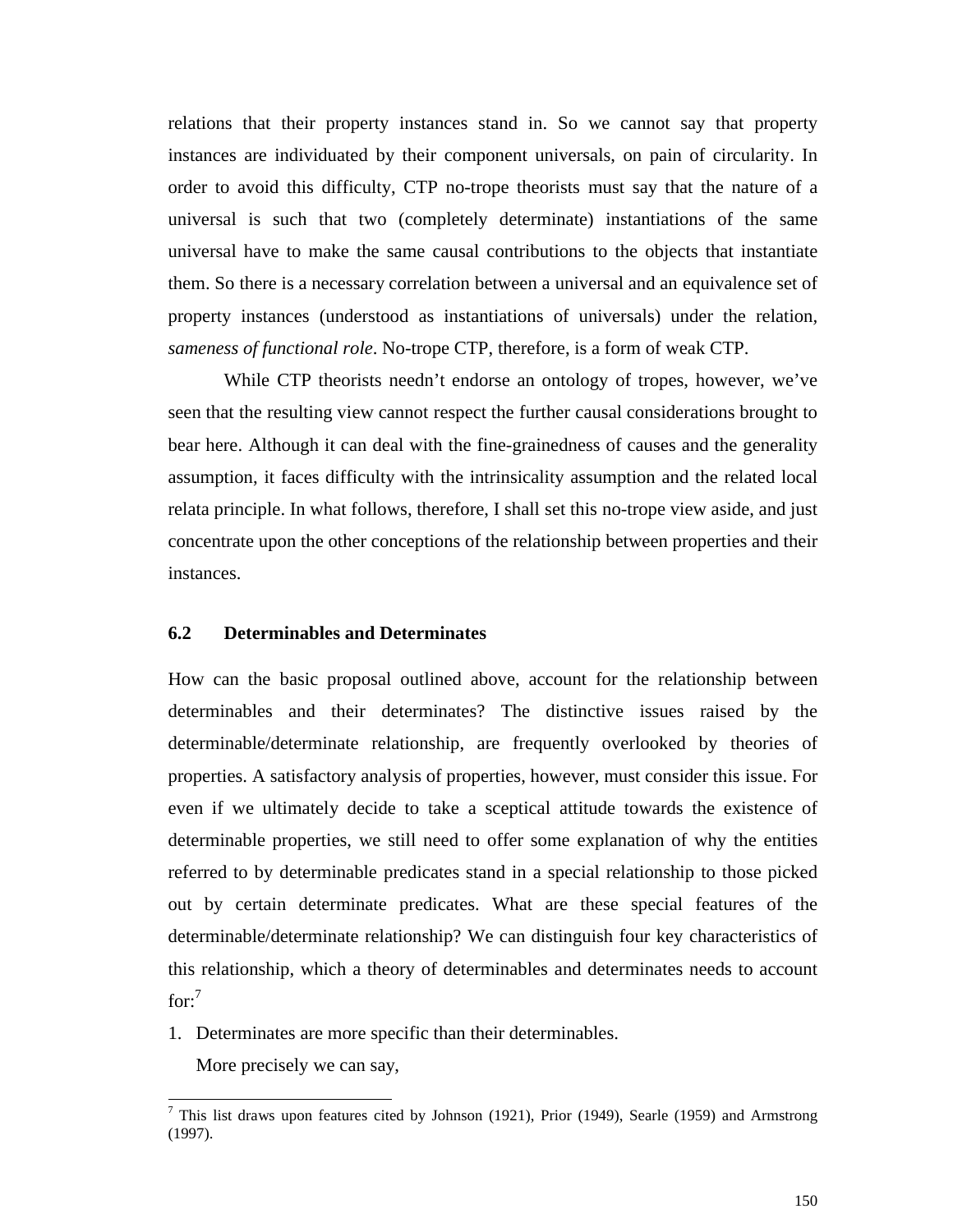- (a) Having a determinable entails having some determinate of that determinable, but no particular determinate property is entailed.
- (b) Having a determinate entails having the determinable property which the determinate falls under.
- 2. The determinable/determinate relation differs from the genus/species relation because we cannot define a determinate by means of a determinable plus some independent differentia. Consider, for instance, the determinable colour and its determinates red and blue, it seems clear that "we cannot give verbal expression to the differentiating element except by using the species name itself, red or blue".<sup>8</sup>
- 3. If a particular instantiates a determinate property, it cannot instantiate another determinate property, which is on the same level and falls under the same determinable, at the same time and place. Johnson (1921), whose classic discussion first introduced the terminology of determinates and determinables, writes, "if any determinate adjective characterises a given substantive, then it is impossible that any other determinate under the same determinable should characterise the same substantive" (p.181).
- 4. There are "ultimate differences" between the highest of the determinables which render them incomparable.<sup>9</sup> But the determinates which fall under one determinable are all comparable with each other. Moreover, they resemble each other to different degrees. So we can say that yellow is more like orange than blue is, and so on.

In this section, I shall consider how the proposal outlined above can account for the special features of the determinable/determinate relationship.

Trope nominalists often deal with the phenomenon of determinables by appealing to less than exact relations of resemblance. Williams, for instance, writes, "the tropes approximately similar to the given one provide a less definite universal" (1953, p.81). Campbell concurs arguing, "The closeness of resemblance between the tropes in a set can vary. These variations correspond to the different degrees to which properties are specific" (1981, p.134). This sort of approach is unsatisfactory,

<sup>8</sup> Prior 1949, p.5.

 $9^9$  See Johnson, 1921 p.175. Colour, shape and pitch are said to be amongst the highest determinables (i.e. these properties are not determinates of anything else). They are distinguished from a family of determinables and its determinates by their complete "otherness" (p.176).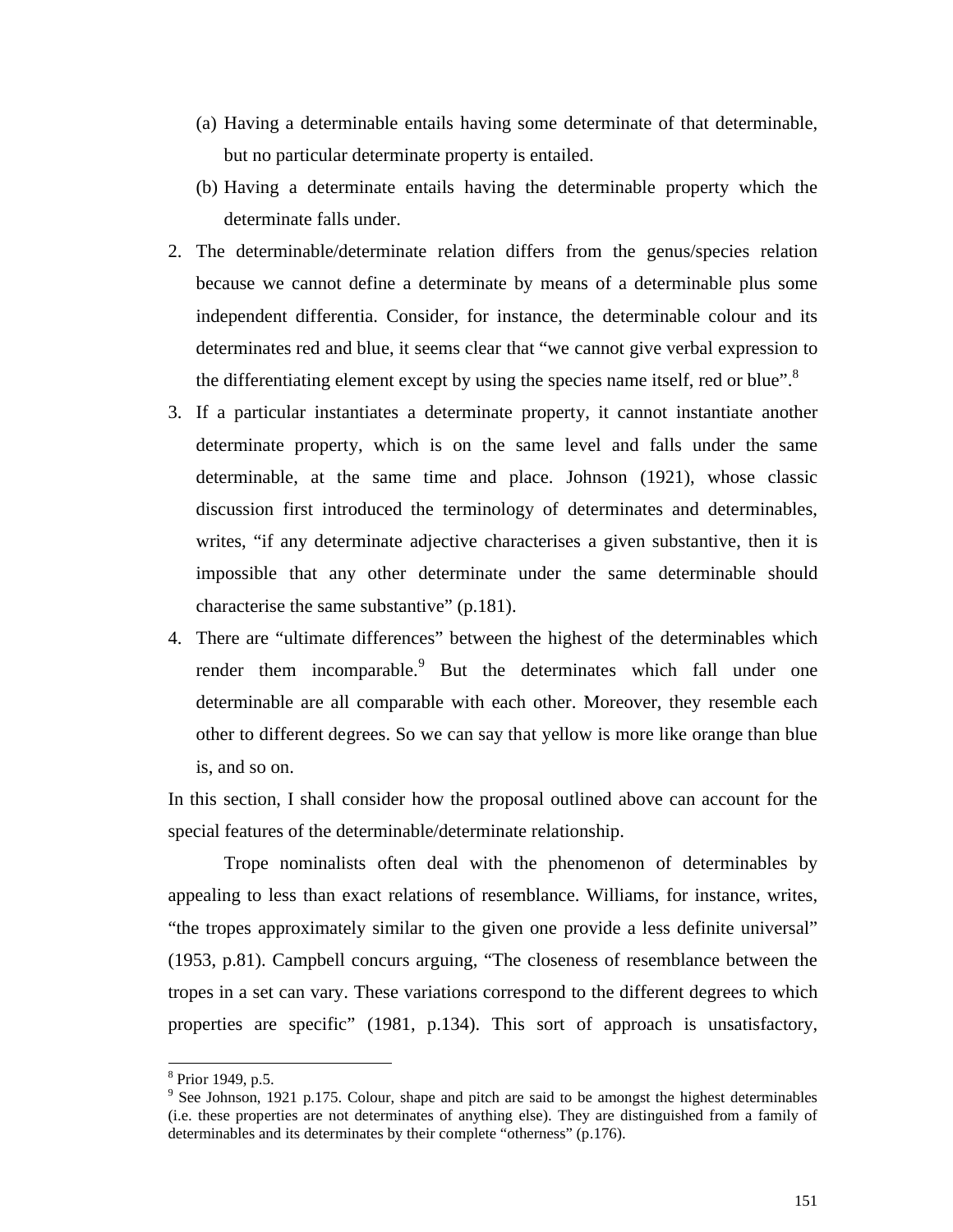however, largely due to its vagueness. The appeal to approximate degrees of similarity results in an imprecise conception of what the class of red tropes, for instance, consists in. Another cause for concern is that it looks like trope theorists will have to substantially increase the number of primitive relations postulated by their theory. For now we not only have the relation of precise similarity, but also the relation of similarity to degree  $n_{th}$ . Bacon argues that "The cost is high", <sup>10</sup> and so he is only prepared to countenance the existence of a single relation of exact similarity. But how else can a trope nominalist account for determinate and determinable properties? Can CTP trope nominalism provide us with an account of this relationship?

The completely determinate properties (i.e. those properties which are not the determinables of any other properties) are easy to deal with. These are the classes of tropes that are precisely similar to each other. Given CTP, this amounts to each trope in a completely determinate class bestowing upon its object the exact same cluster of conditional causal powers as the other members of its class. Thus, if trope<sub>1</sub> and trope<sub>2</sub> are part of a class which stands for a completely determinate universal, then every causal power that trope<sub>1</sub> bestows upon its object, trope<sub>2</sub> also bestows upon its object, and vice versa. Matters are more complicated, however, when we get to the determinables. These, as Johnson writes, characterise their particulars "less determinatively".<sup>11</sup> So objects that instantiate a determinable property permit of more variation than their completely determinate counterparts. Two tropes of redness, for instance, might not bestow exactly the same cluster of causal powers onto their objects. For one may be an instance of crimson and so have the power to appear crimson to us, while the other may be an instance of scarlet and so have the power to appear scarlet to us.

How can we reflect this in the account? If we are trope nominalists, then the most natural way is to treat determinables as constituted out of classes of their determinates. This proposal was originally suggested by Stout. He writes,

'redness' is a subclass of the more general class 'colour' as 'red things' is a subclass of 'coloured things' (1921, p.398).

<sup>&</sup>lt;sup>10</sup> See Bacon, 1995, p.18.

 $11$  Johnson 1921, p.174,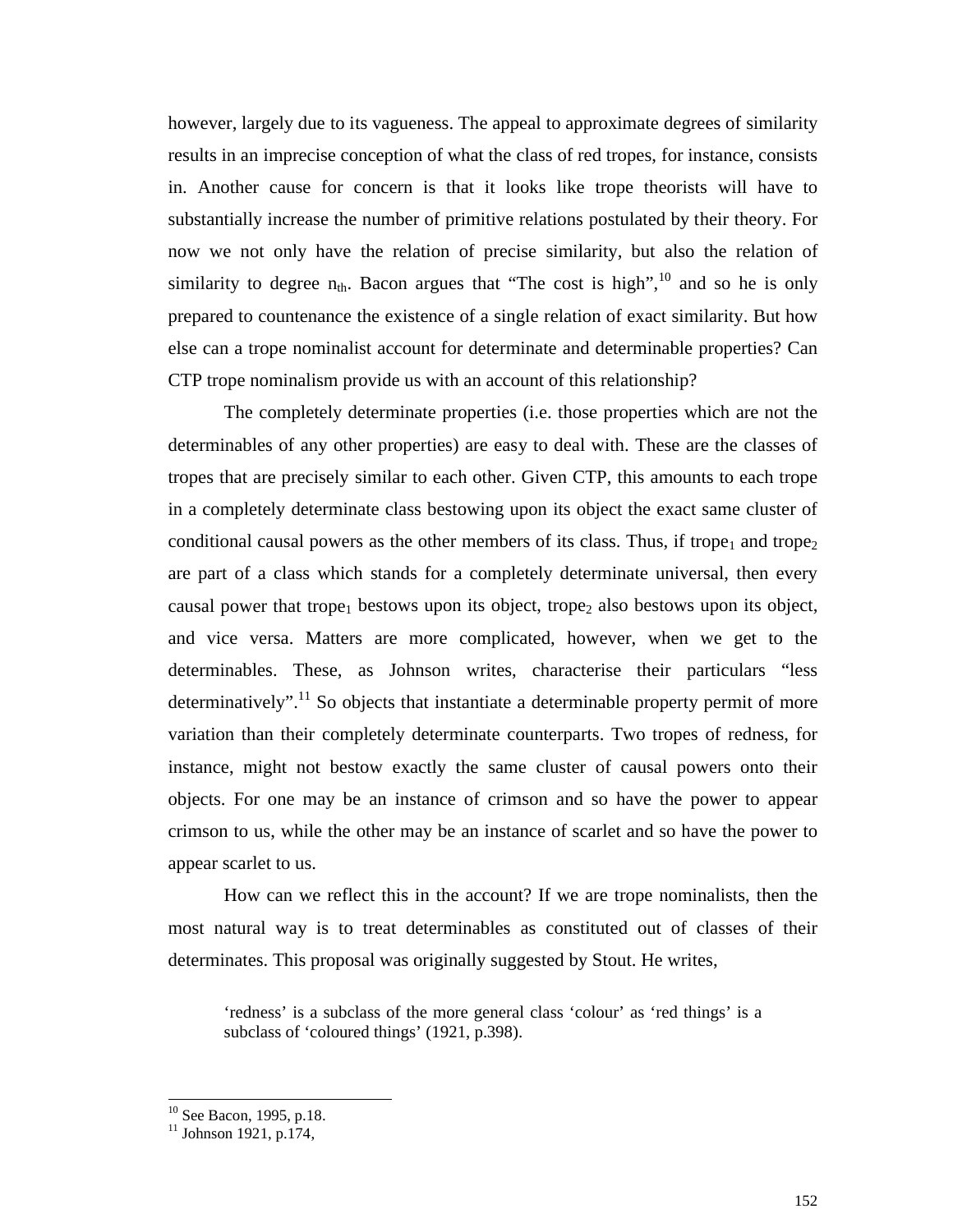On this view, then, the class of tropes which is the determinable of colour, is the class of tropes which includes all the tropes of its determinates. So the class of yellow tropes, blue tropes, red tropes, etc. are all subclasses of the class of colour tropes. Such a class of tropes forms a much looser cluster of causal powers than the subclasses of yellow, blue, red etc. Thus, two tropes of colour would not necessarily bestow exactly the same cluster of causal powers onto their objects.

This suggestion is promising as it satisfies the first criteria of adequacy for an account of determinables/determinates. Any trope of colour has to be a determinate shade of colour, since the class of colour tropes consists entirely in tropes of more determinate shades. But because a colour trope can be one of a number of different determinates, a trope of colour does not have to be any particular determinate shade. Similarly, every trope of red is also a trope of colour, because by being a member of the class of red tropes, it is thereby included in the class of colour tropes. This account, moreover, is not limited to trope nominalists, other CTP theorists could also utilise it. CTP trope universalists, for instance, could say that determinables are universals that are individuated by the causal relations that instances of the determinable's determinates realise. Or, they could deny the existence of determinable universals and say that when we speak of redness, what we are referring to are classes of instances of more determinate universals.

Despite the flexibility of this proposal, however, as it stands it is inadequate. For although it seems plausible to say that the class of red tropes includes all the tropes of its determinates, as yet we have no idea of what this red class consists, because we don't know what it is to be a determinate of red. Why are tropes of scarlet, crimson, magenta etc. members of the class of red tropes, and not those of scarlet, lime green and turquoise? We still require some conception of what being a member of the class of red tropes involves.

CTP's framework suggests a way of responding to this. We can keep hold of the suggestion that the class of red tropes contains all of the tropes of its determinates, and then supplement it with an account of how determinables are formed from classes of determinates. How might the account go? Shoemaker has recently offered a suggestion which draws upon his CTP account. He writes,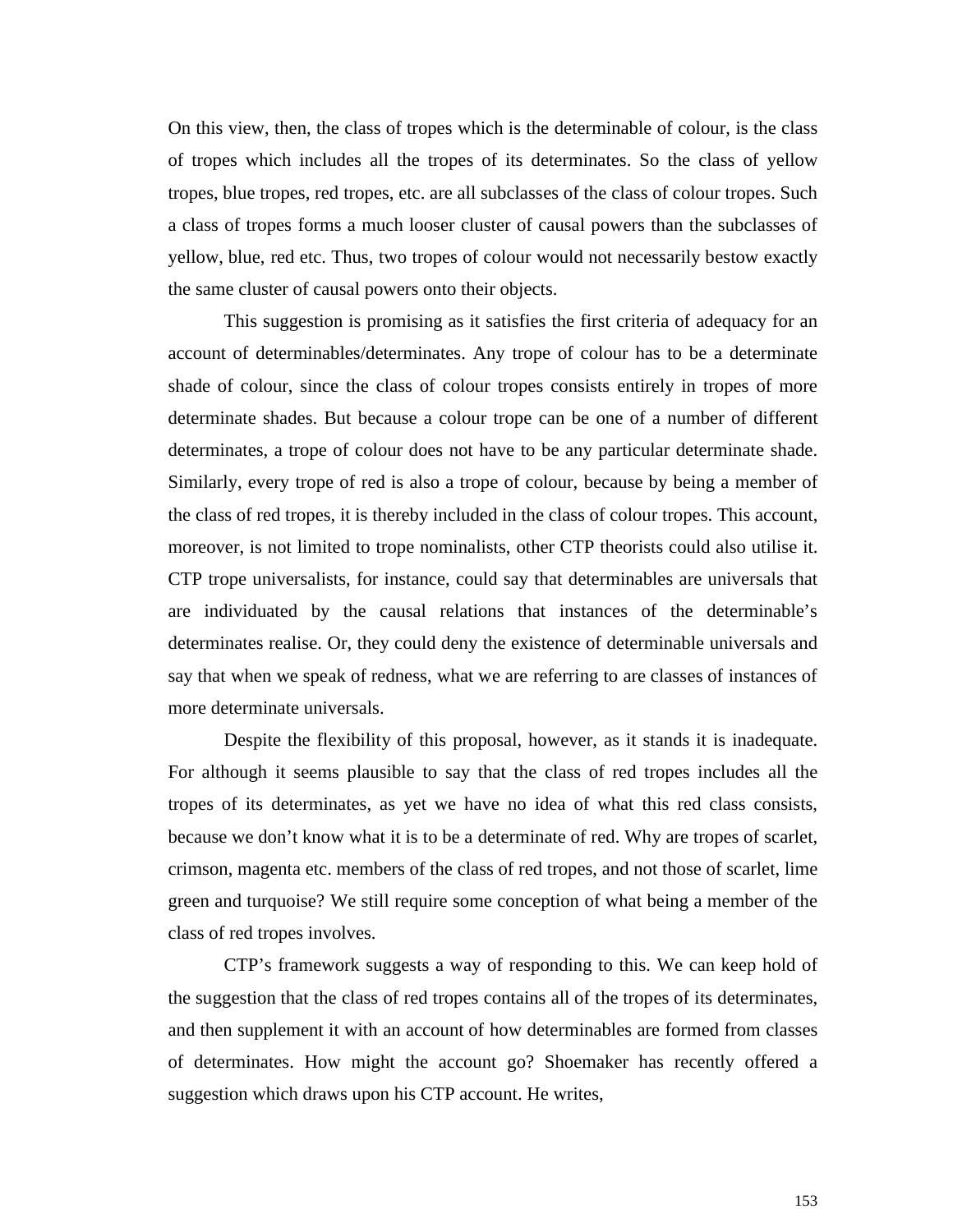sometimes the conditional powers bestowed by one property will be a proper subclass of those bestowed by another. This will be true where the one property is a determinable of which the other is a determinate. The class of conditional powers bestowed by redness will be a proper subclass of the conditional powers bestowed by scarlet, for example. The different determinates of redness will each confer its distinctive class of conditional powers – but these will have in common the class of conditional powers conferred by redness (1998b, p.78).

So CTP theorists could say that determinates are sorted into more or less similar groups by the number of causal powers they share. Property F-ness and G-ness, for instance, are determinates of the same determinable iff they share a subclass of their causal powers. The more causal powers two or more determinates share, the more unified the resulting determinable will be. The determinates of red, for instance, will have more of their causal powers in common than the determinates of colour. Consequently, red is a more unified (and so more natural) property than colour is.

Tropes of determinates, then, are members of classes which stand for determinables because of their shared causal powers. What does the resulting account look like? Imagine that scarlet has causal powers 1-18, crimson has causal powers 3- 15, magenta has causal powers 5-25, and so on. According to the present suggestion, because we can extract from these determinates a common core of causal powers, namely, causal powers 5-15, this class of determinates forms a determinable. Why say that this determinable is red, rather than blue or green? Because according to the RCL definition for the predicate 'is red', the word red is associated with an entity which has causal powers 5-15, whereas the predicates 'is blue' and 'is green' are associated with different clusters of causal powers. Thus, as these determinates with overlapping causal powers most resemble what we name red, they form the determinable of redness.

This account offers a clear conception of what membership of a class which stands for a determinable involves. But, unfortunately, it is not without its difficulties. One worry is that it seems to lead to a proliferation of determinables, as all those determinates with a shared subclass of causal powers can be said to be a determinable. Imagine, for instance, that the class of {crimson, scarlet} shares a slightly larger subclass of causal powers than {crimson, scarlet, magenta}. In this case, given what has been said, we can say that the class of {crimson, scarlet} forms one determinable and {crimson, scarlet, magenta} forms another. I suspect that this possibility just has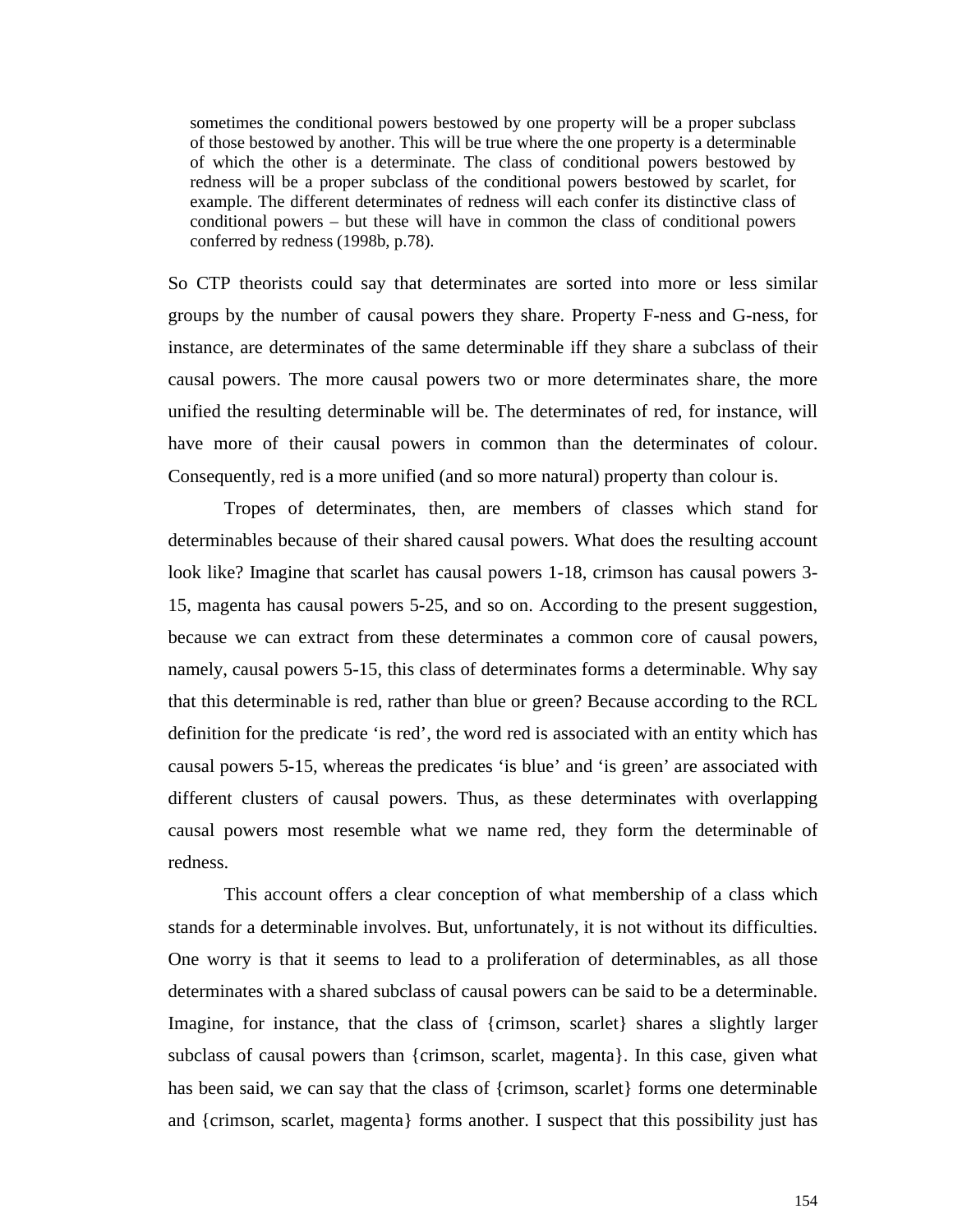to be accepted, but this doesn't mean that sensible distinctions between more or less natural determinables can't be made. Naturalness can be viewed as a trade-off between the number of shared causal powers and the number of determinates included in the determinable class. Why might the latter be important? Because properties are meant to signify important resemblances between objects. But if one object instantiates the determinable {crimson, scarlet} and another the determinable {crimson, scarlet, magenta}, which has extremely similar causal powers to that of {crimson, scarlet}, this will not be a substantial difference between those objects. So if we want properties to carve nature at its joints, we will look for determinables which mark greater differences in the objects that instantiate them.

A potentially more serious source of disquiet is caused by the assumption that there will always be a proper subclass of causal powers which determinables share with their determinates. As I set it up, determinates are grouped into possible determinables on the basis of shared causal powers. But perhaps there are some determinates of determinables which do not have any causal powers in common. I accept that this may represent a possibility and thus the suggestion is open to empirical refutation. Nevertheless, I think that the account outlined is very credible. If the world is carved up into completely determinate properties, all of whose tropes have exactly the same causal powers, the fine-grainedness of these entities makes it seem highly likely that there will be shared subclasses of causal powers between different determinates. From these first-level determinables (i.e. determinables of completely determinate properties) further shared subclasses of causal powers will probably emerge, which in turn will create yet more determinables, to which the first-level determinables will stand as determinates.<sup>12</sup>

The real test for the account, however, is whether it can satisfy the criteria of adequacy proposed for an analysis of the determinable/determinate relation. Unfortunately, the suggestion seems to fall at the first hurdle, (1a). The account does make determinates more specific than their determinables, because a determinate has to meet narrower, more exacting conditions in order to be instantiated by an object.

 $12$  In this respect, I think the account fares better than Armstrong's (1978, 1997). His theory commits us to the contentious claim that all determinates are complex properties. As a class of determinates which fall under a determinable is unified by relations of partial identity, and two properties can only stand in the relation of partial identity if they share some common constituent, i.e. a universal.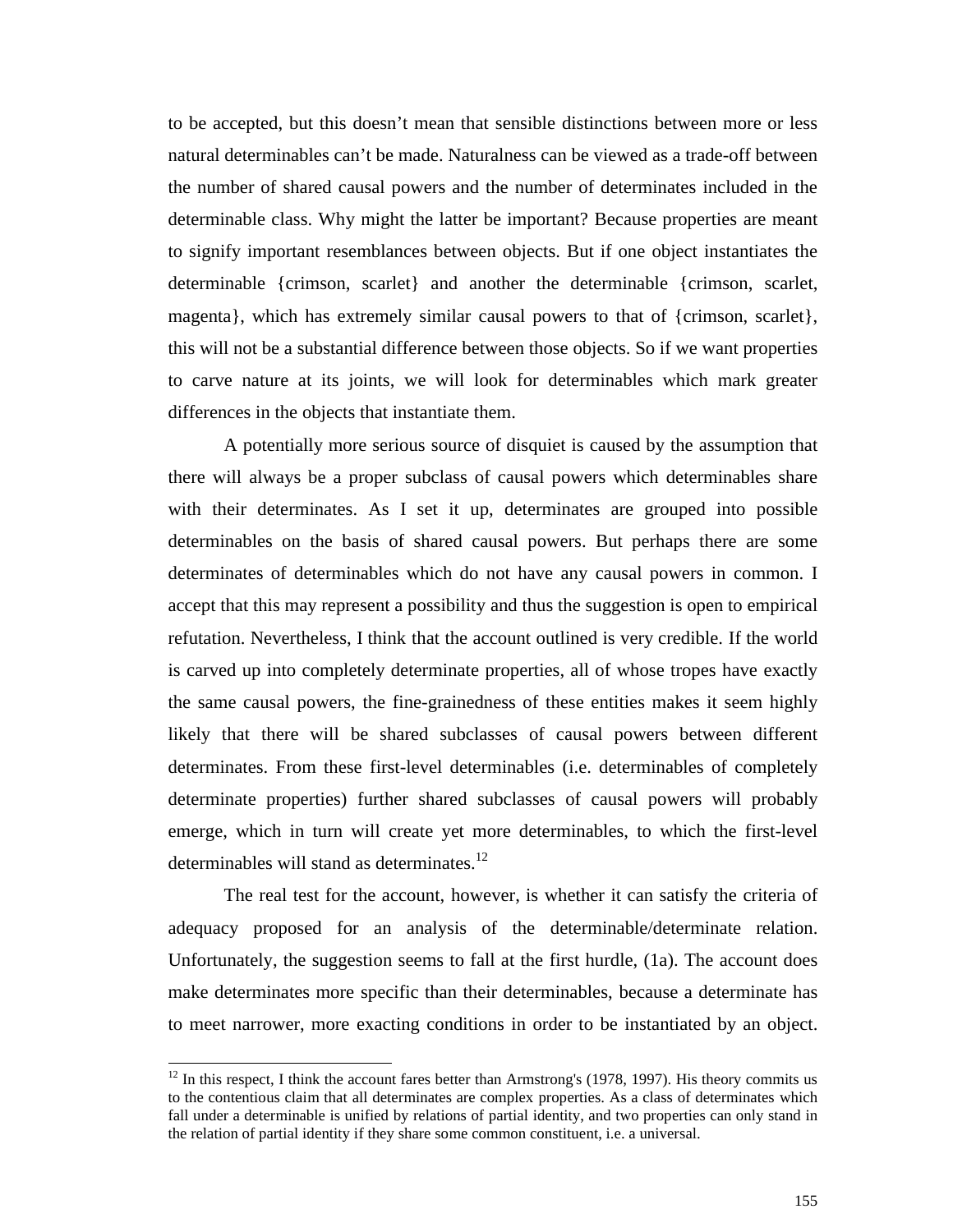But as things stand, there is no guarantee that an object has to instantiate a determinable by instantiating a particular determinate of that determinable. Why not? The shared causal powers of red's determinates are claimed to be essential to the determinable of redness. A trope is a trope of redness, on this view, because it can realise a common nexus of causal relations. Nothing has been said, however, to rule out the possibility of tropes *just* realising this common core. So there could be tropes of red per se, i.e. tropes of red which aren't also tropes of a particular shade of red.

As this possibility should be excluded, the suggestion needs augmenting further. The class of causal powers which an object has to instantiate in order to be red (in the example given above, causal powers 5-15) should be regarded as necessarily incomplete.<sup>13</sup> In other words, nothing can instantiate causal powers  $5\n-15$  without thereby instantiating some further causal powers, because causal powers 5-15 nomically entail some further causal powers. This then allows us to say that when an object is red (in virtue of instantiating causal powers 5-15), it will thereby be a particular shade of red. Because in order to instantiate causal powers 5-15, the object will have to instantiate some other causal powers definitive of the determinate shades of red. So an object could not instantiate the property of redness per se, as (1a) claims. $^{14}$ 

This proposal satisfies (1b), because if we think of determinables as classes which include determinates as subclasses, a trope in a determinate class will automatically be part of any determinable which has that determinate as a subclass. We can also explain why the determinable/determinate relation differs from the genus/species relation. Before it would have been possible to view a determinate as a combination of the determinable plus some differentia. Scarlet, for instance, could have been analysed as those tropes which ground causal powers 5-15 (i.e. the red tropes) and also 1-4, 16-18 (i.e. the differentia). But given the extended analysis, we cannot separate the causal powers of the determinates into those which are shared with

 $<sup>13</sup>$  The necessity in question can be regarded as either nomological or metaphysical. However, if we</sup> accept that CTP's criterion of identity is a transworld identity thesis, as most CTP theorists do, then nomological necessity will just be a form of metaphysical necessity (see chapter seven).

<sup>&</sup>lt;sup>14</sup> Although if we accept Yablo's account, which I shall outline shortly, this claim will need qualifying slightly. For although red tropes will always be coincident with determinate tropes of red, they will nevertheless be distinguishable from them (see §6.3). The account outlined here will still be required, however, in order to explain why red tropes have to be coincident with their determinates.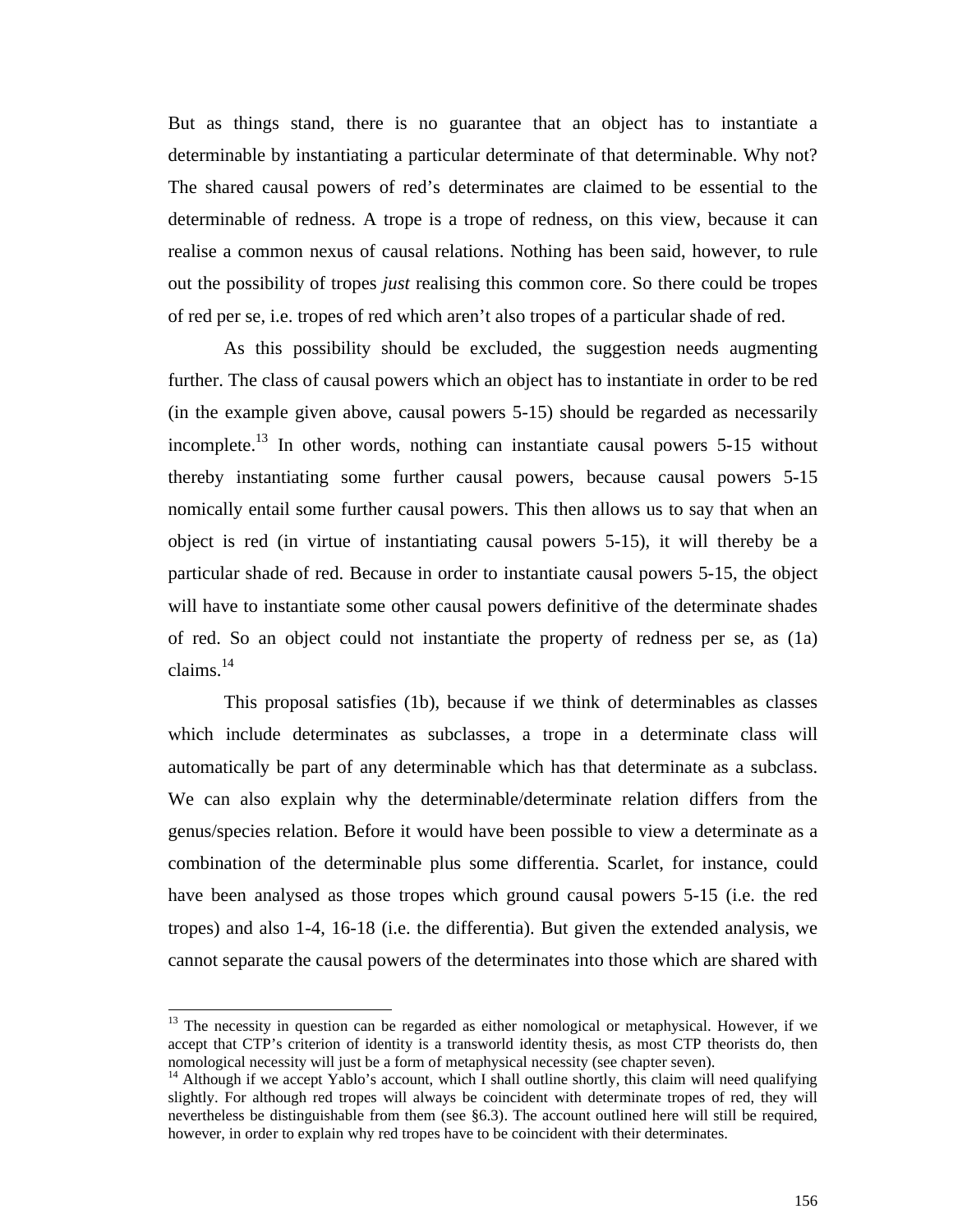the determinable and the rest. So the determinable/determinate relationship cannot be treated in the same way as the genus/species relationship.

Why do determinates exclude each other? Although the account supposes that the causal powers of determinates overlap to some extent, they cannot completely overlap as then, according to CTP, they would be the same determinate property. So a trope of scarlet, for instance, cannot also be a trope of crimson, as they have to bestow different causal powers onto their objects. But why couldn't an object possess both a trope of scarlet and a trope of crimson at the same time and place? The answer to this must lie in the fact that some of scarlet's causal powers exclude some of crimson's causal powers. One of the causal powers that a trope of scarlet must bestow, for instance, is that of making an object look scarlet to us. This causal power cannot be instantiated alongside crimson's class of causal powers, as its causal powers include that of making objects appear crimson to us.

We can explain why determinates exclude each other, therefore, by saying that the different classes of causal powers associated with different determinates cannot be instantiated together. Some may be concerned that this proposal doesn't guarantee that determinates will exclude each other, as it may be possible to have determinates whose classes of causal powers can be instantiated together. I accept that this is still a possibility, but this maybe because objects could instantiate determinates of the same level. Although they standardly don't, Armstrong asks, "is it impossible for the very same thing to be simultaneously sweet and sour? Sounds appear to be so ordered. But are they incompatible with each other in the way that shapes and colours are?" (1978, p.113). Armstrong argues that these questions need to be decided empirically not a priori, and I think that this is right.<sup>15</sup> So I doubt that it is a failing of the account that it allows for the possibility of determinates not excluding each other.

Finally, the account does justice to Johnson's observation that the determinates of the same determinables are comparable, unlike the completely determinable properties. The fact that some properties are not comparable with others can be

l

<sup>&</sup>lt;sup>15</sup> Although we can weaken this slightly and say that, sometimes, it needs to be decided empirically, other times it may be deducible a priori. If, for instance, it was part of our concept of red and green that their causal powers excluded them from being instantiated at the same time and place, say because one was defined via certain appearances and the other by certain contrasting appearances, then it would be an a priori matter that objects couldn't be red or green all over.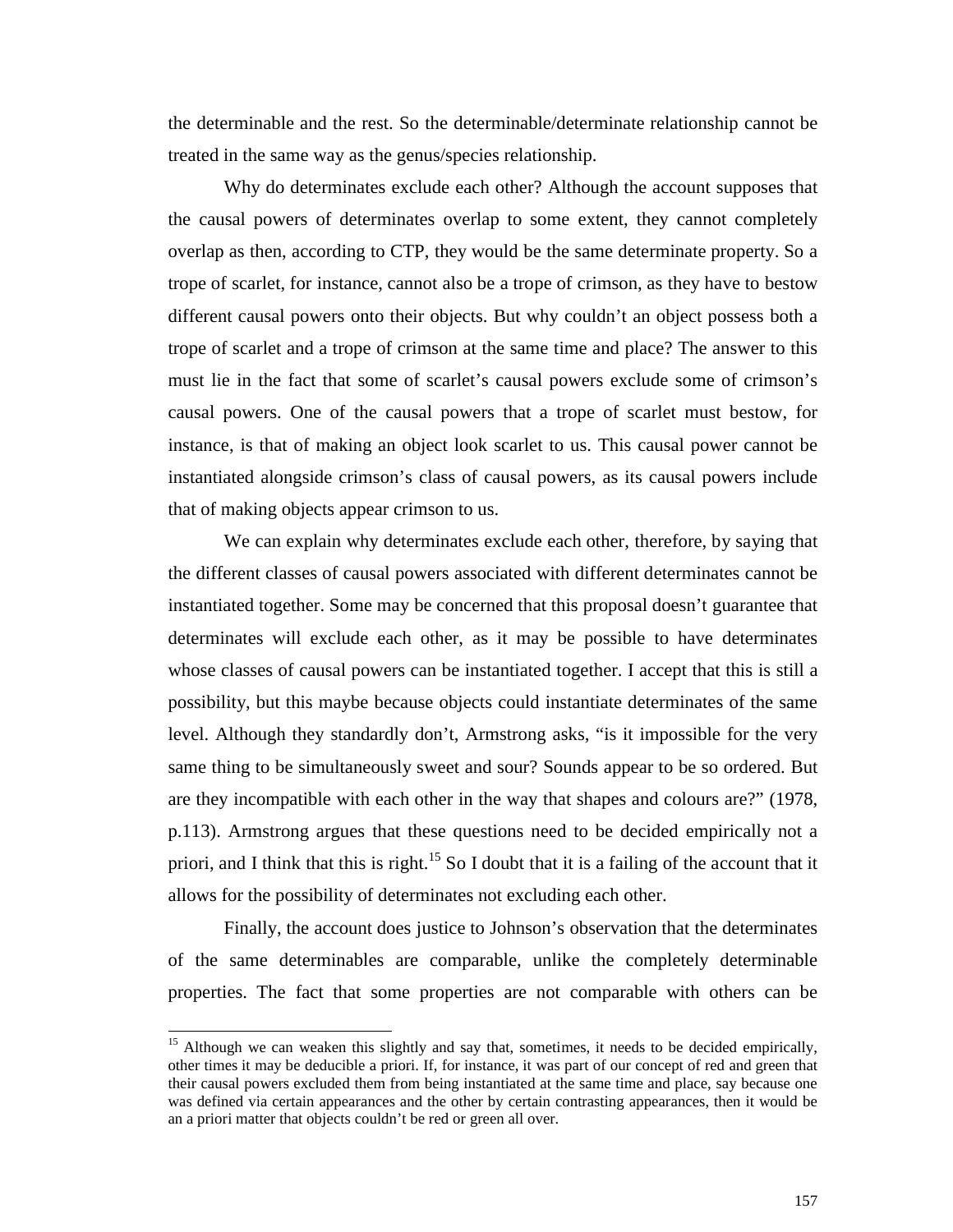explained by the fact that they share no overlapping causal powers whatsoever. They thus appear completely 'other'. Determinates of the same determinables, on the other hand, can be compared as they all share some subclass of causal powers. Furthermore, they can be more or less similar to each other, depending on how many causal powers they have in common. Those determinates which are like each other will have a larger class of overlapping causal powers than those determinates which aren't.

If we are prepared to accept the augmented proposal, therefore, CTP offers a plausible account of relationship between determinates and their determinables which satisfies the criteria of adequacy. Before moving on from this topic, however, I first want to consider how this account bears upon a related debate, that has arisen between MacDonald and Yablo.<sup>16</sup>

### **6.3 MacDonald versus Yablo**

 $\overline{a}$ 

MacDonald argues for the thesis that "different properties may share a single instance" (1989, p.161). In order to defend her claim, she asks us to consider the relationship between the determinate property of being red and its determinable of being coloured. She writes,

No one would suppose that in order for an object to possess both properties, it must first instance the former property, and then, in addition, instance the second. An object's instancing of the former property just is its instancing of the latter: nothing further is required…But if this is so, then any case in which an instance of the property of being red is causally efficacious is one in which an instance of the property of being coloured is also causally efficacious (1995, p.65).

Here, then, MacDonald is claiming that it is plausible to suppose that a single property instance can be both an instantiation of the property of colour and an instantiation of the property of redness.

This seems an attractive position to adopt, at least in cases of determinates and determinables, as it respects the thought that an object instantiates redness by instantiating some specific shade of red. If we say that one particular trope is an instance of both the property of scarlet and the property of redness, we can hold onto

<sup>&</sup>lt;sup>16</sup> See MacDonald (1989 and 1995) and Yablo (1987, 1992a and 1992b). Robb (1997) and Ehring (1999) also endorse MacDonald's thesis.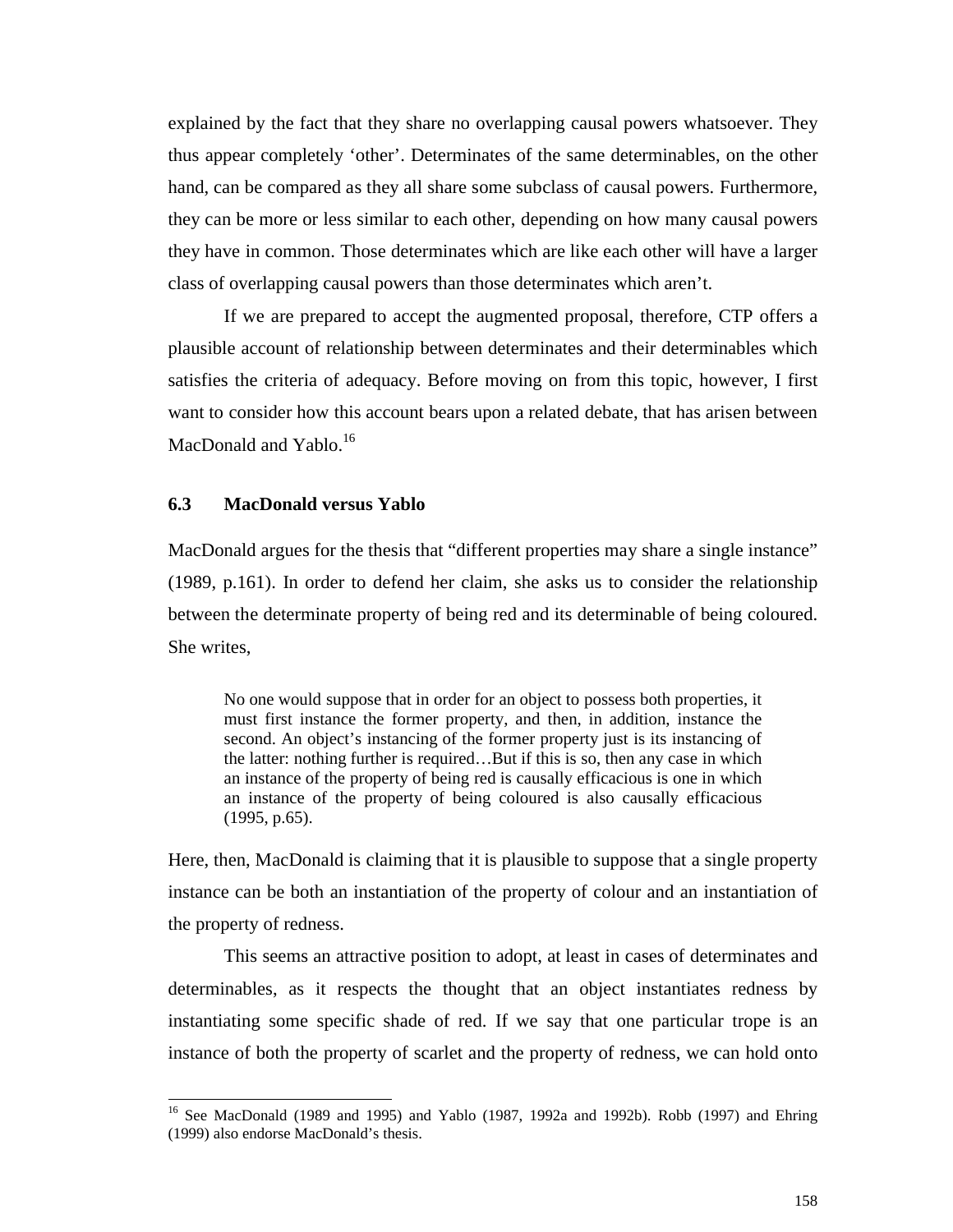the claim that, in this instance, instantiating red just is instantiating scarlet. Moreover, we can do this while still maintaining that there are two distinct properties here, since the property of redness and scarlet have different extensions. Is MacDonald's thesis compatible with the account of determinables and determinates outlined above? Yes, one trope can be both an instance of a determinate and an instance of a determinable, because tropes can be members of more than one class. My boots, for instance, possess a trope which is both a member of the class of red tropes and a member of the class of scarlet tropes. When this occurs, we can say that an object possessing this trope, instantiates all of the properties (i.e. classes of tropes) this trope is a member of, in virtue of having this single trope.

Yablo, however, objects to MacDonald's thesis, arguing that properties are not co-instantiatable in a single instance. Yablo notes, I think correctly, that there are more problematic cases which count against this thesis.<sup>17</sup> Consider, for instance, an example which is put forward by MacDonald herself. She asks us to suppose that there is a piece of putty resting on a metal mesh. Over time, there is a change in the putty's shape, due to a change in its microphysical parts, which causes the putty to fall through the mesh. During that same time, the microphysical parts are also responsible for the expansion in the volume of the putty. MacDonald comments,

On the co-instantiation model, it looks as though the change in shape and the expansion in volume will be co-instanced, so that if one is causally efficacious, then so is the other. But if this is so, then we are forced to the conclusion that the expansion of the putty must be held to be causally responsible for the putty's falling through the mesh (1995, p.67).

This seems an unwelcome conclusion. MacDonald tries to deal with it by invoking Davidson's distinction between citing the cause and providing a good causal explanation.<sup>18</sup> But she is still forced to deny the intuitive claim that it was the putty's change in shape, not its expansion in volume, which was the cause of the putty's falling through the mesh. So it is important to ask whether CTP commits us to MacDonald's conclusion.

 $17$  See Yablo 1992b, p.259. Shoemaker (1998b, p.80-1) also objects to this view.

<sup>18</sup> See §4.2.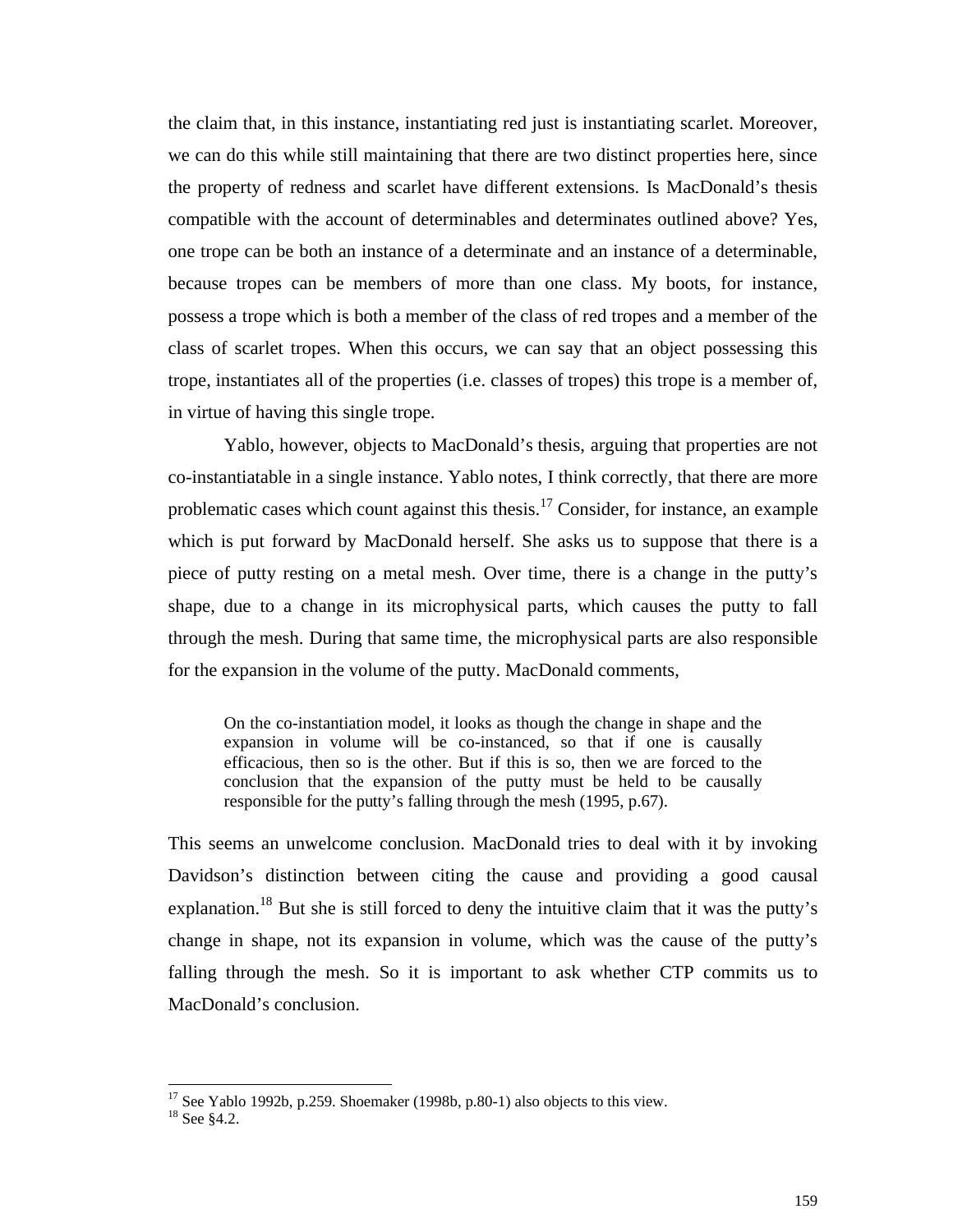I don't think that it does. Indeed, it seems to commit us to rejecting this conclusion. Why? The causal profile which characterises the property of volume  $X(X)$ being the volume of the putty at time t) and the property of having shape S (S being the shape of the putty at time t) are, we can suppose, different. For we want to say that the latter but not the former is responsible for the putty's falling through the mesh. So two tropes of these properties have to be different too, as they bestow these different causal profiles onto their objects. We thus have the resources to say that it was the changing shape of the putty, not its increased volume, which was responsible for the object's falling through the mesh. Why does this case differ from ones involving determinates and determinables? After all, in these instances, the conditional powers which characterise the determinable also differ from the ones that characterise its determinates. There is an important difference between these two cases, however, because in the case of red and scarlet, the causal powers of red are a subclass of the causal powers of scarlet. In other words, the causal powers of red completely overlap with the causal powers of scarlet. In the putty scenario, by contrast, although there is an area of overlap between the causal powers of the shape of the putty and the causal powers of the increased volume of the putty, they do not completely coincide with each other. This means that we cannot say that the trope of the putty's shape is a member of both the class which stands for the property of being shape S and the class which stands for the property of being volume X, because two tropes are required to realise the different causal profiles definitive of each property.

CTP theorists should thus reject MacDonald's description of the putty case. For on their view, co-instantiation will only take place when the causal profiles of two properties overlap completely. This is a welcome conclusion, however, as it allows CTP theorists to say that two properties can be co-instantiated if those properties are determinables and their determinates, but it doesn't allow us to say this in cases such as the putty one, where the thesis seems far less plausible. If we adopt CTP, therefore, we can embrace this intuitive analysis of property instantiation in cases of determinables/determinates, without thereby being committed to this thesis is cases where the analysis seems inappropriate. So at least in this respect, CTP's analysis of the relationship between properties and their instances surpasses that offered by MacDonald.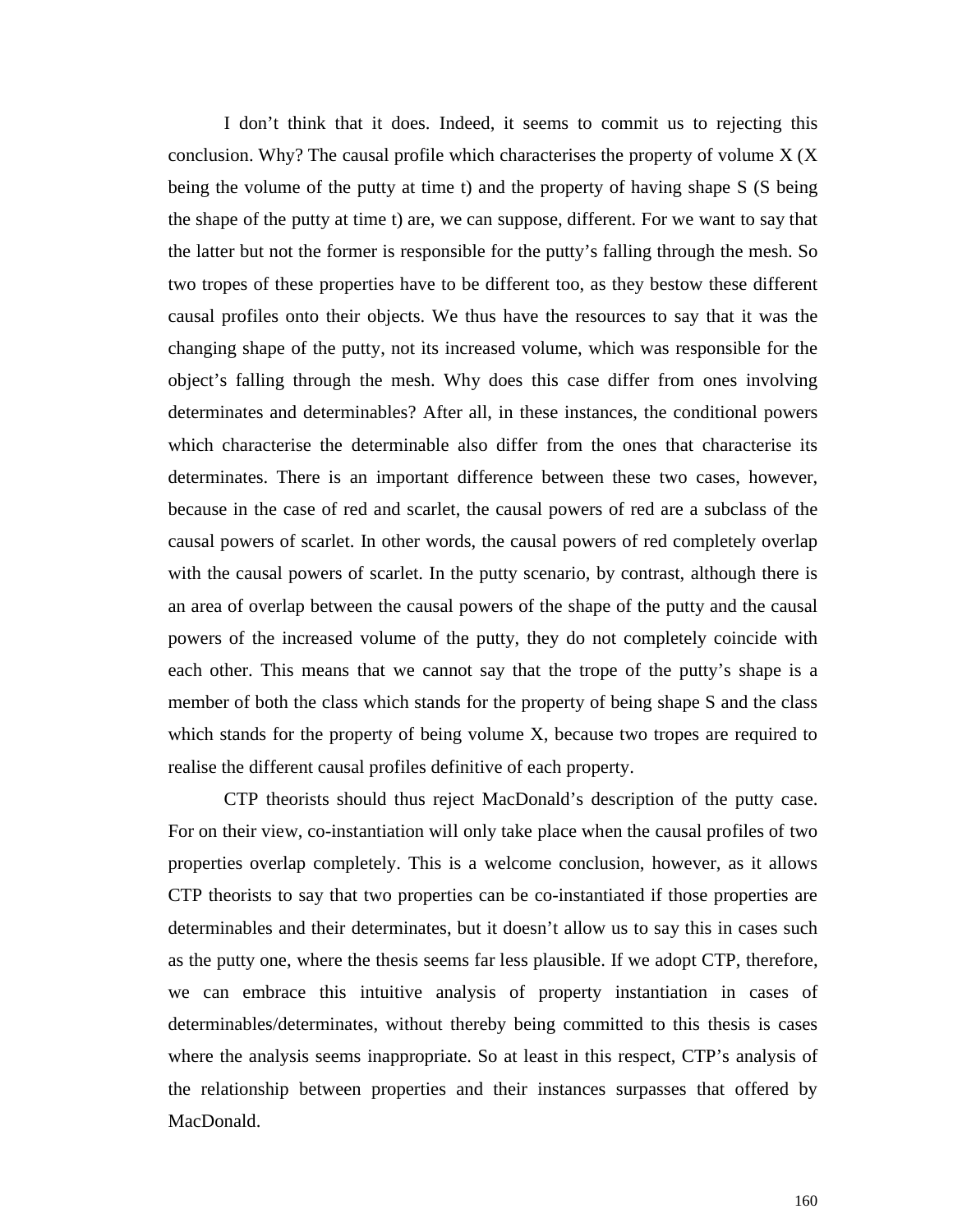Yablo takes issue with MacDonald's claim that properties can be coinstantiated. He argues that two properties cannot be instantiated in a single instance, even in cases involving determinables and their determinates. Why does he want to say this? Because he thinks that, sometimes, we need to distinguish between cases in which determinables are the causes and cases in which their determinates are the causes. Consequently, if we identify instances of red with instances of scarlet, we will be unable to make these fine-grained distinctions. Consider this example given by Yablo:

Imagine a pigeon, Sophie, conditioned to peck at red to the exclusion of other colours; a red triangle is presented, and Sophie pecks. Most people would say that the redness was causally relevant to her pecking, even that it was a paradigm case of causal relevance. But wait! I forgot to mention that the triangle is a specific shade of red: scarlet (1992b, p.257).

This example is utilised by Yablo to show that the causal exclusion principle is overdrawn. For if it were true that "if an event is causally sufficient for an event y, then no event distinct from y is causally relevant to  $y''$ ,<sup>19</sup> we would have to conclude that the triangle's being red is causally irrelevant to Sophie's pecking, as the fact that the triangle was scarlet was causally sufficient for the effect. What we require, then, is a restatement of the causal exclusion principle, which respects the claim that both red and scarlet are causally relevant in this case. So far so good. MacDonald also wants to claim that determinables are causally efficacious when their determinates are. So we can all agree that, in this case, the triangle's being red is the cause of Sophie's pecking. Yablo goes further than this, however, arguing that the triangle's being red, but *not* the triangle's being scarlet, should be taken to be the cause of Sophie's pecking.

This is where MacDonald and Yablo part ways. She wants to claim that both the triangle's being red and its being scarlet are the cause of Sophie's pecking; since they are the very same thing they must both be the cause. But Yablo believes that it is mistaken to think of the triangle's being scarlet as the cause, because this is not proportionate to its effect. Sophie would have pecked if the triangle had been red but not scarlet (if it has been crimson, for instance). It was the redness of the triangle that

<sup>19</sup> Yablo 1992b, p.247.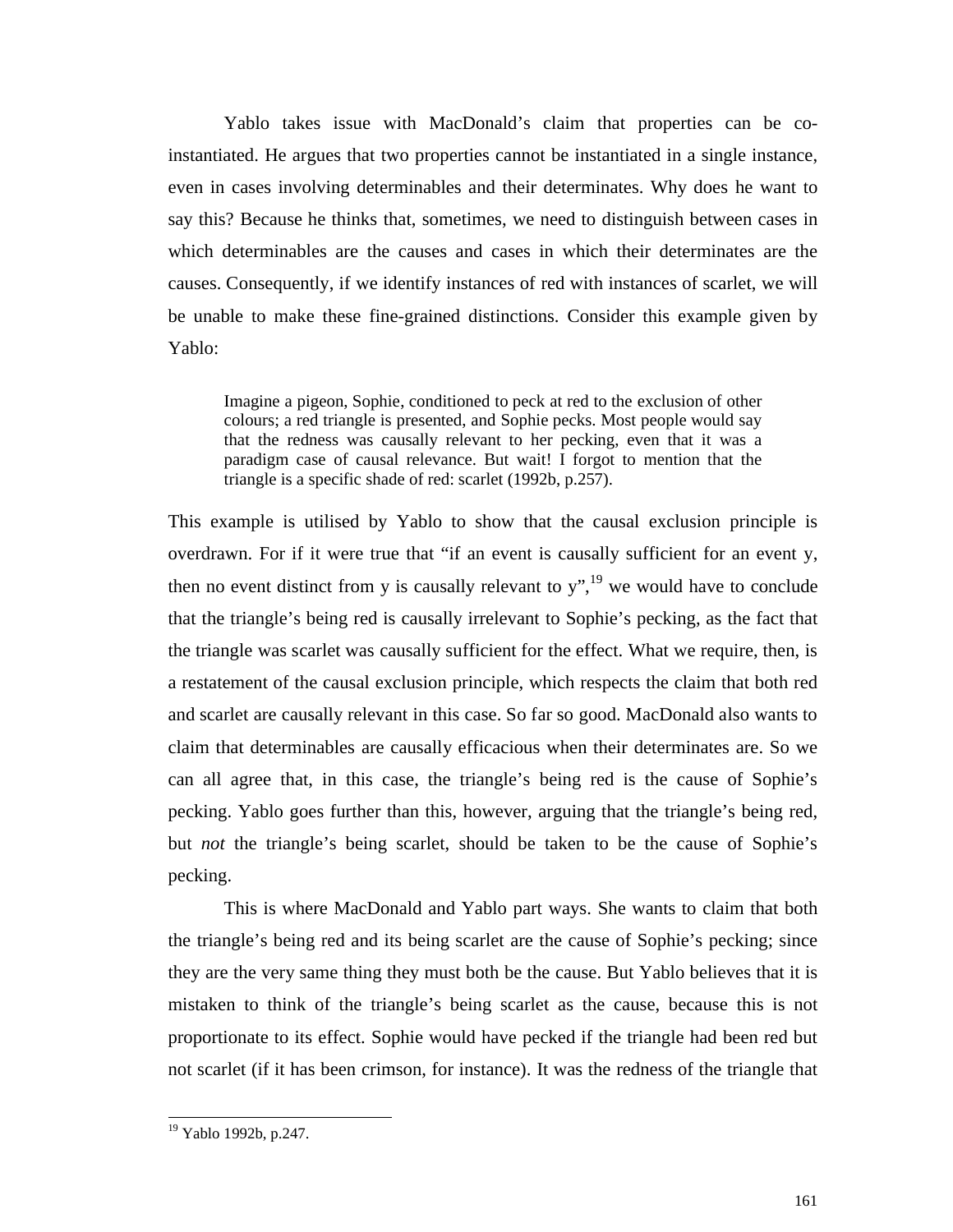'made the difference' between the effect's occurring and it not occurring, so this was the cause of Sophie's pecking. Unfortunately, this claim seems to stir up problems for the proposed account of determinables and determinates. For if Sophie's pecking was caused by the triangle's being red and not also by the triangle's being scarlet, it looks like red has a causal power that scarlet doesn't have, namely, the causal power to make Sophie peck. This causes difficulties for the account because it states that the condition of entry into the red class is that the tropes realise a *subclass* of the determinates causal powers. So if there are causal powers had by red but not by red's determinates, this condition of entry is false.

This leaves us with two options: either we can reject Yablo's claim, or we can try to accommodate it within the account proposed. There is plenty of scope for the first method of attack. Yablo's argument rests heavily upon his proportionality principle, which states that,

Nothing causes an effect that leaves out too many relevant factors, or brings in too many irrelevant ones. True causes are…commensurate with their effects (1992a, p.404).

As a general rule of thumb, this seems to be a good one. But I shall argue that we can accept the general soundness of the proportionality principle, while still having reason to deny its applicability in Sophie's case.

There seem to be important differences in cases which could be classified as having 'too much detail'. Consider, for instance, an example given by Ducasse. He counter-intuitively claims that if, at the instant a brick strikes a window, the air waves of a canary song reach the window, the cause of the window's smashing will be the canary's song as well as the brick.<sup>20</sup> In this case, Yablo's claim that the cause includes too much detail seems highly plausible – we should say that the brick's striking is alone the cause of the window's breaking, as this is all that is required to bring about its destruction. This case, however, seems quite different from Sophie's. First, in the canary case, if we say that the cause is just the brick's striking, we thereby fix on something which is more proportional to the effect. But it is not clear that we can do this in Sophie's case. For we would simply be exchanging one determinate of red for

l

 $20$  See Ducasse, 1926, p.133.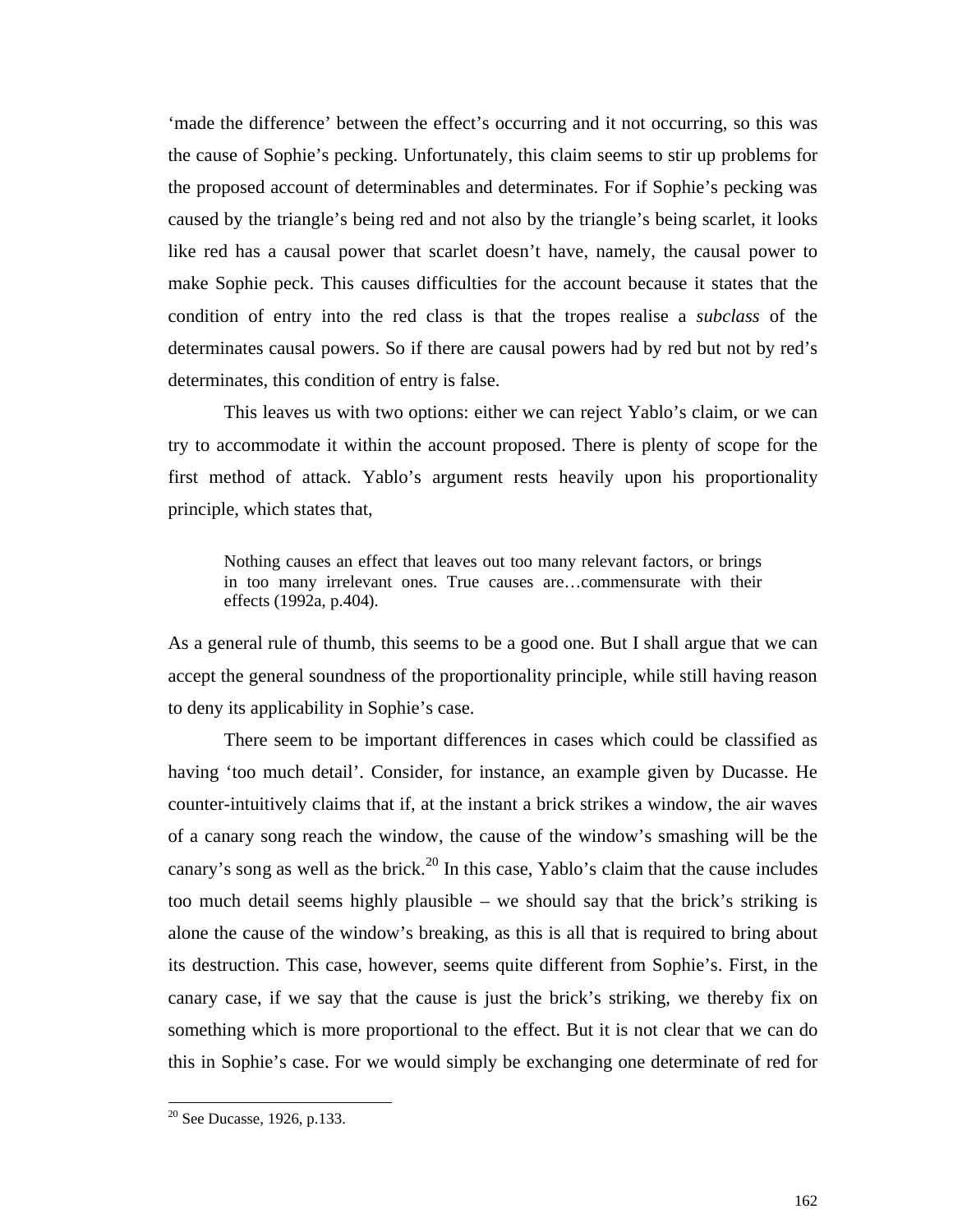another, which isn't anymore proportional to its effect. Second, we can make the cause more proportional to its effect in the canary case, without changing the thing that seems to be doing the causing, because in both we still have the same brick striking the window. But in Sophie's case, it looks like we will change the cause, because the cause will go from being scarlet, to being crimson, magenta, or some other determinate of red.

Yablo, however, has a response to this. He argues that it is an instance of the property of redness, not any of red's determinates, which is the cause in this case. This instance of redness is more proportional to its effect than any of red's determinates. For it wouldn't have mattered if the triangle was scarlet, crimson etc, so long as it was red the effect would still have occurred. Some may feel that this reply misses the point. According to the criteria of adequacy for determinates and determinables, every instance of the determinable red must also be some determinate shade of red. So as we want to say that it is the *instantiated* red of this triangle which is doing the causing, the singular cause of the pecking will have to be red *and* either scarlet, or crimson, or magenta, etc. This, however, begs the question against Yablo, as it presupposes an ontology which doesn't distinguish between an instantiation of red from that of scarlet. Yablo allows that whenever there is an instance of scarlet, crimson, etc. there is also a distinct instance of redness. So we are able to say that it is this instantiation of redness, not that of scarlet, which is more proportionate to its effect and hence the cause in this case.

It looks as if we have a stand off, then. If we have an ontology which differentiates between an instantiation of red and scarlet, an instantiation of redness will be more proportionate to the effect. But if we have an ontology like MacDonald's, then we won't be able to make such a distinction. This conclusion, however, is enough to seriously damage Yablo's argument. Why? Yablo implicitly assumes his preferred ontology when utilising the proportionality principle. For in order to be able to say that, in Sophie's case, redness is more proportional to the effect than scarlet, we have to suppose that instantiations of scarlet are distinct from instantiations of redness. But this, of course, is the point at issue. If we endorse MacDonald's ontology, we will deny that there is this distinction between an instantiation of red and that of scarlet. So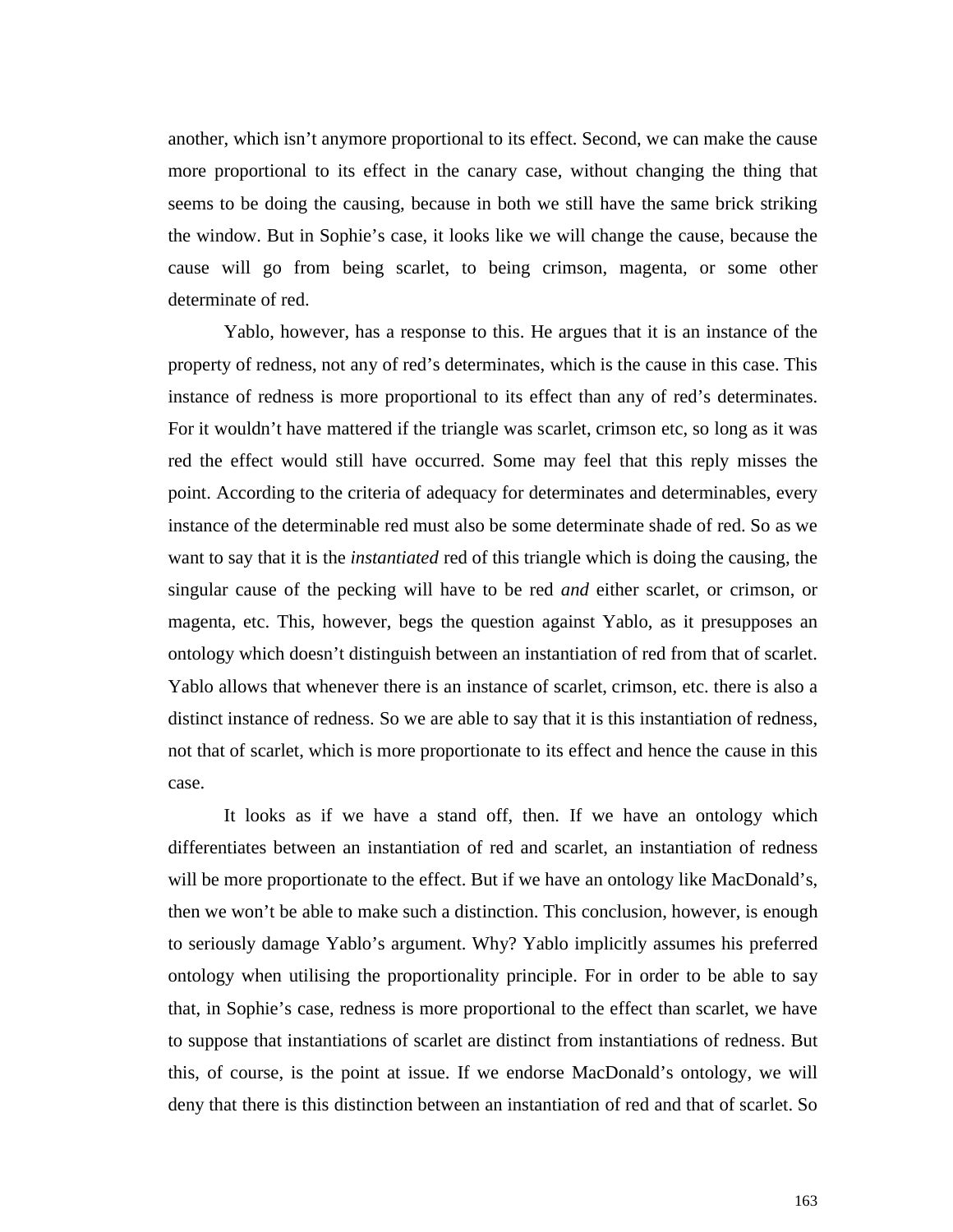we will have good reason for claiming that the proportionality principle cannot be applied to determinable/determinate cases in the way that Yablo suggests.

Yablo may object: the proportionality principle is an argument for this ontology. Since, with it, we get causes which are more proportional to their effects. This deployment of the proportionality principle is inadmissible, however. While this principle is a good heuristic device for seeking the cause among a number of possible alternatives, this is only the case when these possible alternatives are conceived of as *distinct existences*. If we do not think that the entities in question are distinct existences, as in the case of co-instantiated property instances, the principle cannot be used to show that one and the same thing isn't the cause. For, ex hypothesi, both are the same, so they are going to be equally proportional to their effect.

It may be objected that I'm employing double standards here. Davidson doesn't allow that an event like *Don's gripping* and a property instance of an event like *Don's gripping lightly* are distinct existences. But didn't I employ something very like the proportionality principle against him in chapter four? No, I never used the proportionality principle as an argument for my preferred ontology. I only said that if you are *not* a nominalist then, using the proportionality principle, there is reason to think that property instances can be causes and effects. Yablo, however, does use the proportionality principle to support his ontological analysis, and it is this which I'm claiming is inadmissible. Yablo can, of course, try to establish his ontological analysis by other means. Perhaps, for instance, he could argue, as I did against Davidson, that his ontology makes for a better account of causal explanation. But he does not appeal to any such considerations, and it is doubtful whether such a case would be compelling in the case of determinables/determinates. $^{21}$ 

Yablo, therefore, fails to undermine MacDonald's claim that determinables and determinates are co-instantiated. However, if CTP theorists do want to side with Yablo, there is a way of accommodating his views within the proposed account. How? First, we need to show that the account can distinguish between tropes of red and tropes of red's determinates. This can be done by appealing to Yablo's relation of coincidence. We can say that the red trope that the triangle displays is coincident with,

 $21$  Although, as I argued against MacDonald, I do think that these considerations will prove persuasive if we use the co-instantiation model more widely than this.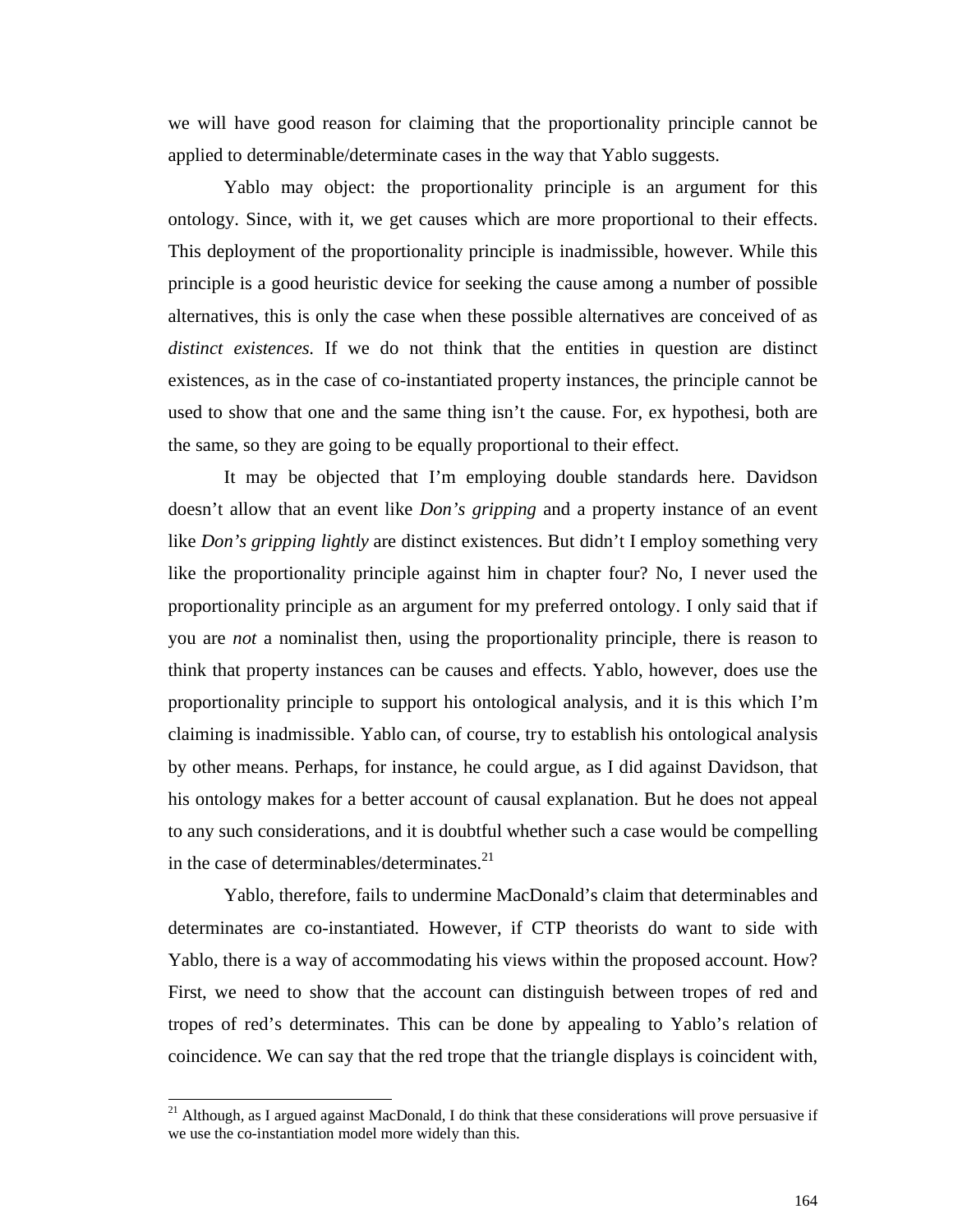but not identical to, the scarlet trope that the triangle displays. The triangle is red because it displays causal powers 5-15, but it is also scarlet because it displays causal powers 5-15 in virtue of displaying causal powers 1-18. Now we could say that these two properties are both instantiated by the same trope of scarlet in this instance, like MacDonald does. But we could also say that these two tropes are distinct because they have different modal features. The trope of red has causal powers 5-15 essentially but 1-4 and 16-18 only accidentally, whereas the trope of scarlet has all of the causal powers 1-18 essentially. So we can say that the two tropes are coincident, because all of their causal powers are the same in this instance. However, they are not identical, because they possess their causal powers differently.<sup>22</sup>

How does this help? One of Yablo's other central theses is that the manner in which something is possessed, i.e. whether an entity has the item essentially or accidentally, affects what it can cause.<sup>23</sup> This claim, combined with the coincident version of the determinables account, gives us room to manoeuvre. For we can use the difference in the manner in which an object instantiates a certain class of causal powers, to ground the difference between what objects with red, as opposed to scarlet, tropes can cause. So in Sophie's case, we can suppose that it is the trope which possesses causal powers 5-15 essentially and 1-4 and 16-18 accidentally which causes Sophie to peck. For in nearby possible worlds, the triangle has causal powers 5-15, but not 1-4 or 16-18.

If we take this line, how would the proposal now go? We can still claim that the class of red tropes is {crimson tropes<sub>1-n</sub>, scarlet tropes<sub>1-n</sub>, magenta tropes<sub>1-n</sub> etc.}.<sup>24</sup> And we can still say that in order to be a trope of red, a trope must realise a subclass of the causal powers of red's determinates. Let's suppose that this subclass is causal powers 5-15, so every red trope has causal powers 5-15 essentially. A red trope is thus

 $22$  Yablo writes, "x is coincident with y iff they have their categorical properties in common" (1992a, p.408). I cannot talk about properties in the above context, but something similar is meant since which causal powers are essential or accidental depends on how things stand in possible worlds other than the actual one. In the actual world, we are supposing that there is nothing to distinguish the causal powers of red and scarlet tropes, thus, it seems appropriate to call them coincident.

 $23$  See, in particular, Yablo 1992a.

<sup>&</sup>lt;sup>24</sup> The story is basically the same if we adopt trope nominalism or trope universalism. As I noted earlier, if we accept trope nominalism, then the set of red tropes is the universal. This would also be the case if we were trope universalists who didn't want to endorse the existence of determinable universals. However, if we did believe in determinable universals, then this set of tropes, rather than being the universal, would instead only reflect its nature by giving its identity conditions.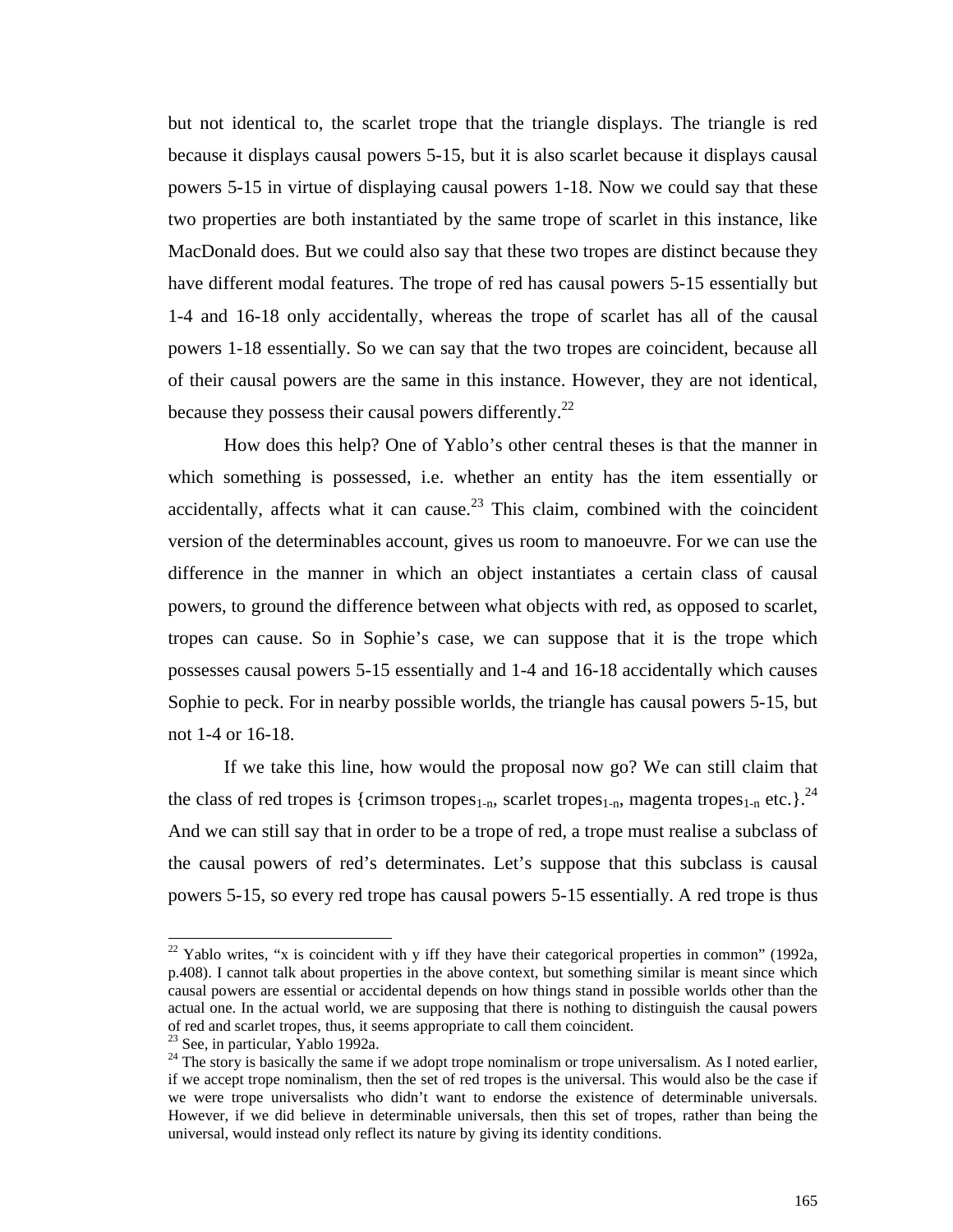distinct from a scarlet, crimson etc. trope, in having some of its causal powers accidentally and some essentially. This can make a difference to what red objects can cause, as we can suppose that since causes must be proportional to their effects, sometimes, a trope which only has causal powers 5-15 essentially and all the others accidentally will be more proportional to the effect than those which have all 1-18 essentially. Does this mean that the condition that tropes have to meet in order to belong to the red class is no longer a subclass of its determinate's causal powers, contrary to what is claimed by CTP? I don't think that this follows. We can still say that tropes belong to the red class if they share a certain subclass of causal powers. Furthermore, this subclass of causal powers exhausts what it is to be the property of redness. All we are saying now is that because an object possesses some of its causal powers in a different manner by having a trope of red as well as a coincident trope of scarlet or crimson etc, an object's being red is more proportionate to some effects than an object's being scarlet. This is not to say that the triangle's being scarlet doesn't suffice for the effect - clearly it does - Yablo does not dispute this. Hence, there is a sense in which the triangle's being scarlet has the causal power to bring about the effect. It is just denied the title of cause because of the extra constraints on this notion.

Thus, I think that we can remain faithful to the essence of the proposal outlined above, even if we accept Yablo's claim that the triangles being red, not its being scarlet, is the cause of Sophie's pecking. This is an agreeable conclusion, as it means that the account of determinables and determinates proposed here can remain neutral in the debate between MacDonald and Yablo. We can say that there are some properties which can be co-instantiated in one property instance - although there are more restrictions on which properties can be co-instantiated than MacDonald allows. But, equally, we can deny this claim, as Yablo does, even in cases involving determinables and determinates.

### **6.4 The Nature of Tropes**

If the proposal outlined here is to be believed, tropes play a key role in CTP and the resulting account of causation. What, then, are these things called tropes? The myriad of titles they go by has somewhat obscured their prevalence in philosophy. Tropes are also referred to as 'modes', 'individual accidents', 'moments' 'abstract particulars'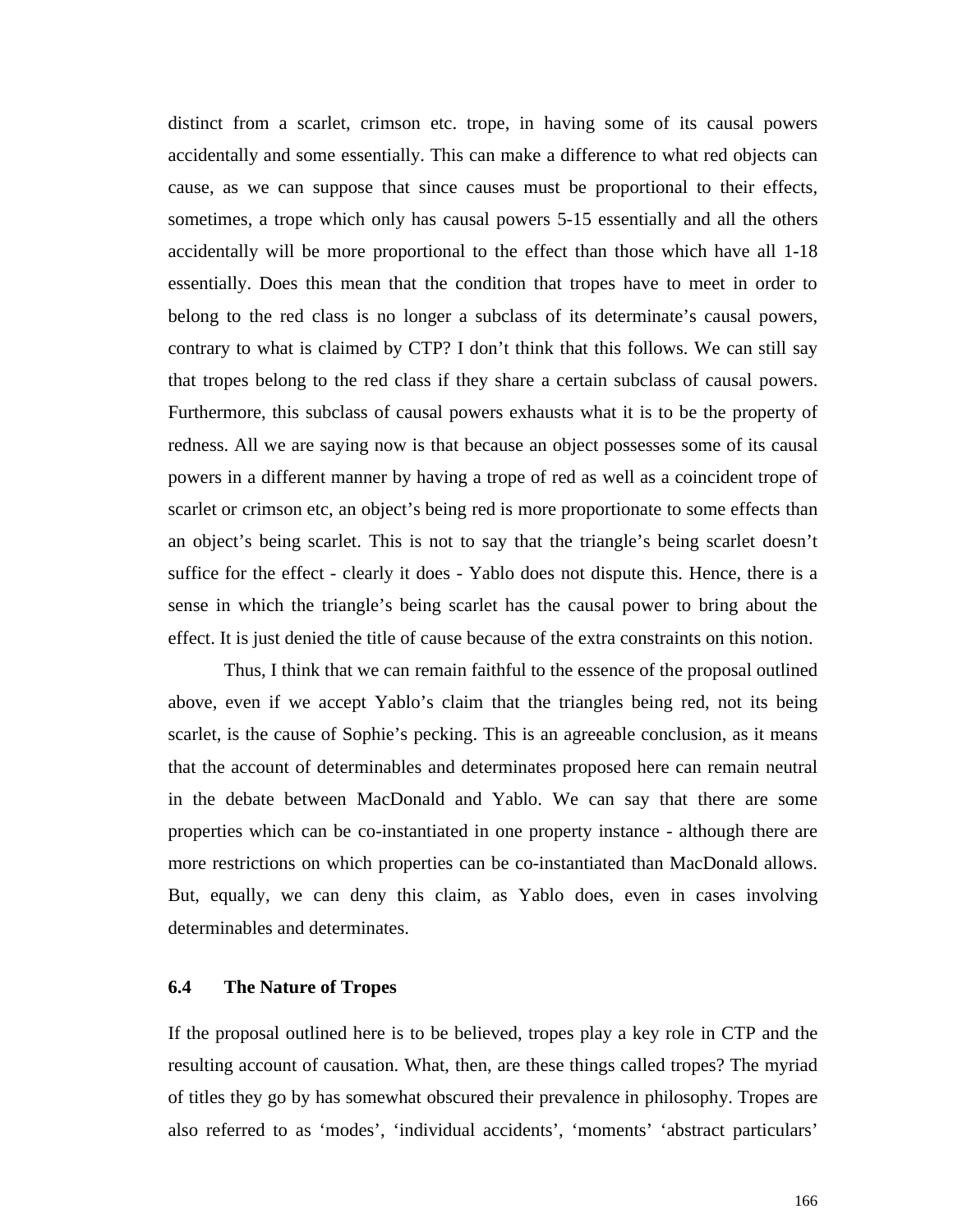and even 'events'.<sup>25</sup> Although there are differences in the precise nature of the entities postulated, most of these can be put aside here. We can, for instance, remain neutral on the question of whether tropes are persisting entities, as Ehring argues, or more momentary, event-like entities, like others have claimed.<sup>26</sup> Similarly, we can remain open upon whether tropes have to be qualitatively simple, or whether their qualitative natures can be extremely complex.<sup>27</sup> What does matter for the purposes of this discussion, however, is that tropes are entities which have these characteristics:

- (1) They are instances of more general attributes found in the world.
- (2) They are sui generis entities, not analysable in terms of particulars and universals or as members of classes of possible particulars.
- (3) They have a single spatiotemporal location.
- (4) They are causally efficacious entities.

 $\overline{a}$ 

(5) Non-relational tropes are intrinsic to the entities that possess them.

Any entity, whatever its name, which meets this specification is what I call a trope, since that entity can satisfy the role that has been sketched for tropes here.

Tropes have figured so crucially in the account of properties and causation outlined, because of the desire to respect the grounding intuition and the related intrinsicality assumption. Nothing which has been said, however, commits us to a view about the position of tropes in the wider metaphysical picture. We could take them to be the most fundamental of the ontological categories, out of which objects,

 $25$  For talk of 'modes' see Lowe (1998). He attributes this word to the scholastics. Also Locke's use of 'mode' seems to refer to something very like a trope (see, for example, 1975, §III, vi. 42). Leibniz talks about 'individual accidents' (1981, p.38). Husserl and his followers call them 'moments'. Campbell (1981) names them 'abstract particulars', while Quinton (1979) and Hausman (1998) refer to tropes as events.

<sup>&</sup>lt;sup>26</sup> See Ehring, 1997 Ch. 4. Others have argued that tropes have a more event-like nature. Quinton, for instance, writes, "It occurs or happens, rather than exists" (1979, p.211). This leads us to view tropes as momentary entities.

<sup>&</sup>lt;sup>27</sup> Quinton takes the first view (1979, p.211), while Bennett the latter (1988, p.92-3). Bennett also attributes his view to Leibniz, because included in Leibniz's list of individual accidents is the birth of Jesus Christ (1981, p.328), which Bennett takes to be a complex trope. In order to respect the finegrainedness of the causal relata, tropes have to be qualitatively simple at least sometimes. But I doubt any trope theorist would deny this, all that is at issue is how complex an entity a trope could be.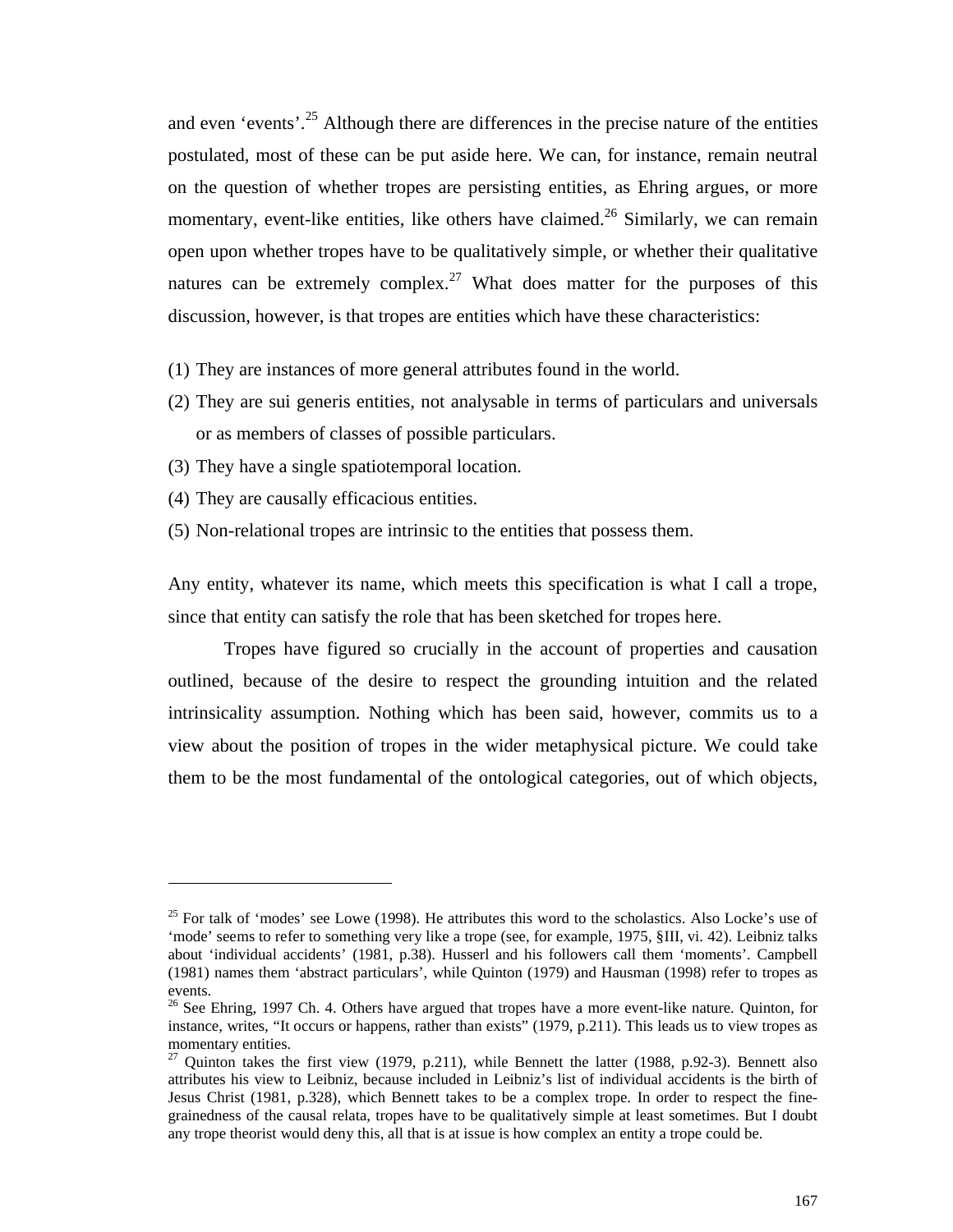universals and events are built.<sup>28</sup> But we could also deny all of these claims. Tropes are not intended to analyse the nature of events or objects, nor are they said to offer a satisfactory answer to the problem of resemblance. Instead, I have argued that these entities should be part of our ontology because, with them, we can respect the intuition that the locus of an object's causal powers stems from the intrinsic nature of an object. So causal relations involving objects are causally related in virtue of local, intrinsic features of that relation.

Given this objective, it is clear that in the list of trope characteristics, the last is extremely important. In order to satisfy the role set for them here, non-relational tropes must be intrinsic to the particulars that possess them. If they're not, then I've been barking up the wrong tree. Earlier I suggested that tropes did fulfil this criterion,  $^{29}$  but the case given was largely negative, as I argued that nothing impeded them from being regarded in this way. We can say more than this, however. For if we look at the two most popular and well-worked out accounts of the nature of tropes, we see that they render tropes intrinsic to the particulars that possess them.

The first of these approaches is put forward by Stout (1921), Williams (1953), Campbell (1990) and Bacon (1995). They believe that tropes are something akin to mini-objects, as they literally make-up or constitute objects. Campbell, for instance, writes,

On the view that tropes are the basic particulars, concrete particulars, the whole man and the whole piece of cloth, count as dependent realities. They are collections of co-located tropes, depending on these tropes as a fleet does upon its component ships (1981, p.128).

On our standard, commonsensical conception, objects are taken to be self-standing entities which properties are dependent upon. But this account states that the converse is the case. Concrete particulars are dependent entities, as they cannot exist apart from the tropes that form them. Whereas tropes are the self-standing entities, which are not reliant upon anything else. Tropes are thus viewed as the basic building blocks of the universe. As a matter of fact they come together in clusters and form more complex,

 $^{28}$  Campbell calls it "a one-category ontology" (1990, p.1). For philosophers who try to make out this claim, see, for instance, Williams (1953), Campbell (1990), and Bacon (1995), who also adds possible worlds to the list.

 $29$  See §5.6.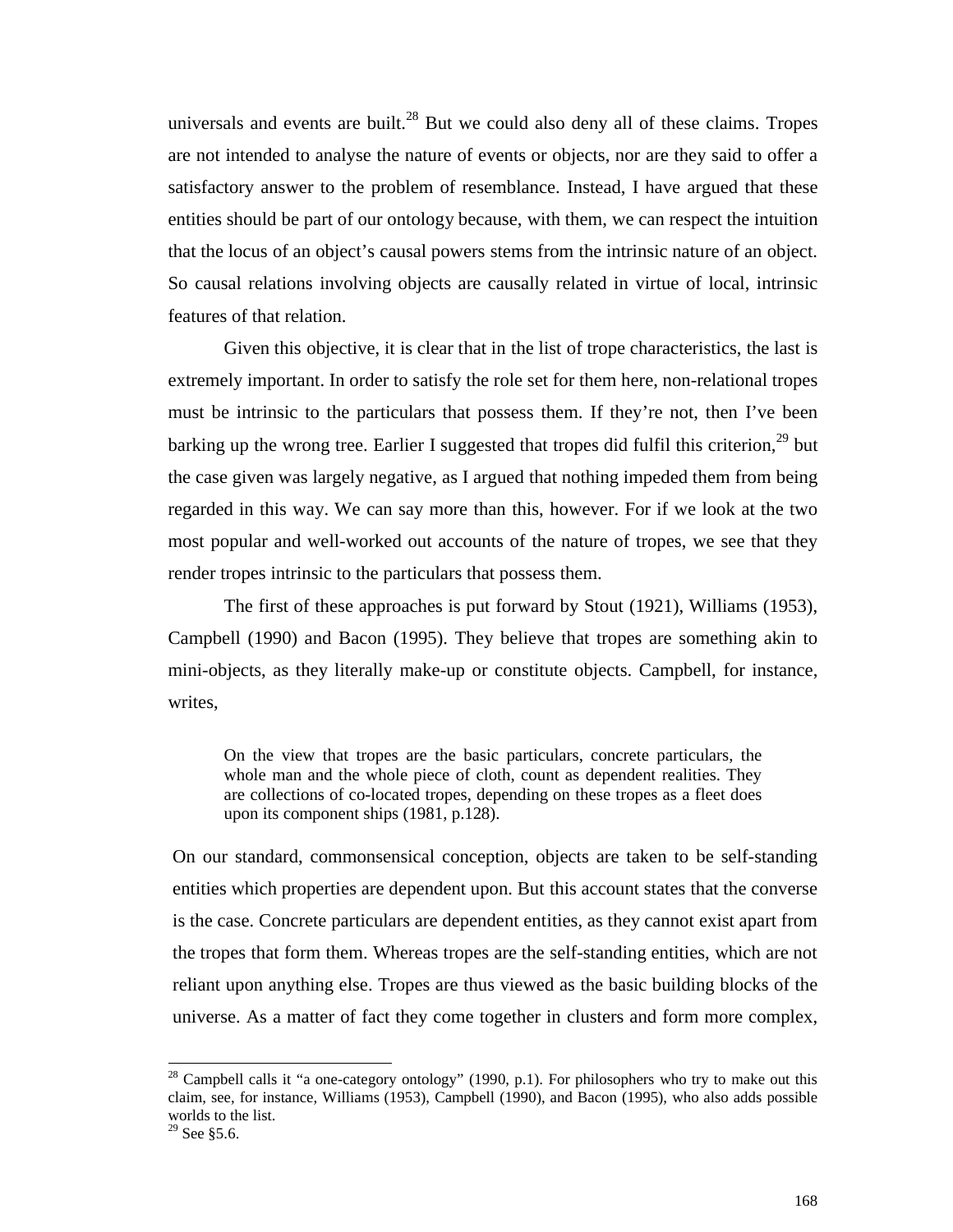ordinary particulars such as trees and apples. But they are independent parts of the objects they compose.

The second approach is pretty much the polar opposite of this. Instead of taking tropes to be self-standing entities, separable from the objects of which they're a part, this approach views tropes as wholly dependent upon the objects that possess them. Husserl's discussion of parts and wholes presents this view of tropes (or "moments") as entities which are essentially dependent upon their wholes. $30$  He distinguishes between two different ways an entity can be "part" of a whole. An entity can be part of a whole by being, what Husserl calls a "piece" of that whole. A page, for instance, is a piece of a book, or a table leg is a piece of a table. What characterises them is that they are detachable (at least in principle) from the whole of which they are part. They can exist separately from that whole, and thus can be thought of as wholes themselves. The second way an entity can be a part of something is by being a dependent part of that whole. A whole's colour or extension, for instance, cannot exist independently of that whole. We cannot just take away an object's colour and hold it in our hand, like we can the leg of a chair. Similarly, we cannot simply wrench apart the colour of an object from, say, its shape. This is why Husserl refers to moments as 'interpenetrating' (vol. II p.4). They are not only necessarily tied to their wholes, they also depend (either reciprocally or unilaterally) on many other moments in the whole. Thus, the moments inter-link and permeate each other.

We have, then, two very different conceptions of what tropes are like, but both render tropes intrinsic to their objects, events or relations.<sup>31</sup> Earlier, an intrinsic entity was characterised as one which is internal to its particular, so that particular can possess it regardless of what is going on outside of it. The Stout *et al.* account fits this characterisation, because tropes stand in the traditional part/whole relationship with their particulars. These tropes are what Husserl would call 'pieces', because they are self-standing entities which can exist away from the bundle of which they're part. But tropes are still internal to, or in, the particulars they comprise, like the pip of an orange

l

 $30$  See, for example, 2001 vol. II, p.4. Some followers of Husserl have also adopted this conception of a moment or trope. See, for instance, Sokolowski (1968), Smith (1982), Mulligan, Smith and Simons (1984) and Simons (1987).

 $31$  For simplicity's sake, I shall talk of particulars rather than objects, events or relations. But all of these things are implied.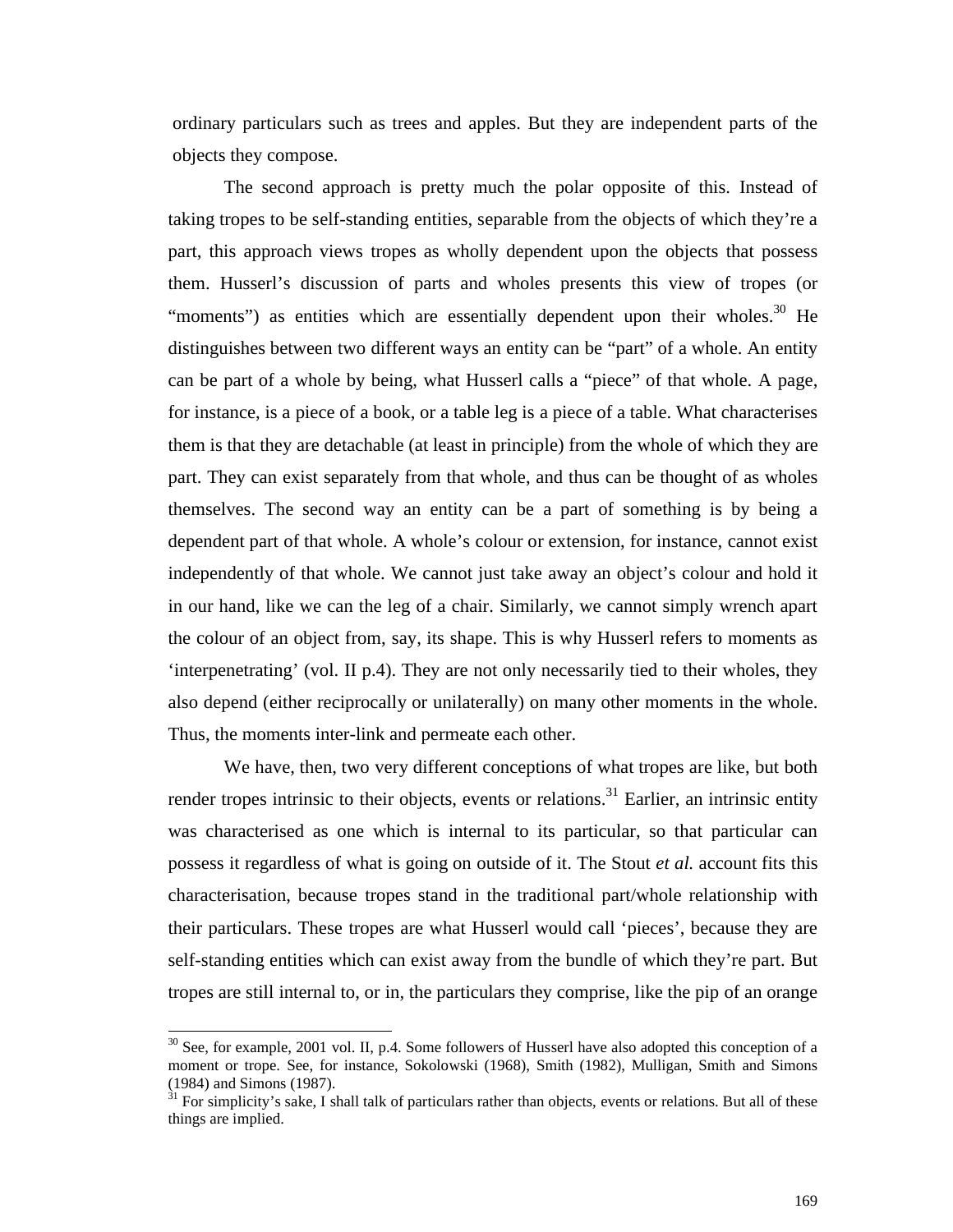is internal to, or in, its orange. This means that tropes do not require the existence of any entity outside the boundaries of its particular. Just like the pip of an orange can exist independently of entities external to its orange, tropes too are not reliant upon entities extraneous to their particulars.

Husserl's characterisation also renders tropes intrinsic to or immanent in their particulars. However, instead of this being guaranteed by the ontological priority of tropes over particulars, almost the converse is the case – tropes are intrinsic to the particulars that possess them, because they are wholly dependent upon them. A trope is possessed by its particular (or in Husserl's language 'founded' in its particular) because without it, that trope would not exist. Thus, a trope is not internal to a particular like a pip of an orange is, rather a trope is internal to its particular because it depends upon that particular (including some of its other tropes), but on nothing outside of it. Both of these analyses, therefore, render tropes intrinsic to the particulars that possess them. For tropes are wholly present within the confines of their particulars, so the existence of anything extraneous is not entailed.

As both Stout's tropes and Husserl's moments satisfy the criterion outlined, these analyses underline the point that this criterion leaves the nature of property instances underdetermined. While no doubt significant restrictions have been placed upon the nature of these entities, whether or not we think of them as events (*a la* Quinton), or as self-standing simple entities (*a la* Campbell), or as dependent moments (*a la* Husserl) doesn't matter. All that is required is that the entities satisfy the five features outlined above, since then they will be able to fulfil the role sketched for tropes in this account of properties and causation.

This result, in a sense, is rather unsatisfactory, as it leaves many important issues unresolved. Consider, for instance, the question mentioned earlier: what is the relationship between a trope and its object? It is clear that the proposed CTP does not prescribe an answer to this question, as what we say about this turns upon the details of our account of tropes. If we opt for Stout's view, for instance, then a trope will stand in the part/whole relationship to its object, as it will just be part of the collection of tropes which constitute the object. But this still leaves questions unanswered, as we have to explain what 'glues' these tropes together into objects. On Husserl's view, on the other hand, we have the task of trying to account for this 'founding' relationship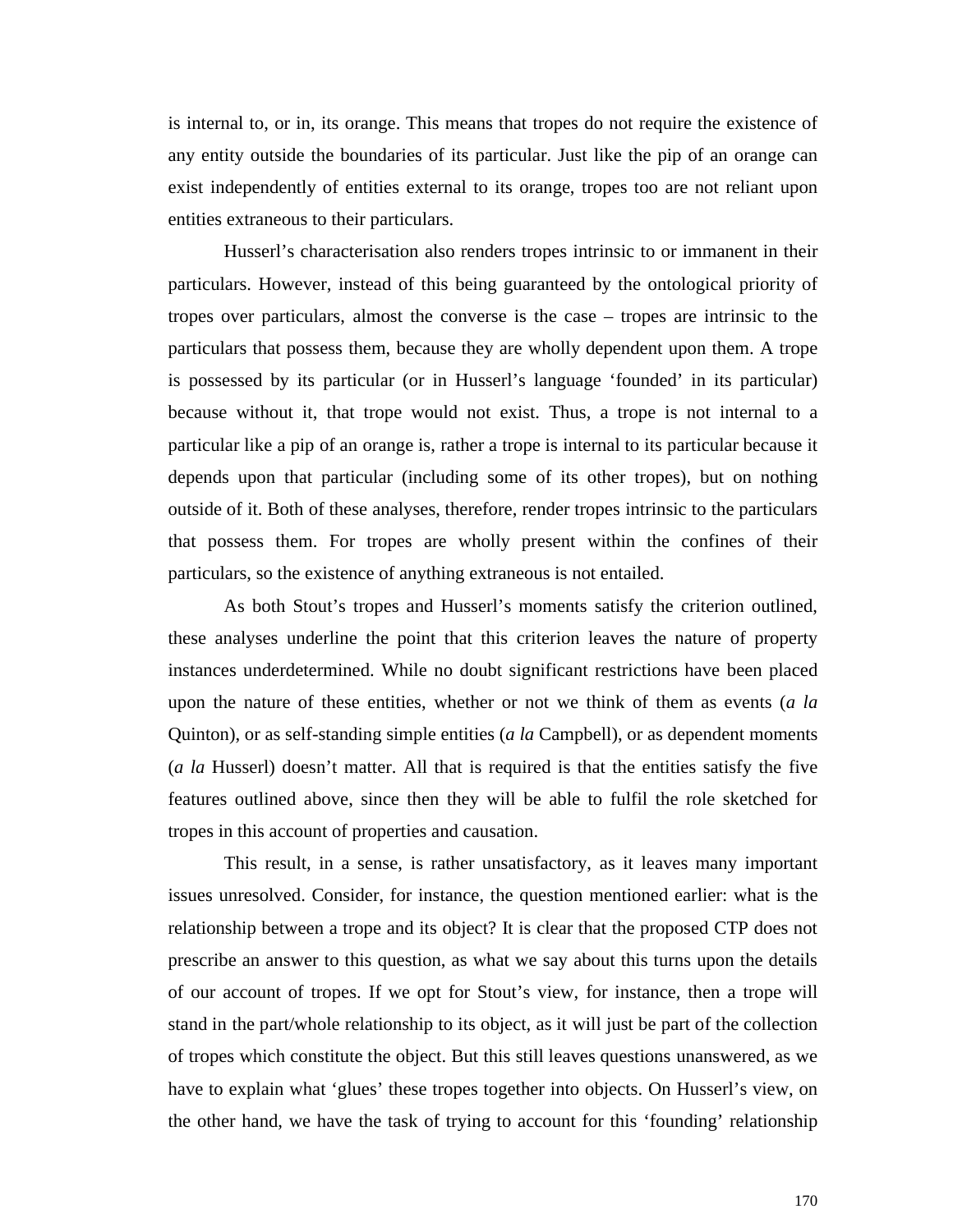between a trope and its object. Another issue which is left outstanding is what the principle of individuation is for tropes. Should we say, with Schaffer, that they are individuated by their spatiotemporal location? Or, do we have to accept Campbell's conclusion that tropes are primitively quantitatively distinct?<sup>32</sup>

These difficult issues will have to be left pending here. The aim of this section cannot be to offer a complete analysis of the nature of tropes, as this is too large a task. Instead, I just wanted to make clear what we do need to say about these entities, if we adopt CTP and the further causal considerations given. This, as we've seen, does not result in a comprehensive account of the nature of tropes. However, looking on the brighter side, it has shown that the proposed CTP is committed to less controversial claims regarding the nature of tropes, than it might at first appear.

 $32$  See Schaffer (2001b) and Campbell (1990, p.69).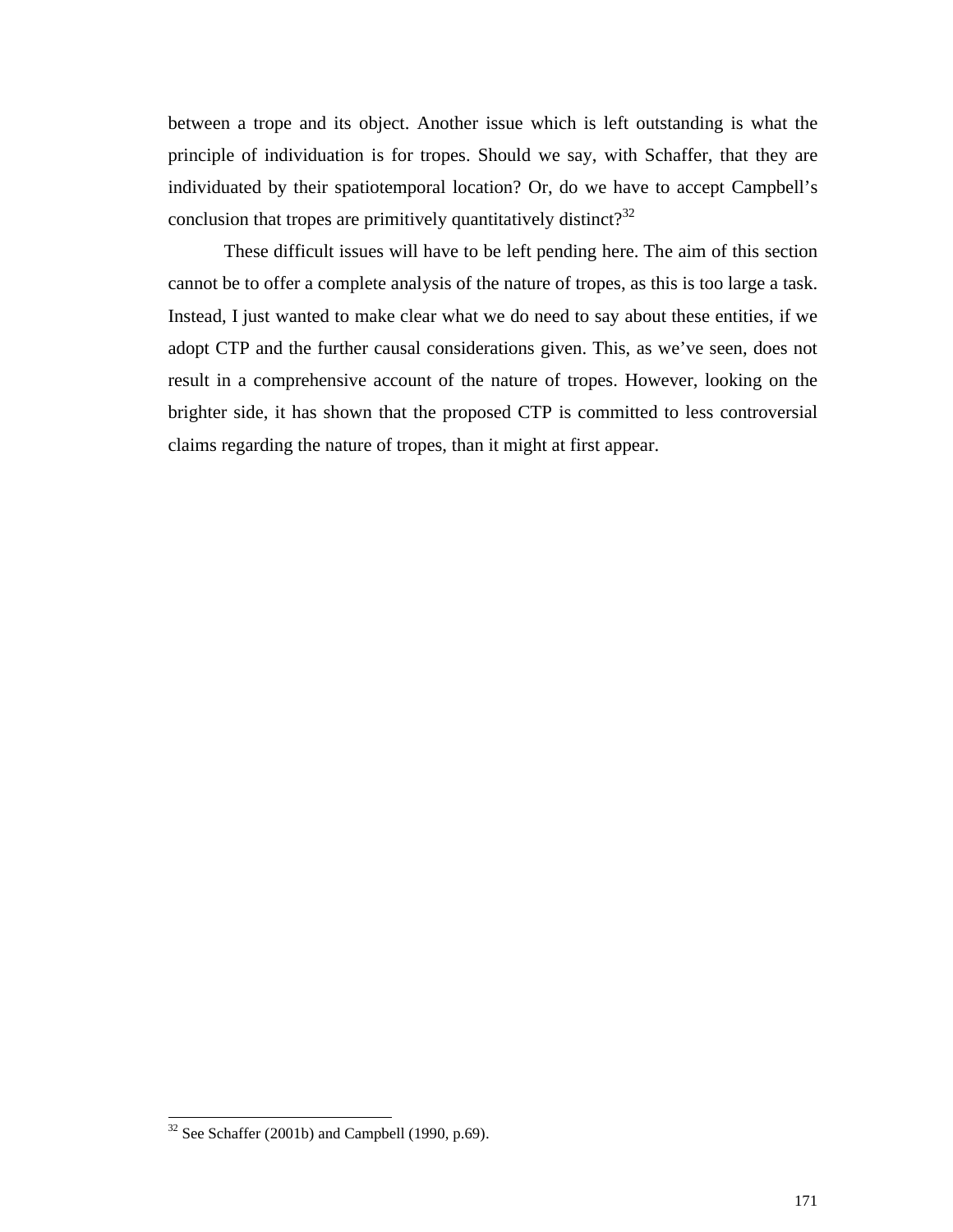# 7. The Laws of Nature

An adequate CTP, I have argued, should offer an informative analysis of properties, which avoids the grounding objection and the others difficulties mentioned earlier. Although we've seen that different CTPs can satisfy these requirements, a generalised form of functional role theory, which appeals to an ontology of tropes, is the most ambitious of these theories. By endorsing the functional role reading of CTP, we get a very definite conception of the nature of properties. For it offers a reductive two-level criterion of identity, a theory of property instantiation and a new and improved version of trope nominalism. Furthermore, this analysis has positive ramifications for a theory of causation. The fine-grainedness of tropes makes them suitable causal relata, and the resulting CTP can capture the motivation behind both singularism and generalism. These advantages for an analysis of causation, however, can also be accrued by combining a weaker version of CTP with an ontology of tropes. So long as CTP is stated using tropes, objections can be rebutted and plausible causal commitments ensue.

So far, however, the discussion has remained firmly world-bound. For all the argued benefits of CTP hold independently of any theses about properties in other possible worlds. In particular, there has been no appeal to an oft-cited argument for CTP, namely, that the form of nomic necessity that results from this theory is a virtue.<sup>1</sup> Now, then, it's time to look at the modal implications of CTP, as formulated here.

## **7.1 Modal Implications**

l

Many philosophers reject CTP because of its perceived modal implications. Standardly, CTP theorists claim both that the laws of nature are relations between properties, and that the causal profile of a property is essential to it. This renders the laws metaphysically necessary, because if a property's causal profile is essential to it, then its causal relations with other properties cannot alter. Consequently, laws reporting relations between the *very same properties*, cannot vary either. Matters do

<sup>&</sup>lt;sup>1</sup> See, for instance, Swoyer (1982), Fales (1990), Shoemaker (1998a) and Ellis (2001).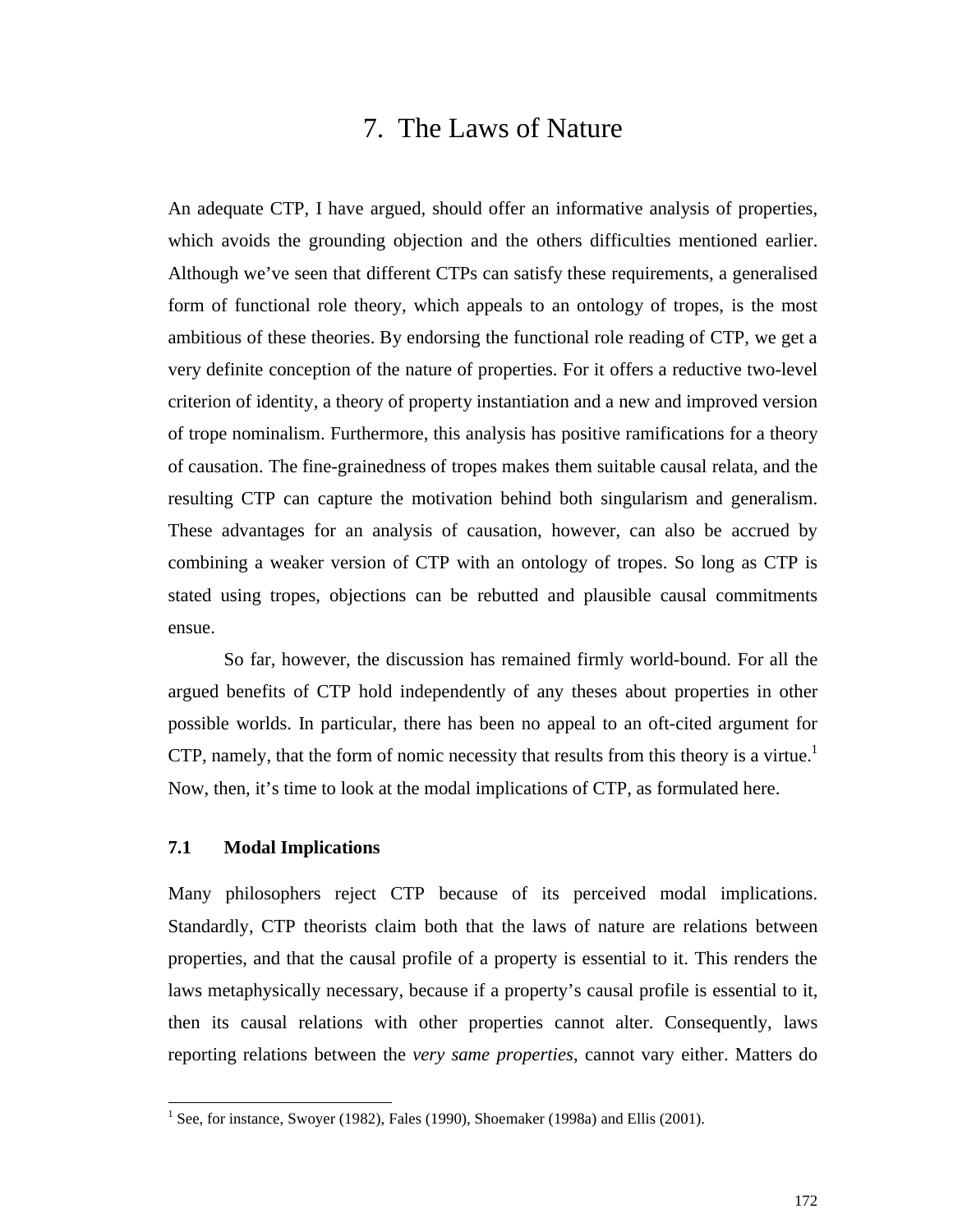not change given the version of CTP expounded above. If we take a property to be a class of tropes, the condition for entry being that each trope realises the RCL definition of that property, then the causal relations which this property will enter into (through its instances) will not vary. So once we've combined this thesis with the claim that laws state relations between properties, as I argued we should in order to meet the generality assumption, we end up in the same boat – the laws of nature are metaphysically necessary.

Since the days of Hume, this claim that the laws are metaphysically necessary has struck many as obviously false. Perhaps because of this, some CTP theorists have tried to avoid this commitment. $^2$  Mellor, for instance, writes,

no mere definition of a property can entail any actual property satisfies it. There may well be worlds where none of the laws in which mass occurs holds, and in those worlds mass will not exist; just as I would not exist in a world that contained no one with any of my actual properties (1995, p.172).

Mellor's point here is that because there are possible worlds where the properties in this world are not instantiated, our laws will not govern these worlds. Consequently, the laws of nature are not metaphysically necessary, because these possible worlds are governed by different laws.

Although I agree whole-heartedly with Mellor's claim that there are possible worlds governed by different laws, I think that he draws the wrong conclusion from this. Mellor is right to say that CTP doesn't exclude the possibility of worlds where mass isn't instantiated, and hence worlds where the laws concerning mass don't apply. But this doesn't mean that the laws of nature aren't metaphysically necessary, just as the fact that water doesn't exist in every possible world doesn't damage the truth of Kripke's claim that water is necessarily  $H_2O$ . In order to do this, we would need to establish that *if* water/mass existed in one of these worlds then, in at least some of them, water= $H_2$ 0 or the law F=MA wouldn't obtain. So the fact that there may well be

 $2$  Although most adherents of this view do accept this commitment (see, for example, Swoyer 1982, Fales 1990 and Shoemaker 1998a), Mellor and Oliver (1997) do not. They offer a slightly different form of CTP, because instead of defining properties via their causal contributions, they do so by their place in the laws of nature. Mellor, for instance, writes, "There is nothing to mass but the laws of mechanics, nothing to temperature but the laws of thermodynamics" (1995, p.195). The similarities between these views are so striking, however, that it is sensible to think of their account as a permutation of CTP.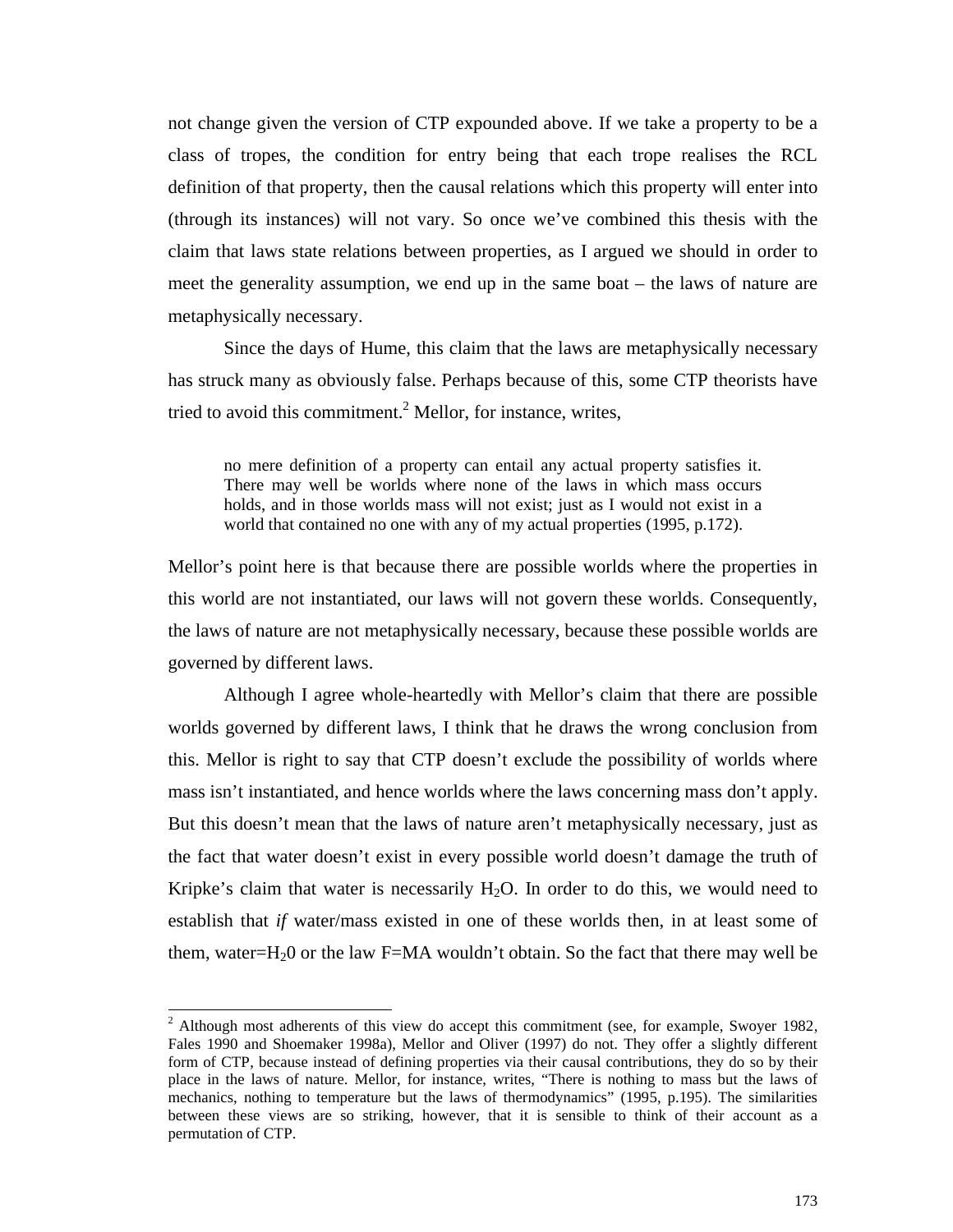many worlds where mass and the laws involving it do not obtain, does not establish Mellor's conclusion that the laws are contingent.

In order to avoid confusion, therefore, we need to distinguish between a law being true at a world and a law governing or obtaining at a world. A law governs a world or obtains in it, when the properties in that law are instantiated. Whereas a law is true at a world if, had its properties been instantiated there, that law would have governed the world. Unfortunately, however, once this distinction has been recognised, a difficulty for the proposed account emerges. CTP does not rule out the possibility of alien properties, i.e. properties which are not instantiated in this world, but which make an appearance in other possible worlds. But now consider the class of alien properties which, in other possible worlds, interact with properties found in our world. Granted this possibility, we have to say that if those alien properties were instantiated in our world, then they would have interacted with our properties in suchand-such a way.

Now we've seen that laws can be true at worlds, even if they do not obtain in them, because they state relations involving uninstantiated properties. So, in the interests of consistency, a CTP theorist must say that in the actual world, there may be true laws involving our properties and these alien properties. Suppose, for instance, that there is a law which states the relation between force in our world and an alien property, schmass. Because there is a definite fact of the matter concerning how schmass would have interacted with force, this is part of force's causal profile. For the RCL definition for force must state how that property interacts with all properties, whether or not they are instantiated.<sup>3</sup> The upshot of this is disagreeable. Since if part of a property's causal profile states how it relates to other, uninstantiated properties, we will never be able to discover the entirety of a property's causal profile at this world. The analysis thus places an unwelcome epistemological burden upon us, as part of a property's nature may remain forever opaque to us.

<sup>&</sup>lt;sup>3</sup> I don't think that we should be tempted to deny this claim, in order to avoid the current problem. Consider, for instance, a very rare property F-ness, which does X on exposure to G-ness. Now suppose that all the substances that possessed this property were eradicated, at least for a certain period of time. In such a case, we would still want to say that there is a truth about how the property G-ness interacts with this extinct property F-ness. So this must be part of the comprehensive RCL definition for G-ness.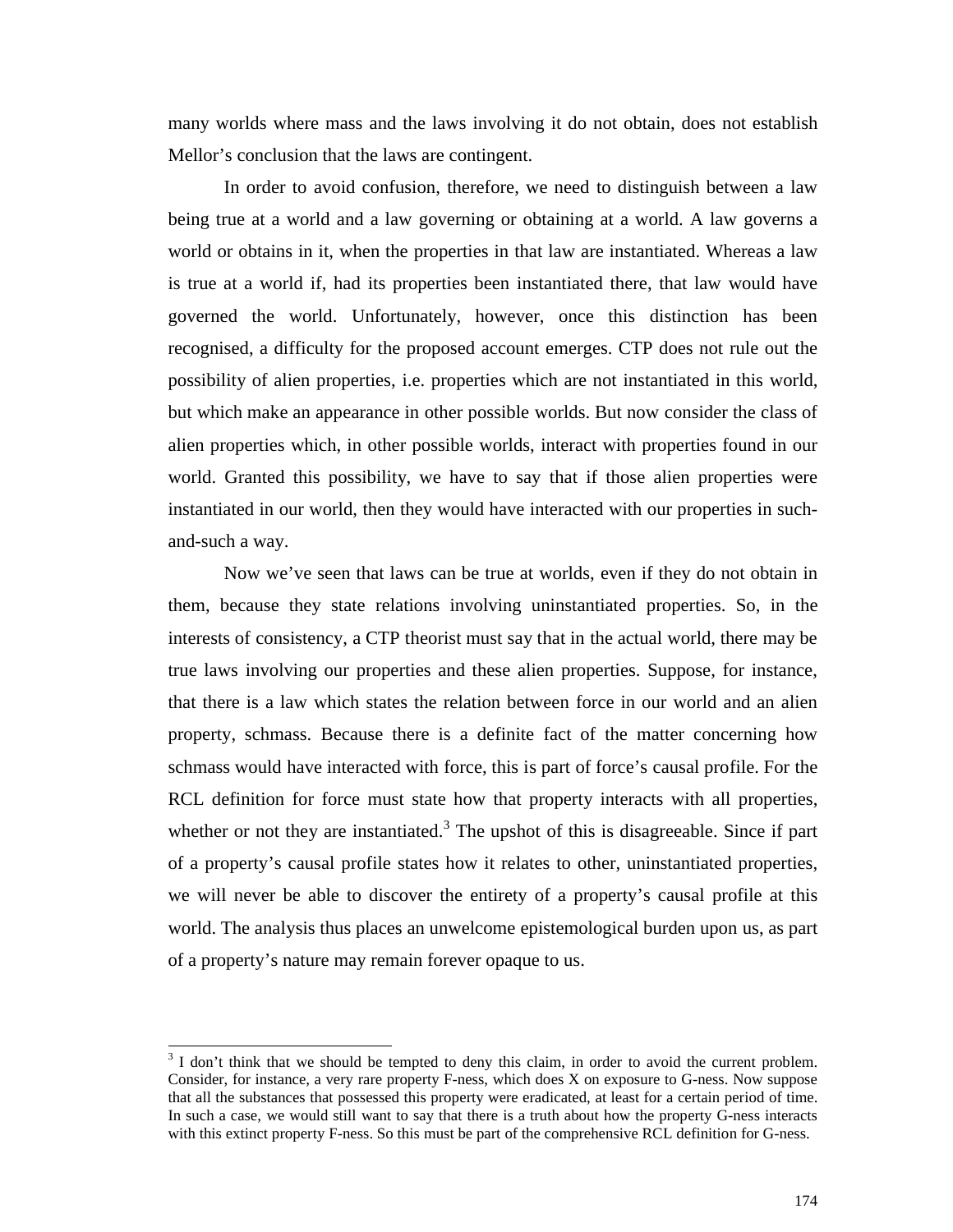This commitment stands in sharp contrast to Shoemaker's claim that we should accept CTP because of its epistemological advantages. $4$  Contrary to what Shoemaker suggests, this analysis allows that two property instances in the actual world could be instances of different (determinate) properties, even though they bestow exactly the same set of causal powers onto their particulars. For these instances may have behaved differently, had an alien property been instantiated. Whatever we make of Shoemaker's arguments, therefore, it is clear that the analysis has its epistemological downside.

How could CTP theorists respond to this difficulty? One option would be to uphold the unified RCL definitions for properties. Although part of these RCL definitions maybe unknowable, this should not deter us. For we still apprehend enough of a property's nature to suffice for all our practical needs. Moreover, the epistemological burden that this analysis places upon us is outweighed by the virtues of this theory. The second option is to abandon the claim that properties are transworld entities. As we'll see in §7.3, this would mean rejecting unified RCL definitions for properties. But such a move would allow us to say that no part of a property's RCL profile remains forever unknown to us, because no part of that profile will state interactions with alien properties.

These two defences are also important to the wider debate. For they reflect two ways a CTP theorist could respond to the challenge that it is implausible to claim that the laws of nature are metaphysically necessary. The first way tries to make this thesis acceptable, by arguing that the advantages of this analysis outweigh its shortcomings. Whereas the second concedes that the opponent is right, and so tries to reconcile CTP with the claim that the laws are not metaphysically necessary (henceforth, I shall refer to this claim as the contingency thesis). In what follows, I shall pursue both of these responses to the objections raised here. This, I hope, will go some way towards showing that the modal implications of CTP are not an insuperable obstacle to the theory.

<sup>&</sup>lt;sup>4</sup> See Shoemaker 1980a and 1980b. Most people have rightly found Shoemaker's epistemological arguments for CTP unconvincing. (For criticisms see Swinburne 1980 and Owens 1992). Indeed, now even Shoemaker seems to have abandoned them (see 1998a, p.47).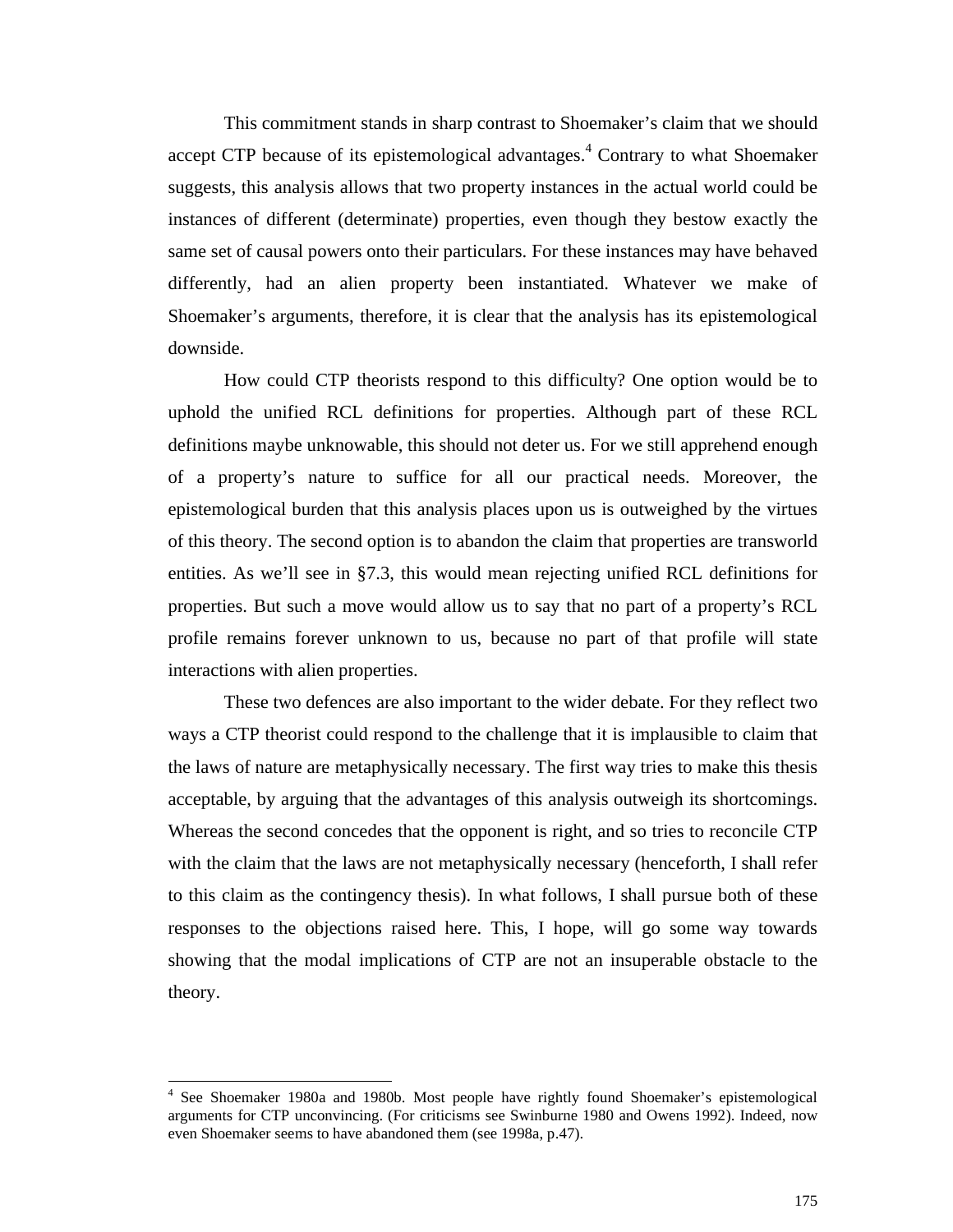### **7.2 An Argument For Metaphysically Necessary Laws**

A strong case for the thesis that the laws of nature are metaphysically necessary can be made. There is much to be said for the claim that CTP offers the most plausible transtemporal and transworld individuation conditions for properties. Not only are there few alternatives that cohere with the realist's view of properties, the causal features of natural properties seem central to the role they play in our theorising.<sup>5</sup> If reflections on the nature of properties thus point to the claim that the laws of nature are necessary then, in the absence of compelling arguments to the contrary, this is what we should conclude. However, there are reasons to think that the metaphysical necessity of laws should be endorsed regardless of any considerations concerning the correct individuation conditions for properties. This is all the better for CTP theorists, since if they can show that CTP is committed to an independently plausible thesis, no objection, indeed support, is offered to their theory.

One of the main arguments for the thesis that the laws are metaphysically necessary is based upon the perceived necessity of laws.<sup>6</sup> It has long been observed that laws purport to tell us not merely what has or will happen, but also what *must* happen. This necessity seems absolutely central to our conception of laws, since it accounts for many other features which we take to be characteristic of them.<sup>7</sup> For instance, if we think that G must follow F, this explains why we are happy to project this state of affairs into unobserved or counterfactual situations, thus making it a useful tool in prediction. Because of this, a number of philosophers have argued that a proper understanding of nomic necessity is a precondition for an adequate account of laws.<sup>8</sup> But many analyses of laws arguably fail this test. In what follows, I shall argue that the analysis of laws which ensues from CTP, respects their necessity better than other non-Humean theories, such as those offered by Dretske (1977), Armstrong

 $<sup>5</sup>$  See, for instance, Shoemaker (1980a and b), Swoyer (1982) and Blackburn (1991) for a defence of this</sup> latter claim.

<sup>&</sup>lt;sup>6</sup> Swoyer (1982), Fales (1990) and Ellis (2001) all employ this kind of argument. Due to the limits of space, I shall restrict the discussion to this argument, but for one of a different sort, see Bird (2002).

<sup>&</sup>lt;sup>7</sup> Dretske (1977 p.262-3) lists six features which we take to be characteristic of laws but not of true universal generalisations. These features, he argues, are manifestations of "ontological ascent" (p.263), which mark the shift from talking about individual events, to talking about laws.

 $8$  See, for instance, Van Fraassen (1989, §2.4 and 2.5) and Ellis (2001, §6.4).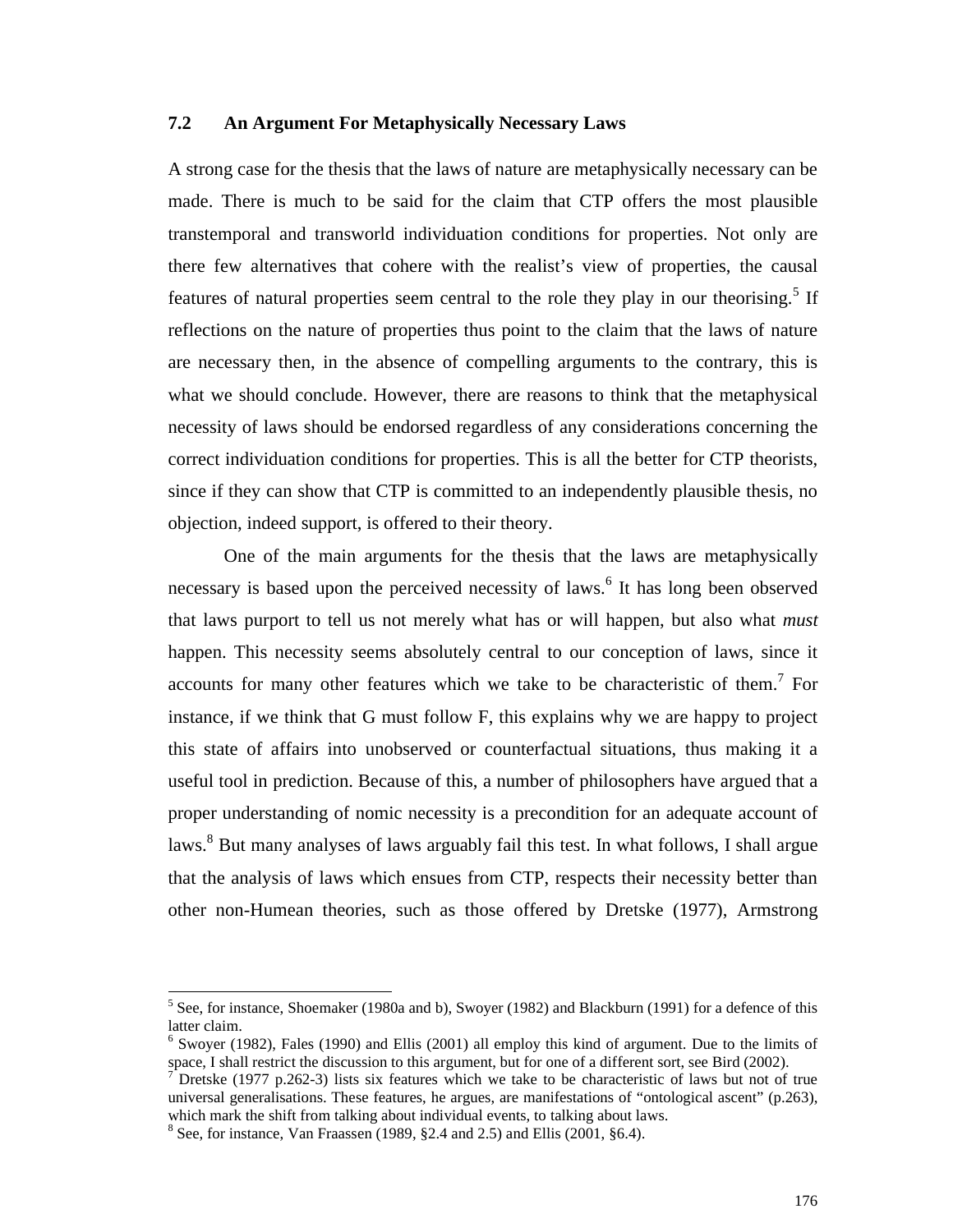(1983) and Tooley (1987). I am taking these as my opponents because Humean accounts have a very different starting point, which cannot be accepted by those sympathetic to CTP and the resulting singularist model outlined here. So the account to concentrate on is the most popular, alternative non-Humean theory.

Armstrong argues that laws are second-order states of affairs, such as N(F,G), in which two first-order universals (in this case, F and G) are related by a certain dyadic second-order universal, N, the relation of necessitation. According to Armstrong, it is a contingent matter which universals are related by the relation of necessitation. But if N(F,G) obtains, then the first order regularity  $\forall x(Fx \rightarrow Gx)$  has to obtain in that world. Consequently, if N(F,G) and Fa obtain in a world then, granted that there are no other states of affairs that could act as defeaters, Ga will necessarily follow. Armstrong's claims that laws are contingent and yet involve relations of necessitation seem unlikely bedfellows. But they are not inconsistent. To say that a relation of necessitation holds between F and G does not imply that the relation holds necessarily. However, Armstrong owes us an account of how this relation of necessitation is supposed to capture the thought that N(F,G) must (in some sense) hold, given his commitment to the claim that the law, N(F,G), may not have obtained.

In order to make the issue more concrete, consider these, we'll suppose, true universal generalisations: 'sugar dissolves in water' and 'every time I go to Blackpool it rains'. According to Armstrong, the former nomic generalisation obtains out of a certain necessity, and this is reflected by the fact that it holds not only in this world, but also in nearby possible worlds where the laws are the same. This alone, however, isn't enough to capture the thought that the laws tell us what *must* happen, not merely what has or will. After all, we can equally say that 'every time I go to Blackpool it rains' is true in the actual world and in all those possible worlds where this generalisation obtains. But this, we all agree, is not necessary in any way. So the claim that nomic generalisations obtain in worlds with the same laws as ours fails to latch onto an interesting sense of necessity. For, by parity of argument, we can establish that

<sup>&</sup>lt;sup>9</sup> For a basic characterisation of Humean versus non-Humean accounts of laws, see §5.1. In this discussion, I shall utilise the account offered by Armstrong, as this is a typical and influential instance of this kind of non-Humean approach.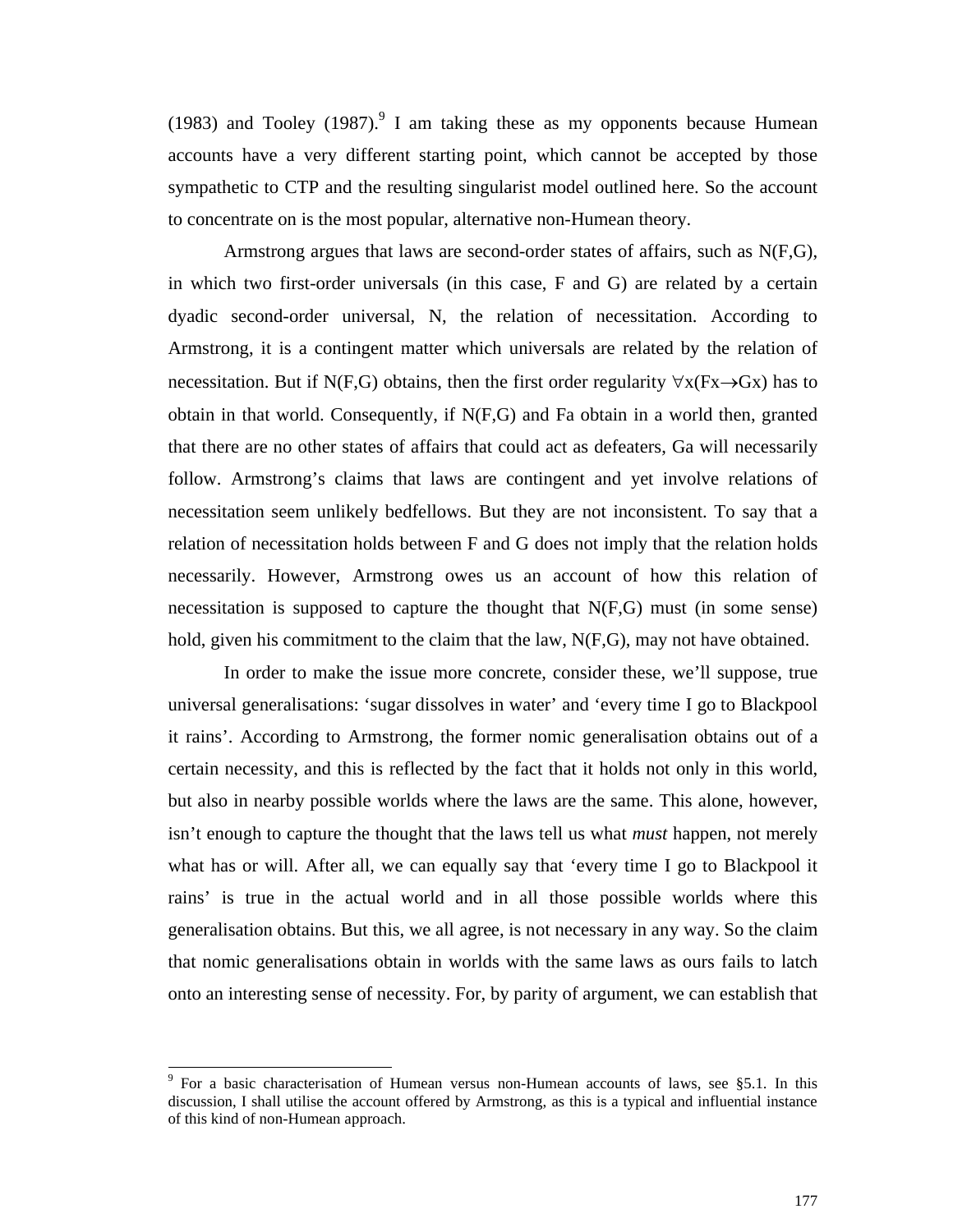true universal generalisations are necessary in this sense, since they too obtain in all those worlds where the same (non-nomic) generalisation holds.

Fortunately, however, this does not exhaust Armstrong's analysis of nomic necessity. He argues that the claim 'sugar dissolves in water' is distinguishable from 'every time I go to Blackpool it rains', because only the former is subsumable under a law of the form  $N(F,G)$ , and so reports a relation of necessitation taking place. Once this is granted, Armstrong can offer some account of the differing modal status of nomic and true universal generalisations. The class of possible worlds where the laws hold is significantly different from the class of worlds where the same true universal generalisations hold, as in the former worlds, the very same states of affairs are related by this special relation of nomic necessitation. So Armstrong can say that a generalisation *must* obtain iff it obtains in all possible worlds where our laws hold.

With this relation of nomic necessitation then, Armstrong can claim that there is an important difference between the generalisations which obtain in all worlds with the same laws, and those which do not. But, as it stands, this analysis does nothing to explain why this class of possible worlds where the laws hold is so special. What is it about being true in all these worlds that legitimises the claim that these states of affairs *must*, in some sense, happen? The relation of necessitation is supposed to provide an answer to this question. But when asked what it is about this relation that accounts for the unique modal dimension of laws (and so for the fact that they support counterfactuals etc.) the account falls silent. Armstrong writes, "The inexplicability of necessitation just has to be accepted. Necessitation…is a primitive or near primitive that we are forced to postulate" (1983, p.92.)

Now this, in a way, is fair enough. Armstrong has come clean and just said, 'look there isn't much we can say about this relation which explains, amongst other things, the necessity of laws'. But the dearth of such an analysis has serious repercussions for the theory. First, it leaves non-Humeans wide open to the Humean objection that this talk of necessary connections is unintelligible. Not only are such connections obscure, they also fail to do the work which they were introduced to do. For we're given no non-circular analysis of the necessity of laws. Although we can say that a state of affairs is nomically necessary iff it is true in all those worlds where the laws hold, this hardly counts as a satisfying analysis of the phenomena. Furthermore,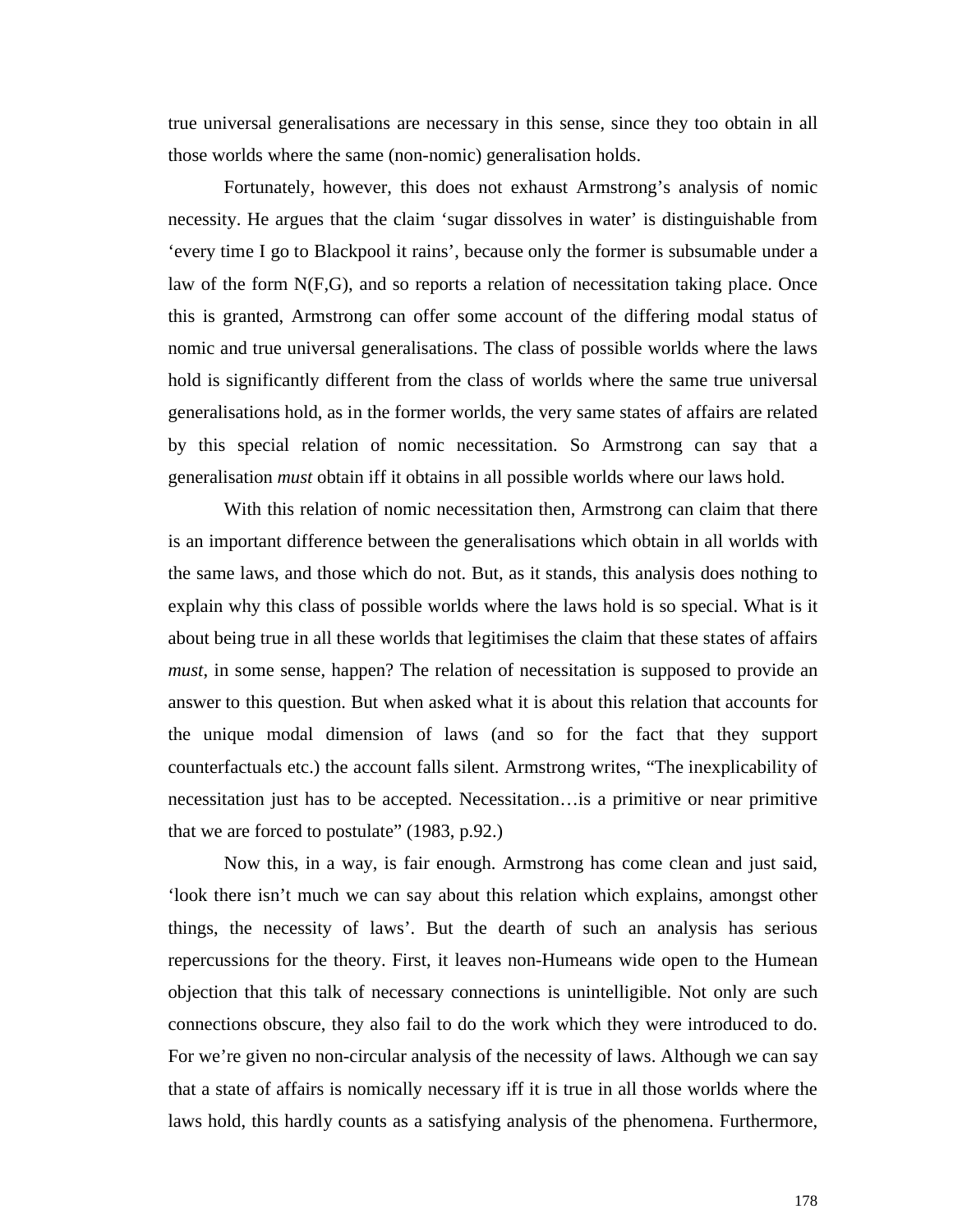this shortcoming casts doubt on the theory's ability to deal with other nomic characteristics. For it is the claimed necessity of laws which legitimises our practice of projecting them into unobserved and counterfactual scenarios.

Second, without a well-defined notion of necessity, the inference, N(F,G), Fa, therefore, Ga, becomes suspect. This move looks justified because if it is necessary that all Fs are Gs, every actual and possible instance of F will be G. But Armstrong's 'necessitation' isn't the standard notion of necessity, captured by the idiom 'it couldn't have been otherwise'. So why does this relation ensure that if Fa, then Ga? As Armstrong doesn't have an alternative, positive conception of this relation of necessitation, we just have to accept the inference from N(F,G) and Fa, to Ga. But this, as Lewis elegantly remarks, is less than satisfying:

Whatever N may be, I cannot see how it could be absolutely impossible to have N(F,G) and Fa without Ga...The mystery is somewhat hidden by Armstrong's terminology. He uses 'necessitates' as a name for the lawmaking universal N; and who would be surprised to hear that if F 'necessitates' G and a has F, then a must have G? But I say that N deserves the name of 'necessitation' only if, somehow, it really can enter into the requisite necessary connections. It can't enter into them just by bearing a name, anymore than one can have mighty biceps just by being called 'Armstrong' (1983b, p.40).

At least as it stands, then, Armstrong's account is seriously deficient.

A much more robust and perspicuous analysis of nomic necessity is offered by CTP. According to CTP, the necessity of the laws stems from the nature of the properties involved in those laws. The essence of a property consists in its causal profile. So if it is part of the causal profile of F-ness that all its instances are coinstantiated with G-ness, there couldn't be an instance of F-ness which wasn't coinstantiated with G-ness. As a result, nomic necessity is just a species of the better understood metaphysical necessity. While there could be possible worlds governed by laws different from those in this world, the same properties couldn't be instantiated in a world and yet different laws obtain. For if a possible world has the same properties as the actual world, then that world must be governed by the laws that hold here. So the account captures the idea that our laws of nature couldn't have been otherwise, for they govern every possible world where the relevant properties exist.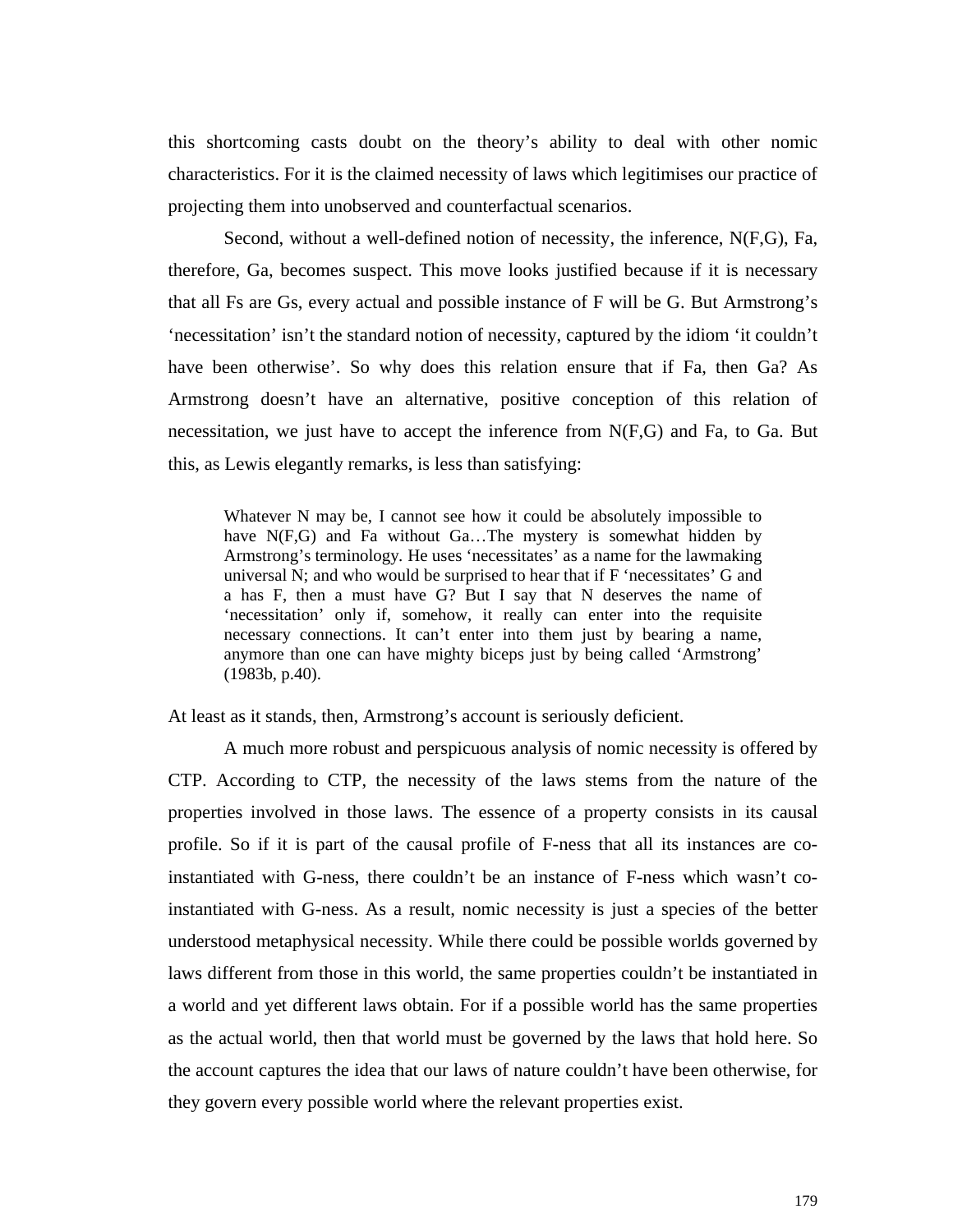By endorsing this stronger form of necessity, a number of problems which beset Armstrong's view are overcome. First, it justifies our making modal claims about F-ness. All instances of F-ness must be co-instantiated with G-ness since, otherwise, they wouldn't be instances of F-ness. As a result, our custom of holding laws fixed in counterfactual situations is vindicated because, very simply, they are true in all these possible situations.

Second, if nomic necessity is just a form of metaphysical necessity, the inference, N(F,G), Fa, therefore, Ga is justified, since straightforward metaphysical necessity does imply that if something is necessarily true, then it is true in all possible worlds. So we can legitimately infer Ga from N(F,G) and Fa.

Third, the analysis offers a clear way of distinguishing between laws and true universal generalisations. A CTP theorist can say that there is a significant difference between the two. The nomic generalisation 'sugar dissolves in water' obtains in every possible world where the properties are the same as they are here. But the true generalisation 'every time I go to Blackpool it rains' won't obtain in all possible worlds with properties just like ours. For even if two worlds have the same deterministic laws, they needn't have the same particular history as they could have had different initial conditions. So this generalisation can't be projected into all possible worlds with the same properties. This provides a better analysis of the modal disparity between laws and true universal generalisations. It avoids the circularity inherent in Armstrong's account, as CTP theorists can delineate the possible worlds where the nomic generalisations hold, without appealing to those very laws.

CTP, therefore, promises to offer a substantial and meaningful analysis of the necessity of laws, since it captures the idea that things couldn't be just like or qualitatively similar to the ways things are here, and yet have turned out differently.<sup>10</sup> Some may object, however, that the sort of necessity that ensues from CTP is trivial or misplaced.<sup>11</sup> For nomic generalisations are only necessary because there is a certain

 $10$  Unless, of course, the laws that govern the world are probabilistic.

<sup>&</sup>lt;sup>11</sup> This objection was inspired by Fine (2002, §3). Fine considers a slightly different account of nomic necessity, as he argues against the thesis that nomological necessity can be defined in terms of metaphysical necessity plus certain facts about what properties or kinds are instantiated here. This thesis isn't an instance of CTP, as nomic necessity isn't said to be subsumable under metaphysical necessity. However, it is difficult to see why anyone would endorse this kind of position, unless they shared CTP's approach to questions about how properties should be individuated. For alternatives to CTP (i.e. those accounts offered by the Humean approach and Armstrong's non-Humean approach) allow that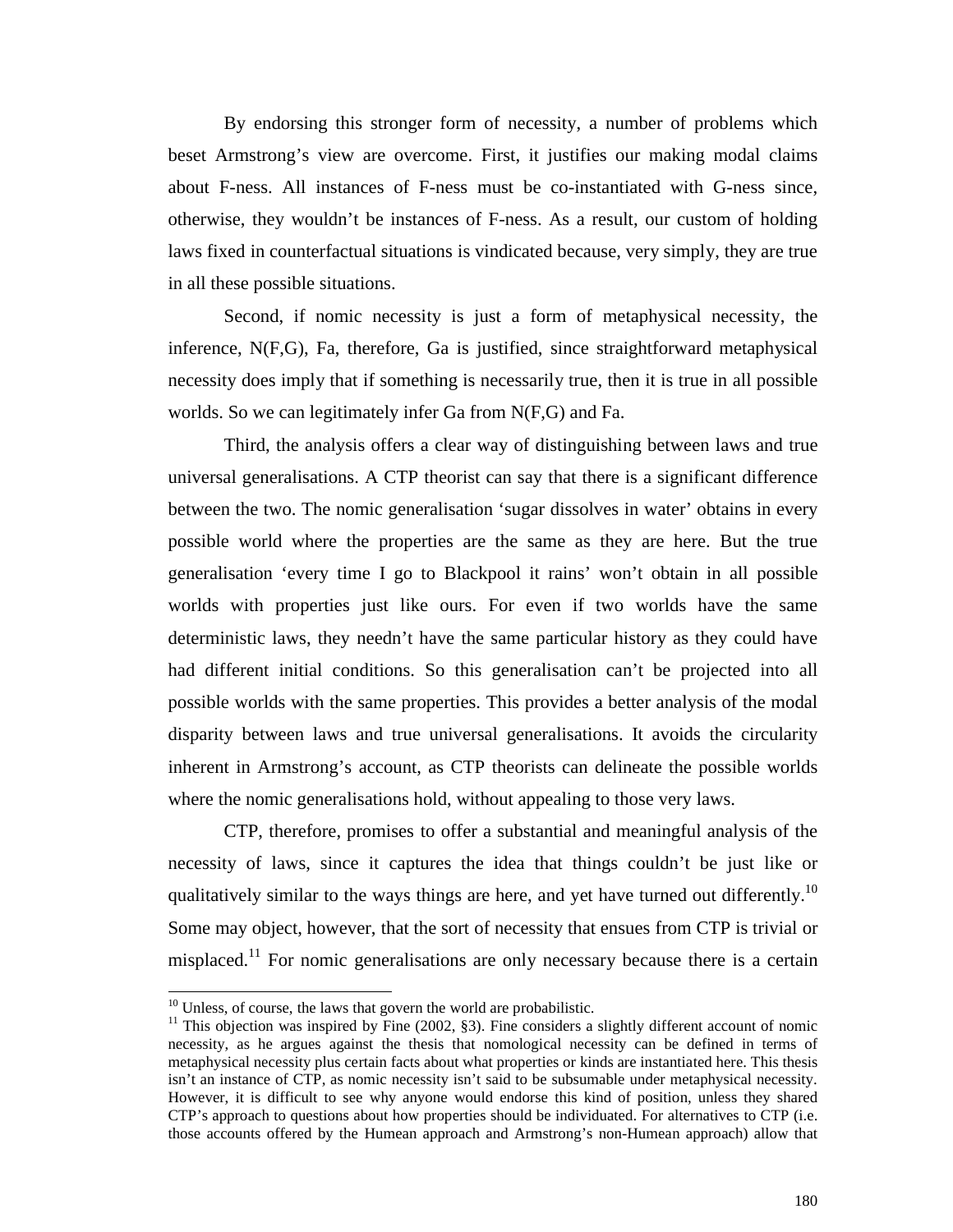class of possible worlds where all the properties of this world are instantiated. But, we may object, surely this mislocates the source of nomic necessity? For the mere fact that there are these possible worlds with the same properties as ours does not constitute an adequate account of what this force, or form of nomic necessity might be. We need to say more than this in order explain why properties *have* to behave in the way that they do.

I think that this objection is forceful against one possible way of understanding the proposal being put forward. But I hope that further clarification of what, at least, I have in mind, will undermine it. I am not suggesting that laws are necessary *because* they obtain in all possible worlds with the same properties as ours. I do not want to claim that the class of possible worlds with the same properties as ours is responsible for the truth of statements asserting nomic necessities. The possible world talk just provides a useful way of spelling out the kind of necessity nomological necessity is. According to CTP theorists, if it is true that mass acts according to the inverse square law then this is true in all possible worlds, hence nomological necessity is just a form of metaphysical necessity. But this does not commit CTP theorists to the counterintuitive claim that the laws are nomologically necessary because there is a certain class of possible worlds where only the properties of this world are instantiated. They are free to offer another, more plausible analysis of the source of nomological necessity, as they are only committed to the claim that the laws are metaphysically necessary.

Now there are, no doubt, numerous explanations which could be given of why our laws obtain in all the worlds with the same properties as ours. Sidelle, for instance, in his criticism of this view, tries to foist one particular explanation upon its adherents. He argues that if the laws are metaphysically necessary, this is only in an uninteresting sense. For the metaphysical necessity is created by our semantic conventions governing what we would call what. If it metaphysically necessary that F=MA, for instance, this is only because our linguistic practices are such that we wouldn't refer to a property as force if it stood in different relations to the properties of mass and

 $\overline{\phantom{a}}$ 

our properties can be governed by different laws. So the mere fact that a possible world instantiated all our properties would not be enough to ensure that it was a nomological possibility. Nevertheless, it is worth outlining a variant of the objection posed by Fine, as it may be thought to tell against CTP.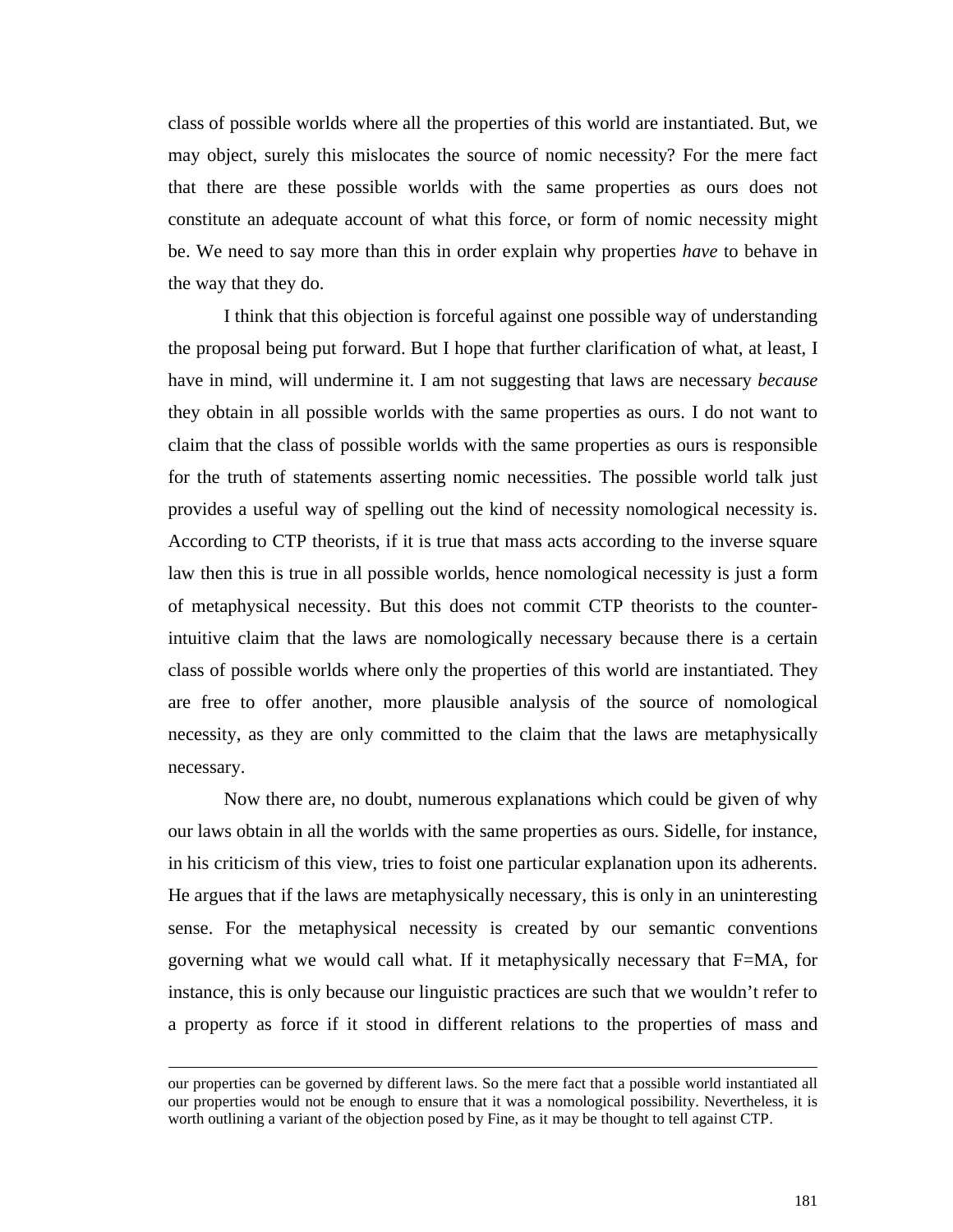acceleration. According to Sidelle then, the necessity of laws stems from conceptual truths about our linguistic practices, it does not reflect any deep metaphysical claims about the nature of properties. $12$ 

I do not wish to dispute the claim that this is a possible explanation of why the laws are necessary, but the tradition that I have been pursing here rejects this analysis of the necessity of laws. For it locates the source of nomic necessity in the nature of properties, and claims that there is something about those very natures which accounts for their necessary connections with one another. Although our semantic conventions may latch onto these deep metaphysical truths about the nature of properties, the necessity in question is metaphysical rather than conceptual. Now, admittedly, a complete analysis of how this nomic necessity issues from the natures of properties has not been given and so, because of this, more needs to be said in order to avoid the charge of obscurity made against Armstrong's account. In this thesis, I have suggested that the tropes of particulars are the source of causal necessity and nomic necessity should be seen as being built up from instances of the necessity evident when C causes E. This account clearly needs augmenting further, with an analysis of what it is for C to causally necessitate  $E^{13}$  But, going back to the objection made earlier, it is far from clear that the account does mislocate the source of necessity in the world. For if we accept the plausible singularist's thesis and the allied grounding intuition, the necessity is located in exactly the right place, namely, in the intrinsic features of particulars.

What I think the Sidelle and Fine-inspired criticisms draw attention to then, is the fact that there is still much work for CTP theorists to do. However, they do not undermine the coherence of the kind of account on offer, nor do they seriously damage the claim that the CTP analysis has significant advantages over its non-Humean rival. Although both require further elucidation, CTP still offers a non-circular, if only partial, analysis of nomic necessity. This allows CTP theorists to distinguish between laws and true generalisations, without appealing to the concept of laws which is

l

 $12$  See Sidelle 2002 p.321.

 $13$  As I noted in §5.1, due to the enormity of the undertaking, I am unable to offer a comprehensive account of the causal relation here. But I did suggest that any such analysis of what it is for C to cause or causally necessitate E should respect the intrinsicality assumption. And while this does not commit us to any particular account, it does significantly restrict the range of analyses open to us.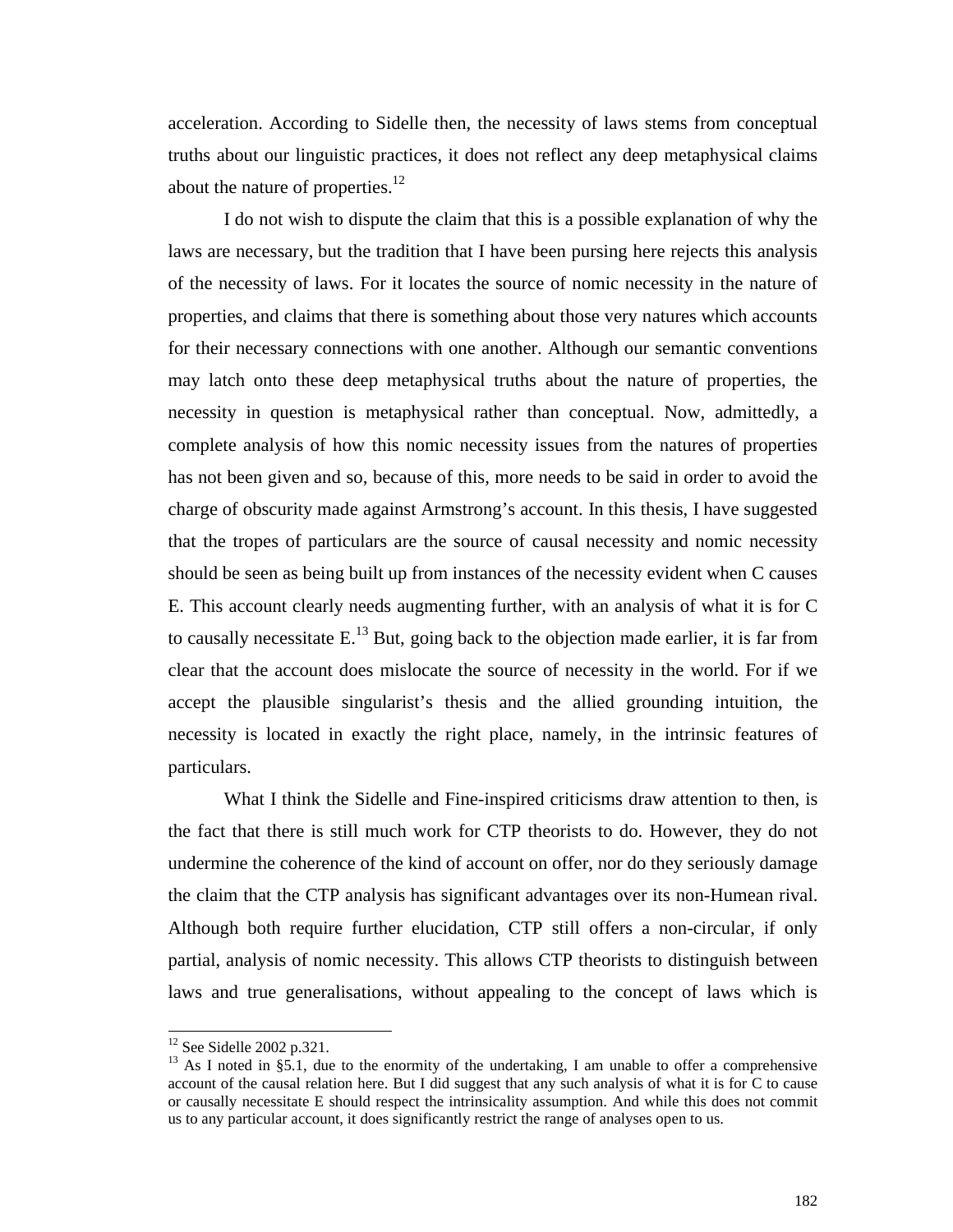implicit in the notion of the relation of nomic necessitation. Moreover, CTP's commitment to the claim that the laws are metaphysically necessary furnishes us with a better analysis of the necessity involved in laws, since it is just the notion of necessity we employ elsewhere. So CTP theorists needn't shy away from the claim that the laws are metaphysically necessary, as there are good reasons, independent of CTP, for endorsing this thesis.

## **7.3 CTP and the Contingency Thesis**

Despite the attractions of the thesis that the causal profiles of properties are essential to them, some may still find this view difficult to accept. The epistemological burden it results in, not to mention the allure of the contingency thesis, may be thought too great. Therefore, it is worth looking at whether some form of CTP could be adopted, without any of these modal commitments.

One way of avoiding these implications would be by adopting this restricted criterion of identity for properties: in worlds with the same laws, two tropes/property instances are instances of the same property iff they realise the same causal profile. This version of CTP is clearly compatible with the contingency thesis, because it rejects the claim that the causal profiles of properties are essential to them. Furthermore, as the criterion is restricted to worlds with the same laws, questions about how these properties interact with alien properties absent from our world doesn't arise. Unfortunately, however, this thesis, by itself, is too insubstantial to be called a CTP. It diminishes CTP to the claim that properties have the causal features they do in worlds with the same laws, hence we can identify instances of properties via them. But this tells us very little about the nature of properties. In particular, it does not state that a property is exhaustively characterised by its causal profile (strong CTP), or even that the most crucial characterisation of a property is given by its causal profile (weak CTP). Indeed, a vocal opponent of CTP, namely Armstrong, could endorse this thesis, since he thinks that the causal features of properties are stable in worlds with the same laws. Therefore, it is at best misleading to call just this restricted criterion of identity a CTP.

Another way of trying to avoid these modal commitments is by arguing that properties are world-bound. In other words, they are entities which can only exist in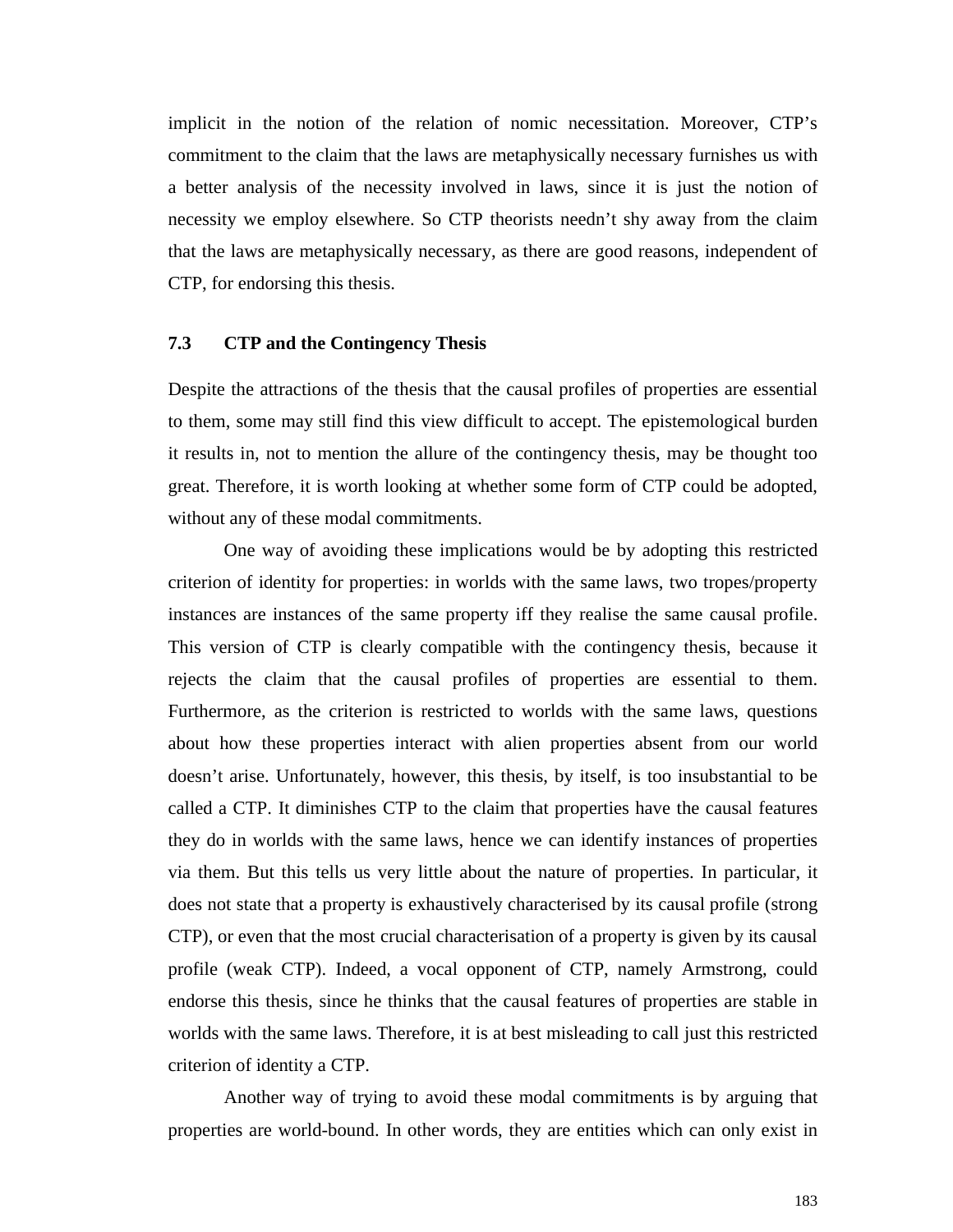one possible world. This way, we can still maintain that the property of F-ness is identical with the set of tropes which realise the RCL condition for F-ness. It's just that, now, this property of F-ness does not exist in any worlds other than our own. This allows us to endorse the contingency thesis, as we cannot say that the causal profiles of properties are essential to them. Similarly, since properties cannot exist in other possible worlds, questions about how they interact with properties not instantiated here are bypassed. Avoiding the modal implications of CTP in this way, however, appears rather desperate. For it looks like we are forced to deny simple modal truths, such as 'this room would have been hot, even if it had been  $35^{\circ}$ C, rather than  $36^{\circ}$ C'. Why? If properties are world-bound, then the property of being hot or of having a temperature of  $35^{\circ}$ C or  $36^{\circ}$ C cannot exist in worlds other than our own. So this room couldn't have had a temperature different from  $36^{\circ}$ C.

CTP theorists, however, can avoid this counterintuitive consequence by making the same move as Lewis. In the debate about the transworld identity of particulars, Lewis argues that de re modal truths about particulars can be saved by employing counterpart theory. This states that the object relevant to the truth of a sentence, such as 'Sally could have had blonde hair', isn't Sally herself, but rather a counterpart of Sally. So this sentence is true iff a counterpart of Sally has blonde hair. But which particulars are these counterparts of Sally? Although Lewis refuses to give necessary and sufficient conditions for the counterparthood relation, he does say this,

Your counterparts resemble you closely in content and context in important respects. They resemble you more closely than do the other things in their worlds. But they are not really you. For each of them is in his own world, and only you are here in the actual world (1986a, p.112).

Although the counterpart relation is not precise, therefore, Sally's counterparts at other possible worlds are those individuals which resemble her the most in the relevant respects.

If we apply counterpart theory to properties, then CTP theorists can say that the entities relevant to modal truths involving properties aren't those very properties, but rather counterparts of those properties. Following Lewis, a counterpart of a property can be said to be that set of tropes which realises the causal profile most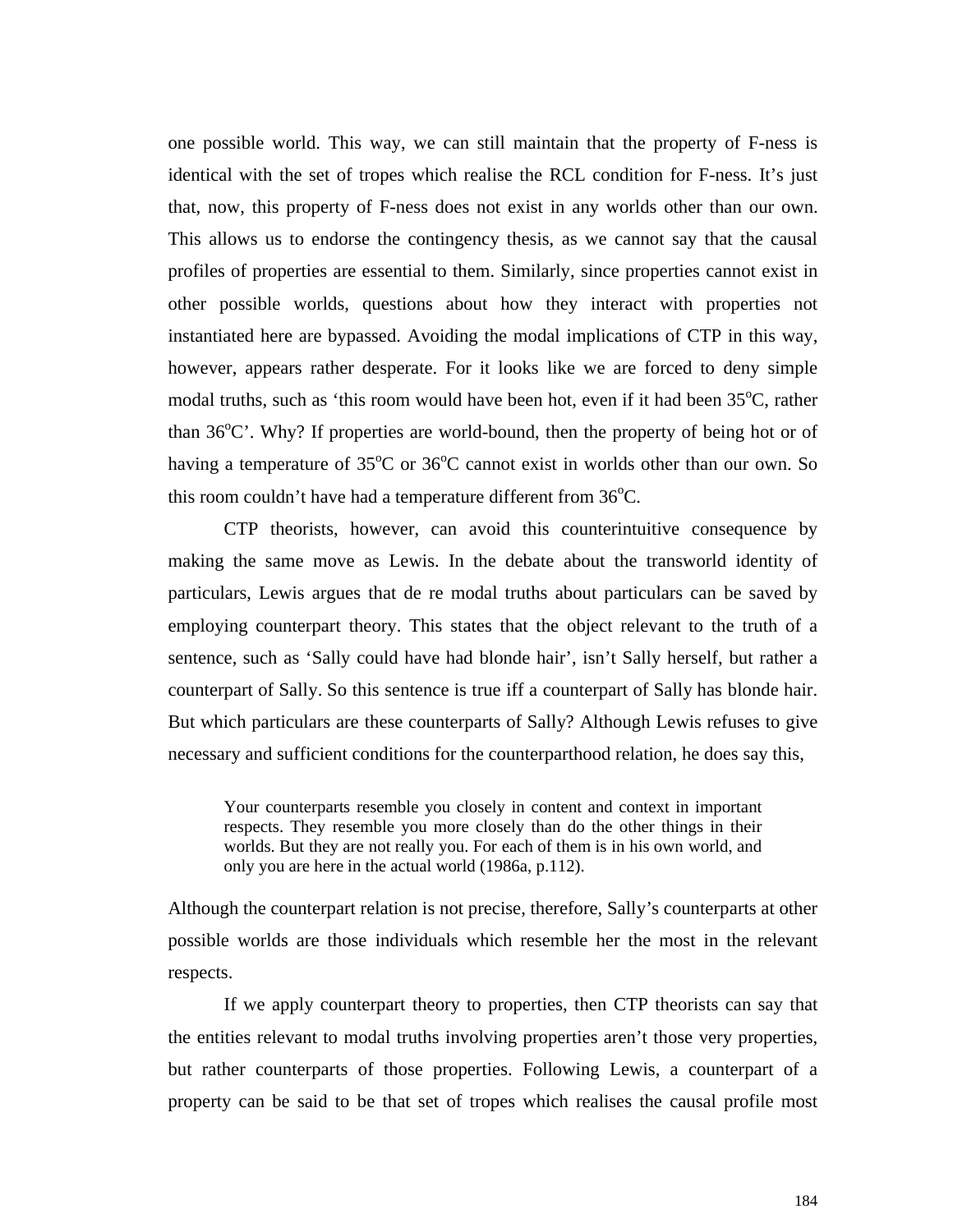similar to that property's causal profile in the actual world.<sup>14</sup> So, in nearby possible worlds, a counterpart of F-ness will be a set of tropes whose members all realise the functional definition of F-ness in this world. However, in more distant worlds, the counterpart of F-ness will be a set of tropes whose members all realise the causal profile most similar to the causal profile of  $F$ -ness in this world.<sup>15</sup> Thus, a modal claim such as, 'the property of being  $100^{\circ}$ C could have had a slightly different causal profile', is true iff the property of being  $100^{\circ}$ C has a counterpart whose tropes all realise a slightly different causal profile from the tropes of  $100^{\circ}$ C in this world.<sup>16</sup>

By endorsing this counterpart theory for properties, therefore, we are free to accept the contingency thesis. But is it still sensible to call the resulting account a *CTP*? I think it is, for as well as the restrictive two-level criterion of identity mentioned earlier, we also have an analysis which respects the claim that the identity and transworld identity of a property is determined by the causal features of its tropes.<sup>17</sup> This is important because it means that there is still this crucial connection between the nature of a property and its causal profile. If the identity of a property is determined by the causal roles that tropes realise in all possible worlds, we can maintain that the most significant characterisation of a property is given by its causal profile, in accordance with weak CTP.

If we embrace trope universalism, this is all we will be able to say, as the abstract universal is something distinct from the set of tropes. However, if we opt for trope nominalism, we get more than this, as we can preserve strong CTP's claim that properties are exhausted by the causal profiles of their tropes. While there isn't one lot

 $\overline{\phantom{a}}$ 

 $14$  If we endorse trope universalism instead of trope nominalism, then the set of tropes won't be the property but rather reflect its identity conditions.

<sup>&</sup>lt;sup>15</sup> This analysis raises the difficult issue of how we can distinguish a possible world where there is a counterpart of F-ness from one where no such property is instantiated. In reply, I suspect that we could plausibly argue, with Lewis, that there are "no determinate right answers to questions about representation de re" (1986a, p.251). When determinacy in virtue of the causal character of tropes gives out, determinacy itself gives out.

<sup>&</sup>lt;sup>16</sup> If we wanted to preserve talk of properties being transworld entities then, following Lewis, the property of F-ness could be identified with the class of tropes that realise the causal profile of redness in this and nearby possible worlds, plus those counterparts of tropes which realise slightly different causal profiles in further away possible worlds. This formulation requires that we accept unrestricted composition, i.e. the view that any mereological sum can be said to compose an entity (see Lewis 1986a, p.213 for details). But apart from this, the two views aren't substantially different.

<sup>&</sup>lt;sup>17</sup> This mirrors Lewis's definition of anti-haecceitism, i.e. the view that two worlds cannot differ in representation de re concerning some individual, without differing qualitatively in some way (1986a, p.221).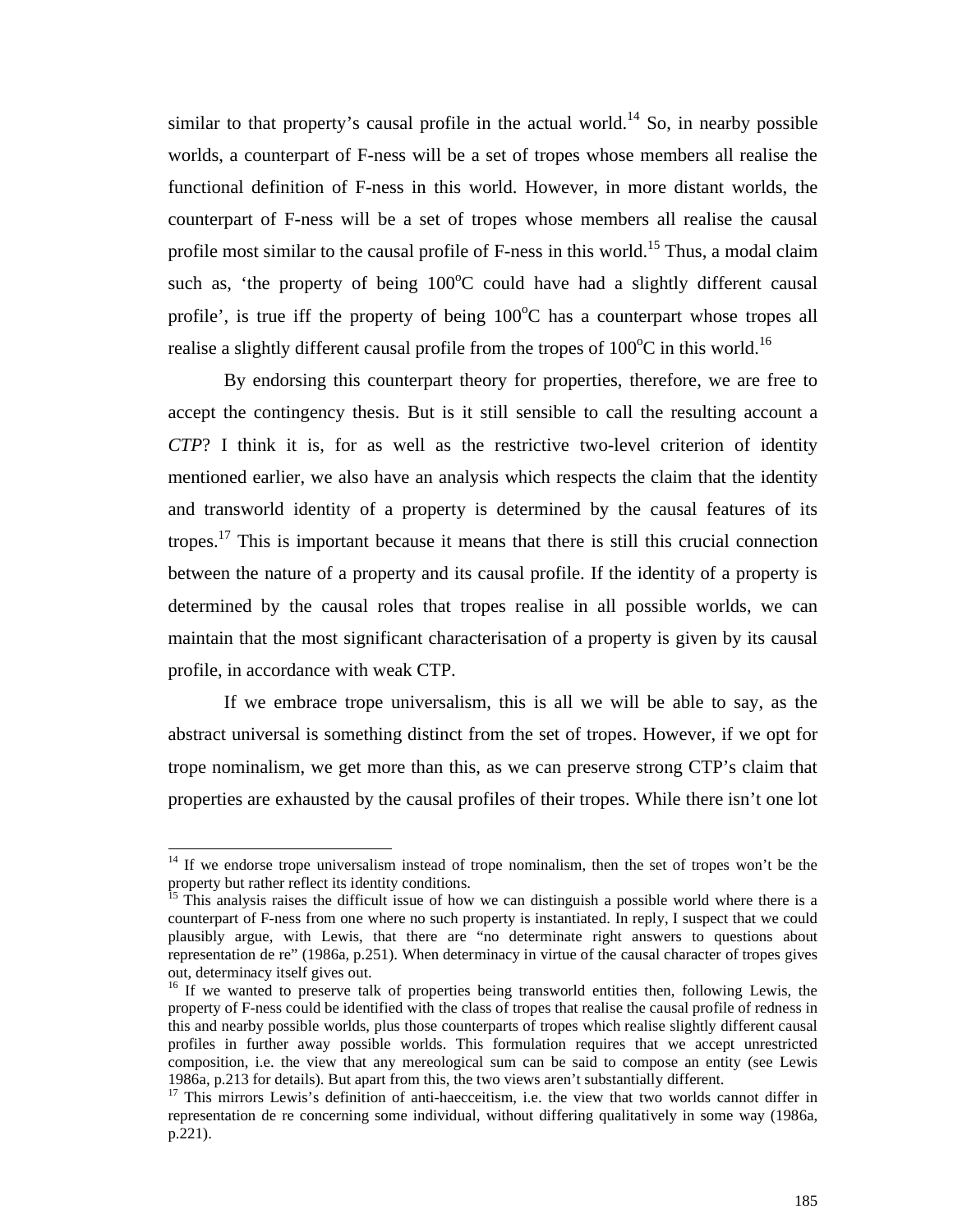of causal behaviour which serves to individuate a property, properties are still nothing over and above the behaviour of their instances. For they are just sets of tropes which realise certain causal profiles. On the present analysis, these sets of tropes are unable to capture the modal features of these properties. But by appealing to counterparts of properties, which are themselves just further sets of tropes meeting certain causal conditions, we get the full picture. So we can adopt this proposal while remaining faithful at least to the spirit of CTP.

As counterpart theory is controversial, this proposed uniting of CTP with the contingency thesis will be too. But as I think this is the only way the two can be brought together, CTP theorists face a choice: either they can deny the contingency thesis or adopt counterpart theory for properties. We are thus left weighing the pros and cons of each position. All those problems that philosophers have claimed befall counterpart theory will be set aside here. But before moving on, I should first comment on a tension between the proposal here and what was said previously. Earlier I argued that two objects genuinely resemble each other with respect to F-ness iff they possess a trope which realises the RCL condition for F-ness. According to the proposal here, however, there could be worlds where objects are alike with respect to F-ness, but which do not have tropes realising this RCL condition. So this raises the question: why suppose that, in this world, genuine resemblance between objects with respect to F-ness requires that they possess a trope which realises a particular RCL condition, while in other possible worlds, a near match to this RCL condition will suffice?

In reply, CTP theorists can say that the nomological character of our world gives us reason to think that genuine resemblance with respect to F-ness is analysed via tropes realising a particular RCL condition. Since instantiating the property of Fness gives rise to similar causal powers and patterns of causal relations in this world. If we are sympathetic to the contingency thesis, however, then genuine resemblance between objects with respect to F-ness may not be so constrained in other possible worlds. Why? On the view proposed here, if there are tropes at a world, then this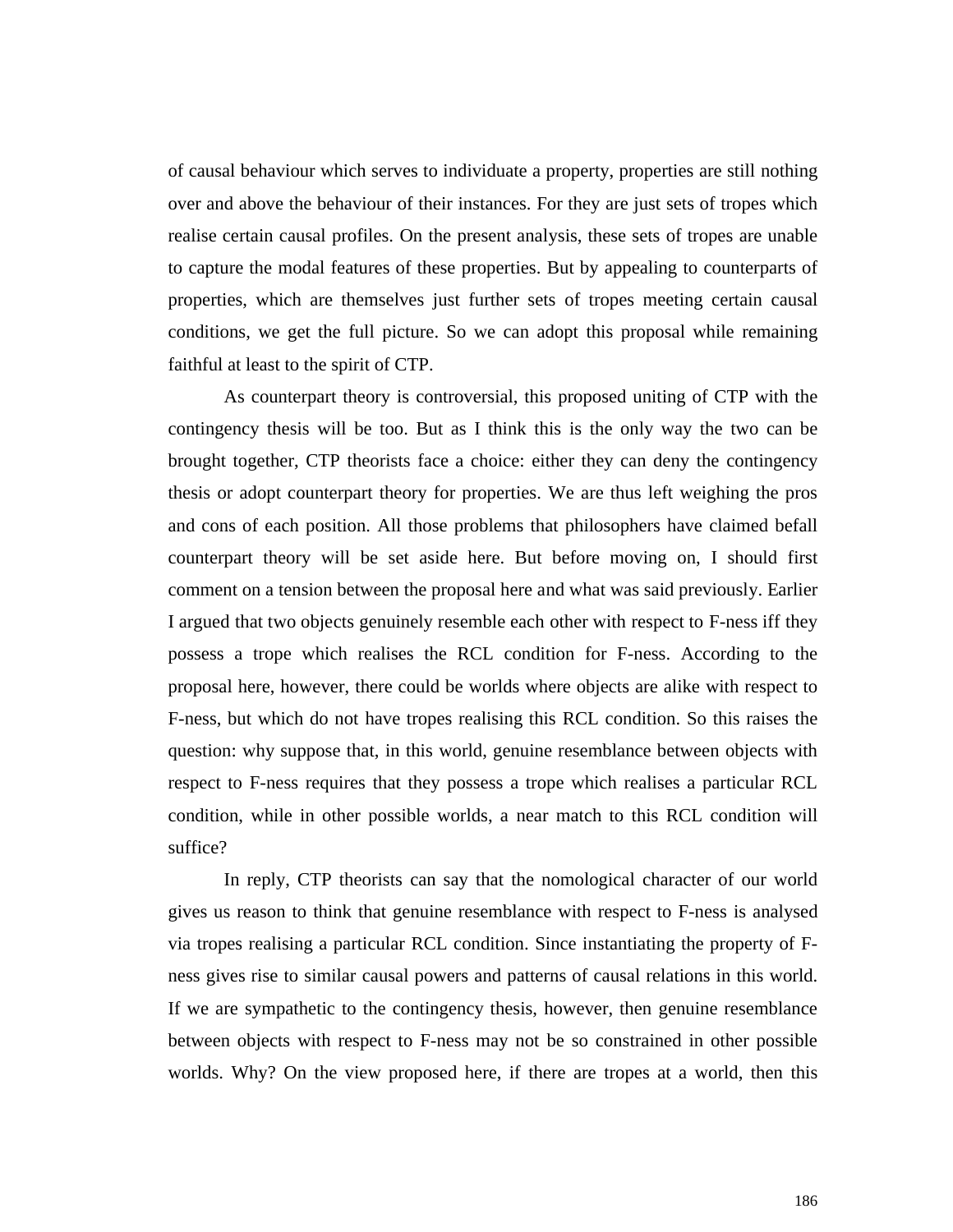world is similar to ours in that it too must have a nomological character.<sup>18</sup> But, given the contingency thesis, there's nothing to stop this nomological character being manifested in different ways in different possible worlds. Consequently, as there are still the same relations between tropes, properties and causation in these worlds, genuine resemblance with respect to F-ness will have to be analysed via the causal capacities objects have in virtue of their tropes there.

If we are prepared to grant counterpart theory for properties, therefore, we can have a CTP which endorses the contingency thesis. Such a theory works better if we embrace trope nominalism, as then we have a more informative theory. But a very weak variant of CTP can be formulated given trope universalism.<sup>19</sup> I argued earlier, however, that there were advantages to be had by denying the contingency thesis. So before finishing, it's worth looking at whether CTP theorists should feel under any pressure to accept this counterpart theory, due to forceful arguments for the contingency thesis.

## **7.4 The Conceivability Argument**

 $\overline{\phantom{a}}$ 

'Tis an establish'd maxim in metaphysics, *That whatever the mind clearly conceives includes the idea of possible existence*, or in other words, *that nothing we can imagine is absolutely impossible* (Hume 1978, p.32).

Philosophers often argue from premises about what situations are conceivable to conclusions about what is possible. At least some of our conceivings, it is claimed, provide us with knowledge about what is and isn't possible.<sup>20</sup> It would be imprudent to reject this thesis, for our access to modal truths seems to require that the conceivable, at least often, is possible. But if we accept that conceivability is a good

 $18$  See §5.6. Tropes, by their nature, are instances of properties. So, granted the aforementioned claim that tropes are the truthmakers of causal statements, any world with tropes will give rise to more general nomological relations between properties.

 $19$  The same is not true, however, given a version of weak CTP which claims that property instances are instantiations of Armstrong-type universals. For, then, there is some constituent of the property instance which is literally identical in all its instances (see §6.1), and this will suffice to settle questions about the transworld identity of universals. If we opt for this no-trope view, therefore, either we have to say that there is a necessary correlation between a universal and the behaviour its instances manifest, so we are committed to the view that the causal profiles of universals are essential to them. Or, we can endorse Armstrong's view and so deny CTP. For it is not the causal features of its instances which determine a universal's identity across possible worlds, rather it is the universal's nature or "quiddity" (see Armstrong 1999a, p.28).

 $20$  See Gendler and Hawthorne (2002) for a discussion of this thesis.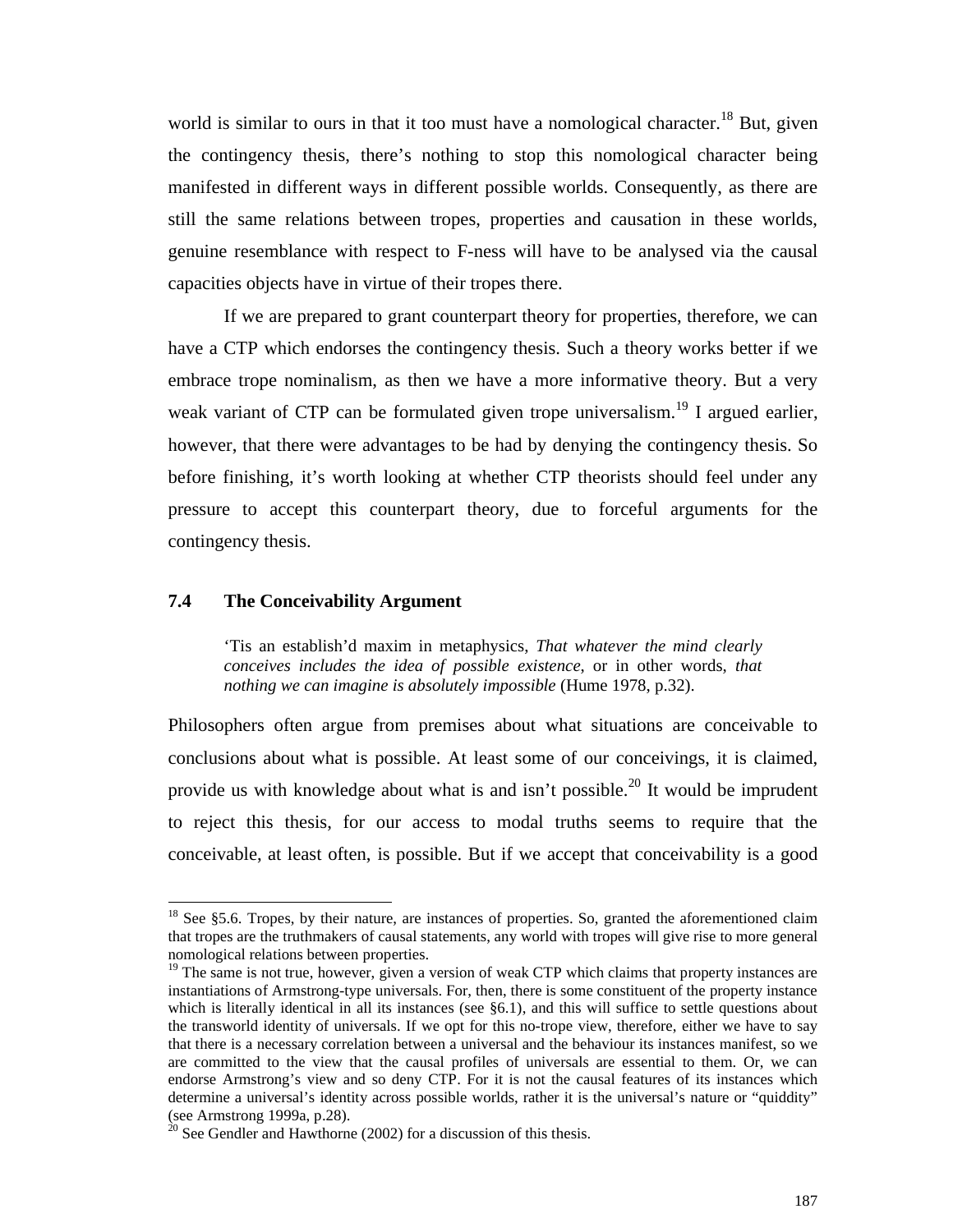guide to possibility, then this argument can be formulated against the necessity of laws:

- 1) Conceivability is a good guide to possibility.
- 2) We can conceive of a situation in which the laws in our world do not obtain.
- 3) Therefore, there is a possible world where the laws in our world do not obtain.

As it stands, however, this is a very weak argument against CTP, as CTP theorists are not committed to the claim that *our* laws obtain in every possible world. Hence, the thesis is not damaged by the mere fact that we can conceive of possible worlds where nomologically impossible events (by the standards of our world) happen. In these cases, CTP theorists can simply say that although the properties that exist in these worlds may look superficially similar to our own, as they have different causal profiles, these are distinct properties. So CTP theorists can easily explain away the fact that we are able to imagine nomologically impossible events happening in different possible worlds, as they can say that what we are imagining in these cases, are possible worlds where different laws obtain, because different properties are instantiated in these worlds.

For this conceivability argument to have bite against CTP, therefore, we need to substitute 2), for this stronger premise:

2\*) We can conceive of the very same properties in this world being governed by different laws.

I have to confess, I am suspicious of the claim that our conceivings furnish us with so much theoretical content. But even if we grant that there is a *sense* in which 2\*) is true, can we be at all sure that this sense of conceivability really is a good guide to possibility?

In order to get a better grasp on what is being asked, we need to consider which conceivings or mental states are supposed to be good guides to possibility. Some say that it is our non-sensory conceivings which are our guide, the idea being that if we can suppose that a certain scenario obtains without any incoherence, then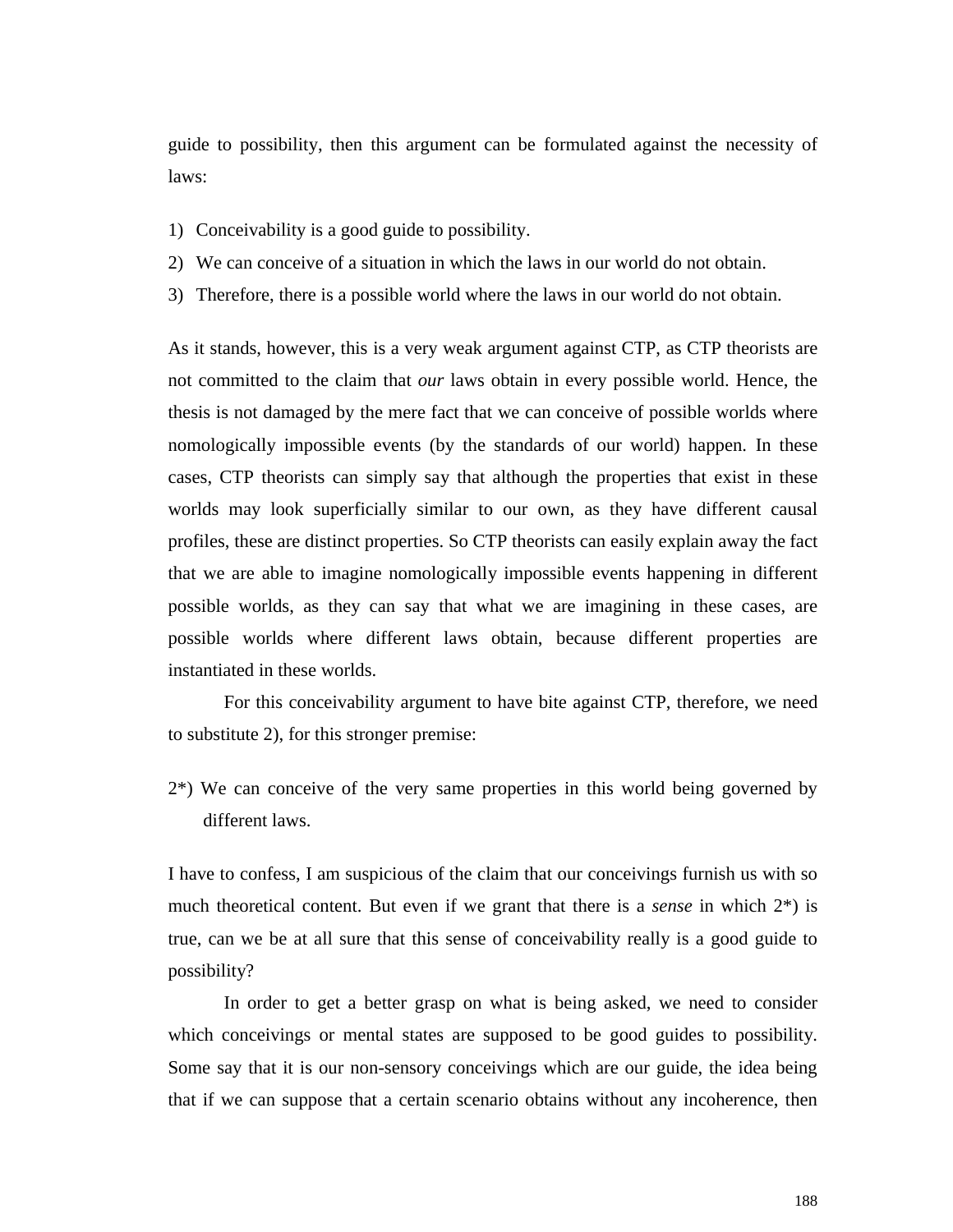that scenario is possible.<sup>21</sup> Alternatively, we could say that it is our sensory imaginings which are our guide. In sensory imagination, we do not imagine in the sense of "suppose" or "entertain a thought", rather we "imagine from the inside being in some conscious state".<sup>22</sup> Some argue that it is this experiential form of imagination - the capacity to imagine a certain experience, say of seeing a tiger - which provides us with defeasible evidence for a situation's possibility. For experience is our primary indicator of what is actually the case, so imagining experiencing a certain situation provides prima facie evidence for the possibility of that situation.<sup>23</sup> These two options are obviously not mutually exclusive, but to begin with, I shall concentrate on the claim that CTP is undermined because our non-sensory conceivings are a good guide to possibility.

Since Kripke (1972), it has become widely recognised that not all (nonsensory) conceivings are good guides to possibility. While there is a sense in which we can conceive of water being something other than  $H_2O$ , for instance, or Hesperus being something other than Phosphorus, these sorts of conceivings are thought to be misleading guides to possibility. In order to make the conceivability argument against CTP convincing, therefore, opponents need to show why the sense of conceiving which is a good guide to possibility excludes CTP's claim that 'necessarily, F=MA', but doesn't rule out generally accepted cases of metaphysical necessity, such as 'necessarily, water =  $H_2O'$  and 'necessarily, Hesperus = Phosphorus'. This, I think, will be a very difficult thing to show. Take, for instance, Kripke's defence of the claim that 'necessarily, water  $= H<sub>2</sub>0$ '. He argues that although we seem able to conceive otherwise, this is just an illusion created in one of two ways. Either what we are

 $\overline{\phantom{a}}$ 

 $21$  Descartes, for instance, argues that it is our intellectual conceiving, not our sensory imaginings, which are our guide to what is possible. We cannot, for instance, sensorily imagine a figure with one hundred sides, as we could not distinguish it from one with ninety-nine sides (see 1996, §72). However, we can non-sensorily conceive it or suppose it to be true without contradiction, so we know that such a figure is possible.

 $22$  Peacocke 1985, p.21.

<sup>&</sup>lt;sup>23</sup> See Peacocke 1985, p.31. This idea is also echoed in Campbell (2002b). He argues that "our conception of what is and is not possible for the demonstrated object, are grounded in our experience of the thing" (p.140), the idea being that our experience gives us knowledge of categorical facts about the way the object actually is, and this experience somehow illuminates the way an object could be. For a note of caution on this idea, see Gendler and Hawthorne (2002 §1.2). It is not clear, however, whether Peacocke and Campbell think that sensory imaginings are the only sorts of conceivings which are a guide to possibility. A more moderate line would be to say that both are, although perhaps our sensory imaginings provide us with a better guide than our non-sensory conceivings.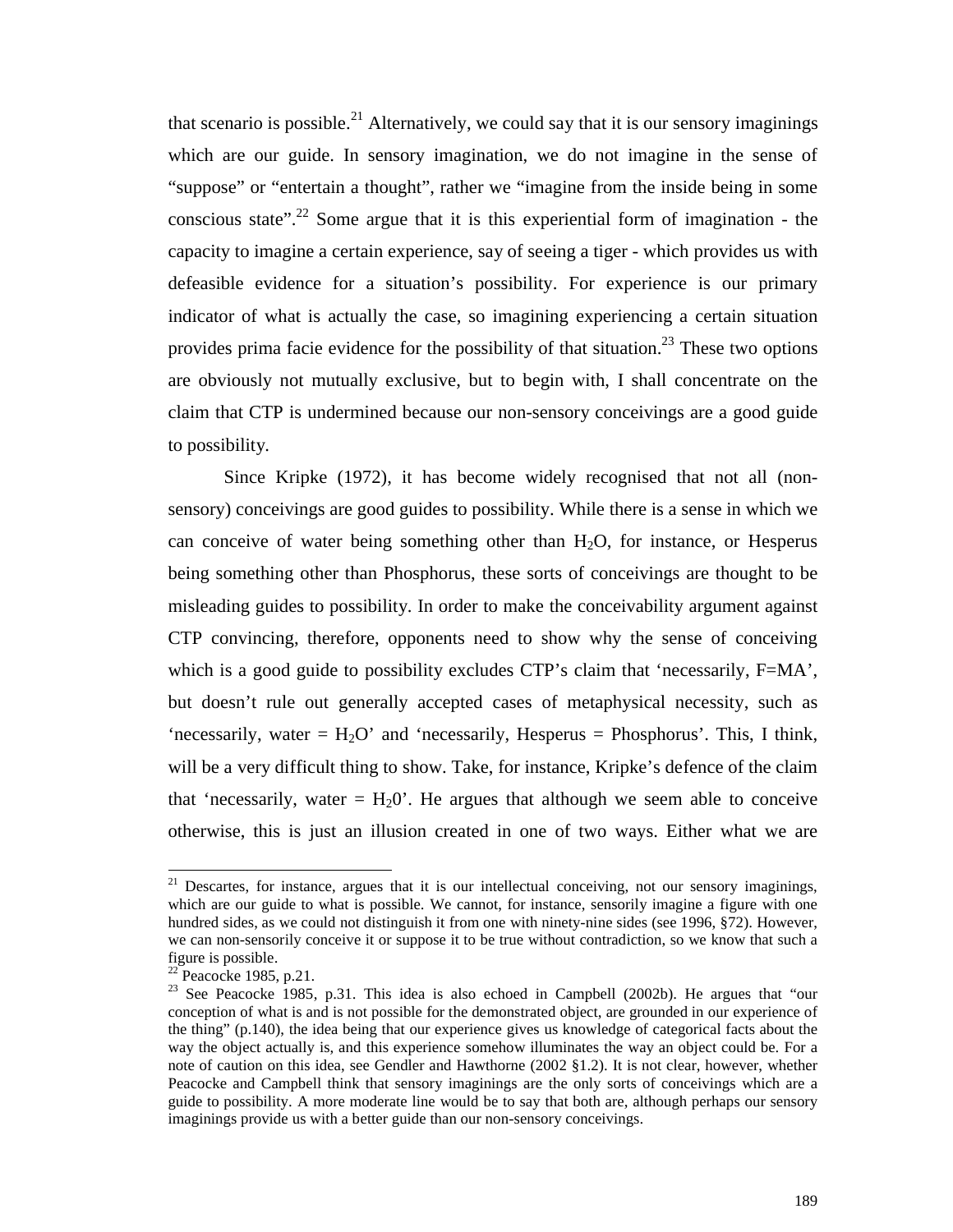supposing is a situation in which the substance we refer to as water (and which we now know to be  $H_2(0)$  could have been discovered to be something other than  $H_2(0)$ . This is a case of epistemic possibility. Our ignorance or imagined ignorance means that we find it possible to believe that the hypothesis could turn out either way. Or, we can seem to conceive of a situation where water isn't  $H_2O$ , by imagining that the mode of presentation which we have come to recognise water by, is correlated with a substance which has a different molecular structure.

In both sorts of cases, Kripke wants to claim that we are not conceiving of the scenario in a way relevant to proving its metaphysical possibility. But if we are prepared to grant that these are cases of mere seeming conceivability, then CTP theorists can make analogous claims for their theory. They can say that what we seem to be conceiving when we imagine that  $F \neq MA$  only reflects the epistemic possibility that it could have been otherwise (in light of the available evidence) for all we knew. It does not establish that, granted they are true, they are only contingently so. Or, they could say that what we are really conceiving, are not cases where the very same properties are related by different laws, but cases where different properties, whose modes of presentation are very similar to our own, are related by different laws.

Yablo (1993) attempts to bolster the claim that conceivability, once it is properly understood, is a good guide to possibility. He characterises the relevant sense of conceivability as this: "I find p conceivable if I can imagine, not a situation in which I truly believe that p, but one of which I truly believe that  $p''$  (p.26). Then he takes us through apparent counter-examples to illustrate why they do not constitute a rebuttal of this principle. So, for instance, he argues that this sense of conceivability does not allow us to conceive of a situation in which Hesperus (H)  $\neq$  Phosphorus (P). For to imagine truly believing that  $H \neq P$  is to imagine truly believing that Venus  $\neq$ Venus, and this clearly cannot be done. What explains our appearances to the contrary? Yablo argues that this can be put down to the fact that "I can imagine believing *something* true with my Hesperus  $\neq$  Phosphorus-thought" (p.24). Although my thought, in the actual context, expresses the proposition that 'necessarily,  $H \neq P'$ ,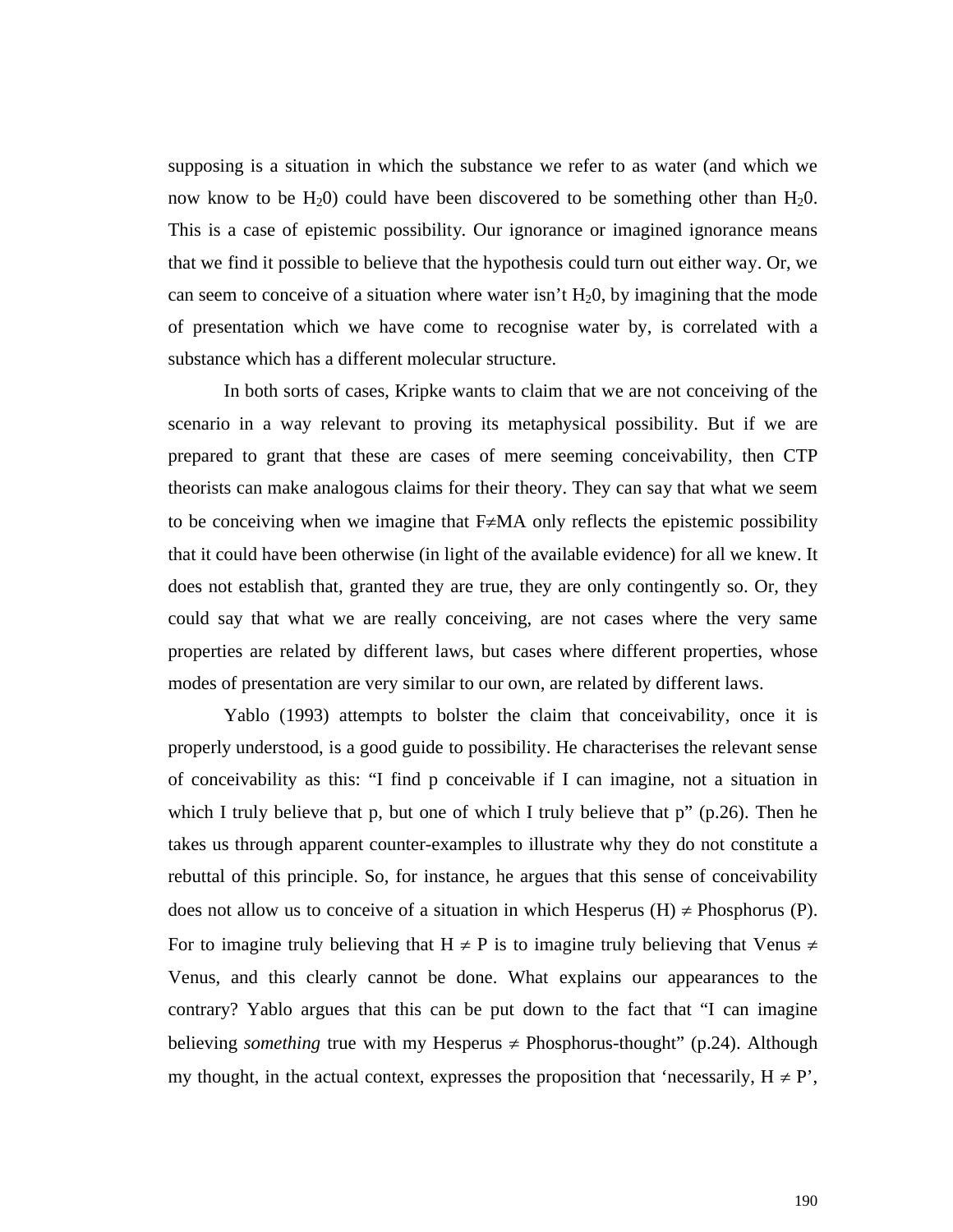in other hypothetical contexts it may have expressed a different proposition.<sup>24</sup> For instance, we can imagine that if Mars had been responsible for our sighting of Phosphorus, then our thought would have expressed a proposition with truth conditions for Venus  $\neq$  Mars. In which case, we can say that I can truly imagine believing the thought expressed in this hypothetical situation. But this isn't a case where I truly believe the thought expressed by my actual proposition.

Yablo's characterisation of the relevant sense of conceivability, however, not only lets Kripke's a posteriori identities through the net, it can also accommodate the claim that the laws are metaphysically necessary. We can say that what we are imagining when we entertain the thought that ' $F \neq MA'$  isn't a case where I truly believe that this is so. For once we've fully comprehended what force, mass and acceleration are, we'd realise that, like 'water =  $H_2O$ ', force couldn't be anything else. However, we can still imagine *something* true by the thought ' $F \neq MA$ ', as we can imagine a hypothetical situation in which a different proposition was expressed by this thought. For instance, we can imagine that if force had been associated with a different causal profile, then our thought ' $F \neq MA'$  would have expressed another proposition with distinct truth conditions. But, again, this isn't a case where I truly believe the thought expressed by my actual proposition.

Given, then, Kripke's and Yablo's definitions of those non-sensory conceivings which are a good guide to possibility, it is not clear that we can nonsensorily conceive, in the relevant sense, of properties behaving differently. But what of our sensory imaginings? Do they give us reason to think that properties could behave differently? Peacocke's principle that if we can experientially imagine having an experience, then such an experience is possible, does seem to have some plausibility.<sup>25</sup> Furthermore, it looks like it can be utilised to support the claim that 'necessarily, H=P' and 'necessarily F=MA' are disanalogous. For we can say that in the case of H=P, we cannot imagine an experience of seeing H without also seeing P, because (given that H=P) we would have to imagine an experience of both seeing

 $\overline{a}$ 

 $24$  By 'thought' here, Yablo means "the internal state or act that determines, in context, which proposition I believe" (p.24). So a thought in one context can express a different proposition than the same thought in another context.

 $25$  See Peacocke 1985, p.31.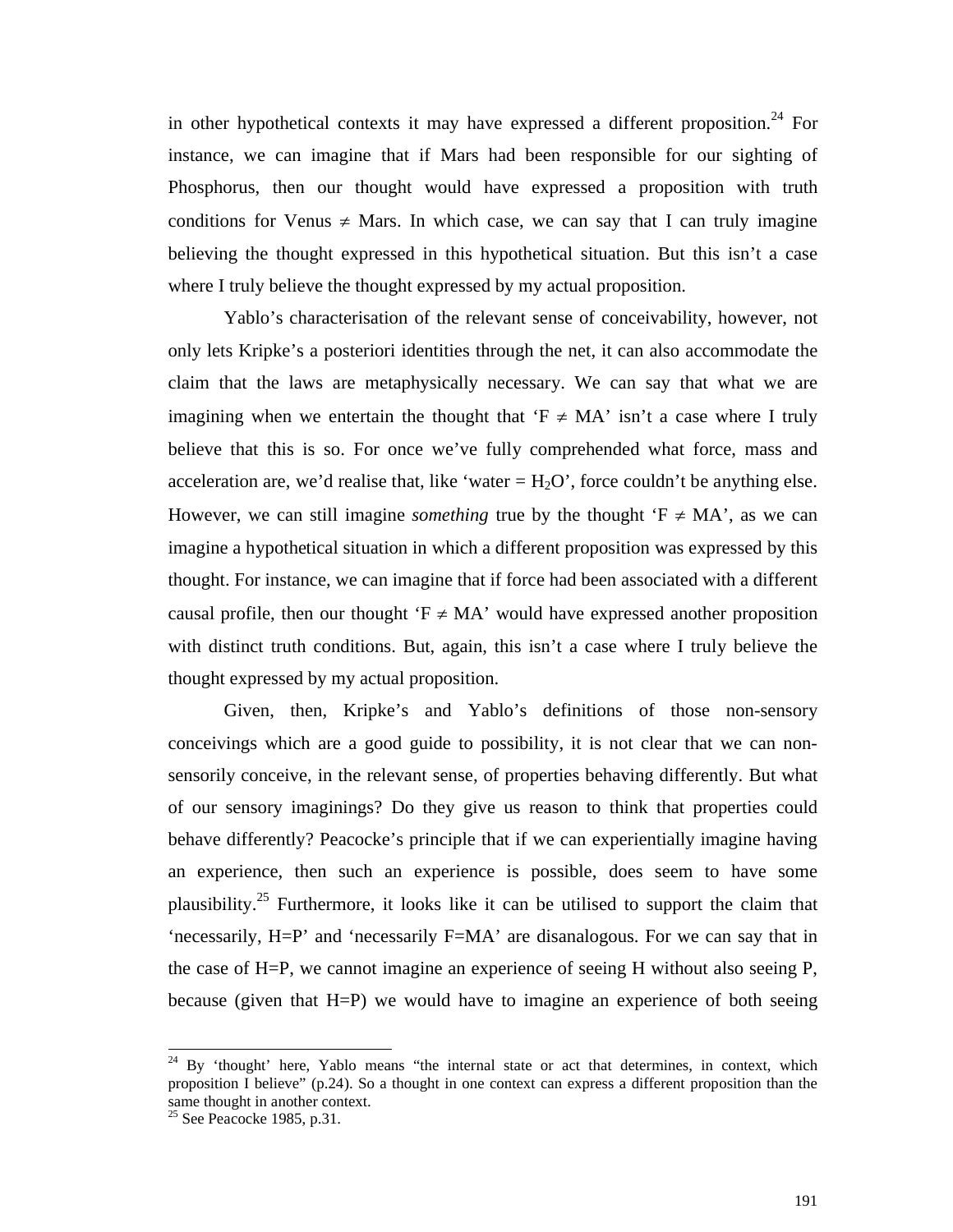Venus and not seeing Venus. But when we consider the laws of nature, it seems quite easy to imagine having an experience of, for instance, a ball hitting another and yet of one not moving. Therefore, in this case, sensory imagination does provide us with defeasible evidence for the claim that the laws are contingent.

Does this succeed in demonstrating that the burden of proof is on those who wish to deny that the laws are contingent? I doubt it, as it is far from clear that we can sensorily imagine a case where the laws are not true. Suppose, for instance, that we sensorily imagine a ball hitting another ball and the second failing to move, does this constitute an experience of non-Newtonian behaviour? No, not unless we add in a commentary claiming, for instance, that there are no other Newtonian forces at work on the second ball which stop it from moving, that the mass of the second ball is not so much greater than that of the first that it doesn't move with the impact of the second, that the properties in this scenario are the same as those instantiated in our world, etc. The experience alone does not suffice to show that what we perceive is a case where Newton's laws do not hold. We need to add in the extra commentary for this conclusion to follow.

It may be objected that this imposes a false distinction between the content of an experience and the interpretation we put upon it. But this doesn't matter, because the force of Peacocke's principle rests on the fact that we can separate what we experience from what we merely non-sensorily conceive. Potential experience, on this view, is the source of modal knowledge. Mere coherent suppositions do not protect us from impossibility. Hence, if the objector is right to say that interpretations completely permeate our experience, then our sensory imaginings won't be a better guide to possibility than our non-sensory conceivings. Either way, we are left having to establish that non-sensory conceivings are a good guide to possibility, in order for the conceivability argument against CTP to go through.

It is not clear, therefore, that given the sense of conceivability required for the maxim 'conceivability is a good guide to possibility', we can conceive of the very same properties being related by different laws. This has two positive consequences. First, it means that CTP theorists who deny the contingency thesis can still maintain an epistemology for modality which takes, as its starting point, facts about what we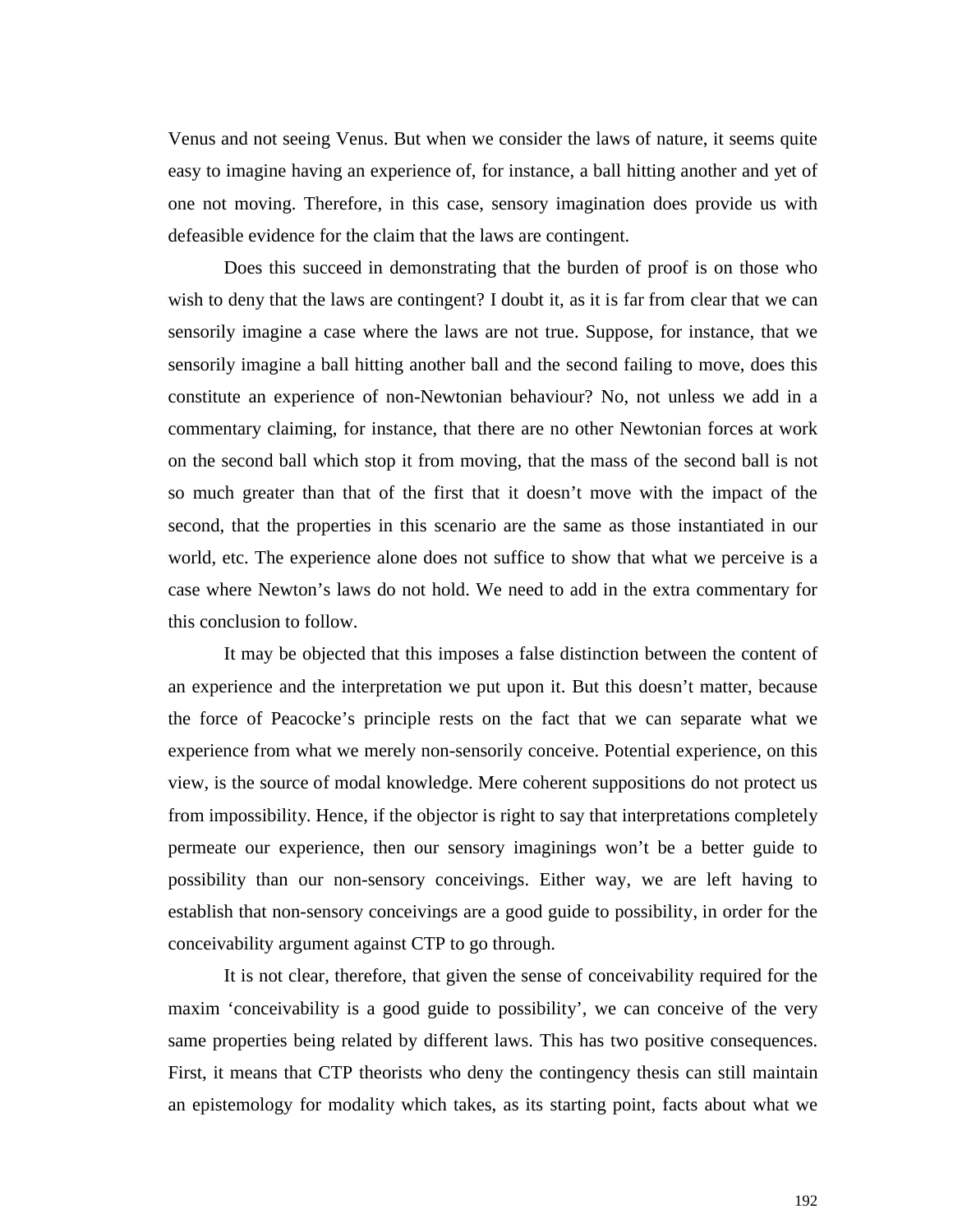can and cannot conceive. Although a lot needs to be said on the topic of modal error,  $^{26}$ if we accept CTP, we can at least explain why we cannot conceive, in Yablo's sense, of properties being governed by different laws. This should come as a welcome relief to CTP theorists, because they, no less than anyone else, have to appeal to what is conceivable in their modal reasoning. Second, although much more still needs to be said about the issues raised here,  $27$  the discussion has gone some way towards weakening the most forceful argument against the claim that the laws are metaphysically necessary. So CTP theorists need not be unduly worried by their commitment to this thesis.

l

 $26$  See Yablo 1993 §XII.

<sup>&</sup>lt;sup>27</sup> In particular, more needs to be said about two-dimensional approaches to modal discourse. Using the machinery of two-dimensional modal logic, these accounts try to portray both how a sentence represents things to be, and how a sentence would have represented things to be had it been uttered in a different setting. This approach raises difficult and complex issues which cannot receive adequate attention here. But for more on this, see Chalmers 1996 and 2002.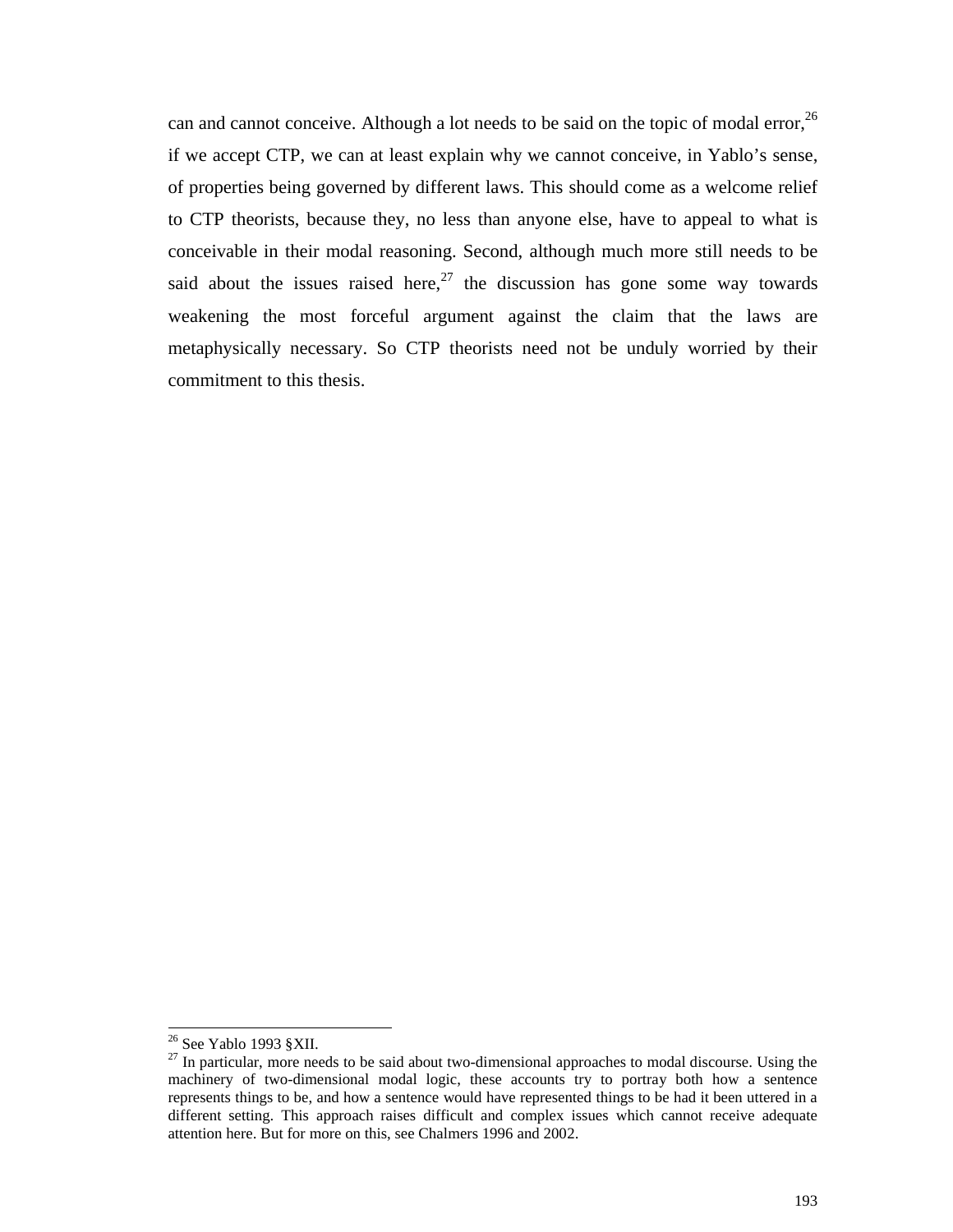## Conclusion

What makes a property the property it is, what determines its identity, is its potential for contributing to the causal powers of the things that have it (Shoemaker 1980a, p.212).

How exactly this statement should be interpreted, as we've seen, takes some working out. But I think that it repays the effort, as this statement, and the account it expresses, has the potential to provide illuminating answers to many different metaphysical questions. I've tried to outline different versions of CTP which do justice to Shoemaker's original claim that "properties are causal powers"<sup>1</sup> and to his later, weaker formulations of the theory. Although problems were encountered, I think that the theses outlined offer plausible formulations of CTP. For they avoid both the pitfalls of the grounding objection and related criticisms, while resulting in a cogent two-level criterion of identity for properties.

On the issue of causation, two claims were made. First, it was argued that whatever causes and effects are, they need to be fine-grained. The theory of causal relata which ensues from CTP respects this, because it states that property instances are the fundamental causal relata. Second, it was argued that an analysis of the causal relation should respect both the intrinsicality and generality of that relation. Anscombe shows why this is no mean feat to pull off. But by combining CTP with trope theory, we have a sketch of an account of causation which can satisfy both the intrinsicality and generality assumptions. This combination leaves us with an intuitive model of causation, which is the polar opposite of the Humean approach. It is a singularist theory, as the determiners of causal relations and laws are said to be local entities, which are intrinsic to the causal relations.

The ramifications of CTP for an account of properties are just as positive. CTP provides an illuminating account of the nature of properties, which results in a twolevel criterion of identity for these entities. There are different ways of developing the basic account, so some flexibility is available in this area. But CTP offers a definite conception of what it is for a property to be instantiated by an object. Furthermore, it

l

 $<sup>1</sup>$  Shoemaker 1980a, p.210.</sup>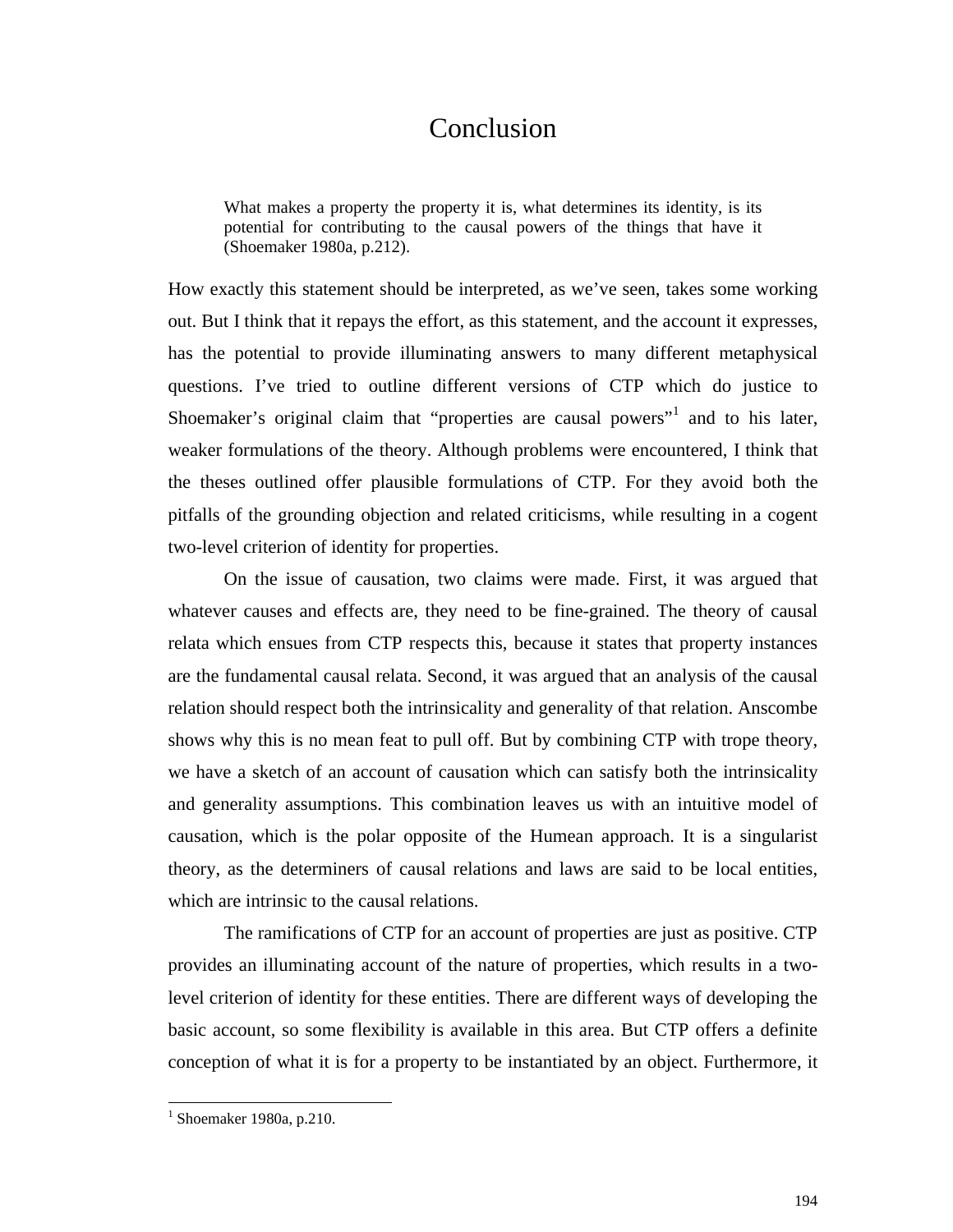can be used to group tropes together into natural classes, since CTP presents us with a conception of what resemblance between tropes involves. This aids the cause of trope nominalism, by elucidating which classes of tropes stand for which universals, in cases of determinates and determinables.

There are objections which have prevented many from endorsing CTP, but I have tried to show why these need not deter us. The oft-cited grounding objection is ineffective against the causal theory of properties expounded here. The criticism based on CTP's commitment to the laws being necessary is a little harder to dispense with. I tried to show why this consequence of CTP should be embraced rather than rejected. But there are ways of avoiding this commitment, if you remain unconvinced. Moreover, all the virtues of CTP which have been canvassed here, hold independently of these contentious issues surrounding the necessity of laws. So even if we want to preserve their contingency, the wider case for CTP remains unaffected.

CTP, therefore, has proved to be a fertile line of enquiry. It connects, in a way not done previously, the central notions of properties and causation, explaining why these notions have to be understood in tandem. The result is both a plausible causal ontology and a worked out analysis of the nature of properties.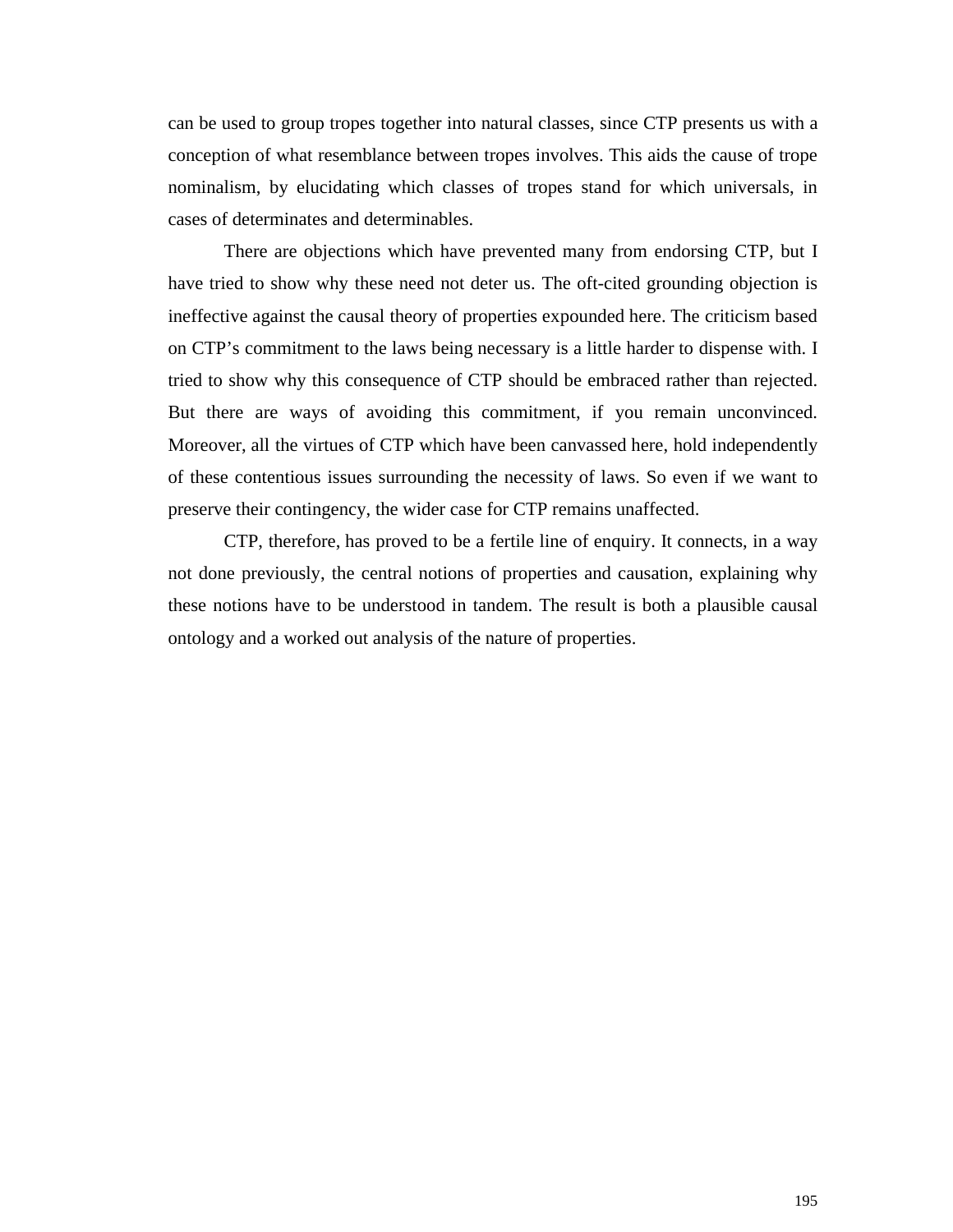## References

- Achinstein, P. (1974) "The Identity of Properties" *American Philosophical Quarterly*, vol. 11.
- Anscombe, G. E. (1971) "Causality and Determination" reprinted in *Causation*, eds. E. Sosa, and M. Tooley (1993) Oxford: Oxford University Press.
- Armstrong, D. M. (1970) "The Causal Theory of the Mind" reprinted in Armstrong's *The Nature of Mind and Other Essays* (1980) Queensland: University of Queensland Press.
- Armstrong, D. M. (1978) *Universals and Scientific Realism: A Theory of Universals*, vol. 2, Cambridge: Cambridge University Press.
- Armstrong, D. M. (1983) *What is a Law of Nature?* Cambridge: Cambridge University Press.
- Armstrong, D. M. (1996) "Dispositions as Categorical States" in *Dispositions: A Debate*, ed. T. Crane (1996) London: Routledge.
- Armstrong, D. M. (1997) *A World of States of Affairs*, Cambridge: Cambridge University Press.
- Armstrong, D. M. (1999a) "The Causal Theory of Properties: Properties according to Shoemaker, Ellis and Others" *Philosophical Topics*, vol. 26.
- Armstrong, D. M. (1999b) "The Open Door: Counterfactual versus Singularist Theories of Causation" in *Causation and Laws of Nature*, ed. H. Sankey (1999) Dordrecht: Kluwer Academic Publishers.
- Aronson, J. (1971) "On the Grammar of Cause" *Synthese*, vol. 22.
- Austin, J. (1950) "Truth" *Proceedings of the Aristotelian Society*, suppl. vol. 24.
- Ayer, A. J. (1956) "What is a Law of Nature?" *Revue Internationale de Philosophie*, vol. 10.
- Bacon, J. (1995) *Universals and Property Instances: The Alphabet of Being*, Oxford: Blackwell.
- Beebee, H. and Mele, A. (2002) "Humean Compatibilism" *Mind*, vol. 111.
- Beebee, H. (2003) "Causing and Nothingness" forthcoming in *The Counterfactual Analysis of Causation*, eds. J. Collins, N. Hall and L. Paul, Massachusetts: The MIT Press.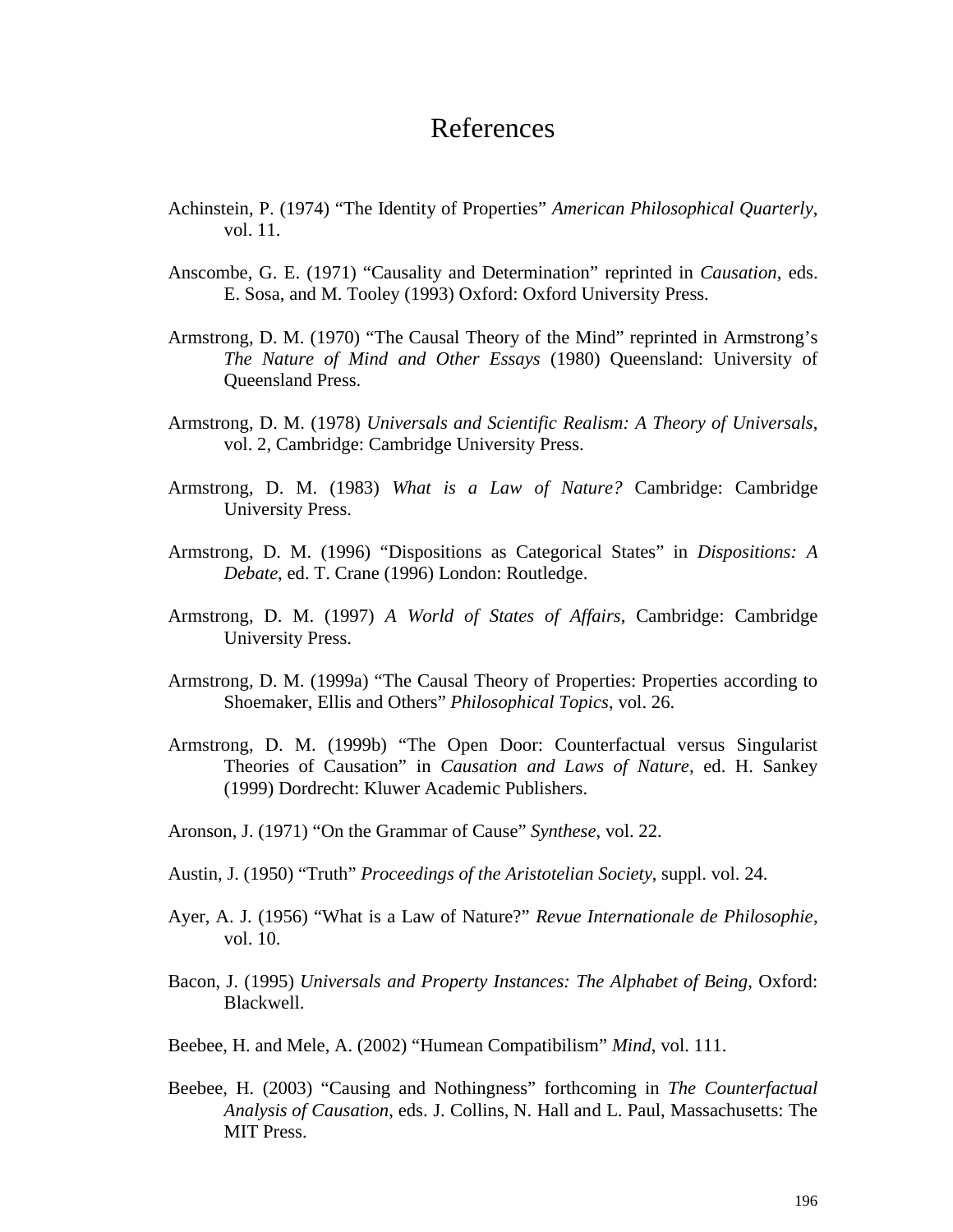Bennett, J. (1988) *Events and their Names*, Oxford: Clarendon Press.

- Berlin, I. (1950) "Empirical Propositions and Hypothetical Statements" *Mind*, vol. 59.
- Bigelow, J. and Pargetter, R. (1990) *Science and Necessity*, Cambridge: Cambridge University Press.
- Bigelow, J. (1988) *The Reality Of Numbers*, Oxford: Oxford University Press.
- Bird, A. (2002) "On Whether Some Laws are Necessary" *Analysis*, vol. 62.
- Blackburn, S. (1991) "Filling in Space" *Analysis*, vol. 50-1.
- Blackburn, S. (1993) *Essays in Quasi-Realism*, Oxford: Oxford University Press.
- Block, N. (1980) "Introduction: What is Functionalism" in *Readings in Philosophy of Psychology*, vol. 1, ed. N. Block, London: Methuen.
- Block, N. (1990) "Can the Mind Change the World" in *Meaning and Method: Essays in Honour of Hilary Putnam*, ed. G. Boolos (1990) Cambridge: Cambridge University Press.
- Braithwaite, R. (1927) "The Idea of Necessary Connection" *Mind*, vol. 36.
- Burgess J. and Rosen G. (1996) *Subject with No Object*, Oxford: Clarendon Press.
- Campbell, J. (1994) *Past, Space and Self*, Massachusetts: MIT Press.
- Campbell, J. (1995) "Molyneaux's Question" *Philosophical Issues*, vol. 7.
- Campbell, J. (2002a) *Reference and Consciousness*, Oxford: Clarendon Press.
- Campbell, J. (2002b) "Berkeley's Puzzle" in *Conceivability and Possibility*, eds. T. Gendler and J. Hawthorne (2002) Oxford: Clarendon Press.
- Campbell, J. "Intelligible Causation" (manuscript copy).
- Campbell, K. (1981) "The Metaphysics of Abstract Particulars" reprinted in *Properties*, eds. D. Mellor and A. Oliver (1997) Oxford: Oxford University Press.
- Campbell, K. (1990) *Abstract Particulars*, Oxford: Blackwell.
- Cartwright, N. (1989) *Nature's Capacities and their Measurement*, Oxford: Clarendon Press*.*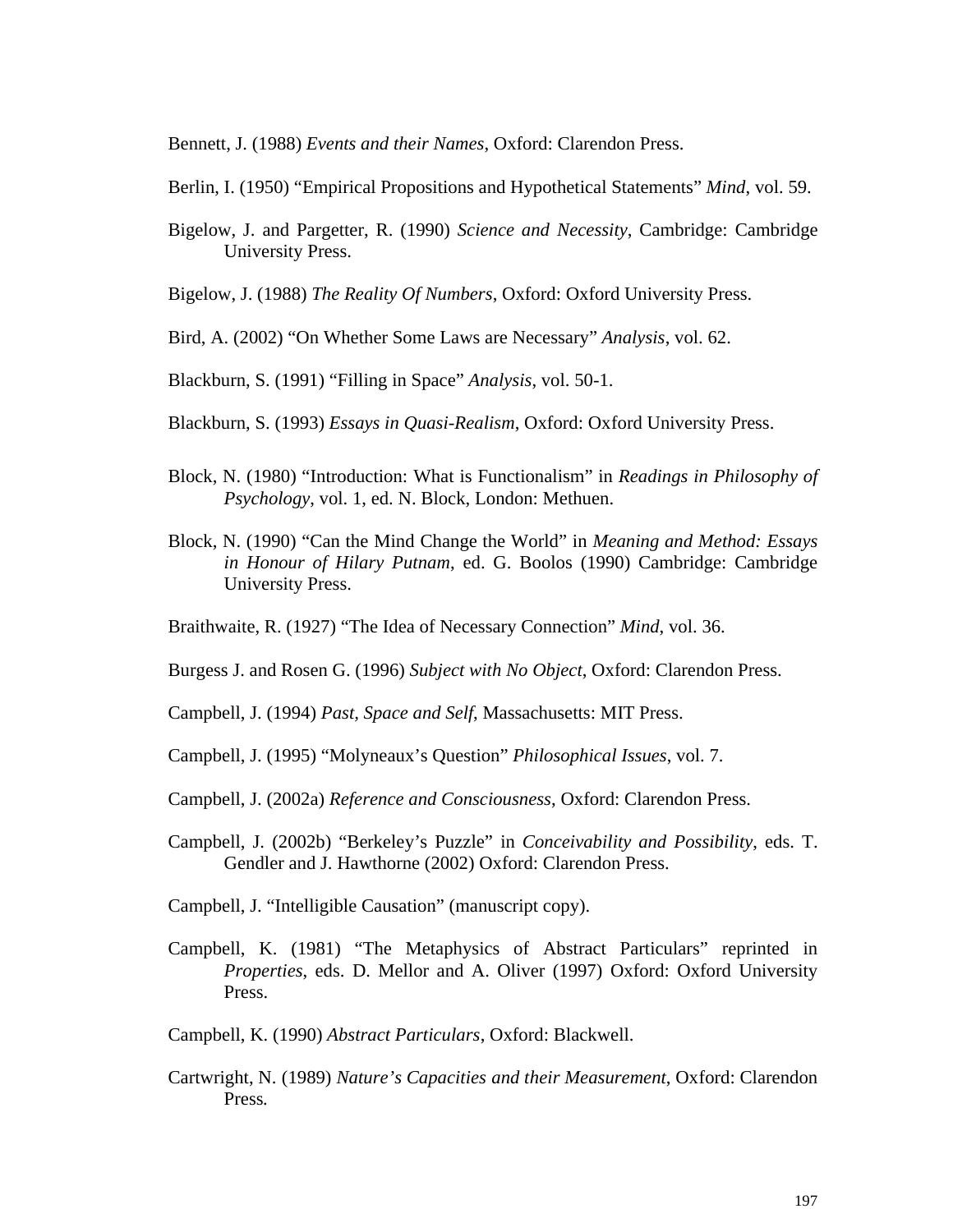- Cartwright, N. (1999) *The Dappled World: A Study of the Boundaries of Science*, Cambridge: Cambridge University Press.
- Chalmers, D. (1996) *The Conscious Mind*, Oxford: Oxford University Press.
- Chalmers, D. (2002) "Does Conceivability Entail Possibility" in *Conceivability and Possibility*, eds. T. Gendler and J. Hawthorne (2002) Oxford: Clarendon Press.
- Chisholm, R. (1957) *Perceiving*, Ithaca: Cornell University Press.
- Clatterbaugh, K. (1999) *The Causation Debate in Modern Philosophy, 1937-1730*, London: Routledge.
- Davidson, D. (1963) "Actions, Reasons and Causes" reprinted in his *Essays on Actions and Events* (1980) Clarendon Press: Oxford.
- Davidson, D. (1967a) "The Logical Form of Action Sentences" reprinted in his *Essays on Actions and Events* (1980) Oxford: Clarendon Press.
- Davidson, D. (1967b) "Causal Relations" reprinted in his *Essays on Actions and Events* (1980) Oxford: Clarendon Press.
- Davidson, D. (1969) "The Individuation of Events" reprinted in his *Essays on Actions and Events* (1980) Oxford: Clarendon Press.
- Davidson, D. (1970) "Mental Events" reprinted in his *Essays on Actions and Events*  (1980) Oxford: Clarendon Press.
- Davidson, D. (1977) "The Method of Truth in Metaphysics" reprinted in his *Inquiries into Truth and Interpretation* (1984) Oxford: Clarendon Press.
- Davidson, D. (1985) "Reply to Quine on Events" in *Perspectives on the Philosophy of Donald Davidson*, eds. E. Le Pore and B. McLaughlin (1985) Oxford: Blackwell.
- Denkel, A. (1996) *Object and Property*, Cambridge: Cambridge University Press.
- Descartes, R. (1985) *The Philosophical Writings of Descartes*, vol. 2, trans. and eds. J. Cottingham, R. Stoothoff, D. Murdoch and A. Kenny, Cambridge: Cambridge University Press.
- Descartes, R. (1996) *Mediations on First Philosophy*, trans. J. Cottingham. Cambridge: Cambridge University Press.
- Dretske, F. (1977) "Laws of Nature" *Philosophy of Science*, vol. 44.
- Dodd, J. (2002) "Is Truth supervenient Upon Being?" *Proceedings of the Aristotelian Society*, vol. 102.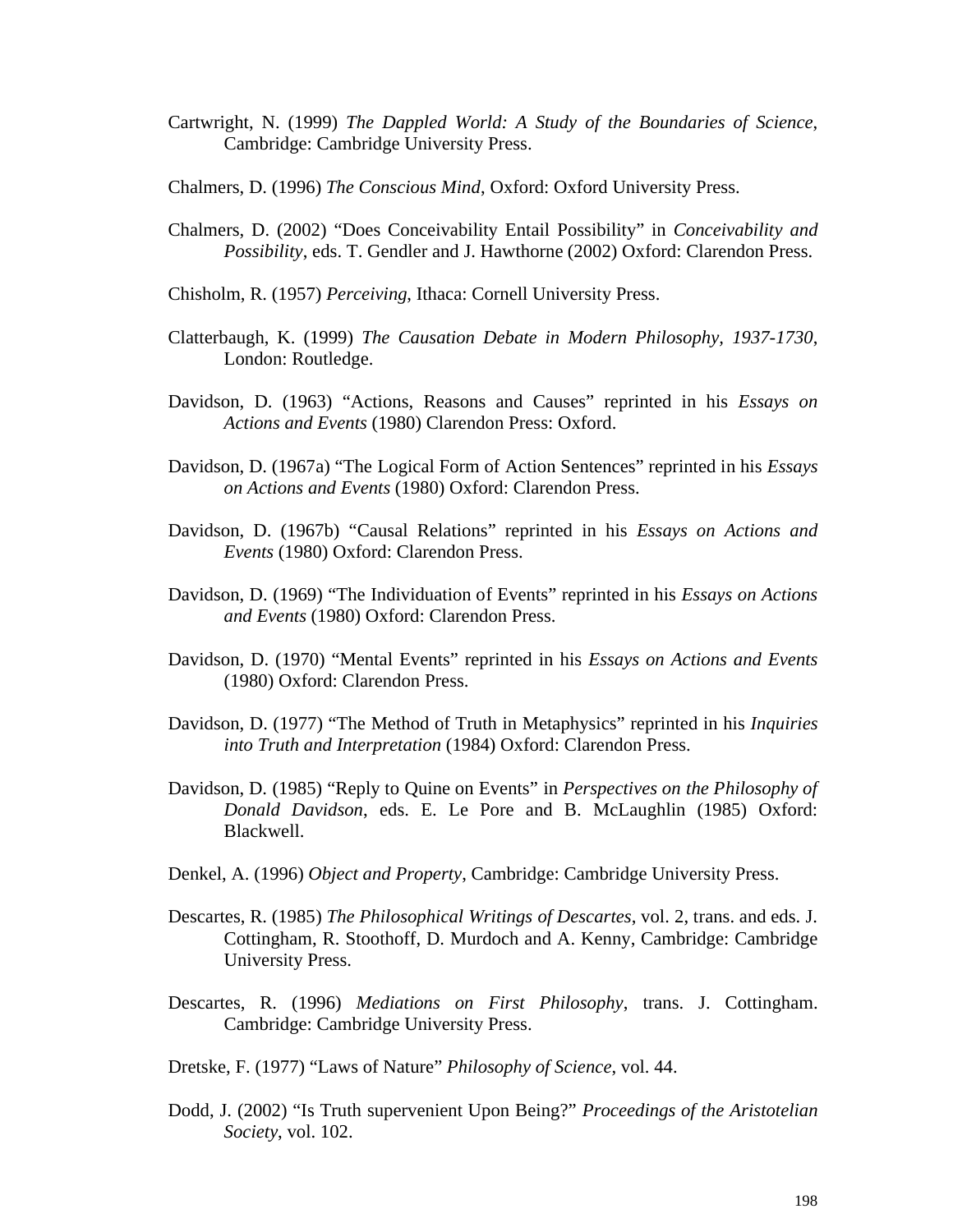Dowe, P. (2000) *Physical Causation*, Cambridge: Cambridge University Press.

Ducasse, C. J. (1926) "On the Nature and Observability of the Causal Relation" reprinted in *Causation*, eds. E. Sosa and M. Tooley (1993) Oxford: Oxford University Press.

Dummett, M. (1973) *Frege: Philosophy of Language*, London: Duckworth.

- Dummett, M. (1991) *Frege: Philosophy of Mathematics*, London: Duckworth.
- Dunn, M. (1990) "Relevant Predication 2: Intrinsic Properties and Internal Relations" *Philosophical Studies*, vol. 60.
- Durham, J. (2002) "The Permeability of the Causal Criteria of Identity for Universals" *Pacific Philosophical Quarterly*, vol. 83.
- Eells, E. (1991) *Probabilistic Causality*, Cambridge: Cambridge University Press.
- Ehring, D. (1997) *Causation and Persistence: A Theory of Causation*, Oxford: Oxford University Press.
- Ehring, D. (1999) "Tropeless in Seattle: The cure for insomnia" *Analysis*, vol. 59.
- Elder, C. (2001) "Contrariety and the Individuation of Properties" *American Philosophical Quarterly*, vol. 38.
- Ellis, B. (2001) *Scientific Essentialism*, Cambridge: Cambridge University Press.
- Ellis, B. and Lierse, C. (1994) "Dispositional Essentialism" *Australasian Journal of Philosophy*, vol. 72.
- Evans, G. (1980) "Things Without the Mind" in his *Collected Papers* (1985) Oxford: Clarendon Press.
- Evans, G. (1982) *The Varieties of Reference*, ed. J. McDowell, Oxford: Clarendon Press.
- Fair, D. (1979) "Causation and the Flow of Energy" Erkenntnis, vol. 59.
- Fales, E. (1990) *Causation and Universals*, London: Routledge.
- Fine, K. "The Varieties of Necessity" in *Conceivability and Possibility*, eds. T. Gendler and J. Hawthorne (2002) Oxford: Clarendon Press.
- Foster, J. (1985) *A. J. Ayer*, London: Routledge.
- Geach, P. (1957) *Mental Acts*, London: Routledge.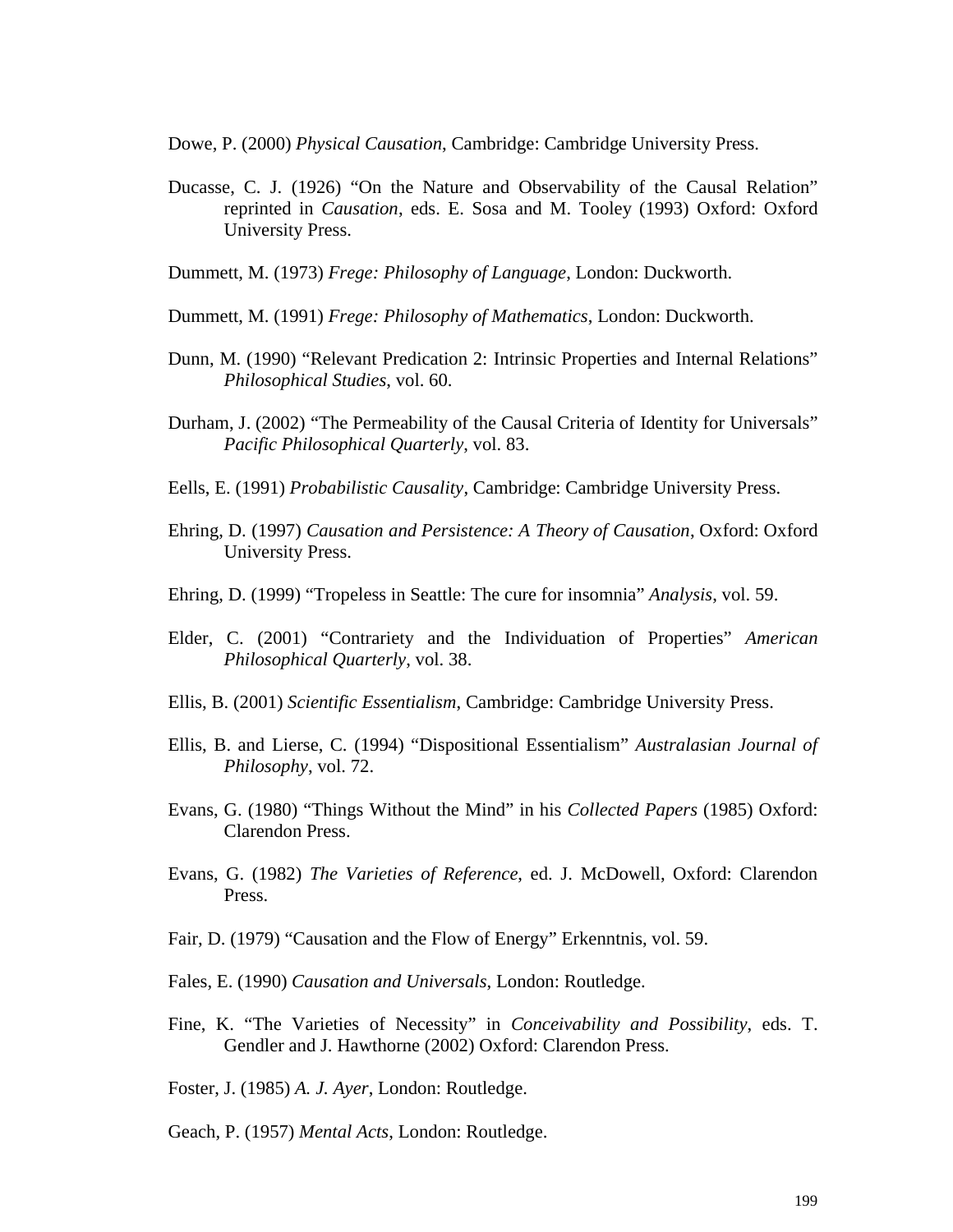- Geach, P. (1975) "Names and Identity" in *Mind and Language*, ed. S. Guttenplan (1975) Oxford: Clarendon Press.
- Gendler T. and Hawthorne J. (2002) "Introduction: Conceivability and Possibility" in *Conceivability and Possibility*, eds. T. Gendler and J. Hawthorne (2002) Oxford: Clarendon Press.
- Goodman, N. (1951) The Structure of Appearance, Massachusetts: Harvard University Press.
- Hale, B. (1987) *Abstract Objects*, Oxford: Blackwell.
- Harrè, R. and Madden, E. H. (1975) *Causal Powers*, New Jersey: Rowman and Littlefield.
- Hausman, D. (1998) *Causal Asymmetries*, Cambridge: Cambridge University Press.
- Hawthorne, J. (2001) "Causal Structuralism" *Philosophical Perspectives: Metaphysics*, vol. 15.
- Hempel, C. (1965) *Aspects of Scientific Explanation*, London: Collier Macmillan
- Hobbes, T. (1839) *The English Works of "Thomas Hobbes of Malmesbury"*, vol. 1, ed. W. Molesworth, London: Bohn.
- Humberstone, I. (1996) "Intrinsic/Extrinsic" *Synthese*, vol. 108.
- Hume, D. (1978) *A Treatise of Human Nature*, second edition, ed. L. A. Selby-Bigge, rev. by P. H. Nidditch, Oxford: Clarendon Press.
- Hume, D. (1975) *An Enquiry Concerning Human Understanding*, third edition, ed. L. A. Selby-Bigge, rev. by P. H. Nidditch, Oxford: Clarendon Press.
- Husserl, E. (2001) *Logical Investigations*, trans. J. N. Findlay, rev. D. Moran, London: Routledge.
- Jackson, F., Pargetter, R. and Prior, E. (1982) "Three Theses about Dispositions" *American Philosophical Quarterly*, vol. 19.
- Jackson, F. (1998) *Mind, Methods and Conditionals*, London: Routledge.
- Johnson, W. E. (1921) *Logic: Part 1*, Cambridge: Cambridge University Press.
- Kim, J. (1972) "Phenomenal Properties, Psychological Laws and the Identity Theory" *Monist*, vol. 56.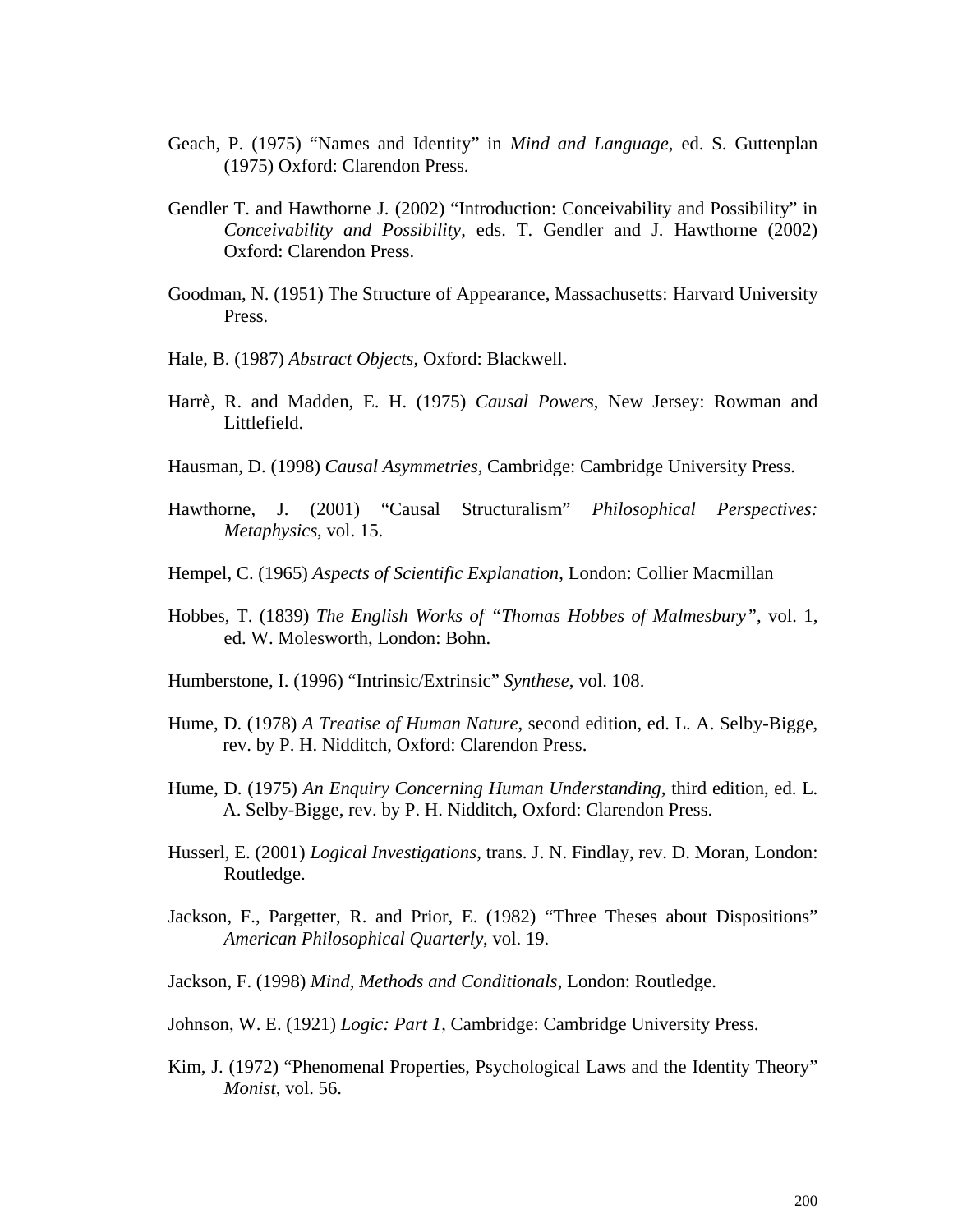- Kim, J. (1973) "Causation, nomic subsumption and the concept of event" *The Journal of Philosophy*, vol. 70.
- Kim, J. (1976) "Events as Property Exemplifications" reprinted in Kim's *Supervenience and Mind* (1993) Cambridge: Cambridge University Press.
- Kim, J. (1982) "Psychophysical Supervenience" *Philosophical Studies*, vol. 44.
- Kim, J. (1998) *Mind in the Physical World*, Massachusetts: The MIT Press.
- Kripke, S. (1972) *Naming and Necessity*, Oxford: Blackwell.
- Langton, R. and Lewis, D. (1998) "Defining Intrinsic" reprinted in Lewis's *Papers in Metaphysics and Epistemology* (1999) Cambridge: Cambridge University Press.
- Leibniz, G. W. (1981) *New Essays Concerning Human Understanding*, trans. and eds. by P. Remnant and J. Bennett, Cambridge: Cambridge University Press.
- Leibniz, G. W. (1988) *Philosophical Texts*, trans. and eds. by R. Woolhouse and R. Francks, Oxford: Oxford University Press.
- Lewis, D. (1966) "An Argument for the Identity Theory" reprinted in his *Philosophical Papers*, vol. I (1983) Oxford: Oxford University Press.
- Lewis, D. (1970) "How to Define Theoretical Terms" *The Journal of Philosophy*, vol. 67*.*
- Lewis, D. (1972) "Psychophysical and Theoretical Identifications" *Australasian Journal of Philosophy*, vol. 3.
- Lewis, D. (1973) "Causation" reprinted in Lewis's *Philosophical Papers*, vol. II (1986) Oxford: Oxford University Press.
- Lewis, D. (1980) "Mad Pain and Martian Pain" in his *Philosophical Papers*, vol. I (1983) Oxford: Oxford University Press.
- Lewis, D. (1983a) "Extrinsic Properties" reprinted in his *Papers in Metaphysics and Epistemology* (1999) Cambridge: Cambridge University Press.
- Lewis, D. (1983b) "New Work for a Theory of Universals" reprinted in his *Papers in Metaphysics and Epistemology* (1999) Cambridge: Cambridge University Press.
- Lewis, D. (1986a) *On the Plurality of Worlds*, Oxford: Blackwell.
- Lewis, D. (1986b) "Events" in his *Philosophical Papers*, vol. II (1986) Oxford: Oxford University Press.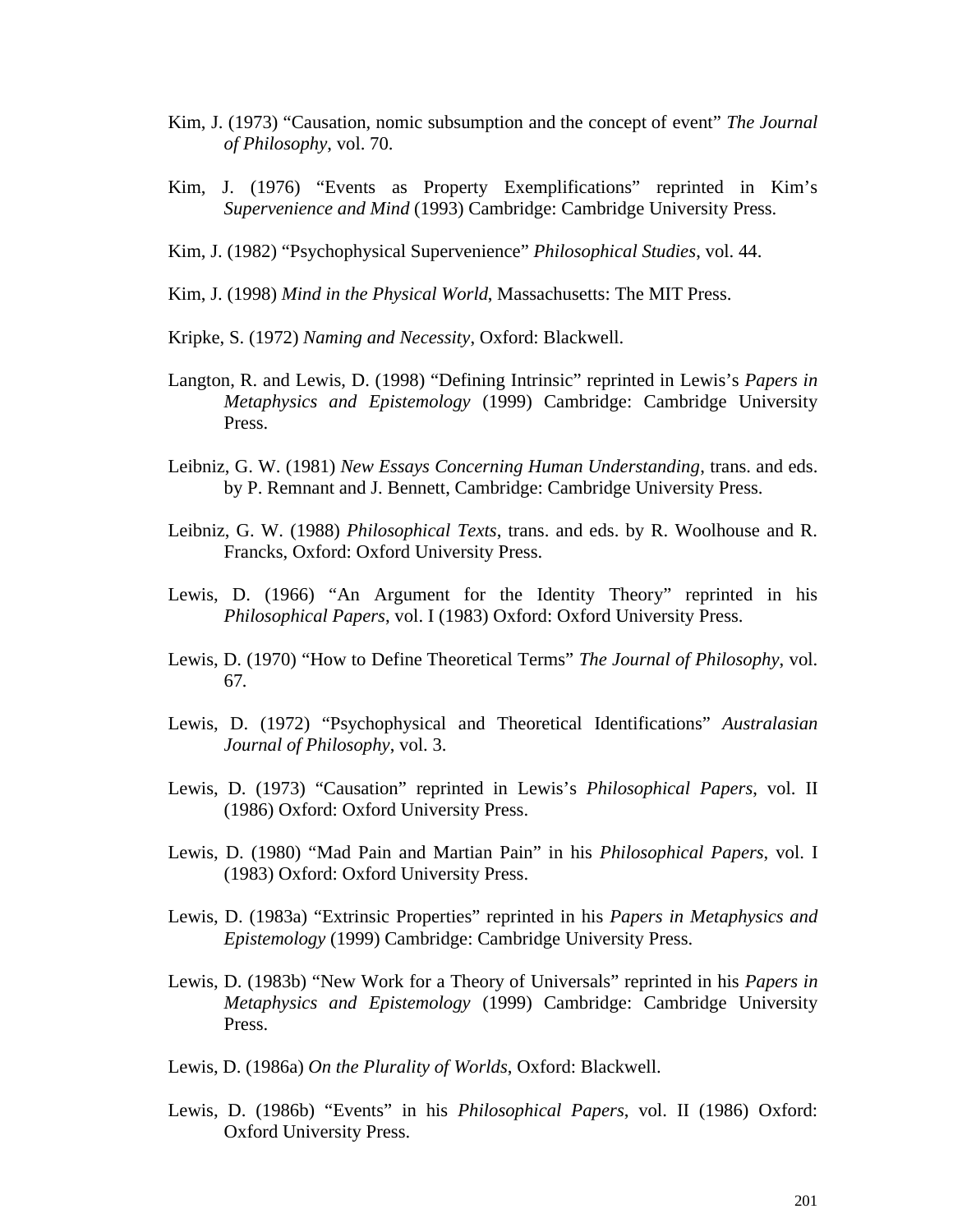- Lewis, D. (1986c) "Causal Explanation" in his *Philosophical Papers*, vol. II (1986) Oxford: Oxford University Press.
- Lewis, D. (1992) "Armstrong on Combinatorial Possibility" reprinted in his *Papers in Metaphysics and Epistemology* (1999) Cambridge: Cambridge University Press.
- Lewis, D. (1995) "Reduction of Mind" ed. S. Guttenplan, *A Companion to Philosophy of Mind* (1995) Oxford: Blackwell.
- Lewis, D. (1997) "Finkish Dispositions" reprinted in his *Papers in Metaphysics and Epistemology* (1999) Cambridge: Cambridge University Press.
- Lewis, D. (2001) "Truthmaking and Difference-Making" *Nous*, vol. 31.
- Lewis, D. (2003a) "Causation as Influence" forthcoming in *The Counterfactual Analysis of Causation*, eds. J. Collins, N. Hall and L. Paul, Massachusetts: The MIT Press.
- Lewis, D. (2003b) "Void and Object" forthcoming in *The Counterfactual Analysis of Causation*, eds. J. Collins, N. Hall and L. Paul, Massachusetts: The MIT Press.
- Linsky, B. (1999) *Russell's Metaphysical Logic*, America: CSLI Publications.
- Locke, J. (1975) *An Essay Concerning Human Understanding*, ed. P. H. Nidditch, Oxford: Clarendon Press
- Lombard, B. (1986) *Events: A Metaphysical Study*, London: Routledge and Kegan Paul.
- Lowe, E. (1989a) "What is a Criterion of Identity?" *The Philosophical Quarterly*, vol. 39.
- Lowe, E. (1989b) "Impredicative Identity Criteria and Davidson's Criterion of Event Identity" *Analysis*, vol. 49.
- Lowe, E. (1998) *The Possibility Of Metaphysics*, Oxford: Oxford University Press.
- Lowe, E. (2002) *A Survey of Metaphysics*, Oxford: Oxford University Press.
- Ludwig, K. (1995) "Shape Properties and Perception" in *Philosophical Issues*, vol. 7.
- MacDonald, C. (1989) *Mind-Body Identity Theories*, London: Routledge.
- MacDonald, C. (1995) "How To Be Psychologically Relevant" in *Philosophy of Psychology*: *Debates on Psychological Explanation*, eds. C. MacDonald and D. MacDonald (1995) Oxford: Blackwell.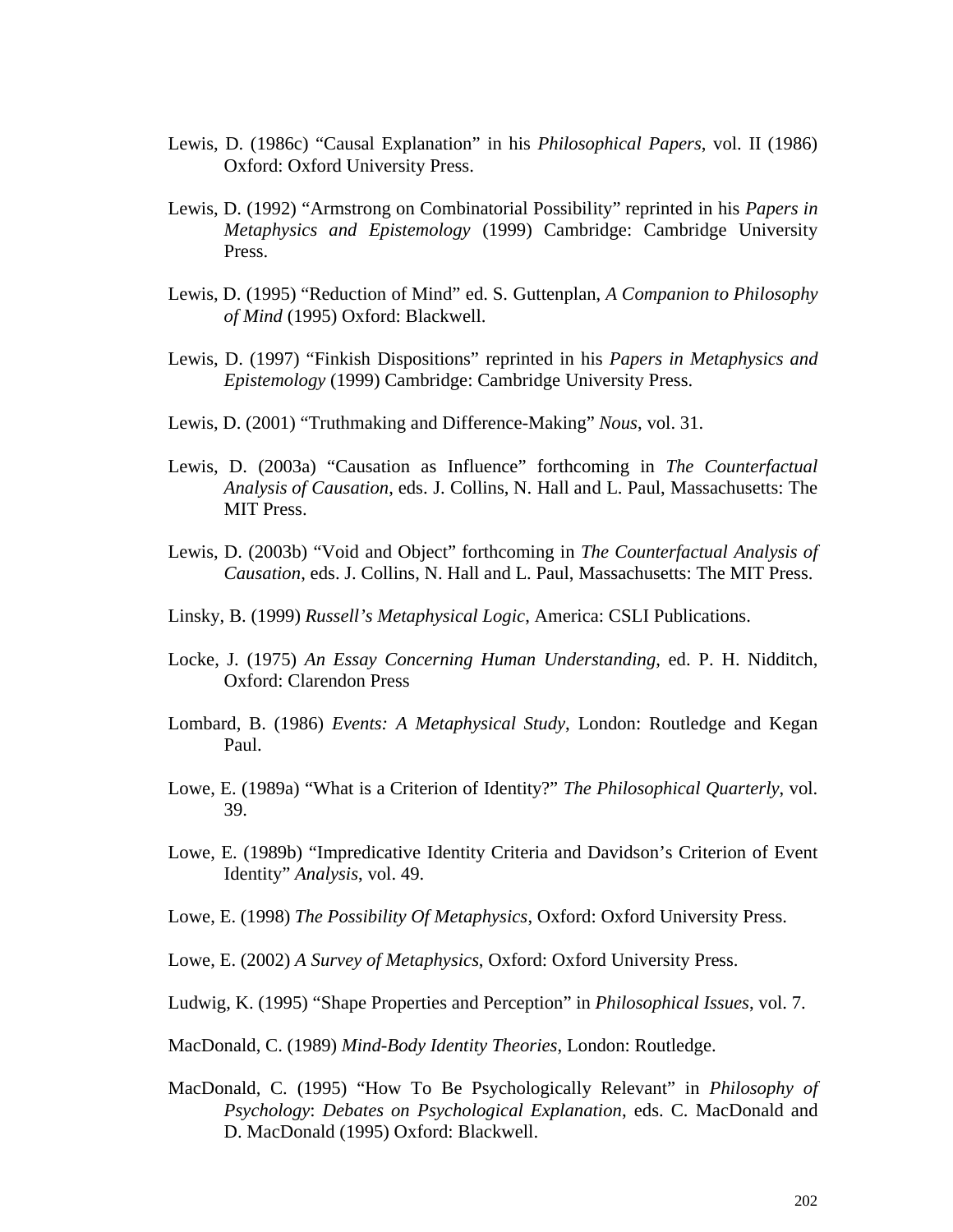Mackie, J. (1973) *Truth, Probability and Paradox*, Oxford: Clarendon Press.

- Mackie, J. (1974) *The Cement of the Universe*, Oxford: Oxford University Press.
- Martin, C. (1994) "Dispositions and Conditionals" *The Philosophical Quarterly*, vol. 44.
- Martin, C. (1993) "Power for the Realists" in *Ontology Causality and Mind: Essays in Honour of D. M. Armstrong*, eds. J. Bacon, K. Campbell and L. Reinhardt (1993) Cambridge: Cambridge University Press.
- Martin, C. (1996) "Properties and Dispositions" in *Dispositions: A Debate*, ed. T. Crane (1996) London: Routledge.
- Mellor, D. and Oliver, (1997) "Introduction" in *Properties*, eds. D. Mellor and A. Oliver, Oxford: Oxford University Press.
- Mellor, D. (1974) "In Defence of Dispositions" reprinted in his *Matters of Metaphysics* (1991) Cambridge: Cambridge University Press.
- Mellor, D. (1991) "Properties and Predicates" in his *Matters of Metaphysics* (1991) Cambridge: Cambridge University Press.
- Mellor, D. (1995) *The Facts of Causation*, London: Routledge.
- Mellor, D. (2000) "The Semantics and Ontology of Dispositions" *Mind*, vol. 109.
- Mellor, D. (2003) "For Facts as Causes and Effects" forthcoming in *The Counterfactual Analysis of Causation*, eds. J. Collins, N. Hall and L. Paul, Massachusetts: The MIT Press.
- Menzies, P. (1989) "A Unified Account of Causal Relata" *Australasian Journal of Philosophy*, vol. 67.
- Menzies, P. (1996) "Probabilistic Causation and the Preemption Problem" *Mind*, vol. 105.
- Menzies, P. (1999) "Intrinsic versus Extrinsic Conceptions of Causation" in *Causation and Laws of Nature*, ed. H. Sankey (1999) Dordrecht: Kluwer Academic Publishers.
- Menzies, P. (2003) "Is Causation a Genuine Relation" in *Real Metaphysics: Essays in Honour of D. H. Mellor*, eds. H. Lillehammer and G. Rodriguez-Pereya (2003) London: Routledge.
- Moore, G. E. (1922) "Conception of Intrinsic Value" in his *Philosophical Studies* (1922) Routledge: London.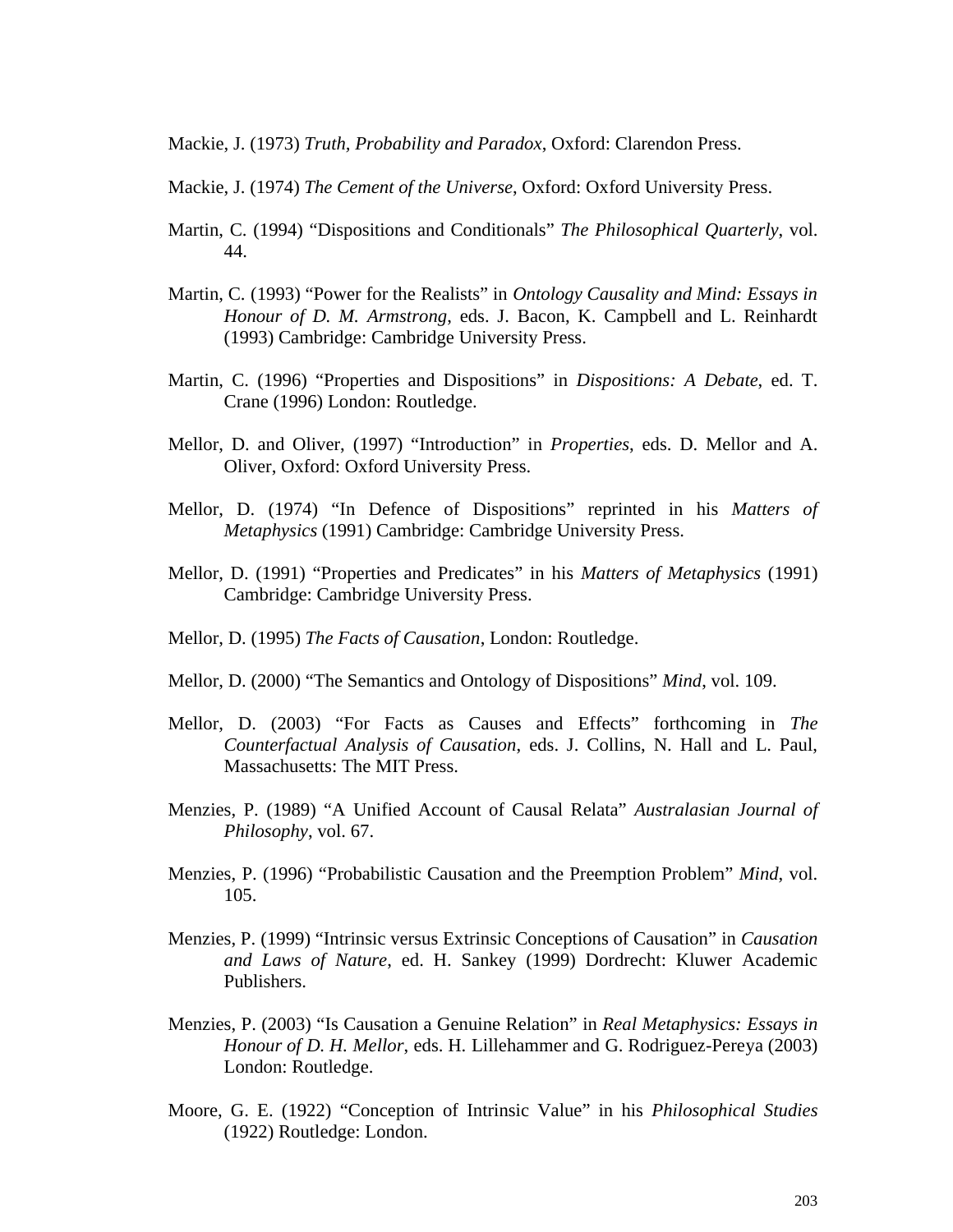- Moreland, J. (1985) *Universals, Qualities, and Quality-Instances*, New York: University Press of America.
- Mulligan, K., Simons, P. and Smith, B. (1984) "Truthmakers" *Philosophy and Phenomenological Research*, vol. 44.
- Mumford, S. (1998) *Dispositions*, Oxford: Oxford University Press.
- Neale, S. (1990) *Descriptions*, Massachusetts: The MIT Press.
- Neale, S. (2001) *Facing Facts*, Oxford: Clarendon Press.
- Noordhof, P. (1998) "Critical Notice: Causation, Probability and Chance" *Mind*, vol. 107.
- O'Neill, E. (1993) "Influxus Physicus" in *Causation in Early Modern Philosophy*, ed. S. Nadler (1993) Pennsylvania: Pennsylvania State University Press.
- Owens, D. (1992) *Causes and Coincidences*, Cambridge: Cambridge University Press.
- Peacocke, C. (1985) "Imagination, Experience and Possibility" in *Essays On Berkeley*, eds. J. Foster and H. Robinson (1985) Oxford: Oxford University Press.
- Place, U. T. (1996) "Dispositions as Intentions" in *Dispositions: A Debate*, ed. T. Crane (1996) London: Routledge.
- Plato (1970) *The Dialogues of Plato*, vol. 2, trans. B. Jowett, London: Sphere Books Limited.
- Prior, A. (1949) "Determinables, Determinates and Determinants" *Mind*, vol. 58.
- Prior, E. (1985) *Dispositions*, Aberdeen: Aberdeen University Press.
- Putnam, H. (1967) "Psychological Predicates" in *Art, Mind and Religion*, eds. W. Captain and D. Merrill (1967) Pittsburgh: University Of Pittsburgh Press.
- Quine, W. (1960) *Word and Object*, Massachusetts: MIT Press.

Quine, W. (1963) *Set Theory and Its Logic*, Massachusetts: Harvard University Press.

Quinton, A. (1979) "Objects and Events" *Mind*, vol. 88.

Radner, D. (1978) *Malebranche*, Amsterdam: Van Gorcum.

Ramsey, F. (1931) *The Foundations of Mathematics and Other Essays*, ed. R. Braithwaite, London: Routledge.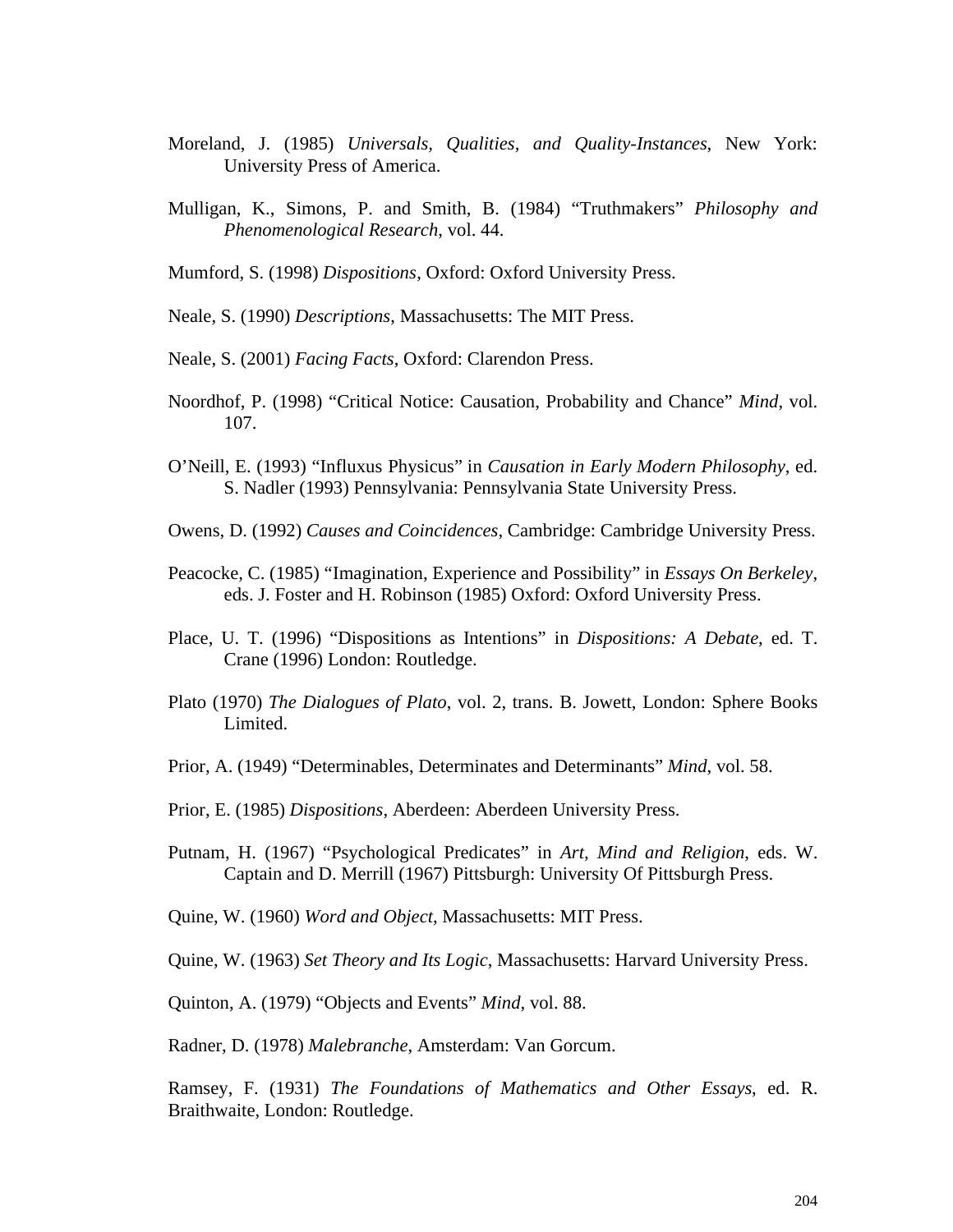- Reiber, S. (2002) "Causation as Property Acquisition" *Philosophical Studies*, vol. 109.
- Robb, D. (1997) "The Properties of Mental Causation" *The Philosophical Quarterly*, vol. 47.
- Rosenberg, A. (1984) "Mackie and Shoemaker on Dispositions and Properties" *Midwest Studies Philosophy*, vol. 9.
- Russell, B. (1918) "The Philosophy of Logical Atomism" in *Logic and Knowledge*, ed. R. Marsh (1956) London: George Allen & Unwin.
- Russell, B. (1925) *Principia Mathematica*, 2nd ed. Cambridge: Cambridge University Press.
- Ryle, G. (1949) *The Concept of Mind*, London: Hutchinson.
- Salmon, W. (1997) "Causality without Counterfactuals" *Philosophy of Science*, vol. 64.
- Sainsbury, R. M. (1979) *Russell*, London: Routledge.
- Schaffer, J. (2001a) "Causation, Influence and Effluence" *Analysis*, vol. 61.
- Schaffer, J. (2001b) "The Individuation of Tropes" *Australasian Journal of Philosophy*, vol. 79.
- Searle, J. (1959) "Determinables and the Notion of Resemblance" *Proceedings of the Aristotelian Society*, suppl. vol. 33.
- Shoemaker, S. (1980a) "Causality and Properties" reprinted in his *Identity, Cause and Mind* (1984) Cambridge: Cambridge University Press.
- Shoemaker, S. (1980b) "Properties, Causation and Projectibility" in *Aspects of Inductive Logic*, eds. L. Cohen and M. Hesse (1980) Oxford: Clarendon Press.
- Shoemaker, S. (1981) "Some Varieties of Functionalism" reprinted in his *Identity, Cause and Mind* (1984) Cambridge: Cambridge University Press.
- Shoemaker, S. (1998a) "Causal and Metaphysical Necessity" *Pacific Philosophical Quarterly*, vol. 79.
- Shoemaker, S. (1998b) "Realisation and Mental Causation" in *Physicalism and its Discontents*, eds. C. Gillett and B. Loewer (2001) Cambridge: Cambridge University Press.
- Shoemaker, S. (1999) "Self, Body and Coincidence", *Proceedings of the Aristotelian Society*, vol. 73.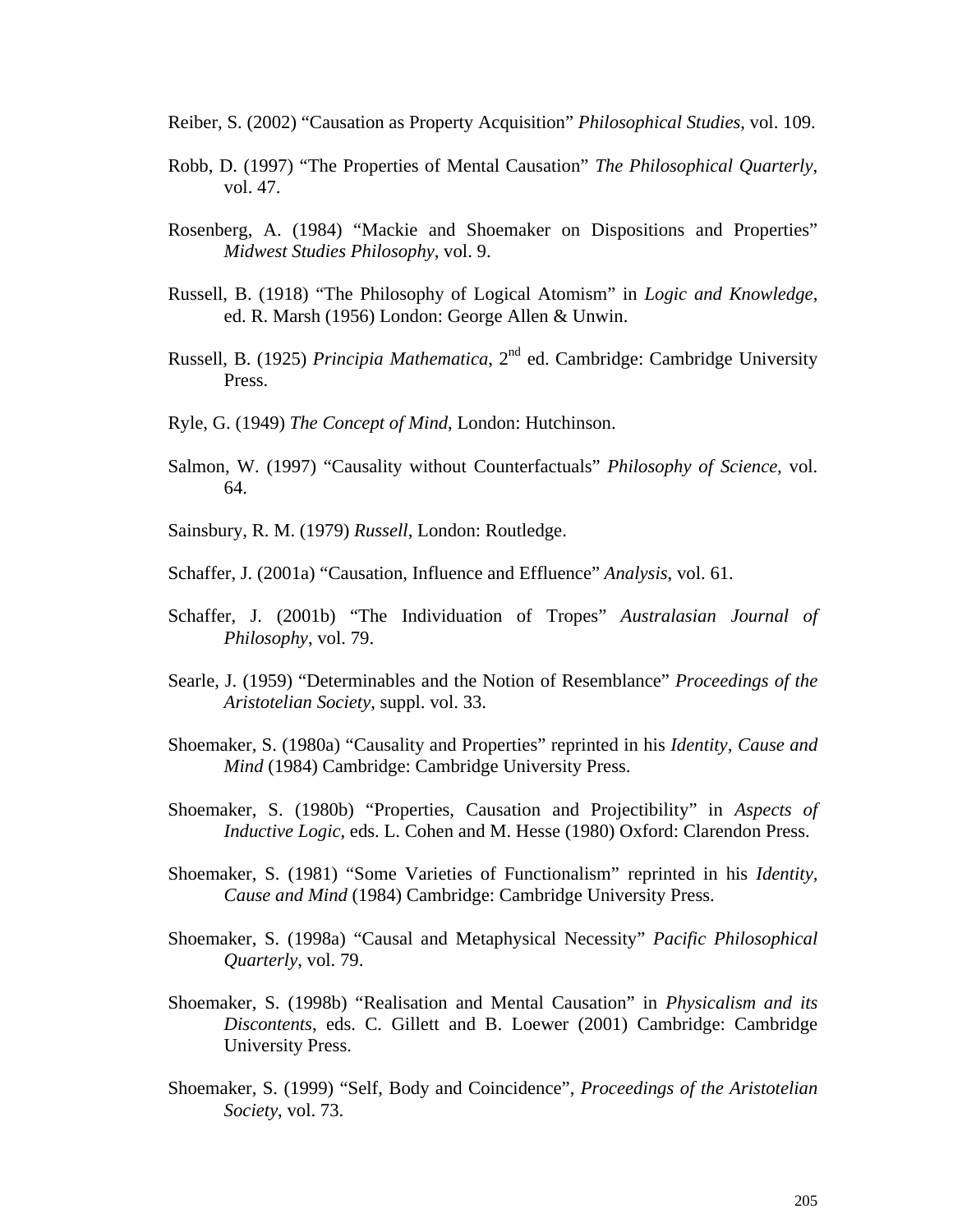- Sidelle, A. (2002) "On the Metaphysical Contingency of Laws of Nature" in *Conceivability and Possibility*, eds. T. Gendler and J. Hawthorne (2002) Oxford: Clarendon Press.
- Smith, B. ed. (1982) *Parts and Moments: Studies in Logic and Formal Ontology*, Munich: Philosophia Verlag.
- Simons, P. (1987) *Parts: A Study in Ontology*, Oxford: Clarendon Press.
- Sokolowski, R. (1968) "The Logic of Parts and Wholes in Husserl's Logical Investigations" *Philosophy and Phenomenological Research*, vol. 28.
- Steward, H. (1997) *The Ontology of Mind*, Oxford: Clarendon Press.
- Stout, G. (1921) "The Nature of Universals and Propositions" in his *Studies in Philosophy and Psychology* (1930) London: Macmillan.
- Strawson, P. F. (1985) "Causation and Explanation" in *Essays on Davidson: Actions and Events*, eds. B. Vermazen and M. Hintikka (1985) Oxford: Oxford University Press.
- Swinburne, R. (1980) "Reply to Shoemaker" in *Aspects of Inductive Logic*, eds. L. Cohen and M. Hesse (1980) Oxford: Clarendon Press.
- Swoyer, C. (1982) "The Nature of Natural Laws" *Australasian Journal of Philosophy*, vol. 60.
- Theil, U. (1997) "Epistemologism and Early Modern Debates about Individuation and Identity" *British Journal for the History of Philosophy*, vol. 5.
- Tooley, M (1987) *Causation: A Realist Approach*, Oxford: Clarendon.
- Tooley, M. (1990) "The Nature of Causation: A Singularist's Account" *Canadian Journal of Philosophy*, suppl. vol. 16.
- Vallentyne, P. (1996) "Intrinsic Properties Defined" *Philosophical Studies*, vol. 88.
- Van Fraassen, B. (1989) *Laws and Symmetry*, Oxford: Oxford University Press.
- Wiggins, D. (1980) *Sameness and Substance*, Oxford: Blackwell.
- Williams, D. (1953) "On the Elements of Being" reprinted in *Properties*, eds. D. Mellor and A. Oliver (1997) Oxford: Oxford University Press.
- Williamson, T. (1986) "Criteria of Identity and the Axiom of Choice" *Journal of Philosophy*, vol. 83.

Williamson, T. (1990) *Identity and Discrimination*, Oxford: Blackwell.